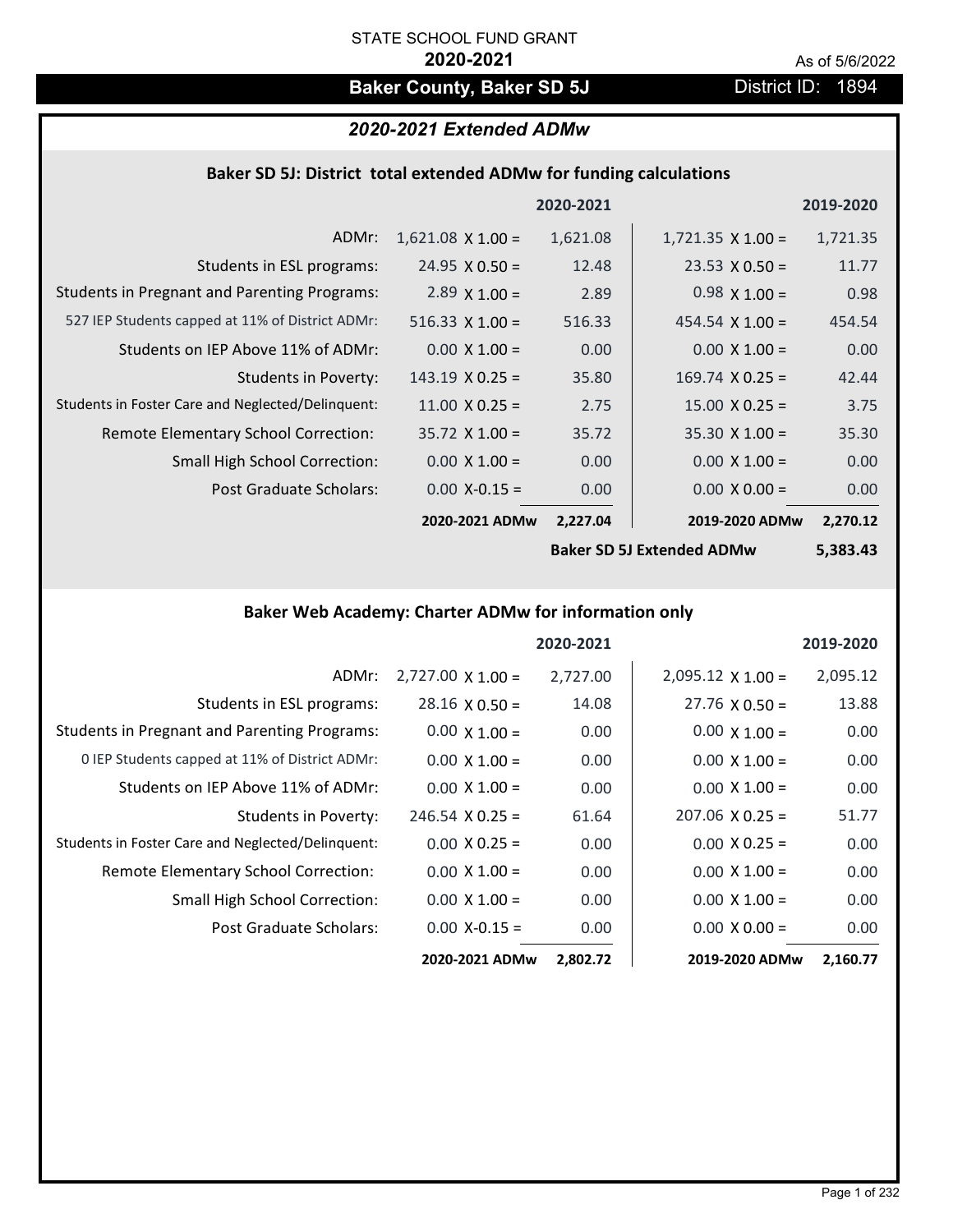## **Baker Early College: Charter ADMw for information only**

|                                                     |                        | 2020-2021 |                        | 2019-2020 |
|-----------------------------------------------------|------------------------|-----------|------------------------|-----------|
| ADMr:                                               | $345.85 \times 1.00 =$ | 345.85    | $315.71 \times 1.00 =$ | 315.71    |
| Students in ESL programs:                           | $0.00 \times 0.50 =$   | 0.00      | $0.00 \times 0.50 =$   | 0.00      |
| <b>Students in Pregnant and Parenting Programs:</b> | $0.00 \times 1.00 =$   | 0.00      | $0.00 \times 1.00 =$   | 0.00      |
| 0 IEP Students capped at 11% of District ADMr:      | $0.00 \times 1.00 =$   | 0.00      | $0.00 \times 1.00 =$   | 0.00      |
| Students on IEP Above 11% of ADMr:                  | $0.00 \times 1.00 =$   | 0.00      | $0.00 \times 1.00 =$   | 0.00      |
| <b>Students in Poverty:</b>                         | $31.27 \times 0.25 =$  | 7.82      | $31.20 \times 0.25 =$  | 7.80      |
| Students in Foster Care and Neglected/Delinquent:   | $0.00 \times 0.25 =$   | 0.00      | $0.00 \times 0.25 =$   | 0.00      |
| Remote Elementary School Correction:                | $0.00 \times 1.00 =$   | 0.00      | $0.00 \times 1.00 =$   | 0.00      |
| <b>Small High School Correction:</b>                | $0.00 \times 1.00 =$   | 0.00      | $0.00 \times 1.00 =$   | 0.00      |
| Post Graduate Scholars:                             | $0.00 X - 0.15 =$      | 0.00      | $0.00 \times 0.00 =$   | 0.00      |
|                                                     | 2020-2021 ADMw         | 353.67    | 2019-2020 ADMw         | 323.51    |

# **Oregon International School: Charter ADMw for information only**

|                                                     |                      | 2020-2021 |                      | 2019-2020 |
|-----------------------------------------------------|----------------------|-----------|----------------------|-----------|
| ADMr:                                               | $0.00 \times 1.00 =$ | 0.00      | $0.00 \times 1.00 =$ | 0.00      |
| Students in ESL programs:                           | $0.00 \times 0.50 =$ | 0.00      | $0.00 \times 0.50 =$ | 0.00      |
| <b>Students in Pregnant and Parenting Programs:</b> | $0.00 \times 1.00 =$ | 0.00      | $0.00 \times 1.00 =$ | 0.00      |
| 0 IEP Students capped at 11% of District ADMr:      | $0.00 \times 1.00 =$ | 0.00      | $0.00 \times 1.00 =$ | 0.00      |
| Students on IEP Above 11% of ADMr:                  | $0.00 \times 1.00 =$ | 0.00      | $0.00 \times 1.00 =$ | 0.00      |
| <b>Students in Poverty:</b>                         | $0.00 \times 0.25 =$ | 0.00      | $0.00 \times 0.25 =$ | 0.00      |
| Students in Foster Care and Neglected/Delinquent:   | $0.00 \times 0.25 =$ | 0.00      | $0.00 \times 0.25 =$ | 0.00      |
| Remote Elementary School Correction:                | $0.00 \times 1.00 =$ | 0.00      | $0.00 \times 1.00 =$ | 0.00      |
| Small High School Correction:                       | $0.00 \times 1.00 =$ | 0.00      | $0.00 \times 1.00 =$ | 0.00      |
| Post Graduate Scholars:                             | $0.00$ X-0.15 =      | 0.00      | $0.00 \times 0.00 =$ | 0.00      |
|                                                     | 2020-2021 ADMw       | 0.00      | 2019-2020 ADMw       | 0.00      |

**Baker SD 5J Extended ADMw 5,383.43**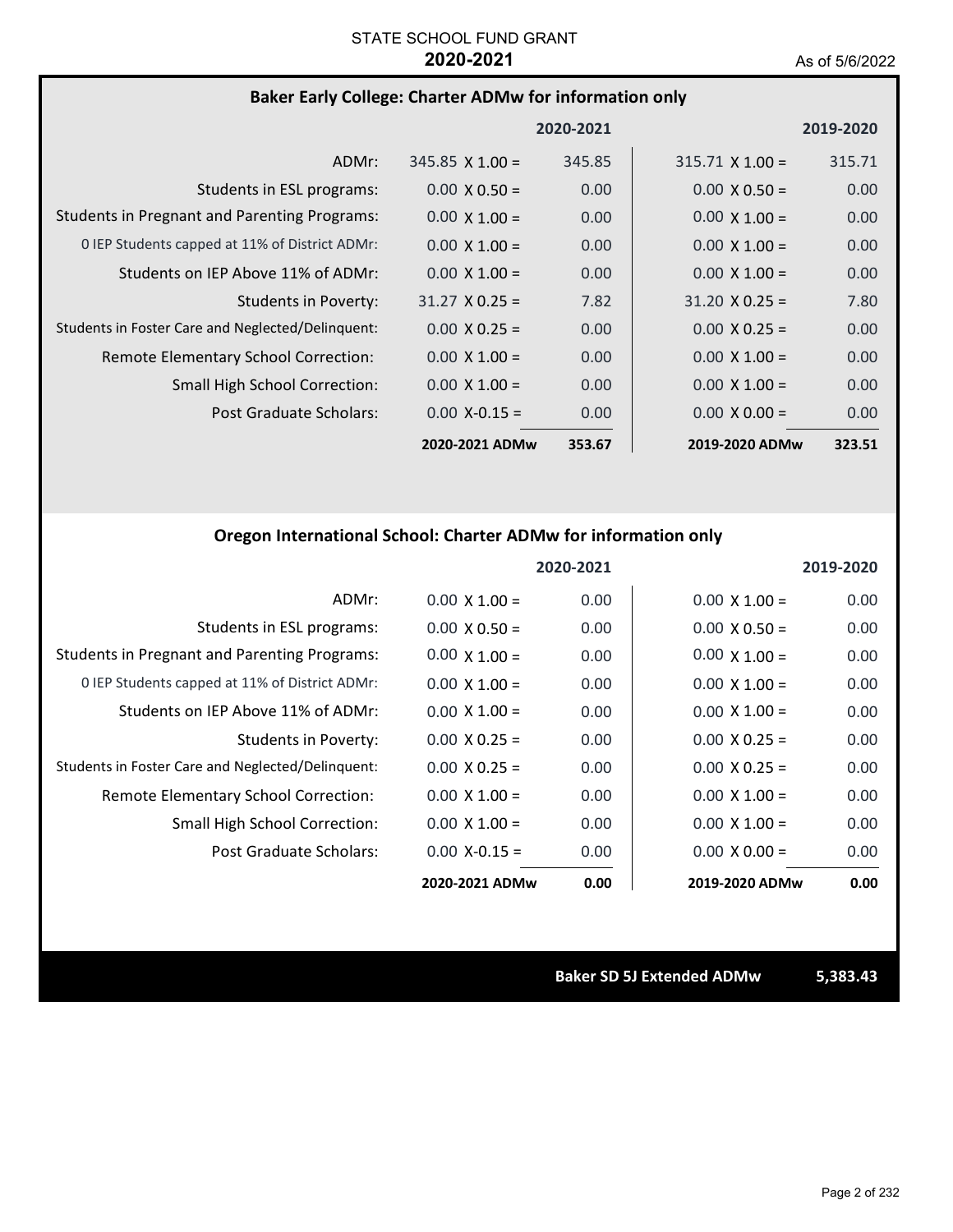# Baker County, Huntington SD 16J **District ID: 1895**

# *2020-2021 Extended ADMw*

## **Huntington SD 16J: District total extended ADMw for funding calculations**

|                                                     |                      | 2020-2021 |                      | 2019-2020 |
|-----------------------------------------------------|----------------------|-----------|----------------------|-----------|
| ADMr:                                               | $0.00 \times 1.00 =$ | 0.00      | $0.00 \times 1.00 =$ | 0.00      |
| Students in ESL programs:                           | $0.00 \times 0.50 =$ | 0.00      | $0.00 \times 0.50 =$ | 0.00      |
| <b>Students in Pregnant and Parenting Programs:</b> | $0.00 \times 1.00 =$ | 0.00      | $0.00 \times 1.00 =$ | 0.00      |
| 4 IEP Students capped at 11% of District ADMr:      | 4.00 $\times$ 1.00 = | 4.00      | $5.00 \times 1.00 =$ | 5.00      |
| Students on IEP Above 11% of ADMr:                  | $0.00 \times 1.00 =$ | 0.00      | $0.00 \times 1.00 =$ | 0.00      |
| <b>Students in Poverty:</b>                         | $-0.63$ X 0.25 =     | $-0.16$   | $0.00 \times 0.25 =$ | 0.00      |
| Students in Foster Care and Neglected/Delinquent:   | $0.00 \times 0.25 =$ | 0.00      | $0.00 \times 0.25 =$ | 0.00      |
| Remote Elementary School Correction:                | $0.00 \times 1.00 =$ | 0.00      | $0.00 \times 1.00 =$ | 0.00      |
| <b>Small High School Correction:</b>                | $0.00 \times 1.00 =$ | 0.00      | $0.00 \times 1.00 =$ | 0.00      |
| Post Graduate Scholars:                             | $0.00$ X-0.15 =      | 0.00      | $0.00 \times 0.00 =$ | 0.00      |
|                                                     | 2020-2021 ADMw       | 3.84      | 2019-2020 ADMw       | 5.00      |
|                                                     |                      |           |                      | .         |

**Huntington SD 16J Extended ADMw**

**210.00**

# **Huntington School: Charter ADMw for information only**

|                                                     |                       | 2020-2021 |                       | 2019-2020 |
|-----------------------------------------------------|-----------------------|-----------|-----------------------|-----------|
| ADMr:                                               | $85.04$ X 1.00 =      | 85.04     | $98.34 \times 1.00 =$ | 98.34     |
| Students in ESL programs:                           | $0.00 \times 0.50 =$  | 0.00      | $0.00 \times 0.50 =$  | 0.00      |
| <b>Students in Pregnant and Parenting Programs:</b> | $0.00 \times 1.00 =$  | 0.00      | $0.00 \times 1.00 =$  | 0.00      |
| 0 IEP Students capped at 11% of District ADMr:      | $0.00 \times 1.00 =$  | 0.00      | $0.00 \times 1.00 =$  | 0.00      |
| Students on IEP Above 11% of ADMr:                  | $0.00 \times 1.00 =$  | 0.00      | $0.00 \times 1.00 =$  | 0.00      |
| Students in Poverty:                                | $13.63 \times 0.25 =$ | 3.41      | $16.00 \times 0.25 =$ | 4.00      |
| Students in Foster Care and Neglected/Delinquent:   | $0.00 \times 0.25 =$  | 0.00      | $0.00 \times 0.25 =$  | 0.00      |
| Remote Elementary School Correction:                | $46.71 \times 1.00 =$ | 46.71     | $52.20 \times 1.00 =$ | 52.20     |
| <b>Small High School Correction:</b>                | $50.46$ X 1.00 =      | 50.46     | $50.46 \times 1.00 =$ | 50.46     |
| Post Graduate Scholars:                             | $0.00 X - 0.15 =$     | 0.00      | $0.00 \times 0.00 =$  | 0.00      |
|                                                     | 2020-2021 ADMw        | 185.62    | 2019-2020 ADMw        | 205.00    |

### **Huntington SD 16J Extended ADMw 210.00**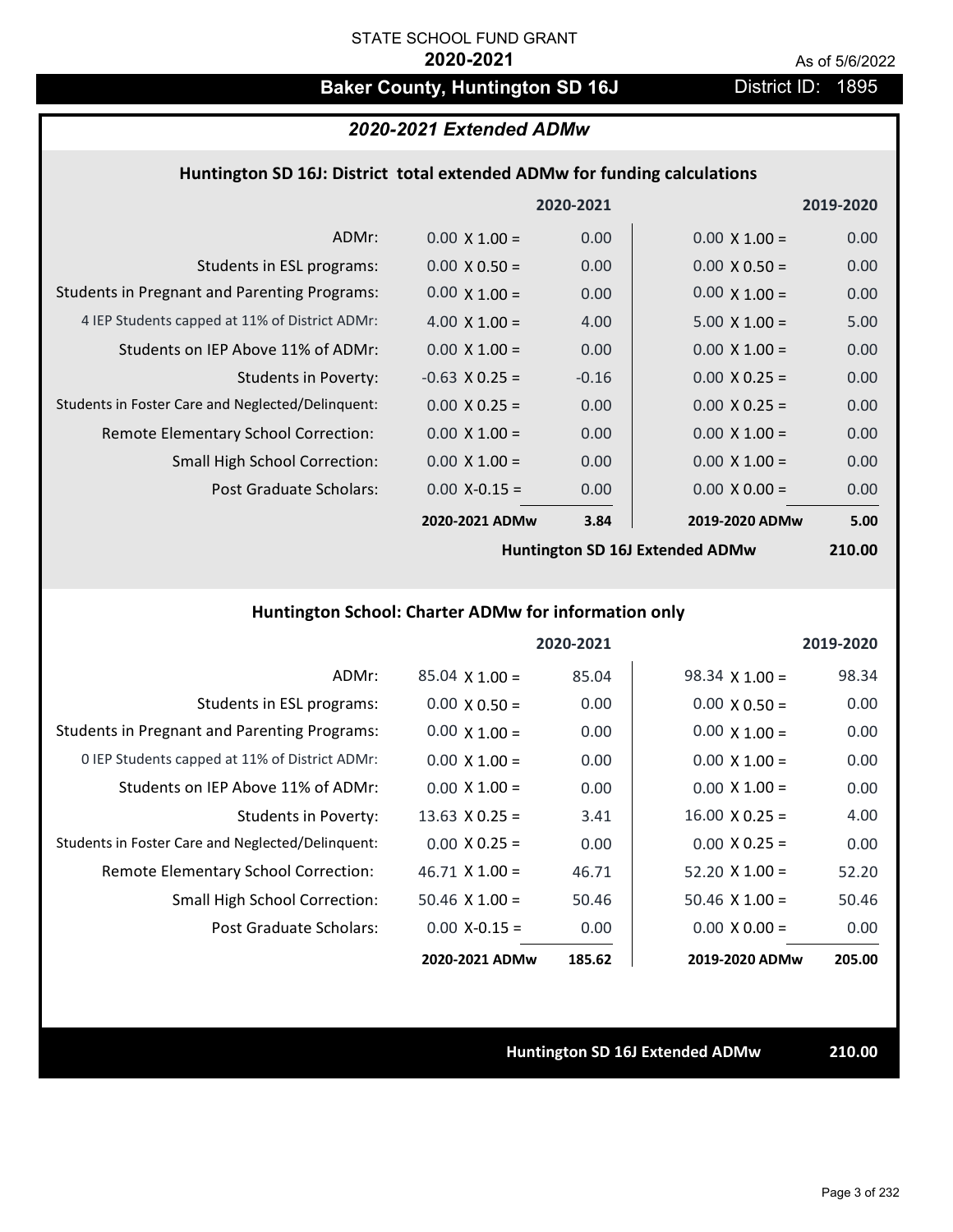# Baker County, Burnt River SD 30J District ID: 1896

## *2020-2021 Extended ADMw*

## **Burnt River SD 30J: District total extended ADMw for funding calculations**

|                                                     |                      | 2020-2021 |                      | 2019-2020 |
|-----------------------------------------------------|----------------------|-----------|----------------------|-----------|
| ADMr:                                               | $0.00 \times 1.00 =$ | 0.00      | $0.00 \times 1.00 =$ | 0.00      |
| Students in ESL programs:                           | $0.00 \times 0.50 =$ | 0.00      | $0.00 \times 0.50 =$ | 0.00      |
| <b>Students in Pregnant and Parenting Programs:</b> | $0.00 \times 1.00 =$ | 0.00      | $0.00 \times 1.00 =$ | 0.00      |
| 5 IEP Students capped at 11% of District ADMr:      | $3.38 \times 1.00 =$ | 3.38      | 4.40 $\times$ 1.00 = | 4.40      |
| Students on IEP Above 11% of ADMr:                  | $1.00 \times 1.00 =$ | 1.00      | $0.50 \times 1.00 =$ | 0.50      |
| Students in Poverty:                                | $0.00 \times 0.25 =$ | 0.00      | $0.00 \times 0.25 =$ | 0.00      |
| Students in Foster Care and Neglected/Delinquent:   | $0.00 \times 0.25 =$ | 0.00      | $0.00 \times 0.25 =$ | 0.00      |
| Remote Elementary School Correction:                | $0.00 \times 1.00 =$ | 0.00      | $0.00 \times 1.00 =$ | 0.00      |
| <b>Small High School Correction:</b>                | $0.00 \times 1.00 =$ | 0.00      | $0.00 \times 1.00 =$ | 0.00      |
| Post Graduate Scholars:                             | $0.00$ X-0.15 =      | 0.00      | $0.00 \times 0.00 =$ | 0.00      |
|                                                     | 2020-2021 ADMw       | 4.38      | 2019-2020 ADMw       | 4.90      |

**Burnt River SD 30J Extended ADMw**

**122.39**

## **Burnt River School: Charter ADMw for information only**

|                                                     |                       | 2020-2021 |                       | 2019-2020 |
|-----------------------------------------------------|-----------------------|-----------|-----------------------|-----------|
| ADMr:                                               | $30.73 \times 1.00 =$ | 30.73     | $39.99 \times 1.00 =$ | 39.99     |
| Students in ESL programs:                           | $0.00 \times 0.50 =$  | 0.00      | $0.00 \times 0.50 =$  | 0.00      |
| <b>Students in Pregnant and Parenting Programs:</b> | $0.00 \times 1.00 =$  | 0.00      | $0.00 \times 1.00 =$  | 0.00      |
| 0 IEP Students capped at 11% of District ADMr:      | $0.00 \times 1.00 =$  | 0.00      | $0.00 \times 1.00 =$  | 0.00      |
| Students on IEP Above 11% of ADMr:                  | $0.00 \times 1.00 =$  | 0.00      | $0.00 \times 1.00 =$  | 0.00      |
| Students in Poverty:                                | $3.84$ X 0.25 =       | 0.96      | $6.00 \times 0.25 =$  | 1.50      |
| Students in Foster Care and Neglected/Delinquent:   | $0.00 \times 0.25 =$  | 0.00      | $0.00 \times 0.25 =$  | 0.00      |
| Remote Elementary School Correction:                | $25.54 \times 1.00 =$ | 25.54     | $25.54 \times 1.00 =$ | 25.54     |
| <b>Small High School Correction:</b>                | $50.46$ X 1.00 =      | 50.46     | $50.46 \times 1.00 =$ | 50.46     |
| Post Graduate Scholars:                             | $0.00 X - 0.15 =$     | 0.00      | $0.00 \times 0.00 =$  | 0.00      |
|                                                     | 2020-2021 ADMw        | 107.69    | 2019-2020 ADMw        | 117.49    |

### **Burnt River SD 30J Extended ADMw 122.39**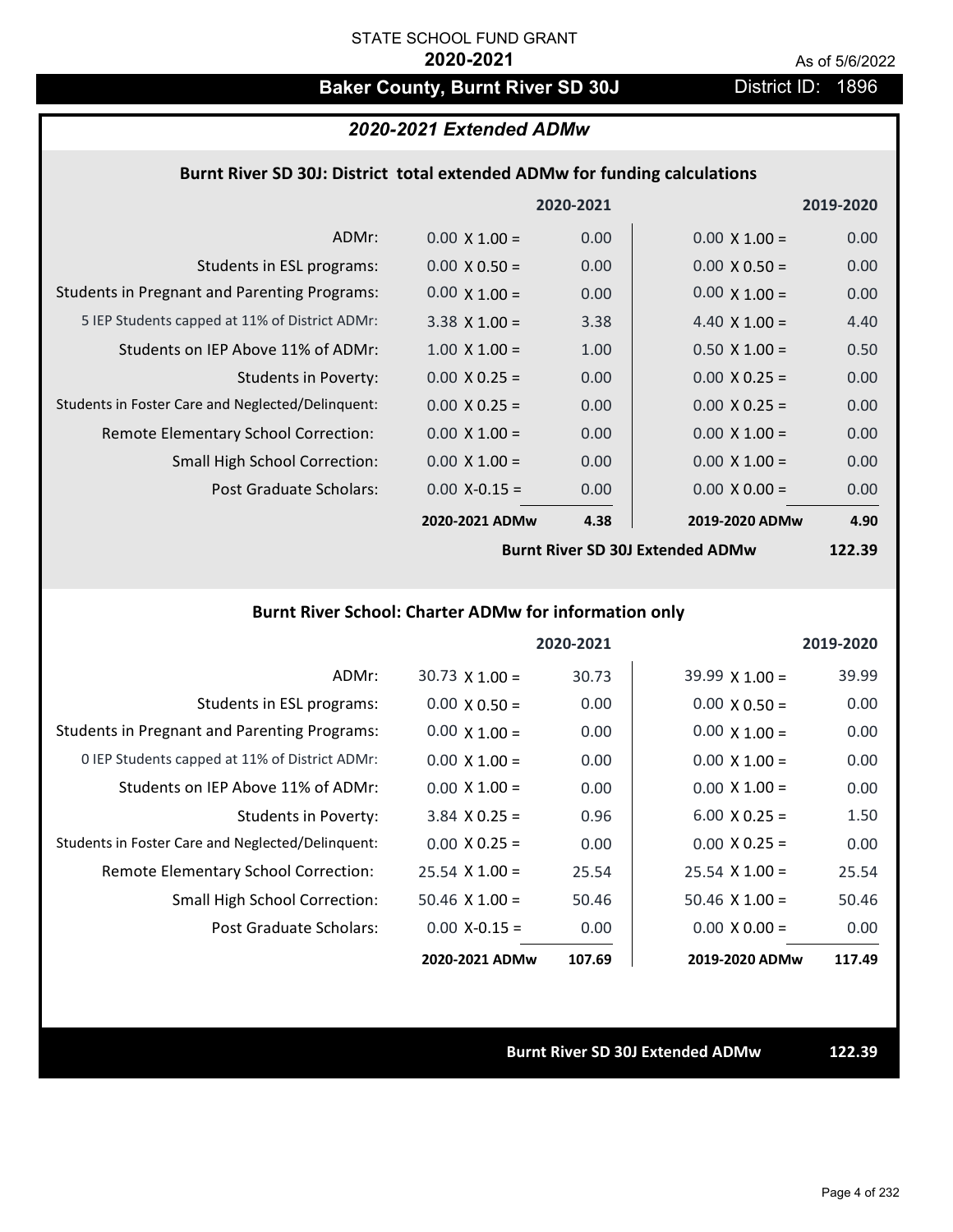# **Baker County, Pine Eagle SD 61** District ID: 1897

# *2020-2021 Extended ADMw*

## **Pine Eagle SD 61: District total extended ADMw for funding calculations**

|                                                     |                       | 2020-2021 |                       | 2019-2020 |
|-----------------------------------------------------|-----------------------|-----------|-----------------------|-----------|
| ADMr:                                               | $0.00 \times 1.00 =$  | 0.00      | $0.00 \times 1.00 =$  | 0.00      |
| Students in ESL programs:                           | $0.00 \times 0.50 =$  | 0.00      | $0.00 \times 0.50 =$  | 0.00      |
| <b>Students in Pregnant and Parenting Programs:</b> | $0.00 \times 1.00 =$  | 0.00      | $0.00 \times 1.00 =$  | 0.00      |
| 27 IEP Students capped at 11% of District ADMr:     | $20.96 \times 1.00 =$ | 20.96     | $24.22 \times 1.00 =$ | 24.22     |
| Students on IEP Above 11% of ADMr:                  | $0.40$ X $1.00 =$     | 0.40      | $0.10 \times 1.00 =$  | 0.10      |
| <b>Students in Poverty:</b>                         | $0.00 \times 0.25 =$  | 0.00      | $0.00 \times 0.25 =$  | 0.00      |
| Students in Foster Care and Neglected/Delinquent:   | 4.00 $X$ 0.25 =       | 1.00      | $1.00 \times 0.25 =$  | 0.25      |
| Remote Elementary School Correction:                | $0.00 \times 1.00 =$  | 0.00      | $0.00 \times 1.00 =$  | 0.00      |
| <b>Small High School Correction:</b>                | $0.00 \times 1.00 =$  | 0.00      | $0.00 \times 1.00 =$  | 0.00      |
| Post Graduate Scholars:                             | $0.00$ X-0.15 =       | 0.00      | $0.00 \times 0.00 =$  | 0.00      |
|                                                     | 2020-2021 ADMw        | 22.36     | 2019-2020 ADMw        | 24.57     |
|                                                     |                       |           |                       |           |

**Pine Eagle SD 61 Extended ADMw**

**373.82**

# **Pine Eagle Charter School: Charter ADMw for information only**

|                                                     |                        | 2020-2021 |                       | 2019-2020 |
|-----------------------------------------------------|------------------------|-----------|-----------------------|-----------|
| ADMr:                                               | $190.53 \times 1.00 =$ | 190.53    | $220.18$ X 1.00 =     | 220.18    |
| Students in ESL programs:                           | $0.99 \times 0.50 =$   | 0.50      | $2.00 \times 0.50 =$  | 1.00      |
| <b>Students in Pregnant and Parenting Programs:</b> | $0.00 \times 1.00 =$   | 0.00      | $0.00 \times 1.00 =$  | 0.00      |
| 0 IEP Students capped at 11% of District ADMr:      | $0.00 \times 1.00 =$   | 0.00      | $0.00 \times 1.00 =$  | 0.00      |
| Students on IEP Above 11% of ADMr:                  | $0.00 \times 1.00 =$   | 0.00      | $0.00 \times 1.00 =$  | 0.00      |
| Students in Poverty:                                | 42.77 $X$ 0.25 =       | 10.69     | $32.00 \times 0.25 =$ | 8.00      |
| Students in Foster Care and Neglected/Delinquent:   | $0.00 \times 0.25 =$   | 0.00      | $0.00 \times 0.25 =$  | 0.00      |
| Remote Elementary School Correction:                | $71.43 \times 1.00 =$  | 71.43     | $67.24 \times 1.00 =$ | 67.24     |
| <b>Small High School Correction:</b>                | $52.28$ X 1.00 =       | 52.28     | 52.83 $\times$ 1.00 = | 52.83     |
| Post Graduate Scholars:                             | $0.00 X - 0.15 =$      | 0.00      | $0.00 \times 0.00 =$  | 0.00      |
|                                                     | 2020-2021 ADMw         | 325.43    | 2019-2020 ADMw        | 349.25    |

**Pine Eagle SD 61 Extended ADMw 373.82**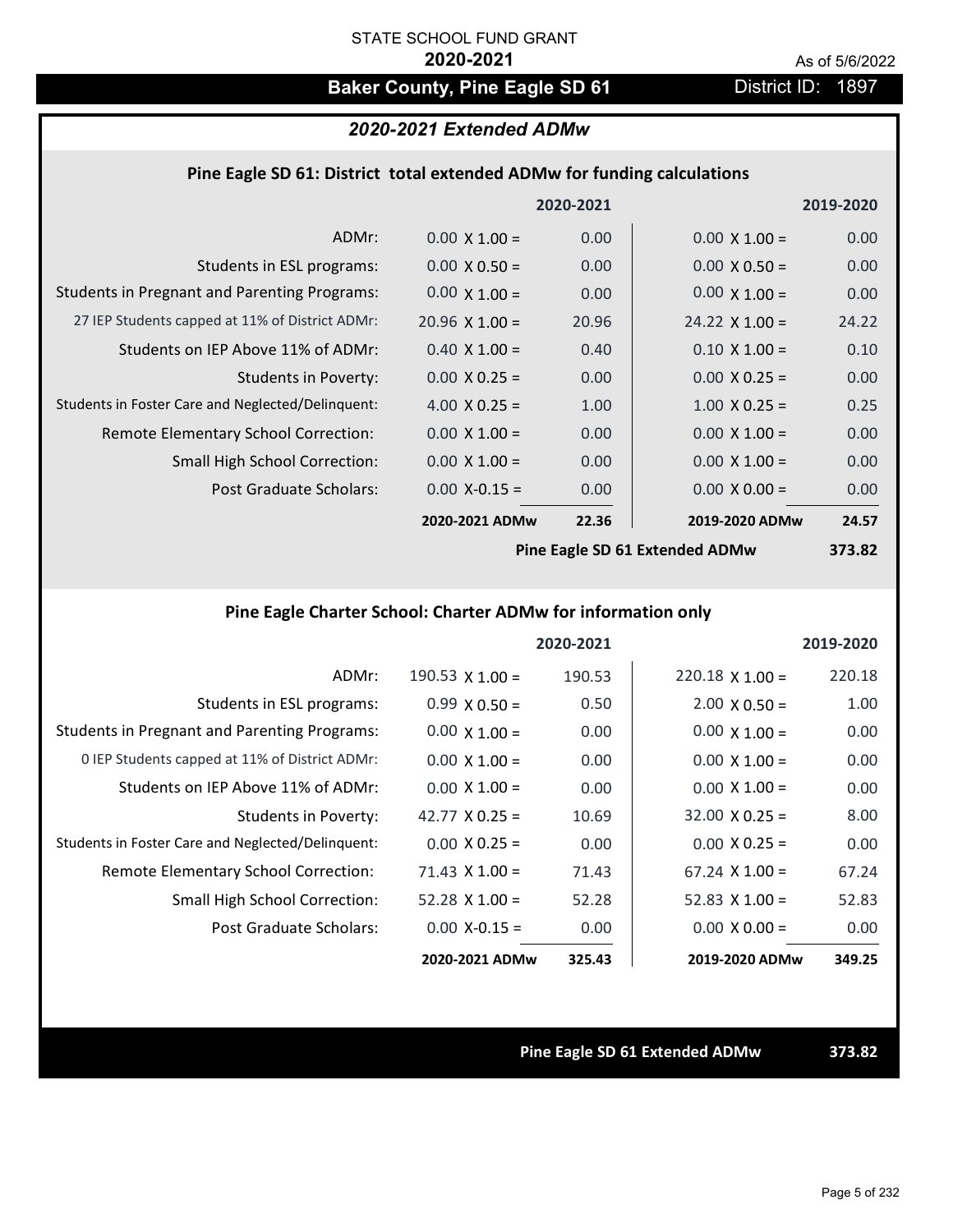# **Benton County, Monroe SD 1J** District ID: 1898

# *2020-2021 Extended ADMw*

## **Monroe SD 1J: District total extended ADMw for funding calculations**

|                                                     |                        | 2020-2021 |                                   | 2019-2020 |
|-----------------------------------------------------|------------------------|-----------|-----------------------------------|-----------|
| ADMr:                                               | $350.51 \times 1.00 =$ | 350.51    | $348.32 \times 1.00 =$            | 348.32    |
| Students in ESL programs:                           | $31.46 \times 0.50 =$  | 15.73     | $31.60 \times 0.50 =$             | 15.80     |
| <b>Students in Pregnant and Parenting Programs:</b> | $0.00 \times 1.00 =$   | 0.00      | $0.00 \times 1.00 =$              | 0.00      |
| 47 IEP Students capped at 11% of District ADMr:     | $38.56 \times 1.00 =$  | 38.56     | $38.32 \times 1.00 =$             | 38.32     |
| Students on IEP Above 11% of ADMr:                  | $2.20 \times 1.00 =$   | 2.20      | $2.20 \times 1.00 =$              | 2.20      |
| <b>Students in Poverty:</b>                         | $75.54 \times 0.25 =$  | 18.89     | 42.54 $X$ 0.25 =                  | 10.64     |
| Students in Foster Care and Neglected/Delinquent:   | $2.00 \times 0.25 =$   | 0.50      | $1.00 \times 0.25 =$              | 0.25      |
| Remote Elementary School Correction:                | $0.00 \times 1.00 =$   | 0.00      | $0.00 \times 1.00 =$              | 0.00      |
| <b>Small High School Correction:</b>                | $80.68$ X 1.00 =       | 80.68     | $77.34 \times 1.00 =$             | 77.34     |
| Post Graduate Scholars:                             | $0.00$ X-0.15 =        | 0.00      | $0.00 \times 0.00 =$              | 0.00      |
|                                                     | 2020-2021 ADMw         | 507.06    | 2019-2020 ADMw                    | 492.86    |
|                                                     |                        |           | <b>Monroe SD 1J Extended ADMw</b> | 507.06    |
|                                                     |                        |           |                                   |           |
|                                                     |                        |           | <b>Monroe SD 1J Extended ADMw</b> | 507.06    |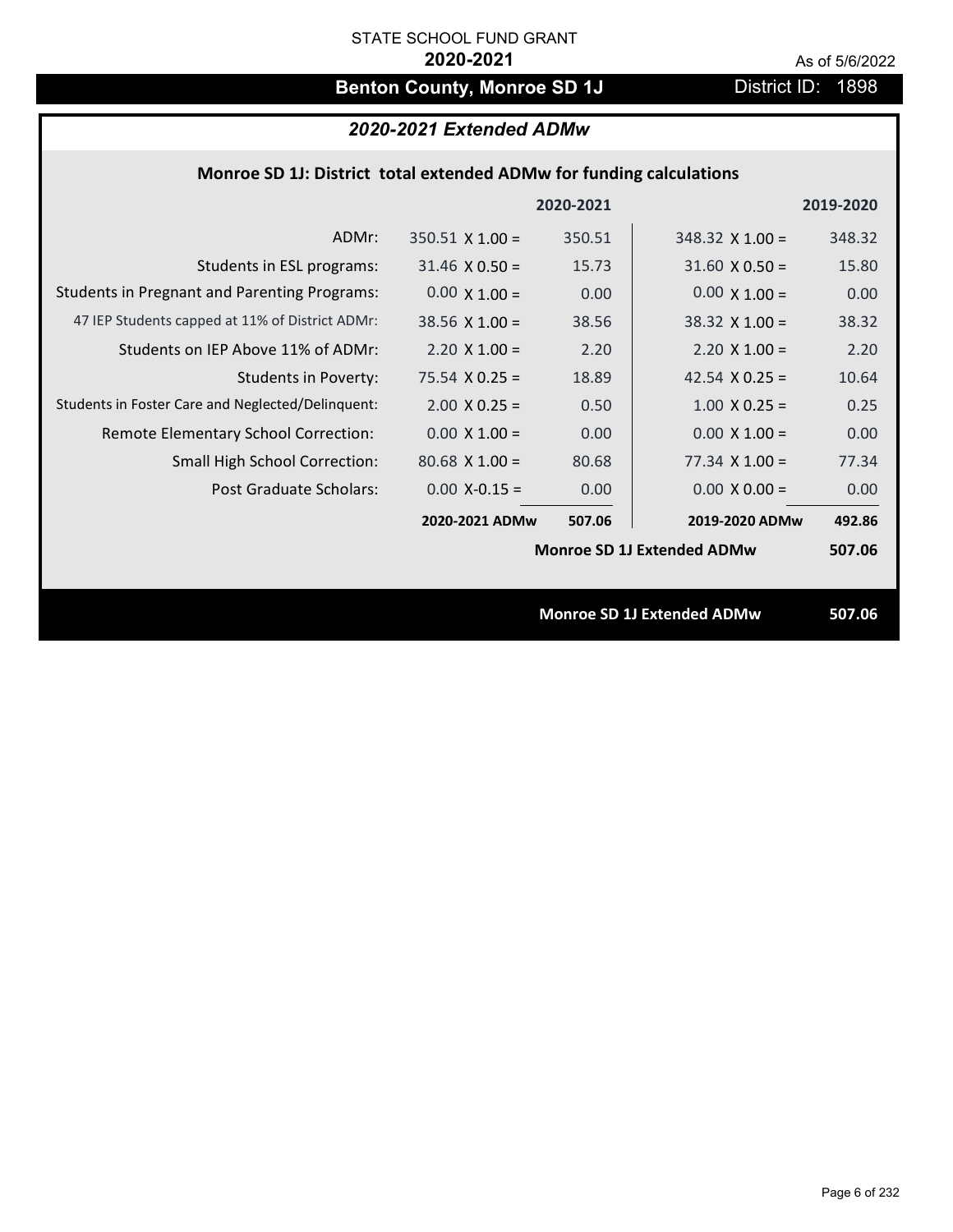# **Benton County, Alsea SD 7J** District ID: 1899

## *2020-2021 Extended ADMw*

| Alsea SD 7J: District total extended ADMw for funding calculations |  |  |  |
|--------------------------------------------------------------------|--|--|--|
|--------------------------------------------------------------------|--|--|--|

|                                                     |                       | 2020-2021 |                                  | 2019-2020 |
|-----------------------------------------------------|-----------------------|-----------|----------------------------------|-----------|
| ADMr:                                               | $0.00 \times 1.00 =$  | 0.00      | $0.00 \times 1.00 =$             | 0.00      |
| Students in ESL programs:                           | $0.00 \times 0.50 =$  | 0.00      | $0.00 \times 0.50 =$             | 0.00      |
| <b>Students in Pregnant and Parenting Programs:</b> | $0.00 \times 1.00 =$  | 0.00      | $0.00 \times 1.00 =$             | 0.00      |
| 98 IEP Students capped at 11% of District ADMr:     | $85.81 \times 1.00 =$ | 85.81     | $28.37 \times 1.00 =$            | 28.37     |
| Students on IEP Above 11% of ADMr:                  | $0.40 \times 1.00 =$  | 0.40      | $2.20 \times 1.00 =$             | 2.20      |
| Students in Poverty:                                | $-6.03$ X 0.25 =      | $-1.51$   | $0.00 \times 0.25 =$             | 0.00      |
| Students in Foster Care and Neglected/Delinquent:   | $2.00 \times 0.25 =$  | 0.50      | $0.00 \times 0.25 =$             | 0.00      |
| Remote Elementary School Correction:                | $0.00 \times 1.00 =$  | 0.00      | $0.00 \times 1.00 =$             | 0.00      |
| <b>Small High School Correction:</b>                | $0.00 \times 1.00 =$  | 0.00      | $0.00 \times 1.00 =$             | 0.00      |
| Post Graduate Scholars:                             | $0.00$ X-0.15 =       | 0.00      | $0.00 \times 0.00 =$             | 0.00      |
|                                                     | 2020-2021 ADMw        | 85.20     | 2019-2020 ADMw                   | 30.57     |
|                                                     |                       |           | <b>Alsea SD 7J Extended ADMw</b> | 959.63    |

## **Alsea Charter School: Charter ADMw for information only**

|                                                     |                        | 2020-2021 |                        | 2019-2020 |
|-----------------------------------------------------|------------------------|-----------|------------------------|-----------|
| ADMr:                                               | $780.07 \times 1.00 =$ | 780.07    | $257.87 \times 1.00 =$ | 257.87    |
| Students in ESL programs:                           | $0.95 \times 0.50 =$   | 0.48      | $0.00 \times 0.50 =$   | 0.00      |
| <b>Students in Pregnant and Parenting Programs:</b> | $0.30 \times 1.00 =$   | 0.30      | $0.00 \times 1.00 =$   | 0.00      |
| 0 IEP Students capped at 11% of District ADMr:      | $0.00 \times 1.00 =$   | 0.00      | $0.00 \times 1.00 =$   | 0.00      |
| Students on IEP Above 11% of ADMr:                  | $0.00 \times 1.00 =$   | 0.00      | $0.00 \times 1.00 =$   | 0.00      |
| Students in Poverty:                                | $31.03 \times 0.25 =$  | 7.76      | $18.00 \times 0.25 =$  | 4.50      |
| Students in Foster Care and Neglected/Delinquent:   | $0.00 \times 0.25 =$   | 0.00      | $0.00 \times 0.25 =$   | 0.00      |
| <b>Remote Elementary School Correction:</b>         | $0.00 \times 1.00 =$   | 0.00      | $70.63 \times 1.00 =$  | 70.63     |
| <b>Small High School Correction:</b>                | $85.83 \times 1.00 =$  | 85.83     | $79.54 \times 1.00 =$  | 79.54     |
| Post Graduate Scholars:                             | $0.00 X - 0.15 =$      | 0.00      | $0.00 \times 0.00 =$   | 0.00      |
|                                                     | 2020-2021 ADMw         | 874.43    | 2019-2020 ADMw         | 412.54    |

**Alsea SD 7J Extended ADMw 959.63**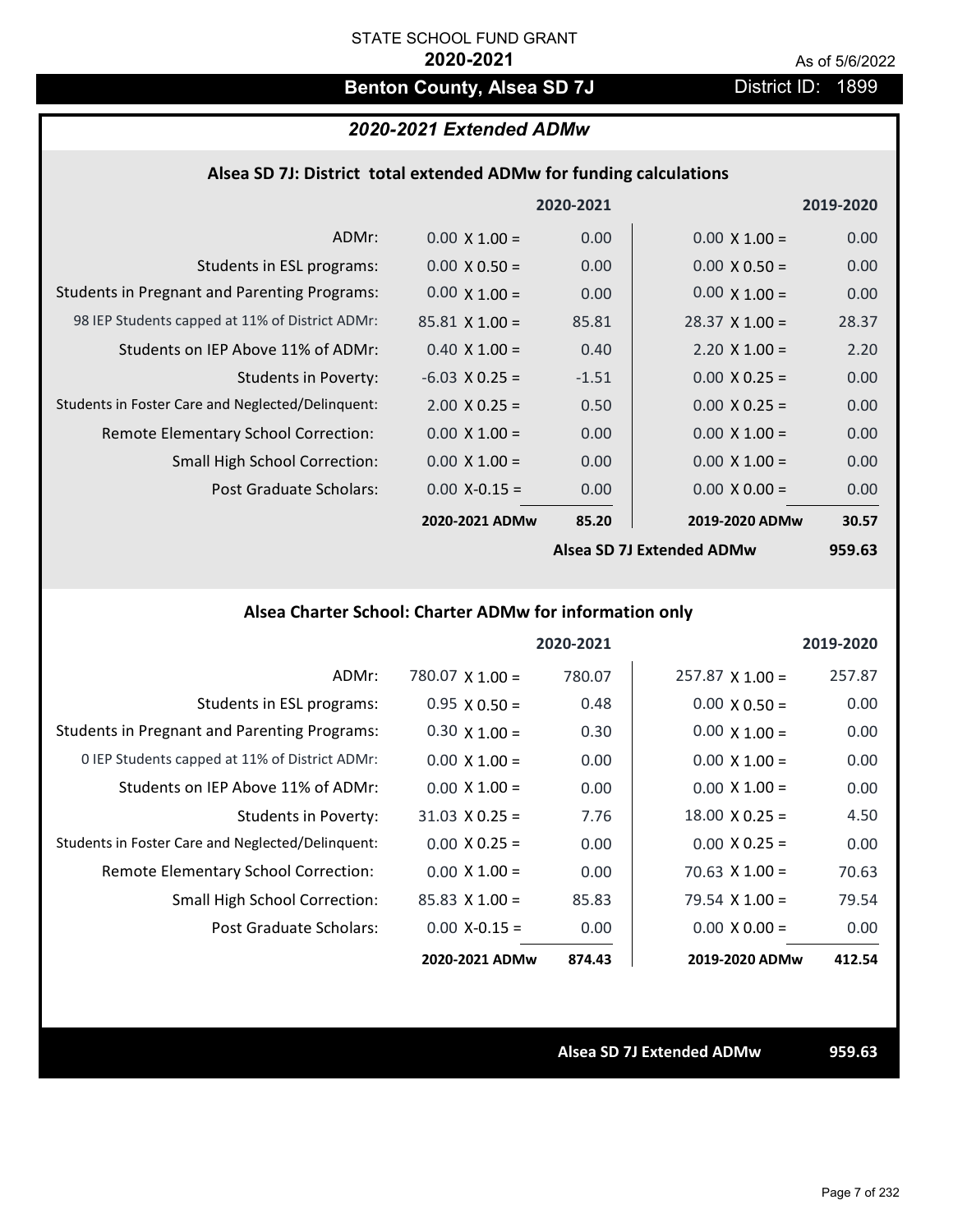# **Benton County, Philomath SD 17J** District ID: 1900

# *2020-2021 Extended ADMw*

## **Philomath SD 17J: District total extended ADMw for funding calculations**

|                                                     |                          | 2020-2021 |                          | 2019-2020 |
|-----------------------------------------------------|--------------------------|-----------|--------------------------|-----------|
| ADMr:                                               | $1,312.08 \times 1.00 =$ | 1,312.08  | $1,436.30 \times 1.00 =$ | 1,436.30  |
| Students in ESL programs:                           | $15.06 \times 0.50 =$    | 7.53      | $14.26 \times 0.50 =$    | 7.13      |
| <b>Students in Pregnant and Parenting Programs:</b> | $0.00 \times 1.00 =$     | 0.00      | $0.00 \times 1.00 =$     | 0.00      |
| 149 IEP Students capped at 11% of District ADMr:    | $149.00 \times 1.00 =$   | 149.00    | $164.00 \times 1.00 =$   | 164.00    |
| Students on IEP Above 11% of ADMr:                  | $0.00 \times 1.00 =$     | 0.00      | $0.00 \times 1.00 =$     | 0.00      |
| <b>Students in Poverty:</b>                         | $105.52 \times 0.25 =$   | 26.38     | $120.81$ X 0.25 =        | 30.20     |
| Students in Foster Care and Neglected/Delinguent:   | $0.00 \times 0.25 =$     | 0.00      | $6.00 \times 0.25 =$     | 1.50      |
| Remote Elementary School Correction:                | $19.21 \times 1.00 =$    | 19.21     | $19.21 \times 1.00 =$    | 19.21     |
| <b>Small High School Correction:</b>                | $0.00 \times 1.00 =$     | 0.00      | $0.00 \times 1.00 =$     | 0.00      |
| Post Graduate Scholars:                             | $0.22$ X-0.15 =          | $-0.06$   | $2.67$ X 0.00 =          | $-0.67$   |
|                                                     | 2020-2021 ADMw           | 1,514.15  | 2019-2020 ADMw           | 1,657.68  |

**Philomath SD 17J Extended ADMw**

**1,935.78**

# **Kings Valley Charter School: Charter ADMw for information only**

|                                                     |                        | 2020-2021 |                        | 2019-2020 |
|-----------------------------------------------------|------------------------|-----------|------------------------|-----------|
| ADMr:                                               | $200.71 \times 1.00 =$ | 200.71    | $204.40 \times 1.00 =$ | 204.40    |
| Students in ESL programs:                           | $0.10 \times 0.50 =$   | 0.05      | $1.00 \times 0.50 =$   | 0.50      |
| <b>Students in Pregnant and Parenting Programs:</b> | $0.00 \times 1.00 =$   | 0.00      | $0.00 \times 1.00 =$   | 0.00      |
| 0 IEP Students capped at 11% of District ADMr:      | $0.00 \times 1.00 =$   | 0.00      | $0.00 \times 1.00 =$   | 0.00      |
| Students on IEP Above 11% of ADMr:                  | $0.00 \times 1.00 =$   | 0.00      | $0.00 \times 1.00 =$   | 0.00      |
| Students in Poverty:                                | $16.14 \times 0.25 =$  | 4.04      | $17.19 \times 0.25 =$  | 4.30      |
| Students in Foster Care and Neglected/Delinquent:   | $0.00 \times 0.25 =$   | 0.00      | $0.00 \times 0.25 =$   | 0.00      |
| Remote Elementary School Correction:                | $68.08 \times 1.00 =$  | 68.08     | $68.91 \times 1.00 =$  | 68.91     |
| <b>Small High School Correction:</b>                | $0.00 \times 1.00 =$   | 0.00      | $0.00 \times 1.00 =$   | 0.00      |
| Post Graduate Scholars:                             | $0.00$ X-0.15 =        | 0.00      | $0.00 \times 0.00 =$   | 0.00      |
|                                                     | 2020-2021 ADMw         | 272.88    | 2019-2020 ADMw         | 278.11    |

**Philomath SD 17J Extended ADMw 1,935.78**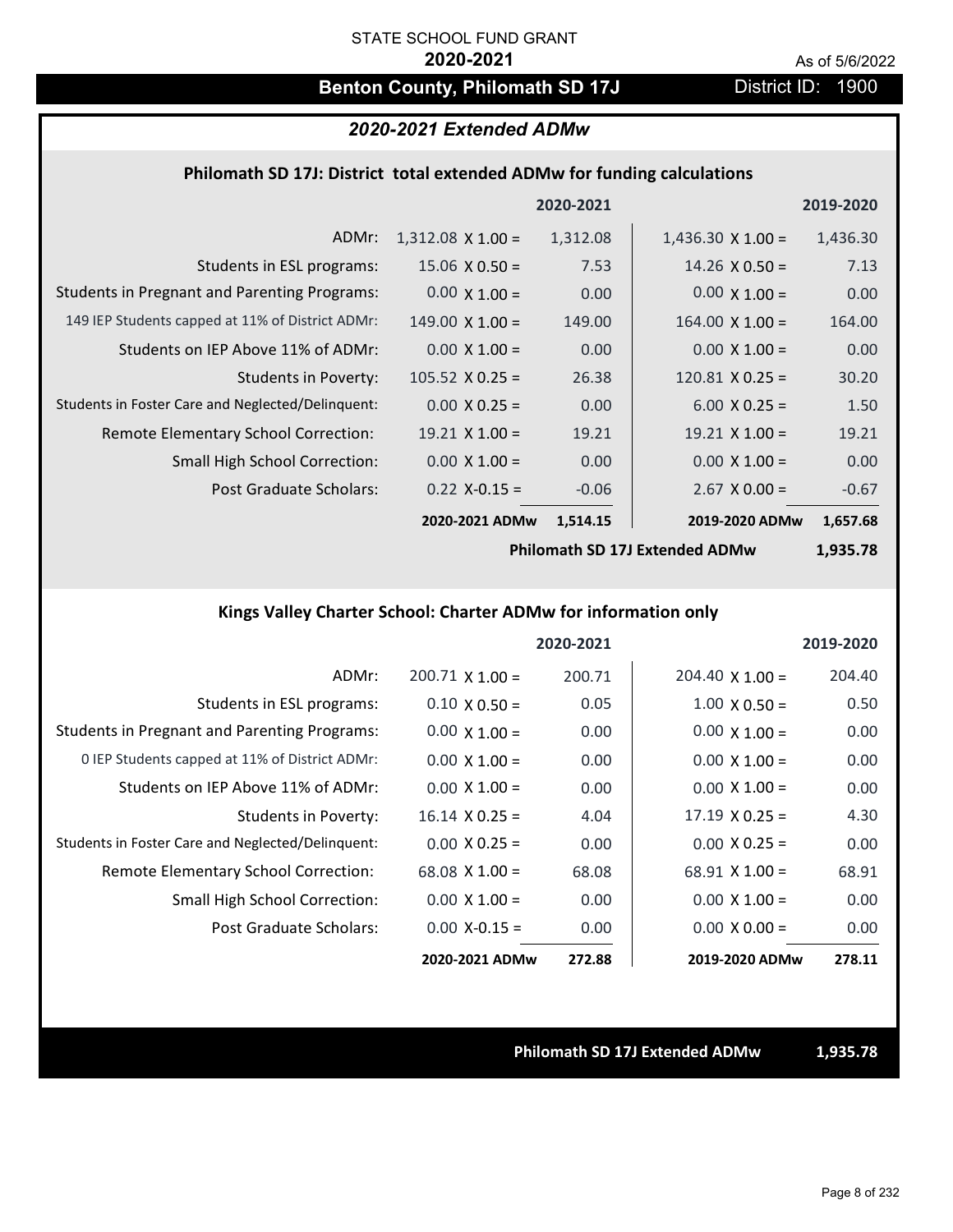# **Benton County, Corvallis SD 509J** District ID: 1901

# *2020-2021 Extended ADMw*

## **Corvallis SD 509J: District total extended ADMw for funding calculations**

|                                                     |                                        | 2020-2021 |                          | 2019-2020 |
|-----------------------------------------------------|----------------------------------------|-----------|--------------------------|-----------|
| ADMr:                                               | 6,236.85 $\times$ 1.00 =               | 6,236.85  | 6,538.84 $\times$ 1.00 = | 6,538.84  |
| Students in ESL programs:                           | 480.55 $X$ 0.50 =                      | 240.28    | 470.73 $\times$ 0.50 =   | 235.37    |
| <b>Students in Pregnant and Parenting Programs:</b> | $0.27 \times 1.00 =$                   | 0.27      | $1.24 \times 1.00 =$     | 1.24      |
| 689 IEP Students capped at 11% of District ADMr:    | 689.00 $\times$ 1.00 =                 | 689.00    | 679.00 $\times$ 1.00 =   | 679.00    |
| Students on IEP Above 11% of ADMr:                  | $0.00 \times 1.00 =$                   | 0.00      | $0.00 \times 1.00 =$     | 0.00      |
| Students in Poverty:                                | $729.24 \times 0.25 =$                 | 182.31    | $706.22 \times 0.25 =$   | 176.56    |
| Students in Foster Care and Neglected/Delinquent:   | $32.00 \times 0.25 =$                  | 8.00      | $30.00 \times 0.25 =$    | 7.50      |
| Remote Elementary School Correction:                | $0.00 \times 1.00 =$                   | 0.00      | $0.00 \times 1.00 =$     | 0.00      |
| <b>Small High School Correction:</b>                | $0.00 \times 1.00 =$                   | 0.00      | $0.00 \times 1.00 =$     | 0.00      |
| Post Graduate Scholars:                             | $5.28$ X-0.15 =                        | $-1.32$   | $7.00 \times 0.00 =$     | $-1.75$   |
|                                                     | 2020-2021 ADMw                         | 7,355.39  | 2019-2020 ADMw           | 7,636.75  |
|                                                     | <b>Corvallis SD 509J Extended ADMw</b> |           |                          | 7,769.37  |

# **Inavale Community Partners dba Muddy Creek Charter School : Charter ADMw for information only**

|                                                     |                        | 2020-2021 |                        | 2019-2020 |
|-----------------------------------------------------|------------------------|-----------|------------------------|-----------|
| ADMr:                                               | $113.59 \times 1.00 =$ | 113.59    | $120.19 \times 1.00 =$ | 120.19    |
| Students in ESL programs:                           | $0.95 \times 0.50 =$   | 0.48      | $1.00 \times 0.50 =$   | 0.50      |
| <b>Students in Pregnant and Parenting Programs:</b> | $0.00 \times 1.00 =$   | 0.00      | $0.00 \times 1.00 =$   | 0.00      |
| 0 IEP Students capped at 11% of District ADMr:      | $0.00 \times 1.00 =$   | 0.00      | $0.00 \times 1.00 =$   | 0.00      |
| Students on IEP Above 11% of ADMr:                  | $0.00 \times 1.00 =$   | 0.00      | $0.00 \times 1.00 =$   | 0.00      |
| Students in Poverty:                                | $13.28 \times 0.25 =$  | 3.32      | $13.04 \times 0.25 =$  | 3.26      |
| Students in Foster Care and Neglected/Delinquent:   | $0.00 \times 0.25 =$   | 0.00      | $0.00 \times 0.25 =$   | 0.00      |
| Remote Elementary School Correction:                | $9.39 \times 1.00 =$   | 9.39      | $8.67$ X $1.00 =$      | 8.67      |
| <b>Small High School Correction:</b>                | $0.00 \times 1.00 =$   | 0.00      | $0.00 \times 1.00 =$   | 0.00      |
| Post Graduate Scholars:                             | $0.00 X - 0.15 =$      | 0.00      | $0.00 \times 0.00 =$   | 0.00      |
|                                                     | 2020-2021 ADMw         | 126.78    | 2019-2020 ADMw         | 132.62    |

**Corvallis SD 509J Extended ADMw 7,769.37**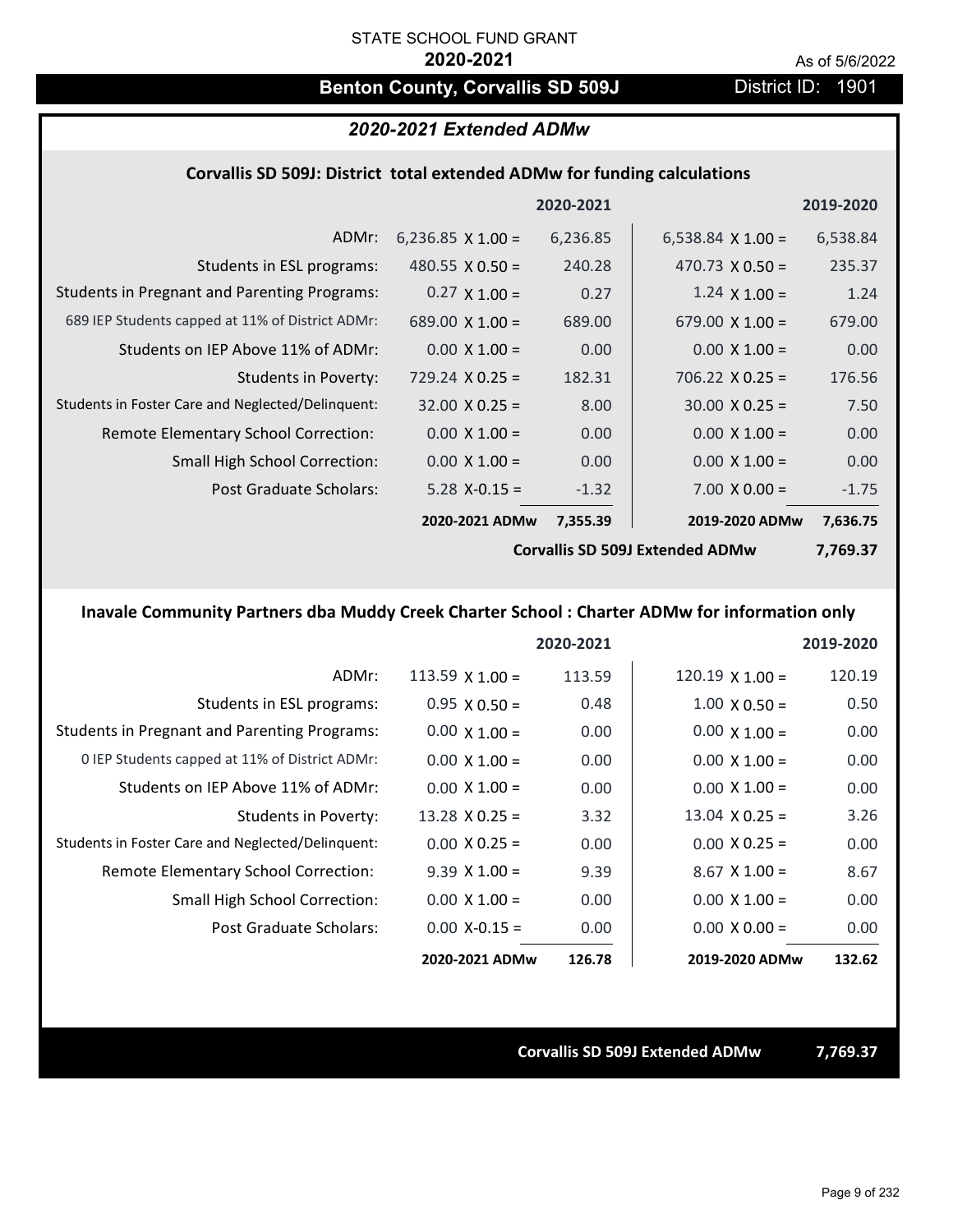# **Clackamas County, West Linn-Wilsonville SD 3J** District ID: 1922

## *2020-2021 Extended ADMw*

## **West Linn‐Wilsonville SD 3J: District total extended ADMw for funding calculations**

|                                                     |                          | 2020-2021 |                          | 2019-2020 |
|-----------------------------------------------------|--------------------------|-----------|--------------------------|-----------|
| ADMr:                                               | $9,136.93 \times 1.00 =$ | 9,136.93  | $9,640.85 \times 1.00 =$ | 9,640.85  |
| Students in ESL programs:                           | $364.74 \times 0.50 =$   | 182.37    | $339.88 \times 0.50 =$   | 169.94    |
| <b>Students in Pregnant and Parenting Programs:</b> | $1.00 \times 1.00 =$     | 1.00      | $1.23 \times 1.00 =$     | 1.23      |
| 1044 IEP Students capped at 11% of District ADMr:   | $1,017.05 \times 1.00 =$ | 1,017.05  | $1,072.37 \times 1.00 =$ | 1,072.37  |
| Students on IEP Above 11% of ADMr:                  | $0.80 \times 1.00 =$     | 0.80      | $5.60 \times 1.00 =$     | 5.60      |
| Students in Poverty:                                | $367.62$ X 0.25 =        | 91.91     | 458.86 $X$ 0.25 =        | 114.72    |
| Students in Foster Care and Neglected/Delinquent:   | $17.00 \times 0.25 =$    | 4.25      | $22.00 \times 0.25 =$    | 5.50      |
| Remote Elementary School Correction:                | $0.00 \times 1.00 =$     | 0.00      | $0.00 \times 1.00 =$     | 0.00      |
| <b>Small High School Correction:</b>                | $0.00 \times 1.00 =$     | 0.00      | $0.00 \times 1.00 =$     | 0.00      |
| Post Graduate Scholars:                             | $0.00$ X-0.15 =          | 0.00      | $0.00 \times 0.00 =$     | 0.00      |
|                                                     | 2020-2021 ADMw           | 10,434.31 | 2019-2020 ADMw           | 11,010.20 |

**West Linn‐Wilsonville SD 3J Extended ADMw**

**11,119.44**

## **Three Rivers Charter School: Charter ADMw for information only**

|                                                     |                      | 2020-2021 |                        | 2019-2020 |
|-----------------------------------------------------|----------------------|-----------|------------------------|-----------|
| ADMr:                                               | 109.02 $X$ 1.00 =    | 109.02    | $107.95 \times 1.00 =$ | 107.95    |
| Students in ESL programs:                           | $0.00 \times 0.50 =$ | 0.00      | $0.00 \times 0.50 =$   | 0.00      |
| <b>Students in Pregnant and Parenting Programs:</b> | $0.00 \times 1.00 =$ | 0.00      | $0.00 \times 1.00 =$   | 0.00      |
| 0 IEP Students capped at 11% of District ADMr:      | $0.00 \times 1.00 =$ | 0.00      | $0.00 \times 1.00 =$   | 0.00      |
| Students on IEP Above 11% of ADMr:                  | $0.00 \times 1.00 =$ | 0.00      | $0.00 \times 1.00 =$   | 0.00      |
| Students in Poverty:                                | 4.38 $X$ 0.25 =      | 1.10      | $5.14 \times 0.25 =$   | 1.29      |
| Students in Foster Care and Neglected/Delinquent:   | $0.00 \times 0.25 =$ | 0.00      | $0.00 \times 0.25 =$   | 0.00      |
| Remote Elementary School Correction:                | $0.00 \times 1.00 =$ | 0.00      | $0.00 \times 1.00 =$   | 0.00      |
| <b>Small High School Correction:</b>                | $0.00 \times 1.00 =$ | 0.00      | $0.00 \times 1.00 =$   | 0.00      |
| Post Graduate Scholars:                             | $0.00 X - 0.15 =$    | 0.00      | $0.00 \times 0.00 =$   | 0.00      |
|                                                     | 2020-2021 ADMw       | 110.12    | 2019-2020 ADMw         | 109.24    |

**West Linn‐Wilsonville SD 3J Extended ADMw 11,119.44**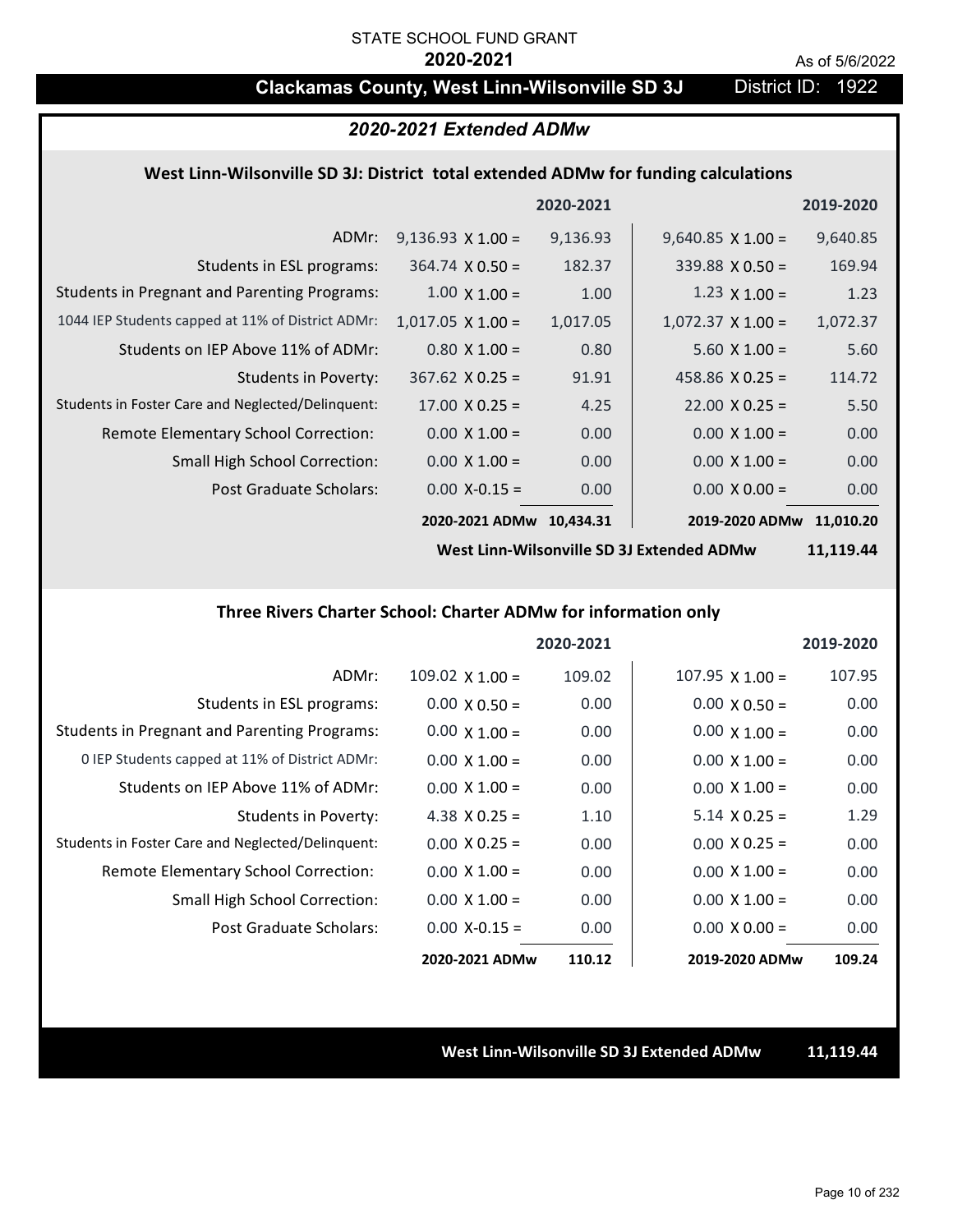# **Clackamas County, Lake Oswego SD 7J District ID: 1923**

# *2020-2021 Extended ADMw*

## **Lake Oswego SD 7J: District total extended ADMw for funding calculations**

|                                                     |                          | 2020-2021 |                          | 2019-2020 |
|-----------------------------------------------------|--------------------------|-----------|--------------------------|-----------|
| ADMr:                                               | $6,724.80 \times 1.00 =$ | 6,724.80  | $7,052.53 \times 1.00 =$ | 7,052.53  |
| Students in ESL programs:                           | $150.57 \times 0.50 =$   | 75.29     | $173.03 \times 0.50 =$   | 86.52     |
| <b>Students in Pregnant and Parenting Programs:</b> | $0.00 \times 1.00 =$     | 0.00      | $0.44 \times 1.00 =$     | 0.44      |
| 689 IEP Students capped at 11% of District ADMr:    | 689.00 $\times$ 1.00 =   | 689.00    | $684.00 \times 1.00 =$   | 684.00    |
| Students on IEP Above 11% of ADMr:                  | $0.00 \times 1.00 =$     | 0.00      | $0.00 \times 1.00 =$     | 0.00      |
| Students in Poverty:                                | $179.11 \times 0.25 =$   | 44.78     | $228.77 \times 0.25 =$   | 57.19     |
| Students in Foster Care and Neglected/Delinquent:   | $6.00 \times 0.25 =$     | 1.50      | $10.00 \times 0.25 =$    | 2.50      |
| Remote Elementary School Correction:                | $0.00 \times 1.00 =$     | 0.00      | $0.00 \times 1.00 =$     | 0.00      |
| <b>Small High School Correction:</b>                | $0.00 \times 1.00 =$     | 0.00      | $0.00 \times 1.00 =$     | 0.00      |
| Post Graduate Scholars:                             | $0.00$ X-0.15 =          | 0.00      | $0.00 \times 0.00 =$     | 0.00      |
|                                                     | 2020-2021 ADMw           | 7,535.36  | 2019-2020 ADMw           | 7,883.18  |

**Lake Oswego SD 7J Extended ADMw**

**7,899.79**

## **Harmony Academy: Charter ADMw for information only**

|                                                     |                       | 2020-2021 |                       | 2019-2020 |
|-----------------------------------------------------|-----------------------|-----------|-----------------------|-----------|
| ADMr:                                               | $26.81 \times 1.00 =$ | 26.81     | $16.48 \times 1.00 =$ | 16.48     |
| Students in ESL programs:                           | $0.00 \times 0.50 =$  | 0.00      | $0.00 \times 0.50 =$  | 0.00      |
| <b>Students in Pregnant and Parenting Programs:</b> | 1.33 $\times$ 1.00 =  | 1.33      | $0.00 \times 1.00 =$  | 0.00      |
| 0 IEP Students capped at 11% of District ADMr:      | $0.00 \times 1.00 =$  | 0.00      | $0.00 \times 1.00 =$  | 0.00      |
| Students on IEP Above 11% of ADMr:                  | $0.00 \times 1.00 =$  | 0.00      | $0.00 \times 1.00 =$  | 0.00      |
| Students in Poverty:                                | $0.71 \times 0.25 =$  | 0.18      | $0.53 \times 0.25 =$  | 0.13      |
| Students in Foster Care and Neglected/Delinquent:   | $0.00 \times 0.25 =$  | 0.00      | $0.00 \times 0.25 =$  | 0.00      |
| Remote Elementary School Correction:                | $0.00 \times 1.00 =$  | 0.00      | $0.00 \times 1.00 =$  | 0.00      |
| <b>Small High School Correction:</b>                | $0.00 \times 1.00 =$  | 0.00      | $0.00 \times 1.00 =$  | 0.00      |
| Post Graduate Scholars:                             | $0.00 X - 0.15 =$     | 0.00      | $0.00 \times 0.00 =$  | 0.00      |
|                                                     | 2020-2021 ADMw        | 28.32     | 2019-2020 ADMw        | 16.61     |

**Lake Oswego SD 7J Extended ADMw 7,899.79**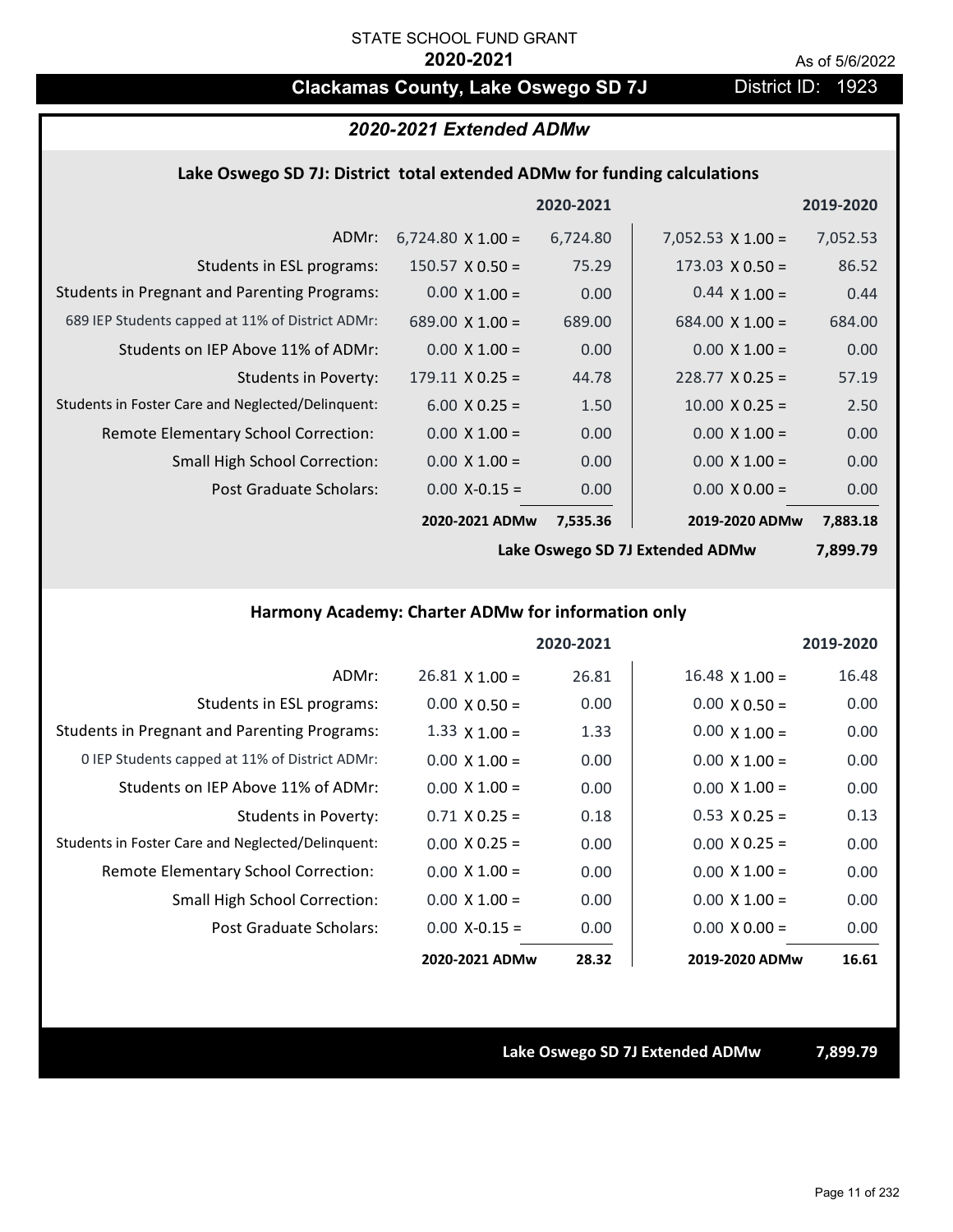# **Clackamas County, North Clackamas SD 12** District ID: 1924

# *2020-2021 Extended ADMw*

## **North Clackamas SD 12: District total extended ADMw for funding calculations**

|                                                     |                                 | 2020-2021 |                           | 2019-2020 |
|-----------------------------------------------------|---------------------------------|-----------|---------------------------|-----------|
|                                                     | ADMr: $14,501.10 \times 1.00 =$ | 14,501.10 | $15,864.17 \times 1.00 =$ | 15,864.17 |
| Students in ESL programs:                           | $1,558.05 \times 0.50 =$        | 779.03    | $1,595.42 \times 0.50 =$  | 797.71    |
| <b>Students in Pregnant and Parenting Programs:</b> | 5.28 $\times$ 1.00 =            | 5.28      | $3.63 \times 1.00 =$      | 3.63      |
| 2699 IEP Students capped at 11% of District ADMr:   | $1,741.66 \times 1.00 =$        | 1,741.66  | $1,883.13 \times 1.00 =$  | 1,883.13  |
| Students on IEP Above 11% of ADMr:                  | $373.40 \times 1.00 =$          | 373.40    | $359.80 \times 1.00 =$    | 359.80    |
| <b>Students in Poverty:</b>                         | $1,049.53$ X 0.25 =             | 262.38    | $1,315.97$ X 0.25 =       | 328.99    |
| Students in Foster Care and Neglected/Delinquent:   | $59.00 \times 0.25 =$           | 14.75     | $58.00 \times 0.25 =$     | 14.50     |
| Remote Elementary School Correction:                | $0.00 \times 1.00 =$            | 0.00      | $0.00 \times 1.00 =$      | 0.00      |
| <b>Small High School Correction:</b>                | $0.00 \times 1.00 =$            | 0.00      | $0.00 \times 1.00 =$      | 0.00      |
| <b>Post Graduate Scholars:</b>                      | $0.00$ X-0.15 =                 | 0.00      | $0.00 \times 0.00 =$      | 0.00      |
|                                                     | 2020-2021 ADMw                  | 17.677.60 | 2019-2020 ADMw            | 19.251.93 |

**North Clackamas SD 12 Extended ADMw**

**20,554.31**

## **Clackamas Web Academy: Charter ADMw for information only**

|                                                     |                        | 2020-2021 |                        | 2019-2020 |
|-----------------------------------------------------|------------------------|-----------|------------------------|-----------|
| ADMr:                                               | $568.08 \times 1.00 =$ | 568.08    | 450.59 $\times$ 1.00 = | 450.59    |
| Students in ESL programs:                           | $17.59 \times 0.50 =$  | 8.80      | $21.11 \times 0.50 =$  | 10.56     |
| <b>Students in Pregnant and Parenting Programs:</b> | $0.00 \times 1.00 =$   | 0.00      | $0.00 \times 1.00 =$   | 0.00      |
| 0 IEP Students capped at 11% of District ADMr:      | $0.00 \times 1.00 =$   | 0.00      | $0.00 \times 1.00 =$   | 0.00      |
| Students on IEP Above 11% of ADMr:                  | $0.00 \times 1.00 =$   | 0.00      | $0.00 \times 1.00 =$   | 0.00      |
| Students in Poverty:                                | $41.12 \times 0.25 =$  | 10.28     | $37.62 \times 0.25 =$  | 9.41      |
| Students in Foster Care and Neglected/Delinquent:   | $0.00 \times 0.25 =$   | 0.00      | $0.00 \times 0.25 =$   | 0.00      |
| Remote Elementary School Correction:                | $0.00 \times 1.00 =$   | 0.00      | $0.00 \times 1.00 =$   | 0.00      |
| <b>Small High School Correction:</b>                | $0.00 \times 1.00 =$   | 0.00      | $0.00 \times 1.00 =$   | 0.00      |
| Post Graduate Scholars:                             | $0.00 X - 0.15 =$      | 0.00      | $0.00 \times 0.00 =$   | 0.00      |
|                                                     | 2020-2021 ADMw         | 587.16    | 2019-2020 ADMw         | 470.55    |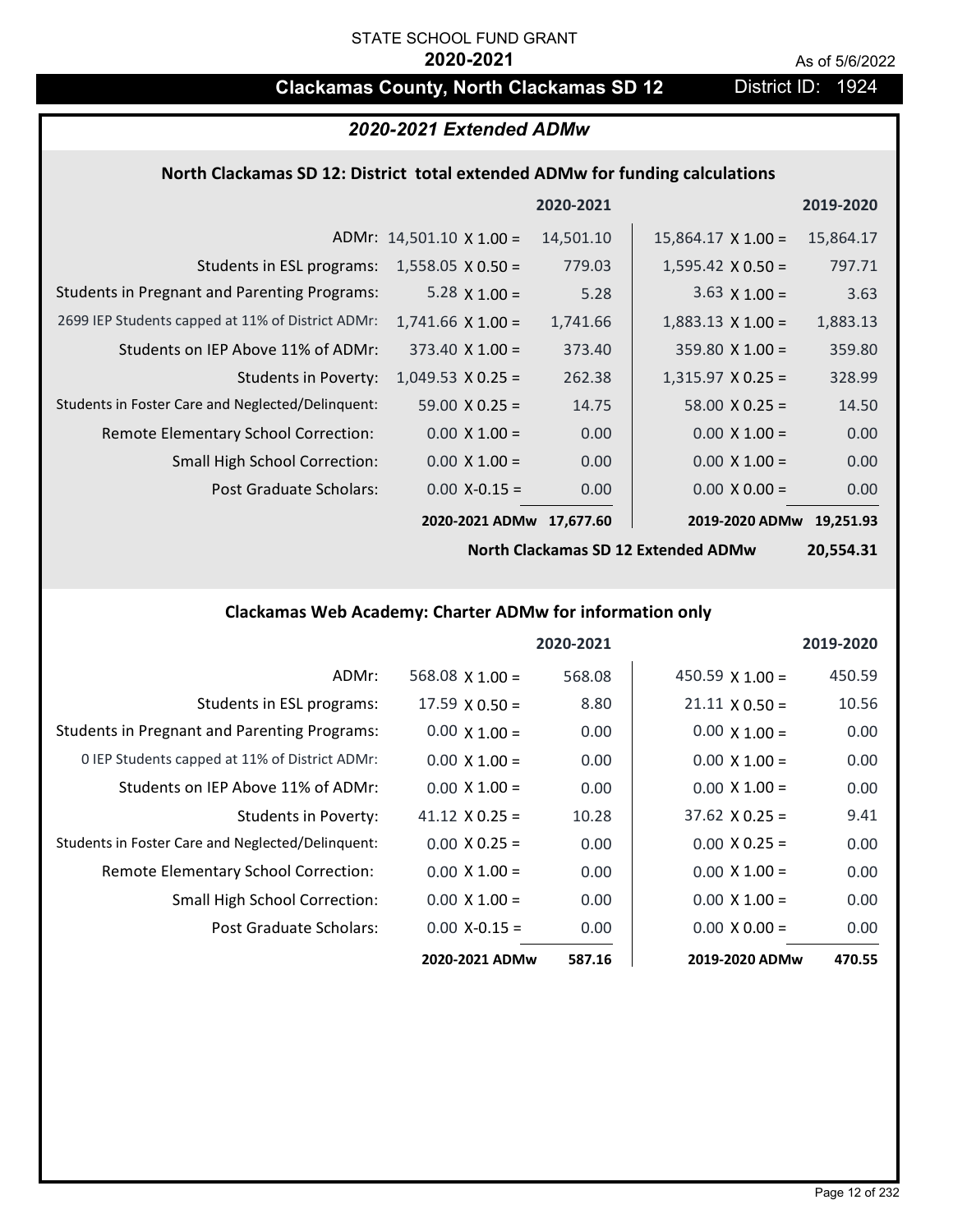## **Clackamas Middle College: Charter ADMw for information only**

|                                                     |                        | 2020-2021 |                        | 2019-2020 |
|-----------------------------------------------------|------------------------|-----------|------------------------|-----------|
| ADMr:                                               | $259.56 \times 1.00 =$ | 259.56    | $289.20 \times 1.00 =$ | 289.20    |
| Students in ESL programs:                           | $6.95 \times 0.50 =$   | 3.48      | $6.00 \times 0.50 =$   | 3.00      |
| <b>Students in Pregnant and Parenting Programs:</b> | $0.00 \times 1.00 =$   | 0.00      | $0.00 \times 1.00 =$   | 0.00      |
| 0 IEP Students capped at 11% of District ADMr:      | $0.00 \times 1.00 =$   | 0.00      | $0.00 \times 1.00 =$   | 0.00      |
| Students on IEP Above 11% of ADMr:                  | $0.00 \times 1.00 =$   | 0.00      | $0.00 \times 1.00 =$   | 0.00      |
| Students in Poverty:                                | $18.79 \times 0.25 =$  | 4.70      | $24.14 \times 0.25 =$  | 6.04      |
| Students in Foster Care and Neglected/Delinquent:   | $0.00 \times 0.25 =$   | 0.00      | $0.00 \times 0.25 =$   | 0.00      |
| Remote Elementary School Correction:                | $0.00 \times 1.00 =$   | 0.00      | $0.00 \times 1.00 =$   | 0.00      |
| <b>Small High School Correction:</b>                | $0.00 \times 1.00 =$   | 0.00      | $0.00 \times 1.00 =$   | 0.00      |
| Post Graduate Scholars:                             | $0.00 X - 0.15 =$      | 0.00      | $0.00 \times 0.00 =$   | 0.00      |
|                                                     | 2020-2021 ADMw         | 267.73    | 2019-2020 ADMw         | 298.24    |

# **Milwaukie Academy of the Arts: Charter ADMw for information only**

|                                                     |                       | 2020-2021 |                        | 2019-2020 |
|-----------------------------------------------------|-----------------------|-----------|------------------------|-----------|
| ADMr:                                               | $278.56$ X 1.00 =     | 278.56    | $294.33 \times 1.00 =$ | 294.33    |
| Students in ESL programs:                           | $1.00 \times 0.50 =$  | 0.50      | $2.21 \times 0.50 =$   | 1.11      |
| <b>Students in Pregnant and Parenting Programs:</b> | $0.00 \times 1.00 =$  | 0.00      | $0.00 \times 1.00 =$   | 0.00      |
| 0 IEP Students capped at 11% of District ADMr:      | $0.00 \times 1.00 =$  | 0.00      | $0.00 \times 1.00 =$   | 0.00      |
| Students on IEP Above 11% of ADMr:                  | $0.00 \times 1.00 =$  | 0.00      | $0.00 \times 1.00 =$   | 0.00      |
| <b>Students in Poverty:</b>                         | $20.16 \times 0.25 =$ | 5.04      | $24.57 \times 0.25 =$  | 6.14      |
| Students in Foster Care and Neglected/Delinquent:   | $0.00 \times 0.25 =$  | 0.00      | $0.00 \times 0.25 =$   | 0.00      |
| Remote Elementary School Correction:                | $0.00 \times 1.00 =$  | 0.00      | $0.00 \times 1.00 =$   | 0.00      |
| <b>Small High School Correction:</b>                | $0.00 \times 1.00 =$  | 0.00      | $0.00 \times 1.00 =$   | 0.00      |
| Post Graduate Scholars:                             | $0.00 X - 0.15 =$     | 0.00      | $0.00 \times 0.00 =$   | 0.00      |
|                                                     | 2020-2021 ADMw        | 284.10    | 2019-2020 ADMw         | 301.58    |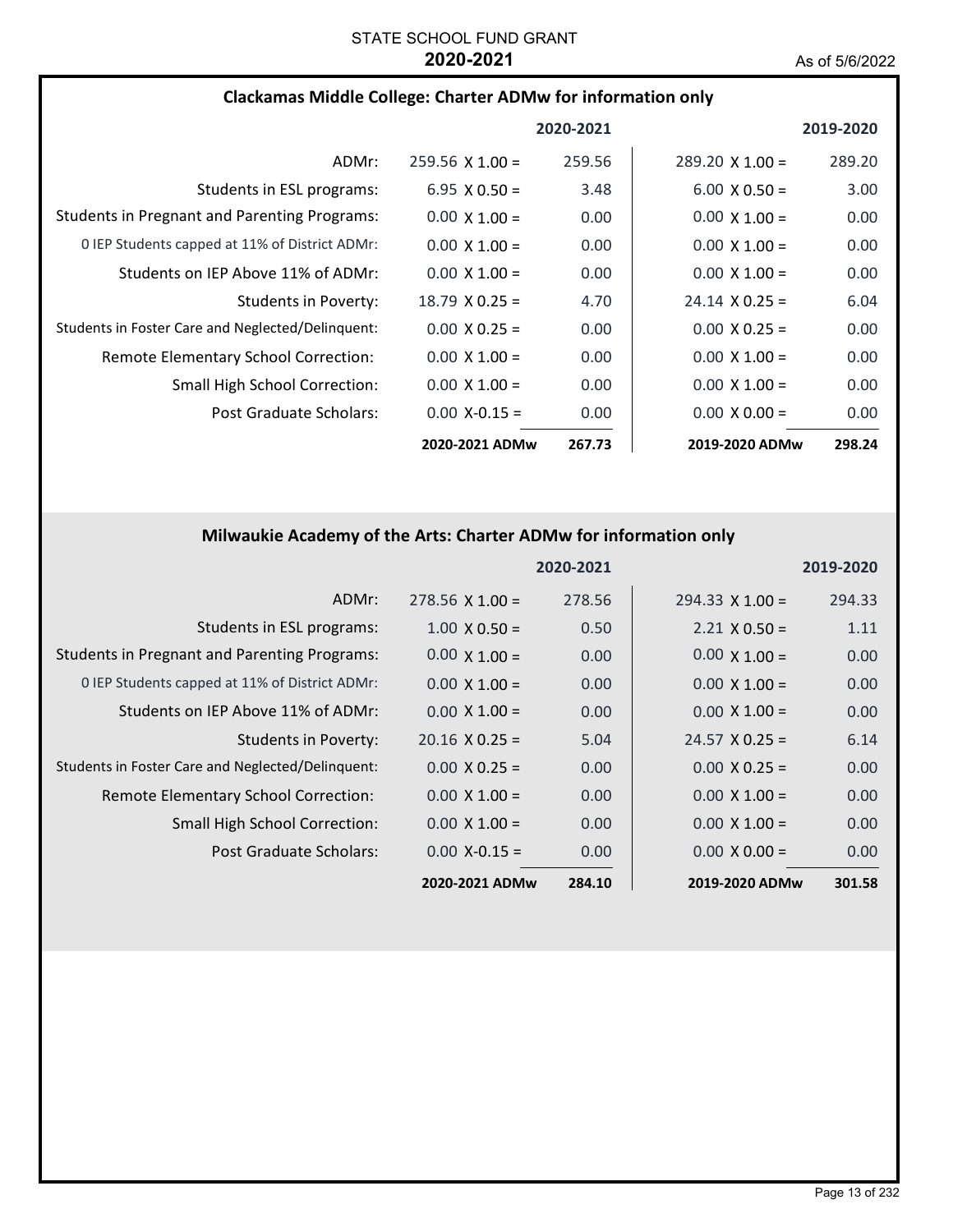## **Cascade Heights Public Charter School: Charter ADMw for information only**

|                                                     |                        | 2020-2021 |                        | 2019-2020 |
|-----------------------------------------------------|------------------------|-----------|------------------------|-----------|
| ADMr:                                               | $225.98 \times 1.00 =$ | 225.98    | $221.03 \times 1.00 =$ | 221.03    |
| Students in ESL programs:                           | $16.00 \times 0.50 =$  | 8.00      | 12.76 $\times$ 0.50 =  | 6.38      |
| <b>Students in Pregnant and Parenting Programs:</b> | $0.00 \times 1.00 =$   | 0.00      | $0.00 \times 1.00 =$   | 0.00      |
| 0 IEP Students capped at 11% of District ADMr:      | $0.00 \times 1.00 =$   | 0.00      | $0.00 \times 1.00 =$   | 0.00      |
| Students on IEP Above 11% of ADMr:                  | $0.00 \times 1.00 =$   | 0.00      | $0.00 \times 1.00 =$   | 0.00      |
| Students in Poverty:                                | $16.36 \times 0.25 =$  | 4.09      | $18.45 \times 0.25 =$  | 4.61      |
| Students in Foster Care and Neglected/Delinquent:   | $0.00 \times 0.25 =$   | 0.00      | $0.00 \times 0.25 =$   | 0.00      |
| Remote Elementary School Correction:                | $0.00 \times 1.00 =$   | 0.00      | $0.00 \times 1.00 =$   | 0.00      |
| <b>Small High School Correction:</b>                | $0.00 \times 1.00 =$   | 0.00      | $0.00 \times 1.00 =$   | 0.00      |
| Post Graduate Scholars:                             | $0.00 X - 0.15 =$      | 0.00      | $0.00 \times 0.00 =$   | 0.00      |
|                                                     | 2020-2021 ADMw         | 238.07    | 2019-2020 ADMw         | 232.02    |

**North Clackamas SD 12 Extended ADMw 20,554.31**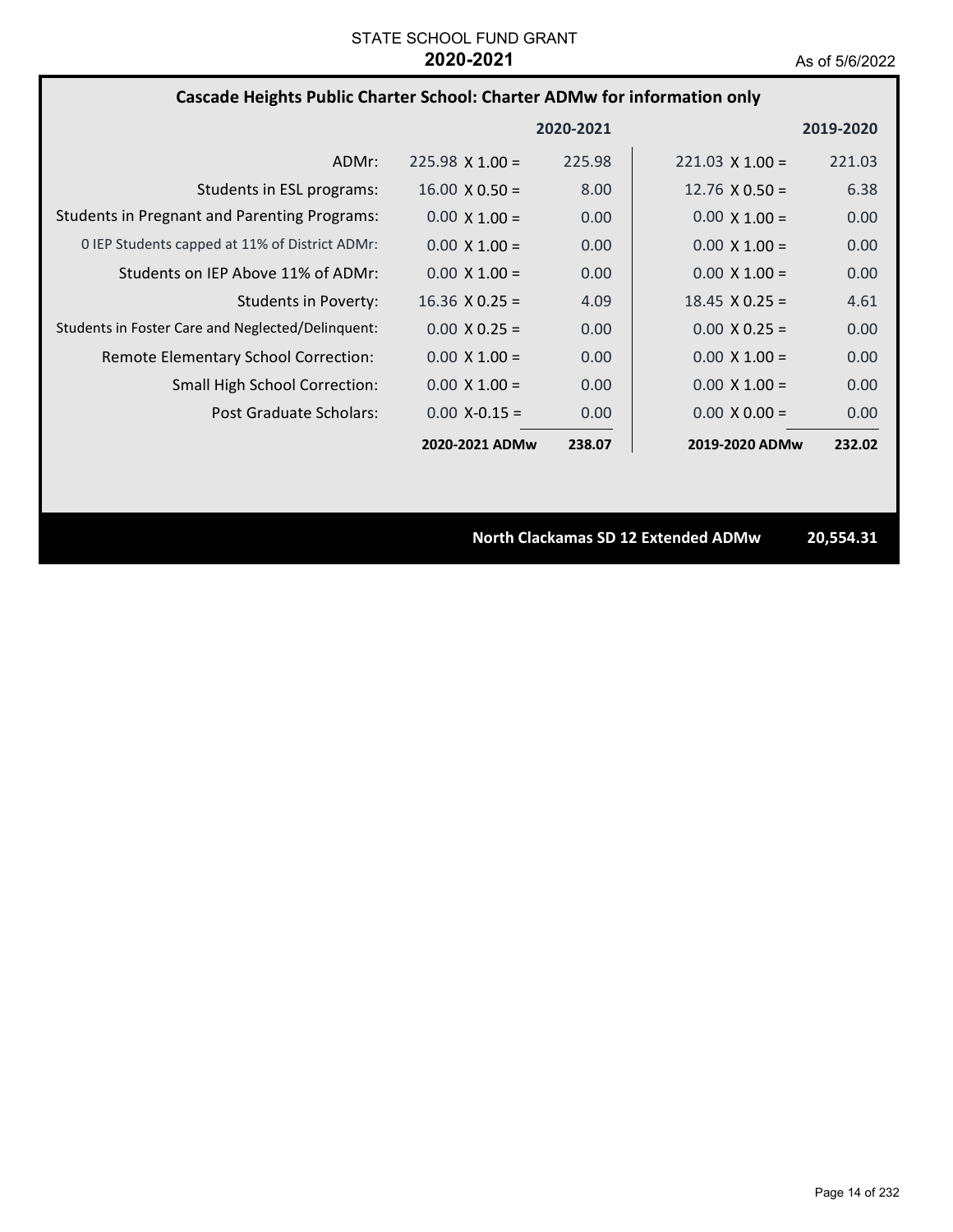# **Clackamas County, Molalla River SD 35** District ID: 1925

# *2020-2021 Extended ADMw*

## **Molalla River SD 35: District total extended ADMw for funding calculations**

|                                                     |                          | 2020-2021 |                          | 2019-2020 |
|-----------------------------------------------------|--------------------------|-----------|--------------------------|-----------|
| ADMr:                                               | $2,197.75 \times 1.00 =$ | 2,197.75  | $2,441.99 \times 1.00 =$ | 2,441.99  |
| Students in ESL programs:                           | $179.12 \times 0.50 =$   | 89.56     | $169.35 \times 0.50 =$   | 84.68     |
| <b>Students in Pregnant and Parenting Programs:</b> | $0.00 \times 1.00 =$     | 0.00      | $0.00 \times 1.00 =$     | 0.00      |
| 387 IEP Students capped at 11% of District ADMr:    | $272.98 \times 1.00 =$   | 272.98    | $302.58 \times 1.00 =$   | 302.58    |
| Students on IEP Above 11% of ADMr:                  | $36.90 \times 1.00 =$    | 36.90     | $37.80 \times 1.00 =$    | 37.80     |
| <b>Students in Poverty:</b>                         | $175.85 \times 0.25 =$   | 43.96     | $250.37 \times 0.25 =$   | 62.59     |
| Students in Foster Care and Neglected/Delinquent:   | $12.00 \times 0.25 =$    | 3.00      | $19.00 \times 0.25 =$    | 4.75      |
| Remote Elementary School Correction:                | $0.00 \times 1.00 =$     | 0.00      | $0.00 \times 1.00 =$     | 0.00      |
| <b>Small High School Correction:</b>                | $0.00 \times 1.00 =$     | 0.00      | $0.00 \times 1.00 =$     | 0.00      |
| Post Graduate Scholars:                             | $0.00$ X-0.15 =          | 0.00      | $0.00 \times 0.00 =$     | 0.00      |
|                                                     | 2020-2021 ADMw           | 2,644.15  | 2019-2020 ADMw           | 2,934.39  |

**Molalla River SD 35 Extended ADMw**

**3,253.13**

# **Molalla River Academy: Charter ADMw for information only**

|                                                     |                        | 2020-2021 |                        | 2019-2020 |
|-----------------------------------------------------|------------------------|-----------|------------------------|-----------|
| ADMr:                                               | $207.96 \times 1.00 =$ | 207.96    | $217.51 \times 1.00 =$ | 217.51    |
| Students in ESL programs:                           | $1.00 \times 0.50 =$   | 0.50      | $1.00 \times 0.50 =$   | 0.50      |
| <b>Students in Pregnant and Parenting Programs:</b> | $0.00 \times 1.00 =$   | 0.00      | $0.00 \times 1.00 =$   | 0.00      |
| 0 IEP Students capped at 11% of District ADMr:      | $0.00 \times 1.00 =$   | 0.00      | $0.00 \times 1.00 =$   | 0.00      |
| Students on IEP Above 11% of ADMr:                  | $0.00 \times 1.00 =$   | 0.00      | $0.00 \times 1.00 =$   | 0.00      |
| Students in Poverty:                                | $16.64$ X 0.25 =       | 4.16      | $22.58 \times 0.25 =$  | 5.65      |
| Students in Foster Care and Neglected/Delinquent:   | $0.00 \times 0.25 =$   | 0.00      | $0.00 \times 0.25 =$   | 0.00      |
| Remote Elementary School Correction:                | $0.00 \times 1.00 =$   | 0.00      | $0.00 \times 1.00 =$   | 0.00      |
| <b>Small High School Correction:</b>                | $0.00 \times 1.00 =$   | 0.00      | $0.00 \times 1.00 =$   | 0.00      |
| Post Graduate Scholars:                             | $0.00$ X-0.15 =        | 0.00      | $0.00 \times 0.00 =$   | 0.00      |
|                                                     | 2020-2021 ADMw         | 212.62    | 2019-2020 ADMw         | 223.66    |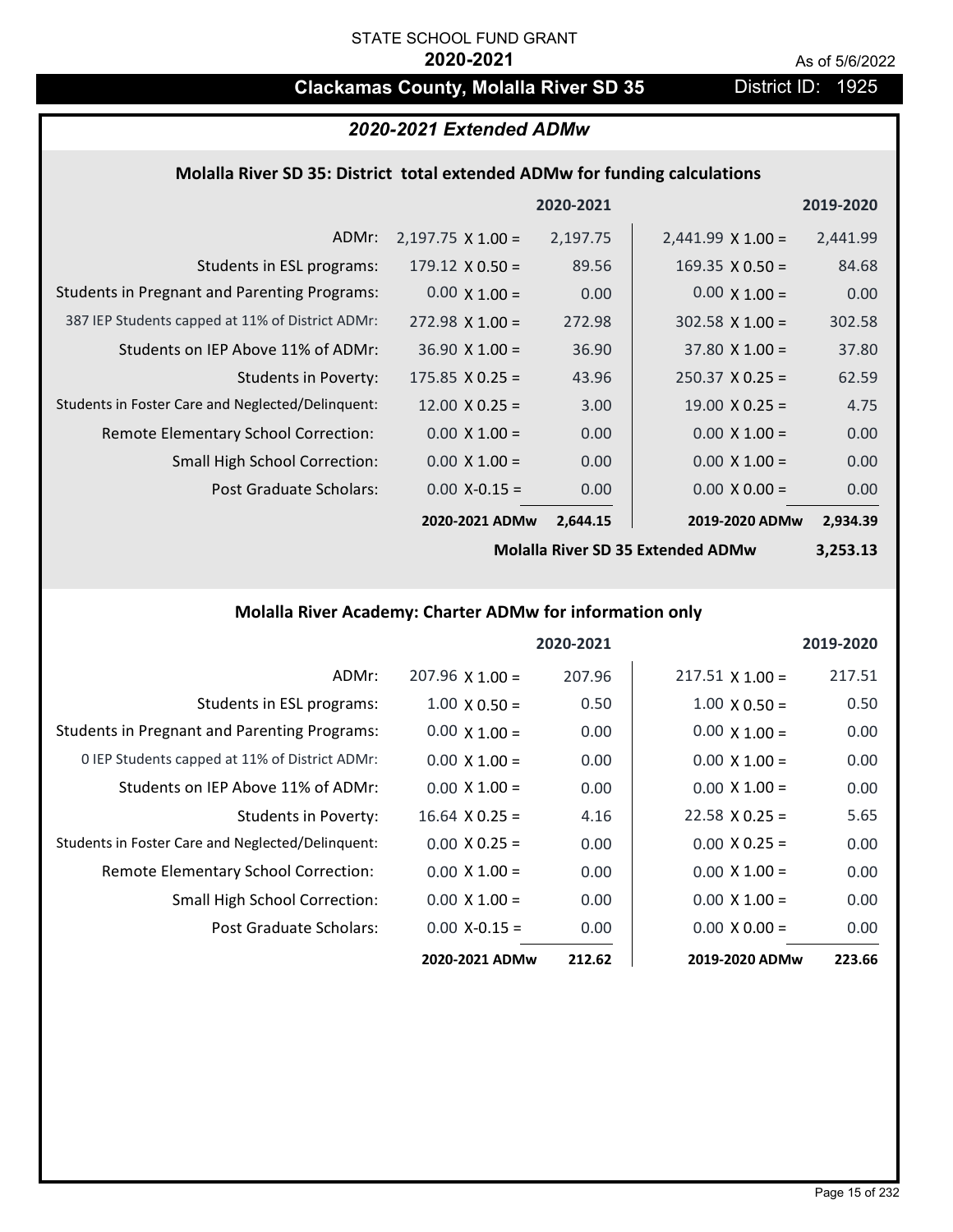# **Renaissance Public Academy: Charter ADMw for information only**

|                                                     |                       | 2020-2021 |                       | 2019-2020 |
|-----------------------------------------------------|-----------------------|-----------|-----------------------|-----------|
| ADMr:                                               | $75.91 \times 1.00 =$ | 75.91     | $91.23 \times 1.00 =$ | 91.23     |
| Students in ESL programs:                           | 4.96 $\times$ 0.50 =  | 2.48      | $2.97 \times 0.50 =$  | 1.49      |
| <b>Students in Pregnant and Parenting Programs:</b> | $0.00 \times 1.00 =$  | 0.00      | $0.00 \times 1.00 =$  | 0.00      |
| 0 IEP Students capped at 11% of District ADMr:      | $0.00 \times 1.00 =$  | 0.00      | $0.00 \times 1.00 =$  | 0.00      |
| Students on IEP Above 11% of ADMr:                  | $0.00 \times 1.00 =$  | 0.00      | $0.00 \times 1.00 =$  | 0.00      |
| Students in Poverty:                                | $6.07 \times 0.25 =$  | 1.52      | $9.47 \times 0.25 =$  | 2.37      |
| Students in Foster Care and Neglected/Delinquent:   | $0.00 \times 0.25 =$  | 0.00      | $0.00 \times 0.25 =$  | 0.00      |
| Remote Elementary School Correction:                | $0.00 \times 1.00 =$  | 0.00      | $0.00 \times 1.00 =$  | 0.00      |
| <b>Small High School Correction:</b>                | $0.00 \times 1.00 =$  | 0.00      | $0.00 \times 1.00 =$  | 0.00      |
| Post Graduate Scholars:                             | $0.00 X - 0.15 =$     | 0.00      | $0.00 \times 0.00 =$  | 0.00      |
|                                                     | 2020-2021 ADMw        | 79.91     | 2019-2020 ADMw        | 95.08     |

**Molalla River SD 35 Extended ADMw 3,253.13**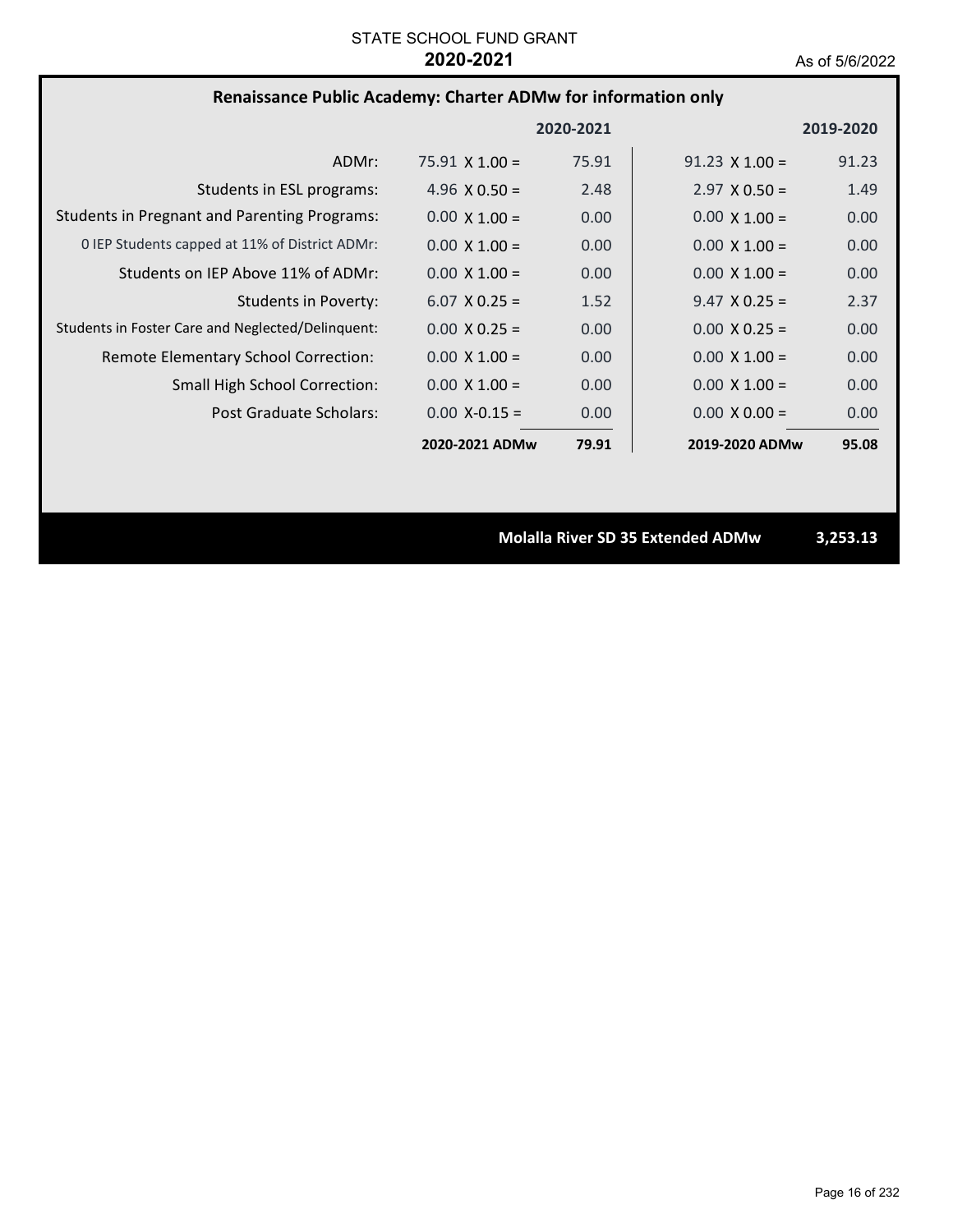# **Clackamas County, Oregon Trail SD 46** District ID: 1926

# *2020-2021 Extended ADMw*

## **Oregon Trail SD 46: District total extended ADMw for funding calculations**

|                                                     |                          | 2020-2021 |                          | 2019-2020 |
|-----------------------------------------------------|--------------------------|-----------|--------------------------|-----------|
| ADMr:                                               | $3,979.85 \times 1.00 =$ | 3,979.85  | 4,166.44 $\times$ 1.00 = | 4,166.44  |
| Students in ESL programs:                           | $215.65 \times 0.50 =$   | 107.83    | $186.69 \times 0.50 =$   | 93.35     |
| <b>Students in Pregnant and Parenting Programs:</b> | $0.00 \times 1.00 =$     | 0.00      | $0.49 \times 1.00 =$     | 0.49      |
| 591 IEP Students capped at 11% of District ADMr:    | $471.03 \times 1.00 =$   | 471.03    | 495.92 $\times$ 1.00 =   | 495.92    |
| Students on IEP Above 11% of ADMr:                  | $36.00 \times 1.00 =$    | 36.00     | $31.10 \times 1.00 =$    | 31.10     |
| Students in Poverty:                                | $309.02 \times 0.25 =$   | 77.26     | $294.98 \times 0.25 =$   | 73.75     |
| Students in Foster Care and Neglected/Delinquent:   | $10.00 \times 0.25 =$    | 2.50      | $16.00 \times 0.25 =$    | 4.00      |
| Remote Elementary School Correction:                | $0.00 \times 1.00 =$     | 0.00      | $0.00 \times 1.00 =$     | 0.00      |
| <b>Small High School Correction:</b>                | $0.00 \times 1.00 =$     | 0.00      | $0.00 \times 1.00 =$     | 0.00      |
| Post Graduate Scholars:                             | $0.00$ X-0.15 =          | 0.00      | $0.00 \times 0.00 =$     | 0.00      |
|                                                     | 2020-2021 ADMw           | 4,674.46  | 2019-2020 ADMw           | 4,865.04  |

**Oregon Trail SD 46 Extended ADMw**

**5,213.46**

# **Oregon Trail Academy: Charter ADMw for information only**

|                                                     |                       | 2020-2021 |                       | 2019-2020 |
|-----------------------------------------------------|-----------------------|-----------|-----------------------|-----------|
| ADMr:                                               | $302.20$ X 1.00 =     | 302.20    | $341.88$ X 1.00 =     | 341.88    |
| Students in ESL programs:                           | $1.04 \times 0.50 =$  | 0.52      | $0.48 \times 0.50 =$  | 0.24      |
| <b>Students in Pregnant and Parenting Programs:</b> | $0.00 \times 1.00 =$  | 0.00      | $0.00 \times 1.00 =$  | 0.00      |
| 0 IEP Students capped at 11% of District ADMr:      | $0.00 \times 1.00 =$  | 0.00      | $0.00 \times 1.00 =$  | 0.00      |
| Students on IEP Above 11% of ADMr:                  | $0.00 \times 1.00 =$  | 0.00      | $0.00 \times 1.00 =$  | 0.00      |
| Students in Poverty:                                | $22.19 \times 0.25 =$ | 5.55      | $25.23 \times 0.25 =$ | 6.31      |
| Students in Foster Care and Neglected/Delinquent:   | $0.00 \times 0.25 =$  | 0.00      | $0.00 \times 0.25 =$  | 0.00      |
| Remote Elementary School Correction:                | $0.00 \times 1.00 =$  | 0.00      | $0.00 \times 1.00 =$  | 0.00      |
| <b>Small High School Correction:</b>                | $0.00 \times 1.00 =$  | 0.00      | $0.00 \times 1.00 =$  | 0.00      |
| Post Graduate Scholars:                             | $0.00$ X-0.15 =       | 0.00      | $0.00 \times 0.00 =$  | 0.00      |
|                                                     | 2020-2021 ADMw        | 308.27    | 2019-2020 ADMw        | 348.43    |

## **Oregon Trail SD 46 Extended ADMw 5,213.46**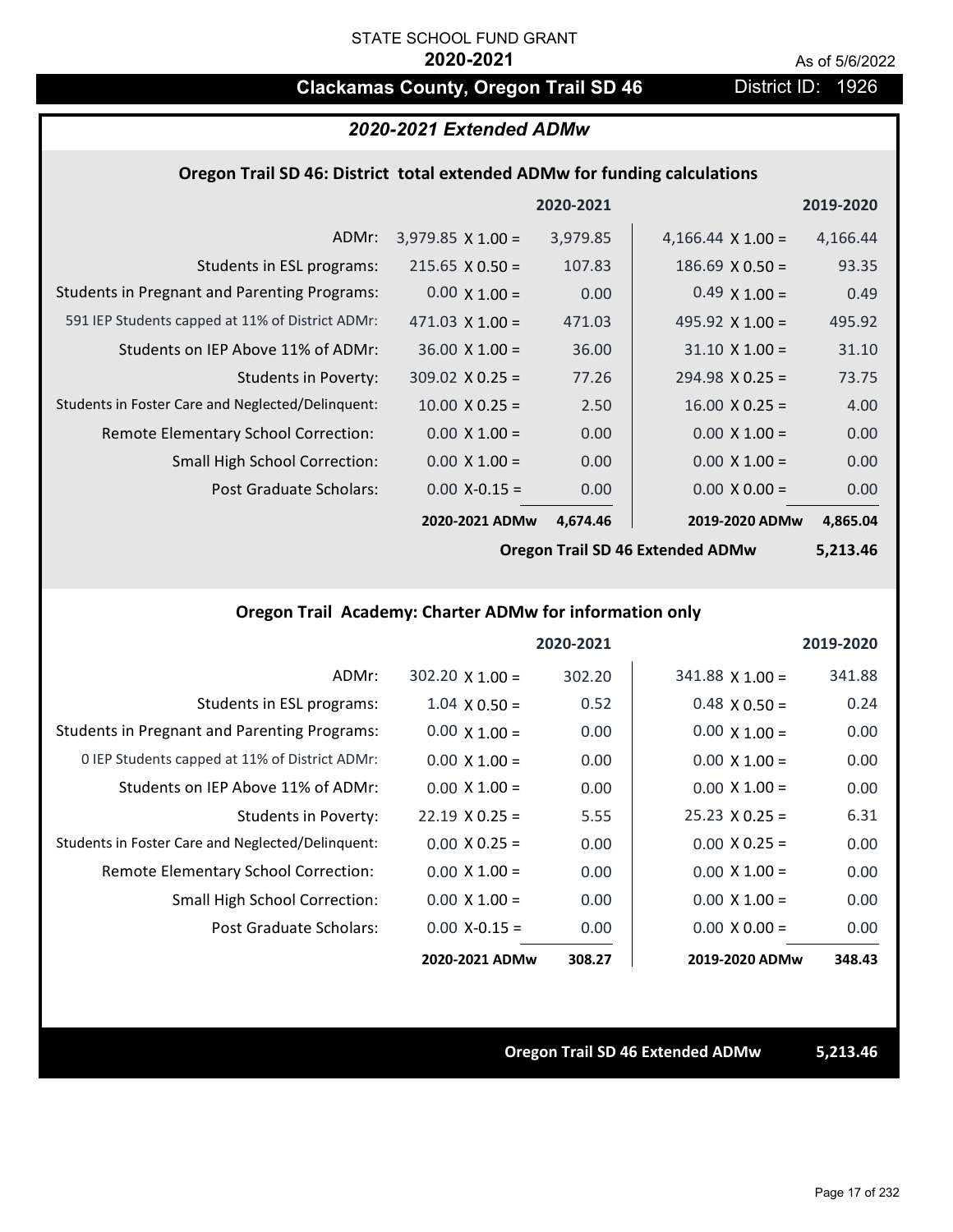# **Clackamas County, Colton SD 53** District ID: 1927

# *2020-2021 Extended ADMw*

# **Colton SD 53: District total extended ADMw for funding calculations**

|                                                     |                        |           | <b>Colton SD 53 Extended ADMw</b> | 753.15    |
|-----------------------------------------------------|------------------------|-----------|-----------------------------------|-----------|
|                                                     |                        |           | <b>Colton SD 53 Extended ADMw</b> | 753.15    |
|                                                     | 2020-2021 ADMw         | 651.71    | 2019-2020 ADMw                    | 753.15    |
| Post Graduate Scholars:                             | $0.00$ X-0.15 =        | 0.00      | $0.00 \times 0.00 =$              | 0.00      |
| <b>Small High School Correction:</b>                | $88.58$ X 1.00 =       | 88.58     | $87.70 \times 1.00 =$             | 87.70     |
| Remote Elementary School Correction:                | $0.00 \times 1.00 =$   | 0.00      | $0.00 \times 1.00 =$              | 0.00      |
| Students in Foster Care and Neglected/Delinquent:   | $5.00 \times 0.25 =$   | 1.25      | $6.00 \times 0.25 =$              | 1.50      |
| <b>Students in Poverty:</b>                         | $32.22 \times 0.25 =$  | 8.06      | 40.73 $X$ 0.25 =                  | 10.18     |
| Students on IEP Above 11% of ADMr:                  | $2.80 \times 1.00 =$   | 2.80      | $3.40 \times 1.00 =$              | 3.40      |
| 71 IEP Students capped at 11% of District ADMr:     | $54.61 \times 1.00 =$  | 54.61     | 64.16 $\times$ 1.00 =             | 64.16     |
| <b>Students in Pregnant and Parenting Programs:</b> | $0.00 \times 1.00 =$   | 0.00      | $0.00 \times 1.00 =$              | 0.00      |
| Students in ESL programs:                           | $0.00 \times 0.50 =$   | 0.00      | $5.87 \times 0.50 =$              | 2.94      |
| ADMr:                                               | 496.42 $\times$ 1.00 = | 496.42    | 583.27 $X$ 1.00 =                 | 583.27    |
|                                                     |                        | 2020-2021 |                                   | 2019-2020 |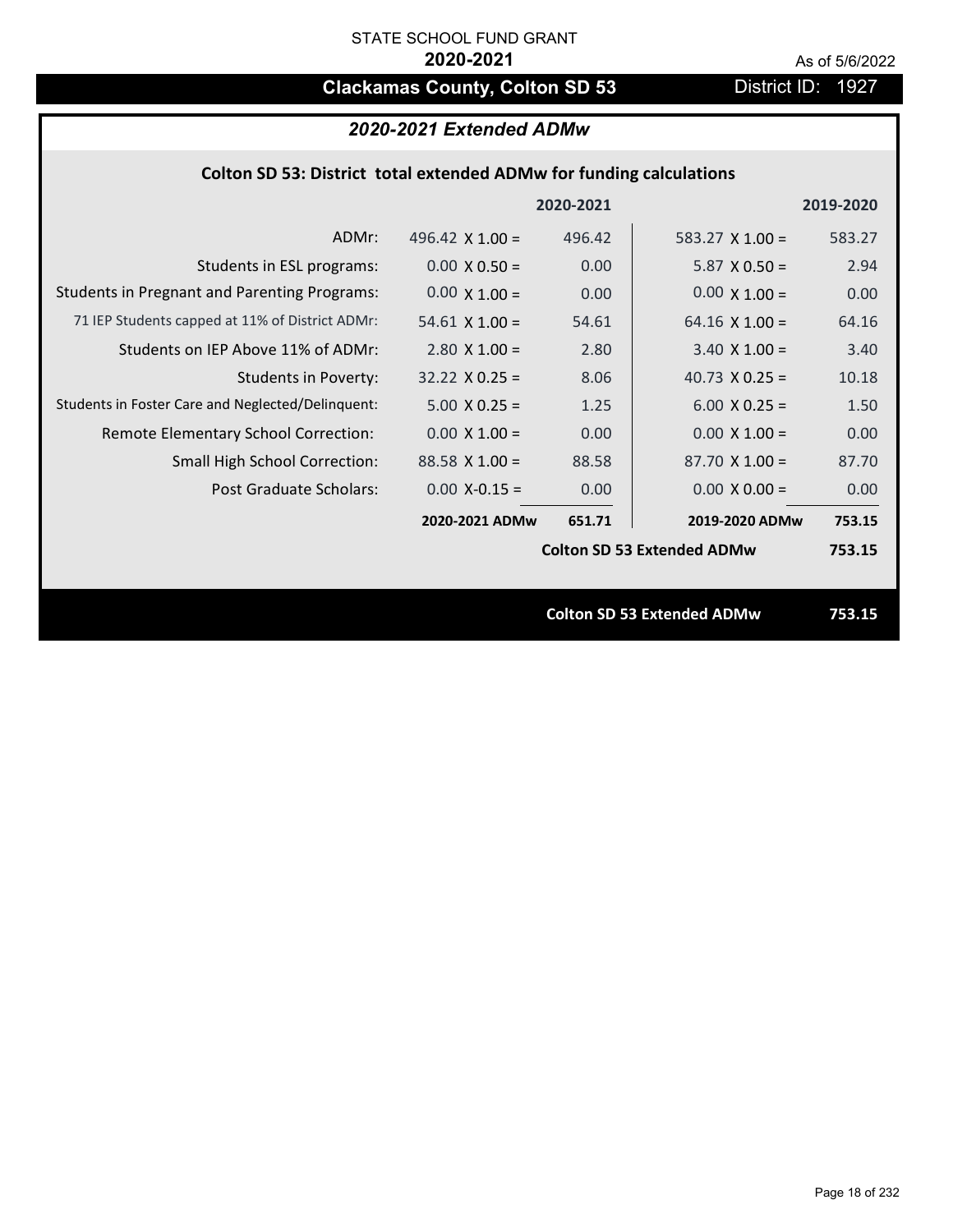# **Clackamas County, Oregon City SD 62** District ID: 1928

# *2020-2021 Extended ADMw*

## **Oregon City SD 62: District total extended ADMw for funding calculations**

|                                                     |                          | 2020-2021 |                          | 2019-2020 |
|-----------------------------------------------------|--------------------------|-----------|--------------------------|-----------|
| ADMr:                                               | 6,340.34 $\times$ 1.00 = | 6,340.34  | 6,938.59 $\times$ 1.00 = | 6,938.59  |
| Students in ESL programs:                           | $322.55 \times 0.50 =$   | 161.28    | $320.99 \times 0.50 =$   | 160.50    |
| <b>Students in Pregnant and Parenting Programs:</b> | $0.00 \times 1.00 =$     | 0.00      | $0.09 \times 1.00 =$     | 0.09      |
| 1180 IEP Students capped at 11% of District ADMr:   | $809.53 \times 1.00 =$   | 809.53    | $873.33 \times 1.00 =$   | 873.33    |
| Students on IEP Above 11% of ADMr:                  | $196.10 \times 1.00 =$   | 196.10    | $180.30 \times 1.00 =$   | 180.30    |
| <b>Students in Poverty:</b>                         | $372.77 \times 0.25 =$   | 93.19     | 492.16 $X$ 0.25 =        | 123.04    |
| Students in Foster Care and Neglected/Delinquent:   | $35.00 \times 0.25 =$    | 8.75      | $35.00 \times 0.25 =$    | 8.75      |
| Remote Elementary School Correction:                | $0.00 \times 1.00 =$     | 0.00      | $0.00 \times 1.00 =$     | 0.00      |
| <b>Small High School Correction:</b>                | $0.00 \times 1.00 =$     | 0.00      | $0.00 \times 1.00 =$     | 0.00      |
| Post Graduate Scholars:                             | $0.00$ X-0.15 =          | 0.00      | $0.00 \times 0.00 =$     | 0.00      |
|                                                     | 2020-2021 ADMw           | 7,609.19  | 2019-2020 ADMw           | 8,284.59  |

**Oregon City SD 62 Extended ADMw**

**9,305.99**

# **Oregon City Service Learning Academy: Charter ADMw for information only**

|                                                     |                        | 2020-2021 |                       | 2019-2020 |
|-----------------------------------------------------|------------------------|-----------|-----------------------|-----------|
| ADMr:                                               | $161.61 \times 1.00 =$ | 161.61    | $161.39$ X $1.00 =$   | 161.39    |
| Students in ESL programs:                           | $4.66 \times 0.50 =$   | 2.33      | 4.26 $\times$ 0.50 =  | 2.13      |
| <b>Students in Pregnant and Parenting Programs:</b> | $0.00 \times 1.00 =$   | 0.00      | $0.00 \times 1.00 =$  | 0.00      |
| 0 IEP Students capped at 11% of District ADMr:      | $0.00 \times 1.00 =$   | 0.00      | $0.00 \times 1.00 =$  | 0.00      |
| Students on IEP Above 11% of ADMr:                  | $0.00 \times 1.00 =$   | 0.00      | $0.00 \times 1.00 =$  | 0.00      |
| Students in Poverty:                                | $9.50 \times 0.25 =$   | 2.38      | $11.57 \times 0.25 =$ | 2.89      |
| Students in Foster Care and Neglected/Delinquent:   | $0.00 \times 0.25 =$   | 0.00      | $0.00 \times 0.25 =$  | 0.00      |
| Remote Elementary School Correction:                | $0.00 \times 1.00 =$   | 0.00      | $0.00 \times 1.00 =$  | 0.00      |
| <b>Small High School Correction:</b>                | $0.00 \times 1.00 =$   | 0.00      | $0.00 \times 1.00 =$  | 0.00      |
| Post Graduate Scholars:                             | $0.00$ X-0.15 =        | 0.00      | $0.00 \times 0.00 =$  | 0.00      |
|                                                     | 2020-2021 ADMw         | 166.32    | 2019-2020 ADMw        | 166.41    |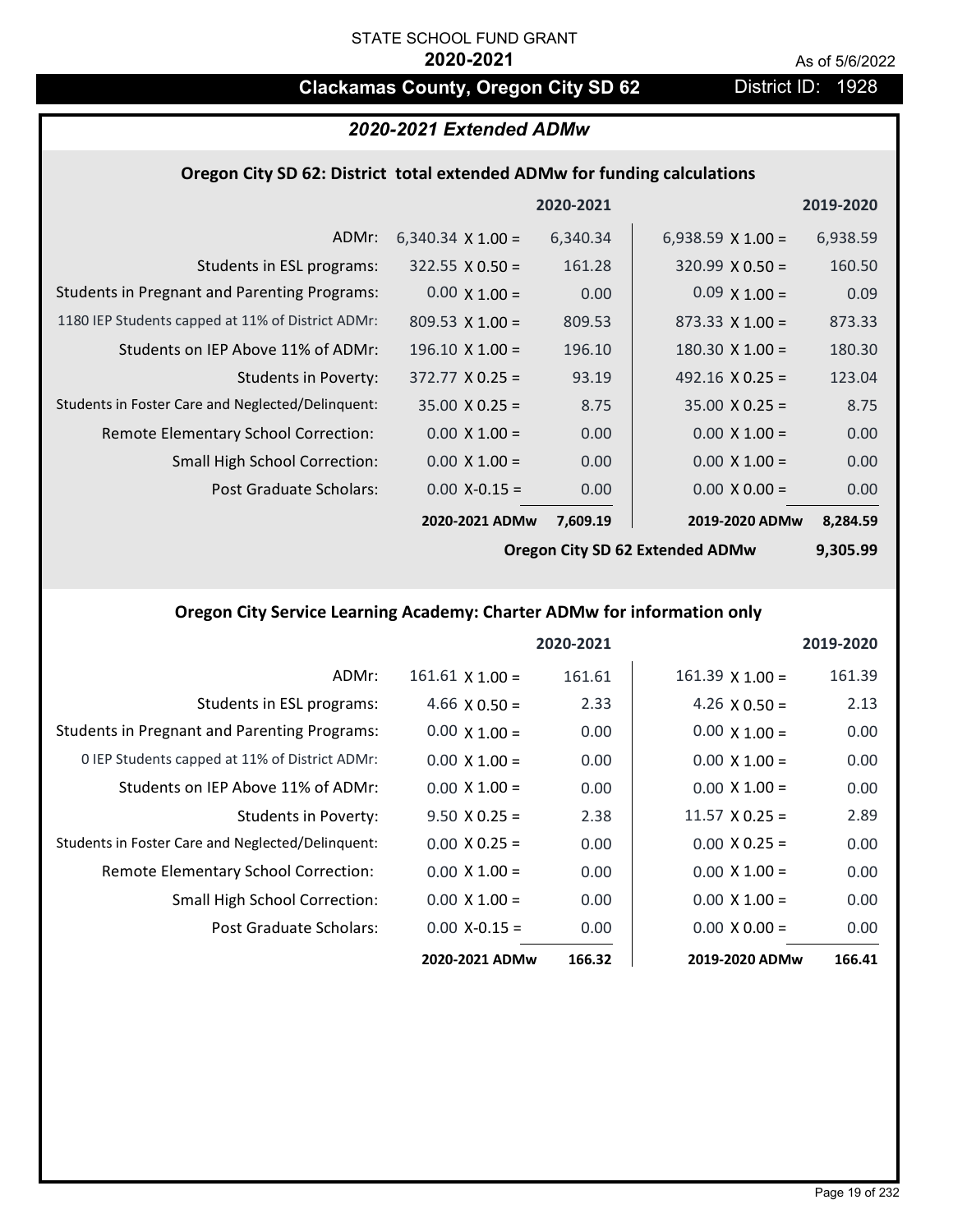| Springwater Environmental Sciences School: Charter ADMw for information only |                        |           |                        |           |
|------------------------------------------------------------------------------|------------------------|-----------|------------------------|-----------|
|                                                                              |                        | 2020-2021 |                        | 2019-2020 |
| ADMr:                                                                        | $197.33 \times 1.00 =$ | 197.33    | $196.27 \times 1.00 =$ | 196.27    |
| Students in ESL programs:                                                    | $0.97 \times 0.50 =$   | 0.49      | $0.14 \times 0.50 =$   | 0.07      |
| <b>Students in Pregnant and Parenting Programs:</b>                          | $0.00 \times 1.00 =$   | 0.00      | $0.00 \times 1.00 =$   | 0.00      |
| 0 IEP Students capped at 11% of District ADMr:                               | $0.00 \times 1.00 =$   | 0.00      | $0.00 \times 1.00 =$   | 0.00      |
| Students on IEP Above 11% of ADMr:                                           | $0.00 \times 1.00 =$   | 0.00      | $0.00 \times 1.00 =$   | 0.00      |
| Students in Poverty:                                                         | $11.60 \times 0.25 =$  | 2.90      | $14.07 \times 0.25 =$  | 3.52      |
| Students in Foster Care and Neglected/Delinquent:                            | $0.00 \times 0.25 =$   | 0.00      | $0.00 \times 0.25 =$   | 0.00      |
| Remote Elementary School Correction:                                         | $0.00 \times 1.00 =$   | 0.00      | $0.00 \times 1.00 =$   | 0.00      |
| <b>Small High School Correction:</b>                                         | $0.00 \times 1.00 =$   | 0.00      | $0.00 \times 1.00 =$   | 0.00      |
| Post Graduate Scholars:                                                      | $0.00 X - 0.15 =$      | 0.00      | $0.00 \times 0.00 =$   | 0.00      |
|                                                                              | 2020-2021 ADMw         | 200.72    | 2019-2020 ADMw         | 199.86    |

# **Alliance Charter Academy: Charter ADMw for information only**

|                                                     |                        | 2020-2021 |                       | 2019-2020 |
|-----------------------------------------------------|------------------------|-----------|-----------------------|-----------|
| ADMr:                                               | $388.46 \times 1.00 =$ | 388.46    | $382.12$ X 1.00 =     | 382.12    |
| Students in ESL programs:                           | $0.00 \times 0.50 =$   | 0.00      | $0.00 \times 0.50 =$  | 0.00      |
| <b>Students in Pregnant and Parenting Programs:</b> | $0.00 \times 1.00 =$   | 0.00      | $0.00 \times 1.00 =$  | 0.00      |
| 0 IEP Students capped at 11% of District ADMr:      | $0.00 \times 1.00 =$   | 0.00      | $0.00 \times 1.00 =$  | 0.00      |
| Students on IEP Above 11% of ADMr:                  | $0.00 \times 1.00 =$   | 0.00      | $0.00 \times 1.00 =$  | 0.00      |
| <b>Students in Poverty:</b>                         | $22.84 \times 0.25 =$  | 5.71      | $27.39 \times 0.25 =$ | 6.85      |
| Students in Foster Care and Neglected/Delinquent:   | $0.00 \times 0.25 =$   | 0.00      | $0.00 \times 0.25 =$  | 0.00      |
| Remote Elementary School Correction:                | $0.00 \times 1.00 =$   | 0.00      | $0.00 \times 1.00 =$  | 0.00      |
| <b>Small High School Correction:</b>                | $0.00 \times 1.00 =$   | 0.00      | $0.00 \times 1.00 =$  | 0.00      |
| Post Graduate Scholars:                             | $0.00$ X-0.15 =        | 0.00      | $0.00 \times 0.00 =$  | 0.00      |
|                                                     | 2020-2021 ADMw         | 394.17    | 2019-2020 ADMw        | 388.97    |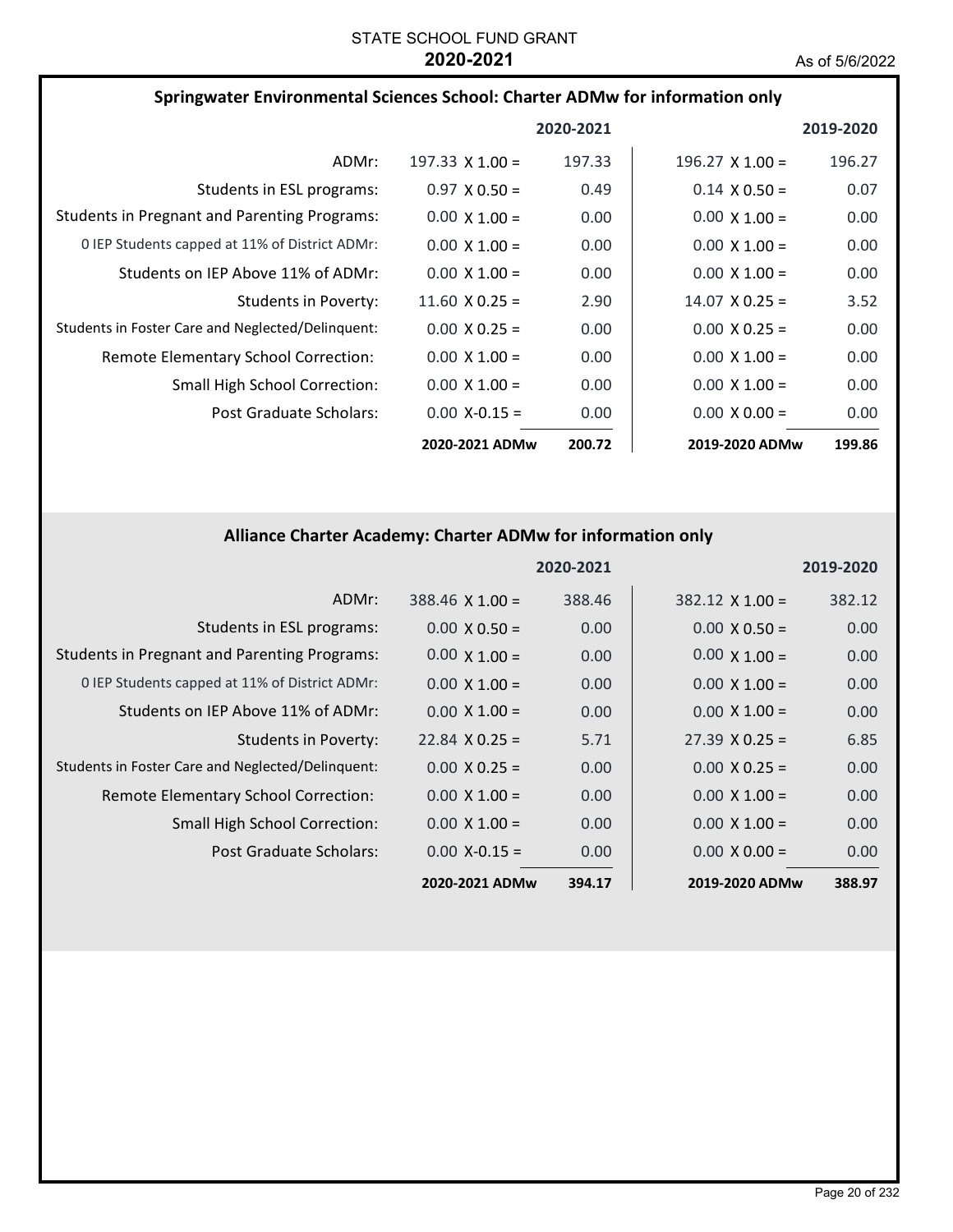# **Clackamas Academy of Industrial Sciences: Charter ADMw for information only**

|                                                     |                        | 2020-2021         |                        | 2019-2020 |
|-----------------------------------------------------|------------------------|-------------------|------------------------|-----------|
| ADMr:                                               | $271.62 \times 1.00 =$ | 271.62            | $260.98 \times 1.00 =$ | 260.98    |
| Students in ESL programs:                           | $1.00 \times 0.50 =$   | 0.50              | $1.00 \times 0.50 =$   | 0.50      |
| <b>Students in Pregnant and Parenting Programs:</b> | $0.00 \times 1.00 =$   | 0.00              | $0.00 \times 1.00 =$   | 0.00      |
| 0 IEP Students capped at 11% of District ADMr:      | $0.00 \times 1.00 =$   | 0.00              | $0.00 \times 1.00 =$   | 0.00      |
| Students on IEP Above 11% of ADMr:                  | $0.00 \times 1.00 =$   | 0.00 <sub>1</sub> | $0.00 \times 1.00 =$   | 0.00      |
| Students in Poverty:                                | $15.97 \times 0.25 =$  | 3.99              | $18.71 \times 0.25 =$  | 4.68      |
| Students in Foster Care and Neglected/Delinquent:   | $0.00 \times 0.25 =$   | 0.00              | $0.00 \times 0.25 =$   | 0.00      |
| Remote Elementary School Correction:                | $0.00 \times 1.00 =$   | 0.00              | $0.00 \times 1.00 =$   | 0.00      |
| <b>Small High School Correction:</b>                | $0.00 \times 1.00 =$   | 0.00              | $0.00 \times 1.00 =$   | 0.00      |
| Post Graduate Scholars:                             | $0.00 X - 0.15 =$      | 0.00              | $0.00 \times 0.00 =$   | 0.00      |
|                                                     | 2020-2021 ADMw         | 276.11            | 2019-2020 ADMw         | 266.16    |

**Oregon City SD 62 Extended ADMw 9,305.99**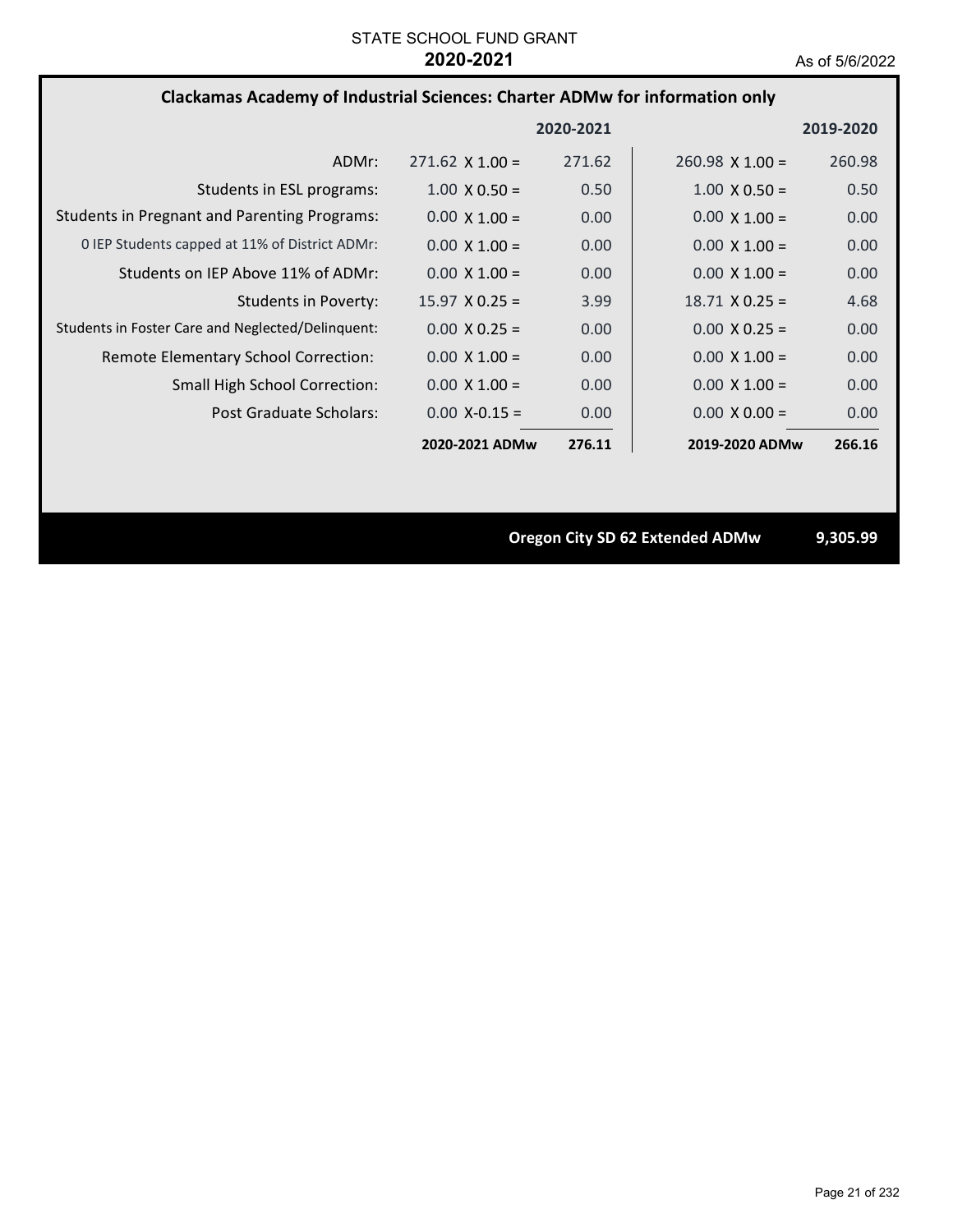# **Clackamas County, Canby SD 86** District ID: 1929

## *2020-2021 Extended ADMw*

## **Canby SD 86: District total extended ADMw for funding calculations**

|                                                     |                          | 2020-2021 |                                  | 2019-2020 |
|-----------------------------------------------------|--------------------------|-----------|----------------------------------|-----------|
| ADMr:                                               | 4,063.59 $\times$ 1.00 = | 4,063.59  | 4,593.59 $\times$ 1.00 =         | 4,593.59  |
| Students in ESL programs:                           | $515.17 \times 0.50 =$   | 257.59    | $541.77 \times 0.50 =$           | 270.89    |
| <b>Students in Pregnant and Parenting Programs:</b> | $0.00 \times 1.00 =$     | 0.00      | $1.54 \times 1.00 =$             | 1.54      |
| 570 IEP Students capped at 11% of District ADMr:    | 446.99 $\times$ 1.00 =   | 446.99    | $505.29 \times 1.00 =$           | 505.29    |
| Students on IEP Above 11% of ADMr:                  | $26.00 \times 1.00 =$    | 26.00     | $17.10 \times 1.00 =$            | 17.10     |
| <b>Students in Poverty:</b>                         | $279.42$ X 0.25 =        | 69.86     | 420.75 $X$ 0.25 =                | 105.19    |
| Students in Foster Care and Neglected/Delinquent:   | $32.00 \times 0.25 =$    | 8.00      | $33.00 \times 0.25 =$            | 8.25      |
| Remote Elementary School Correction:                | $0.00 \times 1.00 =$     | 0.00      | $0.00 \times 1.00 =$             | 0.00      |
| <b>Small High School Correction:</b>                | $0.00 \times 1.00 =$     | 0.00      | $0.00 \times 1.00 =$             | 0.00      |
| Post Graduate Scholars:                             | $0.00$ X-0.15 =          | 0.00      | $0.00 \times 0.00 =$             | 0.00      |
|                                                     | 2020-2021 ADMw           | 4,872.02  | 2019-2020 ADMw                   | 5,501.85  |
|                                                     |                          |           | <b>Canby SD 86 Extended ADMw</b> | 5,501.85  |
|                                                     |                          |           |                                  |           |
|                                                     |                          |           | <b>Canby SD 86 Extended ADMw</b> | 5,501.85  |
|                                                     |                          |           |                                  |           |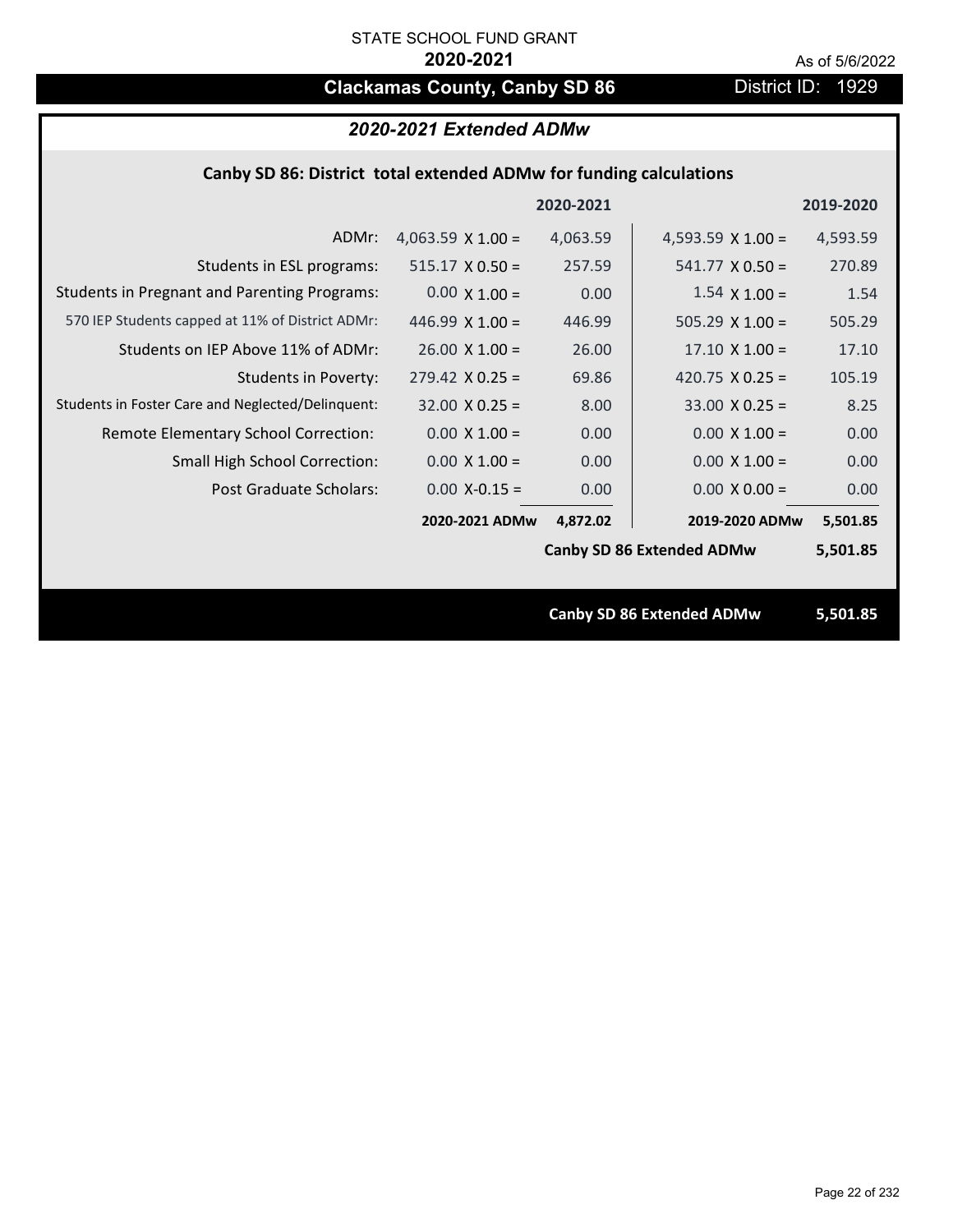# **Clackamas County, Estacada SD 108** District ID: 1930

# *2020-2021 Extended ADMw*

# **Estacada SD 108: District total extended ADMw for funding calculations**

|                                                     |                          | 2020-2021 |                          | 2019-2020 |
|-----------------------------------------------------|--------------------------|-----------|--------------------------|-----------|
| ADMr:                                               | $1,739.99 \times 1.00 =$ | 1,739.99  | $1,715.21 \times 1.00 =$ | 1,715.21  |
| Students in ESL programs:                           | $95.43 \times 0.50 =$    | 47.72     | $97.08 \times 0.50 =$    | 48.54     |
| <b>Students in Pregnant and Parenting Programs:</b> | $0.00 \times 1.00 =$     | 0.00      | $0.00 \times 1.00 =$     | 0.00      |
| 335 IEP Students capped at 11% of District ADMr:    | $335.00 \times 1.00 =$   | 335.00    | $322.00 \times 1.00 =$   | 322.00    |
| Students on IEP Above 11% of ADMr:                  | $0.00 \times 1.00 =$     | 0.00      | $0.00 \times 1.00 =$     | 0.00      |
| Students in Poverty:                                | $91.43 \times 0.25 =$    | 22.86     | $95.81$ X 0.25 =         | 23.95     |
| Students in Foster Care and Neglected/Delinquent:   | $6.00 \times 0.25 =$     | 1.50      | $8.00 \times 0.25 =$     | 2.00      |
| Remote Elementary School Correction:                | $0.00 \times 1.00 =$     | 0.00      | $0.00 \times 1.00 =$     | 0.00      |
| <b>Small High School Correction:</b>                | $0.00 \times 1.00 =$     | 0.00      | $0.00 \times 1.00 =$     | 0.00      |
| Post Graduate Scholars:                             | $0.00 X - 0.15 =$        | 0.00      | $0.00 \times 0.00 =$     | 0.00      |
|                                                     | 2020-2021 ADMw           | 2,147.06  | 2019-2020 ADMw           | 2,111.70  |

**Estacada SD 108 Extended ADMw**

**3,555.84**

# **Summit Learning Charter: Charter ADMw for information only**

|                                                     |                       | 2020-2021 |                          | 2019-2020 |
|-----------------------------------------------------|-----------------------|-----------|--------------------------|-----------|
| ADMr:                                               | $1,383.66$ X $1.00 =$ | 1,383.66  | $1,162.28 \times 1.00 =$ | 1,162.28  |
| Students in ESL programs:                           | $14.95 \times 0.50 =$ | 7.48      | $14.03 \times 0.50 =$    | 7.02      |
| <b>Students in Pregnant and Parenting Programs:</b> | $0.00 \times 1.00 =$  | 0.00      | $0.00 \times 1.00 =$     | 0.00      |
| 0 IEP Students capped at 11% of District ADMr:      | $0.00 \times 1.00 =$  | 0.00      | $0.00 \times 1.00 =$     | 0.00      |
| Students on IEP Above 11% of ADMr:                  | $0.00 \times 1.00 =$  | 0.00      | $0.00 \times 1.00 =$     | 0.00      |
| Students in Poverty:                                | $70.57 \times 0.25 =$ | 17.64     | $64.97$ X 0.25 =         | 16.24     |
| Students in Foster Care and Neglected/Delinquent:   | $0.00 \times 0.25 =$  | 0.00      | $0.00 \times 0.25 =$     | 0.00      |
| Remote Elementary School Correction:                | $0.00 \times 1.00 =$  | 0.00      | $0.00 \times 1.00 =$     | 0.00      |
| <b>Small High School Correction:</b>                | $0.00 \times 1.00 =$  | 0.00      | $0.00 \times 1.00 =$     | 0.00      |
| Post Graduate Scholars:                             | $0.00$ X-0.15 =       | 0.00      | $0.00 \times 0.00 =$     | 0.00      |
|                                                     | 2020-2021 ADMw        | 1,408.78  | 2019-2020 ADMw           | 1,185.54  |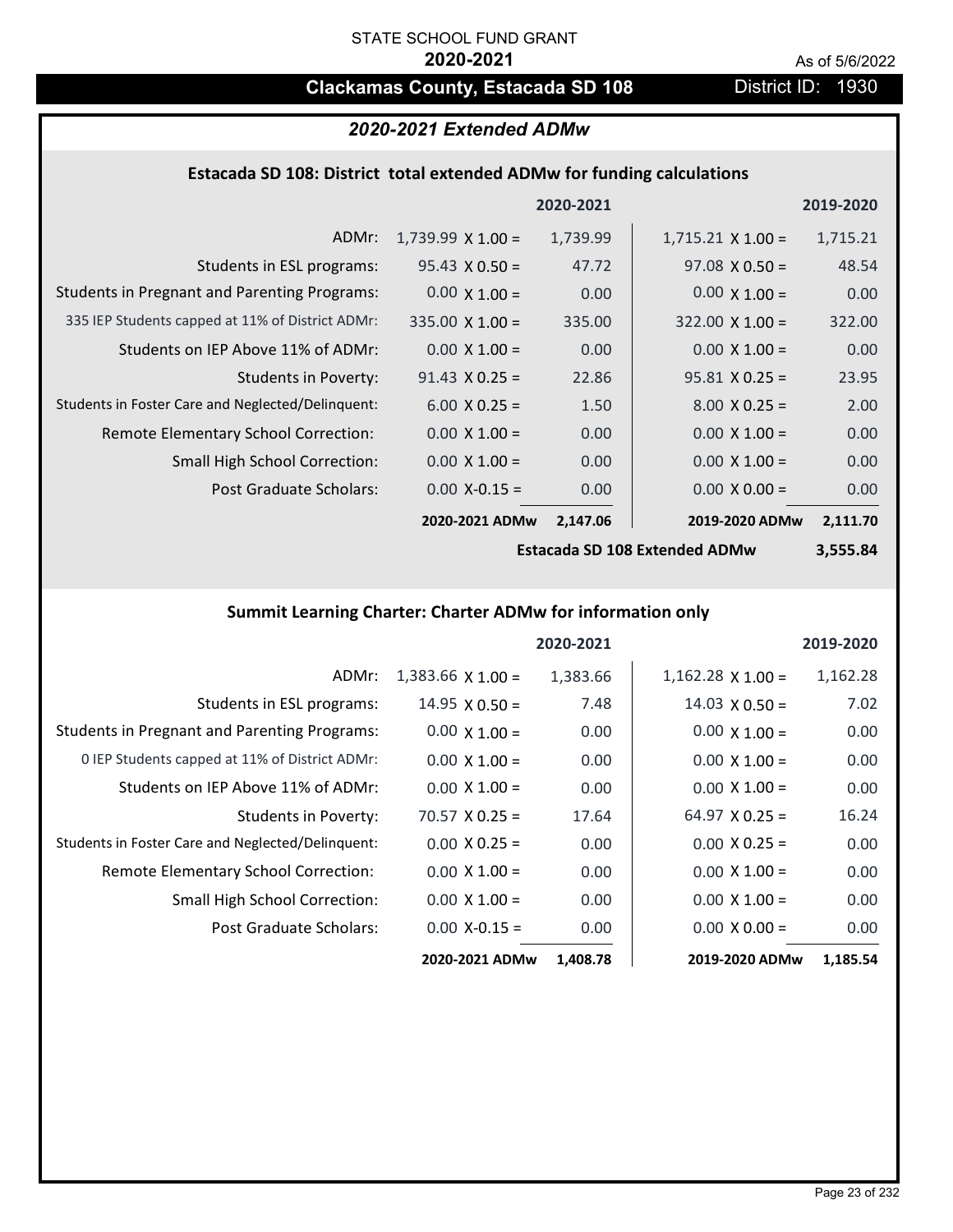# **Summit Community College High School: Charter ADMw for information only**

|                                                     |                      | 2020-2021 |                      | 2019-2020 |
|-----------------------------------------------------|----------------------|-----------|----------------------|-----------|
| ADMr:                                               | $0.00 \times 1.00 =$ | 0.00      | 57.59 $X$ 1.00 =     | 57.59     |
| Students in ESL programs:                           | $0.00 \times 0.50 =$ | 0.00      | $1.00 \times 0.50 =$ | 0.50      |
| <b>Students in Pregnant and Parenting Programs:</b> | $0.00 \times 1.00 =$ | 0.00      | $0.00 \times 1.00 =$ | 0.00      |
| 0 IEP Students capped at 11% of District ADMr:      | $0.00 \times 1.00 =$ | 0.00      | $0.00 \times 1.00 =$ | 0.00      |
| Students on IEP Above 11% of ADMr:                  | $0.00 \times 1.00 =$ | 0.00      | $0.00 \times 1.00 =$ | 0.00      |
| Students in Poverty:                                | $0.00 \times 0.25 =$ | 0.00      | $3.22 \times 0.25 =$ | 0.81      |
| Students in Foster Care and Neglected/Delinquent:   | $0.00 \times 0.25 =$ | 0.00      | $0.00 \times 0.25 =$ | 0.00      |
| Remote Elementary School Correction:                | $0.00 \times 1.00 =$ | 0.00      | $0.00 \times 1.00 =$ | 0.00      |
| <b>Small High School Correction:</b>                | $0.00 \times 1.00 =$ | 0.00      | $0.00 \times 1.00 =$ | 0.00      |
| Post Graduate Scholars:                             | $0.00 X - 0.15 =$    | 0.00      | $0.00 \times 0.00 =$ | 0.00      |
|                                                     | 2020-2021 ADMw       | 0.00      | 2019-2020 ADMw       | 0.00      |

**Estacada SD 108 Extended ADMw 3,555.84**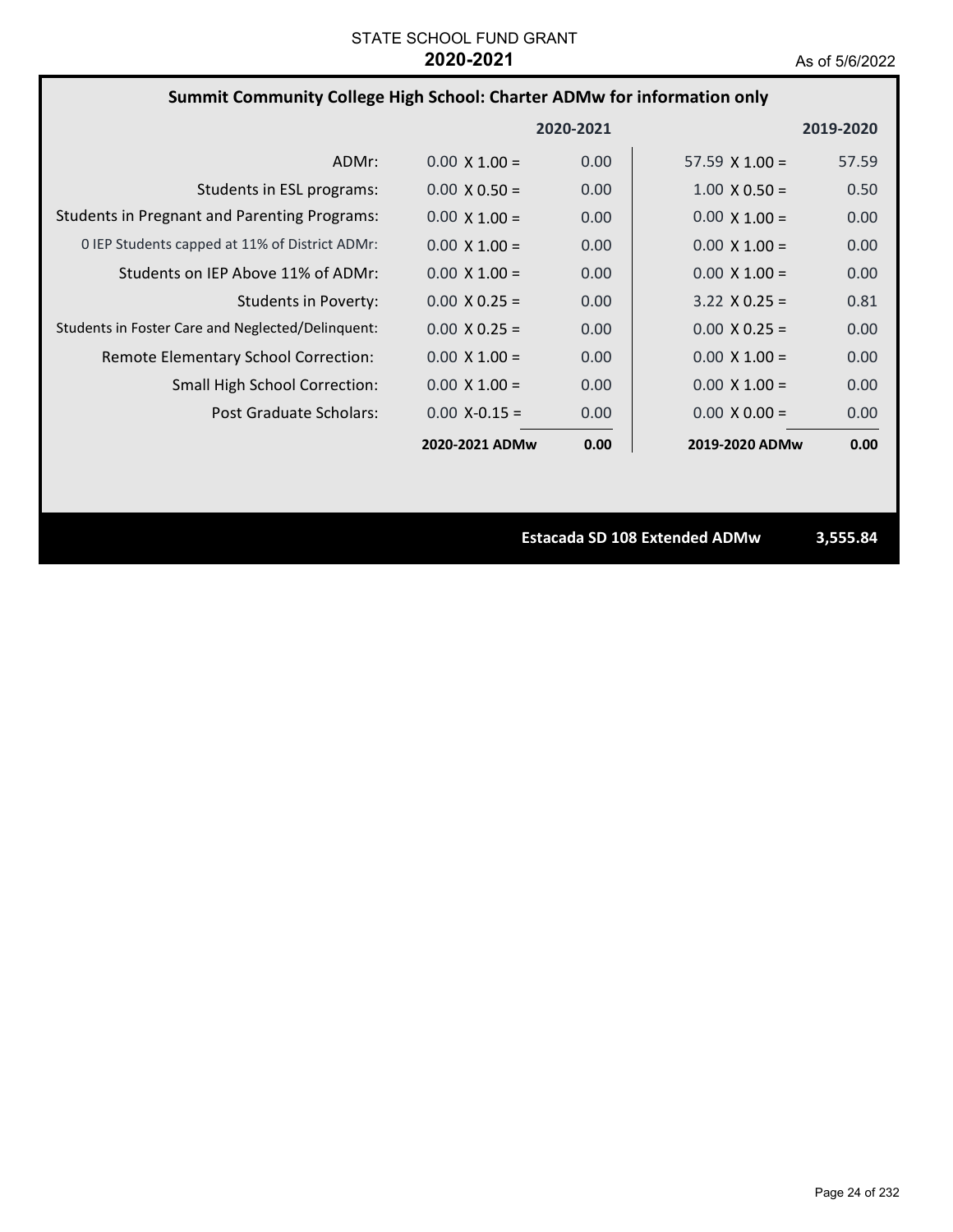# **Clackamas County, Gladstone SD 115** District ID: 1931

| 2020-2021 Extended ADMw                                                 |                          |           |                                       |           |
|-------------------------------------------------------------------------|--------------------------|-----------|---------------------------------------|-----------|
| Gladstone SD 115: District total extended ADMw for funding calculations |                          |           |                                       |           |
|                                                                         |                          | 2020-2021 |                                       | 2019-2020 |
| ADMr:                                                                   | $1,798.08 \times 1.00 =$ | 1,798.08  | $1,922.94 \times 1.00 =$              | 1,922.94  |
| Students in ESL programs:                                               | $88.51 \times 0.50 =$    | 44.26     | $87.72 \times 0.50 =$                 | 43.86     |
| <b>Students in Pregnant and Parenting Programs:</b>                     | $1.00 \times 1.00 =$     | 1.00      | $0.00 \times 1.00 =$                  | 0.00      |
| 267 IEP Students capped at 11% of District ADMr:                        | $197.79 \times 1.00 =$   | 197.79    | $211.52 \times 1.00 =$                | 211.52    |
| Students on IEP Above 11% of ADMr:                                      | 13.40 $X$ 1.00 =         | 13.40     | $16.70$ X $1.00 =$                    | 16.70     |
| <b>Students in Poverty:</b>                                             | $226.04$ X 0.25 =        | 56.51     | $290.87$ X 0.25 =                     | 72.72     |
| Students in Foster Care and Neglected/Delinquent:                       | $1.00 \times 0.25 =$     | 0.25      | $9.00 \times 0.25 =$                  | 2.25      |
| Remote Elementary School Correction:                                    | $0.00 \times 1.00 =$     | 0.00      | $0.00 \times 1.00 =$                  | 0.00      |
| <b>Small High School Correction:</b>                                    | $0.00 \times 1.00 =$     | 0.00      | $0.00 \times 1.00 =$                  | 0.00      |
| <b>Post Graduate Scholars:</b>                                          | $0.00$ X-0.15 =          | 0.00      | $0.00 \times 0.00 =$                  | 0.00      |
|                                                                         | 2020-2021 ADMw           | 2,111.28  | 2019-2020 ADMw                        | 2,269.99  |
|                                                                         |                          |           | <b>Gladstone SD 115 Extended ADMw</b> | 2,269.99  |
|                                                                         |                          |           |                                       |           |
|                                                                         |                          |           | <b>Gladstone SD 115 Extended ADMw</b> | 2,269.99  |
|                                                                         |                          |           |                                       |           |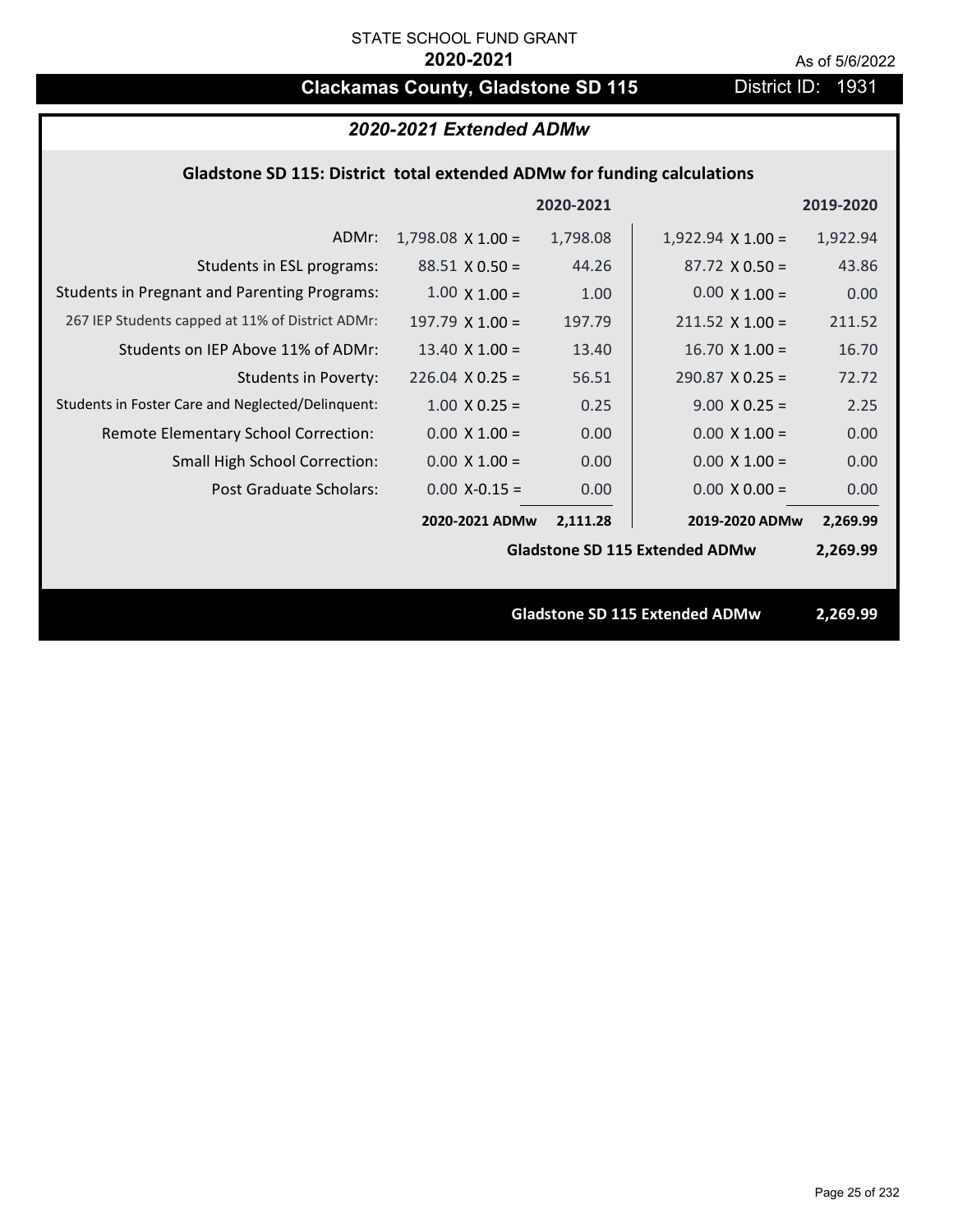# **Clatsop County, Astoria SD 1** District ID: 1933

| 2020-2021 Extended ADMw |  |  |
|-------------------------|--|--|
|-------------------------|--|--|

|  | Astoria SD 1: District total extended ADMw for funding calculations |  |
|--|---------------------------------------------------------------------|--|
|--|---------------------------------------------------------------------|--|

|                                                     |                          | 2020-2021 |                                   | 2019-2020 |  |
|-----------------------------------------------------|--------------------------|-----------|-----------------------------------|-----------|--|
| ADMr:                                               | $1,781.82 \times 1.00 =$ | 1,781.82  | $1,865.67$ X $1.00 =$             | 1,865.67  |  |
| Students in ESL programs:                           | $99.56 \times 0.50 =$    | 49.78     | $95.95 \times 0.50 =$             | 47.98     |  |
| <b>Students in Pregnant and Parenting Programs:</b> | $1.00 \times 1.00 =$     | 1.00      | $1.85 \times 1.00 =$              | 1.85      |  |
| 239 IEP Students capped at 11% of District ADMr:    | $196.00 \times 1.00 =$   | 196.00    | $205.22 \times 1.00 =$            | 205.22    |  |
| Students on IEP Above 11% of ADMr:                  | 11.60 $X$ 1.00 =         | 11.60     | $9.40 \times 1.00 =$              | 9.40      |  |
| <b>Students in Poverty:</b>                         | $249.94$ X 0.25 =        | 62.49     | $259.15 \times 0.25 =$            | 64.79     |  |
| Students in Foster Care and Neglected/Delinquent:   | $10.00 \times 0.25 =$    | 2.50      | $12.00 \times 0.25 =$             | 3.00      |  |
| Remote Elementary School Correction:                | $0.00 \times 1.00 =$     | 0.00      | $0.00 \times 1.00 =$              | 0.00      |  |
| <b>Small High School Correction:</b>                | $0.00 \times 1.00 =$     | 0.00      | $0.00 \times 1.00 =$              | 0.00      |  |
| Post Graduate Scholars:                             | $0.00$ X-0.15 =          | 0.00      | $0.00 \times 0.00 =$              | 0.00      |  |
|                                                     | 2020-2021 ADMw           | 2,105.19  | 2019-2020 ADMw                    | 2,197.91  |  |
|                                                     |                          |           | <b>Astoria SD 1 Extended ADMw</b> | 2,197.91  |  |
|                                                     |                          |           |                                   |           |  |
|                                                     |                          |           | <b>Astoria SD 1 Extended ADMw</b> | 2,197.91  |  |
|                                                     |                          |           |                                   |           |  |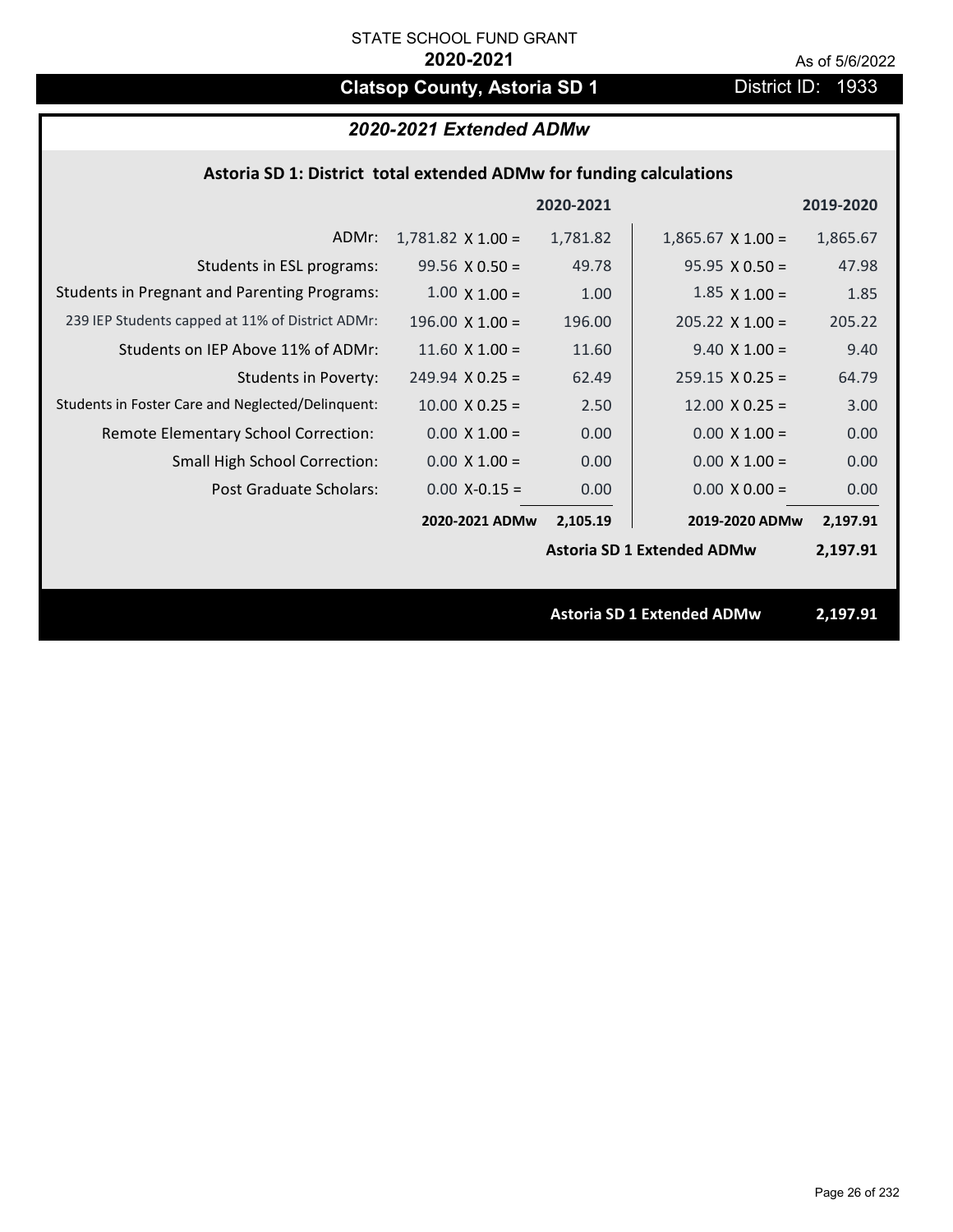# **Clatsop County, Knappa SD 4** District ID: 2262

# *2020-2021 Extended ADMw*

| Knappa SD 4: District total extended ADMw for funding calculations |  |  |  |
|--------------------------------------------------------------------|--|--|--|
|--------------------------------------------------------------------|--|--|--|

|                                                     |                        | 2020-2021 |                           | 2019-2020 |
|-----------------------------------------------------|------------------------|-----------|---------------------------|-----------|
| ADMr:                                               | 484.32 $\times$ 1.00 = | 484.32    | 496.43 $\times$ 1.00 =    | 496.43    |
| Students in ESL programs:                           | $5.50 \times 0.50 =$   | 2.75      | $6.47 \times 0.50 =$      | 3.24      |
| <b>Students in Pregnant and Parenting Programs:</b> | $0.00 \times 1.00 =$   | 0.00      | $0.00 \times 1.00 =$      | 0.00      |
| 88 IEP Students capped at 11% of District ADMr:     | 53.28 $\times$ 1.00 =  | 53.28     | $54.61 \times 1.00 =$     | 54.61     |
| Students on IEP Above 11% of ADMr:                  | $10.90 \times 1.00 =$  | 10.90     | 13.40 $X$ 1.00 =          | 13.40     |
| <b>Students in Poverty:</b>                         | 43.31 $X$ 0.25 =       | 10.83     | $60.26$ X 0.25 =          | 15.07     |
| Students in Foster Care and Neglected/Delinquent:   | $2.00 \times 0.25 =$   | 0.50      | $5.00 \times 0.25 =$      | 1.25      |
| Remote Elementary School Correction:                | $0.00 \times 1.00 =$   | 0.00      | $0.00 \times 1.00 =$      | 0.00      |
| <b>Small High School Correction:</b>                | $85.45 \times 1.00 =$  | 85.45     | $84.88 \times 1.00 =$     | 84.88     |
| Post Graduate Scholars:                             | $0.00$ X-0.15 =        | 0.00      | $0.00 \times 0.00 =$      | 0.00      |
|                                                     | 2020-2021 ADMw         | 648.02    | 2019-2020 ADMw            | 668.87    |
|                                                     |                        |           | Knappa SD 4 Extended ADMw | 668.87    |
|                                                     |                        |           |                           |           |
|                                                     |                        |           | Knappa SD 4 Extended ADMw | 668.87    |
|                                                     |                        |           |                           |           |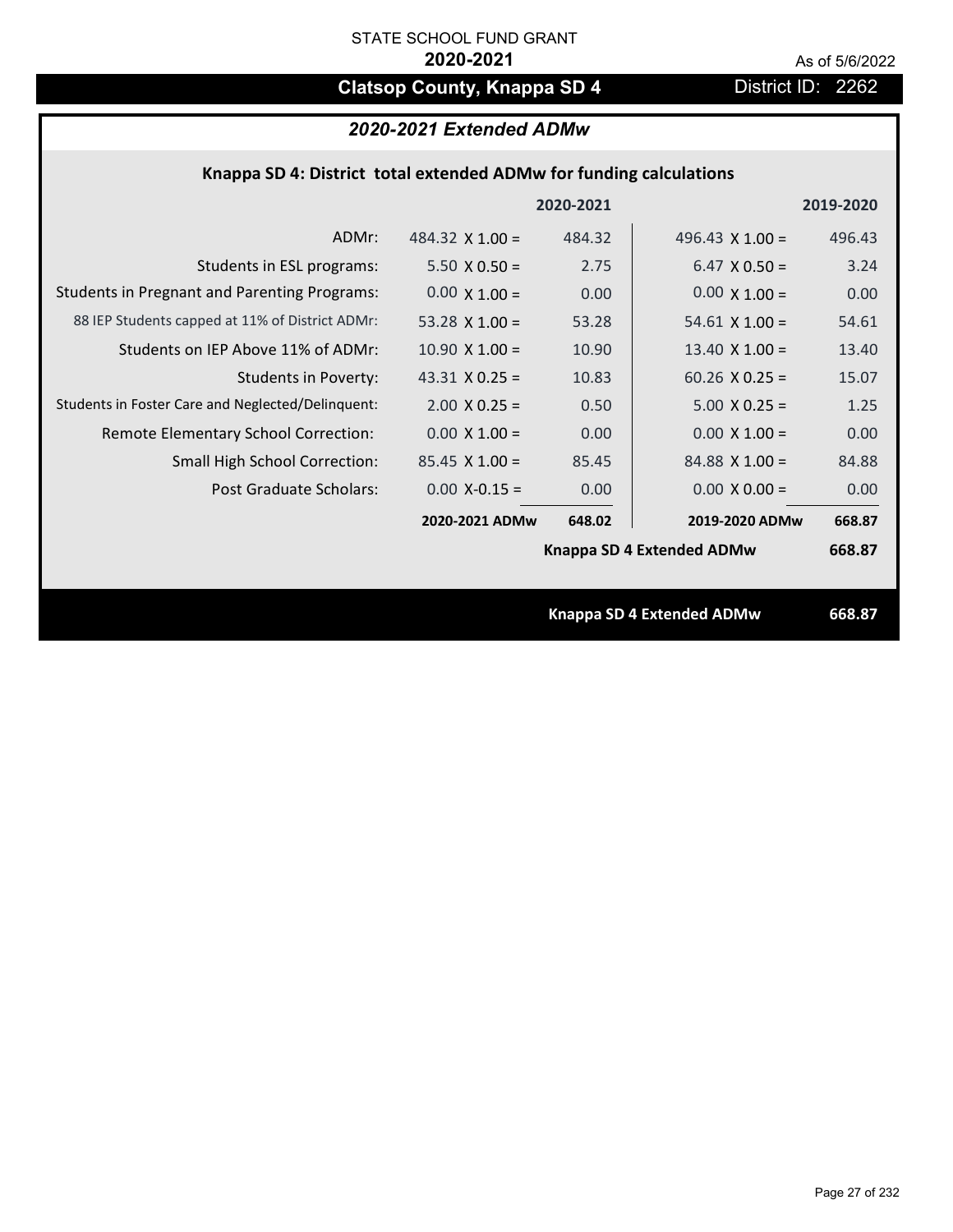# **Clatsop County, Jewell SD 8** District ID: 1934

# *2020-2021 Extended ADMw*

| Jewell SD 8: District total extended ADMw for funding calculations |                        |           |                                  |           |  |
|--------------------------------------------------------------------|------------------------|-----------|----------------------------------|-----------|--|
|                                                                    |                        | 2020-2021 |                                  | 2019-2020 |  |
| ADMr:                                                              | $103.33 \times 1.00 =$ | 103.33    | $148.00 \times 1.00 =$           | 148.00    |  |
| Students in ESL programs:                                          | $0.00 \times 0.50 =$   | 0.00      | $0.00 \times 0.50 =$             | 0.00      |  |
| <b>Students in Pregnant and Parenting Programs:</b>                | $0.00 \times 1.00 =$   | 0.00      | $0.00 \times 1.00 =$             | 0.00      |  |
| 21 IEP Students capped at 11% of District ADMr:                    | $11.37 \times 1.00 =$  | 11.37     | $16.28$ X $1.00 =$               | 16.28     |  |
| Students on IEP Above 11% of ADMr:                                 | $7.50 X 1.00 =$        | 7.50      | $8.70$ X $1.00 =$                | 8.70      |  |
| <b>Students in Poverty:</b>                                        | $30.19 \times 0.25 =$  | 7.55      | 40.29 $X$ 0.25 =                 | 10.07     |  |
| Students in Foster Care and Neglected/Delinquent:                  | $0.00 \times 0.25 =$   | 0.00      | $2.00$ X 0.25 =                  | 0.50      |  |
| Remote Elementary School Correction:                               | $60.74$ X $1.00 =$     | 60.74     | $71.00 \times 1.00 =$            | 71.00     |  |
| <b>Small High School Correction:</b>                               | $50.46$ X $1.00 =$     | 50.46     | $50.46$ X $1.00 =$               | 50.46     |  |
| Post Graduate Scholars:                                            | $0.00$ X-0.15 =        | 0.00      | $0.00 \times 0.00 =$             | 0.00      |  |
|                                                                    | 2020-2021 ADMw         | 240.94    | 2019-2020 ADMw                   | 305.01    |  |
|                                                                    |                        |           | <b>Jewell SD 8 Extended ADMw</b> | 305.01    |  |
|                                                                    |                        |           |                                  |           |  |
|                                                                    |                        |           | <b>Jewell SD 8 Extended ADMw</b> | 305.01    |  |
|                                                                    |                        |           |                                  |           |  |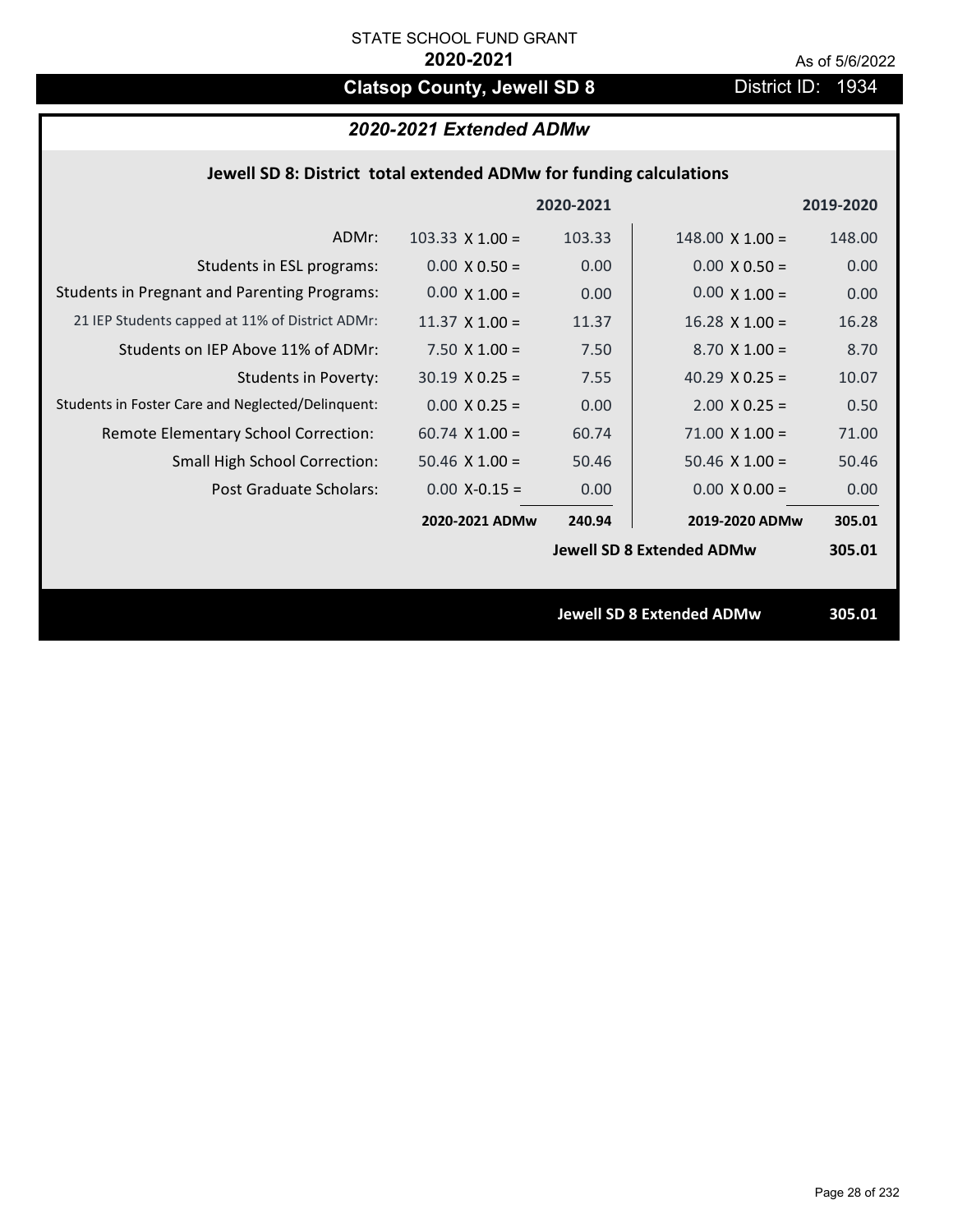# **Clatsop County, Seaside SD 10** District ID: 1935

## *2020-2021 Extended ADMw*

## **Seaside SD 10: District total extended ADMw for funding calculations**

|                                                     |                          | 2020-2021 |                          | 2019-2020 |
|-----------------------------------------------------|--------------------------|-----------|--------------------------|-----------|
| ADMr:                                               | $1,463.95 \times 1.00 =$ | 1,463.95  | $1,565.94 \times 1.00 =$ | 1,565.94  |
| Students in ESL programs:                           | $146.68 \times 0.50 =$   | 73.34     | $140.39 \times 0.50 =$   | 70.20     |
| <b>Students in Pregnant and Parenting Programs:</b> | $0.00 \times 1.00 =$     | 0.00      | $0.00 \times 1.00 =$     | 0.00      |
| 234 IEP Students capped at 11% of District ADMr:    | $165.63 \times 1.00 =$   | 165.63    | $177.09 \times 1.00 =$   | 177.09    |
| Students on IEP Above 11% of ADMr:                  | $22.70 \times 1.00 =$    | 22.70     | $23.40 \times 1.00 =$    | 23.40     |
| Students in Poverty:                                | $197.44 \times 0.25 =$   | 49.36     | $257.59 \times 0.25 =$   | 64.40     |
| Students in Foster Care and Neglected/Delinquent:   | $6.00 \times 0.25 =$     | 1.50      | $11.00 \times 0.25 =$    | 2.75      |
| Remote Elementary School Correction:                | $0.00 \times 1.00 =$     | 0.00      | $0.00 \times 1.00 =$     | 0.00      |
| <b>Small High School Correction:</b>                | $0.00 \times 1.00 =$     | 0.00      | $0.00 \times 1.00 =$     | 0.00      |
| Post Graduate Scholars:                             | $0.00 X - 0.15 =$        | 0.00      | $0.00 \times 0.00 =$     | 0.00      |
|                                                     | 2020-2021 ADMw           | 1,776.48  | 2019-2020 ADMw           | 1,903.78  |
|                                                     |                          |           |                          |           |

**Seaside SD 10 Extended ADMw**

**1,953.35**

## **The Cannon Beach Academy: Charter ADMw for information only**

|                                                     |                       | 2020-2021 |                       | 2019-2020 |
|-----------------------------------------------------|-----------------------|-----------|-----------------------|-----------|
| ADMr:                                               | 41.77 $\times$ 1.00 = | 41.77     | 44.01 $\times$ 1.00 = | 44.01     |
| Students in ESL programs:                           | $7.51 \times 0.50 =$  | 3.76      | $7.51 \times 0.50 =$  | 3.76      |
| <b>Students in Pregnant and Parenting Programs:</b> | $0.00 \times 1.00 =$  | 0.00      | $0.00 \times 1.00 =$  | 0.00      |
| 0 IEP Students capped at 11% of District ADMr:      | $0.00 \times 1.00 =$  | 0.00      | $0.00 \times 1.00 =$  | 0.00      |
| Students on IEP Above 11% of ADMr:                  | $0.00 \times 1.00 =$  | 0.00      | $0.00 \times 1.00 =$  | 0.00      |
| Students in Poverty:                                | $5.63 \times 0.25 =$  | 1.41      | $7.25 \times 0.25 =$  | 1.81      |
| Students in Foster Care and Neglected/Delinquent:   | $0.00 \times 0.25 =$  | 0.00      | $0.00 \times 0.25 =$  | 0.00      |
| Remote Elementary School Correction:                | $0.00 \times 1.00 =$  | 0.00      | $0.00 \times 1.00 =$  | 0.00      |
| <b>Small High School Correction:</b>                | $0.00 \times 1.00 =$  | 0.00      | $0.00 \times 1.00 =$  | 0.00      |
| Post Graduate Scholars:                             | $0.00 X - 0.15 =$     | 0.00      | $0.00 \times 0.00 =$  | 0.00      |
|                                                     | 2020-2021 ADMw        | 46.93     | 2019-2020 ADMw        | 49.58     |

**Seaside SD 10 Extended ADMw 1,953.35**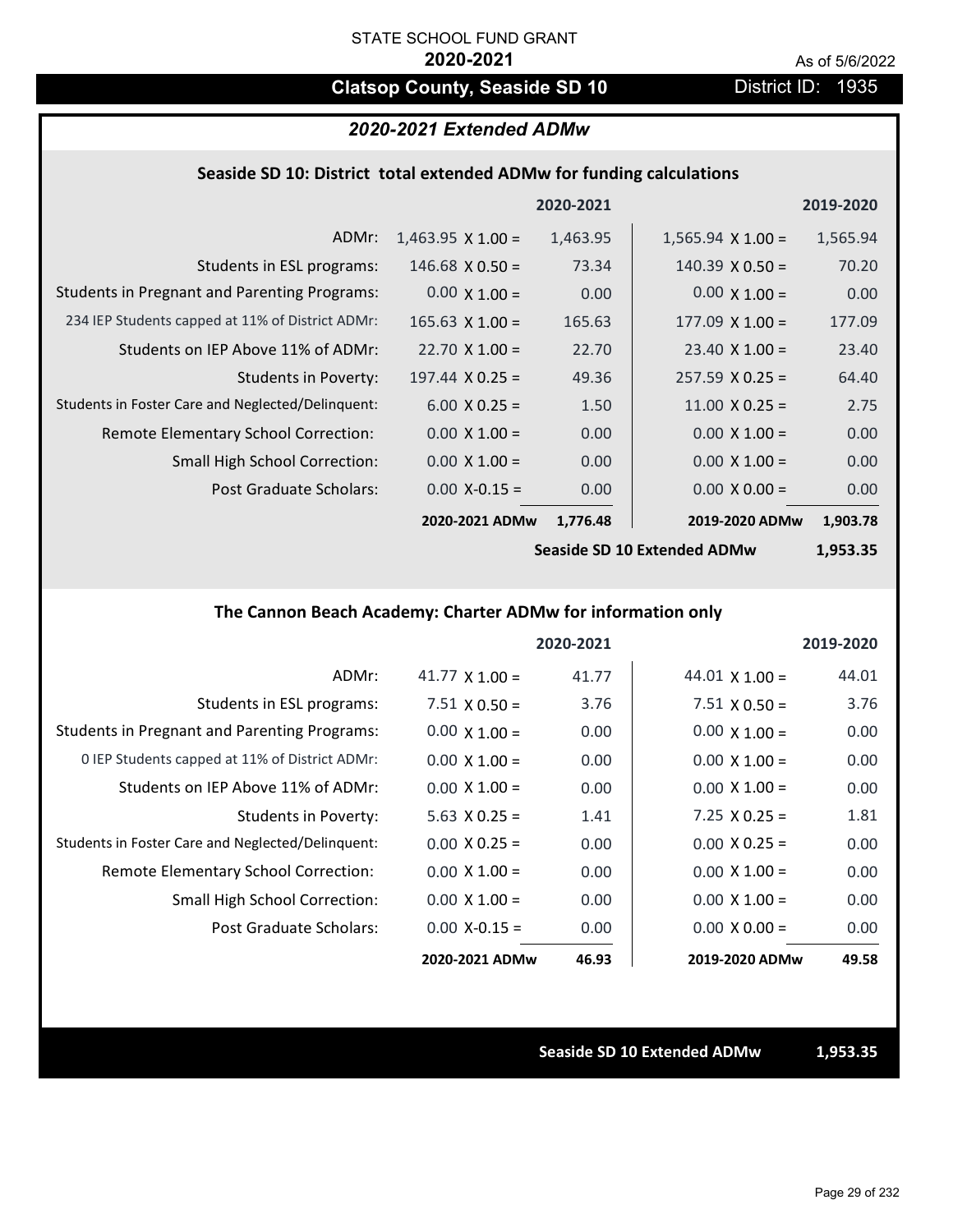# **Clatsop County, Warrenton-Hammond SD 30** District ID: 1936

# *2020-2021 Extended ADMw*

## **Warrenton‐Hammond SD 30: District total extended ADMw for funding calculations**

|                                                     |                        | 2020-2021 |                                              | 2019-2020 |
|-----------------------------------------------------|------------------------|-----------|----------------------------------------------|-----------|
| ADMr:                                               | $867.51 \times 1.00 =$ | 867.51    | $1,018.65 \times 1.00 =$                     | 1,018.65  |
| Students in ESL programs:                           | $29.12 \times 0.50 =$  | 14.56     | $23.66 \times 0.50 =$                        | 11.83     |
| <b>Students in Pregnant and Parenting Programs:</b> | $0.00 \times 1.00 =$   | 0.00      | $0.00 \times 1.00 =$                         | 0.00      |
| 142 IEP Students capped at 11% of District ADMr:    | $95.43 \times 1.00 =$  | 95.43     | 112.05 $\times$ 1.00 =                       | 112.05    |
| Students on IEP Above 11% of ADMr:                  | $22.70 \times 1.00 =$  | 22.70     | $16.90 \times 1.00 =$                        | 16.90     |
| <b>Students in Poverty:</b>                         | $105.00 \times 0.25 =$ | 26.25     | $137.00 \times 0.25 =$                       | 34.25     |
| Students in Foster Care and Neglected/Delinquent:   | $3.00 \times 0.25 =$   | 0.75      | $5.00 \times 0.25 =$                         | 1.25      |
| Remote Elementary School Correction:                | $0.00 \times 1.00 =$   | 0.00      | $0.00 \times 1.00 =$                         | 0.00      |
| <b>Small High School Correction:</b>                | 69.88 $X$ 1.00 =       | 69.88     | $68.26$ X 1.00 =                             | 68.26     |
| Post Graduate Scholars:                             | $0.00$ X-0.15 =        | 0.00      | $0.00 \times 0.00 =$                         | 0.00      |
|                                                     | 2020-2021 ADMw         | 1,097.08  | 2019-2020 ADMw                               | 1,263.19  |
|                                                     |                        |           | <b>Warrenton-Hammond SD 30 Extended ADMw</b> | 1,263.19  |
|                                                     |                        |           |                                              |           |
|                                                     |                        |           | <b>Warrenton-Hammond SD 30 Extended ADMw</b> | 1,263.19  |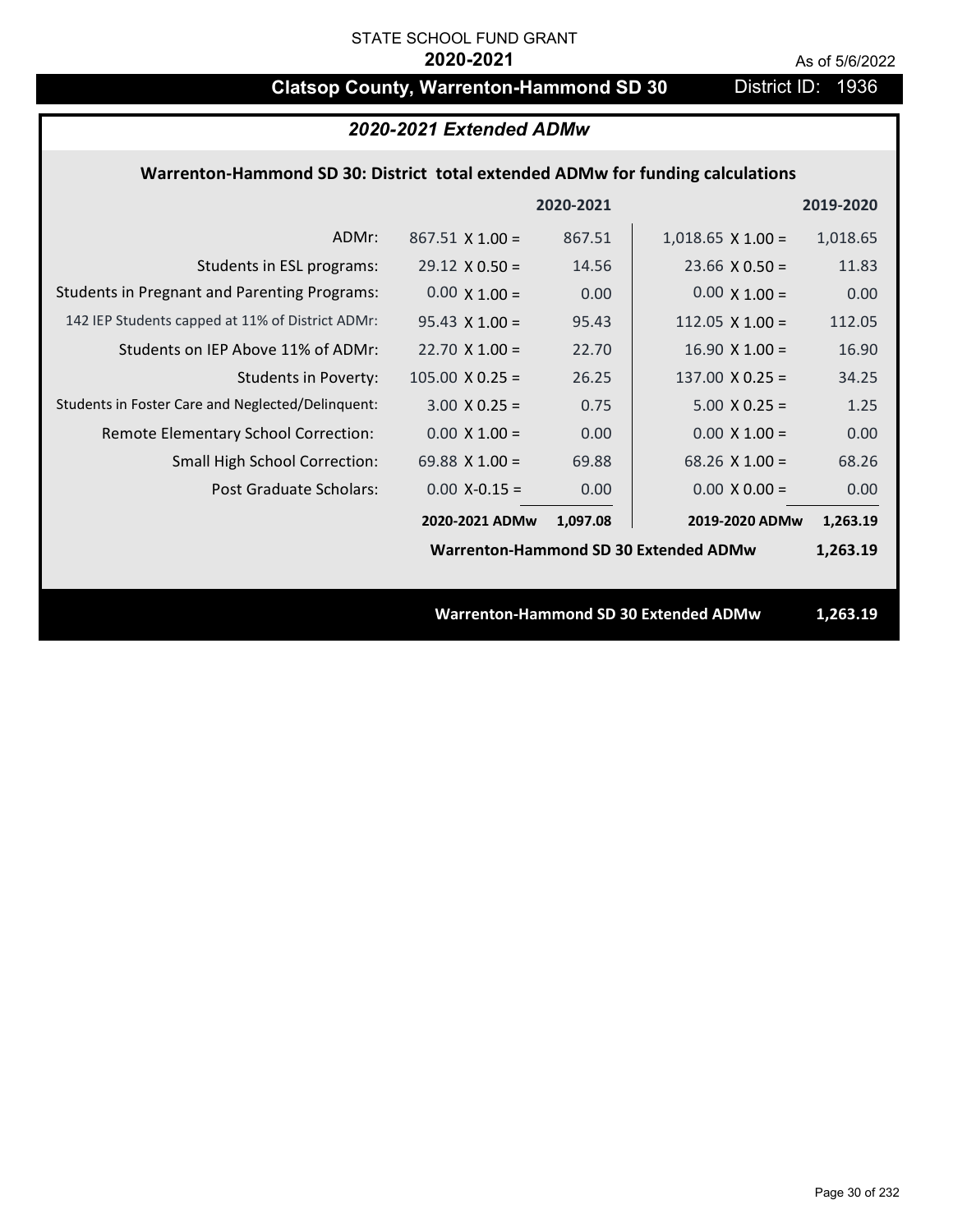# **Columbia County, Scappoose SD 1J** District ID: 1944

# *2020-2021 Extended ADMw*

## **Scappoose SD 1J: District total extended ADMw for funding calculations**

|                                                     |                          | 2020-2021 |                          | 2019-2020 |
|-----------------------------------------------------|--------------------------|-----------|--------------------------|-----------|
| ADMr:                                               | $1,786.77 \times 1.00 =$ | 1,786.77  | $2,112.43 \times 1.00 =$ | 2,112.43  |
| Students in ESL programs:                           | $34.41 \times 0.50 =$    | 17.21     | $30.88 \times 0.50 =$    | 15.44     |
| <b>Students in Pregnant and Parenting Programs:</b> | $0.00 \times 1.00 =$     | 0.00      | $0.00 \times 1.00 =$     | 0.00      |
| 307 IEP Students capped at 11% of District ADMr:    | $228.54 \times 1.00 =$   | 228.54    | $263.69$ X 1.00 =        | 263.69    |
| Students on IEP Above 11% of ADMr:                  | $28.20 \times 1.00 =$    | 28.20     | $16.60 \times 1.00 =$    | 16.60     |
| <b>Students in Poverty:</b>                         | 133.54 $X$ 0.25 =        | 33.39     | $160.38 \times 0.25 =$   | 40.10     |
| Students in Foster Care and Neglected/Delinquent:   | $6.00 \times 0.25 =$     | 1.50      | $12.00 \times 0.25 =$    | 3.00      |
| Remote Elementary School Correction:                | $0.00 \times 1.00 =$     | 0.00      | $0.00 \times 1.00 =$     | 0.00      |
| <b>Small High School Correction:</b>                | $0.00 \times 1.00 =$     | 0.00      | $0.00 \times 1.00 =$     | 0.00      |
| Post Graduate Scholars:                             | $0.00$ X-0.15 =          | 0.00      | $0.00 \times 0.00 =$     | 0.00      |
|                                                     | 2020-2021 ADMw           | 2,095.60  | 2019-2020 ADMw           | 2,451.26  |

**Scappoose SD 1J Extended ADMw**

**2,780.93**

# **South Columbia Family School: Charter ADMw for information only**

|                                                     |                       | 2020-2021 |                       | 2019-2020 |
|-----------------------------------------------------|-----------------------|-----------|-----------------------|-----------|
| ADMr:                                               | $74.93 \times 1.00 =$ | 74.93     | $71.18 \times 1.00 =$ | 71.18     |
| Students in ESL programs:                           | $0.00 \times 0.50 =$  | 0.00      | $0.00 \times 0.50 =$  | 0.00      |
| <b>Students in Pregnant and Parenting Programs:</b> | $0.00 \times 1.00 =$  | 0.00      | $0.00 \times 1.00 =$  | 0.00      |
| 0 IEP Students capped at 11% of District ADMr:      | $0.00 \times 1.00 =$  | 0.00      | $0.00 \times 1.00 =$  | 0.00      |
| Students on IEP Above 11% of ADMr:                  | $0.00 \times 1.00 =$  | 0.00      | $0.00 \times 1.00 =$  | 0.00      |
| Students in Poverty:                                | $5.60 \times 0.25 =$  | 1.40      | $5.40 \times 0.25 =$  | 1.35      |
| Students in Foster Care and Neglected/Delinquent:   | $0.00 \times 0.25 =$  | 0.00      | $0.00 \times 0.25 =$  | 0.00      |
| Remote Elementary School Correction:                | $0.00 \times 1.00 =$  | 0.00      | $0.00 \times 1.00 =$  | 0.00      |
| <b>Small High School Correction:</b>                | $0.00 \times 1.00 =$  | 0.00      | $0.00 \times 1.00 =$  | 0.00      |
| Post Graduate Scholars:                             | $0.00$ X-0.15 =       | 0.00      | $0.00 \times 0.00 =$  | 0.00      |
|                                                     | 2020-2021 ADMw        | 76.33     | 2019-2020 ADMw        | 72.53     |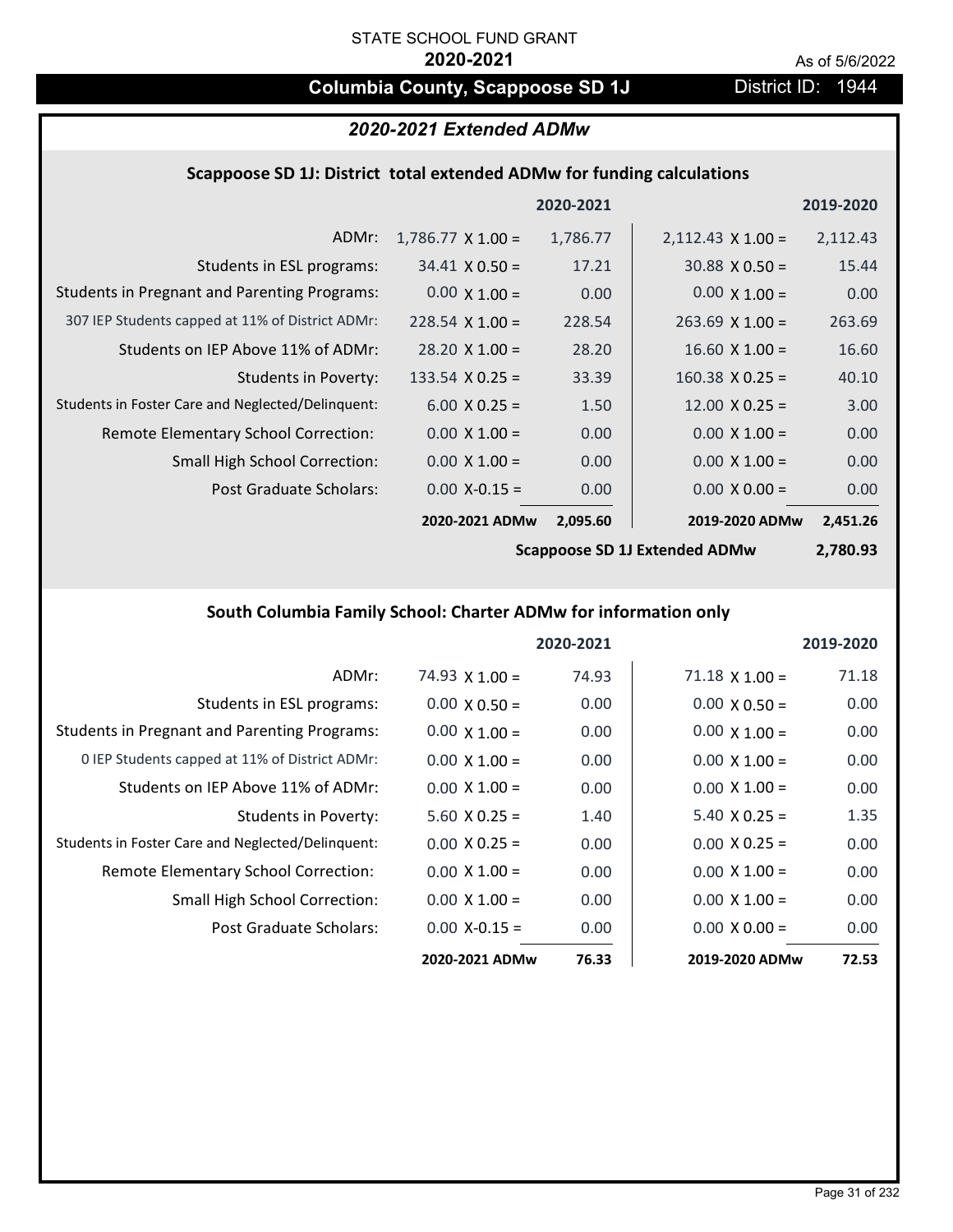# **Sauvie Island School: Charter ADMw for information only**

|                                                     |                        | 2020-2021 |                        | 2019-2020 |
|-----------------------------------------------------|------------------------|-----------|------------------------|-----------|
| ADMr:                                               | $215.92 \times 1.00 =$ | 215.92    | $213.60 \times 1.00 =$ | 213.60    |
| Students in ESL programs:                           | $6.00 \times 0.50 =$   | 3.00      | $5.79 \times 0.50 =$   | 2.90      |
| <b>Students in Pregnant and Parenting Programs:</b> | $0.00 \times 1.00 =$   | 0.00      | $0.00 \times 1.00 =$   | 0.00      |
| 0 IEP Students capped at 11% of District ADMr:      | $0.00 \times 1.00 =$   | 0.00      | $0.00 \times 1.00 =$   | 0.00      |
| Students on IEP Above 11% of ADMr:                  | $0.00 \times 1.00 =$   | 0.00      | $0.00 \times 1.00 =$   | 0.00      |
| <b>Students in Poverty:</b>                         | $16.14 \times 0.25 =$  | 4.04      | $16.22 \times 0.25 =$  | 4.06      |
| Students in Foster Care and Neglected/Delinquent:   | $0.00 \times 0.25 =$   | 0.00      | $0.00 \times 0.25 =$   | 0.00      |
| Remote Elementary School Correction:                | $35.06 \times 1.00 =$  | 35.06     | $36.59 \times 1.00 =$  | 36.59     |
| <b>Small High School Correction:</b>                | $0.00 \times 1.00 =$   | 0.00      | $0.00 \times 1.00 =$   | 0.00      |
| Post Graduate Scholars:                             | $0.00 X - 0.15 =$      | 0.00      | $0.00 \times 0.00 =$   | 0.00      |
|                                                     | 2020-2021 ADMw         | 258.02    | 2019-2020 ADMw         | 257.14    |

**Scappoose SD 1J Extended ADMw 2,780.93**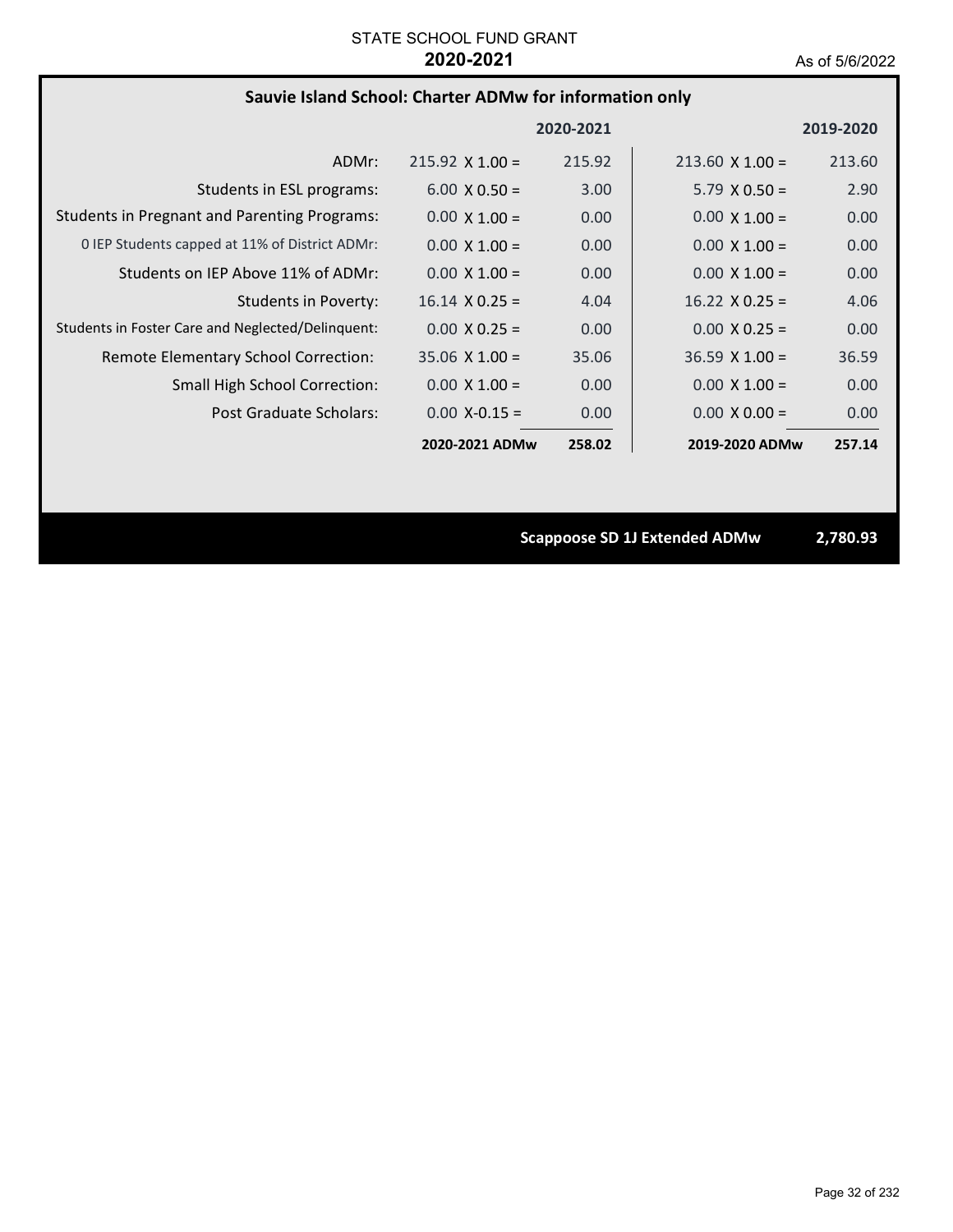# **Columbia County, Clatskanie SD 6J** District ID: 1945

# *2020-2021 Extended ADMw*

## **Clatskanie SD 6J: District total extended ADMw for funding calculations**

|                                                     |                        | 2020-2021 |                                       | 2019-2020 |
|-----------------------------------------------------|------------------------|-----------|---------------------------------------|-----------|
| ADMr:                                               | 642.56 $\times$ 1.00 = | 642.56    | $705.79 \times 1.00 =$                | 705.79    |
| Students in ESL programs:                           | $3.15 \times 0.50 =$   | 1.58      | $1.42 \times 0.50 =$                  | 0.71      |
| <b>Students in Pregnant and Parenting Programs:</b> | $0.00 \times 1.00 =$   | 0.00      | $0.00 \times 1.00 =$                  | 0.00      |
| 144 IEP Students capped at 11% of District ADMr:    | 70.68 $X$ 1.00 =       | 70.68     | $77.64 \times 1.00 =$                 | 77.64     |
| Students on IEP Above 11% of ADMr:                  | $64.00 \times 1.00 =$  | 64.00     | $34.10 \times 1.00 =$                 | 34.10     |
| <b>Students in Poverty:</b>                         | $97.71 X 0.25 =$       | 24.43     | $84.73 \times 0.25 =$                 | 21.18     |
| Students in Foster Care and Neglected/Delinquent:   | $6.00 \times 0.25 =$   | 1.50      | $1.00 \times 0.25 =$                  | 0.25      |
| Remote Elementary School Correction:                | $0.00 \times 1.00 =$   | 0.00      | $0.00 \times 1.00 =$                  | 0.00      |
| <b>Small High School Correction:</b>                | $88.36$ X 1.00 =       | 88.36     | $82.89$ X 1.00 =                      | 82.89     |
| Post Graduate Scholars:                             | $0.00$ X-0.15 =        | 0.00      | $0.00 \times 0.00 =$                  | 0.00      |
|                                                     | 2020-2021 ADMw         | 893.10    | 2019-2020 ADMw                        | 922.56    |
|                                                     |                        |           | <b>Clatskanie SD 6J Extended ADMw</b> | 922.56    |
|                                                     |                        |           |                                       |           |
|                                                     |                        |           | <b>Clatskanie SD 6J Extended ADMw</b> | 922.56    |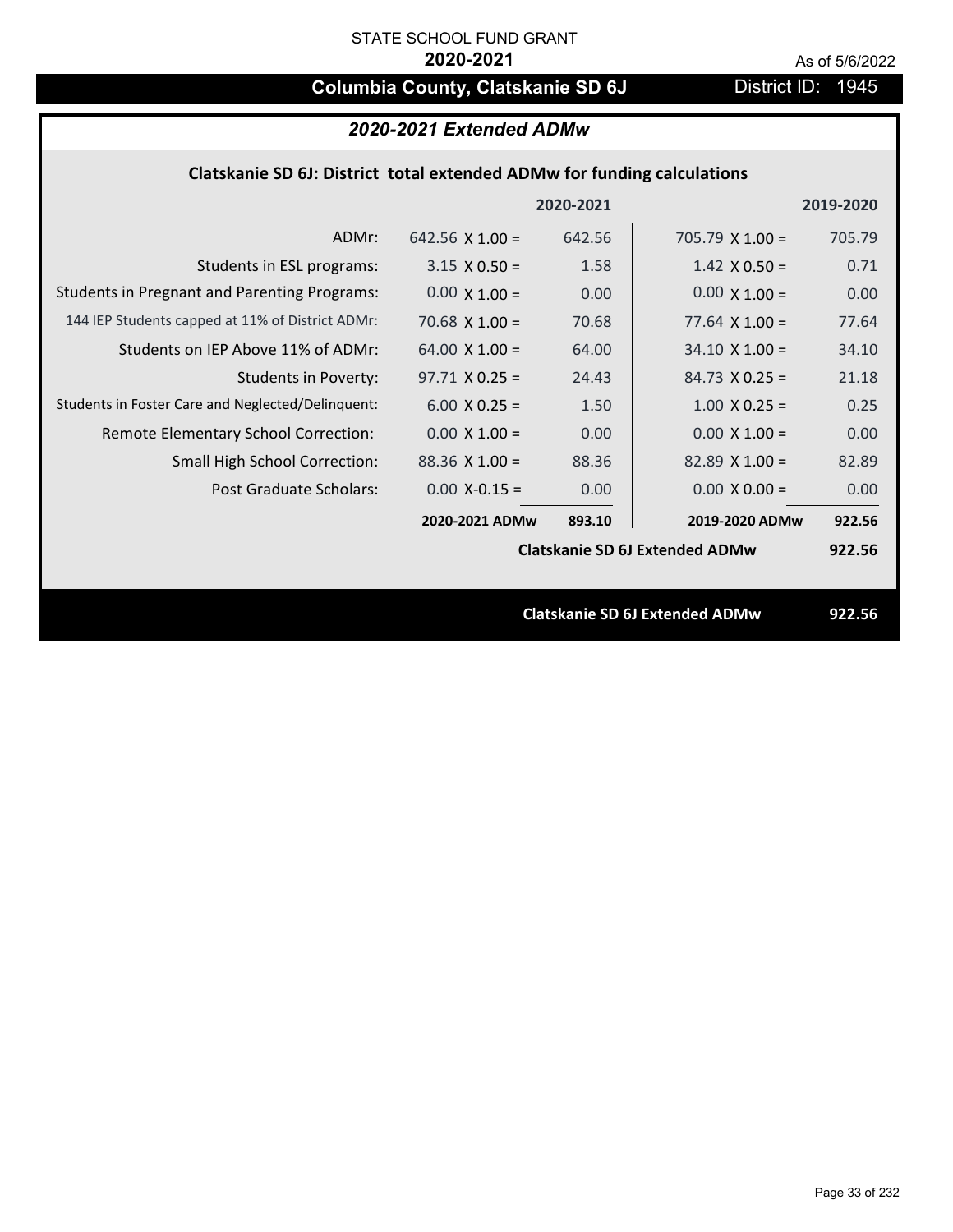# **Columbia County, Rainier SD 13** District ID: 1946

# *2020-2021 Extended ADMw*

## **Rainier SD 13: District total extended ADMw for funding calculations**

|                                                     |                        | 2020-2021 |                        | 2019-2020 |
|-----------------------------------------------------|------------------------|-----------|------------------------|-----------|
| ADMr:                                               | $687.24 \times 1.00 =$ | 687.24    | $856.46 \times 1.00 =$ | 856.46    |
| Students in ESL programs:                           | $11.13 \times 0.50 =$  | 5.57      | $12.00 \times 0.50 =$  | 6.00      |
| <b>Students in Pregnant and Parenting Programs:</b> | $0.00 \times 1.00 =$   | 0.00      | $0.00 \times 1.00 =$   | 0.00      |
| 143 IEP Students capped at 11% of District ADMr:    | $75.60 \times 1.00 =$  | 75.60     | $99.30 \times 1.00 =$  | 99.30     |
| Students on IEP Above 11% of ADMr:                  | 48.10 $\times$ 1.00 =  | 48.10     | $29.60 \times 1.00 =$  | 29.60     |
| <b>Students in Poverty:</b>                         | $82.68 \times 0.25 =$  | 20.67     | 129.46 $X$ 0.25 =      | 32.37     |
| Students in Foster Care and Neglected/Delinquent:   | $5.00 \times 0.25 =$   | 1.25      | $5.00 \times 0.25 =$   | 1.25      |
| Remote Elementary School Correction:                | $0.00 \times 1.00 =$   | 0.00      | $0.00 \times 1.00 =$   | 0.00      |
| <b>Small High School Correction:</b>                | $0.00 \times 1.00 =$   | 0.00      | $0.00 \times 1.00 =$   | 0.00      |
| Post Graduate Scholars:                             | $0.00$ X-0.15 =        | 0.00      | $0.00 \times 0.00 =$   | 0.00      |
|                                                     | 2020-2021 ADMw         | 838.42    | 2019-2020 ADMw         | 1,024.98  |

**Rainier SD 13 Extended ADMw**

**1,026.74**

# **North Columbia Academy: Charter ADMw for information only**

|                                                     |                      | 2020-2021 |                       | 2019-2020 |
|-----------------------------------------------------|----------------------|-----------|-----------------------|-----------|
| ADMr:                                               | $0.00 \times 1.00 =$ | 0.00      | 46.28 $\times$ 1.00 = | 46.28     |
| Students in ESL programs:                           | $0.00 \times 0.50 =$ | 0.00      | $0.00 \times 0.50 =$  | 0.00      |
| <b>Students in Pregnant and Parenting Programs:</b> | $0.00 \times 1.00 =$ | 0.00      | $0.00 \times 1.00 =$  | 0.00      |
| 0 IEP Students capped at 11% of District ADMr:      | $0.00 \times 1.00 =$ | 0.00      | $0.00 \times 1.00 =$  | 0.00      |
| Students on IEP Above 11% of ADMr:                  | $0.00 \times 1.00 =$ | 0.00      | $0.00 \times 1.00 =$  | 0.00      |
| Students in Poverty:                                | $0.00 \times 0.25 =$ | 0.00      | $7.04 \times 0.25 =$  | 1.76      |
| Students in Foster Care and Neglected/Delinquent:   | $0.00 \times 0.25 =$ | 0.00      | $0.00 \times 0.25 =$  | 0.00      |
| Remote Elementary School Correction:                | $0.00 \times 1.00 =$ | 0.00      | $0.00 \times 1.00 =$  | 0.00      |
| <b>Small High School Correction:</b>                | $0.00 \times 1.00 =$ | 0.00      | $0.00 \times 1.00 =$  | 0.00      |
| Post Graduate Scholars:                             | $0.00 X-0.15 =$      | 0.00      | $0.00 \times 0.00 =$  | 0.00      |
|                                                     | 2020-2021 ADMw       | 0.00      | 2019-2020 ADMw        | 0.00      |

**Rainier SD 13 Extended ADMw 1,026.74**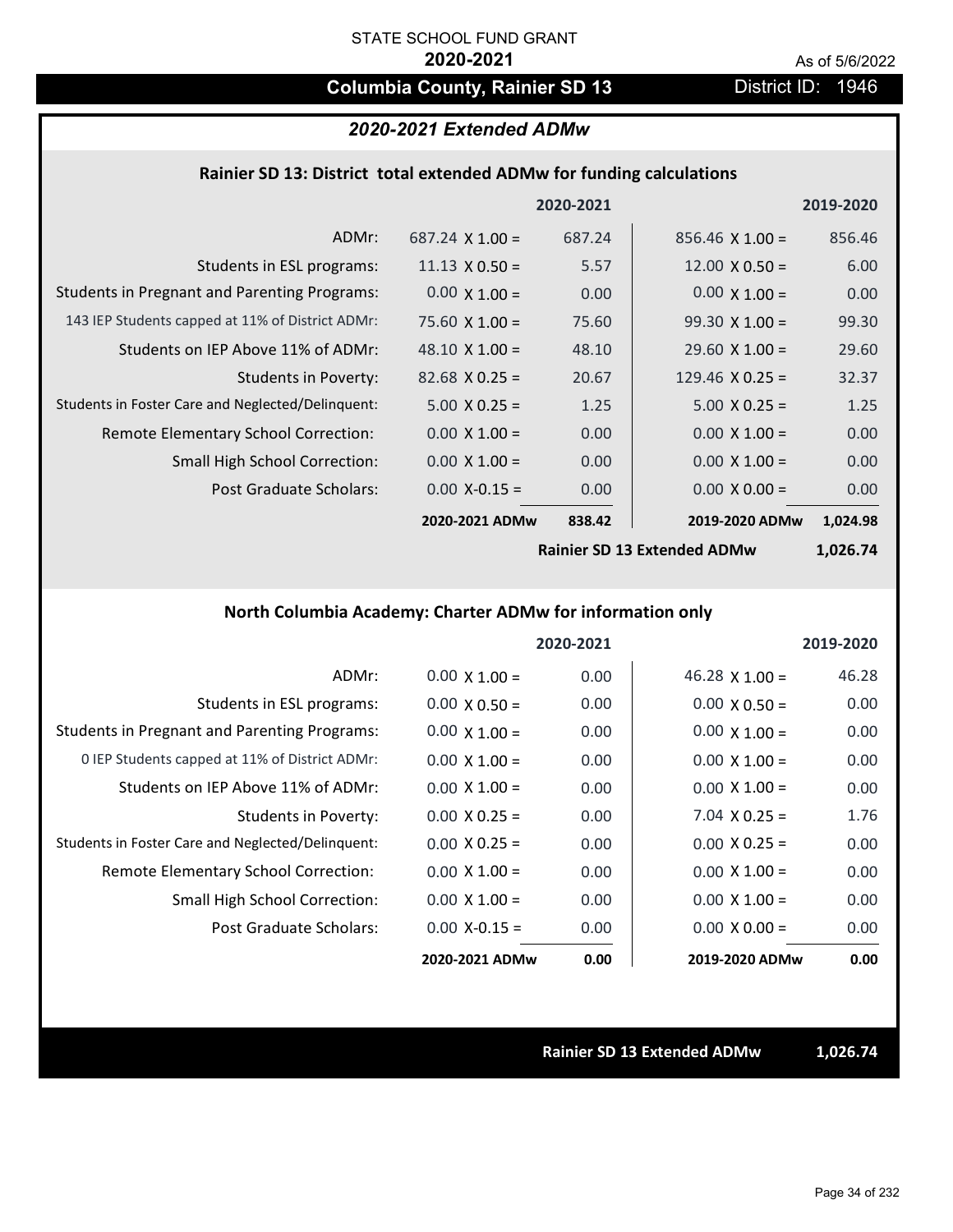# **Columbia County, Vernonia SD 47J** District ID: 1947

# **Vernonia SD 47J: District total extended ADMw for funding calculations**

|                                                     |                        | 2020-2021 |                                      | 2019-2020 |
|-----------------------------------------------------|------------------------|-----------|--------------------------------------|-----------|
| ADMr:                                               | 540.82 $\times$ 1.00 = | 540.82    | $562.47 \times 1.00 =$               | 562.47    |
| Students in ESL programs:                           | $3.00 \times 0.50 =$   | 1.50      | $3.00 \times 0.50 =$                 | 1.50      |
| <b>Students in Pregnant and Parenting Programs:</b> | $0.00 \times 1.00 =$   | 0.00      | $0.00 \times 1.00 =$                 | 0.00      |
| 82 IEP Students capped at 11% of District ADMr:     | 59.49 $\times$ 1.00 =  | 59.49     | 61.87 $X$ 1.00 =                     | 61.87     |
| Students on IEP Above 11% of ADMr:                  | $9.70 \times 1.00 =$   | 9.70      | $22.60$ X $1.00 =$                   | 22.60     |
| <b>Students in Poverty:</b>                         | 77.86 $X$ 0.25 =       | 19.47     | $79.74 \times 0.25 =$                | 19.94     |
| Students in Foster Care and Neglected/Delinquent:   | $3.00 \times 0.25 =$   | 0.75      | $2.00$ X 0.25 =                      | 0.50      |
| Remote Elementary School Correction:                | $24.13 \times 1.00 =$  | 24.13     | $35.72 \times 1.00 =$                | 35.72     |
| <b>Small High School Correction:</b>                | $88.32 \times 1.00 =$  | 88.32     | $88.81$ X 1.00 =                     | 88.81     |
| Post Graduate Scholars:                             | $0.00$ X-0.15 =        | 0.00      | $0.00 \times 0.00 =$                 | 0.00      |
|                                                     | 2020-2021 ADMw         | 744.18    | 2019-2020 ADMw                       | 793.41    |
|                                                     |                        |           | Vernonia SD 47J Extended ADMw        | 793.41    |
|                                                     |                        |           |                                      |           |
|                                                     |                        |           | <b>Vernonia SD 47J Extended ADMw</b> | 793.41    |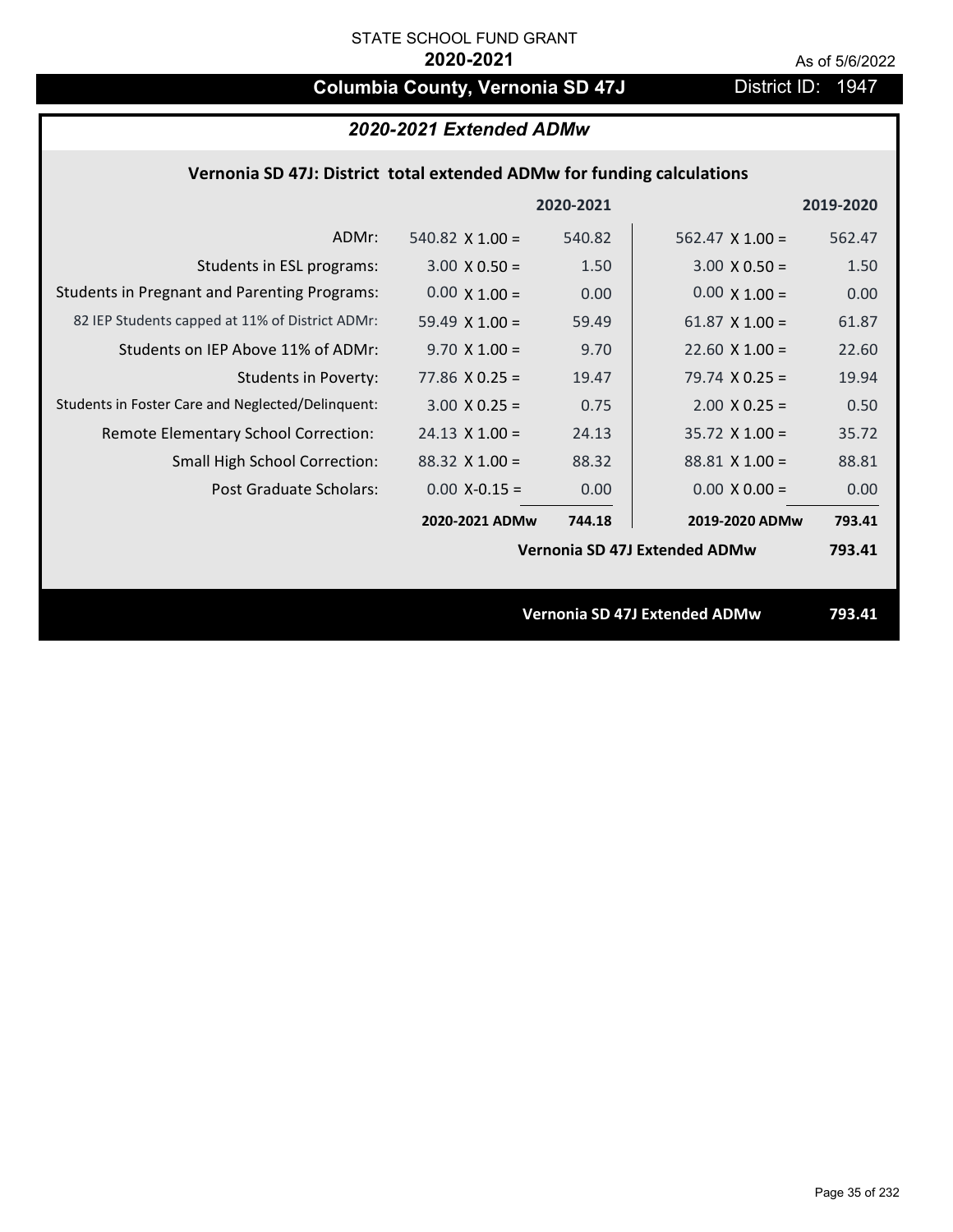# **Columbia County, St Helens SD 502** District ID: 1948

## *2020-2021 Extended ADMw*

## **St Helens SD 502: District total extended ADMw for funding calculations**

|                                                     |                          | 2020-2021 |                          | 2019-2020 |
|-----------------------------------------------------|--------------------------|-----------|--------------------------|-----------|
| ADMr:                                               | $2,440.74 \times 1.00 =$ | 2,440.74  | $2,593.10 \times 1.00 =$ | 2,593.10  |
| Students in ESL programs:                           | $33.18 \times 0.50 =$    | 16.59     | $45.32 \times 0.50 =$    | 22.66     |
| <b>Students in Pregnant and Parenting Programs:</b> | $0.00 \times 1.00 =$     | 0.00      | $0.00 \times 1.00 =$     | 0.00      |
| 431 IEP Students capped at 11% of District ADMr:    | $290.16 \times 1.00 =$   | 290.16    | $306.44 \times 1.00 =$   | 306.44    |
| Students on IEP Above 11% of ADMr:                  | $52.90 \times 1.00 =$    | 52.90     | $52.10 \times 1.00 =$    | 52.10     |
| <b>Students in Poverty:</b>                         | $242.43 \times 0.25 =$   | 60.61     | $308.80 \times 0.25 =$   | 77.20     |
| Students in Foster Care and Neglected/Delinquent:   | $32.00 \times 0.25 =$    | 8.00      | $34.00 \times 0.25 =$    | 8.50      |
| Remote Elementary School Correction:                | $0.00 \times 1.00 =$     | 0.00      | $0.00 \times 1.00 =$     | 0.00      |
| <b>Small High School Correction:</b>                | $0.00 \times 1.00 =$     | 0.00      | $0.00 \times 1.00 =$     | 0.00      |
| Post Graduate Scholars:                             | $0.00 X - 0.15 =$        | 0.00      | $0.00 \times 0.00 =$     | 0.00      |
|                                                     | 2020-2021 ADMw           | 2,869.00  | 2019-2020 ADMw           | 3,060.00  |

**St Helens SD 502 Extended ADMw**

**3,259.52**

## **St Helens Arthur Academy: Charter ADMw for information only**

|                                                     |                       | 2020-2021 |                       | 2019-2020 |
|-----------------------------------------------------|-----------------------|-----------|-----------------------|-----------|
| ADMr:                                               | $197.08$ X $1.00 =$   | 197.08    | 192.72 $X$ 1.00 =     | 192.72    |
| Students in ESL programs:                           | $2.00 \times 0.50 =$  | 1.00      | $2.00 \times 0.50 =$  | 1.00      |
| <b>Students in Pregnant and Parenting Programs:</b> | $0.00 \times 1.00 =$  | 0.00      | $0.00 \times 1.00 =$  | 0.00      |
| 0 IEP Students capped at 11% of District ADMr:      | $0.00 \times 1.00 =$  | 0.00      | $0.00 \times 1.00 =$  | 0.00      |
| Students on IEP Above 11% of ADMr:                  | $0.00 \times 1.00 =$  | 0.00      | $0.00 \times 1.00 =$  | 0.00      |
| Students in Poverty:                                | $19.57 \times 0.25 =$ | 4.89      | $23.21 \times 0.25 =$ | 5.80      |
| Students in Foster Care and Neglected/Delinquent:   | $0.00 \times 0.25 =$  | 0.00      | $0.00 \times 0.25 =$  | 0.00      |
| Remote Elementary School Correction:                | $0.00 \times 1.00 =$  | 0.00      | $0.00 \times 1.00 =$  | 0.00      |
| <b>Small High School Correction:</b>                | $0.00 \times 1.00 =$  | 0.00      | $0.00 \times 1.00 =$  | 0.00      |
| Post Graduate Scholars:                             | $0.00 X - 0.15 =$     | 0.00      | $0.00 \times 0.00 =$  | 0.00      |
|                                                     | 2020-2021 ADMw        | 202.97    | 2019-2020 ADMw        | 199.52    |

**St Helens SD 502 Extended ADMw 3,259.52**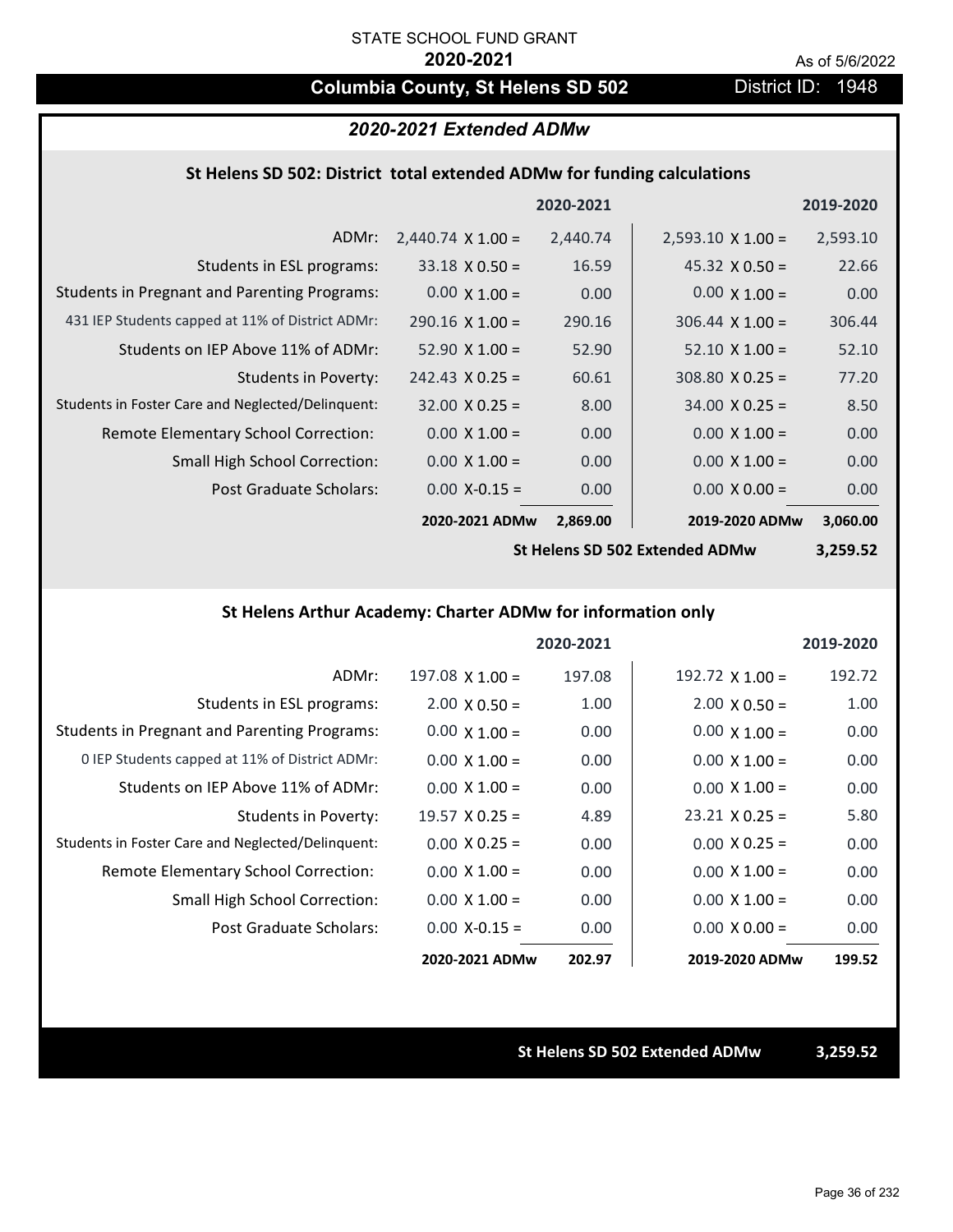# **Coos County, Coquille SD 8** District ID: 1964

# *2020-2021 Extended ADMw*

## **Coquille SD 8: District total extended ADMw for funding calculations**

|                                                     |                          | 2020-2021 |                                    | 2019-2020 |
|-----------------------------------------------------|--------------------------|-----------|------------------------------------|-----------|
| ADMr:                                               | $1,367.08 \times 1.00 =$ | 1,367.08  | $1,268.18 \times 1.00 =$           | 1,268.18  |
| Students in ESL programs:                           | $27.43 \times 0.50 =$    | 13.72     | $19.02 \times 0.50 =$              | 9.51      |
| <b>Students in Pregnant and Parenting Programs:</b> | $8.56 \times 1.00 =$     | 8.56      | 6.68 $\times$ 1.00 =               | 6.68      |
| 198 IEP Students capped at 11% of District ADMr:    | $150.38 \times 1.00 =$   | 150.38    | 139.50 $\times$ 1.00 =             | 139.50    |
| Students on IEP Above 11% of ADMr:                  | $1.20 \times 1.00 =$     | 1.20      | 4.30 $X$ 1.00 =                    | 4.30      |
| <b>Students in Poverty:</b>                         | $180.00 \times 0.25 =$   | 45.00     | $181.00$ X 0.25 =                  | 45.25     |
| Students in Foster Care and Neglected/Delinquent:   | $11.00 \times 0.25 =$    | 2.75      | $18.00 \times 0.25 =$              | 4.50      |
| Remote Elementary School Correction:                | $0.00 X 1.00 =$          | 0.00      | $0.00 \times 1.00 =$               | 0.00      |
| <b>Small High School Correction:</b>                | $81.95 \times 1.00 =$    | 81.95     | $81.36 \times 1.00 =$              | 81.36     |
| Post Graduate Scholars:                             | $0.00$ X-0.15 =          | 0.00      | $0.00 X 0.00 =$                    | 0.00      |
|                                                     | 2020-2021 ADMw           | 1,670.63  | 2019-2020 ADMw                     | 1,559.28  |
|                                                     |                          |           | <b>Coquille SD 8 Extended ADMw</b> | 1,670.63  |
|                                                     |                          |           |                                    |           |
|                                                     |                          |           | <b>Coquille SD 8 Extended ADMw</b> | 1,670.63  |
|                                                     |                          |           |                                    |           |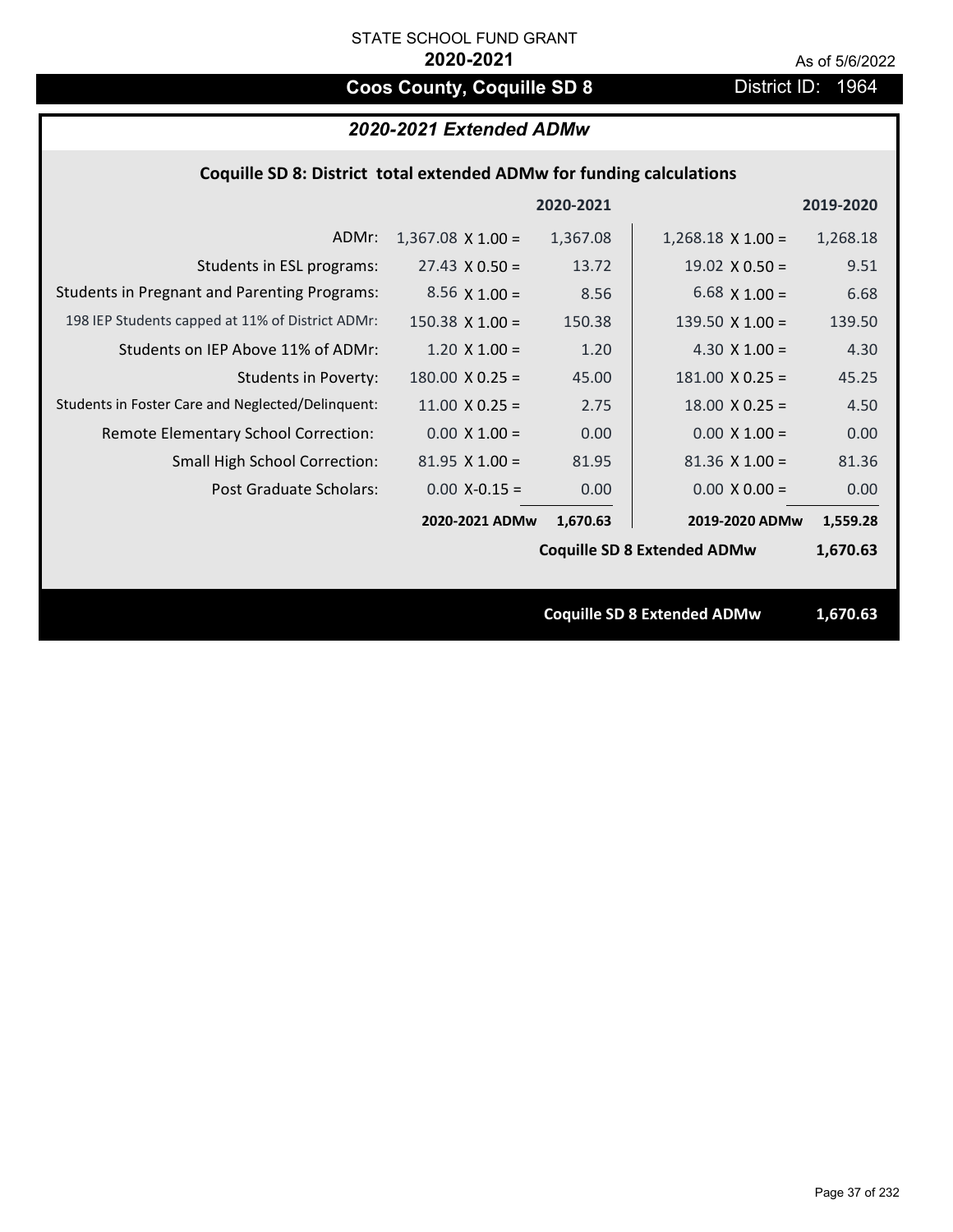# **Coos County, Coos Bay SD 9** District ID: 1965

# *2020-2021 Extended ADMw*

### **Coos Bay SD 9: District total extended ADMw for funding calculations**

|                                                     |                          | 2020-2021 |                          | 2019-2020 |
|-----------------------------------------------------|--------------------------|-----------|--------------------------|-----------|
| ADMr:                                               | $2,730.52 \times 1.00 =$ | 2,730.52  | $2,952.29 \times 1.00 =$ | 2,952.29  |
| Students in ESL programs:                           | $45.14 \times 0.50 =$    | 22.57     | $32.82 \times 0.50 =$    | 16.41     |
| <b>Students in Pregnant and Parenting Programs:</b> | $0.00 \times 1.00 =$     | 0.00      | $1.00 \times 1.00 =$     | 1.00      |
| 477 IEP Students capped at 11% of District ADMr:    | $329.98 \times 1.00 =$   | 329.98    | $356.13 \times 1.00 =$   | 356.13    |
| Students on IEP Above 11% of ADMr:                  | $64.40 \times 1.00 =$    | 64.40     | $51.20 \times 1.00 =$    | 51.20     |
| <b>Students in Poverty:</b>                         | 599.52 $X$ 0.25 =        | 149.88    | $669.63 \times 0.25 =$   | 167.41    |
| Students in Foster Care and Neglected/Delinquent:   | $36.00 \times 0.25 =$    | 9.00      | 45.00 $X$ 0.25 =         | 11.25     |
| Remote Elementary School Correction:                | $0.00 \times 1.00 =$     | 0.00      | $0.00 \times 1.00 =$     | 0.00      |
| <b>Small High School Correction:</b>                | $0.00 \times 1.00 =$     | 0.00      | $0.00 \times 1.00 =$     | 0.00      |
| Post Graduate Scholars:                             | $0.00 X - 0.15 =$        | 0.00      | $0.00 \times 0.00 =$     | 0.00      |
|                                                     | 2020-2021 ADMw           | 3,306.35  | 2019-2020 ADMw           | 3,555.69  |

**Coos Bay SD 9 Extended ADMw**

**3,857.26**

## **Lighthouse Charter School: Charter ADMw for information only**

|                                                     |                       | 2020-2021 |                       | 2019-2020 |
|-----------------------------------------------------|-----------------------|-----------|-----------------------|-----------|
| ADMr:                                               | $211.73$ X 1.00 =     | 211.73    | $219.35$ X 1.00 =     | 219.35    |
| Students in ESL programs:                           | $0.00 \times 0.50 =$  | 0.00      | $0.00 \times 0.50 =$  | 0.00      |
| <b>Students in Pregnant and Parenting Programs:</b> | $0.00 \times 1.00 =$  | 0.00      | $0.00 \times 1.00 =$  | 0.00      |
| 0 IEP Students capped at 11% of District ADMr:      | $0.00 \times 1.00 =$  | 0.00      | $0.00 \times 1.00 =$  | 0.00      |
| Students on IEP Above 11% of ADMr:                  | $0.00 \times 1.00 =$  | 0.00      | $0.00 \times 1.00 =$  | 0.00      |
| Students in Poverty:                                | 46.49 $\times$ 0.25 = | 11.62     | $50.04 \times 0.25 =$ | 12.51     |
| Students in Foster Care and Neglected/Delinquent:   | $0.00 \times 0.25 =$  | 0.00      | $0.00 \times 0.25 =$  | 0.00      |
| Remote Elementary School Correction:                | $0.00 \times 1.00 =$  | 0.00      | $0.00 \times 1.00 =$  | 0.00      |
| <b>Small High School Correction:</b>                | $0.00 \times 1.00 =$  | 0.00      | $0.00 \times 1.00 =$  | 0.00      |
| Post Graduate Scholars:                             | $0.00$ X-0.15 =       | 0.00      | $0.00 \times 0.00 =$  | 0.00      |
|                                                     | 2020-2021 ADMw        | 223.35    | 2019-2020 ADMw        | 231.86    |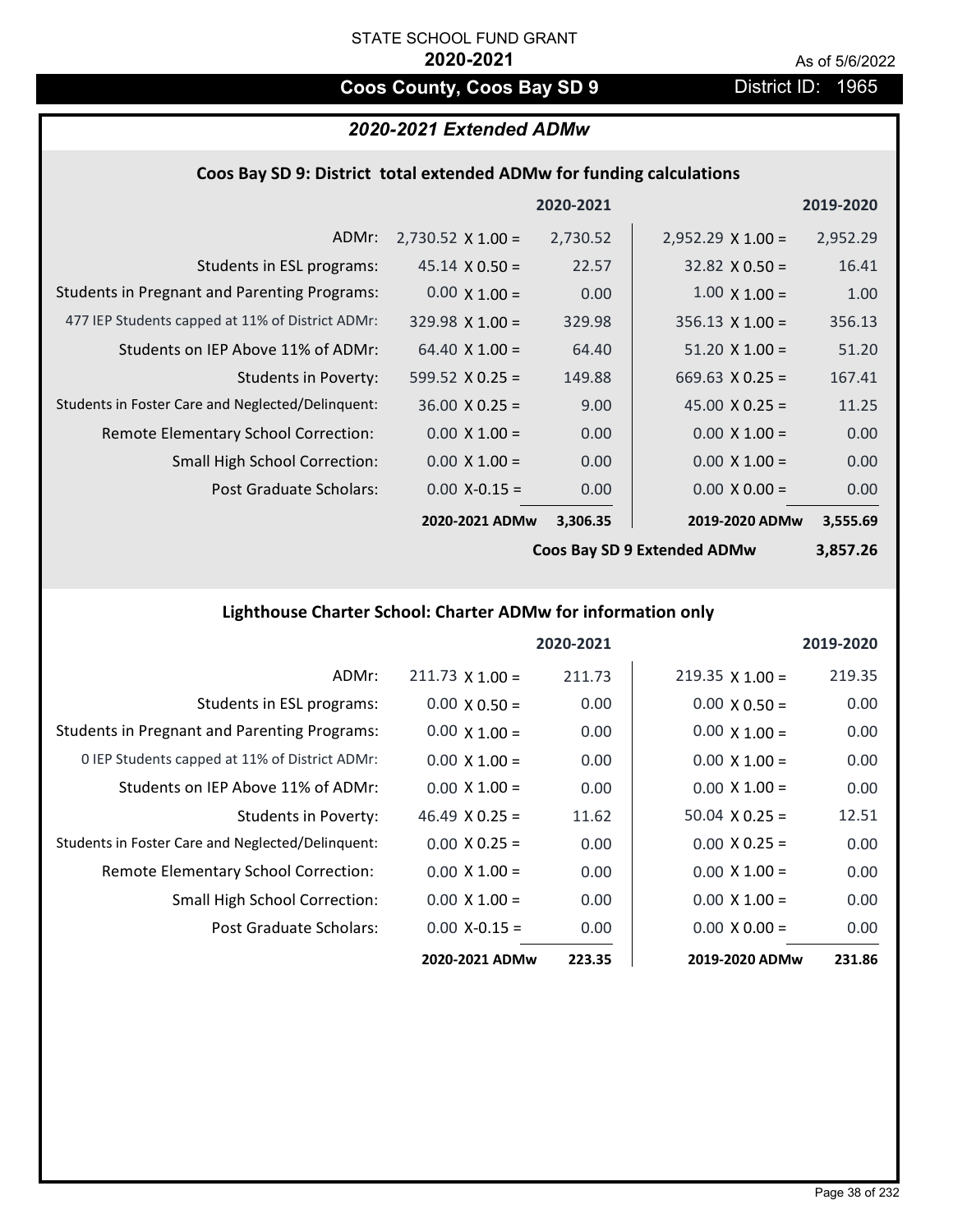### **Resource Link Charter School: Charter ADMw for information only**

|                                                     |                       | 2020-2021 |                       | 2019-2020 |
|-----------------------------------------------------|-----------------------|-----------|-----------------------|-----------|
| ADMr:                                               | $57.58 \times 1.00 =$ | 57.58     | 65.95 $X$ 1.00 =      | 65.95     |
| Students in ESL programs:                           | $0.00 \times 0.50 =$  | 0.00      | $0.00 \times 0.50 =$  | 0.00      |
| <b>Students in Pregnant and Parenting Programs:</b> | $0.00 \times 1.00 =$  | 0.00      | $0.00 \times 1.00 =$  | 0.00      |
| 0 IEP Students capped at 11% of District ADMr:      | $0.00 \times 1.00 =$  | 0.00      | $0.00 \times 1.00 =$  | 0.00      |
| Students on IEP Above 11% of ADMr:                  | $0.00 \times 1.00 =$  | 0.00      | $0.00 \times 1.00 =$  | 0.00      |
| Students in Poverty:                                | $12.64 \times 0.25 =$ | 3.16      | $15.05 \times 0.25 =$ | 3.76      |
| Students in Foster Care and Neglected/Delinquent:   | $0.00 \times 0.25 =$  | 0.00      | $0.00 \times 0.25 =$  | 0.00      |
| Remote Elementary School Correction:                | $0.00 \times 1.00 =$  | 0.00      | $0.00 \times 1.00 =$  | 0.00      |
| <b>Small High School Correction:</b>                | $0.00 \times 1.00 =$  | 0.00      | $0.00 \times 1.00 =$  | 0.00      |
| Post Graduate Scholars:                             | $0.00 X - 0.15 =$     | 0.00      | $0.00 \times 0.00 =$  | 0.00      |
|                                                     | 2020-2021 ADMw        | 60.74     | 2019-2020 ADMw        | 69.71     |

**Coos Bay SD 9 Extended ADMw 3,857.26**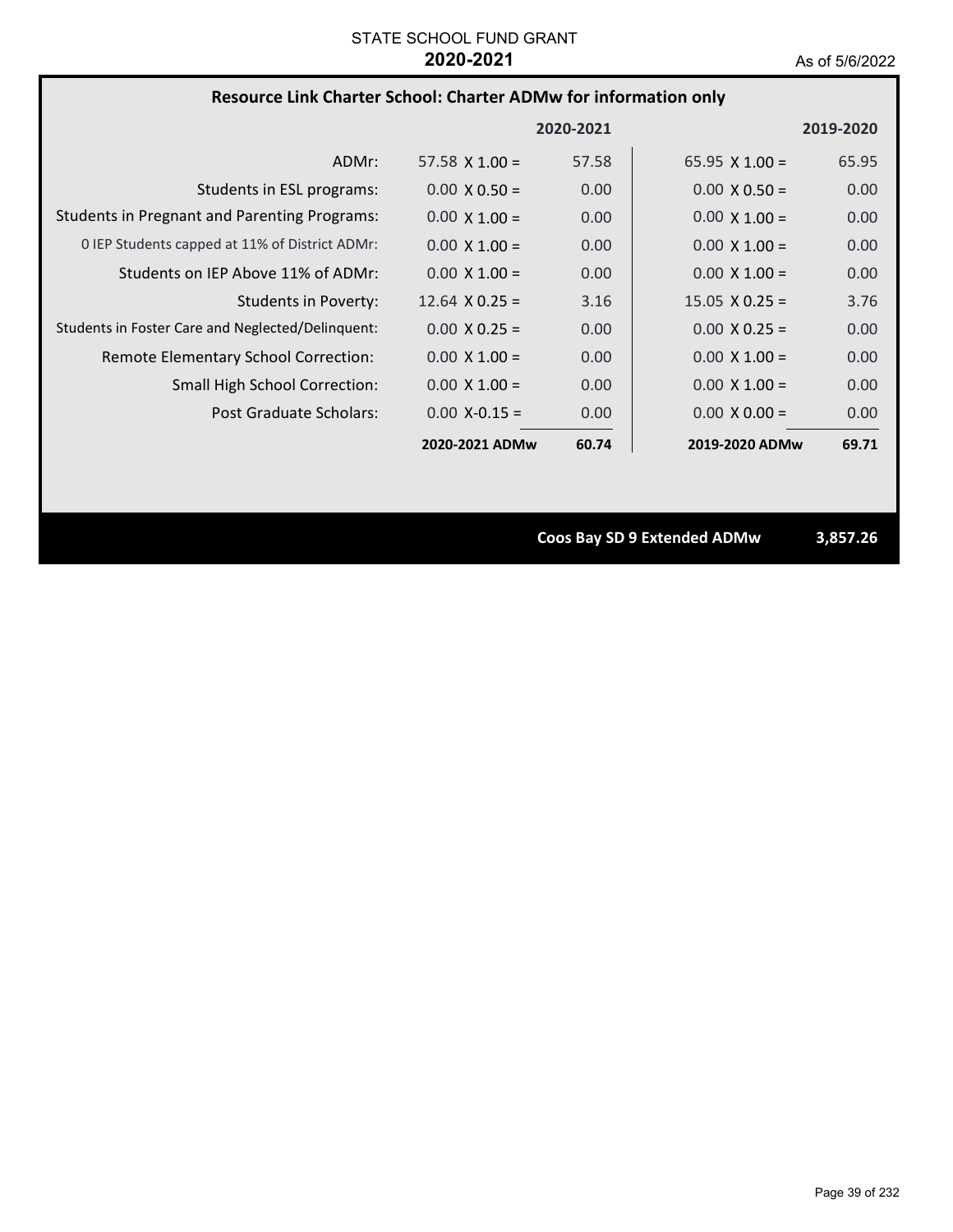# **Coos County, North Bend SD 13** District ID: 1966

## *2020-2021 Extended ADMw*

### **North Bend SD 13: District total extended ADMw for funding calculations**

|                                                     |                          | 2020-2021 |                          | 2019-2020 |
|-----------------------------------------------------|--------------------------|-----------|--------------------------|-----------|
| ADMr:                                               | $2,181.08 \times 1.00 =$ | 2,181.08  | $2,235.01 \times 1.00 =$ | 2,235.01  |
| Students in ESL programs:                           | $31.36 \times 0.50 =$    | 15.68     | $32.38 \times 0.50 =$    | 16.19     |
| <b>Students in Pregnant and Parenting Programs:</b> | $0.00 \times 1.00 =$     | 0.00      | $0.00 \times 1.00 =$     | 0.00      |
| 700 IEP Students capped at 11% of District ADMr:    | $572.78 \times 1.00 =$   | 572.78    | 460.62 $\times$ 1.00 =   | 460.62    |
| Students on IEP Above 11% of ADMr:                  | $0.00 \times 1.00 =$     | 0.00      | $30.70 \times 1.00 =$    | 30.70     |
| Students in Poverty:                                | $151.39 \times 0.25 =$   | 37.85     | $218.35 \times 0.25 =$   | 54.59     |
| Students in Foster Care and Neglected/Delinquent:   | $19.00 \times 0.25 =$    | 4.75      | $31.00 \times 0.25 =$    | 7.75      |
| Remote Elementary School Correction:                | $0.00 \times 1.00 =$     | 0.00      | $0.00 \times 1.00 =$     | 0.00      |
| <b>Small High School Correction:</b>                | $0.00 \times 1.00 =$     | 0.00      | $0.00 \times 1.00 =$     | 0.00      |
| Post Graduate Scholars:                             | $0.00$ X-0.15 =          | 0.00      | $0.00 \times 0.00 =$     | 0.00      |
|                                                     | 2020-2021 ADMw           | 2,812.14  | 2019-2020 ADMw           | 2,804.86  |

**North Bend SD 13 Extended ADMw**

**5,909.94**

# **Oregon Virtual Academy: Charter ADMw for information only**

|                                                     |                          | 2020-2021 |                          | 2019-2020 |
|-----------------------------------------------------|--------------------------|-----------|--------------------------|-----------|
| ADMr:                                               | $3,025.99 \times 1.00 =$ | 3,025.99  | $1,952.46 \times 1.00 =$ | 1,952.46  |
| Students in ESL programs:                           | 46.83 $\times$ 0.50 =    | 23.42     | $16.74 \times 0.50 =$    | 8.37      |
| <b>Students in Pregnant and Parenting Programs:</b> | $0.00 \times 1.00 =$     | 0.00      | $0.00 \times 1.00 =$     | 0.00      |
| 0 IEP Students capped at 11% of District ADMr:      | $0.00 \times 1.00 =$     | 0.00      | $0.00 \times 1.00 =$     | 0.00      |
| Students on IEP Above 11% of ADMr:                  | $0.00 \times 1.00 =$     | 0.00      | $0.00 \times 1.00 =$     | 0.00      |
| Students in Poverty:                                | $193.61$ X 0.25 =        | 48.40     | $190.65 \times 0.25 =$   | 47.66     |
| Students in Foster Care and Neglected/Delinquent:   | $0.00 \times 0.25 =$     | 0.00      | $0.00 \times 0.25 =$     | 0.00      |
| Remote Elementary School Correction:                | $0.00 \times 1.00 =$     | 0.00      | $0.00 \times 1.00 =$     | 0.00      |
| <b>Small High School Correction:</b>                | $0.00 \times 1.00 =$     | 0.00      | $0.00 \times 1.00 =$     | 0.00      |
| Post Graduate Scholars:                             | $0.00$ X-0.15 =          | 0.00      | $0.00 \times 0.00 =$     | 0.00      |
|                                                     | 2020-2021 ADMw           | 3,097.81  | 2019-2020 ADMw           | 2,008.49  |

#### **North Bend SD 13 Extended ADMw 5,909.94**

Page 40 of 232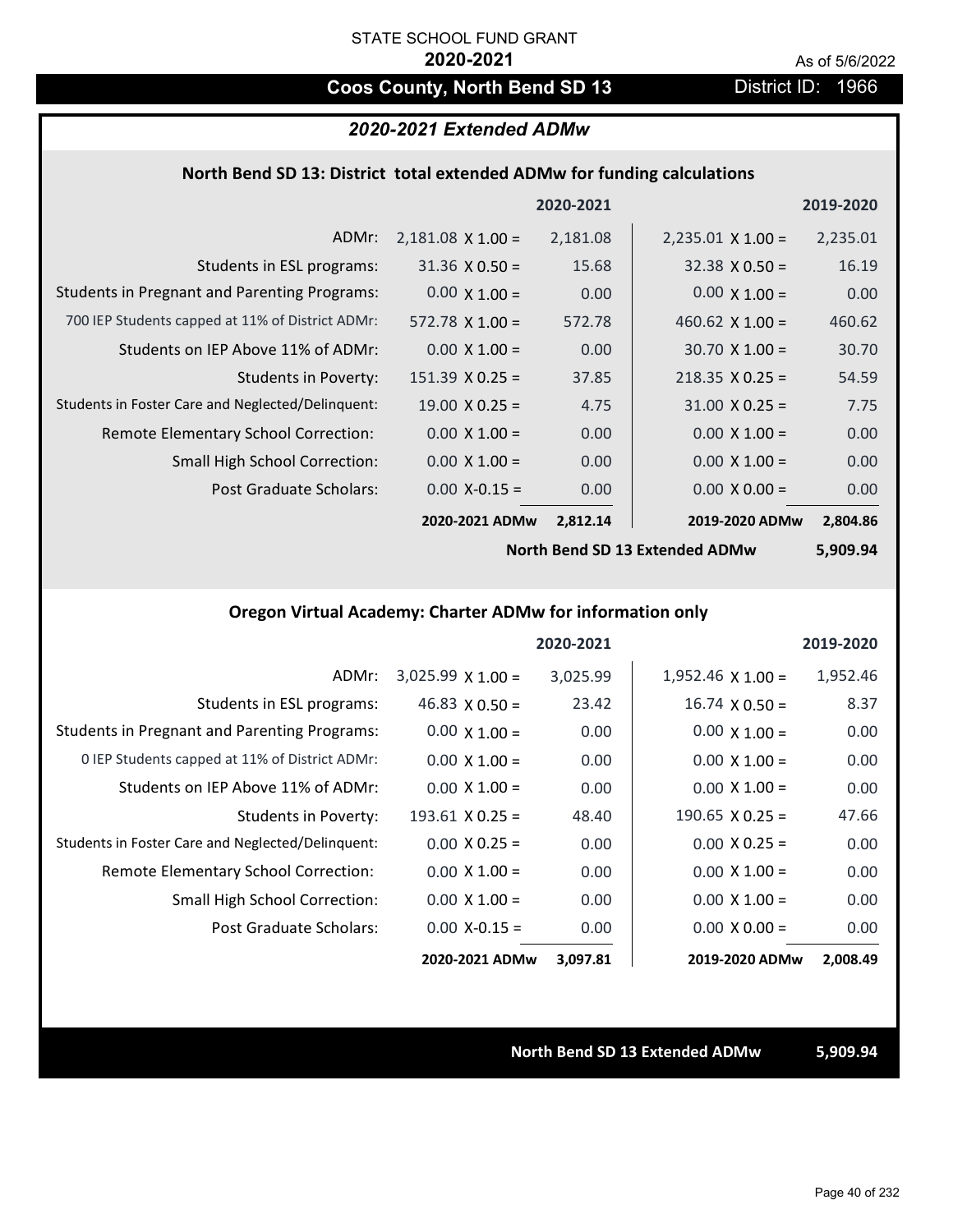# **Coos County, Powers SD 31** District ID: 1967

# *2020-2021 Extended ADMw*

|                                                     |                       | 2020-2021 |                                   | 2019-2020 |
|-----------------------------------------------------|-----------------------|-----------|-----------------------------------|-----------|
| ADMr:                                               | 126.82 $X$ 1.00 =     | 126.82    | $112.16 \times 1.00 =$            | 112.16    |
| Students in ESL programs:                           | $0.00 \times 0.50 =$  | 0.00      | $0.00 \times 0.50 =$              | 0.00      |
| <b>Students in Pregnant and Parenting Programs:</b> | $0.00 \times 1.00 =$  | 0.00      | $0.00 \times 1.00 =$              | 0.00      |
| 21 IEP Students capped at 11% of District ADMr:     | 13.95 $\times$ 1.00 = | 13.95     | 12.34 $\times$ 1.00 =             | 12.34     |
| Students on IEP Above 11% of ADMr:                  | $0.00 \times 1.00 =$  | 0.00      | $0.00 \times 1.00 =$              | 0.00      |
| Students in Poverty:                                | $36.00 \times 0.25 =$ | 9.00      | $24.17 \times 0.25 =$             | 6.04      |
| Students in Foster Care and Neglected/Delinquent:   | $1.00 \times 0.25 =$  | 0.25      | $3.00 X 0.25 =$                   | 0.75      |
| Remote Elementary School Correction:                | $52.60$ X $1.00 =$    | 52.60     | $50.92 \times 1.00 =$             | 50.92     |
| <b>Small High School Correction:</b>                | $50.46 \times 1.00 =$ | 50.46     | $50.46 \times 1.00 =$             | 50.46     |
| Post Graduate Scholars:                             | $0.00$ X-0.15 =       | 0.00      | $0.00 \times 0.00 =$              | 0.00      |
|                                                     | 2020-2021 ADMw        | 253.08    | 2019-2020 ADMw                    | 232.67    |
|                                                     |                       |           | <b>Powers SD 31 Extended ADMw</b> | 253.08    |
|                                                     |                       |           |                                   |           |
|                                                     |                       |           | <b>Powers SD 31 Extended ADMw</b> | 253.08    |
|                                                     |                       |           |                                   |           |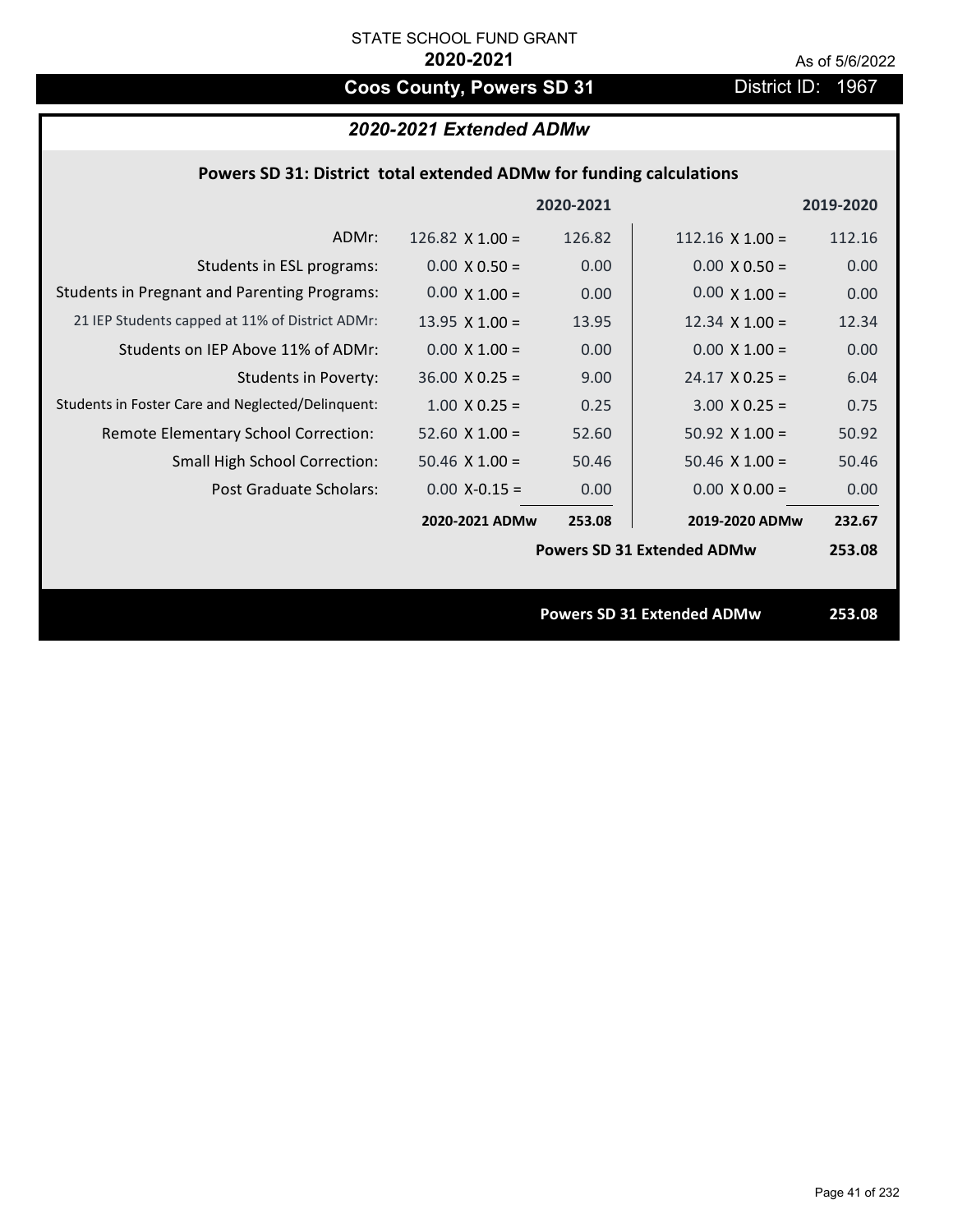# Coos County, Myrtle Point SD 41 District ID: 1968

| 2020-2021 Extended ADMw |  |  |
|-------------------------|--|--|
|-------------------------|--|--|

## **Myrtle Point SD 41: District total extended ADMw for funding calculations**

|                                                     |                        | 2020-2021 |                                         | 2019-2020 |
|-----------------------------------------------------|------------------------|-----------|-----------------------------------------|-----------|
| ADMr:                                               | 484.90 $\times$ 1.00 = | 484.90    | $510.08 \times 1.00 =$                  | 510.08    |
| Students in ESL programs:                           | 5.88 $X$ 0.50 =        | 2.94      | $6.00 \times 0.50 =$                    | 3.00      |
| <b>Students in Pregnant and Parenting Programs:</b> | $0.00 \times 1.00 =$   | 0.00      | $0.00 \times 1.00 =$                    | 0.00      |
| 71 IEP Students capped at 11% of District ADMr:     | 53.34 $\times$ 1.00 =  | 53.34     | $56.11 \times 1.00 =$                   | 56.11     |
| Students on IEP Above 11% of ADMr:                  | $3.20 \times 1.00 =$   | 3.20      | $5.20 \times 1.00 =$                    | 5.20      |
| <b>Students in Poverty:</b>                         | $82.73 \times 0.25 =$  | 20.68     | 127.02 $X$ 0.25 =                       | 31.76     |
| Students in Foster Care and Neglected/Delinquent:   | $2.00 \times 0.25 =$   | 0.50      | $11.00 \times 0.25 =$                   | 2.75      |
| Remote Elementary School Correction:                | $0.00 \times 1.00 =$   | 0.00      | $0.00 \times 1.00 =$                    | 0.00      |
| <b>Small High School Correction:</b>                | $82.97 \times 1.00 =$  | 82.97     | $82.57$ X 1.00 =                        | 82.57     |
| Post Graduate Scholars:                             | $0.00$ X-0.15 =        | 0.00      | $0.00 \times 0.00 =$                    | 0.00      |
|                                                     | 2020-2021 ADMw         | 648.53    | 2019-2020 ADMw                          | 691.46    |
|                                                     |                        |           | <b>Myrtle Point SD 41 Extended ADMw</b> | 691.46    |
|                                                     |                        |           |                                         |           |
|                                                     |                        |           | <b>Myrtle Point SD 41 Extended ADMw</b> | 691.46    |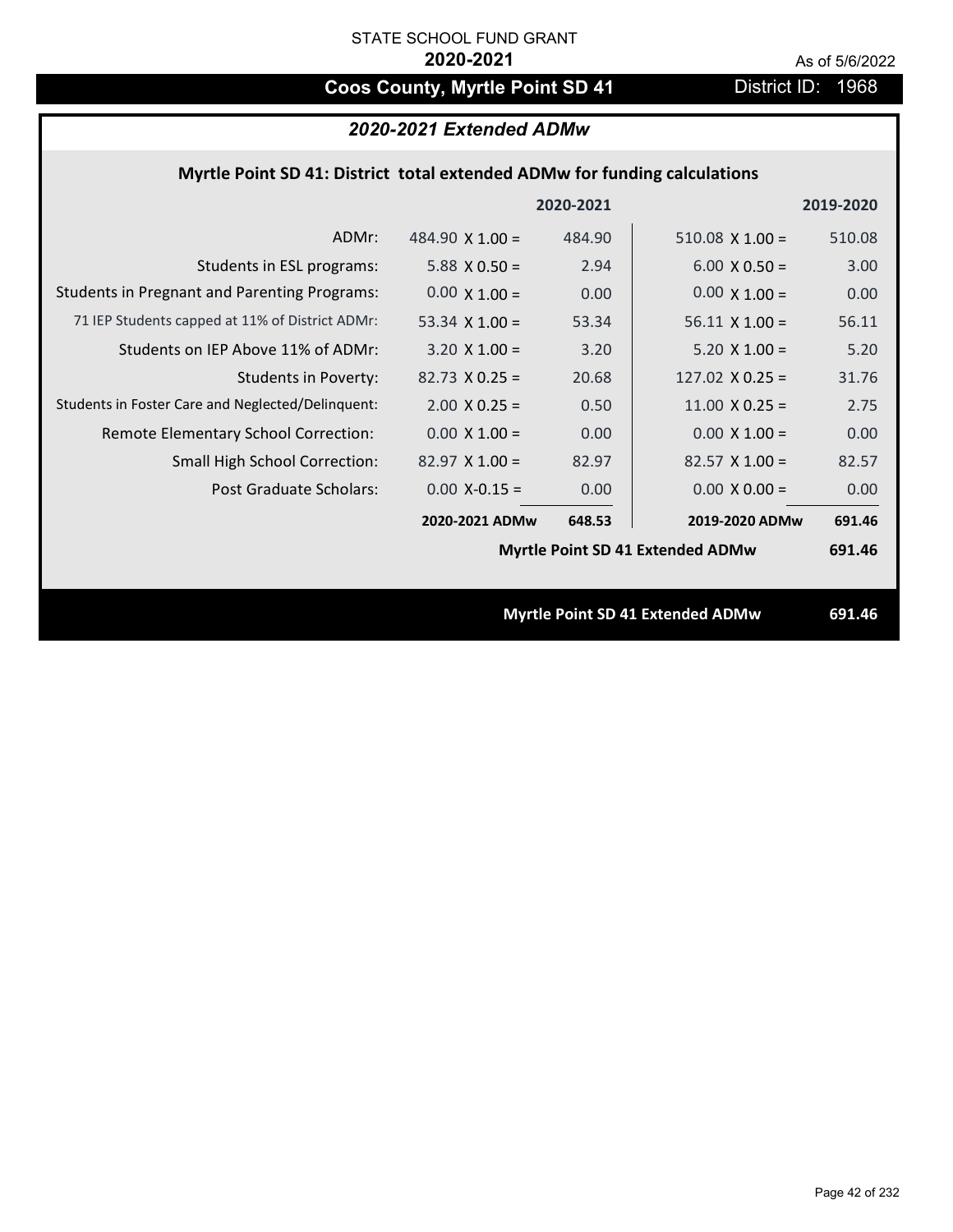# **Coos County, Bandon SD 54** District ID: 1969

# *2020-2021 Extended ADMw*

| Bandon SD 54: District total extended ADMw for funding calculations |  |  |  |
|---------------------------------------------------------------------|--|--|--|
|---------------------------------------------------------------------|--|--|--|

|                                                     |                        | 2020-2021 |                                   | 2019-2020 |
|-----------------------------------------------------|------------------------|-----------|-----------------------------------|-----------|
| ADMr:                                               | $606.91 \times 1.00 =$ | 606.91    | 655.99 $X$ 1.00 =                 | 655.99    |
| Students in ESL programs:                           | $3.80 \times 0.50 =$   | 1.90      | $5.32 \times 0.50 =$              | 2.66      |
| <b>Students in Pregnant and Parenting Programs:</b> | $0.00 \times 1.00 =$   | 0.00      | $0.00 \times 1.00 =$              | 0.00      |
| 91 IEP Students capped at 11% of District ADMr:     | 66.76 $\times$ 1.00 =  | 66.76     | $72.16 \times 1.00 =$             | 72.16     |
| Students on IEP Above 11% of ADMr:                  | $8.10 \times 1.00 =$   | 8.10      | $9.10 \times 1.00 =$              | 9.10      |
| <b>Students in Poverty:</b>                         | $102.61$ X 0.25 =      | 25.65     | $140.69$ X 0.25 =                 | 35.17     |
| Students in Foster Care and Neglected/Delinquent:   | $5.00 \times 0.25 =$   | 1.25      | $9.00 \times 0.25 =$              | 2.25      |
| Remote Elementary School Correction:                | $0.00 \times 1.00 =$   | 0.00      | $0.00 \times 1.00 =$              | 0.00      |
| <b>Small High School Correction:</b>                | $87.49 \times 1.00 =$  | 87.49     | $87.70 \times 1.00 =$             | 87.70     |
| Post Graduate Scholars:                             | $0.00$ X-0.15 =        | 0.00      | $0.00 \times 0.00 =$              | 0.00      |
|                                                     | 2020-2021 ADMw         | 798.06    | 2019-2020 ADMw                    | 865.03    |
|                                                     |                        |           | <b>Bandon SD 54 Extended ADMw</b> | 865.03    |
|                                                     |                        |           |                                   |           |
|                                                     |                        |           | <b>Bandon SD 54 Extended ADMw</b> | 865.03    |
|                                                     |                        |           |                                   |           |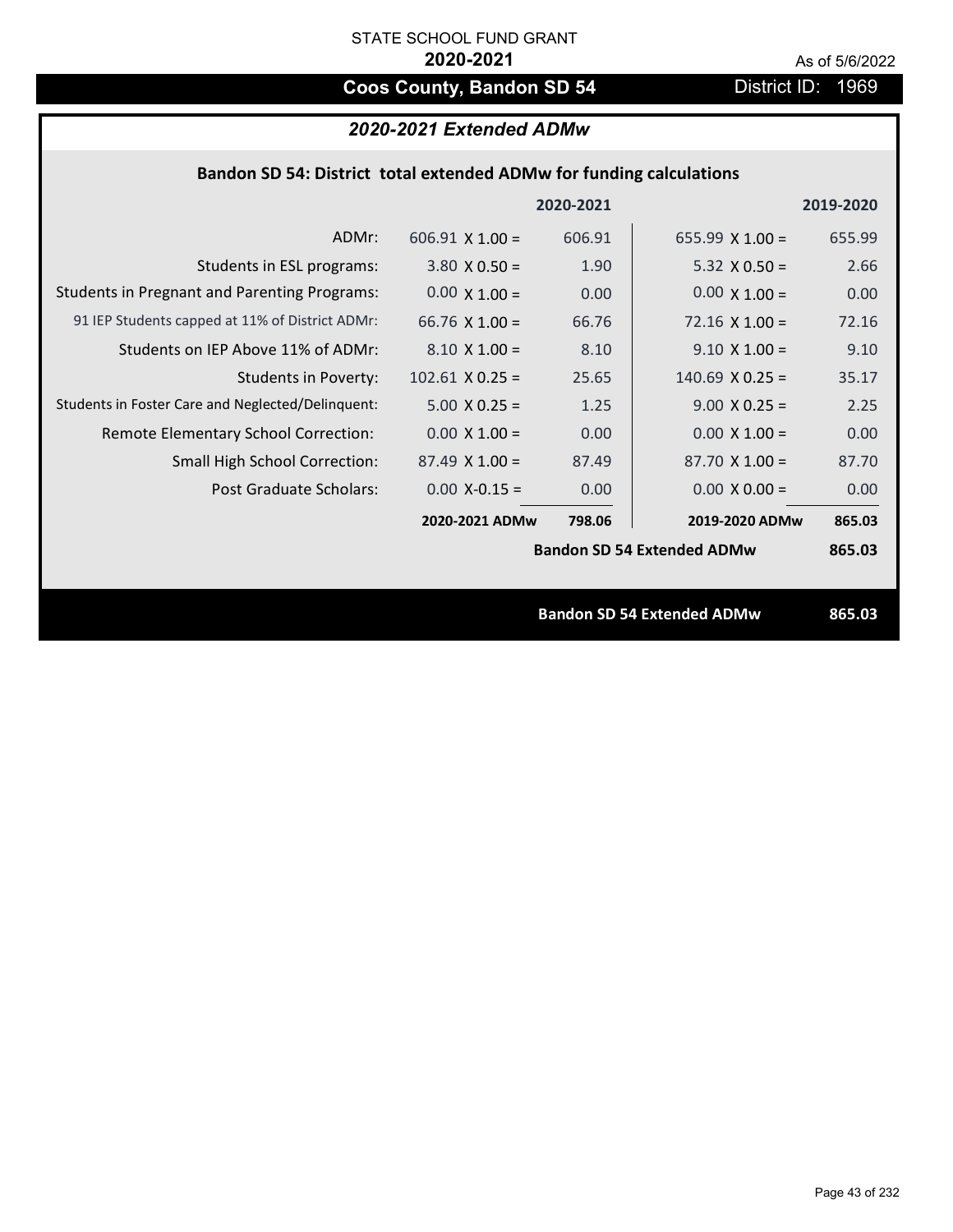# **Crook County, Crook County SD District ID: 1970**

# *2020-2021 Extended ADMw*

#### **Crook County SD: District total extended ADMw for funding calculations**

|                                                     |                          | 2020-2021 |                          | 2019-2020 |
|-----------------------------------------------------|--------------------------|-----------|--------------------------|-----------|
| ADMr:                                               | $2,774.50 \times 1.00 =$ | 2,774.50  | $2,807.11 \times 1.00 =$ | 2,807.11  |
| Students in ESL programs:                           | $82.58 \times 0.50 =$    | 41.29     | $85.48 \times 0.50 =$    | 42.74     |
| <b>Students in Pregnant and Parenting Programs:</b> | $2.99 \times 1.00 =$     | 2.99      | $1.52 \times 1.00 =$     | 1.52      |
| 440 IEP Students capped at 11% of District ADMr:    | $328.43 \times 1.00 =$   | 328.43    | $332.08 \times 1.00 =$   | 332.08    |
| Students on IEP Above 11% of ADMr:                  | $15.10 \times 1.00 =$    | 15.10     | $10.50 \times 1.00 =$    | 10.50     |
| <b>Students in Poverty:</b>                         | 434.42 $X$ 0.25 =        | 108.61    | 473.65 $X$ 0.25 =        | 118.41    |
| Students in Foster Care and Neglected/Delinquent:   | $16.00 \times 0.25 =$    | 4.00      | $24.00 \times 0.25 =$    | 6.00      |
| Remote Elementary School Correction:                | $51.08 \times 1.00 =$    | 51.08     | $51.08 \times 1.00 =$    | 51.08     |
| <b>Small High School Correction:</b>                | $0.00 \times 1.00 =$     | 0.00      | $0.00 \times 1.00 =$     | 0.00      |
| Post Graduate Scholars:                             | $0.00$ X-0.15 =          | 0.00      | $0.00 \times 0.00 =$     | 0.00      |
|                                                     | 2020-2021 ADMw           | 3,325.99  | 2019-2020 ADMw           | 3,369.44  |

**Crook County SD Extended ADMw**

**3,609.83**

# **Powell Butte Community Charter School: Charter ADMw for information only**

|                                                     |                       | 2020-2021 |                        | 2019-2020 |
|-----------------------------------------------------|-----------------------|-----------|------------------------|-----------|
| ADMr:                                               | $211.22$ X 1.00 =     | 211.22    | $211.76 \times 1.00 =$ | 211.76    |
| Students in ESL programs:                           | $2.00 \times 0.50 =$  | 1.00      | $2.00 \times 0.50 =$   | 1.00      |
| <b>Students in Pregnant and Parenting Programs:</b> | $0.00 \times 1.00 =$  | 0.00      | $0.00 \times 1.00 =$   | 0.00      |
| 0 IEP Students capped at 11% of District ADMr:      | $0.00 \times 1.00 =$  | 0.00      | $0.00 \times 1.00 =$   | 0.00      |
| Students on IEP Above 11% of ADMr:                  | $0.00 \times 1.00 =$  | 0.00      | $0.00 \times 1.00 =$   | 0.00      |
| Students in Poverty:                                | $33.07 \times 0.25 =$ | 8.27      | $35.98 \times 0.25 =$  | 9.00      |
| Students in Foster Care and Neglected/Delinquent:   | $0.00 \times 0.25 =$  | 0.00      | $0.00 \times 0.25 =$   | 0.00      |
| Remote Elementary School Correction:                | $19.38 \times 1.00 =$ | 19.38     | $18.64$ X $1.00 =$     | 18.64     |
| <b>Small High School Correction:</b>                | $0.00 \times 1.00 =$  | 0.00      | $0.00 \times 1.00 =$   | 0.00      |
| Post Graduate Scholars:                             | $0.00$ X-0.15 =       | 0.00      | $0.00 \times 0.00 =$   | 0.00      |
|                                                     | 2020-2021 ADMw        | 239.87    | 2019-2020 ADMw         | 240.40    |

**Crook County SD Extended ADMw 3,609.83**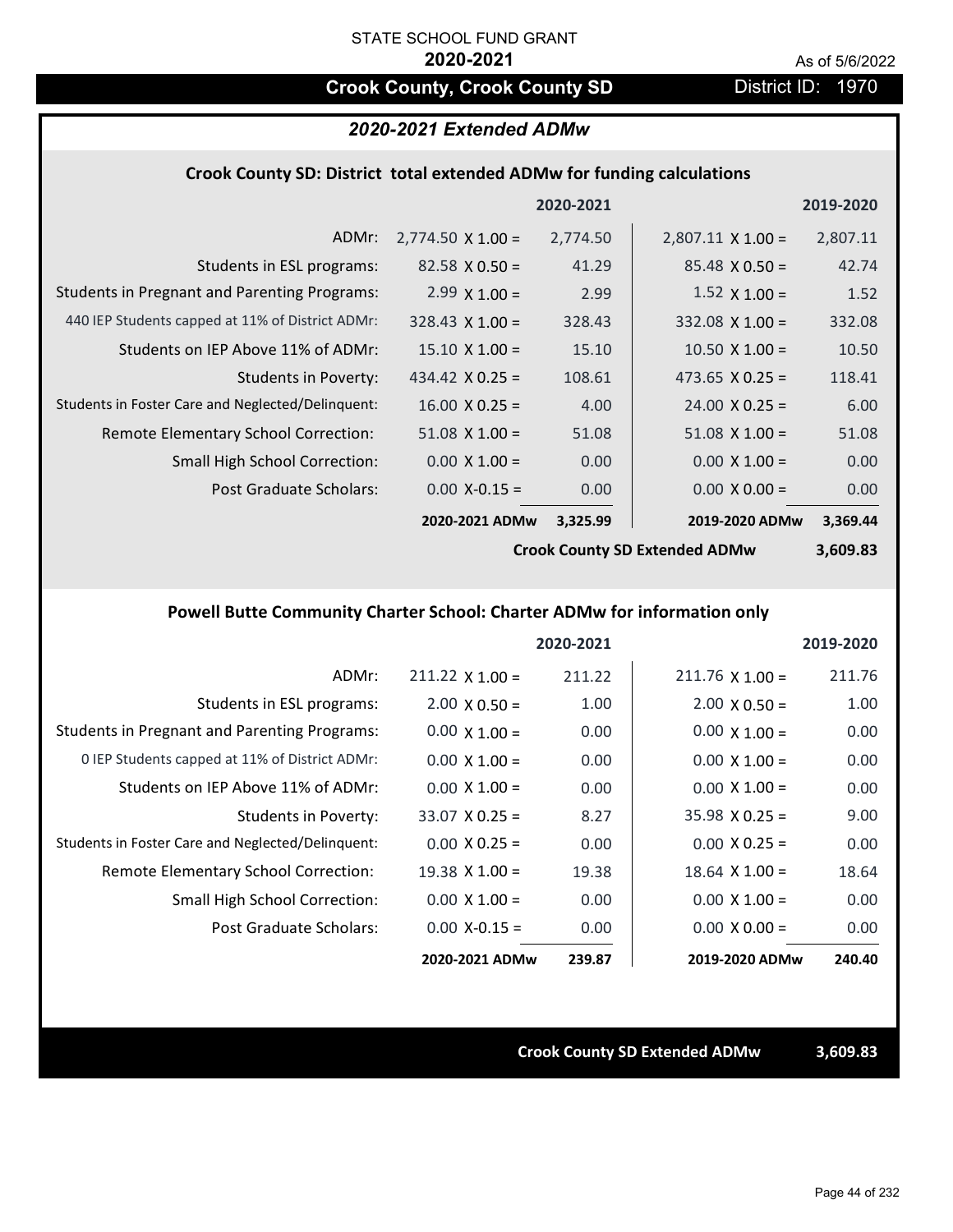# **Curry County, Central Curry SD 1** District ID: 1972

# *2020-2021 Extended ADMw*

## **Central Curry SD 1: District total extended ADMw for funding calculations**

|                                                     |                                         | 2020-2021 |                        | 2019-2020 |
|-----------------------------------------------------|-----------------------------------------|-----------|------------------------|-----------|
| ADMr:                                               | 438.93 $X$ 1.00 =                       | 438.93    | $471.24 \times 1.00 =$ | 471.24    |
| Students in ESL programs:                           | $1.99 \times 0.50 =$                    | 1.00      | $2.00 \times 0.50 =$   | 1.00      |
| <b>Students in Pregnant and Parenting Programs:</b> | $0.00 \times 1.00 =$                    | 0.00      | $0.00 \times 1.00 =$   | 0.00      |
| 55 IEP Students capped at 11% of District ADMr:     | 48.28 $\times$ 1.00 =                   | 48.28     | $51.84$ X $1.00 =$     | 51.84     |
| Students on IEP Above 11% of ADMr:                  | $0.30 X 1.00 =$                         | 0.30      | $0.20 X 1.00 =$        | 0.20      |
| <b>Students in Poverty:</b>                         | $56.10 \times 0.25 =$                   | 14.03     | $55.80 X 0.25 =$       | 13.95     |
| Students in Foster Care and Neglected/Delinquent:   | $0.00 \times 0.25 =$                    | 0.00      | $2.00 \times 0.25 =$   | 0.50      |
| Remote Elementary School Correction:                | $0.00 \times 1.00 =$                    | 0.00      | $0.00 \times 1.00 =$   | 0.00      |
| <b>Small High School Correction:</b>                | $84.89$ X 1.00 =                        | 84.89     | $86.39$ X 1.00 =       | 86.39     |
| Post Graduate Scholars:                             | $0.00$ X-0.15 =                         | 0.00      | $0.00 \times 0.00 =$   | 0.00      |
|                                                     | 2020-2021 ADMw                          | 587.42    | 2019-2020 ADMw         | 625.12    |
|                                                     | <b>Central Curry SD 1 Extended ADMw</b> |           |                        | 625.12    |
|                                                     |                                         |           |                        |           |
| <b>Central Curry SD 1 Extended ADMw</b>             |                                         |           |                        | 625.12    |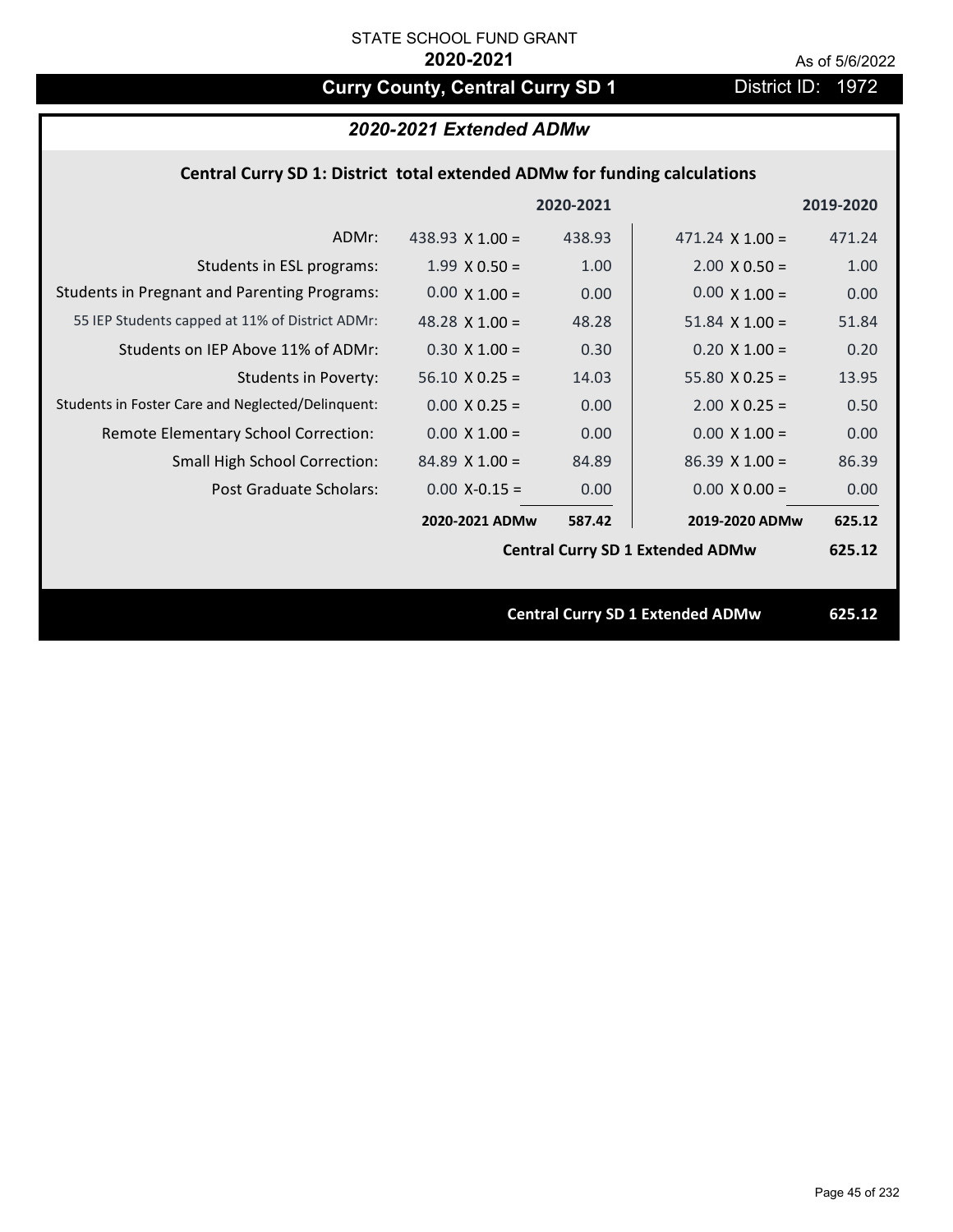# **Curry County, Port Orford-Langlois SD 2CJ** District ID: 1973

| 2020-2021 Extended ADMw                                                            |                        |           |                                           |           |  |
|------------------------------------------------------------------------------------|------------------------|-----------|-------------------------------------------|-----------|--|
| Port Orford-Langlois SD 2CJ: District total extended ADMw for funding calculations |                        |           |                                           |           |  |
|                                                                                    |                        | 2020-2021 |                                           | 2019-2020 |  |
| ADMr:                                                                              | $194.40 \times 1.00 =$ | 194.40    | $226.96 \times 1.00 =$                    | 226.96    |  |
| Students in ESL programs:                                                          | $0.00 \times 0.50 =$   | 0.00      | $0.00 \times 0.50 =$                      | 0.00      |  |
| <b>Students in Pregnant and Parenting Programs:</b>                                | $0.00 \times 1.00 =$   | 0.00      | $0.00 \times 1.00 =$                      | 0.00      |  |
| 21 IEP Students capped at 11% of District ADMr:                                    | $21.00 \times 1.00 =$  | 21.00     | $24.97 \times 1.00 =$                     | 24.97     |  |
| Students on IEP Above 11% of ADMr:                                                 | $0.00 X 1.00 =$        | 0.00      | $0.00 \times 1.00 =$                      | 0.00      |  |
| <b>Students in Poverty:</b>                                                        | $62.11 \times 0.25 =$  | 15.53     | $89.50 X 0.25 =$                          | 22.38     |  |
| Students in Foster Care and Neglected/Delinquent:                                  | $2.00 \times 0.25 =$   | 0.50      | $4.00 \times 0.25 =$                      | 1.00      |  |
| Remote Elementary School Correction:                                               | 69.86 $X$ 1.00 =       | 69.86     | $58.24$ X 1.00 =                          | 58.24     |  |
| Small High School Correction:                                                      | $50.46$ X $1.00 =$     | 50.46     | $50.46$ X $1.00 =$                        | 50.46     |  |
| <b>Post Graduate Scholars:</b>                                                     | $0.00$ X-0.15 =        | 0.00      | $0.00 \times 0.00 =$                      | 0.00      |  |
|                                                                                    | 2020-2021 ADMw         | 351.75    | 2019-2020 ADMw                            | 384.00    |  |
|                                                                                    |                        |           | Port Orford-Langlois SD 2CJ Extended ADMw | 384.00    |  |
|                                                                                    |                        |           |                                           |           |  |
| Port Orford-Langlois SD 2CJ Extended ADMw                                          |                        |           | 384.00                                    |           |  |
|                                                                                    |                        |           |                                           |           |  |
|                                                                                    |                        |           |                                           |           |  |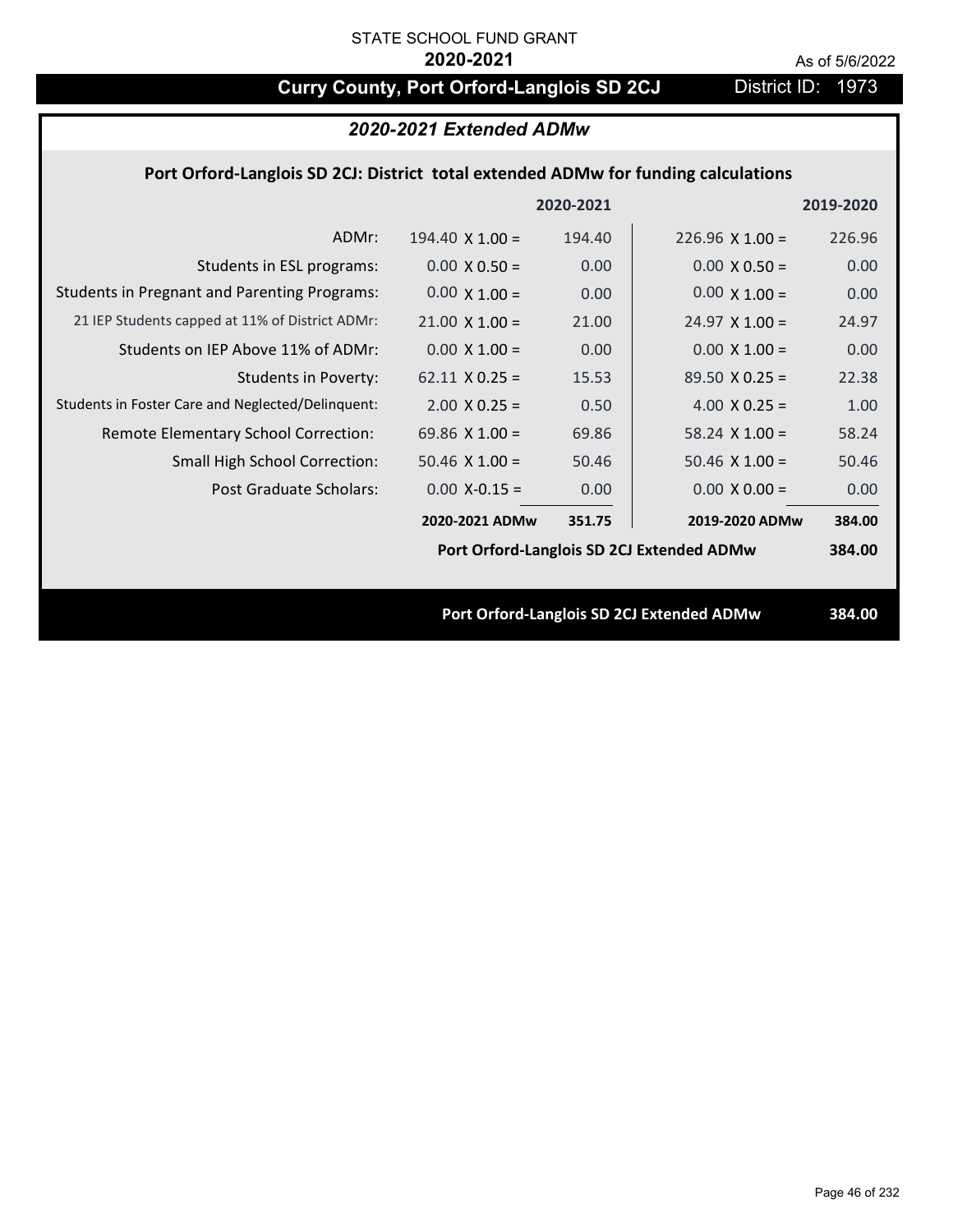# **Curry County, Brookings-Harbor SD 17C** District ID: 1974

| 2020-2021 Extended ADMw                                                        |                          |           |                          |           |  |
|--------------------------------------------------------------------------------|--------------------------|-----------|--------------------------|-----------|--|
| Brookings-Harbor SD 17C: District total extended ADMw for funding calculations |                          |           |                          |           |  |
|                                                                                |                          | 2020-2021 |                          | 2019-2020 |  |
| ADMr:                                                                          | $1,389.13 \times 1.00 =$ | 1,389.13  | $1,516.99 \times 1.00 =$ | 1,516.99  |  |
| Students in ESL programs:                                                      | $34.87 \times 0.50 =$    | 17.44     | $26.77 \times 0.50 =$    | 13.39     |  |
| <b>Students in Pregnant and Parenting Programs:</b>                            | $0.00 \times 1.00 =$     | 0.00      | $0.00 \times 1.00 =$     | 0.00      |  |
| 225 IEP Students capped at 11% of District ADMr:                               | 152.80 $\times$ 1.00 =   | 152.80    | $166.87$ X 1.00 =        | 166.87    |  |
| Students on IEP Above 11% of ADMr:                                             | $15.40 \times 1.00 =$    | 15.40     | $13.80 \times 1.00 =$    | 13.80     |  |
| <b>Students in Poverty:</b>                                                    | $270.90 \times 0.25 =$   | 67.73     | $318.08$ X 0.25 =        | 79.52     |  |
| Students in Foster Care and Neglected/Delinquent:                              | $13.00 \times 0.25 =$    | 3.25      | $14.00 \times 0.25 =$    | 3.50      |  |
| Remote Elementary School Correction:                                           | $0.00 X 1.00 =$          | 0.00      | $0.00 \times 1.00 =$     | 0.00      |  |
| <b>Small High School Correction:</b>                                           | $0.00 \times 1.00 =$     | 0.00      | $0.00 \times 1.00 =$     | 0.00      |  |
| Post Graduate Scholars:                                                        | $0.00$ X-0.15 =          | 0.00      | $0.00 \times 0.00 =$     | 0.00      |  |
|                                                                                | 2020-2021 ADMw           | 1,645.74  | 2019-2020 ADMw           | 1,794.06  |  |
| <b>Brookings-Harbor SD 17C Extended ADMw</b>                                   |                          |           |                          |           |  |
|                                                                                |                          |           |                          |           |  |
| <b>Brookings-Harbor SD 17C Extended ADMw</b>                                   |                          |           |                          | 1,794.06  |  |
|                                                                                |                          |           |                          |           |  |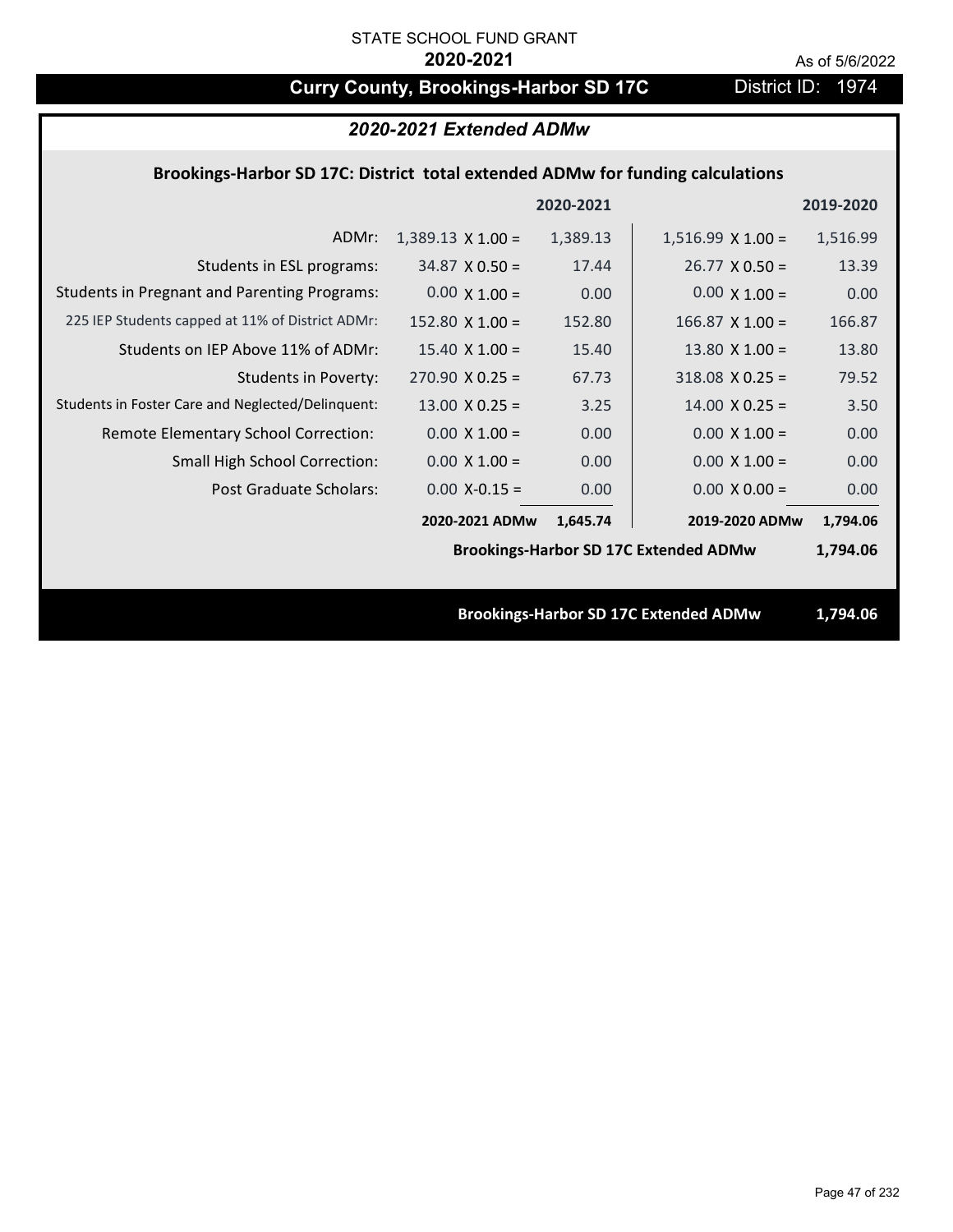# STATE SCHOOL FUND GRANT

#### **2020-2021** As of 5/6/2022

# **Deschutes County, Bend-LaPine Administrative SD 1** District ID: 1976

## *2020-2021 Extended ADMw*

### **Bend‐LaPine Administrative SD 1: District total extended ADMw for funding calculations**

|                                                     |                                 | 2020-2021 |                           | 2019-2020 |
|-----------------------------------------------------|---------------------------------|-----------|---------------------------|-----------|
|                                                     | ADMr: $16,896.92 \times 1.00 =$ | 16,896.92 | $18,108.17 \times 1.00 =$ | 18,108.17 |
| Students in ESL programs:                           | 637.89 $\times$ 0.50 =          | 318.95    | $652.27 \times 0.50 =$    | 326.14    |
| <b>Students in Pregnant and Parenting Programs:</b> | $1.26 \times 1.00 =$            | 1.26      | 4.43 $\times$ 1.00 =      | 4.43      |
| 1791 IEP Students capped at 11% of District ADMr:   | $1,791.00 \times 1.00 =$        | 1,791.00  | $1,857.00 \times 1.00 =$  | 1,857.00  |
| Students on IEP Above 11% of ADMr:                  | $0.00 \times 1.00 =$            | 0.00      | $0.00 \times 1.00 =$      | 0.00      |
| <b>Students in Poverty:</b>                         | $1,795.35 \times 0.25 =$        | 448.84    | $1,745.07 \times 0.25 =$  | 436.27    |
| Students in Foster Care and Neglected/Delinquent:   | $99.00 \times 0.25 =$           | 24.75     | $88.00 \times 0.25 =$     | 22.00     |
| Remote Elementary School Correction:                | $0.00 \times 1.00 =$            | 0.00      | $0.00 \times 1.00 =$      | 0.00      |
| <b>Small High School Correction:</b>                | $0.00 \times 1.00 =$            | 0.00      | $0.00 \times 1.00 =$      | 0.00      |
| Post Graduate Scholars:                             | $0.00 X - 0.15 =$               | 0.00      | $0.00 \times 0.00 =$      | 0.00      |
|                                                     | 2020-2021 ADMw                  | 19.481.71 | 2019-2020 ADMw            | 20.754.00 |

**Bend‐LaPine Administrative SD 1 Extended ADMw**

**21,118.87**

#### **Bend International School: Charter ADMw for information only**

|                                                     |                       | 2020-2021 |                        | 2019-2020 |
|-----------------------------------------------------|-----------------------|-----------|------------------------|-----------|
| ADMr:                                               | $215.74$ X 1.00 =     | 215.74    | $198.72 \times 1.00 =$ | 198.72    |
| Students in ESL programs:                           | $7.05 \times 0.50 =$  | 3.53      | $5.92 \times 0.50 =$   | 2.96      |
| <b>Students in Pregnant and Parenting Programs:</b> | $0.00 \times 1.00 =$  | 0.00      | $0.00 \times 1.00 =$   | 0.00      |
| 0 IEP Students capped at 11% of District ADMr:      | $0.00 \times 1.00 =$  | 0.00      | $0.00 \times 1.00 =$   | 0.00      |
| Students on IEP Above 11% of ADMr:                  | $0.00 \times 1.00 =$  | 0.00      | $0.00 \times 1.00 =$   | 0.00      |
| Students in Poverty:                                | $22.92 \times 0.25 =$ | 5.73      | $19.21 \times 0.25 =$  | 4.80      |
| Students in Foster Care and Neglected/Delinquent:   | $0.00 \times 0.25 =$  | 0.00      | $0.00 \times 0.25 =$   | 0.00      |
| Remote Elementary School Correction:                | $0.00 \times 1.00 =$  | 0.00      | $0.00 \times 1.00 =$   | 0.00      |
| <b>Small High School Correction:</b>                | $0.00 \times 1.00 =$  | 0.00      | $0.00 \times 1.00 =$   | 0.00      |
| Post Graduate Scholars:                             | $0.00 X - 0.15 =$     | 0.00      | $0.00 \times 0.00 =$   | 0.00      |
|                                                     | 2020-2021 ADMw        | 225.00    | 2019-2020 ADMw         | 206.48    |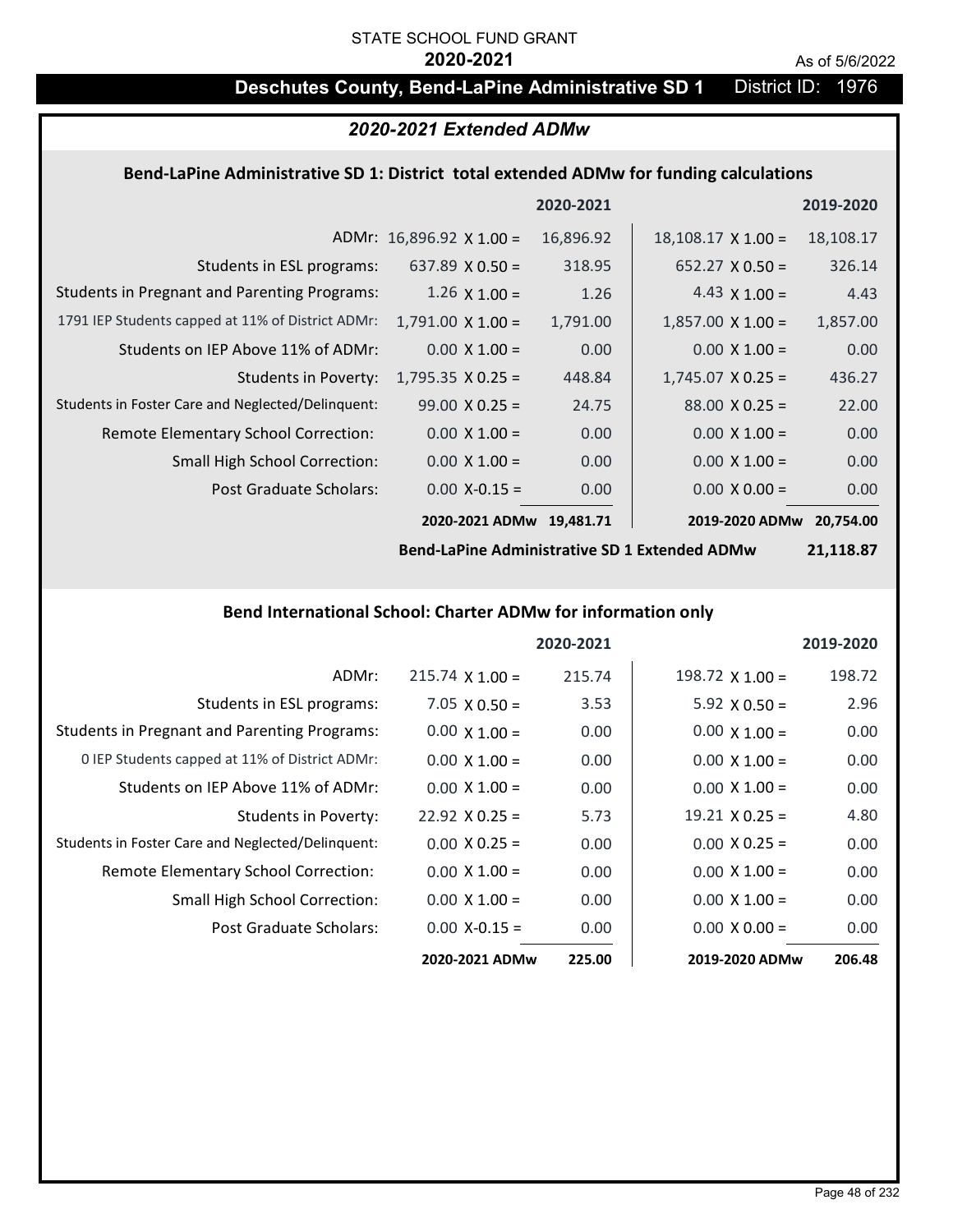# **Desert Sky Montessori: Charter ADMw for information only**

|                                                     |                       | 2020-2021 |                        | 2019-2020 |
|-----------------------------------------------------|-----------------------|-----------|------------------------|-----------|
| ADMr:                                               | $158.28$ X 1.00 =     | 158.28    | $152.90 \times 1.00 =$ | 152.90    |
| Students in ESL programs:                           | 4.37 $\times$ 0.50 =  | 2.19      | $3.58 \times 0.50 =$   | 1.79      |
| <b>Students in Pregnant and Parenting Programs:</b> | $0.00 \times 1.00 =$  | 0.00      | $0.00 \times 1.00 =$   | 0.00      |
| 0 IEP Students capped at 11% of District ADMr:      | $0.00 \times 1.00 =$  | 0.00      | $0.00 \times 1.00 =$   | 0.00      |
| Students on IEP Above 11% of ADMr:                  | $0.00 \times 1.00 =$  | 0.00      | $0.00 \times 1.00 =$   | 0.00      |
| <b>Students in Poverty:</b>                         | $16.82 \times 0.25 =$ | 4.21      | $14.78 \times 0.25 =$  | 3.70      |
| Students in Foster Care and Neglected/Delinquent:   | $0.00 \times 0.25 =$  | 0.00      | $0.00 \times 0.25 =$   | 0.00      |
| Remote Elementary School Correction:                | $0.00 \times 1.00 =$  | 0.00      | $0.00 \times 1.00 =$   | 0.00      |
| <b>Small High School Correction:</b>                | $0.00 \times 1.00 =$  | 0.00      | $0.00 \times 1.00 =$   | 0.00      |
| Post Graduate Scholars:                             | $0.00 X - 0.15 =$     | 0.00      | $0.00 \times 0.00 =$   | 0.00      |
|                                                     | 2020-2021 ADMw        | 164.67    | 2019-2020 ADMw         | 158.39    |

**Bend‐LaPine Administrative SD 1 Extended ADMw 21,118.87**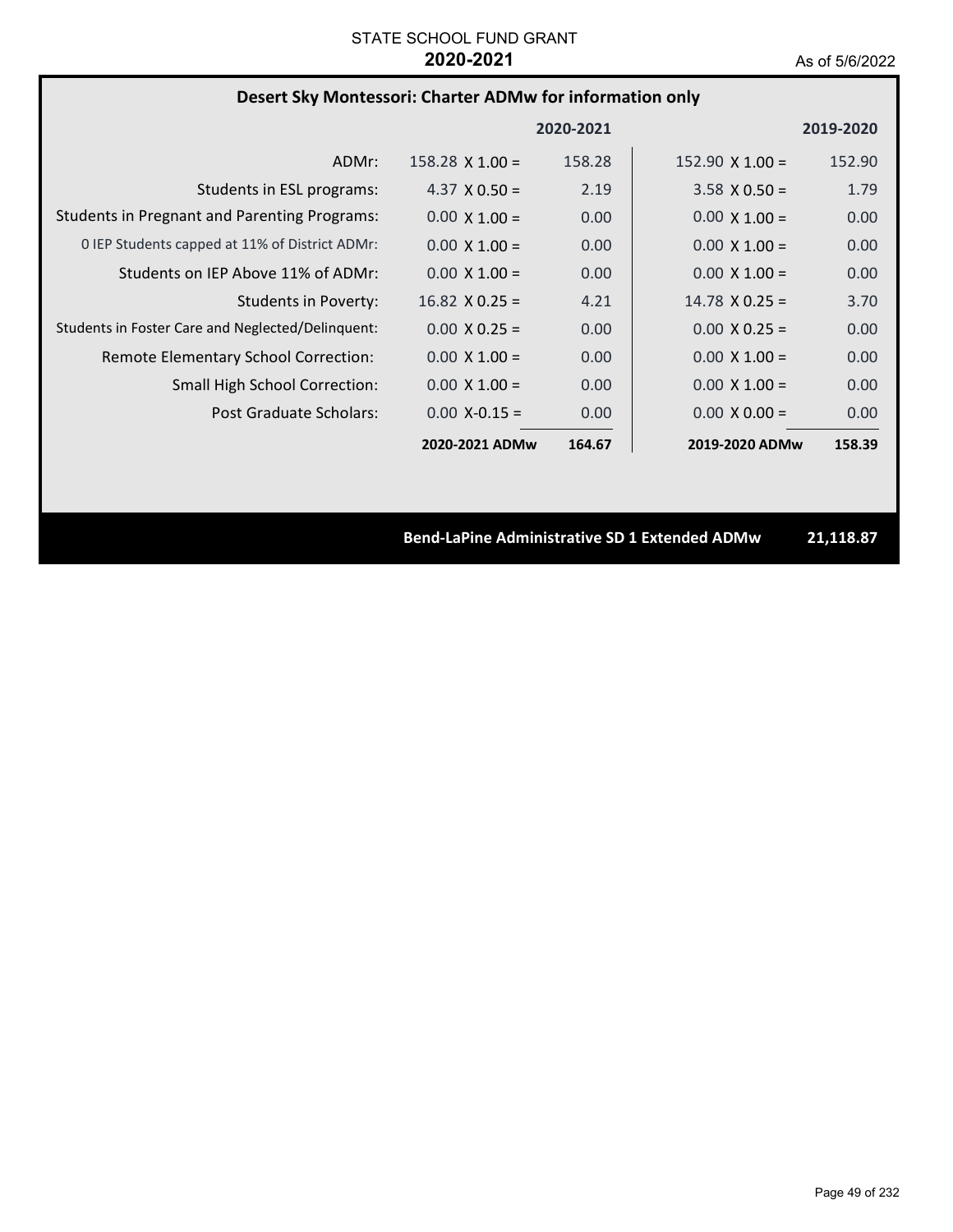# **Deschutes County, Redmond SD 2J District ID: 1977**

### *2020-2021 Extended ADMw*

### **Redmond SD 2J: District total extended ADMw for funding calculations**

|                                                     |                          | 2020-2021 |                          | 2019-2020 |
|-----------------------------------------------------|--------------------------|-----------|--------------------------|-----------|
| ADMr:                                               | $6,043.84 \times 1.00 =$ | 6,043.84  | $6,434.71 \times 1.00 =$ | 6,434.71  |
| Students in ESL programs:                           | $322.04 \times 0.50 =$   | 161.02    | $306.49 \times 0.50 =$   | 153.25    |
| <b>Students in Pregnant and Parenting Programs:</b> | $1.11 \times 1.00 =$     | 1.11      | $1.08 \times 1.00 =$     | 1.08      |
| 897 IEP Students capped at 11% of District ADMr:    | 764.04 $\times$ 1.00 =   | 764.04    | $805.61 \times 1.00 =$   | 805.61    |
| Students on IEP Above 11% of ADMr:                  | $27.20 \times 1.00 =$    | 27.20     | $35.60$ X $1.00 =$       | 35.60     |
| <b>Students in Poverty:</b>                         | $670.39 \times 0.25 =$   | 167.60    | 689.96 $X$ 0.25 =        | 172.49    |
| Students in Foster Care and Neglected/Delinquent:   | $29.00 \times 0.25 =$    | 7.25      | $33.00 \times 0.25 =$    | 8.25      |
| Remote Elementary School Correction:                | $0.00 \times 1.00 =$     | 0.00      | $0.00 \times 1.00 =$     | 0.00      |
| <b>Small High School Correction:</b>                | $0.00 \times 1.00 =$     | 0.00      | $0.00 \times 1.00 =$     | 0.00      |
| Post Graduate Scholars:                             | $0.00$ X-0.15 =          | 0.00      | $0.00 X 0.00 =$          | 0.00      |
|                                                     | 2020-2021 ADMw           | 7,172.05  | 2019-2020 ADMw           | 7,610.98  |
|                                                     |                          |           |                          |           |

**Redmond SD 2J Extended ADMw**

**8,526.05**

### **Redmond Proficiency Academy: Charter ADMw for information only**

|                                                     |                        | 2020-2021 |                        | 2019-2020 |
|-----------------------------------------------------|------------------------|-----------|------------------------|-----------|
| ADMr:                                               | $901.95$ X $1.00 =$    | 901.95    | $888.98 \times 1.00 =$ | 888.98    |
| Students in ESL programs:                           | $6.23 \times 0.50 =$   | 3.12      | $3.74 \times 0.50 =$   | 1.87      |
| <b>Students in Pregnant and Parenting Programs:</b> | $0.00 \times 1.00 =$   | 0.00      | $0.00 \times 1.00 =$   | 0.00      |
| 0 IEP Students capped at 11% of District ADMr:      | $0.00 \times 1.00 =$   | 0.00      | $0.00 \times 1.00 =$   | 0.00      |
| Students on IEP Above 11% of ADMr:                  | $0.00 \times 1.00 =$   | 0.00      | $0.00 \times 1.00 =$   | 0.00      |
| Students in Poverty:                                | $100.05 \times 0.25 =$ | 25.01     | $96.86 \times 0.25 =$  | 24.22     |
| Students in Foster Care and Neglected/Delinquent:   | $0.00 \times 0.25 =$   | 0.00      | $0.00 \times 0.25 =$   | 0.00      |
| Remote Elementary School Correction:                | $0.00 \times 1.00 =$   | 0.00      | $0.00 \times 1.00 =$   | 0.00      |
| <b>Small High School Correction:</b>                | $0.00 \times 1.00 =$   | 0.00      | $0.00 \times 1.00 =$   | 0.00      |
| Post Graduate Scholars:                             | $0.00 X - 0.15 =$      | 0.00      | $0.00 \times 0.00 =$   | 0.00      |
|                                                     | 2020-2021 ADMw         | 930.08    | 2019-2020 ADMw         | 915.07    |

**Redmond SD 2J Extended ADMw 8,526.05**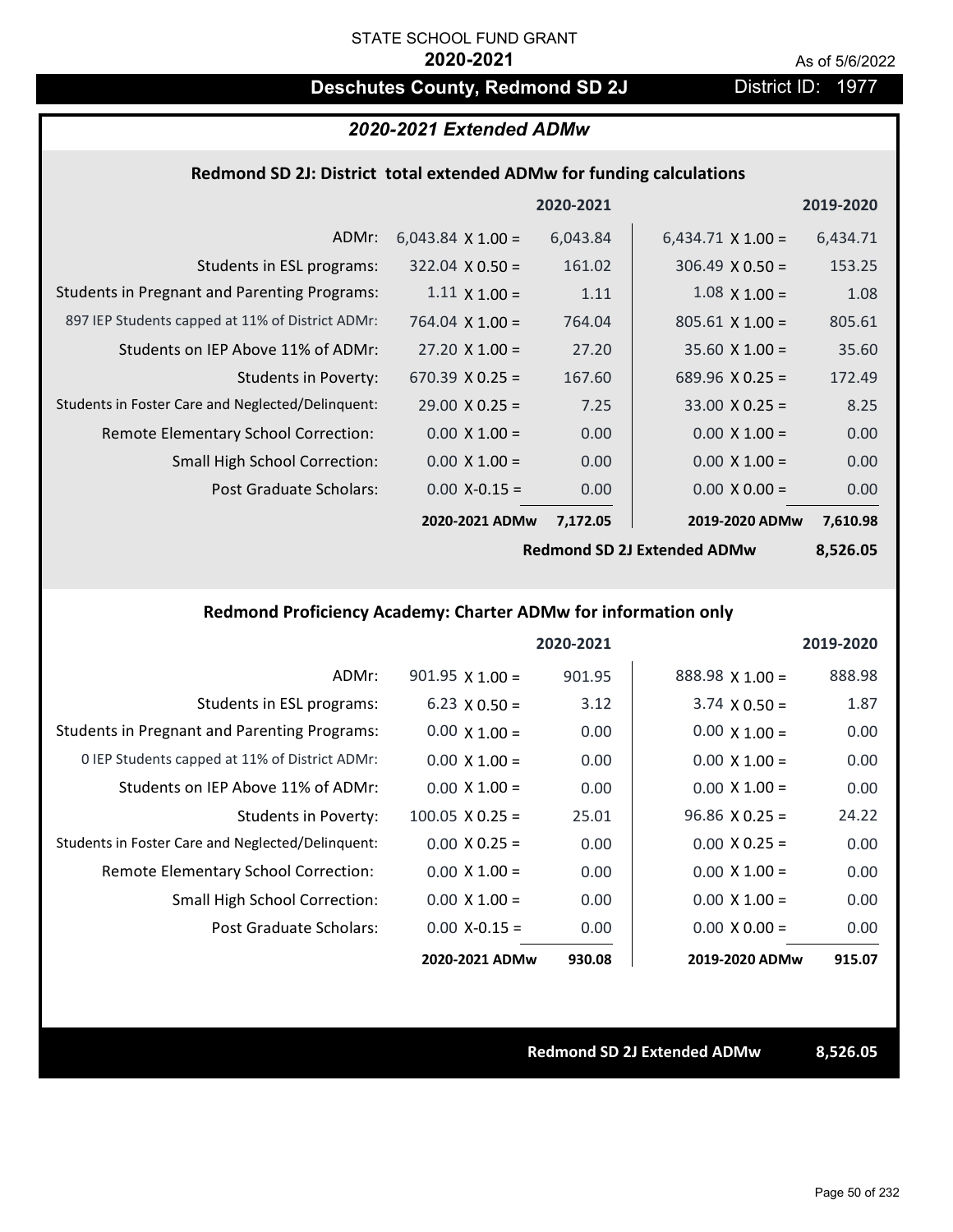# **Deschutes County, Sisters SD 6** District ID: 1978

# *2020-2021 Extended ADMw*

## **Sisters SD 6: District total extended ADMw for funding calculations**

|                                                     |                        | 2020-2021 |                                   | 2019-2020 |
|-----------------------------------------------------|------------------------|-----------|-----------------------------------|-----------|
| ADMr:                                               | $1,096.08$ X 1.00 =    | 1,096.08  | $1,105.18 \times 1.00 =$          | 1,105.18  |
| Students in ESL programs:                           | $19.58 \times 0.50 =$  | 9.79      | $17.80 \times 0.50 =$             | 8.90      |
| <b>Students in Pregnant and Parenting Programs:</b> | $0.00 \times 1.00 =$   | 0.00      | $0.00 \times 1.00 =$              | 0.00      |
| 115 IEP Students capped at 11% of District ADMr:    | $115.00 \times 1.00 =$ | 115.00    | $112.00 \times 1.00 =$            | 112.00    |
| Students on IEP Above 11% of ADMr:                  | $0.00 \times 1.00 =$   | 0.00      | $0.00 \times 1.00 =$              | 0.00      |
| <b>Students in Poverty:</b>                         | $78.40 \times 0.25 =$  | 19.60     | $56.95 \times 0.25 =$             | 14.24     |
| Students in Foster Care and Neglected/Delinquent:   | $3.00 \times 0.25 =$   | 0.75      | $9.00 \times 0.25 =$              | 2.25      |
| Remote Elementary School Correction:                | $0.00 \times 1.00 =$   | 0.00      | $0.00 \times 1.00 =$              | 0.00      |
| <b>Small High School Correction:</b>                | $0.00 \times 1.00 =$   | 0.00      | $0.00 \times 1.00 =$              | 0.00      |
| Post Graduate Scholars:                             | $0.00$ X-0.15 =        | 0.00      | $0.00 X 0.00 =$                   | 0.00      |
|                                                     | 2020-2021 ADMw         | 1,241.22  | 2019-2020 ADMw                    | 1,242.57  |
|                                                     |                        |           | <b>Sisters SD 6 Extended ADMw</b> | 1,242.57  |
|                                                     |                        |           |                                   |           |
|                                                     |                        |           | <b>Sisters SD 6 Extended ADMw</b> | 1,242.57  |
|                                                     |                        |           |                                   |           |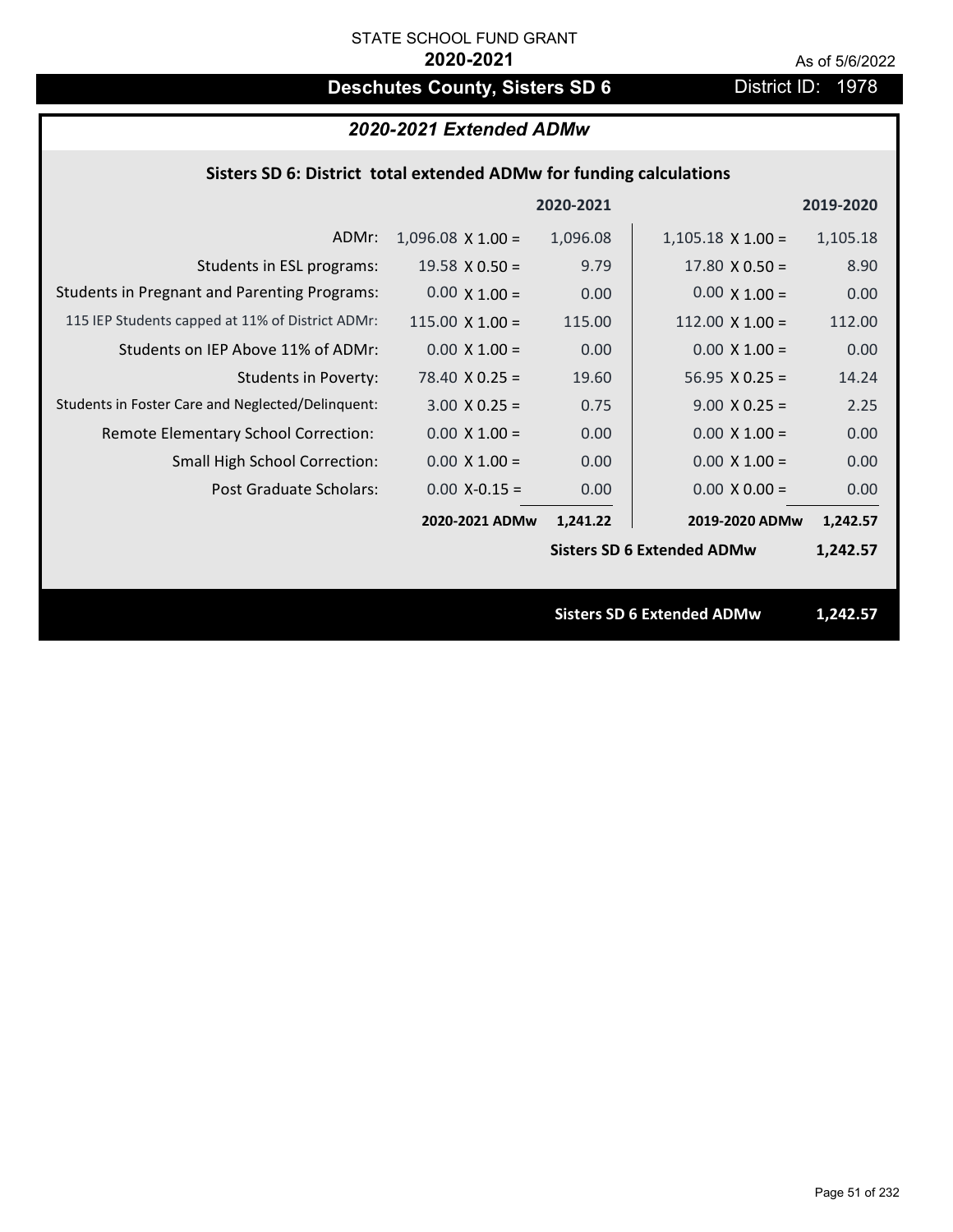# **Douglas County, Oakland SD 1** District ID: 1990

## *2020-2021 Extended ADMw*

### **Oakland SD 1: District total extended ADMw for funding calculations**

|                                                     |                                   | 2020-2021 |                                   | 2019-2020 |
|-----------------------------------------------------|-----------------------------------|-----------|-----------------------------------|-----------|
| ADMr:                                               | 560.79 $\times$ 1.00 =            | 560.79    | 632.89 $\times$ 1.00 =            | 632.89    |
| Students in ESL programs:                           | $2.98 \times 0.50 =$              | 1.49      | $0.46 \times 0.50 =$              | 0.23      |
| <b>Students in Pregnant and Parenting Programs:</b> | $0.00 \times 1.00 =$              | 0.00      | $0.00 \times 1.00 =$              | 0.00      |
| 76 IEP Students capped at 11% of District ADMr:     | 61.69 $\times$ 1.00 =             | 61.69     | 69.62 $\times$ 1.00 =             | 69.62     |
| Students on IEP Above 11% of ADMr:                  | $0.00 \times 1.00 =$              | 0.00      | $0.00 \times 1.00 =$              | 0.00      |
| Students in Poverty:                                | $87.00 \times 0.25 =$             | 21.75     | 118.00 $X$ 0.25 =                 | 29.50     |
| Students in Foster Care and Neglected/Delinquent:   | $9.00 \times 0.25 =$              | 2.25      | $7.00 \times 0.25 =$              | 1.75      |
| Remote Elementary School Correction:                | $0.00 \times 1.00 =$              | 0.00      | $0.00 \times 1.00 =$              | 0.00      |
| <b>Small High School Correction:</b>                | $87.54 \times 1.00 =$             | 87.54     | $82.07 \times 1.00 =$             | 82.07     |
| Post Graduate Scholars:                             | $0.00$ X-0.15 =                   | 0.00      | $0.00 \times 0.00 =$              | 0.00      |
|                                                     | 2020-2021 ADMw                    | 735.51    | 2019-2020 ADMw                    | 816.06    |
|                                                     |                                   |           | <b>Oakland SD 1 Extended ADMw</b> | 816.06    |
|                                                     |                                   |           |                                   |           |
|                                                     | <b>Oakland SD 1 Extended ADMw</b> |           |                                   | 816.06    |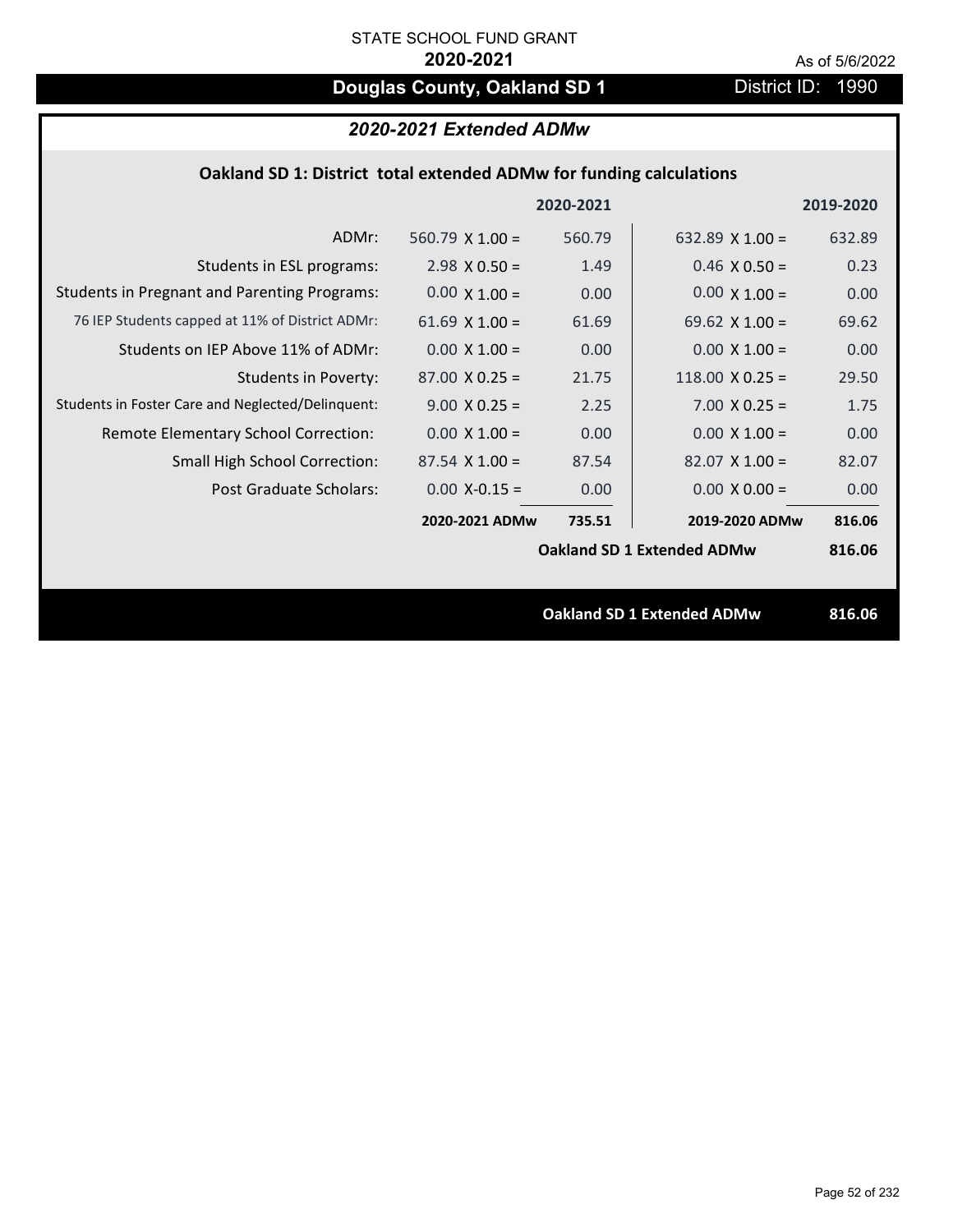# **Douglas County, Douglas County SD 4** District ID: 1991

## *2020-2021 Extended ADMw*

#### **Douglas County SD 4: District total extended ADMw for funding calculations**

|                                                     |                          | 2020-2021 |                          | 2019-2020 |
|-----------------------------------------------------|--------------------------|-----------|--------------------------|-----------|
| ADMr:                                               | $5,300.10 \times 1.00 =$ | 5,300.10  | $5,783.88 \times 1.00 =$ | 5,783.88  |
| Students in ESL programs:                           | $37.99 \times 0.50 =$    | 19.00     | $34.39 \times 0.50 =$    | 17.20     |
| <b>Students in Pregnant and Parenting Programs:</b> | 2.40 $\times$ 1.00 =     | 2.40      | 3.96 $\times$ 1.00 =     | 3.96      |
| 682 IEP Students capped at 11% of District ADMr:    | $605.24 \times 1.00 =$   | 605.24    | $656.50 \times 1.00 =$   | 656.50    |
| Students on IEP Above 11% of ADMr:                  | $10.10 \times 1.00 =$    | 10.10     | 7.40 $X$ 1.00 =          | 7.40      |
| <b>Students in Poverty:</b>                         | 690.88 $X$ 0.25 =        | 172.72    | $891.34 \times 0.25 =$   | 222.84    |
| Students in Foster Care and Neglected/Delinquent:   | $105.00 \times 0.25 =$   | 26.25     | $113.00 \times 0.25 =$   | 28.25     |
| Remote Elementary School Correction:                | $0.00 \times 1.00 =$     | 0.00      | $0.00 \times 1.00 =$     | 0.00      |
| <b>Small High School Correction:</b>                | $0.00 \times 1.00 =$     | 0.00      | $0.00 \times 1.00 =$     | 0.00      |
| Post Graduate Scholars:                             | $0.00$ X-0.15 =          | 0.00      | $0.00 \times 0.00 =$     | 0.00      |
|                                                     | 2020-2021 ADMw           | 6,135.80  | 2019-2020 ADMw           | 6,720.02  |

**Douglas County SD 4 Extended ADMw**

**6,915.77**

#### **Phoenix School: Charter ADMw for information only**

|                                                     |                       | 2020-2021 |                       | 2019-2020 |
|-----------------------------------------------------|-----------------------|-----------|-----------------------|-----------|
| ADMr:                                               | $202.06$ X 1.00 =     | 202.06    | $184.28$ X $1.00 =$   | 184.28    |
| Students in ESL programs:                           | $0.00 \times 0.50 =$  | 0.00      | $0.00 \times 0.50 =$  | 0.00      |
| <b>Students in Pregnant and Parenting Programs:</b> | 7.54 $\times$ 1.00 =  | 7.54      | 4.27 $\times$ 1.00 =  | 4.27      |
| 0 IEP Students capped at 11% of District ADMr:      | $0.00 \times 1.00 =$  | 0.00      | $0.00 \times 1.00 =$  | 0.00      |
| Students on IEP Above 11% of ADMr:                  | $0.00 \times 1.00 =$  | 0.00      | $0.00 \times 1.00 =$  | 0.00      |
| Students in Poverty:                                | $26.34 \times 0.25 =$ | 6.59      | $28.79 \times 0.25 =$ | 7.20      |
| Students in Foster Care and Neglected/Delinquent:   | $0.00 \times 0.25 =$  | 0.00      | $0.00 \times 0.25 =$  | 0.00      |
| Remote Elementary School Correction:                | $0.00 \times 1.00 =$  | 0.00      | $0.00 \times 1.00 =$  | 0.00      |
| <b>Small High School Correction:</b>                | $0.00 \times 1.00 =$  | 0.00      | $0.00 \times 1.00 =$  | 0.00      |
| Post Graduate Scholars:                             | $0.00$ X-0.15 =       | 0.00      | $0.00 \times 0.00 =$  | 0.00      |
|                                                     | 2020-2021 ADMw        | 216.19    | 2019-2020 ADMw        | 195.75    |

#### **Douglas County SD 4 Extended ADMw 6,915.77**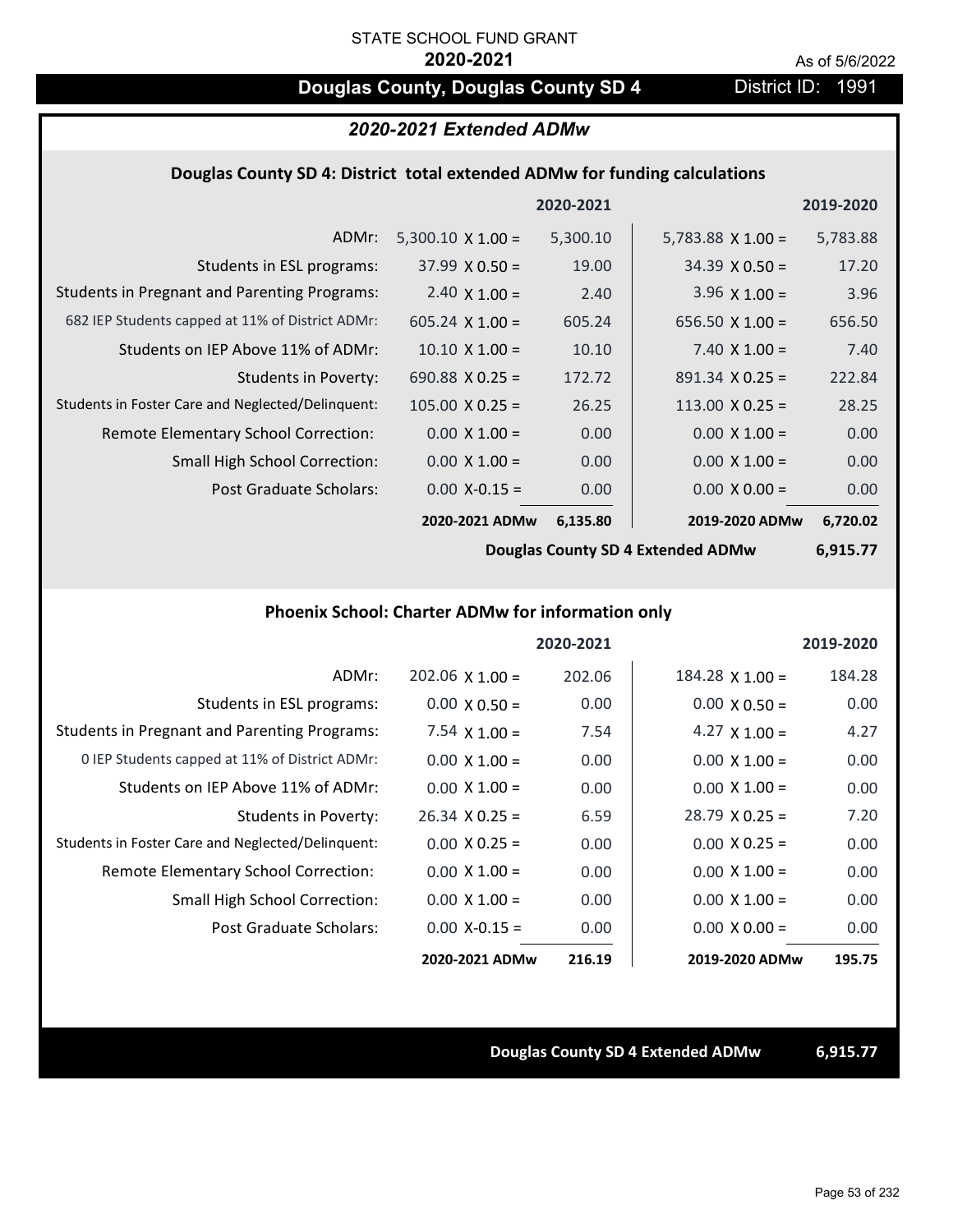# **Douglas County, Glide SD 12** District ID: 1992

# *2020-2021 Extended ADMw*

| Glide SD 12: District total extended ADMw for funding calculations |                        |           |                           |           |  |
|--------------------------------------------------------------------|------------------------|-----------|---------------------------|-----------|--|
|                                                                    |                        | 2020-2021 |                           | 2019-2020 |  |
| ADMr:                                                              | $691.16 \times 1.00 =$ | 691.16    | $752.39 \times 1.00 =$    | 752.39    |  |
| Students in ESL programs:                                          | $2.97 \times 0.50 =$   | 1.49      | $3.00 \times 0.50 =$      | 1.50      |  |
| <b>Students in Pregnant and Parenting Programs:</b>                | $0.00 \times 1.00 =$   | 0.00      | $0.00 \times 1.00 =$      | 0.00      |  |
| 101 IEP Students capped at 11% of District ADMr:                   | $76.03 \times 1.00 =$  | 76.03     | $82.76 \times 1.00 =$     | 82.76     |  |
| Students on IEP Above 11% of ADMr:                                 | $3.40$ X $1.00 =$      | 3.40      | $1.50 \times 1.00 =$      | 1.50      |  |
| <b>Students in Poverty:</b>                                        | $143.83$ X 0.25 =      | 35.96     | $153.00 \times 0.25 =$    | 38.25     |  |
| Students in Foster Care and Neglected/Delinquent:                  | 4.00 $X$ 0.25 =        | 1.00      | $7.00 \times 0.25 =$      | 1.75      |  |
| Remote Elementary School Correction:                               | $0.00 \times 1.00 =$   | 0.00      | $0.00 \times 1.00 =$      | 0.00      |  |
| <b>Small High School Correction:</b>                               | $87.45 \times 1.00 =$  | 87.45     | $85.38$ X 1.00 =          | 85.38     |  |
| Post Graduate Scholars:                                            | $0.00$ X-0.15 =        | 0.00      | $0.00 \times 0.00 =$      | 0.00      |  |
|                                                                    | 2020-2021 ADMw         | 896.48    | 2019-2020 ADMw            | 963.53    |  |
|                                                                    |                        |           | Glide SD 12 Extended ADMw | 963.53    |  |
|                                                                    |                        |           |                           |           |  |
|                                                                    |                        |           | Glide SD 12 Extended ADMw | 963.53    |  |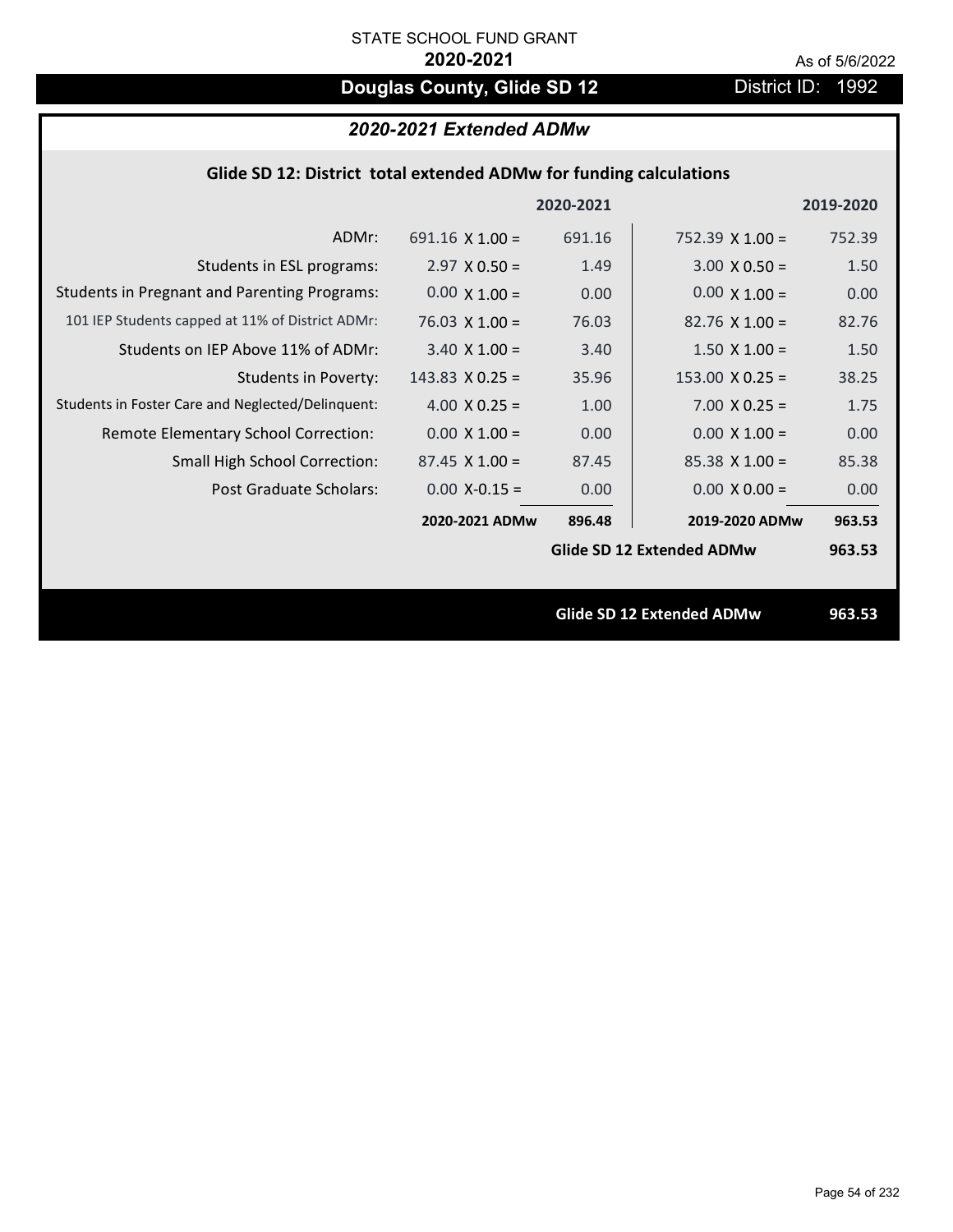# **Douglas County, Douglas County SD 15** District ID: 1993

## *2020-2021 Extended ADMw*

#### **Douglas County SD 15: District total extended ADMw for funding calculations**

|                                                     |                       | 2020-2021 |                       | 2019-2020 |
|-----------------------------------------------------|-----------------------|-----------|-----------------------|-----------|
| ADMr:                                               | $0.00 \times 1.00 =$  | 0.00      | $0.00 \times 1.00 =$  | 0.00      |
| Students in ESL programs:                           | $0.00 \times 0.50 =$  | 0.00      | $0.00 \times 0.50 =$  | 0.00      |
| <b>Students in Pregnant and Parenting Programs:</b> | $0.00 \times 1.00 =$  | 0.00      | $0.00 \times 1.00 =$  | 0.00      |
| 39 IEP Students capped at 11% of District ADMr:     | $21.89 \times 1.00 =$ | 21.89     | $22.19 \times 1.00 =$ | 22.19     |
| Students on IEP Above 11% of ADMr:                  | $0.00 \times 1.00 =$  | 0.00      | $1.20 \times 1.00 =$  | 1.20      |
| <b>Students in Poverty:</b>                         | $0.51 X 0.25 =$       | 0.13      | $0.00 \times 0.25 =$  | 0.00      |
| Students in Foster Care and Neglected/Delinquent:   | $1.00 \times 0.25 =$  | 0.25      | $2.00 \times 0.25 =$  | 0.50      |
| Remote Elementary School Correction:                | $0.00 \times 1.00 =$  | 0.00      | $0.00 \times 1.00 =$  | 0.00      |
| <b>Small High School Correction:</b>                | $0.00 \times 1.00 =$  | 0.00      | $0.00 \times 1.00 =$  | 0.00      |
| Post Graduate Scholars:                             | $0.00$ X-0.15 =       | 0.00      | $0.00 \times 0.00 =$  | 0.00      |
|                                                     | 2020-2021 ADMw        | 22.27     | 2019-2020 ADMw        | 23.89     |
|                                                     |                       |           |                       |           |

**Douglas County SD 15 Extended ADMw**

# **365.49**

# **Days Creek Charter School: Charter ADMw for information only**

|                                                     |                        | 2020-2021 |                        | 2019-2020 |
|-----------------------------------------------------|------------------------|-----------|------------------------|-----------|
| ADMr:                                               | $199.03 \times 1.00 =$ | 199.03    | $201.71 \times 1.00 =$ | 201.71    |
| Students in ESL programs:                           | $1.00 \times 0.50 =$   | 0.50      | $1.00 \times 0.50 =$   | 0.50      |
| <b>Students in Pregnant and Parenting Programs:</b> | $0.00 \times 1.00 =$   | 0.00      | $0.00 \times 1.00 =$   | 0.00      |
| 0 IEP Students capped at 11% of District ADMr:      | $0.00 \times 1.00 =$   | 0.00      | $0.00 \times 1.00 =$   | 0.00      |
| Students on IEP Above 11% of ADMr:                  | $0.00 \times 1.00 =$   | 0.00      | $0.00 \times 1.00 =$   | 0.00      |
| Students in Poverty:                                | $33.49 \times 0.25 =$  | 8.37      | $35.00 \times 0.25 =$  | 8.75      |
| Students in Foster Care and Neglected/Delinquent:   | $0.00 \times 0.25 =$   | 0.00      | $0.00 \times 0.25 =$   | 0.00      |
| Remote Elementary School Correction:                | $71.10 \times 1.00 =$  | 71.10     | $71.43$ X $1.00 =$     | 71.43     |
| <b>Small High School Correction:</b>                | 63.59 $X$ 1.00 =       | 63.59     | $59.21 \times 1.00 =$  | 59.21     |
| Post Graduate Scholars:                             | $0.00$ X-0.15 =        | 0.00      | $0.00 \times 0.00 =$   | 0.00      |
|                                                     | 2020-2021 ADMw         | 342.59    | 2019-2020 ADMw         | 341.60    |

#### **Douglas County SD 15 Extended ADMw 365.49**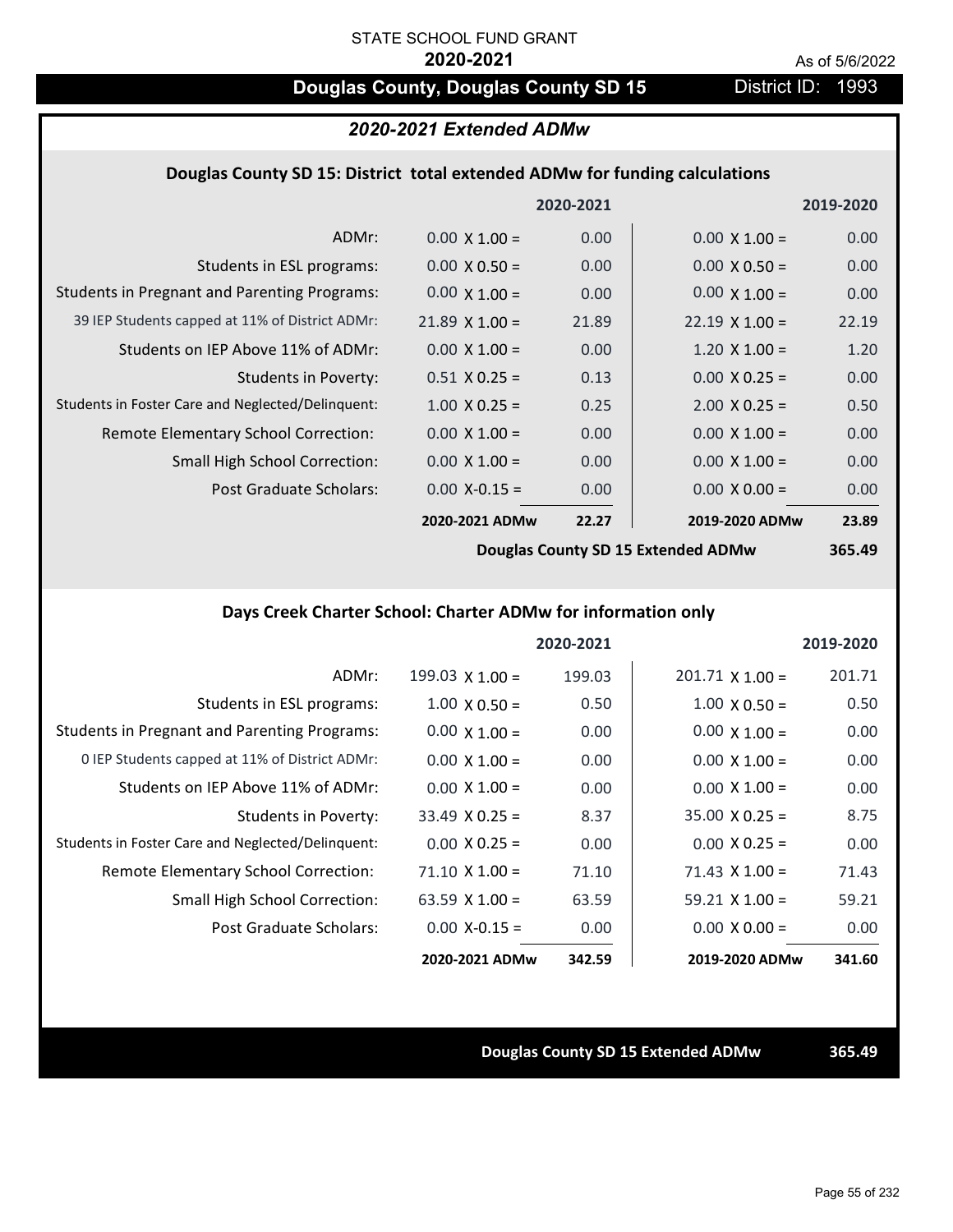# **Douglas County, South Umpqua SD 19** District ID: 1994

| 2020-2021 Extended ADMw                                                   |                          |           |                                  |           |  |
|---------------------------------------------------------------------------|--------------------------|-----------|----------------------------------|-----------|--|
| South Umpqua SD 19: District total extended ADMw for funding calculations |                          |           |                                  |           |  |
|                                                                           |                          | 2020-2021 |                                  | 2019-2020 |  |
| ADMr:                                                                     | $1,394.03 \times 1.00 =$ | 1,394.03  | $1,498.86 \times 1.00 =$         | 1,498.86  |  |
| Students in ESL programs:                                                 | $3.53 \times 0.50 =$     | 1.77      | $4.00 \times 0.50 =$             | 2.00      |  |
| <b>Students in Pregnant and Parenting Programs:</b>                       | $0.00 \times 1.00 =$     | 0.00      | $0.00 \times 1.00 =$             | 0.00      |  |
| 252 IEP Students capped at 11% of District ADMr:                          | $153.34 \times 1.00 =$   | 153.34    | $164.87$ X 1.00 =                | 164.87    |  |
| Students on IEP Above 11% of ADMr:                                        | $24.70 \times 1.00 =$    | 24.70     | $23.70$ X 1.00 =                 | 23.70     |  |
| <b>Students in Poverty:</b>                                               | $242.47$ X 0.25 =        | 60.62     | $332.38$ X 0.25 =                | 83.10     |  |
| Students in Foster Care and Neglected/Delinquent:                         | $21.00 \times 0.25 =$    | 5.25      | $24.00 \times 0.25 =$            | 6.00      |  |
| Remote Elementary School Correction:                                      | $0.00 \times 1.00 =$     | 0.00      | $0.00 \times 1.00 =$             | 0.00      |  |
| <b>Small High School Correction:</b>                                      | $0.00 \times 1.00 =$     | 0.00      | $0.00 \times 1.00 =$             | 0.00      |  |
| Post Graduate Scholars:                                                   | $0.00$ X-0.15 =          | 0.00      | $0.00 X 0.00 =$                  | 0.00      |  |
|                                                                           | 2020-2021 ADMw           | 1,639.71  | 2019-2020 ADMw                   | 1,778.53  |  |
|                                                                           |                          |           | South Umpqua SD 19 Extended ADMw | 1,778.53  |  |
|                                                                           |                          |           |                                  |           |  |
|                                                                           |                          |           | South Umpqua SD 19 Extended ADMw | 1,778.53  |  |
|                                                                           |                          |           |                                  |           |  |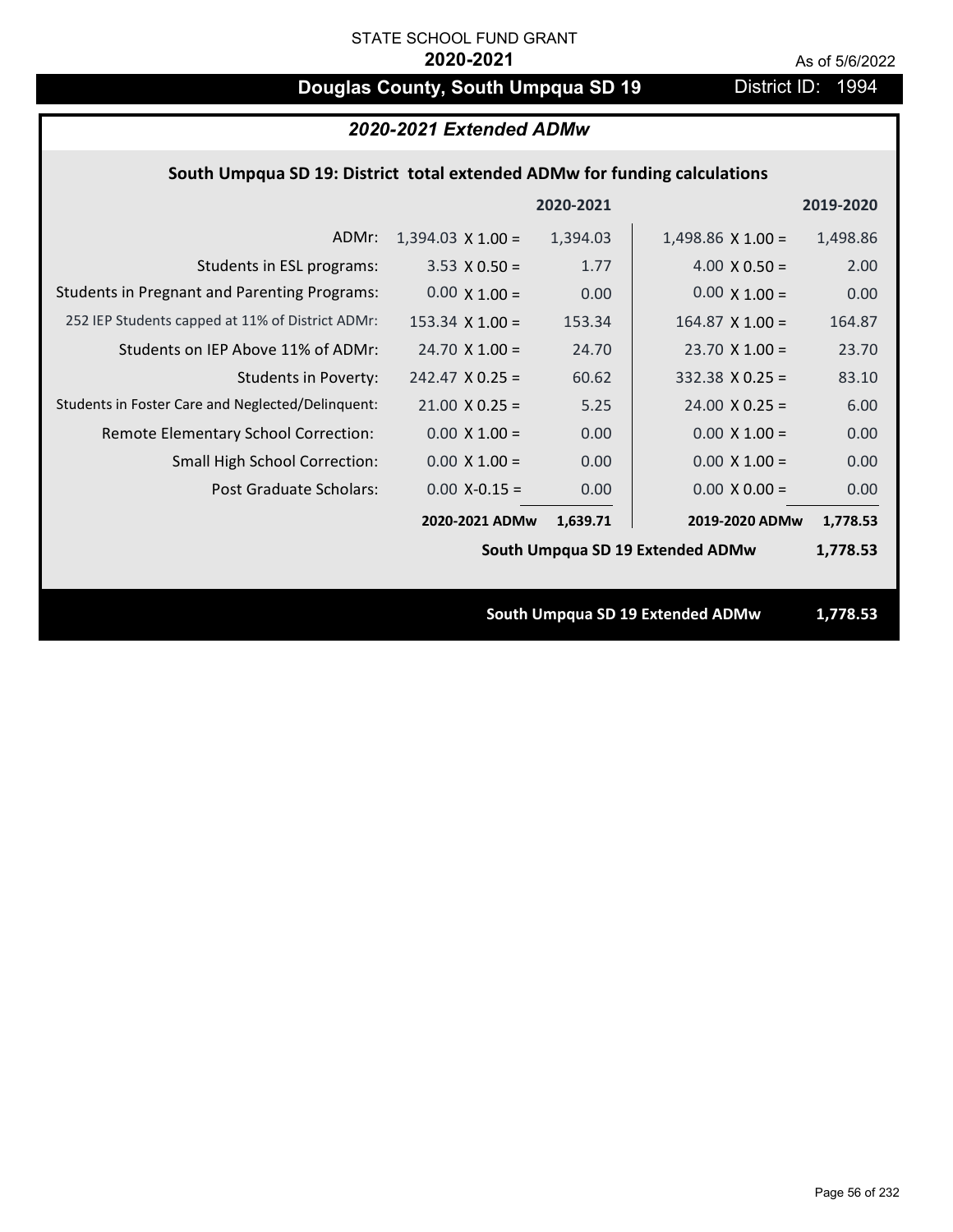# **Douglas County, Camas Valley SD 21J** District ID: 1995

## *2020-2021 Extended ADMw*

#### **Camas Valley SD 21J: District total extended ADMw for funding calculations**

|                                                     |                       | 2020-2021 |                      | 2019-2020 |
|-----------------------------------------------------|-----------------------|-----------|----------------------|-----------|
| ADMr:                                               | $0.00 \times 1.00 =$  | 0.00      | $0.00 \times 1.00 =$ | 0.00      |
| Students in ESL programs:                           | $0.00 \times 0.50 =$  | 0.00      | $0.00 \times 0.50 =$ | 0.00      |
| <b>Students in Pregnant and Parenting Programs:</b> | $0.00 \times 1.00 =$  | 0.00      | $0.00 \times 1.00 =$ | 0.00      |
| 40 IEP Students capped at 11% of District ADMr:     | $24.50 \times 1.00 =$ | 24.50     | $22.89$ X 1.00 =     | 22.89     |
| Students on IEP Above 11% of ADMr:                  | $9.20 \times 1.00 =$  | 9.20      | $1.90 \times 1.00 =$ | 1.90      |
| <b>Students in Poverty:</b>                         | $0.13 \times 0.25 =$  | 0.03      | $0.00 \times 0.25 =$ | 0.00      |
| Students in Foster Care and Neglected/Delinquent:   | $2.00 \times 0.25 =$  | 0.50      | $2.00 \times 0.25 =$ | 0.50      |
| Remote Elementary School Correction:                | $0.00 \times 1.00 =$  | 0.00      | $0.00 \times 1.00 =$ | 0.00      |
| <b>Small High School Correction:</b>                | $0.00 \times 1.00 =$  | 0.00      | $0.00 \times 1.00 =$ | 0.00      |
| Post Graduate Scholars:                             | $0.00$ X-0.15 =       | 0.00      | $0.00 \times 0.00 =$ | 0.00      |
|                                                     | 2020-2021 ADMw        | 34.23     | 2019-2020 ADMw       | 25.29     |
|                                                     |                       |           |                      |           |

**Camas Valley SD 21J Extended ADMw**

**381.56**

# **Camas Valley School: Charter ADMw for information only**

|                                                     |                        | 2020-2021 |                        | 2019-2020 |
|-----------------------------------------------------|------------------------|-----------|------------------------|-----------|
| ADMr:                                               | $222.74 \times 1.00 =$ | 222.74    | $208.06 \times 1.00 =$ | 208.06    |
| Students in ESL programs:                           | $0.00 \times 0.50 =$   | 0.00      | $0.00 \times 0.50 =$   | 0.00      |
| <b>Students in Pregnant and Parenting Programs:</b> | $0.00 \times 1.00 =$   | 0.00      | $0.00 \times 1.00 =$   | 0.00      |
| 0 IEP Students capped at 11% of District ADMr:      | $0.00 \times 1.00 =$   | 0.00      | $0.00 \times 1.00 =$   | 0.00      |
| Students on IEP Above 11% of ADMr:                  | $0.00 \times 1.00 =$   | 0.00      | $0.00 \times 1.00 =$   | 0.00      |
| Students in Poverty:                                | $22.87 \times 0.25 =$  | 5.72      | $24.00 \times 0.25 =$  | 6.00      |
| Students in Foster Care and Neglected/Delinquent:   | $0.00 \times 0.25 =$   | 0.00      | $0.00 \times 0.25 =$   | 0.00      |
| Remote Elementary School Correction:                | 66.36 $X$ 1.00 =       | 66.36     | $68.04 \times 1.00 =$  | 68.04     |
| <b>Small High School Correction:</b>                | $52.51 \times 1.00 =$  | 52.51     | $50.46 \times 1.00 =$  | 50.46     |
| Post Graduate Scholars:                             | $0.00$ X-0.15 =        | 0.00      | $0.00 \times 0.00 =$   | 0.00      |
|                                                     | 2020-2021 ADMw         | 347.33    | 2019-2020 ADMw         | 332.56    |

**Camas Valley SD 21J Extended ADMw 381.56**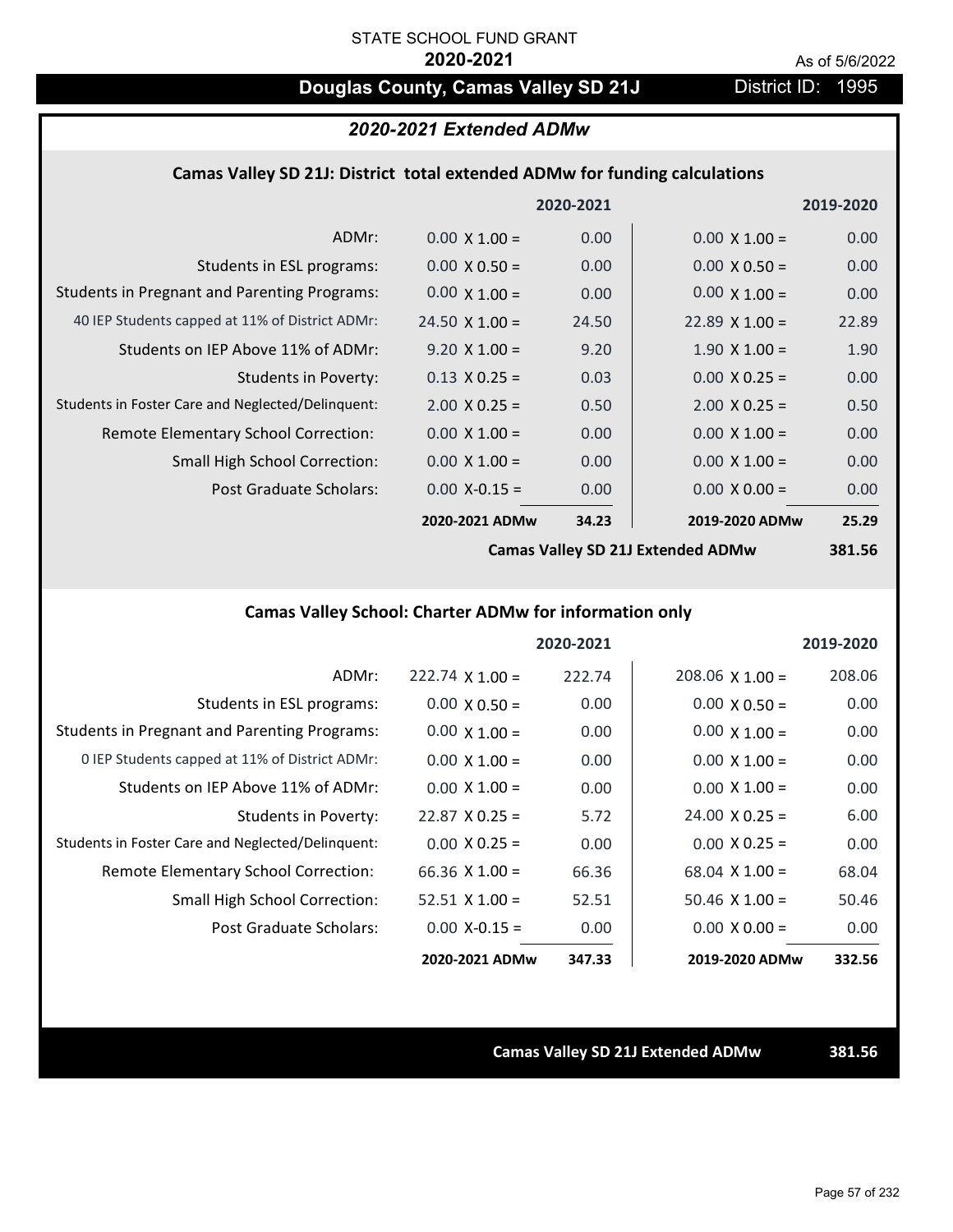# **Douglas County, North Douglas SD 22** District ID: 1996

| 2020-2021 Extended ADMw                                                    |                        |           |                                          |           |  |
|----------------------------------------------------------------------------|------------------------|-----------|------------------------------------------|-----------|--|
| North Douglas SD 22: District total extended ADMw for funding calculations |                        |           |                                          |           |  |
|                                                                            |                        | 2020-2021 |                                          | 2019-2020 |  |
| ADMr:                                                                      | $320.75 \times 1.00 =$ | 320.75    | $318.51$ X 1.00 =                        | 318.51    |  |
| Students in ESL programs:                                                  | $3.00 \times 0.50 =$   | 1.50      | $3.00 \times 0.50 =$                     | 1.50      |  |
| <b>Students in Pregnant and Parenting Programs:</b>                        | $0.00 \times 1.00 =$   | 0.00      | $0.00 \times 1.00 =$                     | 0.00      |  |
| 39 IEP Students capped at 11% of District ADMr:                            | $35.28 \times 1.00 =$  | 35.28     | $35.04 \times 1.00 =$                    | 35.04     |  |
| Students on IEP Above 11% of ADMr:                                         | $0.30 \times 1.00 =$   | 0.30      | $0.80 \times 1.00 =$                     | 0.80      |  |
| <b>Students in Poverty:</b>                                                | $31.20 \times 0.25 =$  | 7.80      | $42.31$ X 0.25 =                         | 10.58     |  |
| Students in Foster Care and Neglected/Delinquent:                          | $5.00 \times 0.25 =$   | 1.25      | $5.00 \times 0.25 =$                     | 1.25      |  |
| Remote Elementary School Correction:                                       | $21.73$ X $1.00 =$     | 21.73     | $25.16 \times 1.00 =$                    | 25.16     |  |
| Small High School Correction:                                              | $67.68$ X $1.00 =$     | 67.68     | 69.33 $X$ 1.00 =                         | 69.33     |  |
| Post Graduate Scholars:                                                    | $0.00$ X-0.15 =        | 0.00      | $0.00 \times 0.00 =$                     | 0.00      |  |
|                                                                            | 2020-2021 ADMw         | 456.29    | 2019-2020 ADMw                           | 462.16    |  |
|                                                                            |                        |           | <b>North Douglas SD 22 Extended ADMw</b> | 462.16    |  |
|                                                                            |                        |           |                                          |           |  |
|                                                                            |                        |           | <b>North Douglas SD 22 Extended ADMw</b> | 462.16    |  |
|                                                                            |                        |           |                                          |           |  |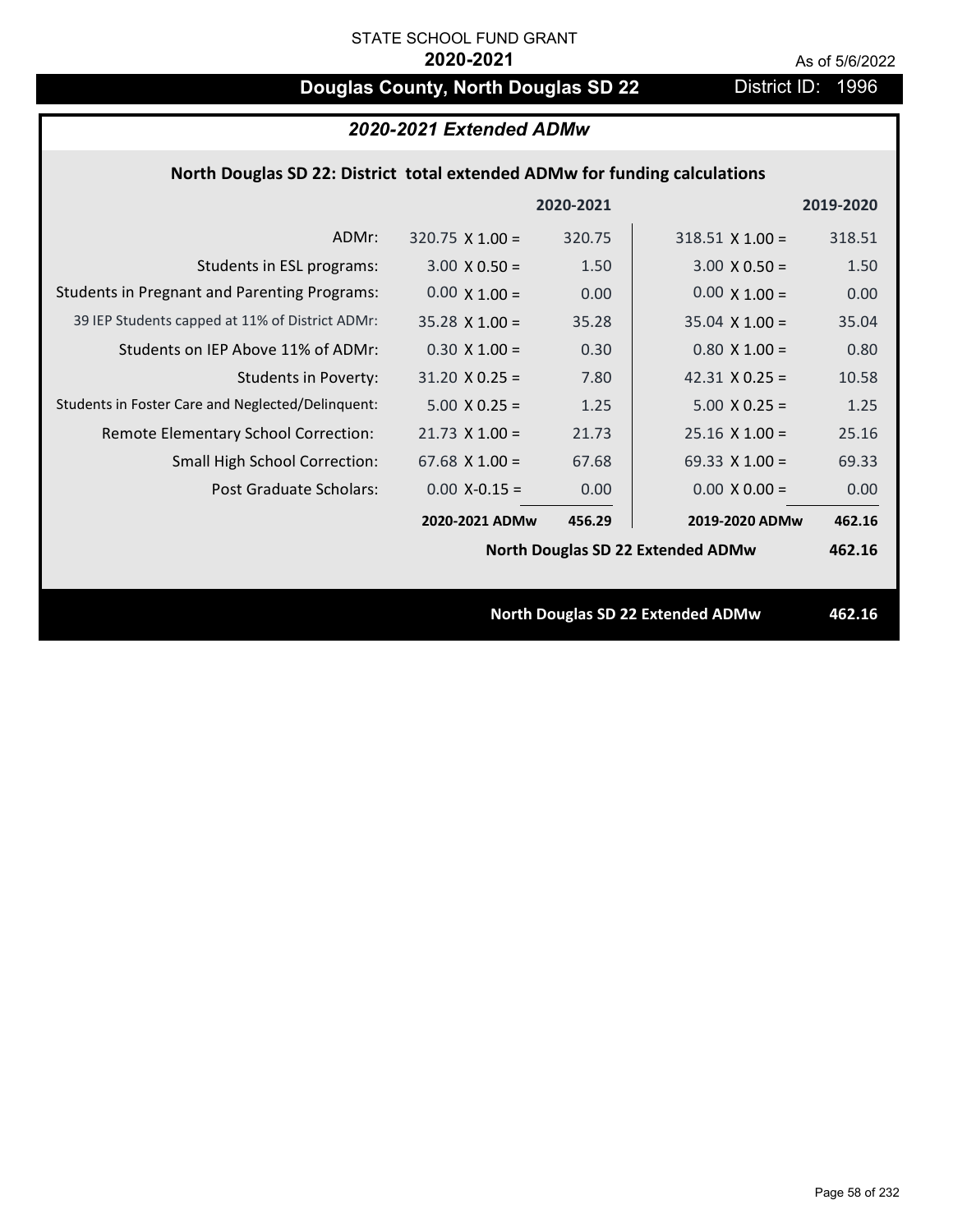# **Douglas County, Yoncalla SD 32** District ID: 1997

# *2020-2021 Extended ADMw*

## **Yoncalla SD 32: District total extended ADMw for funding calculations**

|                                                     |                        | 2020-2021 |                                     | 2019-2020 |
|-----------------------------------------------------|------------------------|-----------|-------------------------------------|-----------|
| ADMr:                                               | $248.35 \times 1.00 =$ | 248.35    | $256.84$ X 1.00 =                   | 256.84    |
| Students in ESL programs:                           | $0.00 \times 0.50 =$   | 0.00      | $2.00 \times 0.50 =$                | 1.00      |
| <b>Students in Pregnant and Parenting Programs:</b> | $0.00 \times 1.00 =$   | 0.00      | $1.00 \times 1.00 =$                | 1.00      |
| 35 IEP Students capped at 11% of District ADMr:     | $27.32 \times 1.00 =$  | 27.32     | $28.25 \times 1.00 =$               | 28.25     |
| Students on IEP Above 11% of ADMr:                  | $1.40 \times 1.00 =$   | 1.40      | $3.50 X 1.00 =$                     | 3.50      |
| <b>Students in Poverty:</b>                         | 40.52 $X$ 0.25 =       | 10.13     | 53.68 $X$ 0.25 =                    | 13.42     |
| Students in Foster Care and Neglected/Delinquent:   | $2.00 \times 0.25 =$   | 0.50      | $3.00 X 0.25 =$                     | 0.75      |
| Remote Elementary School Correction:                | 70.57 $X$ 1.00 =       | 70.57     | $70.65$ X 1.00 =                    | 70.65     |
| <b>Small High School Correction:</b>                | 75.95 $X$ 1.00 =       | 75.95     | $81.08$ X $1.00 =$                  | 81.08     |
| Post Graduate Scholars:                             | $0.00$ X-0.15 =        | 0.00      | $0.00 \times 0.00 =$                | 0.00      |
|                                                     | 2020-2021 ADMw         | 434.22    | 2019-2020 ADMw                      | 456.49    |
|                                                     |                        |           | Yoncalla SD 32 Extended ADMw        | 456.49    |
|                                                     |                        |           |                                     |           |
|                                                     |                        |           | <b>Yoncalla SD 32 Extended ADMw</b> | 456.49    |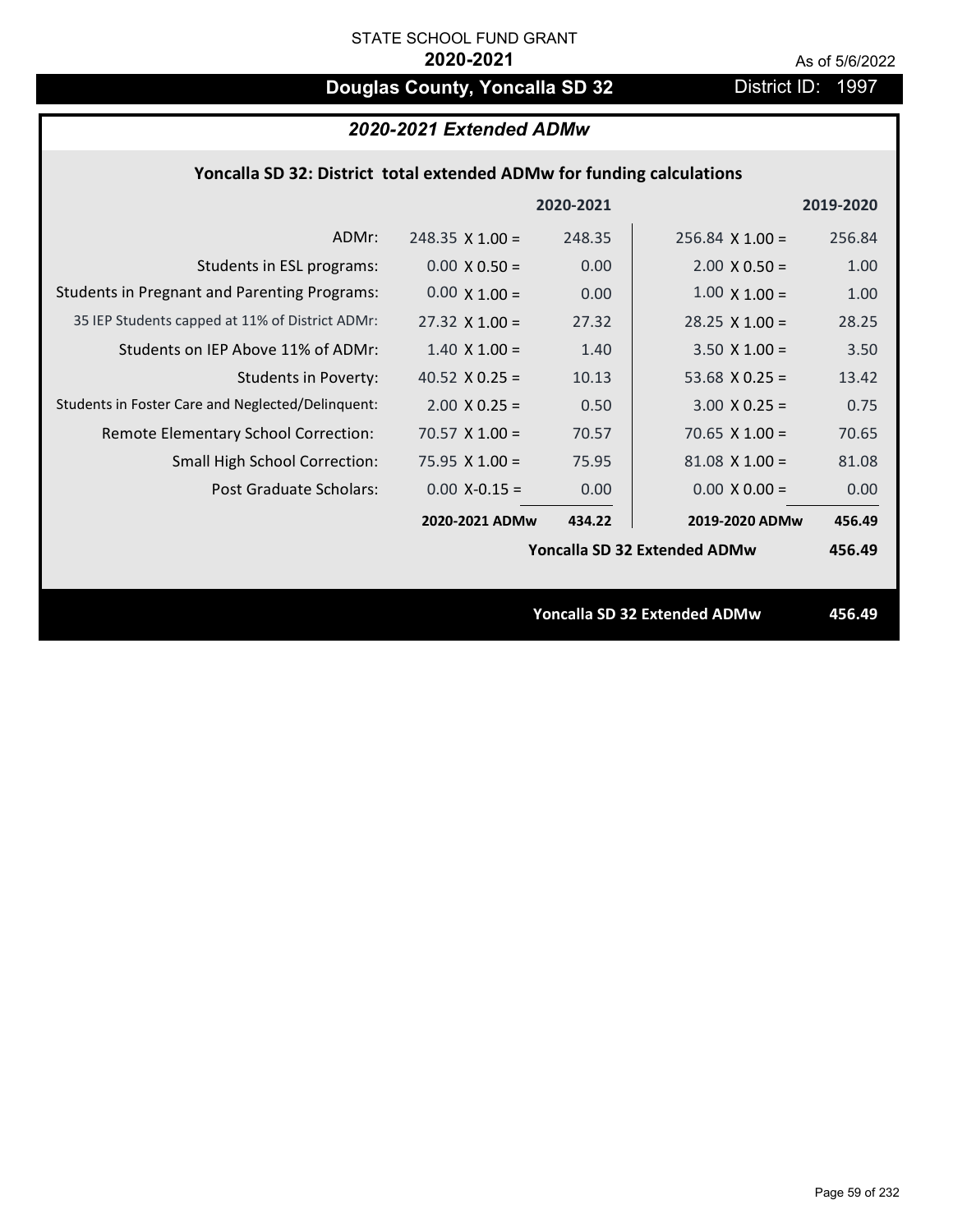# **Douglas County, Elkton SD 34** District ID: 1998

## *2020-2021 Extended ADMw*

### **Elkton SD 34: District total extended ADMw for funding calculations**

|                                                     |                       | 2020-2021 |                            | 2019-2020 |
|-----------------------------------------------------|-----------------------|-----------|----------------------------|-----------|
| ADMr:                                               | $0.00 \times 1.00 =$  | 0.00      | $0.00 \times 1.00 =$       | 0.00      |
| Students in ESL programs:                           | $0.00 \times 0.50 =$  | 0.00      | $0.00 \times 0.50 =$       | 0.00      |
| <b>Students in Pregnant and Parenting Programs:</b> | $0.00 \times 1.00 =$  | 0.00      | $0.00 \times 1.00 =$       | 0.00      |
| 19 IEP Students capped at 11% of District ADMr:     | $19.00 \times 1.00 =$ | 19.00     | $22.00 \times 1.00 =$      | 22.00     |
| Students on IEP Above 11% of ADMr:                  | $0.00 \times 1.00 =$  | 0.00      | $0.00 \times 1.00 =$       | 0.00      |
| <b>Students in Poverty:</b>                         | $0.10 \times 0.25 =$  | 0.03      | $0.00 \times 0.25 =$       | 0.00      |
| Students in Foster Care and Neglected/Delinquent:   | 4.00 $X$ 0.25 =       | 1.00      | $2.00 \times 0.25 =$       | 0.50      |
| Remote Elementary School Correction:                | $0.00 \times 1.00 =$  | 0.00      | $0.00 \times 1.00 =$       | 0.00      |
| <b>Small High School Correction:</b>                | $0.00 \times 1.00 =$  | 0.00      | $0.00 \times 1.00 =$       | 0.00      |
| Post Graduate Scholars:                             | $0.00$ X-0.15 =       | 0.00      | $0.00 \times 0.00 =$       | 0.00      |
|                                                     | 2020-2021 ADMw        | 20.03     | 2019-2020 ADMw             | 22.50     |
|                                                     |                       |           | Ellton CD 24 Extended ADMW | רד דמכ    |

**Elkton SD 34 Extended ADMw**

**397.72**

# **Elkton Charter School: Charter ADMw for information only**

|                                                     |                       | 2020-2021 |                       | 2019-2020 |
|-----------------------------------------------------|-----------------------|-----------|-----------------------|-----------|
| ADMr:                                               | $225.81$ X 1.00 =     | 225.81    | $232.78$ X 1.00 =     | 232.78    |
| Students in ESL programs:                           | $0.00 \times 0.50 =$  | 0.00      | $0.00 \times 0.50 =$  | 0.00      |
| <b>Students in Pregnant and Parenting Programs:</b> | $0.00 \times 1.00 =$  | 0.00      | $0.00 \times 1.00 =$  | 0.00      |
| 0 IEP Students capped at 11% of District ADMr:      | $0.00 \times 1.00 =$  | 0.00      | $0.00 \times 1.00 =$  | 0.00      |
| Students on IEP Above 11% of ADMr:                  | $0.00 \times 1.00 =$  | 0.00      | $0.00 \times 1.00 =$  | 0.00      |
| Students in Poverty:                                | $24.90 \times 0.25 =$ | 6.23      | $29.00 \times 0.25 =$ | 7.25      |
| Students in Foster Care and Neglected/Delinquent:   | $0.00 \times 0.25 =$  | 0.00      | $0.00 \times 0.25 =$  | 0.00      |
| Remote Elementary School Correction:                | $70.75 \times 1.00 =$ | 70.75     | $69.44 \times 1.00 =$ | 69.44     |
| <b>Small High School Correction:</b>                | 66.57 $X$ 1.00 =      | 66.57     | $65.75 \times 1.00 =$ | 65.75     |
| Post Graduate Scholars:                             | $0.00 X - 0.15 =$     | 0.00      | $0.00 \times 0.00 =$  | 0.00      |
|                                                     | 2020-2021 ADMw        | 369.36    | 2019-2020 ADMw        | 375.22    |

**Elkton SD 34 Extended ADMw 397.72**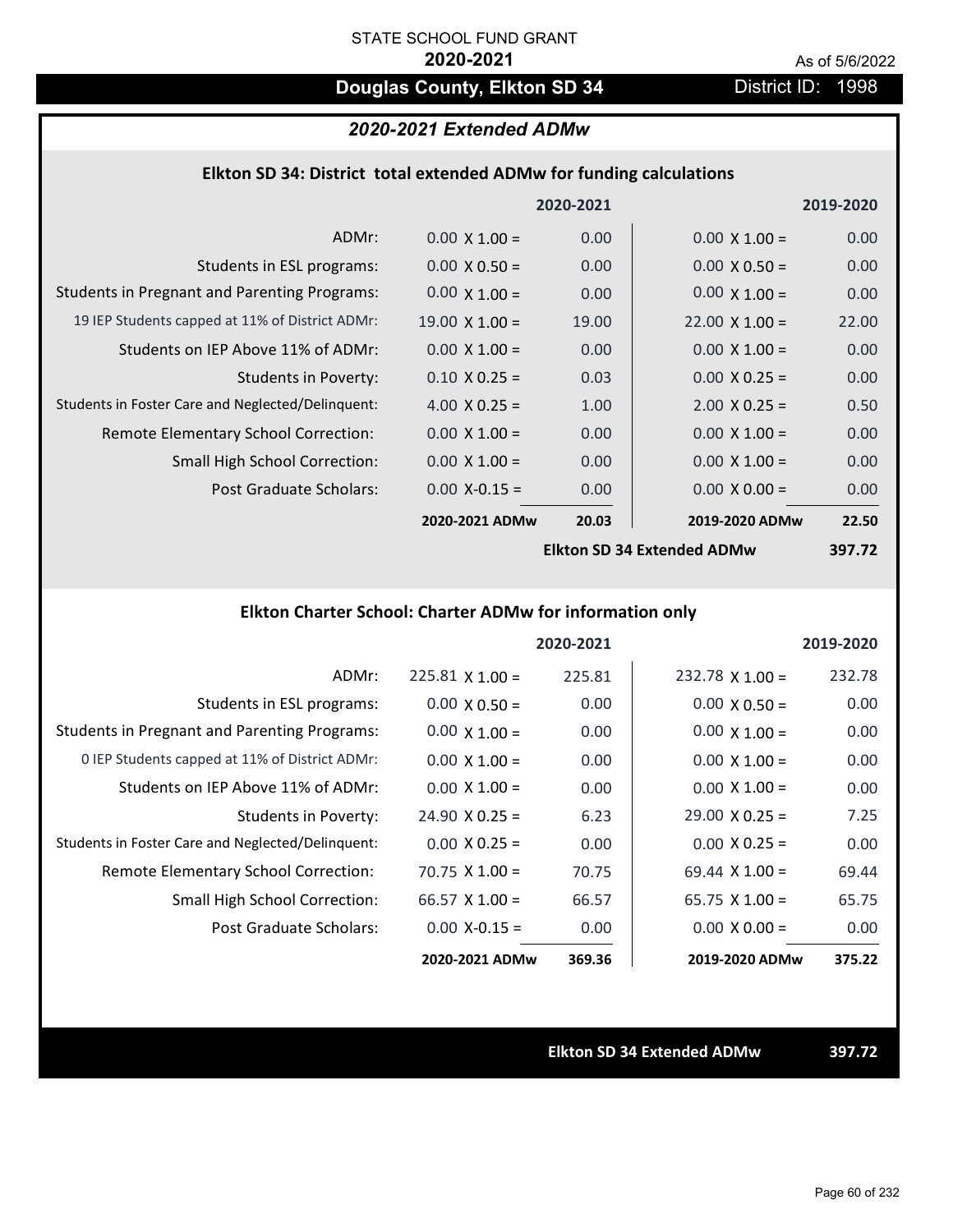# **Douglas County, Riddle SD 70** District ID: 1999

|                                                     |                        | 2020-2021 |                                   | 2019-2020 |
|-----------------------------------------------------|------------------------|-----------|-----------------------------------|-----------|
| ADMr:                                               | $376.96 \times 1.00 =$ | 376.96    | $390.97 \times 1.00 =$            | 390.97    |
| Students in ESL programs:                           | $0.00 \times 0.50 =$   | 0.00      | $0.00 \times 0.50 =$              | 0.00      |
| <b>Students in Pregnant and Parenting Programs:</b> | $0.00 \times 1.00 =$   | 0.00      | $0.00 \times 1.00 =$              | 0.00      |
| 71 IEP Students capped at 11% of District ADMr:     | 41.47 $\times$ 1.00 =  | 41.47     | 43.01 $\times$ 1.00 =             | 43.01     |
| Students on IEP Above 11% of ADMr:                  | $10.50$ X $1.00 =$     | 10.50     | $5.50 \times 1.00 =$              | 5.50      |
| <b>Students in Poverty:</b>                         | $85.00 \times 0.25 =$  | 21.25     | $98.00 \times 0.25 =$             | 24.50     |
| Students in Foster Care and Neglected/Delinquent:   | $8.00 \times 0.25 =$   | 2.00      | $8.00 \times 0.25 =$              | 2.00      |
| Remote Elementary School Correction:                | $0.00 \times 1.00 =$   | 0.00      | $0.00 \times 1.00 =$              | 0.00      |
| <b>Small High School Correction:</b>                | 74.35 $X$ 1.00 =       | 74.35     | $73.12 \times 1.00 =$             | 73.12     |
| Post Graduate Scholars:                             | $0.00$ X-0.15 =        | 0.00      | $0.00 \times 0.00 =$              | 0.00      |
|                                                     | 2020-2021 ADMw         | 526.53    | 2019-2020 ADMw                    | 539.10    |
|                                                     |                        |           | <b>Riddle SD 70 Extended ADMw</b> | 539.10    |
|                                                     |                        |           |                                   |           |
|                                                     |                        |           | <b>Riddle SD 70 Extended ADMw</b> | 539.10    |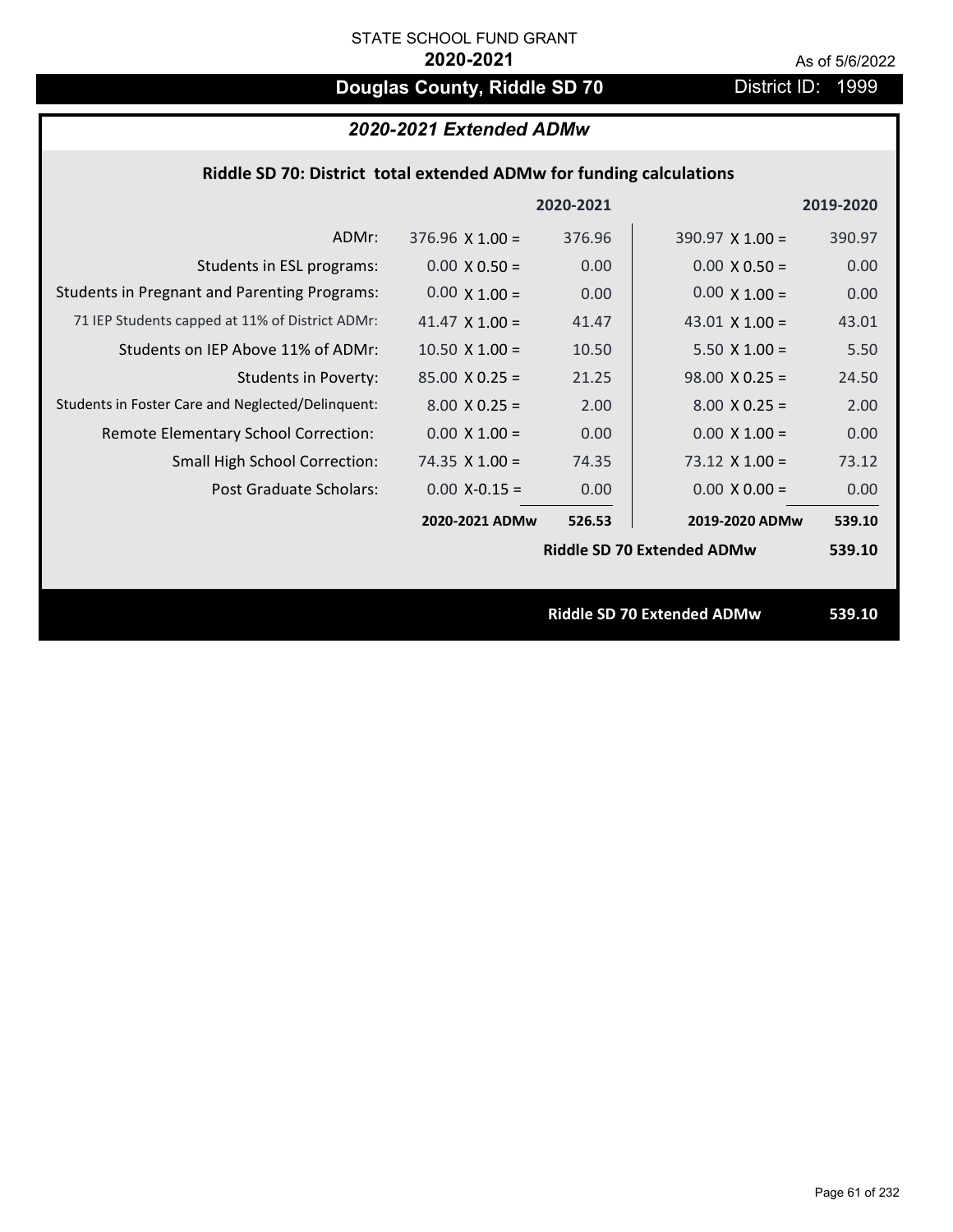# **Douglas County, Glendale SD 77** District ID: 2000

# *2020-2021 Extended ADMw*

### **Glendale SD 77: District total extended ADMw for funding calculations**

|                                                     |                        | 2020-2021 |                        | 2019-2020 |
|-----------------------------------------------------|------------------------|-----------|------------------------|-----------|
| ADMr:                                               | $199.20 \times 1.00 =$ | 199.20    | $189.07 \times 1.00 =$ | 189.07    |
| Students in ESL programs:                           | $1.49 \times 0.50 =$   | 0.75      | $2.00 \times 0.50 =$   | 1.00      |
| <b>Students in Pregnant and Parenting Programs:</b> | $0.00 \times 1.00 =$   | 0.00      | $0.00 \times 1.00 =$   | 0.00      |
| 49 IEP Students capped at 11% of District ADMr:     | $32.06 \times 1.00 =$  | 32.06     | $31.19 \times 1.00 =$  | 31.19     |
| Students on IEP Above 11% of ADMr:                  | $2.80 \times 1.00 =$   | 2.80      | $10.10 \times 1.00 =$  | 10.10     |
| <b>Students in Poverty:</b>                         | 47.73 $X$ 0.25 =       | 11.93     | $31.09 \times 0.25 =$  | 7.77      |
| Students in Foster Care and Neglected/Delinquent:   | $7.00 \times 0.25 =$   | 1.75      | $3.00 \times 0.25 =$   | 0.75      |
| Remote Elementary School Correction:                | 47.98 $\times$ 1.00 =  | 47.98     | $50.00 \times 1.00 =$  | 50.00     |
| <b>Small High School Correction:</b>                | $0.00 \times 1.00 =$   | 0.00      | $0.00 \times 1.00 =$   | 0.00      |
| Post Graduate Scholars:                             | $0.00$ X-0.15 =        | 0.00      | $0.00 \times 0.00 =$   | 0.00      |
|                                                     | 2020-2021 ADMw         | 296.46    | 2019-2020 ADMw         | 289.88    |
|                                                     |                        |           |                        |           |

**Glendale SD 77 Extended ADMw**

**463.15**

## **Glendale Community Charter School: Charter ADMw for information only**

|                                                     |                       | 2020-2021 |                       | 2019-2020 |
|-----------------------------------------------------|-----------------------|-----------|-----------------------|-----------|
| ADMr:                                               | $92.22 \times 1.00 =$ | 92.22     | $94.44 \times 1.00 =$ | 94.44     |
| Students in ESL programs:                           | $0.00 \times 0.50 =$  | 0.00      | $0.00 \times 0.50 =$  | 0.00      |
| <b>Students in Pregnant and Parenting Programs:</b> | $0.00 \times 1.00 =$  | 0.00      | $0.00 \times 1.00 =$  | 0.00      |
| 0 IEP Students capped at 11% of District ADMr:      | $0.00 \times 1.00 =$  | 0.00      | $0.00 \times 1.00 =$  | 0.00      |
| Students on IEP Above 11% of ADMr:                  | $0.00 \times 1.00 =$  | 0.00      | $0.00 \times 1.00 =$  | 0.00      |
| Students in Poverty:                                | $22.10 \times 0.25 =$ | 5.53      | $16.27 \times 0.25 =$ | 4.07      |
| Students in Foster Care and Neglected/Delinquent:   | $0.00 \times 0.25 =$  | 0.00      | $0.00 \times 0.25 =$  | 0.00      |
| Remote Elementary School Correction:                | $0.00 \times 1.00 =$  | 0.00      | $0.00 \times 1.00 =$  | 0.00      |
| <b>Small High School Correction:</b>                | $68.94 \times 1.00 =$ | 68.94     | $71.35 \times 1.00 =$ | 71.35     |
| Post Graduate Scholars:                             | $0.00 X - 0.15 =$     | 0.00      | $0.00 \times 0.00 =$  | 0.00      |
|                                                     | 2020-2021 ADMw        | 166.69    | 2019-2020 ADMw        | 169.86    |

**Glendale SD 77 Extended ADMw 463.15**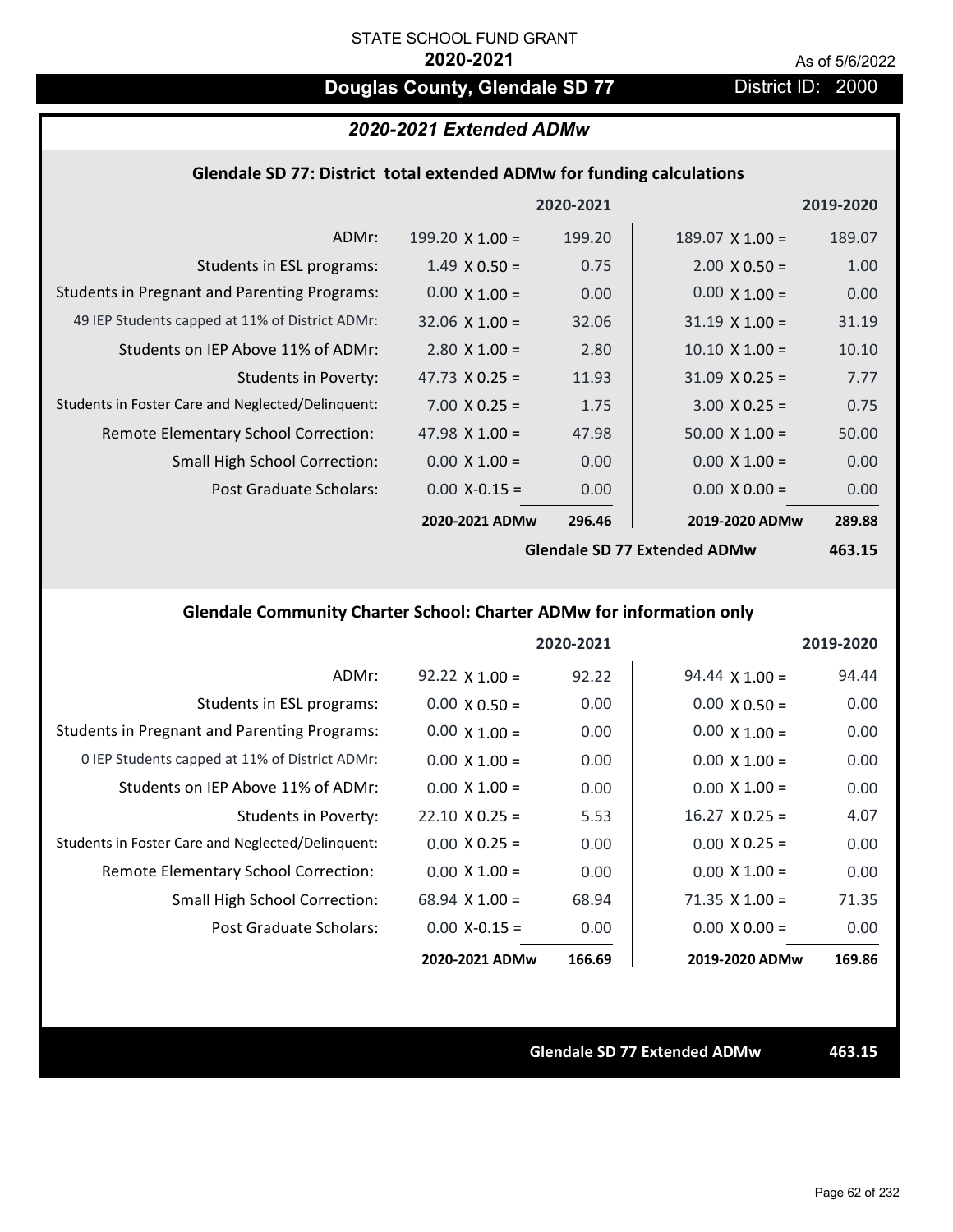# **Douglas County, Reedsport SD 105** District ID: 2001

### *2020-2021 Extended ADMw*

#### **Reedsport SD 105: District total extended ADMw for funding calculations**

|                                                     |                        | 2020-2021 |                        | 2019-2020 |
|-----------------------------------------------------|------------------------|-----------|------------------------|-----------|
| ADMr:                                               | $322.39 \times 1.00 =$ | 322.39    | $348.69 \times 1.00 =$ | 348.69    |
| Students in ESL programs:                           | $0.00 \times 0.50 =$   | 0.00      | $6.55 \times 0.50 =$   | 3.28      |
| <b>Students in Pregnant and Parenting Programs:</b> | $0.00 \times 1.00 =$   | 0.00      | $0.00 \times 1.00 =$   | 0.00      |
| 103 IEP Students capped at 11% of District ADMr:    | 64.37 $\times$ 1.00 =  | 64.37     | $67.09 \times 1.00 =$  | 67.09     |
| Students on IEP Above 11% of ADMr:                  | $26.30 \times 1.00 =$  | 26.30     | $35.40 \times 1.00 =$  | 35.40     |
| Students in Poverty:                                | $62.69 \times 0.25 =$  | 15.67     | $81.01$ X 0.25 =       | 20.25     |
| Students in Foster Care and Neglected/Delinquent:   | $3.00 \times 0.25 =$   | 0.75      | $2.00 \times 0.25 =$   | 0.50      |
| Remote Elementary School Correction:                | $0.00 \times 1.00 =$   | 0.00      | $0.00 \times 1.00 =$   | 0.00      |
| <b>Small High School Correction:</b>                | $0.00 \times 1.00 =$   | 0.00      | $0.00 \times 1.00 =$   | 0.00      |
| Post Graduate Scholars:                             | $0.00$ X-0.15 =        | 0.00      | $0.00 \times 0.00 =$   | 0.00      |
|                                                     | 2020-2021 ADMw         | 429.48    | 2019-2020 ADMw         | 475.21    |
|                                                     |                        |           |                        |           |

**Reedsport SD 105 Extended ADMw**

**841.73**

# **Reedsport Community Charter School: Charter ADMw for information only**

|                                                     |                       | 2020-2021 |                       | 2019-2020 |
|-----------------------------------------------------|-----------------------|-----------|-----------------------|-----------|
| ADMr:                                               | $262.80$ X 1.00 =     | 262.80    | $261.25$ X 1.00 =     | 261.25    |
| Students in ESL programs:                           | $0.00 \times 0.50 =$  | 0.00      | $1.97 \times 0.50 =$  | 0.99      |
| <b>Students in Pregnant and Parenting Programs:</b> | $0.00 \times 1.00 =$  | 0.00      | $0.00 \times 1.00 =$  | 0.00      |
| 0 IEP Students capped at 11% of District ADMr:      | $0.00 \times 1.00 =$  | 0.00      | $0.00 \times 1.00 =$  | 0.00      |
| Students on IEP Above 11% of ADMr:                  | $0.00 \times 1.00 =$  | 0.00      | $0.00 \times 1.00 =$  | 0.00      |
| Students in Poverty:                                | $51.10 \times 0.25 =$ | 12.78     | $62.51 \times 0.25 =$ | 15.63     |
| Students in Foster Care and Neglected/Delinquent:   | $0.00 \times 0.25 =$  | 0.00      | $0.00 \times 0.25 =$  | 0.00      |
| Remote Elementary School Correction:                | $0.00 \times 1.00 =$  | 0.00      | $0.00 \times 1.00 =$  | 0.00      |
| <b>Small High School Correction:</b>                | $88.41$ X 1.00 =      | 88.41     | $88.66 \times 1.00 =$ | 88.66     |
| Post Graduate Scholars:                             | $0.00$ X-0.15 =       | 0.00      | $0.00 \times 0.00 =$  | 0.00      |
|                                                     | 2020-2021 ADMw        | 363.99    | 2019-2020 ADMw        | 366.52    |

**Reedsport SD 105 Extended ADMw 841.73**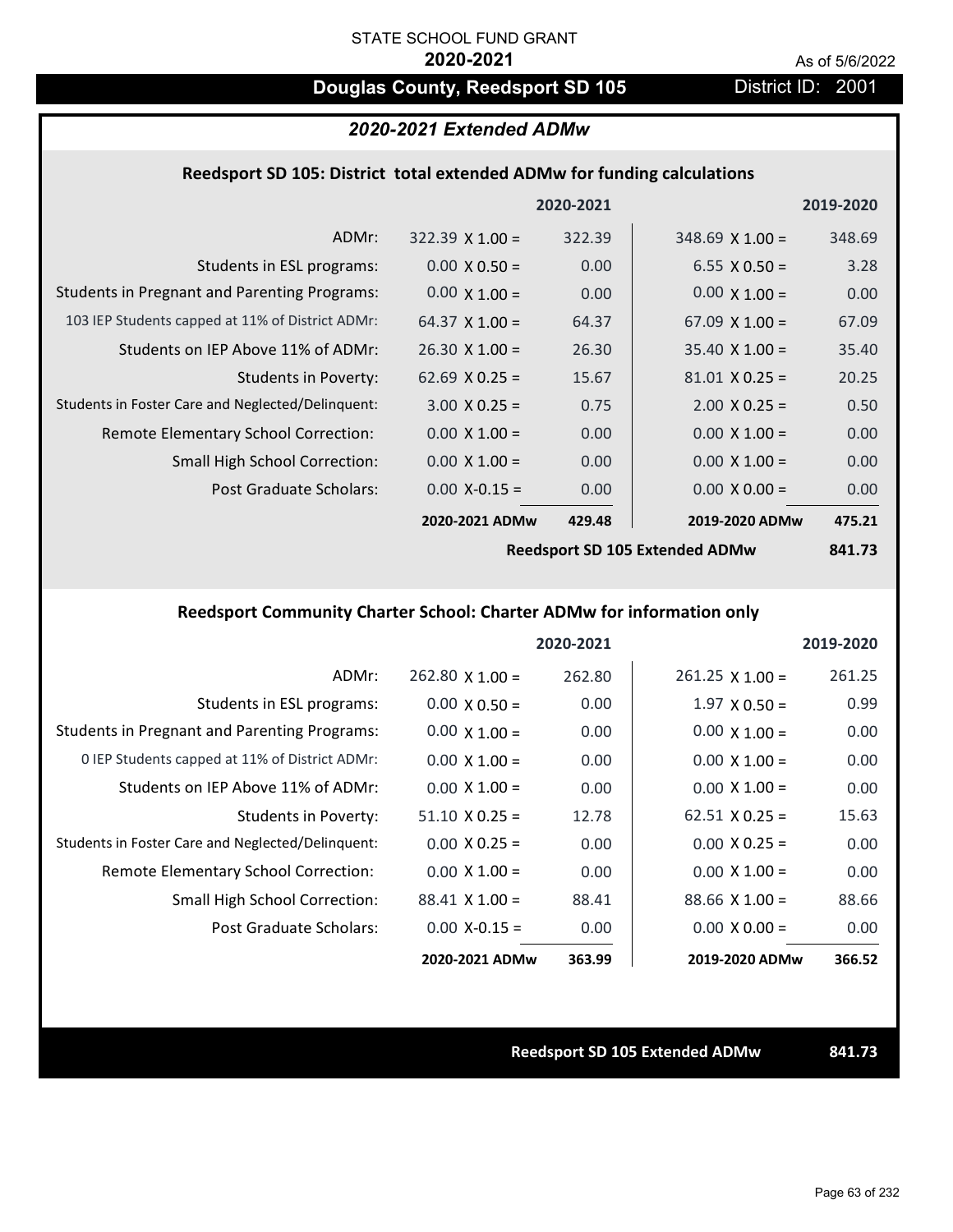# **Douglas County, Winston-Dillard SD 116** District ID: 2002

| 2020-2021 Extended ADMw                                                       |                          |          |                                             |          |
|-------------------------------------------------------------------------------|--------------------------|----------|---------------------------------------------|----------|
| Winston-Dillard SD 116: District total extended ADMw for funding calculations |                          |          |                                             |          |
| 2020-2021<br>2019-2020                                                        |                          |          |                                             |          |
| ADMr:                                                                         | $1,257.53 \times 1.00 =$ | 1,257.53 | $1,378.05 \times 1.00 =$                    | 1,378.05 |
| Students in ESL programs:                                                     | $6.18 \times 0.50 =$     | 3.09     | $6.37 \times 0.50 =$                        | 3.19     |
| <b>Students in Pregnant and Parenting Programs:</b>                           | $0.00 \times 1.00 =$     | 0.00     | $0.00 \times 1.00 =$                        | 0.00     |
| 192 IEP Students capped at 11% of District ADMr:                              | $138.33 \times 1.00 =$   | 138.33   | $151.59$ X $1.00 =$                         | 151.59   |
| Students on IEP Above 11% of ADMr:                                            | $8.60 X 1.00 =$          | 8.60     | 7.90 $X$ 1.00 =                             | 7.90     |
| <b>Students in Poverty:</b>                                                   | $177.36$ X 0.25 =        | 44.34    | $283.15 \times 0.25 =$                      | 70.79    |
| Students in Foster Care and Neglected/Delinquent:                             | $21.00 \times 0.25 =$    | 5.25     | $19.00 \times 0.25 =$                       | 4.75     |
| Remote Elementary School Correction:                                          | $0.00 \times 1.00 =$     | 0.00     | $0.00 \times 1.00 =$                        | 0.00     |
| <b>Small High School Correction:</b>                                          | $0.00 \times 1.00 =$     | 0.00     | $0.00 \times 1.00 =$                        | 0.00     |
| <b>Post Graduate Scholars:</b>                                                | $0.00$ X-0.15 =          | 0.00     | $0.00 \times 0.00 =$                        | 0.00     |
|                                                                               | 2020-2021 ADMw           | 1,457.14 | 2019-2020 ADMw                              | 1,616.26 |
|                                                                               |                          |          | <b>Winston-Dillard SD 116 Extended ADMw</b> | 1,616.26 |
|                                                                               |                          |          |                                             |          |
|                                                                               |                          |          | <b>Winston-Dillard SD 116 Extended ADMw</b> | 1,616.26 |
|                                                                               |                          |          |                                             |          |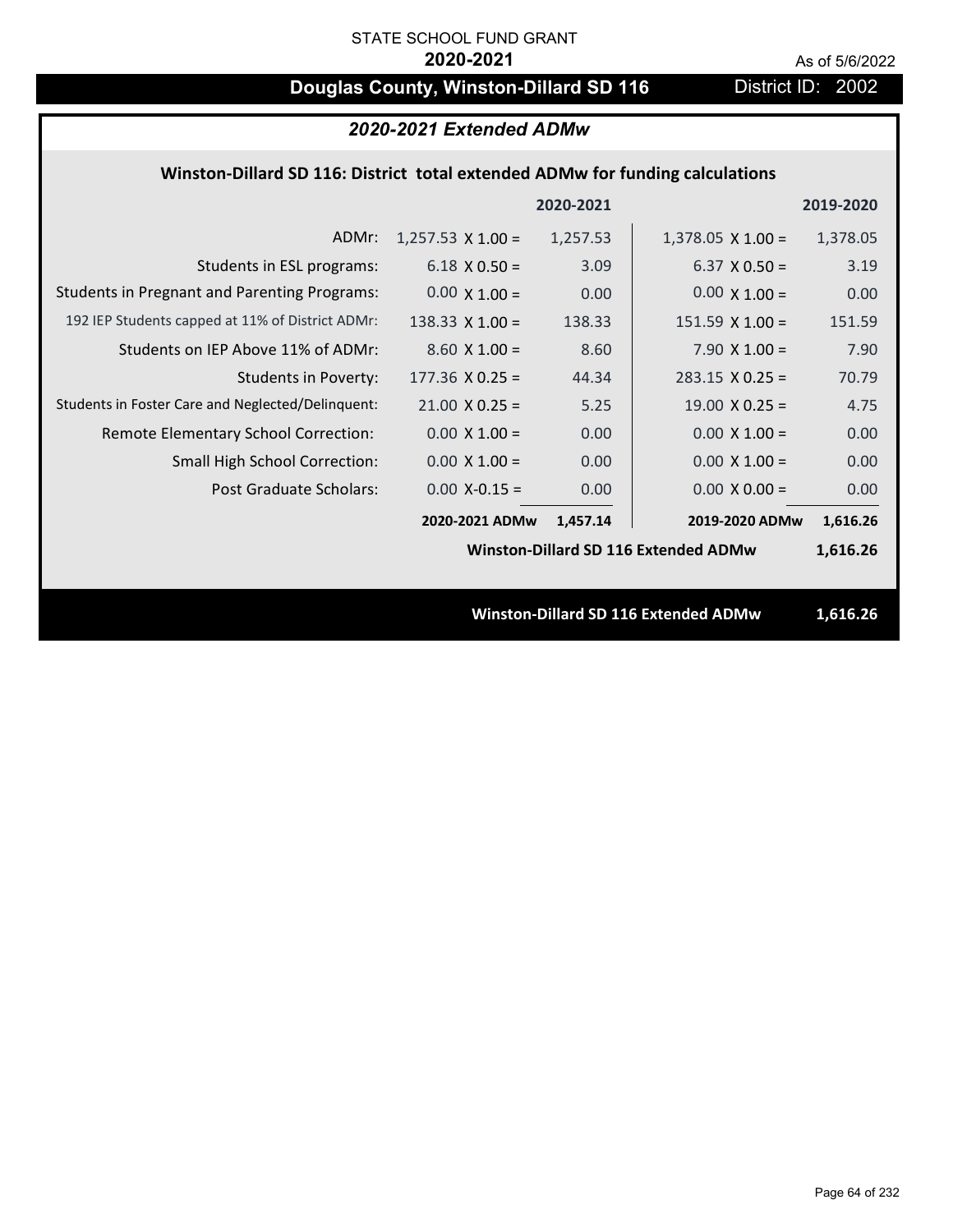# **Douglas County, Sutherlin SD 130** District ID: 2003

### *2020-2021 Extended ADMw*

## **Sutherlin SD 130: District total extended ADMw for funding calculations**

|                                                     |                          | 2020-2021 |                                       | 2019-2020 |
|-----------------------------------------------------|--------------------------|-----------|---------------------------------------|-----------|
| ADMr:                                               | $1,332.38 \times 1.00 =$ | 1,332.38  | $1,386.12 \times 1.00 =$              | 1,386.12  |
| Students in ESL programs:                           | $31.36 \times 0.50 =$    | 15.68     | $26.57 \times 0.50 =$                 | 13.29     |
| <b>Students in Pregnant and Parenting Programs:</b> | $1.35 \times 1.00 =$     | 1.35      | $0.45 \times 1.00 =$                  | 0.45      |
| 179 IEP Students capped at 11% of District ADMr:    | $146.56 \times 1.00 =$   | 146.56    | $152.47 \times 1.00 =$                | 152.47    |
| Students on IEP Above 11% of ADMr:                  | $0.50 X 1.00 =$          | 0.50      | $2.60$ X $1.00 =$                     | 2.60      |
| <b>Students in Poverty:</b>                         | $205.12 \times 0.25 =$   | 51.28     | $231.02$ X 0.25 =                     | 57.76     |
| Students in Foster Care and Neglected/Delinquent:   | $15.00 \times 0.25 =$    | 3.75      | $19.00 \times 0.25 =$                 | 4.75      |
| Remote Elementary School Correction:                | $0.00 \times 1.00 =$     | 0.00      | $0.00 \times 1.00 =$                  | 0.00      |
| <b>Small High School Correction:</b>                | $0.00 \times 1.00 =$     | 0.00      | $0.00 \times 1.00 =$                  | 0.00      |
| Post Graduate Scholars:                             | $0.00$ X-0.15 =          | 0.00      | $0.00 \times 0.00 =$                  | 0.00      |
|                                                     | 2020-2021 ADMw           | 1,551.50  | 2019-2020 ADMw                        | 1,617.43  |
|                                                     |                          |           | <b>Sutherlin SD 130 Extended ADMw</b> | 1,617.43  |
|                                                     |                          |           |                                       |           |
|                                                     |                          |           | <b>Sutherlin SD 130 Extended ADMw</b> | 1,617.43  |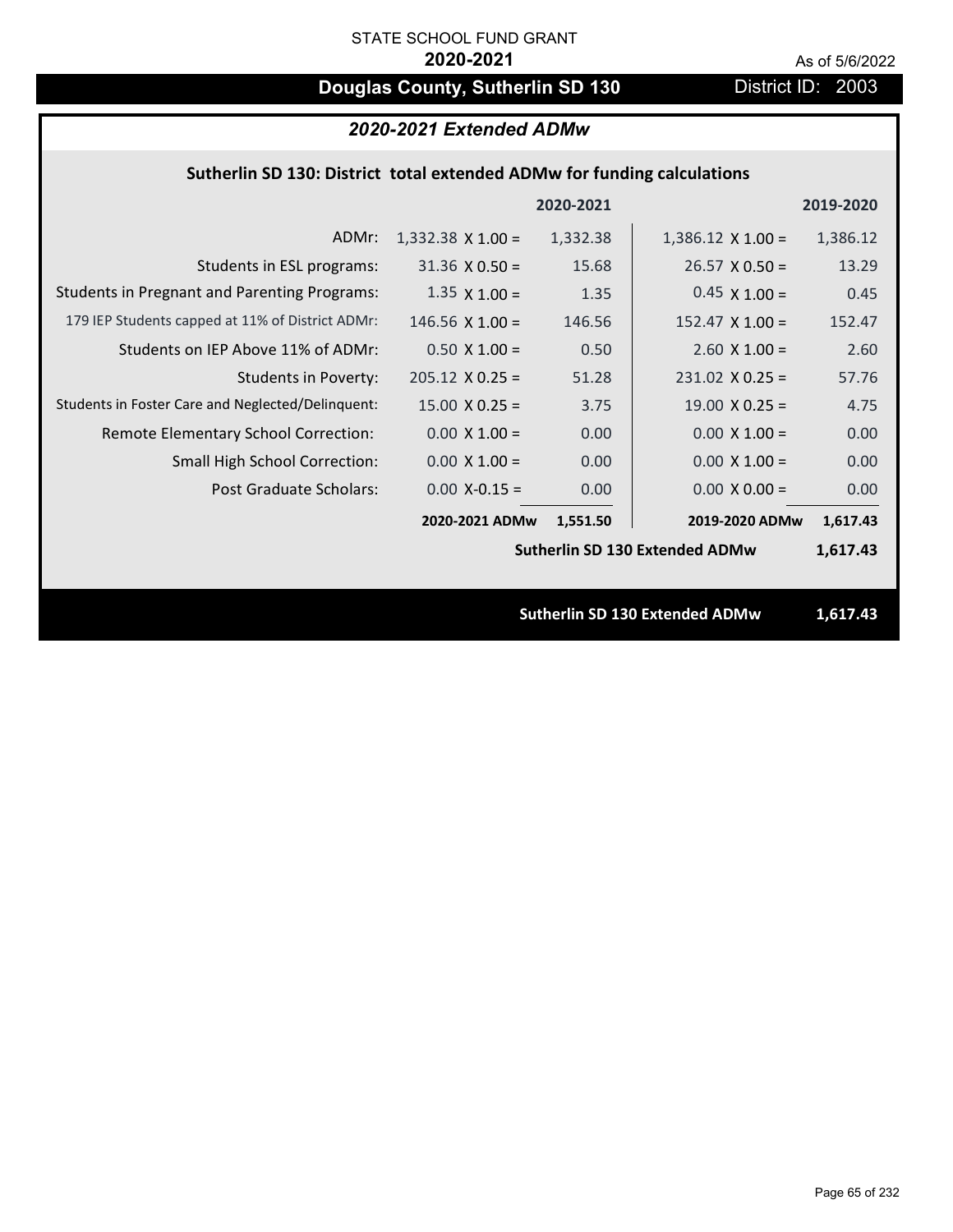# Gilliam County, Arlington SD 3 District ID: 2005

# *2020-2021 Extended ADMw*

### **Arlington SD 3: District total extended ADMw for funding calculations**

|                                                     |                       | 2020-2021 |                              | 2019-2020 |
|-----------------------------------------------------|-----------------------|-----------|------------------------------|-----------|
| ADMr:                                               | $0.00 \times 1.00 =$  | 0.00      | $0.00 \times 1.00 =$         | 0.00      |
| Students in ESL programs:                           | $0.00 \times 0.50 =$  | 0.00      | $0.00 \times 0.50 =$         | 0.00      |
| <b>Students in Pregnant and Parenting Programs:</b> | $0.00 \times 1.00 =$  | 0.00      | $0.00 \times 1.00 =$         | 0.00      |
| 24 IEP Students capped at 11% of District ADMr:     | $17.84 \times 1.00 =$ | 17.84     | $18.94 \times 1.00 =$        | 18.94     |
| Students on IEP Above 11% of ADMr:                  | $0.30 \times 1.00 =$  | 0.30      | $0.40 \times 1.00 =$         | 0.40      |
| <b>Students in Poverty:</b>                         | $0.07 \times 0.25 =$  | 0.02      | $0.00 \times 0.25 =$         | 0.00      |
| Students in Foster Care and Neglected/Delinquent:   | $1.00 \times 0.25 =$  | 0.25      | $2.00 \times 0.25 =$         | 0.50      |
| Remote Elementary School Correction:                | $0.00 \times 1.00 =$  | 0.00      | $0.00 \times 1.00 =$         | 0.00      |
| <b>Small High School Correction:</b>                | $0.00 \times 1.00 =$  | 0.00      | $0.00 \times 1.00 =$         | 0.00      |
| Post Graduate Scholars:                             | $0.00$ X-0.15 =       | 0.00      | $0.00 \times 0.00 =$         | 0.00      |
|                                                     | 2020-2021 ADMw        | 18.41     | 2019-2020 ADMw               | 19.84     |
|                                                     |                       |           | Arlington SD 3 Extended ADMw | 320 Q7    |

**Arlington SD 3 Extended ADMw**

**320.97**

# **Arlington Community Charter School: Charter ADMw for information only**

|                                                     |                        | 2020-2021 |                        | 2019-2020 |
|-----------------------------------------------------|------------------------|-----------|------------------------|-----------|
| ADMr:                                               | $162.17 \times 1.00 =$ | 162.17    | $172.22 \times 1.00 =$ | 172.22    |
| Students in ESL programs:                           | $0.00 \times 0.50 =$   | 0.00      | $0.00 \times 0.50 =$   | 0.00      |
| <b>Students in Pregnant and Parenting Programs:</b> | $0.00 \times 1.00 =$   | 0.00      | $0.00 \times 1.00 =$   | 0.00      |
| 0 IEP Students capped at 11% of District ADMr:      | $0.00 \times 1.00 =$   | 0.00      | $0.00 \times 1.00 =$   | 0.00      |
| Students on IEP Above 11% of ADMr:                  | $0.00 \times 1.00 =$   | 0.00      | $0.00 \times 1.00 =$   | 0.00      |
| Students in Poverty:                                | $28.93 \times 0.25 =$  | 7.23      | $29.00 \times 0.25 =$  | 7.25      |
| Students in Foster Care and Neglected/Delinquent:   | $0.00 \times 0.25 =$   | 0.00      | $0.00 \times 0.25 =$   | 0.00      |
| Remote Elementary School Correction:                | 69.03 $\times$ 1.00 =  | 69.03     | $71.20 \times 1.00 =$  | 71.20     |
| Small High School Correction:                       | $50.46 \times 1.00 =$  | 50.46     | $50.46 \times 1.00 =$  | 50.46     |
| Post Graduate Scholars:                             | $0.00 X - 0.15 =$      | 0.00      | $0.00 \times 0.00 =$   | 0.00      |
|                                                     | 2020-2021 ADMw         | 288.89    | 2019-2020 ADMw         | 301.13    |

**Arlington SD 3 Extended ADMw 320.97**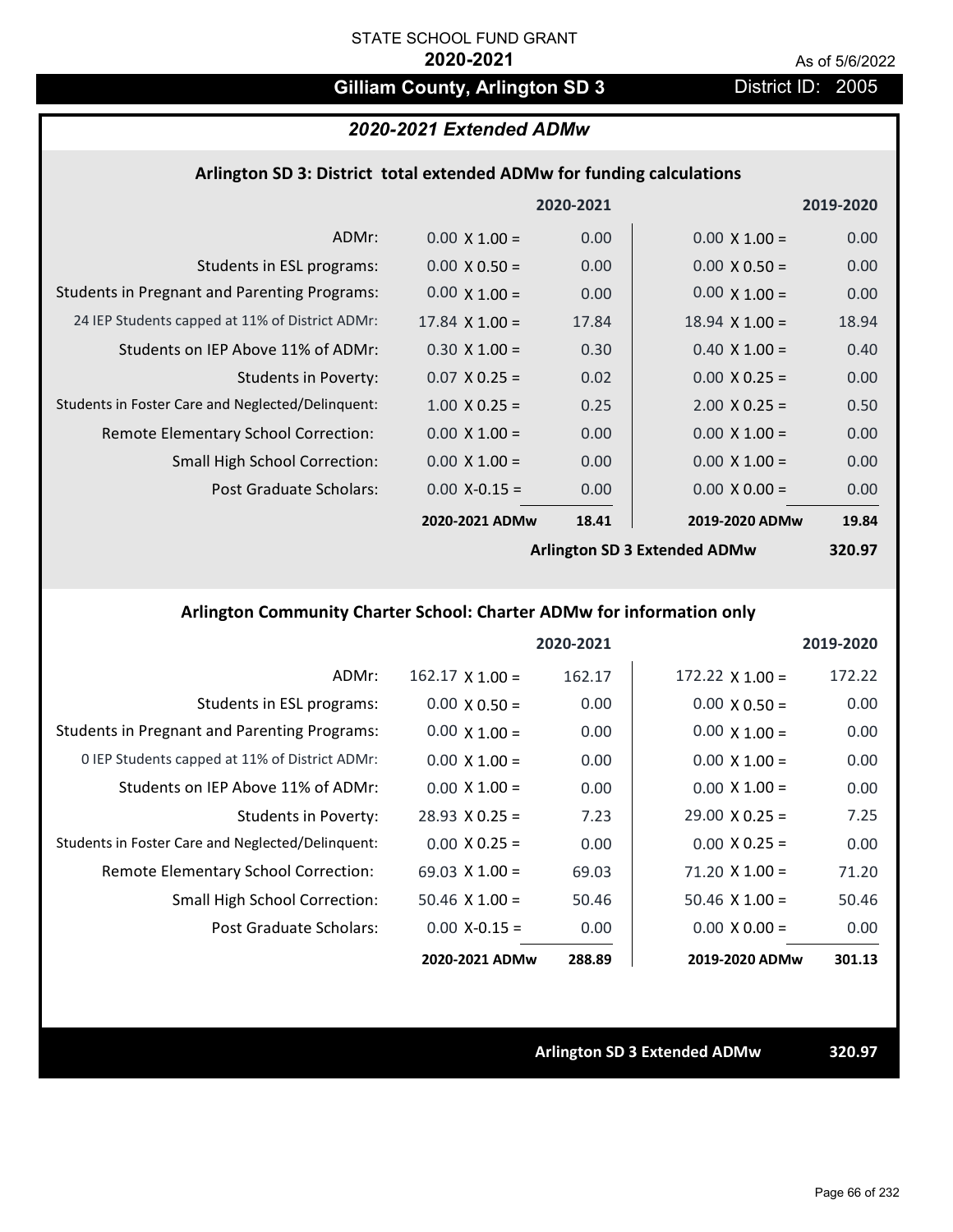# Gilliam County, Condon SD 25J District ID: 2006

| Condon SD 25J: District total extended ADMw for funding calculations |  |  |  |
|----------------------------------------------------------------------|--|--|--|
|----------------------------------------------------------------------|--|--|--|

|                                                     |                        | 2020-2021 |                                    | 2019-2020 |
|-----------------------------------------------------|------------------------|-----------|------------------------------------|-----------|
| ADMr:                                               | $136.18 \times 1.00 =$ | 136.18    | $138.10 \times 1.00 =$             | 138.10    |
| Students in ESL programs:                           | $0.00 \times 0.50 =$   | 0.00      | $0.00 \times 0.50 =$               | 0.00      |
| <b>Students in Pregnant and Parenting Programs:</b> | $0.00 \times 1.00 =$   | 0.00      | $0.00 \times 1.00 =$               | 0.00      |
| 17 IEP Students capped at 11% of District ADMr:     | $14.98 \times 1.00 =$  | 14.98     | $15.19 \times 1.00 =$              | 15.19     |
| Students on IEP Above 11% of ADMr:                  | $0.00 \times 1.00 =$   | 0.00      | $0.40$ X $1.00 =$                  | 0.40      |
| <b>Students in Poverty:</b>                         | $9.46$ X 0.25 =        | 2.37      | $10.48$ X 0.25 =                   | 2.62      |
| Students in Foster Care and Neglected/Delinquent:   | $0.00 \times 0.25 =$   | 0.00      | $0.00 \times 0.25 =$               | 0.00      |
| Remote Elementary School Correction:                | 68.61 $X$ 1.00 =       | 68.61     | 69.08 $X$ 1.00 =                   | 69.08     |
| <b>Small High School Correction:</b>                | $50.46 \times 1.00 =$  | 50.46     | $50.46 \times 1.00 =$              | 50.46     |
| Post Graduate Scholars:                             | $0.00 X-0.15 =$        | 0.00      | $0.00 \times 0.00 =$               | 0.00      |
|                                                     | 2020-2021 ADMw         | 272.59    | 2019-2020 ADMw                     | 275.85    |
|                                                     |                        |           | <b>Condon SD 25J Extended ADMw</b> | 275.85    |
|                                                     |                        |           |                                    |           |
|                                                     |                        |           | <b>Condon SD 25J Extended ADMw</b> | 275.85    |
|                                                     |                        |           |                                    |           |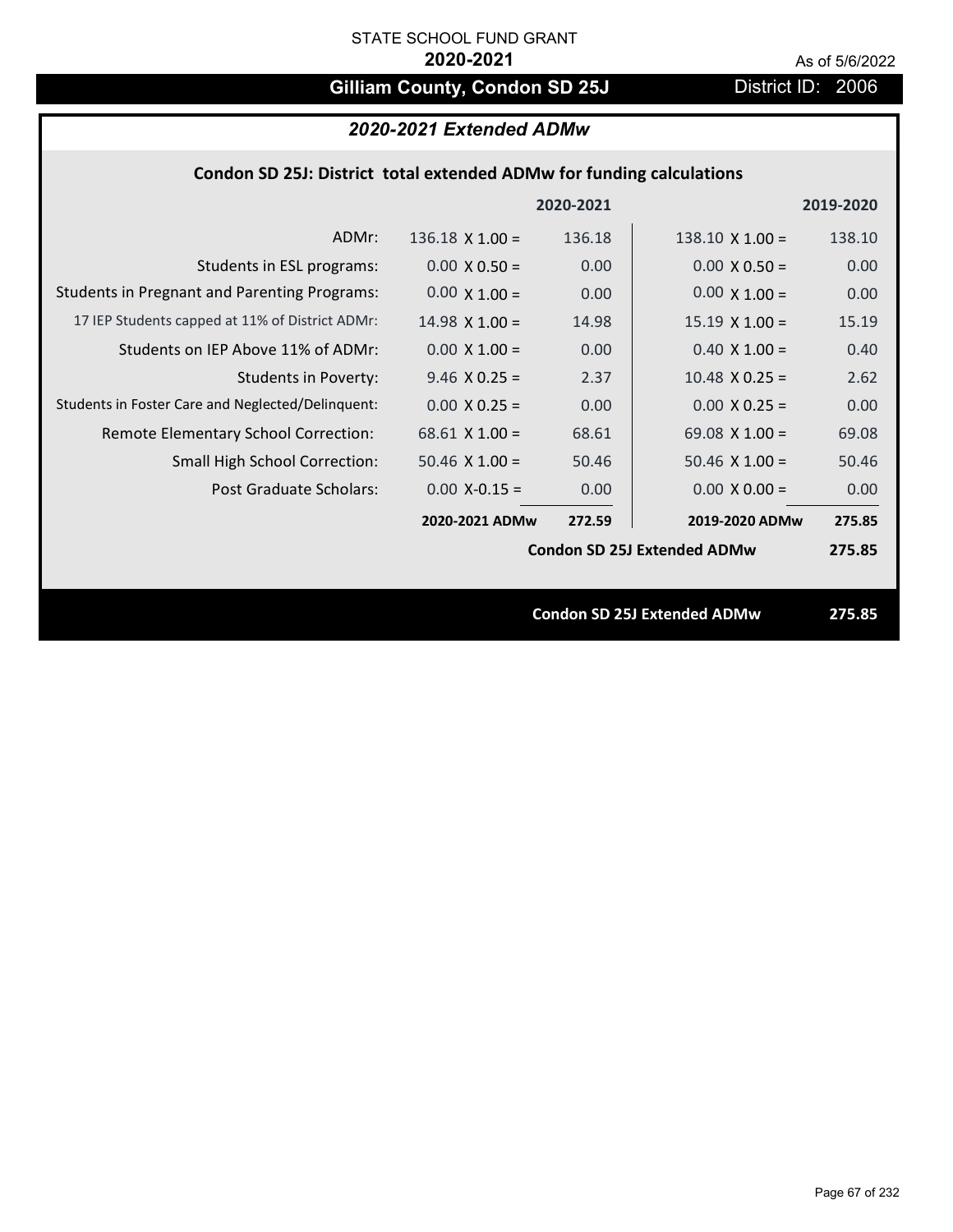# Grant County, John Day SD 3 District ID: 2008

# *2020-2021 Extended ADMw*

| John Day SD 3: District total extended ADMw for funding calculations |  |  |  |
|----------------------------------------------------------------------|--|--|--|
|----------------------------------------------------------------------|--|--|--|

|                                                     |                        | 2020-2021 |                                    | 2019-2020 |
|-----------------------------------------------------|------------------------|-----------|------------------------------------|-----------|
| ADMr:                                               | 527.45 $\times$ 1.00 = | 527.45    | $582.94 \times 1.00 =$             | 582.94    |
| Students in ESL programs:                           | $5.00 \times 0.50 =$   | 2.50      | $5.00 \times 0.50 =$               | 2.50      |
| <b>Students in Pregnant and Parenting Programs:</b> | $0.00 \times 1.00 =$   | 0.00      | $0.00 \times 1.00 =$               | 0.00      |
| 89 IEP Students capped at 11% of District ADMr:     | 58.02 $\times$ 1.00 =  | 58.02     | 64.12 $\times$ 1.00 =              | 64.12     |
| Students on IEP Above 11% of ADMr:                  | 12.90 $X$ 1.00 =       | 12.90     | 6.80 $X$ 1.00 =                    | 6.80      |
| <b>Students in Poverty:</b>                         | $83.15 \times 0.25 =$  | 20.79     | $88.57$ X 0.25 =                   | 22.14     |
| Students in Foster Care and Neglected/Delinquent:   | 4.00 $X$ 0.25 =        | 1.00      | $7.00 \times 0.25 =$               | 1.75      |
| Remote Elementary School Correction:                | $24.73 \times 1.00 =$  | 24.73     | $24.73 \times 1.00 =$              | 24.73     |
| <b>Small High School Correction:</b>                | $87.52$ X 1.00 =       | 87.52     | $88.76$ X 1.00 =                   | 88.76     |
| Post Graduate Scholars:                             | $0.00 X - 0.15 =$      | 0.00      | $0.00 \times 0.00 =$               | 0.00      |
|                                                     | 2020-2021 ADMw         | 734.91    | 2019-2020 ADMw                     | 793.75    |
|                                                     |                        |           | John Day SD 3 Extended ADMw        | 793.75    |
|                                                     |                        |           |                                    |           |
|                                                     |                        |           | <b>John Day SD 3 Extended ADMw</b> | 793.75    |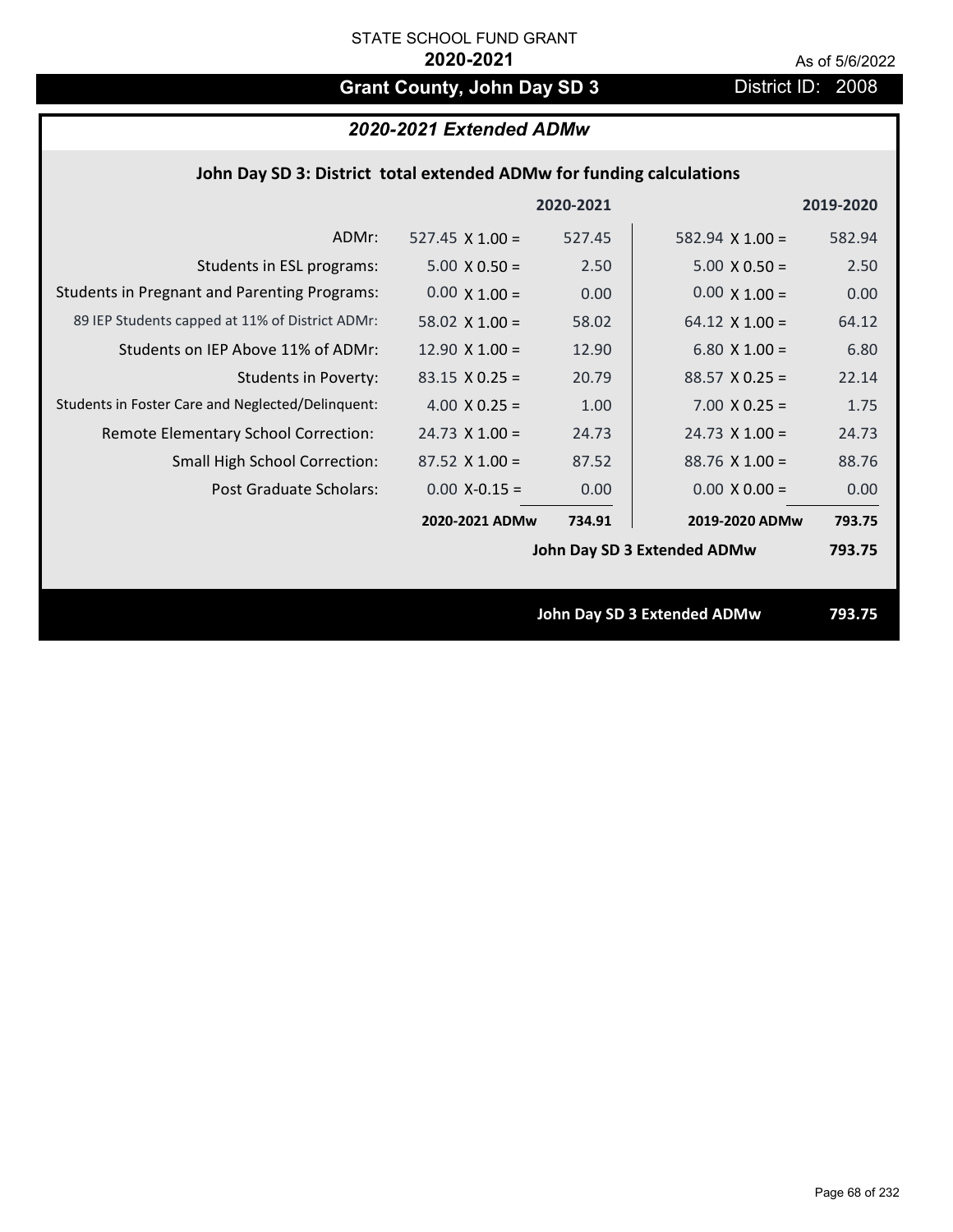# Grant County, Prairie City SD 4 District ID: 2009

# *2020-2021 Extended ADMw*

### **Prairie City SD 4: District total extended ADMw for funding calculations**

|                                                     |                        | 2020-2021 |                        | 2019-2020                                  |
|-----------------------------------------------------|------------------------|-----------|------------------------|--------------------------------------------|
| ADMr:                                               | $181.77 \times 1.00 =$ | 181.77    | $172.25 \times 1.00 =$ | 172.25                                     |
| Students in ESL programs:                           | $0.00 \times 0.50 =$   | 0.00      | $0.00 \times 0.50 =$   | 0.00                                       |
| <b>Students in Pregnant and Parenting Programs:</b> | $0.00 \times 1.00 =$   | 0.00      | $0.00 \times 1.00 =$   | 0.00                                       |
| 31 IEP Students capped at 11% of District ADMr:     | $23.59 \times 1.00 =$  | 23.59     | $18.95 \times 1.00 =$  | 18.95                                      |
| Students on IEP Above 11% of ADMr:                  | $0.20 \times 1.00 =$   | 0.20      | $1.80$ X $1.00 =$      | 1.80                                       |
| <b>Students in Poverty:</b>                         | $31.87 \times 0.25 =$  | 7.97      | $34.00 \times 0.25 =$  | 8.50                                       |
| Students in Foster Care and Neglected/Delinquent:   | $1.00 \times 0.25 =$   | 0.25      | $0.00 X 0.25 =$        | 0.00                                       |
| Remote Elementary School Correction:                | $71.38 \times 1.00 =$  | 71.38     | $71.06 \times 1.00 =$  | 71.06                                      |
| <b>Small High School Correction:</b>                | $50.46 \times 1.00 =$  | 50.46     | $50.46 \times 1.00 =$  | 50.46                                      |
| Post Graduate Scholars:                             | $0.00$ X-0.15 =        | 0.00      | $0.00 X 0.00 =$        | 0.00                                       |
|                                                     | 2020-2021 ADMw         | 335.61    | 2019-2020 ADMw         | 323.02                                     |
|                                                     |                        |           |                        | $\mathbf{a} = \mathbf{a} \cdot \mathbf{a}$ |

**Prairie City SD 4 Extended ADMw**

**370.06**

## **Oregon Connections Academy: Charter ADMw for information only**

|                                                     |                      | 2020-2021 |                      | 2019-2020 |
|-----------------------------------------------------|----------------------|-----------|----------------------|-----------|
| ADMr:                                               | $32.66$ X $1.00 =$   | 32.66     | $0.00 \times 1.00 =$ | 0.00      |
| Students in ESL programs:                           | $0.00 \times 0.50 =$ | 0.00      | $0.00 \times 0.50 =$ | 0.00      |
| <b>Students in Pregnant and Parenting Programs:</b> | $0.00 \times 1.00 =$ | 0.00      | $0.00 \times 1.00 =$ | 0.00      |
| 0 IEP Students capped at 11% of District ADMr:      | $0.00 \times 1.00 =$ | 0.00      | $0.00 \times 1.00 =$ | 0.00      |
| Students on IEP Above 11% of ADMr:                  | $0.00 \times 1.00 =$ | 0.00      | $0.00 \times 1.00 =$ | 0.00      |
| Students in Poverty:                                | $7.13 \times 0.25 =$ | 1.78      | $0.00 \times 0.25 =$ | 0.00      |
| Students in Foster Care and Neglected/Delinquent:   | $0.00 \times 0.25 =$ | 0.00      | $0.00 \times 0.25 =$ | 0.00      |
| Remote Elementary School Correction:                | $0.00 \times 1.00 =$ | 0.00      | $0.00 \times 1.00 =$ | 0.00      |
| Small High School Correction:                       | $0.00 \times 1.00 =$ | 0.00      | $0.00 \times 1.00 =$ | 0.00      |
| Post Graduate Scholars:                             | $0.00 X - 0.15 =$    | 0.00      | $0.00 \times 0.00 =$ | 0.00      |
|                                                     | 2020-2021 ADMw       | 34.44     | 2019-2020 ADMw       | 0.00      |

**Prairie City SD 4 Extended ADMw 370.06**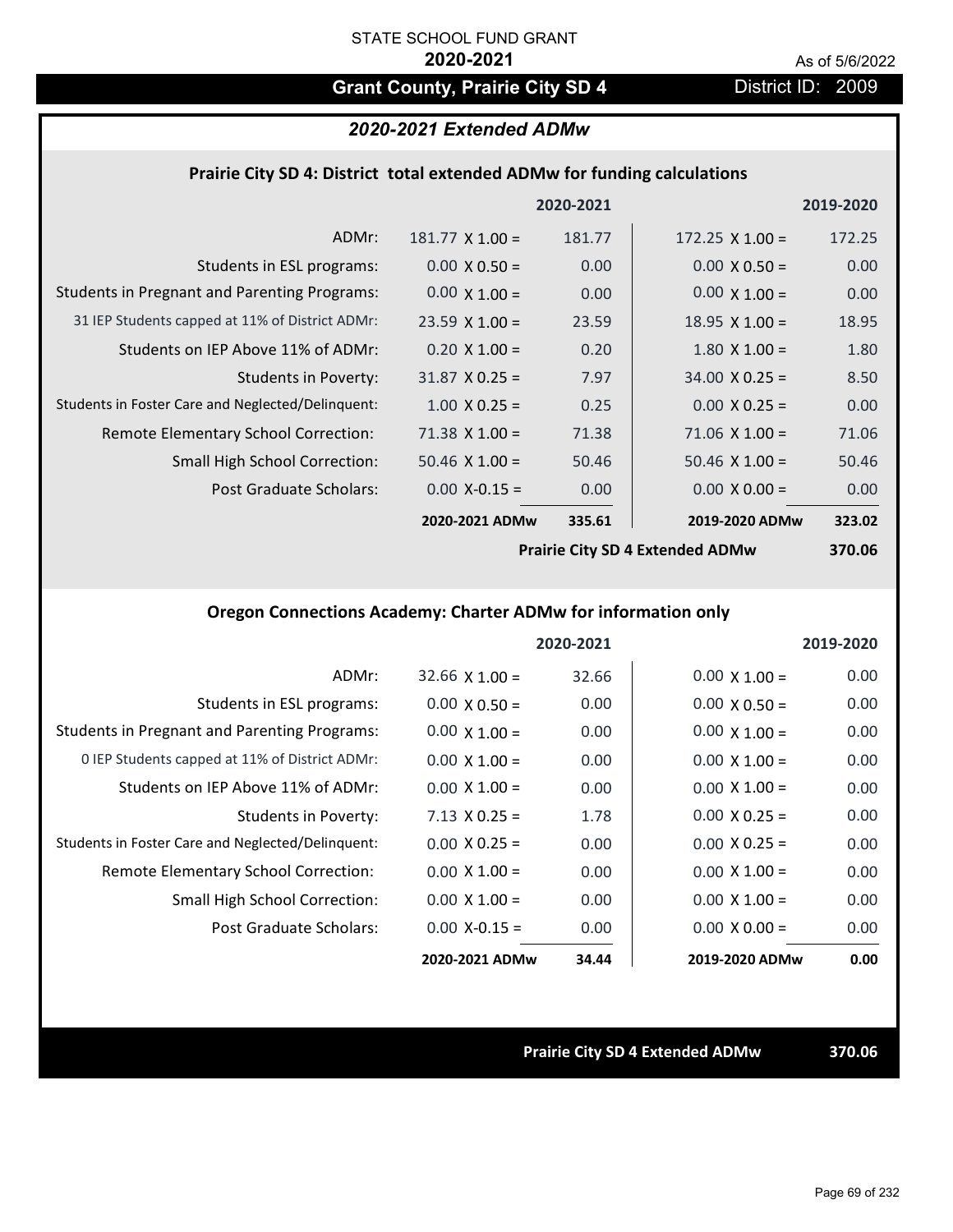# Grant County, Monument SD 8 District ID: 2010

|  | 2020-2021 Extended ADMw |
|--|-------------------------|
|--|-------------------------|

|  | Monument SD 8: District total extended ADMw for funding calculations |  |
|--|----------------------------------------------------------------------|--|
|--|----------------------------------------------------------------------|--|

|                                                     |                       | 2020-2021 |                                    | 2019-2020 |
|-----------------------------------------------------|-----------------------|-----------|------------------------------------|-----------|
| ADMr:                                               | 44.06 $\times$ 1.00 = | 44.06     | 49.49 $\times$ 1.00 =              | 49.49     |
| Students in ESL programs:                           | $1.15 \times 0.50 =$  | 0.58      | $4.00 \times 0.50 =$               | 2.00      |
| <b>Students in Pregnant and Parenting Programs:</b> | $0.00 \times 1.00 =$  | 0.00      | $0.00 \times 1.00 =$               | 0.00      |
| 7 IEP Students capped at 11% of District ADMr:      | 4.85 $\times$ 1.00 =  | 4.85      | 5.44 $\times$ 1.00 =               | 5.44      |
| Students on IEP Above 11% of ADMr:                  | $0.80$ X $1.00 =$     | 0.80      | $0.30 \times 1.00 =$               | 0.30      |
| <b>Students in Poverty:</b>                         | $7.23 \times 0.25 =$  | 1.81      | 7.89 $X$ 0.25 =                    | 1.97      |
| Students in Foster Care and Neglected/Delinquent:   | $0.00 \times 0.25 =$  | 0.00      | $0.00 \times 0.25 =$               | 0.00      |
| Remote Elementary School Correction:                | $31.26$ X $1.00 =$    | 31.26     | $30.53 \times 1.00 =$              | 30.53     |
| <b>Small High School Correction:</b>                | $50.46 \times 1.00 =$ | 50.46     | $50.46 \times 1.00 =$              | 50.46     |
| Post Graduate Scholars:                             | $0.00$ X-0.15 =       | 0.00      | $0.00 \times 0.00 =$               | 0.00      |
|                                                     | 2020-2021 ADMw        | 133.81    | 2019-2020 ADMw                     | 140.20    |
|                                                     |                       |           | <b>Monument SD 8 Extended ADMw</b> | 140.20    |
|                                                     |                       |           |                                    |           |
|                                                     |                       |           | <b>Monument SD 8 Extended ADMw</b> | 140.20    |
|                                                     |                       |           |                                    |           |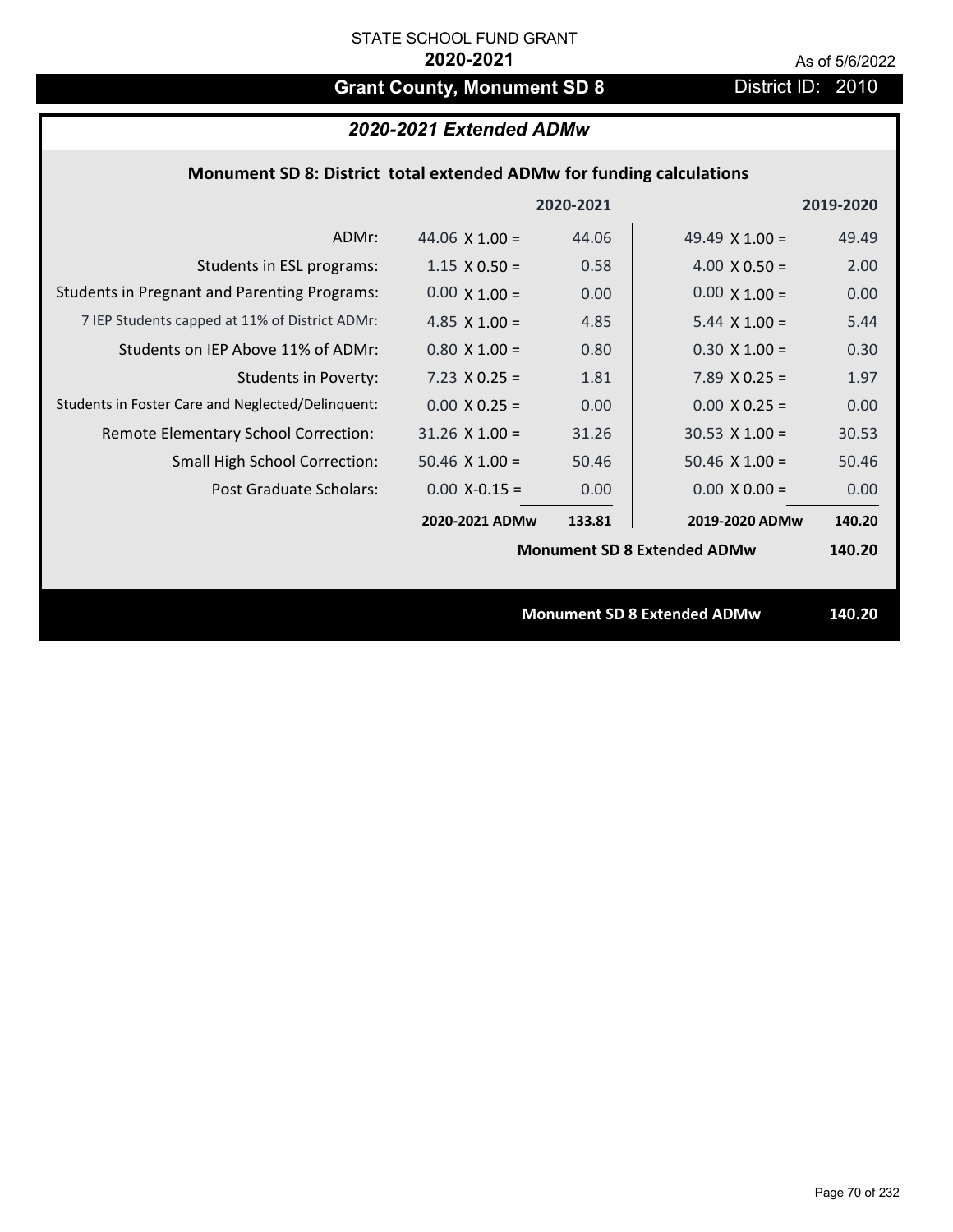# Grant County, Dayville SD 16J District ID: 2011

# *2020-2021 Extended ADMw*

## **Dayville SD 16J: District total extended ADMw for funding calculations**

|                                                     |                       | 2020-2021 |                               | 2019-2020 |
|-----------------------------------------------------|-----------------------|-----------|-------------------------------|-----------|
| ADMr:                                               | 59.13 $\times$ 1.00 = | 59.13     | 53.89 $\times$ 1.00 =         | 53.89     |
| Students in ESL programs:                           | $0.00 \times 0.50 =$  | 0.00      | $0.00 \times 0.50 =$          | 0.00      |
| <b>Students in Pregnant and Parenting Programs:</b> | $0.00 \times 1.00 =$  | 0.00      | $0.00 \times 1.00 =$          | 0.00      |
| 8 IEP Students capped at 11% of District ADMr:      | $6.50 \times 1.00 =$  | 6.50      | 5.93 $X$ 1.00 =               | 5.93      |
| Students on IEP Above 11% of ADMr:                  | $0.10 \times 1.00 =$  | 0.10      | $1.40 \times 1.00 =$          | 1.40      |
| <b>Students in Poverty:</b>                         | $10.00 \times 0.25 =$ | 2.50      | $9.00 \times 0.25 =$          | 2.25      |
| Students in Foster Care and Neglected/Delinquent:   | $1.00 \times 0.25 =$  | 0.25      | $0.00 \times 0.25 =$          | 0.00      |
| Remote Elementary School Correction:                | $36.24$ X $1.00 =$    | 36.24     | $35.64$ X $1.00 =$            | 35.64     |
| <b>Small High School Correction:</b>                | $50.46 \times 1.00 =$ | 50.46     | $50.46 \times 1.00 =$         | 50.46     |
| Post Graduate Scholars:                             | $0.00$ X-0.15 =       | 0.00      | $0.00 \times 0.00 =$          | 0.00      |
|                                                     | 2020-2021 ADMw        | 155.18    | 2019-2020 ADMw                | 149.57    |
|                                                     |                       |           | Dayville SD 16J Extended ADMw | 155.18    |
|                                                     |                       |           |                               |           |
|                                                     |                       |           | Dayville SD 16J Extended ADMw | 155.18    |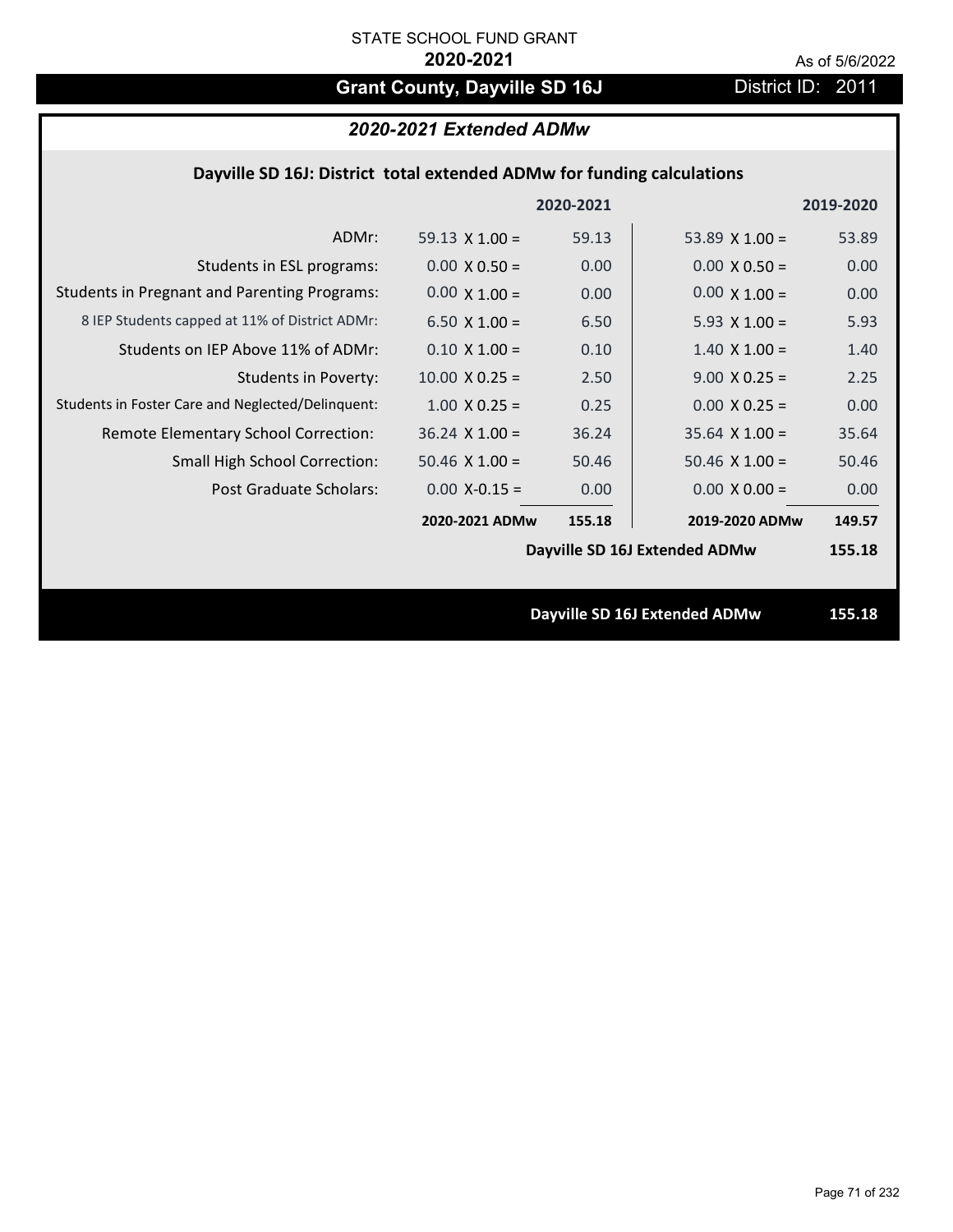# Grant County, Long Creek SD 17 District ID: 2012

# *2020-2021 Extended ADMw*

## **Long Creek SD 17: District total extended ADMw for funding calculations**

|                                                     |                       | 2020-2021 |                                | 2019-2020 |
|-----------------------------------------------------|-----------------------|-----------|--------------------------------|-----------|
| ADMr:                                               | $36.52 \times 1.00 =$ | 36.52     | $38.31$ X 1.00 =               | 38.31     |
| Students in ESL programs:                           | $0.00 \times 0.50 =$  | 0.00      | $0.00 \times 0.50 =$           | 0.00      |
| <b>Students in Pregnant and Parenting Programs:</b> | $0.00 \times 1.00 =$  | 0.00      | $0.00 \times 1.00 =$           | 0.00      |
| 3 IEP Students capped at 11% of District ADMr:      | $3.00 \times 1.00 =$  | 3.00      | $3.00 \times 1.00 =$           | 3.00      |
| Students on IEP Above 11% of ADMr:                  | $0.00 \times 1.00 =$  | 0.00      | $0.00 \times 1.00 =$           | 0.00      |
| <b>Students in Poverty:</b>                         | $14.76$ X 0.25 =      | 3.69      | $18.36$ X 0.25 =               | 4.59      |
| Students in Foster Care and Neglected/Delinquent:   | $0.00 \times 0.25 =$  | 0.00      | $0.00 X 0.25 =$                | 0.00      |
| Remote Elementary School Correction:                | $25.54$ X 1.00 =      | 25.54     | $25.54 \times 1.00 =$          | 25.54     |
| <b>Small High School Correction:</b>                | $50.46$ X $1.00 =$    | 50.46     | $50.46$ X $1.00 =$             | 50.46     |
| Post Graduate Scholars:                             | $0.00$ X-0.15 =       | 0.00      | $0.00 \times 0.00 =$           | 0.00      |
|                                                     | 2020-2021 ADMw        | 119.21    | 2019-2020 ADMw                 | 121.90    |
|                                                     |                       |           | Long Creek SD 17 Extended ADMw | 121.90    |
|                                                     |                       |           |                                |           |
|                                                     |                       |           | Long Creek SD 17 Extended ADMw | 121.90    |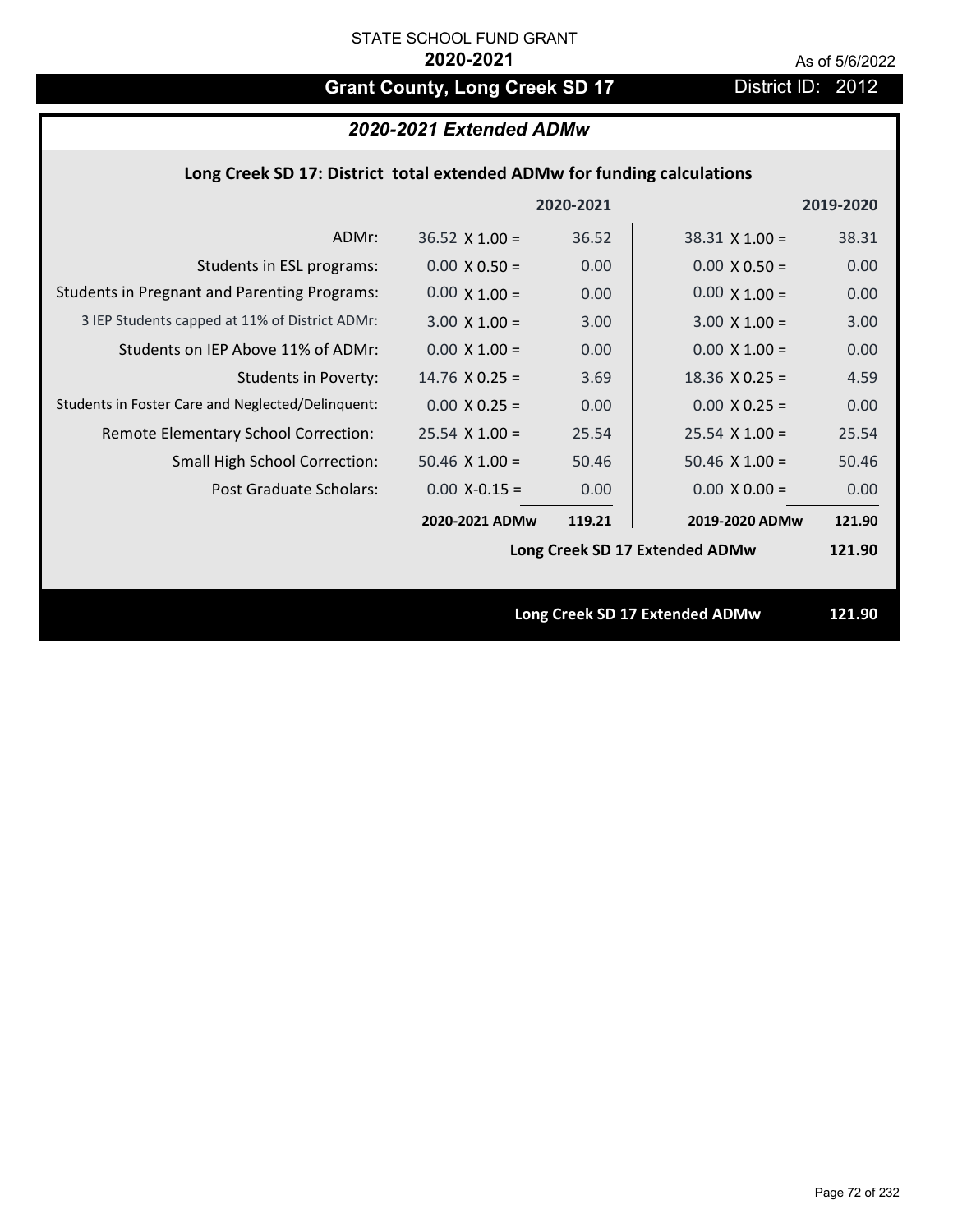# Harney County, Harney County SD 3 District ID: 2014

# *2020-2021 Extended ADMw*

## **Harney County SD 3: District total extended ADMw for funding calculations**

|                                                     |                        | 2020-2021 |                                         | 2019-2020 |
|-----------------------------------------------------|------------------------|-----------|-----------------------------------------|-----------|
| ADMr:                                               | 734.71 $\times$ 1.00 = | 734.71    | $829.18 \times 1.00 =$                  | 829.18    |
| Students in ESL programs:                           | 4.99 $X$ 0.50 =        | 2.50      | $2.00 \times 0.50 =$                    | 1.00      |
| <b>Students in Pregnant and Parenting Programs:</b> | $0.00 \times 1.00 =$   | 0.00      | $0.00 \times 1.00 =$                    | 0.00      |
| 106 IEP Students capped at 11% of District ADMr:    | $80.82$ X 1.00 =       | 80.82     | $91.21$ X $1.00 =$                      | 91.21     |
| Students on IEP Above 11% of ADMr:                  | $3.80 \times 1.00 =$   | 3.80      | $3.50$ X $1.00 =$                       | 3.50      |
| <b>Students in Poverty:</b>                         | $104.22 \times 0.25 =$ | 26.06     | $172.34 \times 0.25 =$                  | 43.09     |
| Students in Foster Care and Neglected/Delinquent:   | $12.00 \times 0.25 =$  | 3.00      | $19.00 \times 0.25 =$                   | 4.75      |
| Remote Elementary School Correction:                | $0.00 \times 1.00 =$   | 0.00      | $0.00 \times 1.00 =$                    | 0.00      |
| <b>Small High School Correction:</b>                | $82.35 \times 1.00 =$  | 82.35     | $81.00 \times 1.00 =$                   | 81.00     |
| Post Graduate Scholars:                             | $0.00$ X-0.15 =        | 0.00      | $0.00 \times 0.00 =$                    | 0.00      |
|                                                     | 2020-2021 ADMw         | 933.23    | 2019-2020 ADMw                          | 1,053.72  |
|                                                     |                        |           | <b>Harney County SD 3 Extended ADMw</b> | 1,053.72  |
|                                                     |                        |           |                                         |           |
|                                                     |                        |           | <b>Harney County SD 3 Extended ADMw</b> | 1,053.72  |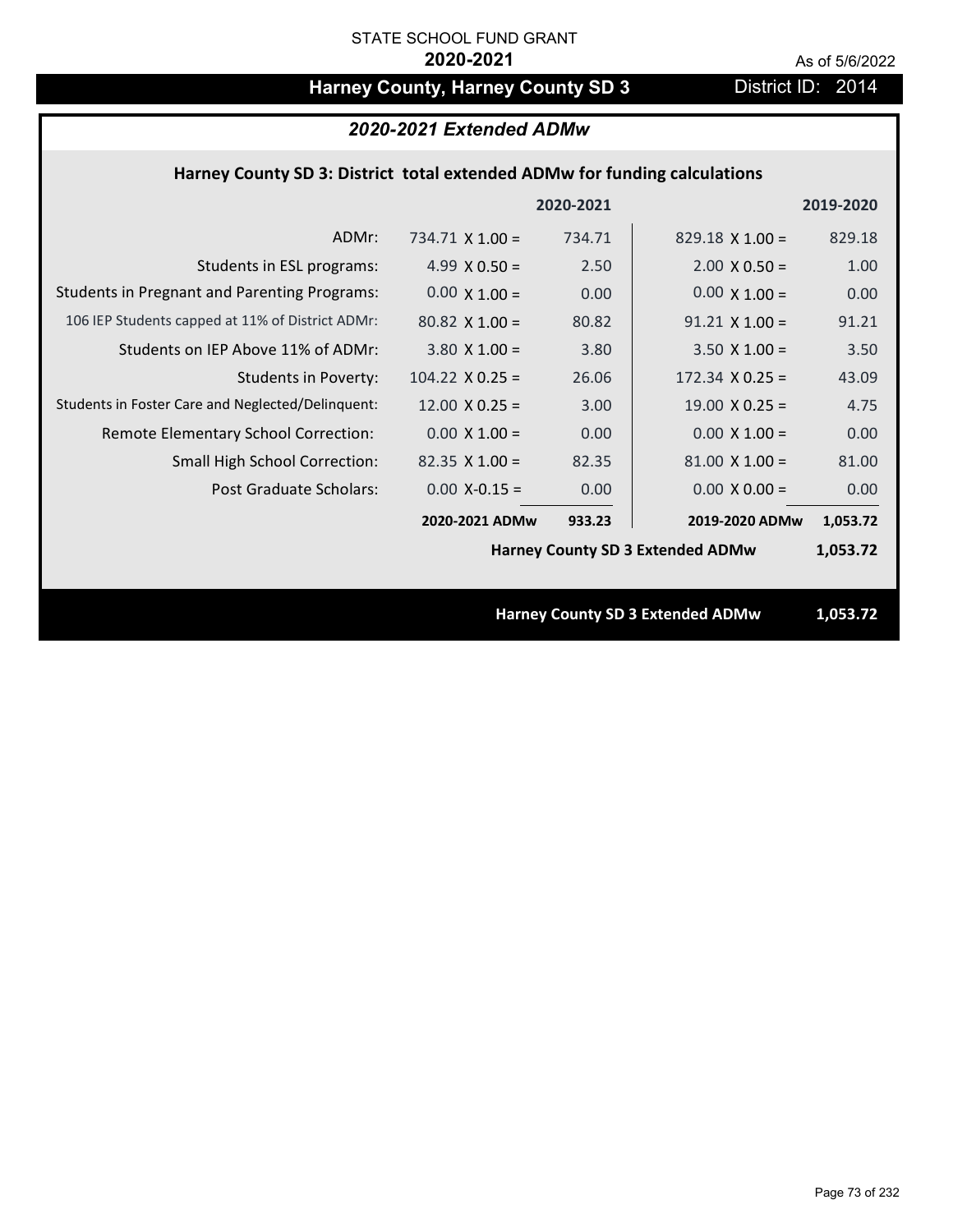# Harney County, Harney County SD 4 District ID: 2015

# *2020-2021 Extended ADMw*

#### **Harney County SD 4: District total extended ADMw for funding calculations**

|                                                     |                       | 2020-2021 |                        | 2019-2020 |
|-----------------------------------------------------|-----------------------|-----------|------------------------|-----------|
| ADMr:                                               | 142.95 $X$ 1.00 =     | 142.95    | $123.13 \times 1.00 =$ | 123.13    |
| Students in ESL programs:                           | $3.00 \times 0.50 =$  | 1.50      | $3.00 \times 0.50 =$   | 1.50      |
| <b>Students in Pregnant and Parenting Programs:</b> | $0.00 \times 1.00 =$  | 0.00      | $0.00 \times 1.00 =$   | 0.00      |
| 67 IEP Students capped at 11% of District ADMr:     | $67.00 \times 1.00 =$ | 67.00     | $54.00 \times 1.00 =$  | 54.00     |
| Students on IEP Above 11% of ADMr:                  | $0.00 \times 1.00 =$  | 0.00      | $0.00 \times 1.00 =$   | 0.00      |
| <b>Students in Poverty:</b>                         | 4.69 $X$ 0.25 =       | 1.17      | $3.30 \times 0.25 =$   | 0.83      |
| Students in Foster Care and Neglected/Delinquent:   | $0.00 \times 0.25 =$  | 0.00      | $3.00 \times 0.25 =$   | 0.75      |
| Remote Elementary School Correction:                | $70.15 \times 1.00 =$ | 70.15     | $71.41 \times 1.00 =$  | 71.41     |
| <b>Small High School Correction:</b>                | $0.00 \times 1.00 =$  | 0.00      | $0.00 \times 1.00 =$   | 0.00      |
| Post Graduate Scholars:                             | $0.00$ X-0.15 =       | 0.00      | $0.00 \times 0.00 =$   | 0.00      |
|                                                     | 2020-2021 ADMw        | 282.77    | 2019-2020 ADMw         | 251.62    |

**Harney County SD 4 Extended ADMw**

**922.14**

# **Oregon Family School: Charter ADMw for information only**

|                                                     |                       | 2020-2021 |                       | 2019-2020 |
|-----------------------------------------------------|-----------------------|-----------|-----------------------|-----------|
| ADMr:                                               | 634.04 $X$ 1.00 =     | 634.04    | 474.92 $X$ 1.00 =     | 474.92    |
| Students in ESL programs:                           | $0.00 \times 0.50 =$  | 0.00      | $0.00 \times 0.50 =$  | 0.00      |
| <b>Students in Pregnant and Parenting Programs:</b> | $0.00 \times 1.00 =$  | 0.00      | $0.00 \times 1.00 =$  | 0.00      |
| 0 IEP Students capped at 11% of District ADMr:      | $0.00 \times 1.00 =$  | 0.00      | $0.00 \times 1.00 =$  | 0.00      |
| Students on IEP Above 11% of ADMr:                  | $0.00 \times 1.00 =$  | 0.00      | $0.00 \times 1.00 =$  | 0.00      |
| Students in Poverty:                                | $21.31 \times 0.25 =$ | 5.33      | $12.70 \times 0.25 =$ | 3.18      |
| Students in Foster Care and Neglected/Delinquent:   | $0.00 \times 0.25 =$  | 0.00      | $0.00 \times 0.25 =$  | 0.00      |
| Remote Elementary School Correction:                | $0.00 \times 1.00 =$  | 0.00      | $0.00 \times 1.00 =$  | 0.00      |
| <b>Small High School Correction:</b>                | $0.00 \times 1.00 =$  | 0.00      | $0.00 \times 1.00 =$  | 0.00      |
| Post Graduate Scholars:                             | $0.00 X - 0.15 =$     | 0.00      | $0.00 \times 0.00 =$  | 0.00      |
|                                                     | 2020-2021 ADMw        | 639.37    | 2019-2020 ADMw        | 478.10    |

**Harney County SD 4 Extended ADMw 922.14**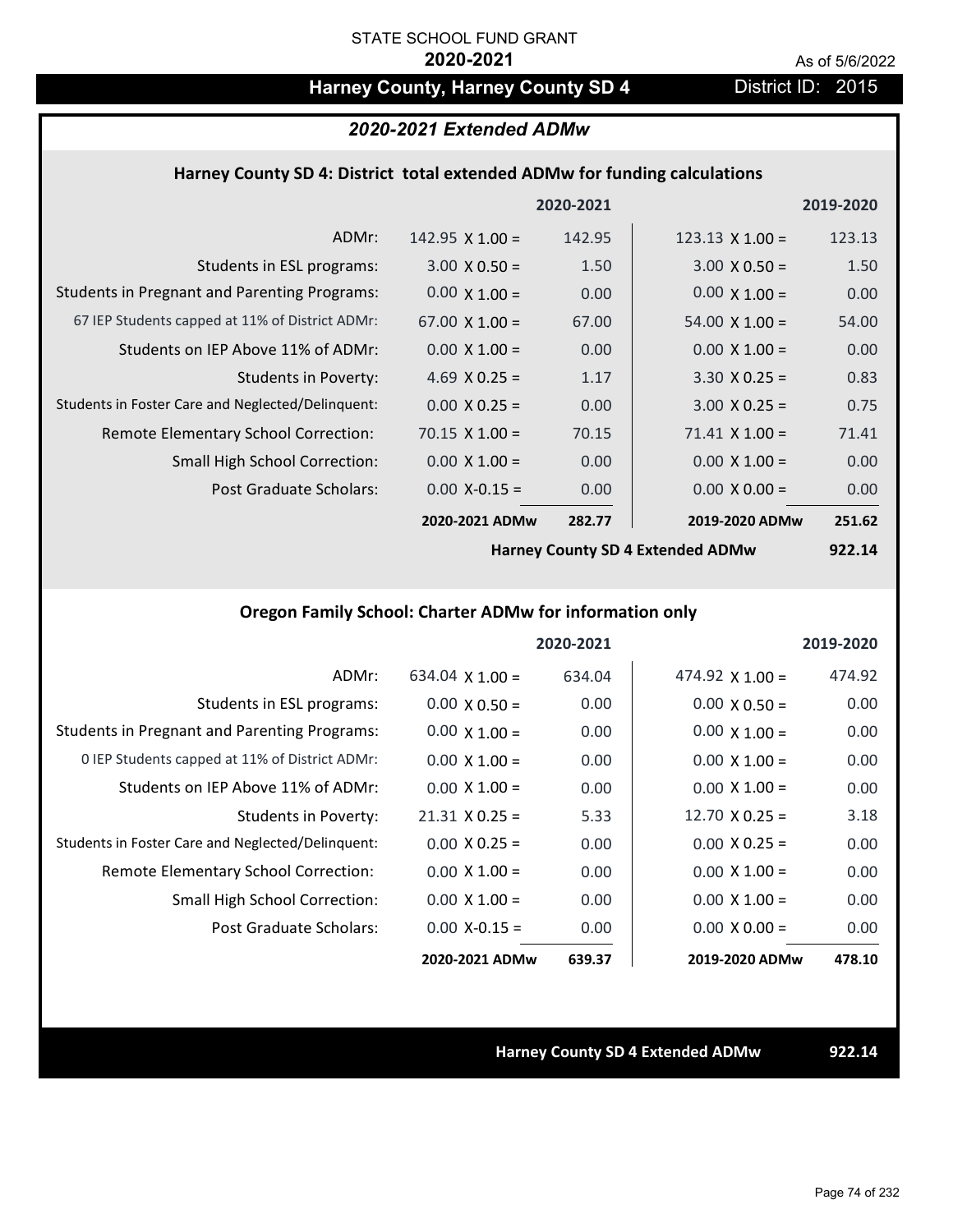# Harney County, Pine Creek SD 5 District ID: 2016

|  | Pine Creek SD 5: District total extended ADMw for funding calculations |
|--|------------------------------------------------------------------------|
|--|------------------------------------------------------------------------|

|                                                     |                       | 2020-2021 |                                      | 2019-2020 |
|-----------------------------------------------------|-----------------------|-----------|--------------------------------------|-----------|
| ADMr:                                               | $3.96 \times 1.00 =$  | 3.96      | $3.49 \times 1.00 =$                 | 3.49      |
| Students in ESL programs:                           | $0.00 \times 0.50 =$  | 0.00      | $0.00 \times 0.50 =$                 | 0.00      |
| <b>Students in Pregnant and Parenting Programs:</b> | $0.00 \times 1.00 =$  | 0.00      | $0.00 \times 1.00 =$                 | 0.00      |
| O IEP Students capped at 11% of District ADMr:      | $0.00 \times 1.00 =$  | 0.00      | $0.00 \times 1.00 =$                 | 0.00      |
| Students on IEP Above 11% of ADMr:                  | $0.00 \times 1.00 =$  | 0.00      | $0.00 \times 1.00 =$                 | 0.00      |
| <b>Students in Poverty:</b>                         | $2.00 \times 0.25 =$  | 0.50      | $1.41 \times 0.25 =$                 | 0.35      |
| Students in Foster Care and Neglected/Delinquent:   | $0.00 \times 0.25 =$  | 0.00      | $0.00 \times 0.25 =$                 | 0.00      |
| Remote Elementary School Correction:                | $25.54 \times 1.00 =$ | 25.54     | $25.54 \times 1.00 =$                | 25.54     |
| <b>Small High School Correction:</b>                | $0.00 \times 1.00 =$  | 0.00      | $0.00 \times 1.00 =$                 | 0.00      |
| Post Graduate Scholars:                             | $0.00$ X-0.15 =       | 0.00      | $0.00 \times 0.00 =$                 | 0.00      |
|                                                     | 2020-2021 ADMw        | 30.00     | 2019-2020 ADMw                       | 29.38     |
|                                                     |                       |           | <b>Pine Creek SD 5 Extended ADMw</b> | 30.00     |
|                                                     |                       |           |                                      |           |
|                                                     |                       |           | <b>Pine Creek SD 5 Extended ADMw</b> | 30.00     |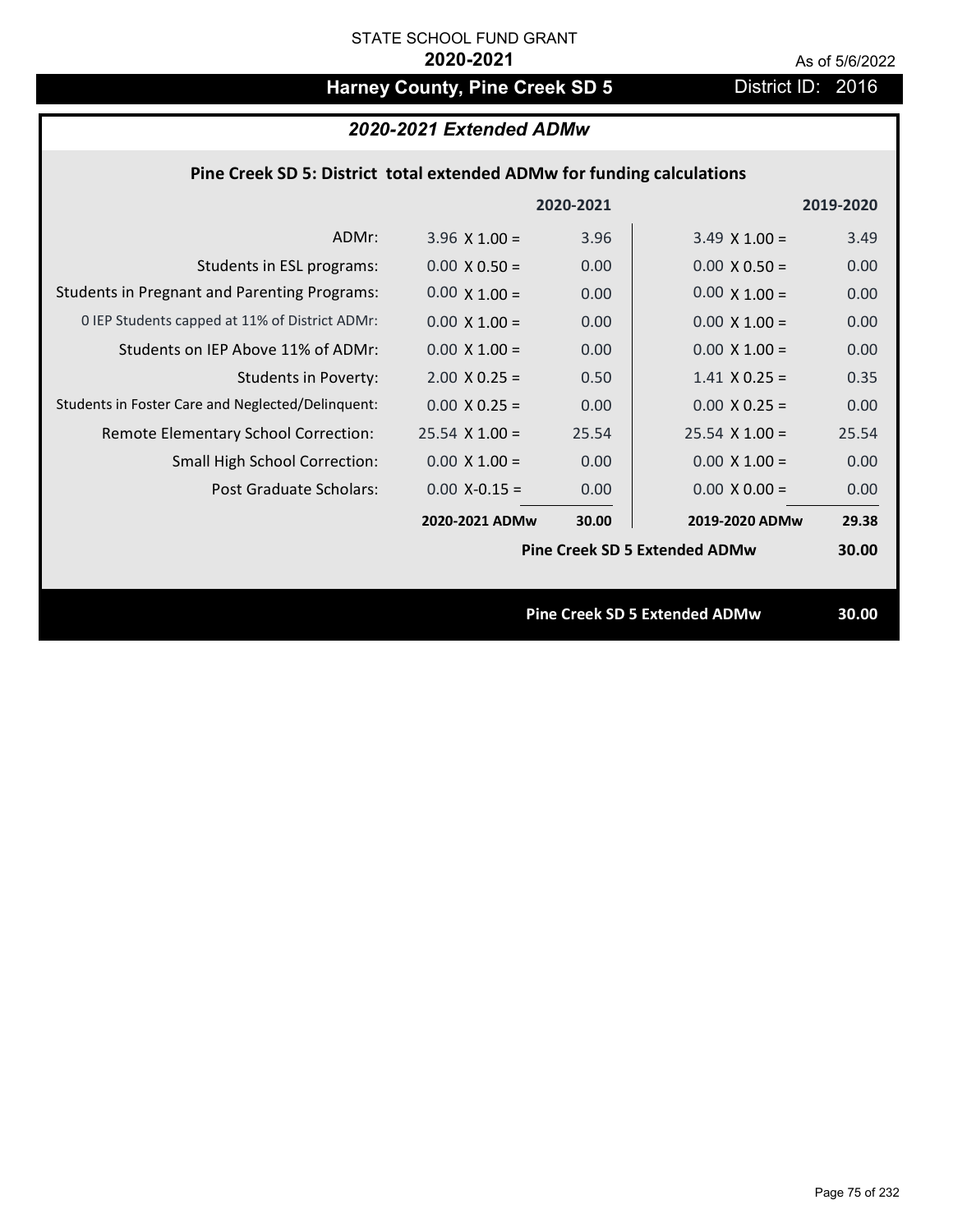# Harney County, Diamond SD 7 District ID: 2017

# *2020-2021 Extended ADMw*

## **Diamond SD 7: District total extended ADMw for funding calculations**

|                                                     |                      | 2020-2021 |                                   | 2019-2020 |
|-----------------------------------------------------|----------------------|-----------|-----------------------------------|-----------|
| ADMr:                                               | 3.66 $X$ 1.00 =      | 3.66      | $3.60 \times 1.00 =$              | 3.60      |
| Students in ESL programs:                           | $0.00 \times 0.50 =$ | 0.00      | $0.00 \times 0.50 =$              | 0.00      |
| <b>Students in Pregnant and Parenting Programs:</b> | $0.00 \times 1.00 =$ | 0.00      | $0.00 \times 1.00 =$              | 0.00      |
| 0 IEP Students capped at 11% of District ADMr:      | $0.00 \times 1.00 =$ | 0.00      | $0.00 \times 1.00 =$              | 0.00      |
| Students on IEP Above 11% of ADMr:                  | $0.00 \times 1.00 =$ | 0.00      | $0.00 \times 1.00 =$              | 0.00      |
| <b>Students in Poverty:</b>                         | $0.54$ X 0.25 =      | 0.14      | $0.86$ X 0.25 =                   | 0.22      |
| Students in Foster Care and Neglected/Delinquent:   | $0.00 \times 0.25 =$ | 0.00      | $0.00 \times 0.25 =$              | 0.00      |
| Remote Elementary School Correction:                | $25.54$ X 1.00 =     | 25.54     | $25.54 \times 1.00 =$             | 25.54     |
| <b>Small High School Correction:</b>                | $0.00 \times 1.00 =$ | 0.00      | $0.00 \times 1.00 =$              | 0.00      |
| Post Graduate Scholars:                             | $0.00$ X-0.15 =      | 0.00      | $0.00 \times 0.00 =$              | 0.00      |
|                                                     | 2020-2021 ADMw       | 29.34     | 2019-2020 ADMw                    | 29.36     |
|                                                     |                      |           | Diamond SD 7 Extended ADMw        | 29.36     |
|                                                     |                      |           |                                   |           |
|                                                     |                      |           | <b>Diamond SD 7 Extended ADMw</b> | 29.36     |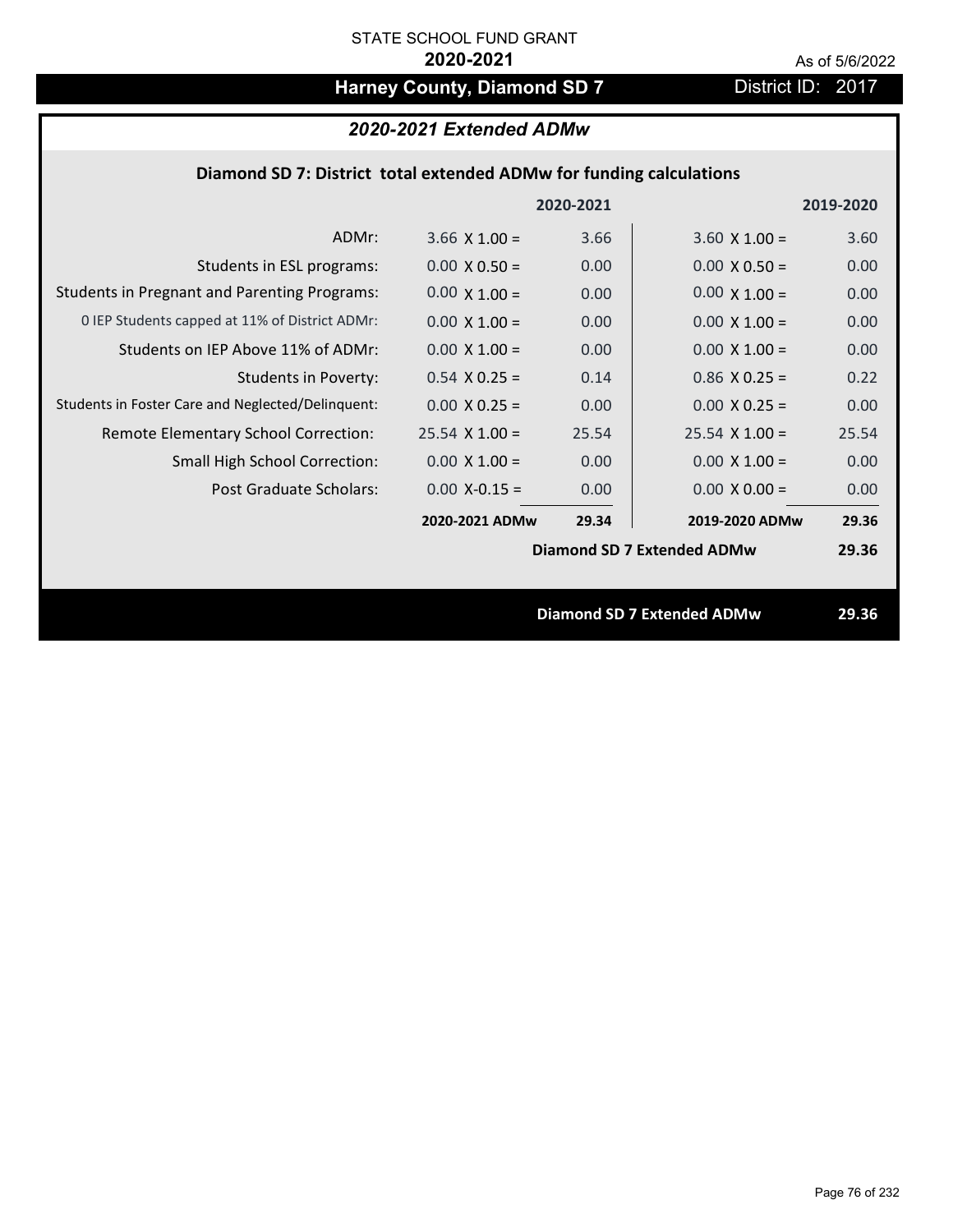# Harney County, Suntex SD 10 **District ID: 2018**

|                                                     |                       | 2020-2021 |                                   | 2019-2020 |
|-----------------------------------------------------|-----------------------|-----------|-----------------------------------|-----------|
| ADMr:                                               | $1.81 \times 1.00 =$  | 1.81      | $3.11 \times 1.00 =$              | 3.11      |
| Students in ESL programs:                           | $0.00 \times 0.50 =$  | 0.00      | $0.00 \times 0.50 =$              | 0.00      |
| <b>Students in Pregnant and Parenting Programs:</b> | $0.00 \times 1.00 =$  | 0.00      | $0.00 \times 1.00 =$              | 0.00      |
| 1 IEP Students capped at 11% of District ADMr:      | $0.22 \times 1.00 =$  | 0.22      | $0.38 \times 1.00 =$              | 0.38      |
| Students on IEP Above 11% of ADMr:                  | $0.50 \times 1.00 =$  | 0.50      | $0.50$ X 1.00 =                   | 0.50      |
| <b>Students in Poverty:</b>                         | $0.37$ X 0.25 =       | 0.09      | $0.63$ X 0.25 =                   | 0.16      |
| Students in Foster Care and Neglected/Delinquent:   | $0.00 \times 0.25 =$  | 0.00      | $0.00 X 0.25 =$                   | 0.00      |
| Remote Elementary School Correction:                | $25.54 \times 1.00 =$ | 25.54     | $25.54$ X 1.00 =                  | 25.54     |
| <b>Small High School Correction:</b>                | $0.00 \times 1.00 =$  | 0.00      | $0.00 \times 1.00 =$              | 0.00      |
| Post Graduate Scholars:                             | $0.00$ X-0.15 =       | 0.00      | $0.00 \times 0.00 =$              | 0.00      |
|                                                     | 2020-2021 ADMw        | 28.16     | 2019-2020 ADMw                    | 29.69     |
|                                                     |                       |           | <b>Suntex SD 10 Extended ADMw</b> | 29.69     |
|                                                     |                       |           |                                   |           |
|                                                     |                       |           | <b>Suntex SD 10 Extended ADMw</b> | 29.69     |
|                                                     |                       |           |                                   |           |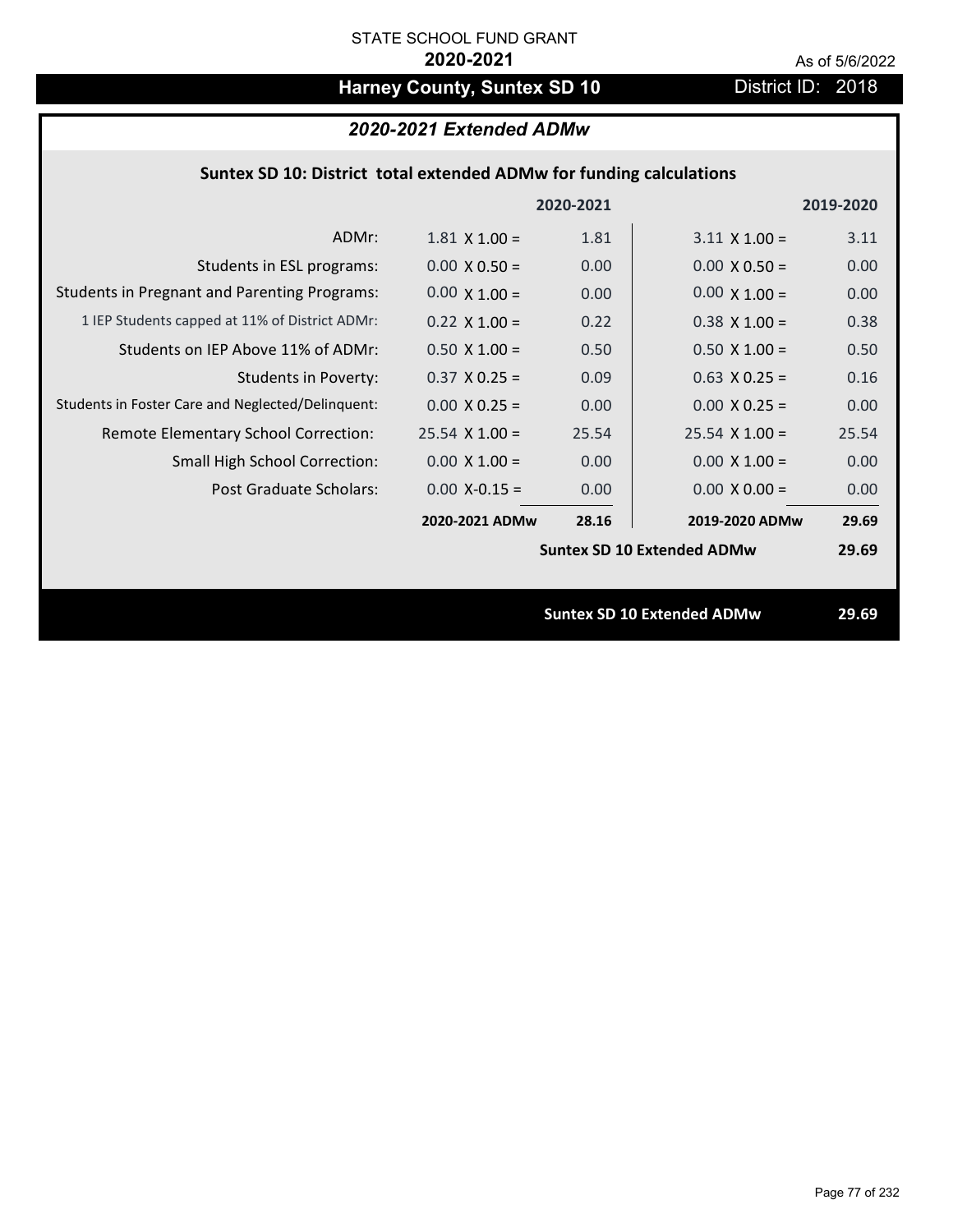# Harney County, Drewsey SD 13 District ID: 2019

# *2020-2021 Extended ADMw*

## **Drewsey SD 13: District total extended ADMw for funding calculations**

|                                                     |                      | 2020-2021 |                                    | 2019-2020 |
|-----------------------------------------------------|----------------------|-----------|------------------------------------|-----------|
| ADMr:                                               | 7.02 $\times$ 1.00 = | 7.02      | $5.07 \times 1.00 =$               | 5.07      |
| Students in ESL programs:                           | $0.00 \times 0.50 =$ | 0.00      | $0.00 \times 0.50 =$               | 0.00      |
| <b>Students in Pregnant and Parenting Programs:</b> | $0.00 \times 1.00 =$ | 0.00      | $0.00 \times 1.00 =$               | 0.00      |
| 1 IEP Students capped at 11% of District ADMr:      | $0.86 \times 1.00 =$ | 0.86      | $0.62$ X 1.00 =                    | 0.62      |
| Students on IEP Above 11% of ADMr:                  | $0.10 \times 1.00 =$ | 0.10      | $0.20$ X $1.00 =$                  | 0.20      |
| <b>Students in Poverty:</b>                         | $0.52$ X $0.25 =$    | 0.13      | $0.75$ X 0.25 =                    | 0.19      |
| Students in Foster Care and Neglected/Delinquent:   | $0.00 \times 0.25 =$ | 0.00      | $0.00 \times 0.25 =$               | 0.00      |
| Remote Elementary School Correction:                | $25.54$ X 1.00 =     | 25.54     | $25.54$ X 1.00 =                   | 25.54     |
| <b>Small High School Correction:</b>                | $0.00 \times 1.00 =$ | 0.00      | $0.00 \times 1.00 =$               | 0.00      |
| Post Graduate Scholars:                             | $0.00$ X-0.15 =      | 0.00      | $0.00 \times 0.00 =$               | 0.00      |
|                                                     | 2020-2021 ADMw       | 33.65     | 2019-2020 ADMw                     | 31.62     |
|                                                     |                      |           | <b>Drewsey SD 13 Extended ADMw</b> | 33.65     |
|                                                     |                      |           |                                    |           |
|                                                     |                      |           | <b>Drewsey SD 13 Extended ADMw</b> | 33.65     |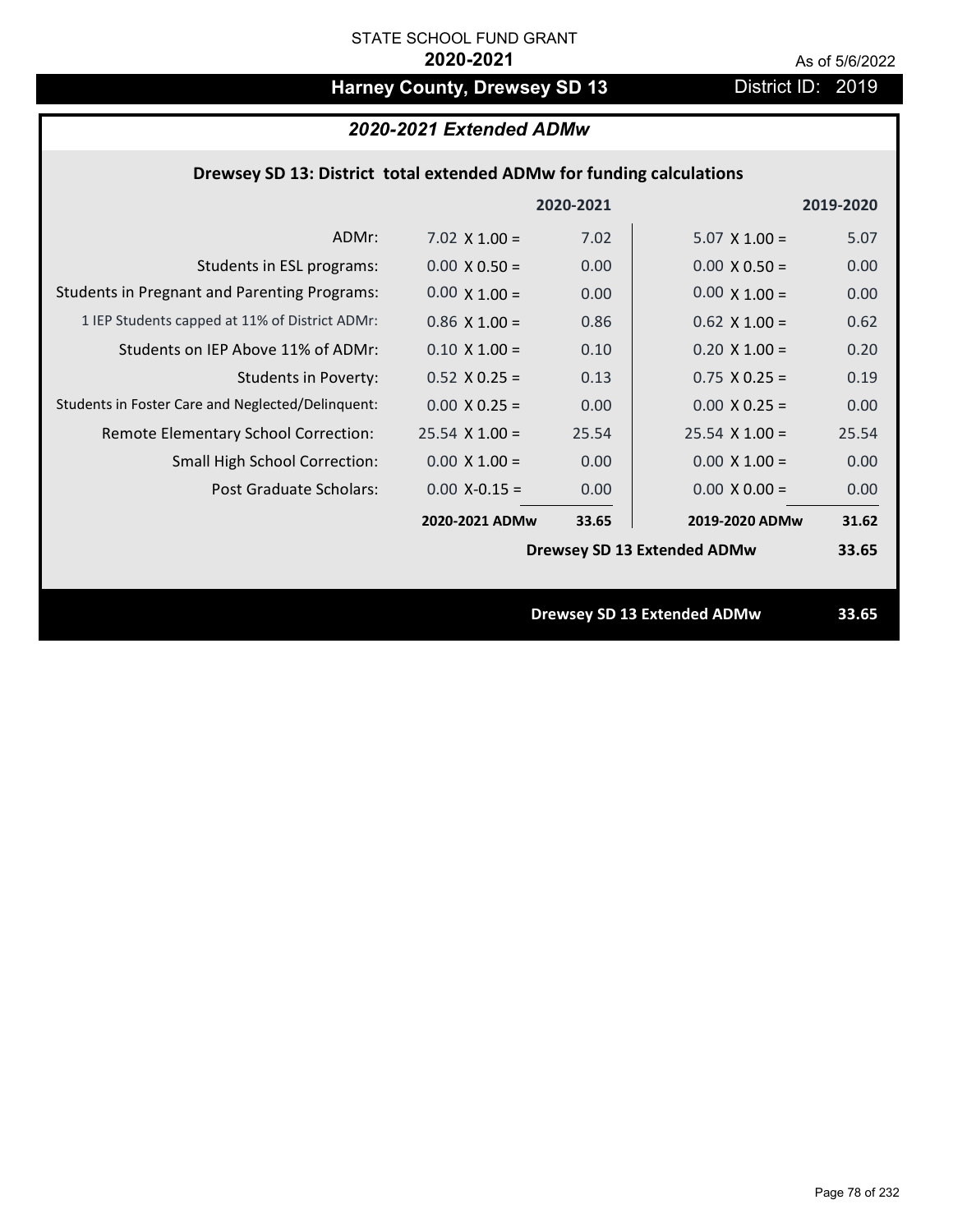# Harney County, Frenchglen SD 16 **District ID: 2020**

# *2020-2021 Extended ADMw*

## **Frenchglen SD 16: District total extended ADMw for funding calculations**

|                                                     |                      | 2020-2021 |                                | 2019-2020 |
|-----------------------------------------------------|----------------------|-----------|--------------------------------|-----------|
| ADMr:                                               | $8.69 \times 1.00 =$ | 8.69      | $2.69$ X 1.00 =                | 2.69      |
| Students in ESL programs:                           | $0.00 \times 0.50 =$ | 0.00      | $0.00 \times 0.50 =$           | 0.00      |
| <b>Students in Pregnant and Parenting Programs:</b> | $0.00 \times 1.00 =$ | 0.00      | $0.00 \times 1.00 =$           | 0.00      |
| 1 IEP Students capped at 11% of District ADMr:      | $0.96 \times 1.00 =$ | 0.96      | $0.30 \times 1.00 =$           | 0.30      |
| Students on IEP Above 11% of ADMr:                  | $0.00 \times 1.00 =$ | 0.00      | $0.40$ X $1.00 =$              | 0.40      |
| <b>Students in Poverty:</b>                         | $2.67$ X 0.25 =      | 0.67      | $0.62$ X 0.25 =                | 0.16      |
| Students in Foster Care and Neglected/Delinquent:   | $2.00 \times 0.25 =$ | 0.50      | $0.00 X 0.25 =$                | 0.00      |
| Remote Elementary School Correction:                | $25.54$ X 1.00 =     | 25.54     | $25.54$ X 1.00 =               | 25.54     |
| <b>Small High School Correction:</b>                | $0.00 \times 1.00 =$ | 0.00      | $0.00 \times 1.00 =$           | 0.00      |
| Post Graduate Scholars:                             | $0.00$ X-0.15 =      | 0.00      | $0.00 \times 0.00 =$           | 0.00      |
|                                                     | 2020-2021 ADMw       | 36.35     | 2019-2020 ADMw                 | 29.08     |
|                                                     |                      |           | Frenchglen SD 16 Extended ADMw | 36.35     |
|                                                     |                      |           |                                |           |
|                                                     |                      |           | Frenchglen SD 16 Extended ADMw | 36.35     |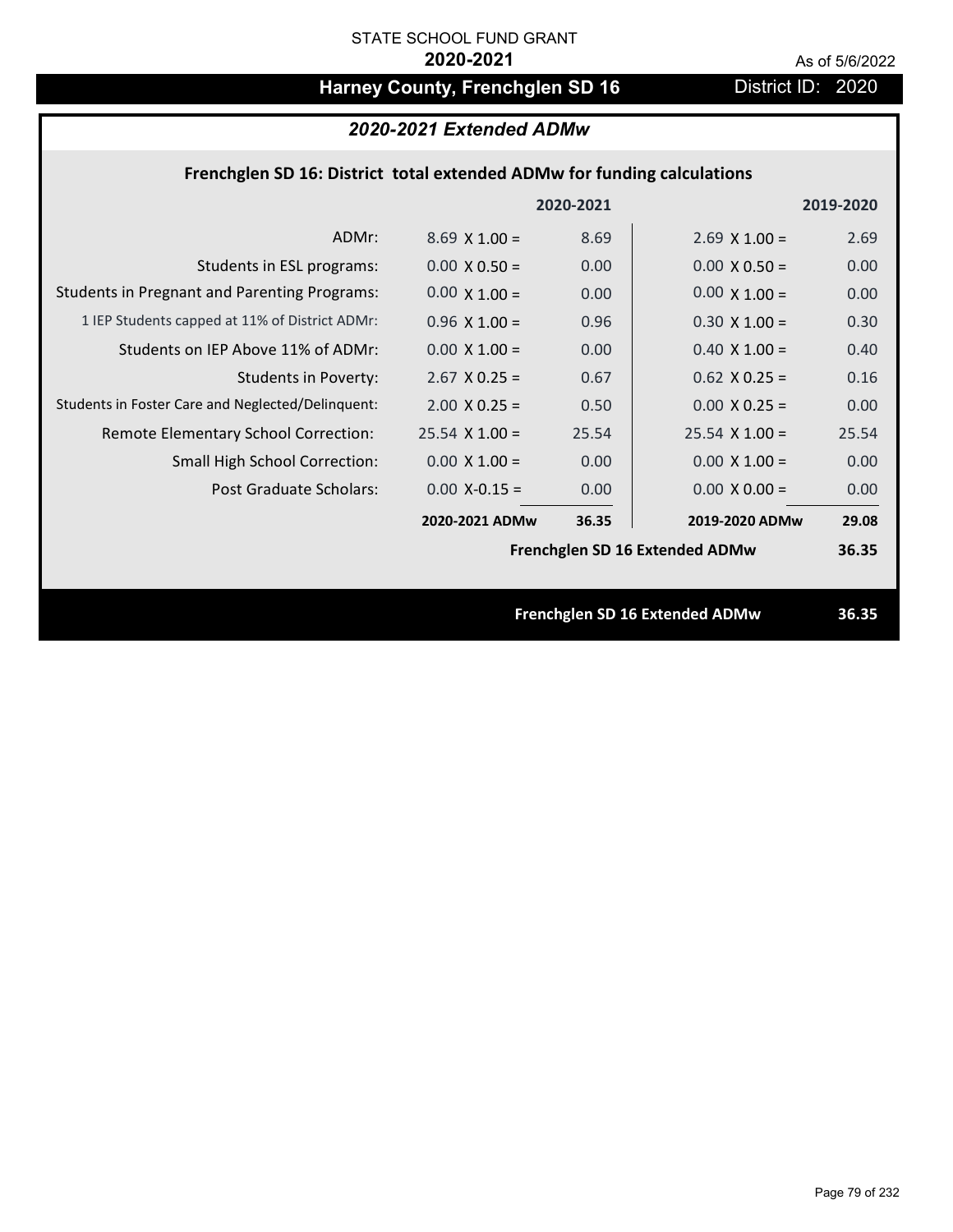# Harney County, Double O SD 28 District ID: 2021

| 2020-2021 Extended ADMw                                               |                      |           |                              |           |
|-----------------------------------------------------------------------|----------------------|-----------|------------------------------|-----------|
| Double O SD 28: District total extended ADMw for funding calculations |                      |           |                              |           |
|                                                                       |                      | 2020-2021 |                              | 2019-2020 |
| ADMr:                                                                 | 4.85 $\times$ 1.00 = | 4.85      | 6.30 $\times$ 1.00 =         | 6.30      |
| Students in ESL programs:                                             | $0.00 \times 0.50 =$ | 0.00      | $0.00 \times 0.50 =$         | 0.00      |
| <b>Students in Pregnant and Parenting Programs:</b>                   | $0.00 \times 1.00 =$ | 0.00      | $0.00 \times 1.00 =$         | 0.00      |
| 1 IEP Students capped at 11% of District ADMr:                        | $0.59 \times 1.00 =$ | 0.59      | $0.77 \times 1.00 =$         | 0.77      |
| Students on IEP Above 11% of ADMr:                                    | $0.20 \times 1.00 =$ | 0.20      | $0.10 \times 1.00 =$         | 0.10      |
| <b>Students in Poverty:</b>                                           | $1.00 \times 0.25 =$ | 0.25      | $1.00 \times 0.25 =$         | 0.25      |
| Students in Foster Care and Neglected/Delinquent:                     | $0.00 \times 0.25 =$ | 0.00      | $0.00 \times 0.25 =$         | 0.00      |
| Remote Elementary School Correction:                                  | $25.54$ X 1.00 =     | 25.54     | $25.54$ X 1.00 =             | 25.54     |
| <b>Small High School Correction:</b>                                  | $0.00 X 1.00 =$      | 0.00      | $0.00 \times 1.00 =$         | 0.00      |
| Post Graduate Scholars:                                               | $0.00$ X-0.15 =      | 0.00      | $0.00 \times 0.00 =$         | 0.00      |
|                                                                       | 2020-2021 ADMw       | 31.43     | 2019-2020 ADMw               | 32.96     |
|                                                                       |                      |           | Double O SD 28 Extended ADMw | 32.96     |
|                                                                       |                      |           |                              |           |
|                                                                       |                      |           | Double O SD 28 Extended ADMw | 32.96     |
|                                                                       |                      |           |                              |           |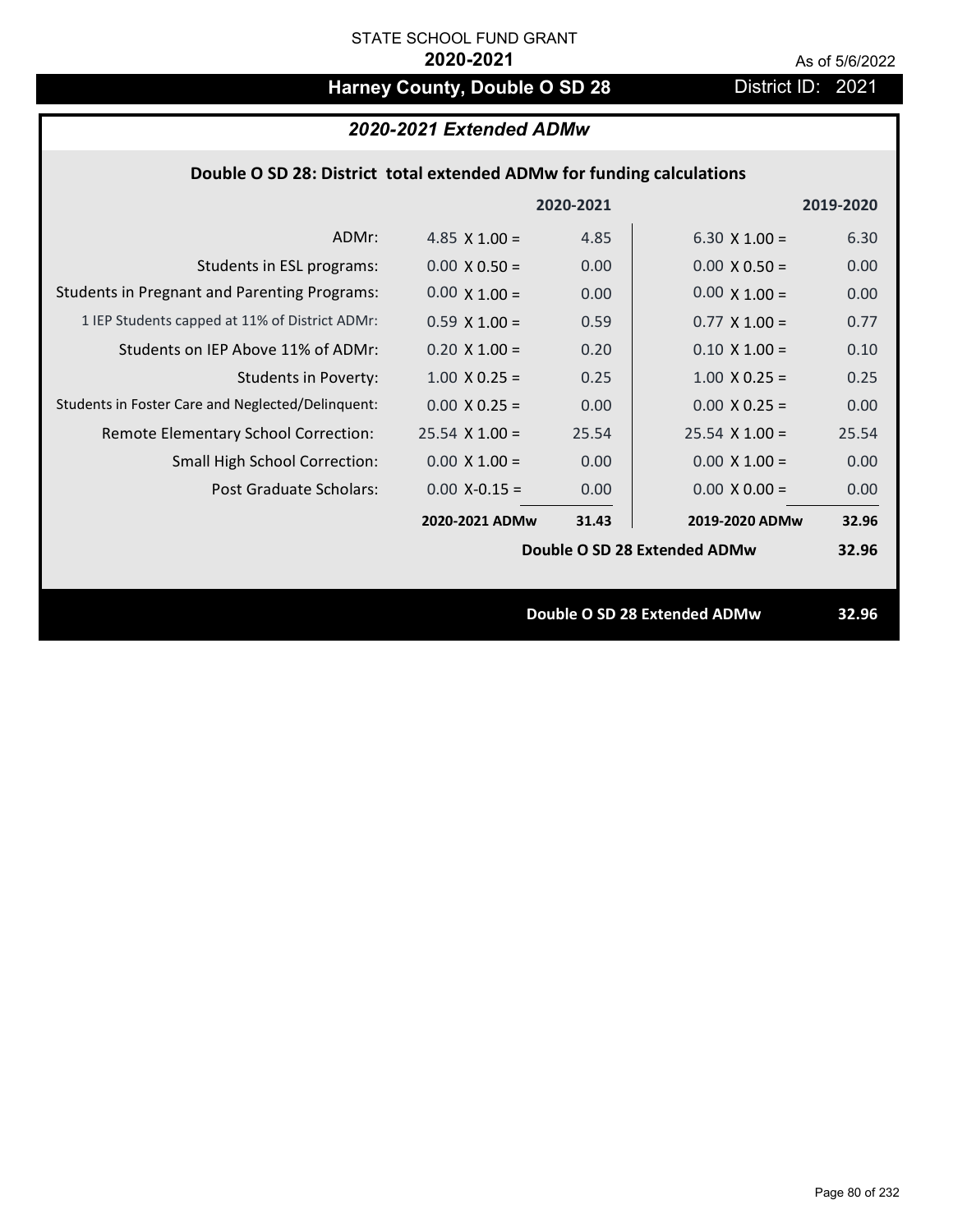# Harney County, South Harney SD 33 District ID: 2022

# *2020-2021 Extended ADMw*

## **South Harney SD 33: District total extended ADMw for funding calculations**

|                                                     |                                  | 2020-2021 |                                  | 2019-2020 |
|-----------------------------------------------------|----------------------------------|-----------|----------------------------------|-----------|
| ADMr:                                               | 13.53 $\times$ 1.00 =            | 13.53     | $13.01 \times 1.00 =$            | 13.01     |
| Students in ESL programs:                           | $0.00 \times 0.50 =$             | 0.00      | $0.00 \times 0.50 =$             | 0.00      |
| <b>Students in Pregnant and Parenting Programs:</b> | $0.00 \times 1.00 =$             | 0.00      | $0.00 \times 1.00 =$             | 0.00      |
| 3 IEP Students capped at 11% of District ADMr:      | $1.65 \times 1.00 =$             | 1.65      | $1.59 \times 1.00 =$             | 1.59      |
| Students on IEP Above 11% of ADMr:                  | $0.40 \times 1.00 =$             | 0.40      | $0.20$ X $1.00 =$                | 0.20      |
| <b>Students in Poverty:</b>                         | $0.94$ X 0.25 =                  | 0.24      | $1.81$ X 0.25 =                  | 0.45      |
| Students in Foster Care and Neglected/Delinquent:   | $0.00 \times 0.25 =$             | 0.00      | $0.00 X 0.25 =$                  | 0.00      |
| Remote Elementary School Correction:                | $25.54$ X 1.00 =                 | 25.54     | $25.54$ X $1.00 =$               | 25.54     |
| <b>Small High School Correction:</b>                | $0.00 \times 1.00 =$             | 0.00      | $0.00 \times 1.00 =$             | 0.00      |
| Post Graduate Scholars:                             | $0.00$ X-0.15 =                  | 0.00      | $0.00 \times 0.00 =$             | 0.00      |
|                                                     | 2020-2021 ADMw                   | 41.36     | 2019-2020 ADMw                   | 40.79     |
|                                                     | South Harney SD 33 Extended ADMw |           |                                  | 41.36     |
|                                                     |                                  |           |                                  |           |
|                                                     |                                  |           | South Harney SD 33 Extended ADMw | 41.36     |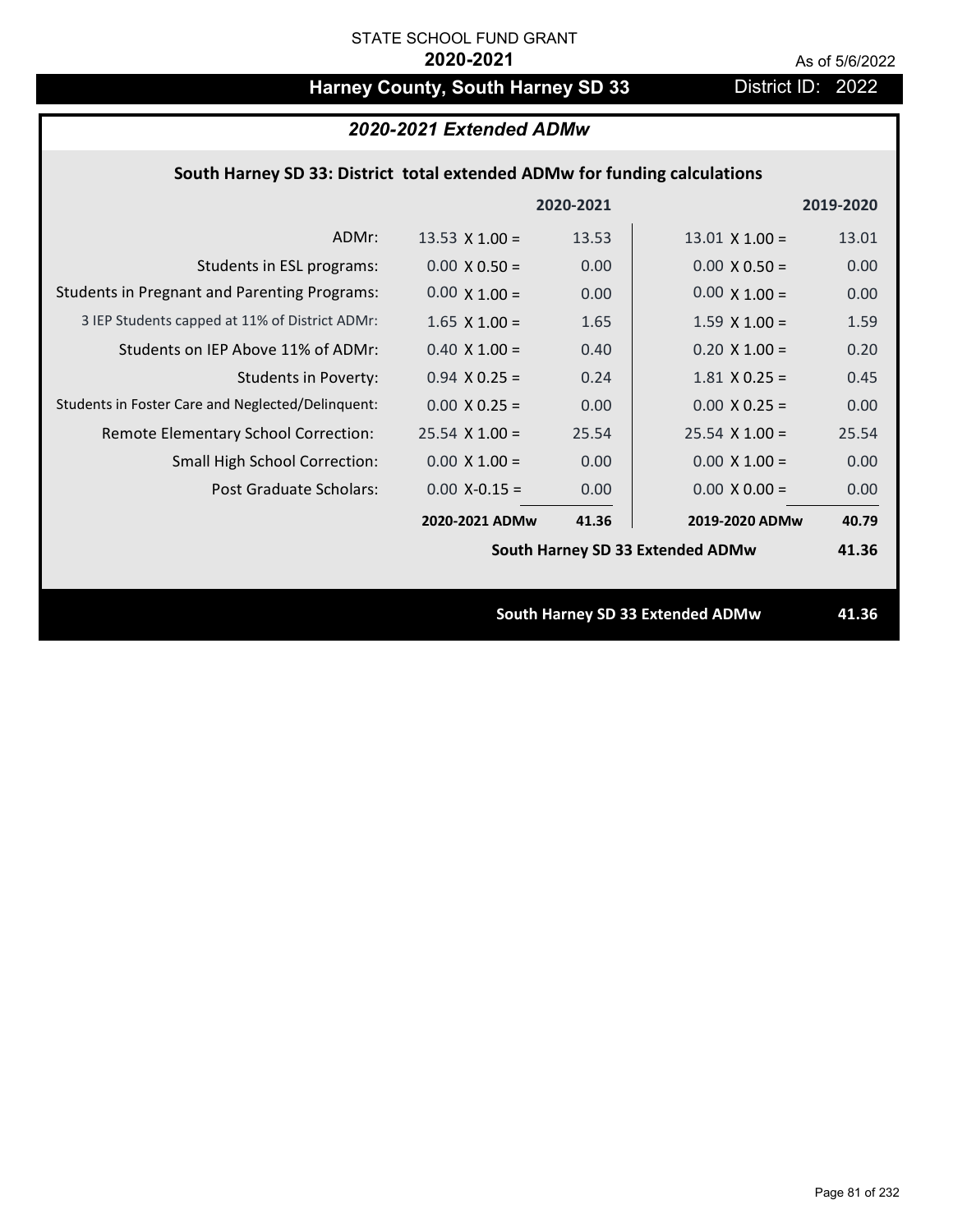# Harney County, Harney County Union High SD 1J District ID: 2023

### *2020-2021 Extended ADMw*

#### **Harney County Union High SD 1J: District total extended ADMw for funding calculations**

|                                                     |                       | 2020-2021 |                       | 2019-2020 |
|-----------------------------------------------------|-----------------------|-----------|-----------------------|-----------|
| ADMr:                                               | 79.98 $X$ 1.00 =      | 79.98     | $84.61 \times 1.00 =$ | 84.61     |
| Students in ESL programs:                           | $0.00 \times 0.50 =$  | 0.00      | $0.00 \times 0.50 =$  | 0.00      |
| <b>Students in Pregnant and Parenting Programs:</b> | $0.00 \times 1.00 =$  | 0.00      | $0.00 \times 1.00 =$  | 0.00      |
| 77 IEP Students capped at 11% of District ADMr:     | $77.00 \times 1.00 =$ | 77.00     | $39.00 \times 1.00 =$ | 39.00     |
| Students on IEP Above 11% of ADMr:                  | $0.00 \times 1.00 =$  | 0.00      | $0.00 \times 1.00 =$  | 0.00      |
| Students in Poverty:                                | $1.65 \times 0.25 =$  | 0.41      | $1.96 \times 0.25 =$  | 0.49      |
| Students in Foster Care and Neglected/Delinquent:   | $0.00 \times 0.25 =$  | 0.00      | $1.00 \times 0.25 =$  | 0.25      |
| Remote Elementary School Correction:                | $0.00 \times 1.00 =$  | 0.00      | $0.00 \times 1.00 =$  | 0.00      |
| <b>Small High School Correction:</b>                | 62.62 $\times$ 1.00 = | 62.62     | $65.64 \times 1.00 =$ | 65.64     |
| Post Graduate Scholars:                             | $0.00 X - 0.15 =$     | 0.00      | $0.00 \times 0.00 =$  | 0.00      |
|                                                     | 2020-2021 ADMw        | 220.01    | 2019-2020 ADMw        | 189.99    |

**Harney County Union High SD 1J Extended ADMw**

**1,299.34**

#### **Silvies River Charter School: Charter ADMw for information only**

|                                                     |                          | 2020-2021 |                        | 2019-2020 |
|-----------------------------------------------------|--------------------------|-----------|------------------------|-----------|
| ADMr:                                               | $1,070.74 \times 1.00 =$ | 1,070.74  | $563.99 \times 1.00 =$ | 563.99    |
| Students in ESL programs:                           | $0.00 \times 0.50 =$     | 0.00      | $0.00 \times 0.50 =$   | 0.00      |
| <b>Students in Pregnant and Parenting Programs:</b> | $0.00 \times 1.00 =$     | 0.00      | $0.00 \times 1.00 =$   | 0.00      |
| 0 IEP Students capped at 11% of District ADMr:      | $0.00 \times 1.00 =$     | 0.00      | $0.00 \times 1.00 =$   | 0.00      |
| Students on IEP Above 11% of ADMr:                  | $0.00 \times 1.00 =$     | 0.00      | $0.00 \times 1.00 =$   | 0.00      |
| Students in Poverty:                                | $34.35 \times 0.25 =$    | 8.59      | $13.04 \times 0.25 =$  | 3.26      |
| Students in Foster Care and Neglected/Delinquent:   | $0.00 \times 0.25 =$     | 0.00      | $0.00 \times 0.25 =$   | 0.00      |
| Remote Elementary School Correction:                | $0.00 \times 1.00 =$     | 0.00      | $0.00 \times 1.00 =$   | 0.00      |
| <b>Small High School Correction:</b>                | $0.00 \times 1.00 =$     | 0.00      | $0.00 \times 1.00 =$   | 0.00      |
| Post Graduate Scholars:                             | $0.00$ X-0.15 =          | 0.00      | $0.00 \times 0.00 =$   | 0.00      |
|                                                     | 2020-2021 ADMw           | 1,079.33  | 2019-2020 ADMw         | 567.25    |

**Harney County Union High SD 1J Extended ADMw 1,299.34**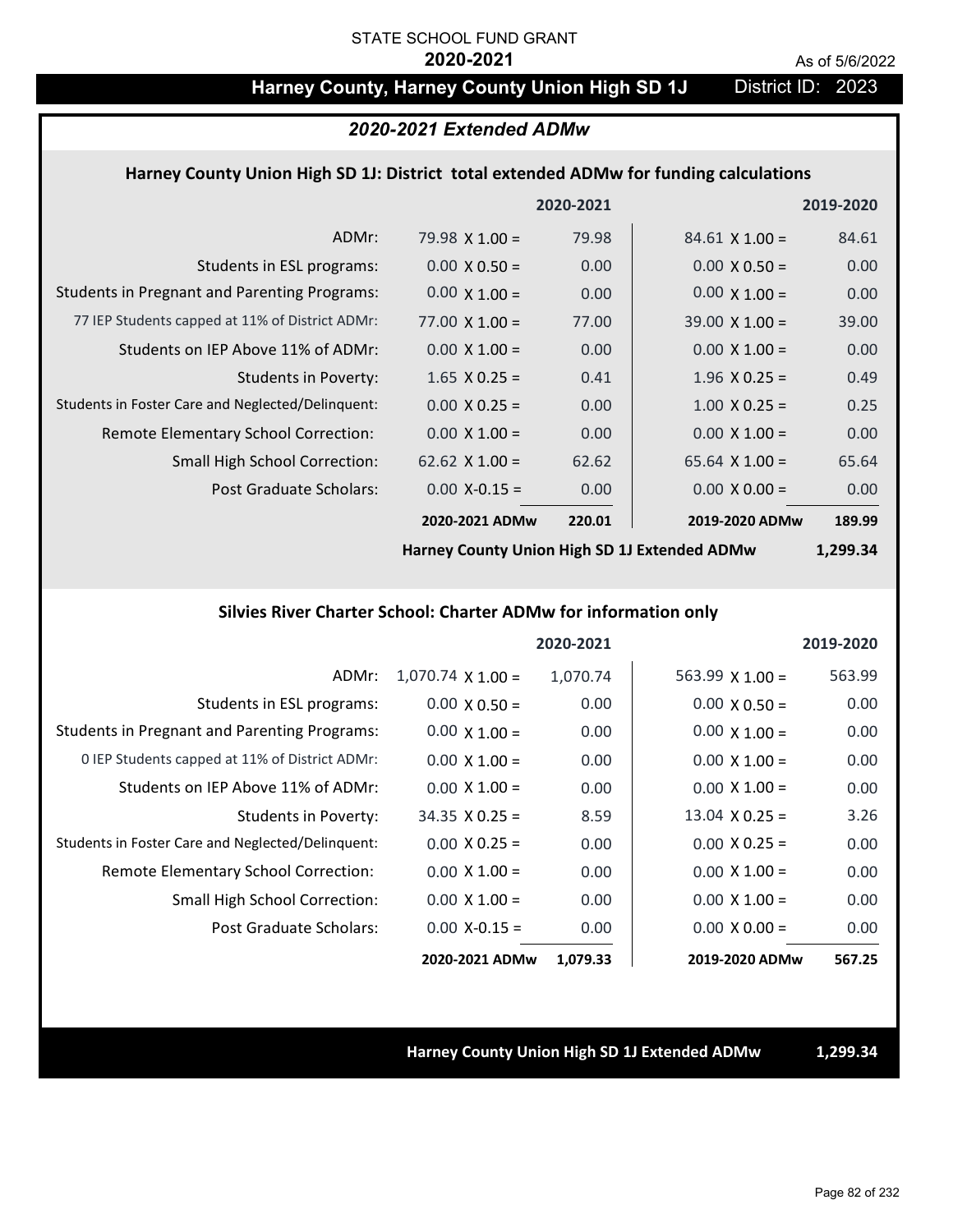# **Hood River County, Hood River County SD** District ID: 2024

| 2020-2021 Extended ADMw                                                     |                          |           |                                           |           |  |
|-----------------------------------------------------------------------------|--------------------------|-----------|-------------------------------------------|-----------|--|
| Hood River County SD: District total extended ADMw for funding calculations |                          |           |                                           |           |  |
|                                                                             |                          | 2020-2021 |                                           | 2019-2020 |  |
| ADMr:                                                                       | $3,771.44 \times 1.00 =$ | 3,771.44  | 4,003.28 $\times$ 1.00 =                  | 4,003.28  |  |
| Students in ESL programs:                                                   | $762.16 \times 0.50 =$   | 381.08    | $771.57 \times 0.50 =$                    | 385.79    |  |
| <b>Students in Pregnant and Parenting Programs:</b>                         | 4.59 $\times$ 1.00 =     | 4.59      | $2.07 \times 1.00 =$                      | 2.07      |  |
| 450 IEP Students capped at 11% of District ADMr:                            | 414.86 $\times$ 1.00 =   | 414.86    | 440.36 $\times$ 1.00 =                    | 440.36    |  |
| Students on IEP Above 11% of ADMr:                                          | $3.10 \times 1.00 =$     | 3.10      | $2.90 \times 1.00 =$                      | 2.90      |  |
| <b>Students in Poverty:</b>                                                 | $422.13 \times 0.25 =$   | 105.53    | $514.23 \times 0.25 =$                    | 128.56    |  |
| Students in Foster Care and Neglected/Delinquent:                           | $16.00 \times 0.25 =$    | 4.00      | $18.00 \times 0.25 =$                     | 4.50      |  |
| Remote Elementary School Correction:                                        | 44.93 $\times$ 1.00 =    | 44.93     | 45.77 $X$ 1.00 =                          | 45.77     |  |
| <b>Small High School Correction:</b>                                        | $0.00 \times 1.00 =$     | 0.00      | $0.00 \times 1.00 =$                      | 0.00      |  |
| Post Graduate Scholars:                                                     | $0.00$ X-0.15 =          | 0.00      | $0.00 \times 0.00 =$                      | 0.00      |  |
|                                                                             | 2020-2021 ADMw           | 4,729.53  | 2019-2020 ADMw                            | 5,013.22  |  |
|                                                                             |                          |           | <b>Hood River County SD Extended ADMw</b> | 5,013.22  |  |
|                                                                             |                          |           |                                           |           |  |
|                                                                             |                          |           | <b>Hood River County SD Extended ADMw</b> | 5,013.22  |  |
|                                                                             |                          |           |                                           |           |  |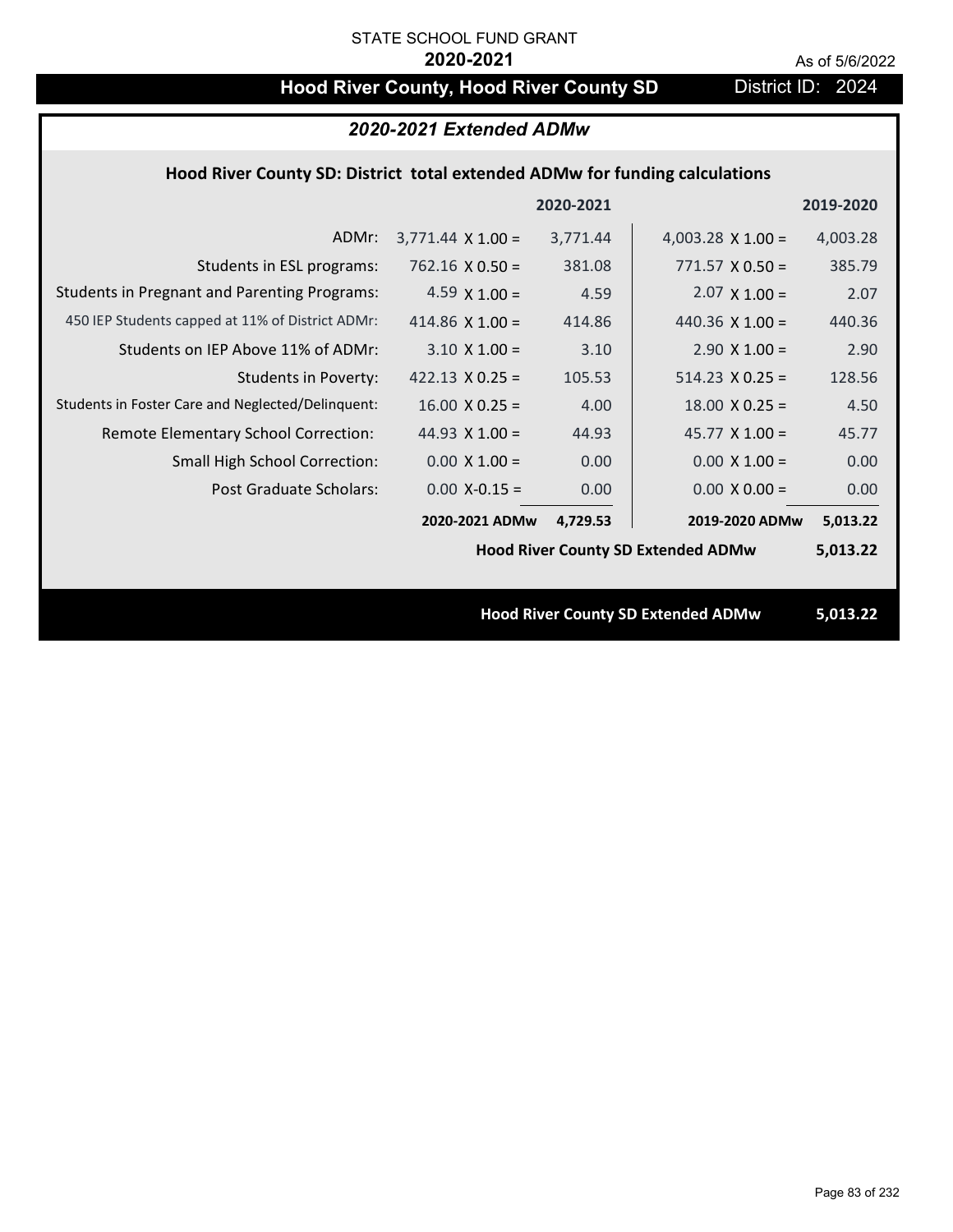# **Jackson County, Phoenix-Talent SD 4** District ID: 2039

### *2020-2021 Extended ADMw*

### **Phoenix‐Talent SD 4: District total extended ADMw for funding calculations**

|                                                     |                          | 2020-2021 |                          | 2019-2020 |
|-----------------------------------------------------|--------------------------|-----------|--------------------------|-----------|
| ADMr:                                               | $2,318.06 \times 1.00 =$ | 2,318.06  | $2,501.13 \times 1.00 =$ | 2,501.13  |
| Students in ESL programs:                           | $285.19 \times 0.50 =$   | 142.60    | $304.31 \times 0.50 =$   | 152.16    |
| <b>Students in Pregnant and Parenting Programs:</b> | $0.08 \times 1.00 =$     | 0.08      | $0.00 \times 1.00 =$     | 0.00      |
| 369 IEP Students capped at 11% of District ADMr:    | $263.54 \times 1.00 =$   | 263.54    | $284.85 \times 1.00 =$   | 284.85    |
| Students on IEP Above 11% of ADMr:                  | $34.80 \times 1.00 =$    | 34.80     | 48.50 $\times$ 1.00 =    | 48.50     |
| <b>Students in Poverty:</b>                         | $386.35 \times 0.25 =$   | 96.59     | 595.59 $X$ 0.25 =        | 148.90    |
| Students in Foster Care and Neglected/Delinquent:   | $12.00 \times 0.25 =$    | 3.00      | $17.00 \times 0.25 =$    | 4.25      |
| Remote Elementary School Correction:                | $0.00 \times 1.00 =$     | 0.00      | $0.00 \times 1.00 =$     | 0.00      |
| <b>Small High School Correction:</b>                | $0.00 \times 1.00 =$     | 0.00      | $0.00 \times 1.00 =$     | 0.00      |
| Post Graduate Scholars:                             | $0.00 X - 0.15 =$        | 0.00      | $0.00 \times 0.00 =$     | 0.00      |
|                                                     | 2020-2021 ADMw           | 2,858.67  | 2019-2020 ADMw           | 3,139.79  |

**Phoenix‐Talent SD 4 Extended ADMw**

**3,233.75**

### **Armadillo Technical Institute: Charter ADMw for information only**

|                                                     |                       | 2020-2021 |                       | 2019-2020 |
|-----------------------------------------------------|-----------------------|-----------|-----------------------|-----------|
| ADMr:                                               | $77.79 \times 1.00 =$ | 77.79     | $88.44 \times 1.00 =$ | 88.44     |
| Students in ESL programs:                           | $0.31 \times 0.50 =$  | 0.16      | $0.51 \times 0.50 =$  | 0.26      |
| <b>Students in Pregnant and Parenting Programs:</b> | $0.00 \times 1.00 =$  | 0.00      | $0.00 \times 1.00 =$  | 0.00      |
| 0 IEP Students capped at 11% of District ADMr:      | $0.00 \times 1.00 =$  | 0.00      | $0.00 \times 1.00 =$  | 0.00      |
| Students on IEP Above 11% of ADMr:                  | $0.00 \times 1.00 =$  | 0.00      | $0.00 \times 1.00 =$  | 0.00      |
| Students in Poverty:                                | $12.96 \times 0.25 =$ | 3.24      | $21.08 \times 0.25 =$ | 5.27      |
| Students in Foster Care and Neglected/Delinquent:   | $0.00 \times 0.25 =$  | 0.00      | $0.00 \times 0.25 =$  | 0.00      |
| Remote Elementary School Correction:                | $0.00 \times 1.00 =$  | 0.00      | $0.00 \times 1.00 =$  | 0.00      |
| <b>Small High School Correction:</b>                | $0.00 \times 1.00 =$  | 0.00      | $0.00 \times 1.00 =$  | 0.00      |
| Post Graduate Scholars:                             | $0.00 X - 0.15 =$     | 0.00      | $0.00 \times 0.00 =$  | 0.00      |
|                                                     | 2020-2021 ADMw        | 81.19     | 2019-2020 ADMw        | 93.97     |

**Phoenix‐Talent SD 4 Extended ADMw 3,233.75**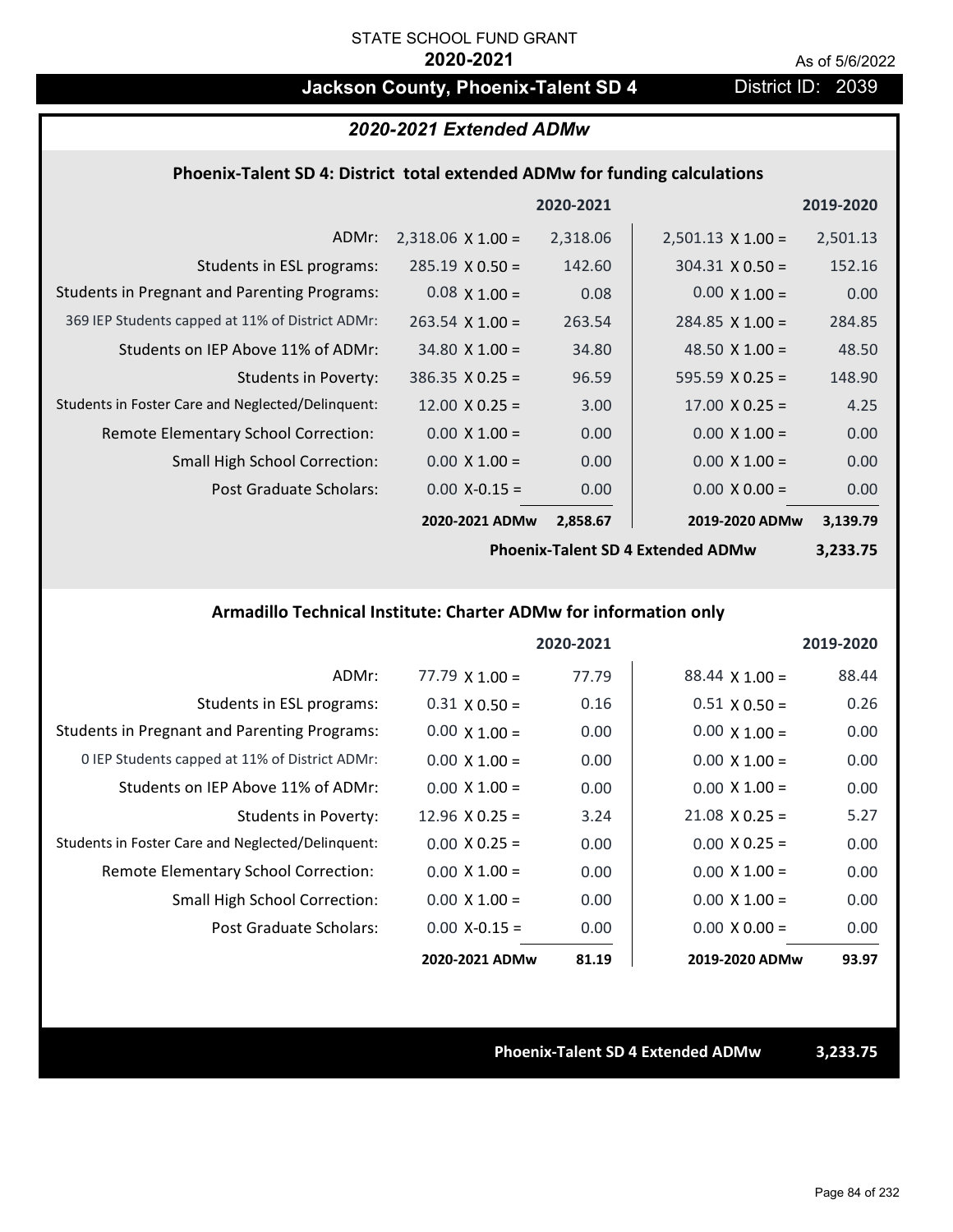# **Jackson County, Ashland SD 5** District ID: 2041

# *2020-2021 Extended ADMw*

## **Ashland SD 5: District total extended ADMw for funding calculations**

|                                                     |                          | 2020-2021 |                                   | 2019-2020 |
|-----------------------------------------------------|--------------------------|-----------|-----------------------------------|-----------|
| ADMr:                                               | $2,492.83 \times 1.00 =$ | 2,492.83  | $2,796.76 \times 1.00 =$          | 2,796.76  |
| Students in ESL programs:                           | $33.38 \times 0.50 =$    | 16.69     | $34.25 \times 0.50 =$             | 17.13     |
| <b>Students in Pregnant and Parenting Programs:</b> | $0.00 \times 1.00 =$     | 0.00      | $0.00 \times 1.00 =$              | 0.00      |
| 309 IEP Students capped at 11% of District ADMr:    | $274.21 \times 1.00 =$   | 274.21    | $307.64 \times 1.00 =$            | 307.64    |
| Students on IEP Above 11% of ADMr:                  | $5.00 \times 1.00 =$     | 5.00      | $3.20 \times 1.00 =$              | 3.20      |
| Students in Poverty:                                | 444.84 $\times$ 0.25 =   | 111.21    | $577.56 \times 0.25 =$            | 144.39    |
| Students in Foster Care and Neglected/Delinquent:   | 4.00 $X$ 0.25 =          | 1.00      | $7.00 \times 0.25 =$              | 1.75      |
| Remote Elementary School Correction:                | $0.00 \times 1.00 =$     | 0.00      | $0.00 \times 1.00 =$              | 0.00      |
| <b>Small High School Correction:</b>                | $0.00 \times 1.00 =$     | 0.00      | $0.00 \times 1.00 =$              | 0.00      |
| Post Graduate Scholars:                             | $0.00$ X-0.15 =          | 0.00      | $0.00 \times 0.00 =$              | 0.00      |
|                                                     | 2020-2021 ADMw           | 2,900.94  | 2019-2020 ADMw                    | 3,270.87  |
|                                                     |                          |           | <b>Ashland SD 5 Extended ADMw</b> | 3,270.87  |
|                                                     |                          |           |                                   |           |
|                                                     |                          |           | <b>Ashland SD 5 Extended ADMw</b> | 3,270.87  |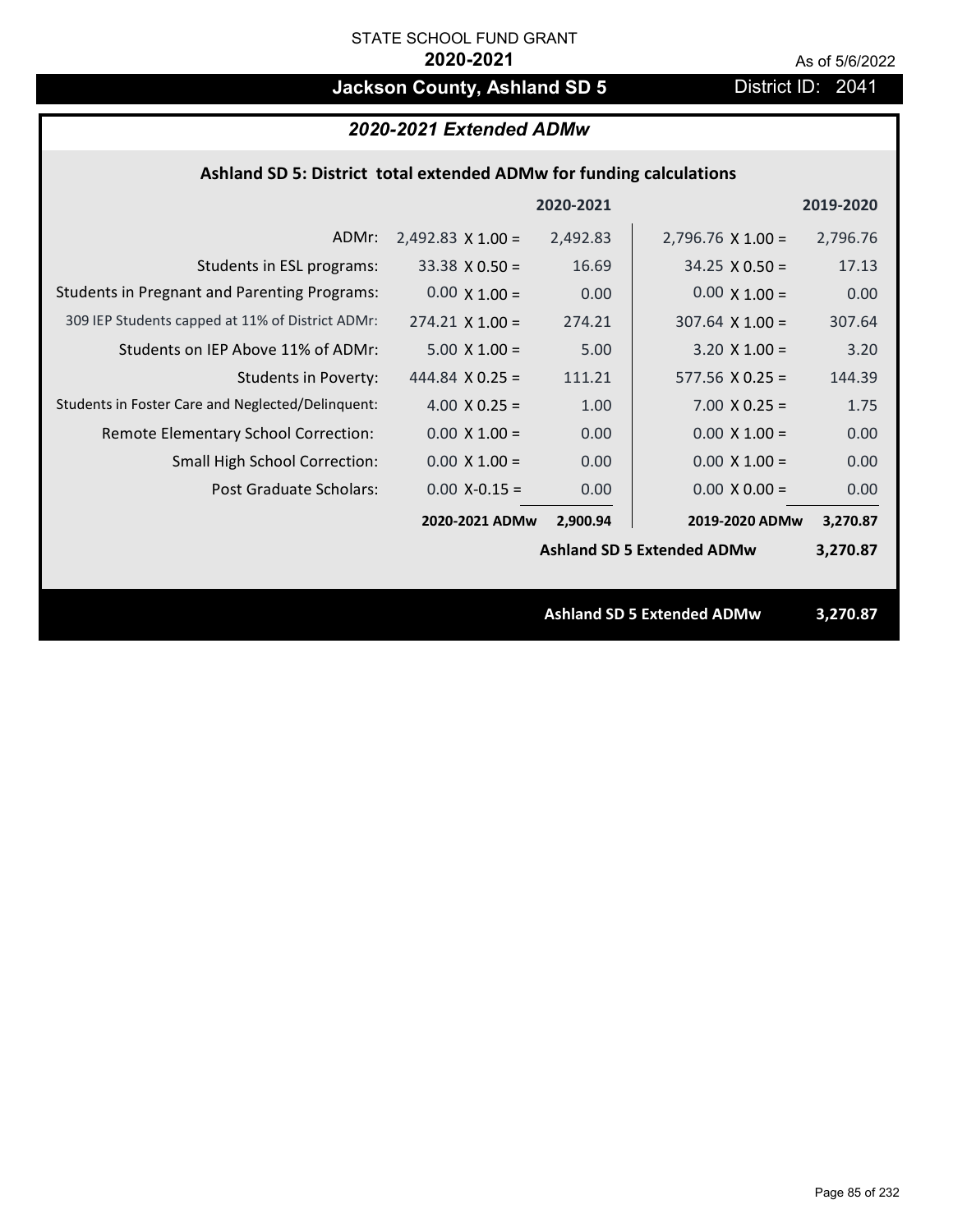# **Jackson County, Central Point SD 6** District ID: 2042

| 2020-2021 Extended ADMw                                                   |                          |           |                                         |           |
|---------------------------------------------------------------------------|--------------------------|-----------|-----------------------------------------|-----------|
| Central Point SD 6: District total extended ADMw for funding calculations |                          |           |                                         |           |
|                                                                           |                          | 2020-2021 |                                         | 2019-2020 |
| ADMr:                                                                     | $4,707.18 \times 1.00 =$ | 4,707.18  | 4,808.89 $\times$ 1.00 =                | 4,808.89  |
| Students in ESL programs:                                                 | 194.92 $X$ 0.50 =        | 97.46     | $162.95 \times 0.50 =$                  | 81.48     |
| <b>Students in Pregnant and Parenting Programs:</b>                       | $0.00 \times 1.00 =$     | 0.00      | $0.00 \times 1.00 =$                    | 0.00      |
| 673 IEP Students capped at 11% of District ADMr:                          | $517.79$ X 1.00 =        | 517.79    | $528.98 \times 1.00 =$                  | 528.98    |
| Students on IEP Above 11% of ADMr:                                        | $0.00 \times 1.00 =$     | 0.00      | $0.00 \times 1.00 =$                    | 0.00      |
| <b>Students in Poverty:</b>                                               | 676.95 $X$ 0.25 =        | 169.24    | $675.57 \times 0.25 =$                  | 168.89    |
| Students in Foster Care and Neglected/Delinquent:                         | $32.00 \times 0.25 =$    | 8.00      | $25.00 \times 0.25 =$                   | 6.25      |
| Remote Elementary School Correction:                                      | $0.00 \times 1.00 =$     | 0.00      | $0.00 \times 1.00 =$                    | 0.00      |
| Small High School Correction:                                             | $0.00 \times 1.00 =$     | 0.00      | $0.00 \times 1.00 =$                    | 0.00      |
| <b>Post Graduate Scholars:</b>                                            | $0.00$ X-0.15 =          | 0.00      | $0.00 \times 0.00 =$                    | 0.00      |
|                                                                           | 2020-2021 ADMw           | 5,499.67  | 2019-2020 ADMw                          | 5,594.49  |
|                                                                           |                          |           | <b>Central Point SD 6 Extended ADMw</b> | 5,594.49  |
|                                                                           |                          |           |                                         |           |
|                                                                           |                          |           | <b>Central Point SD 6 Extended ADMw</b> | 5,594.49  |
|                                                                           |                          |           |                                         |           |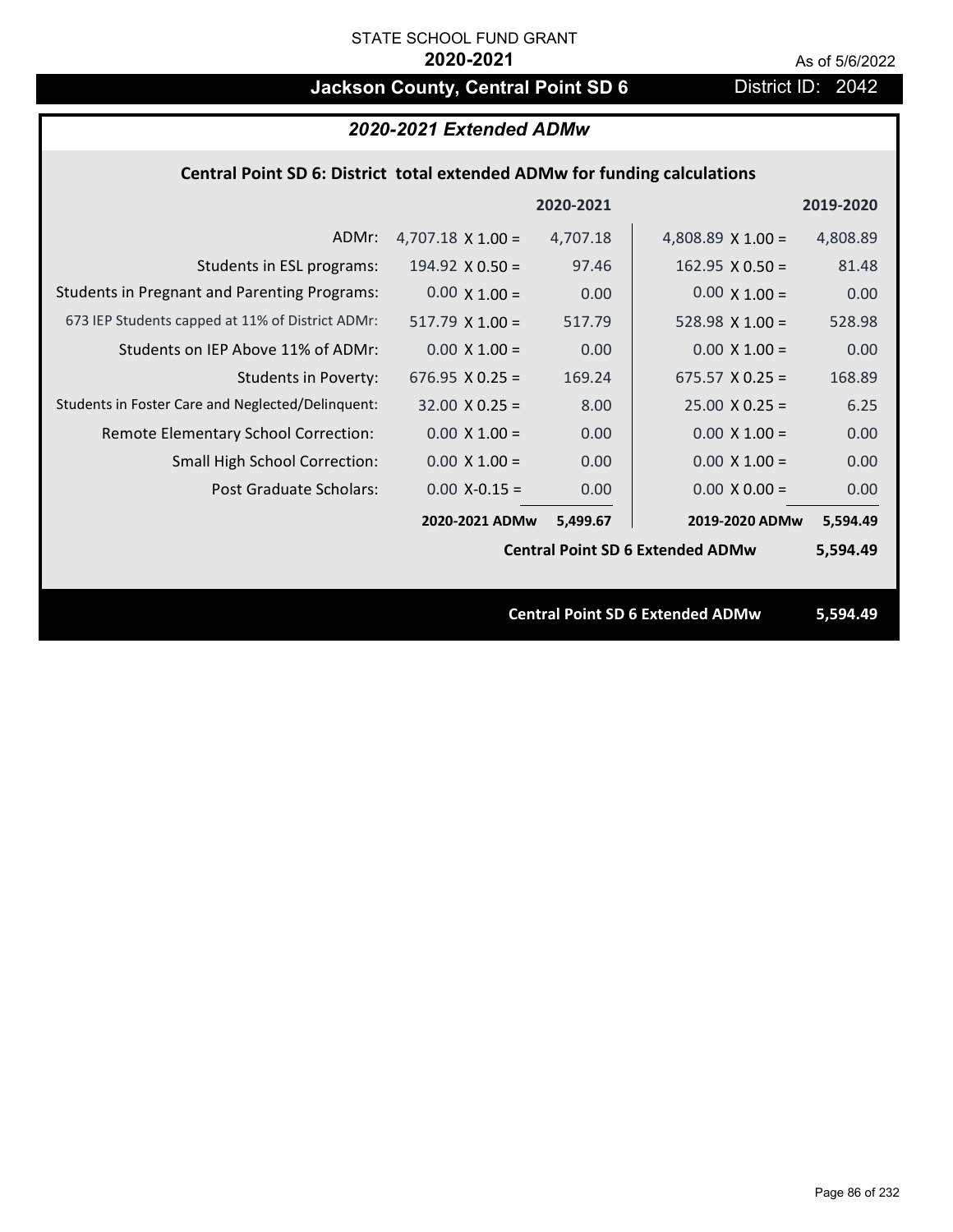# **Jackson County, Eagle Point SD 9 District ID: 2043**

### *2020-2021 Extended ADMw*

# **Eagle Point SD 9: District total extended ADMw for funding calculations**

|                                                     |                          | 2020-2021 |                          | 2019-2020 |
|-----------------------------------------------------|--------------------------|-----------|--------------------------|-----------|
| ADMr:                                               | $3,695.70 \times 1.00 =$ | 3,695.70  | $3,783.52 \times 1.00 =$ | 3,783.52  |
| Students in ESL programs:                           | $369.06 \times 0.50 =$   | 184.53    | $359.44 \times 0.50 =$   | 179.72    |
| <b>Students in Pregnant and Parenting Programs:</b> | $0.00 \times 1.00 =$     | 0.00      | $0.00 \times 1.00 =$     | 0.00      |
| 552 IEP Students capped at 11% of District ADMr:    | 447.74 $\times$ 1.00 =   | 447.74    | $451.03 \times 1.00 =$   | 451.03    |
| Students on IEP Above 11% of ADMr:                  | $2.70 \times 1.00 =$     | 2.70      | $3.00 \times 1.00 =$     | 3.00      |
| <b>Students in Poverty:</b>                         | 634.54 $X$ 0.25 =        | 158.64    | $663.73 \times 0.25 =$   | 165.93    |
| Students in Foster Care and Neglected/Delinquent:   | $34.00 \times 0.25 =$    | 8.50      | 41.00 $X$ 0.25 =         | 10.25     |
| Remote Elementary School Correction:                | $31.74 \times 1.00 =$    | 31.74     | $38.43 \times 1.00 =$    | 38.43     |
| <b>Small High School Correction:</b>                | $0.00 \times 1.00 =$     | 0.00      | $0.00 \times 1.00 =$     | 0.00      |
| Post Graduate Scholars:                             | $0.00$ X-0.15 =          | 0.00      | $0.00 \times 0.00 =$     | 0.00      |
|                                                     | 2020-2021 ADMw           | 4,529.55  | 2019-2020 ADMw           | 4,631.88  |

**Eagle Point SD 9 Extended ADMw**

**4,962.71**

## **Crater Lake Academy: Charter ADMw for information only**

|                                                     |                        | 2020-2021 |                        | 2019-2020 |
|-----------------------------------------------------|------------------------|-----------|------------------------|-----------|
| ADMr:                                               | $327.97 \times 1.00 =$ | 327.97    | $316.77 \times 1.00 =$ | 316.77    |
| Students in ESL programs:                           | $0.00 \times 0.50 =$   | 0.00      | $0.01 \times 0.50 =$   | 0.01      |
| <b>Students in Pregnant and Parenting Programs:</b> | $0.00 \times 1.00 =$   | 0.00      | $0.00 \times 1.00 =$   | 0.00      |
| 0 IEP Students capped at 11% of District ADMr:      | $0.00 \times 1.00 =$   | 0.00      | $0.00 \times 1.00 =$   | 0.00      |
| Students on IEP Above 11% of ADMr:                  | $0.00 \times 1.00 =$   | 0.00      | $0.00 \times 1.00 =$   | 0.00      |
| Students in Poverty:                                | $56.31 \times 0.25 =$  | 14.08     | $56.21 \times 0.25 =$  | 14.05     |
| Students in Foster Care and Neglected/Delinquent:   | $0.00 \times 0.25 =$   | 0.00      | $0.00 \times 0.25 =$   | 0.00      |
| Remote Elementary School Correction:                | $0.00 \times 1.00 =$   | 0.00      | $0.00 \times 1.00 =$   | 0.00      |
| <b>Small High School Correction:</b>                | $0.00 \times 1.00 =$   | 0.00      | $0.00 \times 1.00 =$   | 0.00      |
| Post Graduate Scholars:                             | $0.00 X - 0.15 =$      | 0.00      | $0.00 \times 0.00 =$   | 0.00      |
|                                                     | 2020-2021 ADMw         | 342.05    | 2019-2020 ADMw         | 330.83    |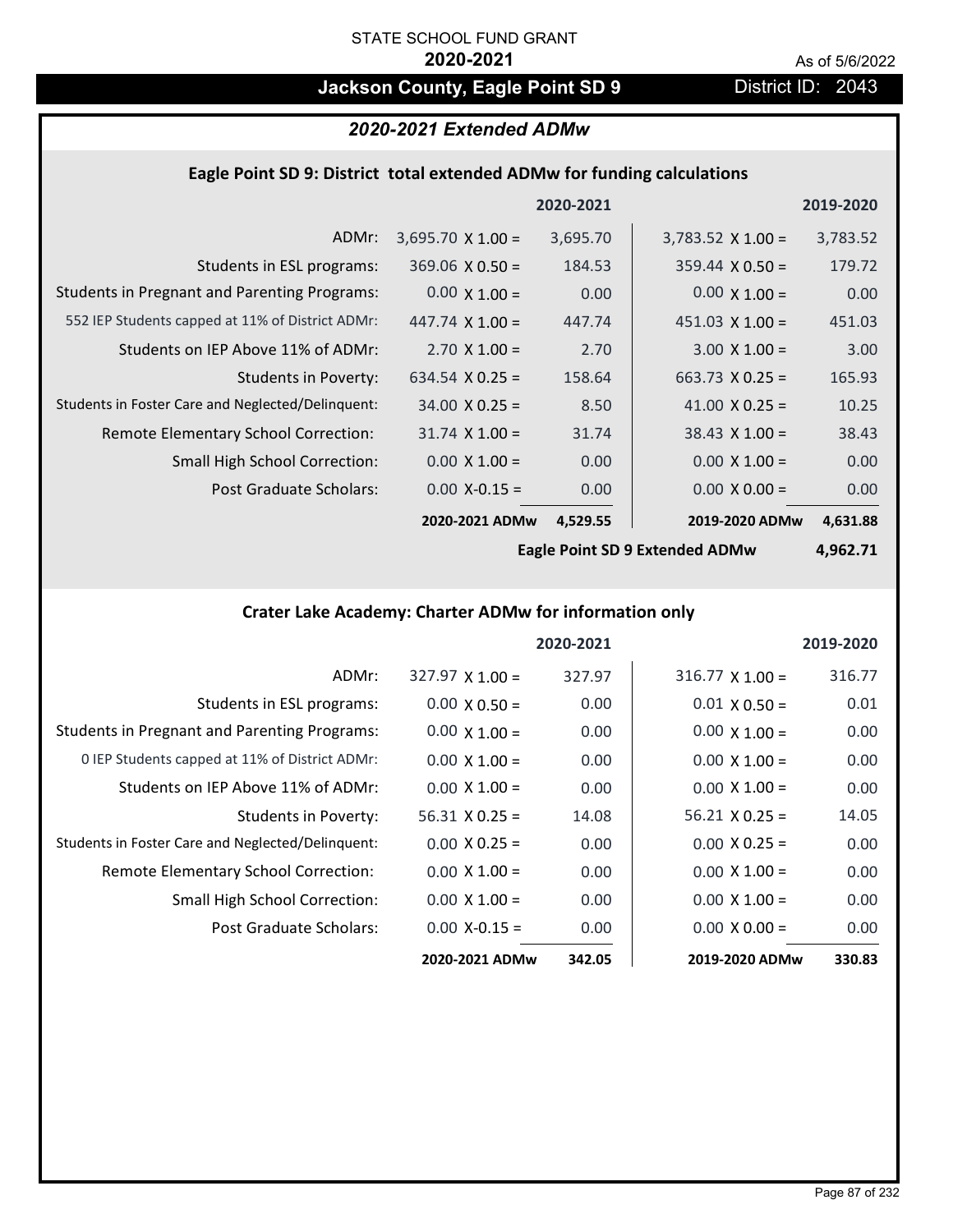# **Kids Unlimited Academy White City: Charter ADMw for information only**

|                                                     |                       | 2020-2021 |                      | 2019-2020 |
|-----------------------------------------------------|-----------------------|-----------|----------------------|-----------|
| ADMr:                                               | $46.71 \times 1.00 =$ | 46.71     | $0.00 \times 1.00 =$ | 0.00      |
| Students in ESL programs:                           | $16.59 \times 0.50 =$ | 8.30      | $0.00 \times 0.50 =$ | 0.00      |
| <b>Students in Pregnant and Parenting Programs:</b> | $0.00 \times 1.00 =$  | 0.00      | $0.00 \times 1.00 =$ | 0.00      |
| 0 IEP Students capped at 11% of District ADMr:      | $0.00 \times 1.00 =$  | 0.00      | $0.00 \times 1.00 =$ | 0.00      |
| Students on IEP Above 11% of ADMr:                  | $0.00 \times 1.00 =$  | 0.00      | $0.00 \times 1.00 =$ | 0.00      |
| Students in Poverty:                                | $8.02 \times 0.25 =$  | 2.01      | $0.00 \times 0.25 =$ | 0.00      |
| Students in Foster Care and Neglected/Delinquent:   | $0.00 \times 0.25 =$  | 0.00      | $0.00 \times 0.25 =$ | 0.00      |
| Remote Elementary School Correction:                | $0.00 \times 1.00 =$  | 0.00      | $0.00 \times 1.00 =$ | 0.00      |
| <b>Small High School Correction:</b>                | $0.00 \times 1.00 =$  | 0.00      | $0.00 \times 1.00 =$ | 0.00      |
| Post Graduate Scholars:                             | $0.00 X - 0.15 =$     | 0.00      | $0.00 \times 0.00 =$ | 0.00      |
|                                                     | 2020-2021 ADMw        | 57.01     | 2019-2020 ADMw       | 0.00      |

**Eagle Point SD 9 Extended ADMw 4,962.71**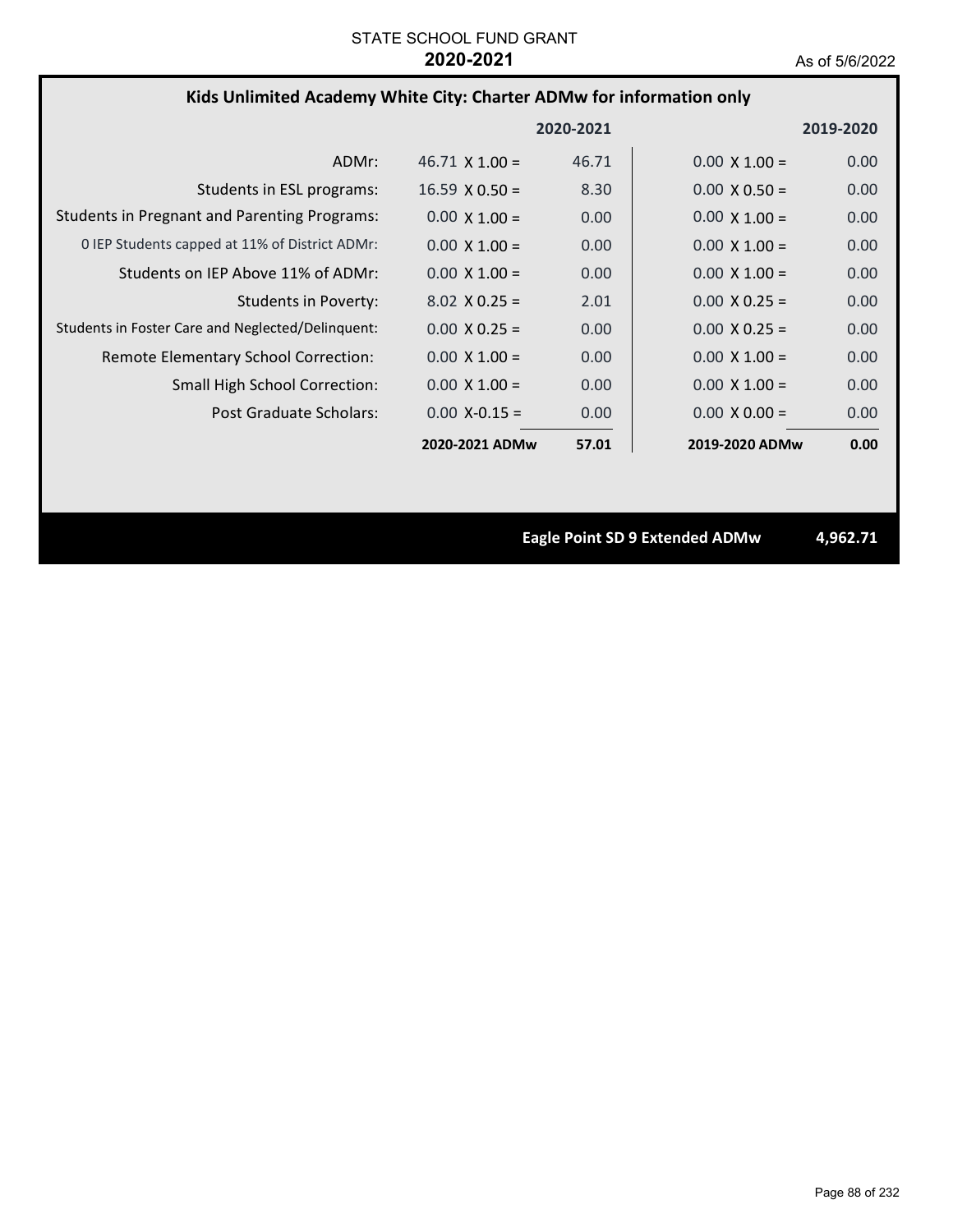# Jackson County, Rogue River SD 35 District ID: 2044

# *2020-2021 Extended ADMw*

### **Rogue River SD 35: District total extended ADMw for funding calculations**

| 2019-2020 |                        | 2020-2021 |                        |                                                     |
|-----------|------------------------|-----------|------------------------|-----------------------------------------------------|
| 902.42    | $902.42 \times 1.00 =$ | 861.89    | $861.89$ X 1.00 =      | ADMr:                                               |
| 1.79      | $3.58 \times 0.50 =$   | 2.34      | 4.68 $\times$ 0.50 =   | Students in ESL programs:                           |
| 0.00      | $0.00 \times 1.00 =$   | 2.57      | $2.57 \times 1.00 =$   | <b>Students in Pregnant and Parenting Programs:</b> |
| 119.74    | 119.74 $\times$ 1.00 = | 117.40    | $117.40 \times 1.00 =$ | 153 IEP Students capped at 11% of District ADMr:    |
| 25.10     | $25.10 \times 1.00 =$  | 7.00      | $7.00 \times 1.00 =$   | Students on IEP Above 11% of ADMr:                  |
| 36.88     | $147.50 \times 0.25 =$ | 37.50     | $149.99 \times 0.25 =$ | Students in Poverty:                                |
| 2.50      | $10.00 \times 0.25 =$  | 1.00      | 4.00 $X$ 0.25 =        | Students in Foster Care and Neglected/Delinquent:   |
| 0.00      | $0.00 \times 1.00 =$   | 0.00      | $0.00 \times 1.00 =$   | Remote Elementary School Correction:                |
| 79.86     | $79.86 \times 1.00 =$  | 86.60     | $86.60 \times 1.00 =$  | <b>Small High School Correction:</b>                |
| 0.00      | $0.00 \times 0.00 =$   | 0.00      | $0.00$ X-0.15 =        | <b>Post Graduate Scholars:</b>                      |
| 1,168.29  | 2019-2020 ADMw         | 1,116.30  | 2020-2021 ADMw         |                                                     |
|           |                        |           |                        |                                                     |

**Rogue River SD 35 Extended ADMw**

**1,362.07**

# **Rivers Edge Academy Charter School: Charter ADMw for information only**

|                                                     |                        | 2020-2021 |                        | 2019-2020 |
|-----------------------------------------------------|------------------------|-----------|------------------------|-----------|
| ADMr:                                               | $205.42 \times 1.00 =$ | 205.42    | $186.17 \times 1.00 =$ | 186.17    |
| Students in ESL programs:                           | $0.00 \times 0.50 =$   | 0.00      | $0.00 \times 0.50 =$   | 0.00      |
| <b>Students in Pregnant and Parenting Programs:</b> | $0.00 \times 1.00 =$   | 0.00      | $0.00 \times 1.00 =$   | 0.00      |
| 0 IEP Students capped at 11% of District ADMr:      | $0.00 \times 1.00 =$   | 0.00      | $0.00 \times 1.00 =$   | 0.00      |
| Students on IEP Above 11% of ADMr:                  | $0.00 \times 1.00 =$   | 0.00      | $0.00 \times 1.00 =$   | 0.00      |
| Students in Poverty:                                | $35.75 \times 0.25 =$  | 8.94      | $30.43 \times 0.25 =$  | 7.61      |
| Students in Foster Care and Neglected/Delinquent:   | $0.00 \times 0.25 =$   | 0.00      | $0.00 \times 0.25 =$   | 0.00      |
| Remote Elementary School Correction:                | $0.00 \times 1.00 =$   | 0.00      | $0.00 \times 1.00 =$   | 0.00      |
| <b>Small High School Correction:</b>                | $0.00 \times 1.00 =$   | 0.00      | $0.00 \times 1.00 =$   | 0.00      |
| Post Graduate Scholars:                             | $0.00$ X-0.15 =        | 0.00      | $0.00 \times 0.00 =$   | 0.00      |
|                                                     | 2020-2021 ADMw         | 214.36    | 2019-2020 ADMw         | 193.78    |

#### **Rogue River SD 35 Extended ADMw 1,362.07**

Page 89 of 232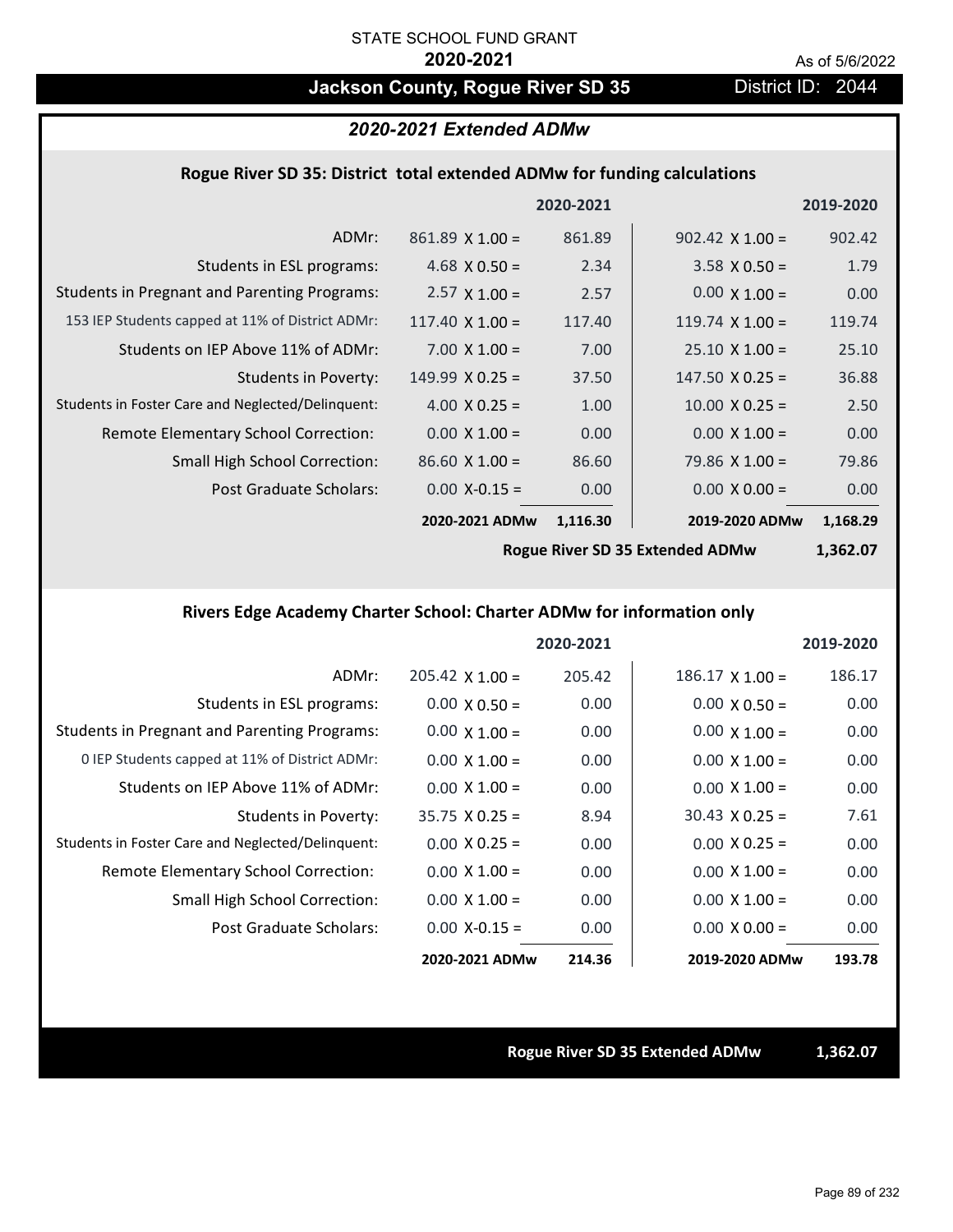# **Jackson County, Prospect SD 59** District ID: 2045

## *2020-2021 Extended ADMw*

### **Prospect SD 59: District total extended ADMw for funding calculations**

|                                                     |                       | 2020-2021 |                                       | 2019-2020 |
|-----------------------------------------------------|-----------------------|-----------|---------------------------------------|-----------|
| ADMr:                                               | $0.00 \times 1.00 =$  | 0.00      | $0.00 \times 1.00 =$                  | 0.00      |
| Students in ESL programs:                           | $0.00 \times 0.50 =$  | 0.00      | $0.00 \times 0.50 =$                  | 0.00      |
| <b>Students in Pregnant and Parenting Programs:</b> | $0.00 \times 1.00 =$  | 0.00      | $0.00 \times 1.00 =$                  | 0.00      |
| 29 IEP Students capped at 11% of District ADMr:     | $22.23 \times 1.00 =$ | 22.23     | $23.16 \times 1.00 =$                 | 23.16     |
| Students on IEP Above 11% of ADMr:                  | $0.60 \times 1.00 =$  | 0.60      | $0.20 \times 1.00 =$                  | 0.20      |
| <b>Students in Poverty:</b>                         | $-0.72$ X 0.25 =      | $-0.18$   | $0.00 \times 0.25 =$                  | 0.00      |
| Students in Foster Care and Neglected/Delinquent:   | $5.00 \times 0.25 =$  | 1.25      | $1.00 \times 0.25 =$                  | 0.25      |
| Remote Elementary School Correction:                | $0.00 \times 1.00 =$  | 0.00      | $0.00 \times 1.00 =$                  | 0.00      |
| <b>Small High School Correction:</b>                | $0.00 \times 1.00 =$  | 0.00      | $0.00 \times 1.00 =$                  | 0.00      |
| Post Graduate Scholars:                             | $0.00$ X-0.15 =       | 0.00      | $0.00 \times 0.00 =$                  | 0.00      |
|                                                     | 2020-2021 ADMw        | 23.90     | 2019-2020 ADMw                        | 23.61     |
|                                                     |                       |           | <b>Dreament CD FO Evtended ADMust</b> | 252.20    |

**Prospect SD 59 Extended ADMw**

**362.39**

## **Prospect Charter School: Charter ADMw for information only**

|                                                     |                        | 2020-2021 |                        | 2019-2020 |
|-----------------------------------------------------|------------------------|-----------|------------------------|-----------|
| ADMr:                                               | $202.10 \times 1.00 =$ | 202.10    | $210.58 \times 1.00 =$ | 210.58    |
| Students in ESL programs:                           | $0.00 \times 0.50 =$   | 0.00      | $0.00 \times 0.50 =$   | 0.00      |
| <b>Students in Pregnant and Parenting Programs:</b> | $0.00 \times 1.00 =$   | 0.00      | $0.00 \times 1.00 =$   | 0.00      |
| 0 IEP Students capped at 11% of District ADMr:      | $0.00 \times 1.00 =$   | 0.00      | $0.00 \times 1.00 =$   | 0.00      |
| Students on IEP Above 11% of ADMr:                  | $0.00 \times 1.00 =$   | 0.00      | $0.00 \times 1.00 =$   | 0.00      |
| Students in Poverty:                                | $32.72 \times 0.25 =$  | 8.18      | $27.00 \times 0.25 =$  | 6.75      |
| Students in Foster Care and Neglected/Delinquent:   | $0.00 \times 0.25 =$   | 0.00      | $0.00 \times 0.25 =$   | 0.00      |
| Remote Elementary School Correction:                | $70.83 \times 1.00 =$  | 70.83     | $68.79 \times 1.00 =$  | 68.79     |
| <b>Small High School Correction:</b>                | 53.36 $X$ 1.00 =       | 53.36     | $52.66 \times 1.00 =$  | 52.66     |
| Post Graduate Scholars:                             | $0.00 X - 0.15 =$      | 0.00      | $0.00 \times 0.00 =$   | 0.00      |
|                                                     | 2020-2021 ADMw         | 334.47    | 2019-2020 ADMw         | 338.78    |

**Prospect SD 59 Extended ADMw 362.39**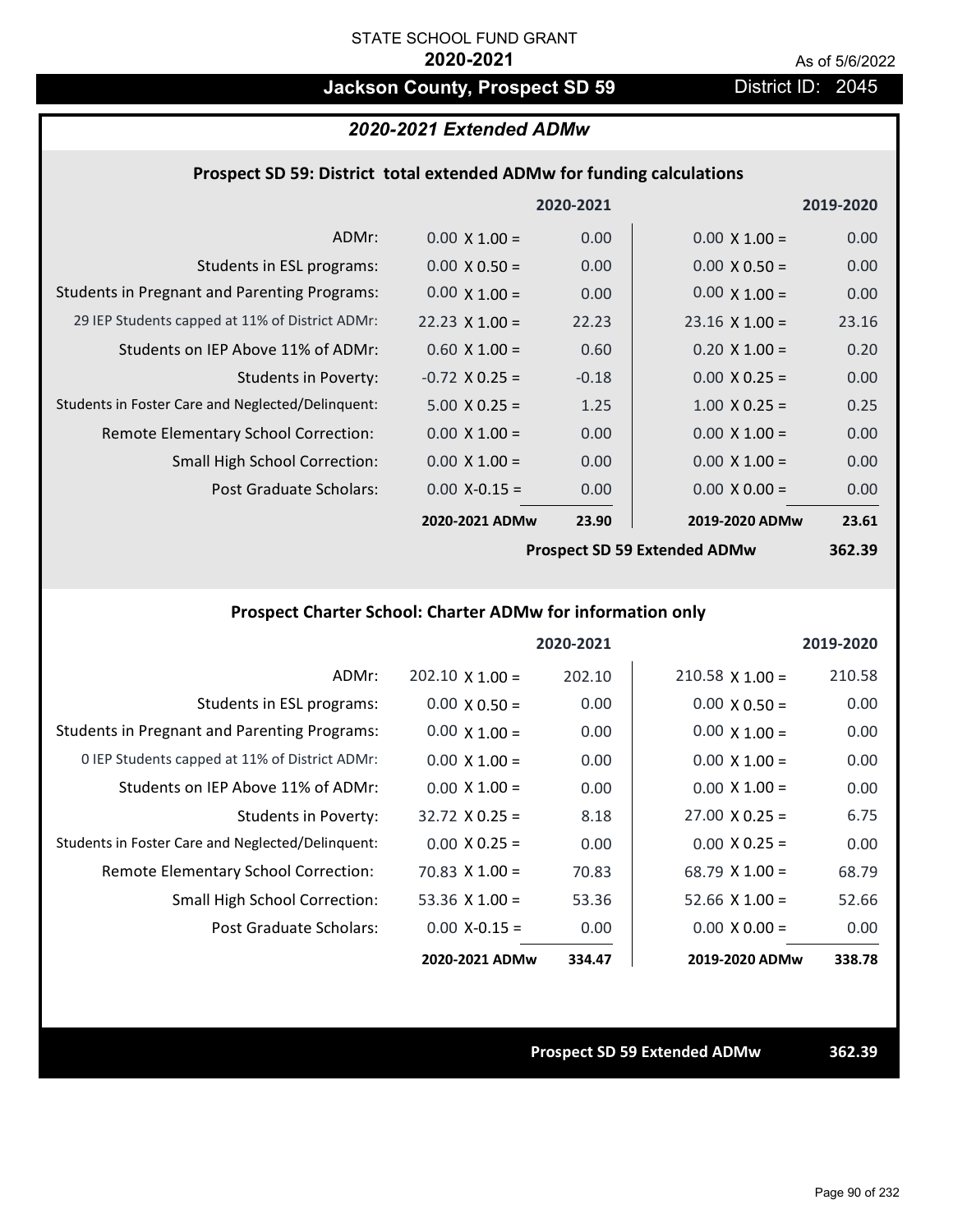# **Jackson County, Butte Falls SD 91** District ID: 2046

### *2020-2021 Extended ADMw*

### **Butte Falls SD 91: District total extended ADMw for funding calculations**

|                                                     |                       | 2020-2021 |                                           | 2019-2020 |
|-----------------------------------------------------|-----------------------|-----------|-------------------------------------------|-----------|
| ADMr:                                               | $0.00 \times 1.00 =$  | 0.00      | $0.00 \times 1.00 =$                      | 0.00      |
| Students in ESL programs:                           | $0.00 \times 0.50 =$  | 0.00      | $0.00 \times 0.50 =$                      | 0.00      |
| <b>Students in Pregnant and Parenting Programs:</b> | $0.00 \times 1.00 =$  | 0.00      | $0.00 \times 1.00 =$                      | 0.00      |
| 47 IEP Students capped at 11% of District ADMr:     | $25.31 \times 1.00 =$ | 25.31     | $24.02 \times 1.00 =$                     | 24.02     |
| Students on IEP Above 11% of ADMr:                  | $7.90 \times 1.00 =$  | 7.90      | 13.50 $\times$ 1.00 =                     | 13.50     |
| <b>Students in Poverty:</b>                         | $-0.81$ X 0.25 =      | $-0.20$   | $0.00 \times 0.25 =$                      | 0.00      |
| Students in Foster Care and Neglected/Delinquent:   | $2.00 \times 0.25 =$  | 0.50      | $5.00 \times 0.25 =$                      | 1.25      |
| Remote Elementary School Correction:                | $0.00 \times 1.00 =$  | 0.00      | $0.00 \times 1.00 =$                      | 0.00      |
| <b>Small High School Correction:</b>                | $0.00 \times 1.00 =$  | 0.00      | $0.00 \times 1.00 =$                      | 0.00      |
| Post Graduate Scholars:                             | $0.00$ X-0.15 =       | 0.00      | $0.00 \times 0.00 =$                      | 0.00      |
|                                                     | 2020-2021 ADMw        | 33.51     | 2019-2020 ADMw                            | 38.77     |
|                                                     |                       |           | <b>Dutty Falls CD 04 Futured all ADMA</b> | ant an    |

**Butte Falls SD 91 Extended ADMw**

**395.20**

# **Butte Falls Charter School: Charter ADMw for information only**

|                                                     |                       | 2020-2021 |                        | 2019-2020 |
|-----------------------------------------------------|-----------------------|-----------|------------------------|-----------|
| ADMr:                                               | $230.12$ X 1.00 =     | 230.12    | $218.32 \times 1.00 =$ | 218.32    |
| Students in ESL programs:                           | $1.00 \times 0.50 =$  | 0.50      | $0.00 \times 0.50 =$   | 0.00      |
| <b>Students in Pregnant and Parenting Programs:</b> | $0.00 \times 1.00 =$  | 0.00      | $0.00 \times 1.00 =$   | 0.00      |
| 0 IEP Students capped at 11% of District ADMr:      | $0.00 \times 1.00 =$  | 0.00      | $0.00 \times 1.00 =$   | 0.00      |
| Students on IEP Above 11% of ADMr:                  | $0.00 \times 1.00 =$  | 0.00      | $0.00 \times 1.00 =$   | 0.00      |
| Students in Poverty:                                | $35.81 \times 0.25 =$ | 8.95      | 43.00 $\times$ 0.25 =  | 10.75     |
| Students in Foster Care and Neglected/Delinquent:   | $0.00 \times 0.25 =$  | 0.00      | $0.00 \times 0.25 =$   | 0.00      |
| Remote Elementary School Correction:                | 65.89 $\times$ 1.00 = | 65.89     | $66.40 \times 1.00 =$  | 66.40     |
| <b>Small High School Correction:</b>                | $56.23 \times 1.00 =$ | 56.23     | $50.64$ X $1.00 =$     | 50.64     |
| Post Graduate Scholars:                             | $0.00 X - 0.15 =$     | 0.00      | $0.00 \times 0.00 =$   | 0.00      |
|                                                     | 2020-2021 ADMw        | 361.69    | 2019-2020 ADMw         | 346.11    |

**Butte Falls SD 91 Extended ADMw 395.20**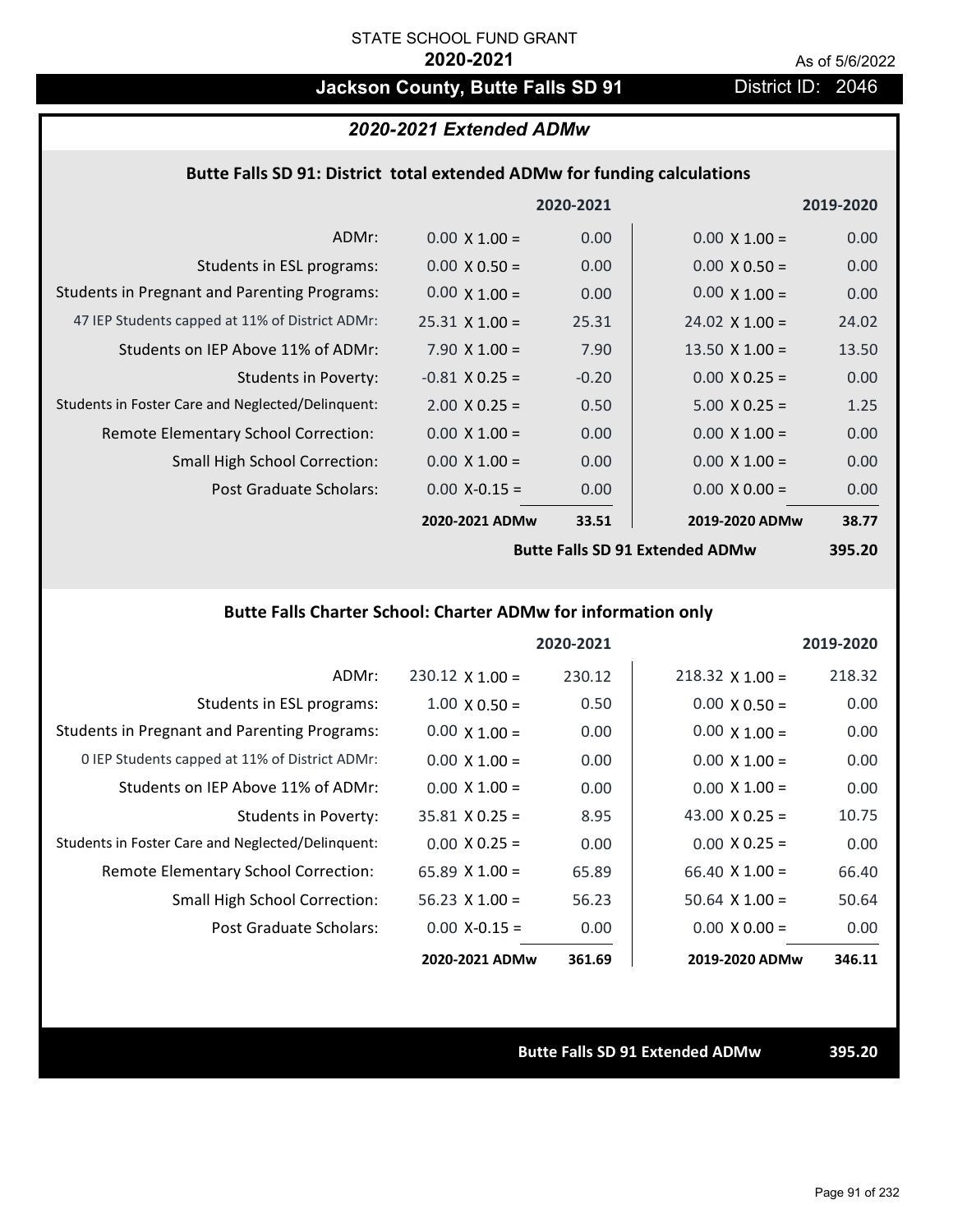# **Jackson County, Pinehurst SD 94** District ID: 2047

# *2020-2021 Extended ADMw*

## **Pinehurst SD 94: District total extended ADMw for funding calculations**

|                                                     |                                      | 2020-2021 |                                      | 2019-2020 |
|-----------------------------------------------------|--------------------------------------|-----------|--------------------------------------|-----------|
| ADMr:                                               | $23.77 \times 1.00 =$                | 23.77     | $14.98 \times 1.00 =$                | 14.98     |
| Students in ESL programs:                           | $0.00 \times 0.50 =$                 | 0.00      | $0.00 \times 0.50 =$                 | 0.00      |
| <b>Students in Pregnant and Parenting Programs:</b> | $0.00 \times 1.00 =$                 | 0.00      | $0.00 \times 1.00 =$                 | 0.00      |
| 6 IEP Students capped at 11% of District ADMr:      | $2.61$ X $1.00 =$                    | 2.61      | $1.65$ X $1.00 =$                    | 1.65      |
| Students on IEP Above 11% of ADMr:                  | $0.00 \times 1.00 =$                 | 0.00      | $0.80$ X 1.00 =                      | 0.80      |
| <b>Students in Poverty:</b>                         | $3.28$ X 0.25 =                      | 0.82      | $2.58$ X 0.25 =                      | 0.65      |
| Students in Foster Care and Neglected/Delinquent:   | $0.00 \times 0.25 =$                 | 0.00      | $0.00 X 0.25 =$                      | 0.00      |
| Remote Elementary School Correction:                | $25.54$ X 1.00 =                     | 25.54     | $25.54$ X $1.00 =$                   | 25.54     |
| <b>Small High School Correction:</b>                | $0.00 \times 1.00 =$                 | 0.00      | $0.00 \times 1.00 =$                 | 0.00      |
| Post Graduate Scholars:                             | $0.00$ X-0.15 =                      | 0.00      | $0.00 \times 0.00 =$                 | 0.00      |
|                                                     | 2020-2021 ADMw                       | 52.74     | 2019-2020 ADMw                       | 43.61     |
|                                                     | <b>Pinehurst SD 94 Extended ADMw</b> |           |                                      | 52.74     |
|                                                     |                                      |           |                                      |           |
|                                                     |                                      |           | <b>Pinehurst SD 94 Extended ADMw</b> | 52.74     |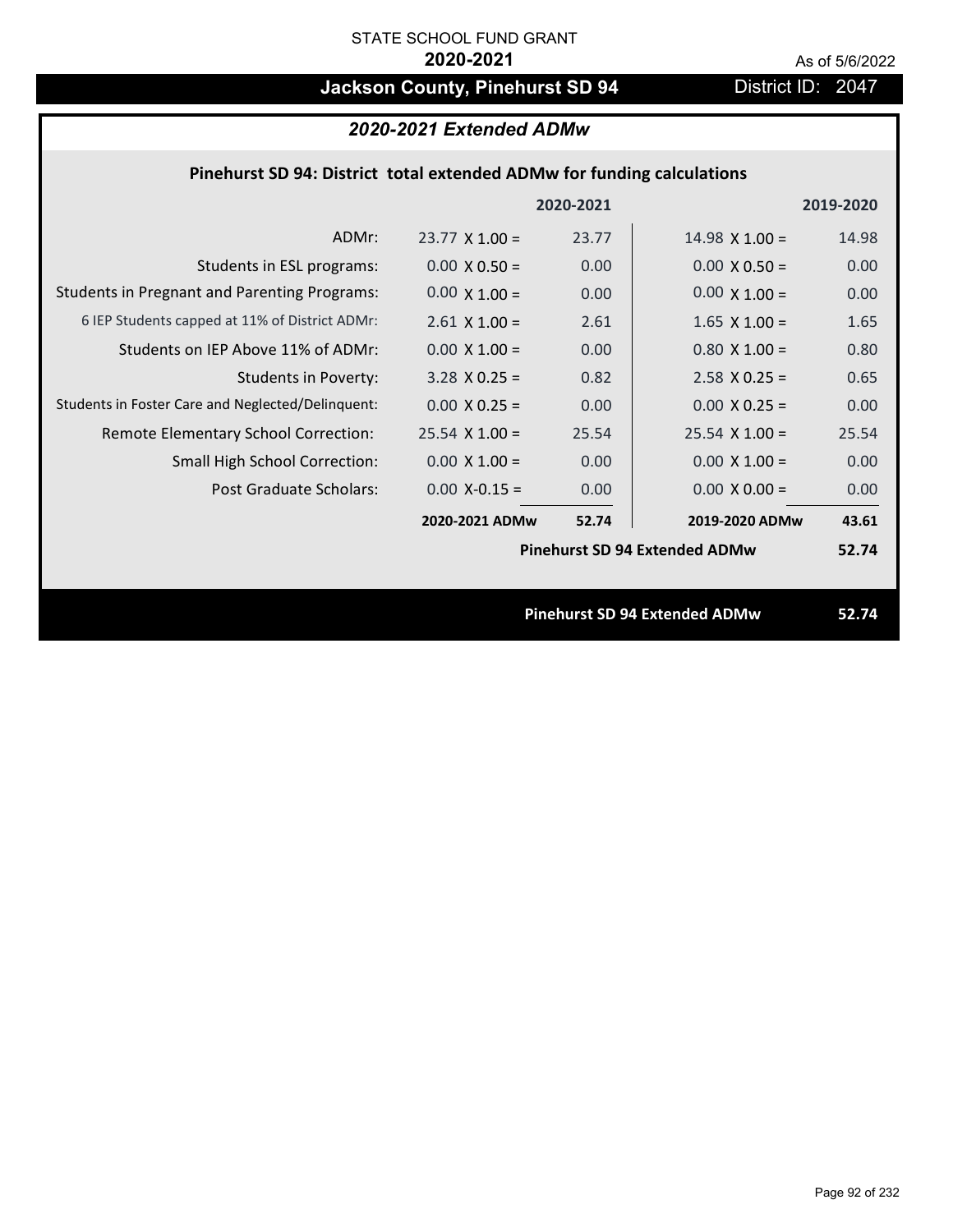# **Jackson County, Medford SD 549C** District ID: 2048

## *2020-2021 Extended ADMw*

### **Medford SD 549C: District total extended ADMw for funding calculations**

|                                                     |                                 | 2020-2021 |                           | 2019-2020 |
|-----------------------------------------------------|---------------------------------|-----------|---------------------------|-----------|
|                                                     | ADMr: $11,872.82 \times 1.00 =$ | 11,872.82 | $12,570.68 \times 1.00 =$ | 12,570.68 |
| Students in ESL programs:                           | $799.19 \times 0.50 =$          | 399.60    | $757.82 \times 0.50 =$    | 378.91    |
| <b>Students in Pregnant and Parenting Programs:</b> | 7.54 $\times$ 1.00 =            | 7.54      | 4.48 $\times$ 1.00 =      | 4.48      |
| 2116 IEP Students capped at 11% of District ADMr:   | $1,512.92 \times 1.00 =$        | 1,512.92  | $1,577.79 \times 1.00 =$  | 1,577.79  |
| Students on IEP Above 11% of ADMr:                  | $136.90 \times 1.00 =$          | 136.90    | 139.50 $\times$ 1.00 =    | 139.50    |
| <b>Students in Poverty:</b>                         | $1,937.99 \times 0.25 =$        | 484.50    | $2,392.79$ X 0.25 =       | 598.20    |
| Students in Foster Care and Neglected/Delinquent:   | $134.00 \times 0.25 =$          | 33.50     | $163.00 \times 0.25 =$    | 40.75     |
| Remote Elementary School Correction:                | 11.93 $\times$ 1.00 =           | 11.93     | 4.23 $X$ 1.00 =           | 4.23      |
| <b>Small High School Correction:</b>                | $0.00 \times 1.00 =$            | 0.00      | $0.00 \times 1.00 =$      | 0.00      |
| Post Graduate Scholars:                             | $0.00$ X-0.15 =                 | 0.00      | $0.00 \times 0.00 =$      | 0.00      |
|                                                     | 2020-2021 ADMw                  | 14.459.70 | 2019-2020 ADMw            | 15.314.54 |

**Medford SD 549C Extended ADMw**

**17,265.84**

# **Madrone Trail Public Charter School: Charter ADMw for information only**

|                                                     |                        | 2020-2021 |                        | 2019-2020 |
|-----------------------------------------------------|------------------------|-----------|------------------------|-----------|
| ADMr:                                               | $227.67 \times 1.00 =$ | 227.67    | $227.99 \times 1.00 =$ | 227.99    |
| Students in ESL programs:                           | $1.00 \times 0.50 =$   | 0.50      | $1.96 \times 0.50 =$   | 0.98      |
| <b>Students in Pregnant and Parenting Programs:</b> | $0.00 \times 1.00 =$   | 0.00      | $0.00 \times 1.00 =$   | 0.00      |
| 0 IEP Students capped at 11% of District ADMr:      | $0.00 \times 1.00 =$   | 0.00      | $0.00 \times 1.00 =$   | 0.00      |
| Students on IEP Above 11% of ADMr:                  | $0.00 \times 1.00 =$   | 0.00      | $0.00 \times 1.00 =$   | 0.00      |
| Students in Poverty:                                | $37.16 \times 0.25 =$  | 9.29      | 43.76 $\times$ 0.25 =  | 10.94     |
| Students in Foster Care and Neglected/Delinquent:   | $0.00 \times 0.25 =$   | 0.00      | $0.00 \times 0.25 =$   | 0.00      |
| Remote Elementary School Correction:                | $0.00 \times 1.00 =$   | 0.00      | $0.00 \times 1.00 =$   | 0.00      |
| <b>Small High School Correction:</b>                | $0.00 \times 1.00 =$   | 0.00      | $0.00 \times 1.00 =$   | 0.00      |
| Post Graduate Scholars:                             | $0.00 X - 0.15 =$      | 0.00      | $0.00 \times 0.00 =$   | 0.00      |
|                                                     | 2020-2021 ADMw         | 237.46    | 2019-2020 ADMw         | 239.91    |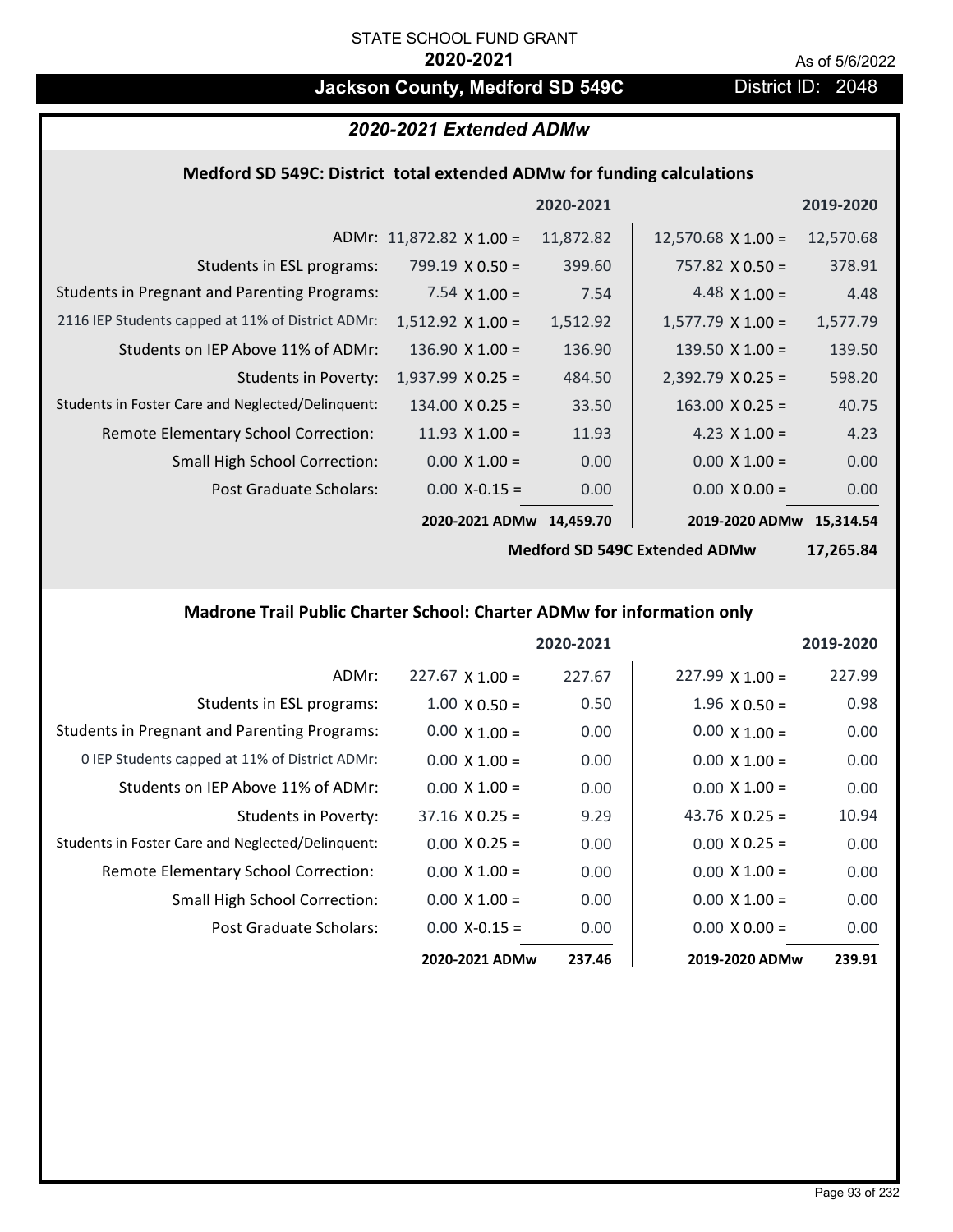### **Logos Public Charter School: Charter ADMw for information only**

|                                                     |                          | 2020-2021 |                        | 2019-2020 |
|-----------------------------------------------------|--------------------------|-----------|------------------------|-----------|
| ADMr:                                               | $1,055.33 \times 1.00 =$ | 1,055.33  | $966.60 \times 1.00 =$ | 966.60    |
| Students in ESL programs:                           | $5.13 \times 0.50 =$     | 2.57      | $0.81 \times 0.50 =$   | 0.41      |
| <b>Students in Pregnant and Parenting Programs:</b> | $0.00 \times 1.00 =$     | 0.00      | $0.91 \times 1.00 =$   | 0.91      |
| 0 IEP Students capped at 11% of District ADMr:      | $0.00 \times 1.00 =$     | 0.00      | $0.00 \times 1.00 =$   | 0.00      |
| Students on IEP Above 11% of ADMr:                  | $0.00 \times 1.00 =$     | 0.00      | $0.00 \times 1.00 =$   | 0.00      |
| Students in Poverty:                                | $172.26 \times 0.25 =$   | 43.07     | $185.51 \times 0.25 =$ | 46.38     |
| Students in Foster Care and Neglected/Delinquent:   | $0.00 \times 0.25 =$     | 0.00      | $0.00 \times 0.25 =$   | 0.00      |
| Remote Elementary School Correction:                | $0.00 \times 1.00 =$     | 0.00      | $0.00 \times 1.00 =$   | 0.00      |
| <b>Small High School Correction:</b>                | $0.00 \times 1.00 =$     | 0.00      | $0.00 \times 1.00 =$   | 0.00      |
| Post Graduate Scholars:                             | $0.00$ X-0.15 =          | 0.00      | $0.00 \times 0.00 =$   | 0.00      |
|                                                     | 2020-2021 ADMw           | 1,100.96  | 2019-2020 ADMw         | 1,014.29  |

## **Kids Unlimited Academy: Charter ADMw for information only**

|                                                     |                        | 2020-2021 |                        | 2019-2020 |
|-----------------------------------------------------|------------------------|-----------|------------------------|-----------|
| ADMr:                                               | 480.56 $X$ 1.00 =      | 480.56    | $462.87$ X 1.00 =      | 462.87    |
| Students in ESL programs:                           | $182.43 \times 0.50 =$ | 91.22     | $182.18 \times 0.50 =$ | 91.09     |
| <b>Students in Pregnant and Parenting Programs:</b> | $0.00 \times 1.00 =$   | 0.00      | $0.00 \times 1.00 =$   | 0.00      |
| 0 IEP Students capped at 11% of District ADMr:      | $0.00 \times 1.00 =$   | 0.00      | $0.00 \times 1.00 =$   | 0.00      |
| Students on IEP Above 11% of ADMr:                  | $0.00 \times 1.00 =$   | 0.00      | $0.00 \times 1.00 =$   | 0.00      |
| <b>Students in Poverty:</b>                         | $78.44 \times 0.25 =$  | 19.61     | $88.83 \times 0.25 =$  | 22.21     |
| Students in Foster Care and Neglected/Delinquent:   | $0.00 \times 0.25 =$   | 0.00      | $0.00 \times 0.25 =$   | 0.00      |
| Remote Elementary School Correction:                | $0.00 \times 1.00 =$   | 0.00      | $0.00 \times 1.00 =$   | 0.00      |
| <b>Small High School Correction:</b>                | $0.00 \times 1.00 =$   | 0.00      | $0.00 \times 1.00 =$   | 0.00      |
| Post Graduate Scholars:                             | $0.00$ X-0.15 =        | 0.00      | $0.00 \times 0.00 =$   | 0.00      |
|                                                     | 2020-2021 ADMw         | 591.39    | 2019-2020 ADMw         | 576.17    |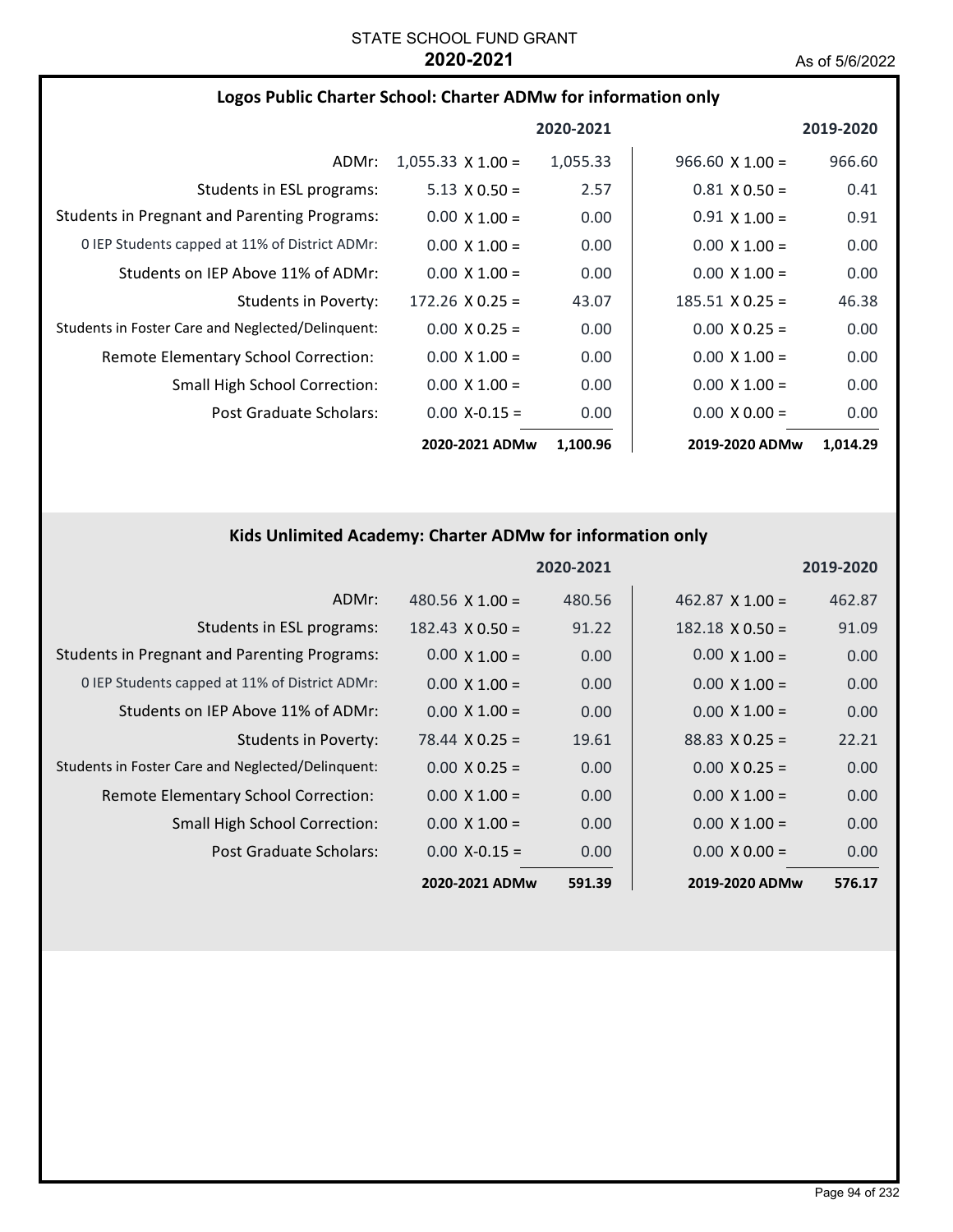### **The Valley School of Southern Oregon: Charter ADMw for information only**

|                                                     |                        | 2020-2021         |                        | 2019-2020 |
|-----------------------------------------------------|------------------------|-------------------|------------------------|-----------|
| ADMr:                                               | $117.44 \times 1.00 =$ | 117.44            | $115.40 \times 1.00 =$ | 115.40    |
| Students in ESL programs:                           | $0.00 \times 0.50 =$   | 0.00              | $0.00 \times 0.50 =$   | 0.00      |
| <b>Students in Pregnant and Parenting Programs:</b> | $0.00 \times 1.00 =$   | 0.00              | $0.00 \times 1.00 =$   | 0.00      |
| 0 IEP Students capped at 11% of District ADMr:      | $0.00 \times 1.00 =$   | 0.00              | $0.00 \times 1.00 =$   | 0.00      |
| Students on IEP Above 11% of ADMr:                  | $0.00 \times 1.00 =$   | 0.00              | $0.00 \times 1.00 =$   | 0.00      |
| Students in Poverty:                                | $19.17 \times 0.25 =$  | 4.79              | $22.15 \times 0.25 =$  | 5.54      |
| Students in Foster Care and Neglected/Delinquent:   | $0.00 \times 0.25 =$   | 0.00              | $0.00 \times 0.25 =$   | 0.00      |
| Remote Elementary School Correction:                | $0.00 \times 1.00 =$   | 0.00 <sub>1</sub> | $0.00 \times 1.00 =$   | 0.00      |
| <b>Small High School Correction:</b>                | $0.00 \times 1.00 =$   | 0.00              | $0.00 \times 1.00 =$   | 0.00      |
| Post Graduate Scholars:                             | $0.00 X - 0.15 =$      | 0.00              | $0.00 \times 0.00 =$   | 0.00      |
|                                                     | 2020-2021 ADMw         | 122.23            | 2019-2020 ADMw         | 120.94    |

**Medford SD 549C Extended ADMw 17,265.84**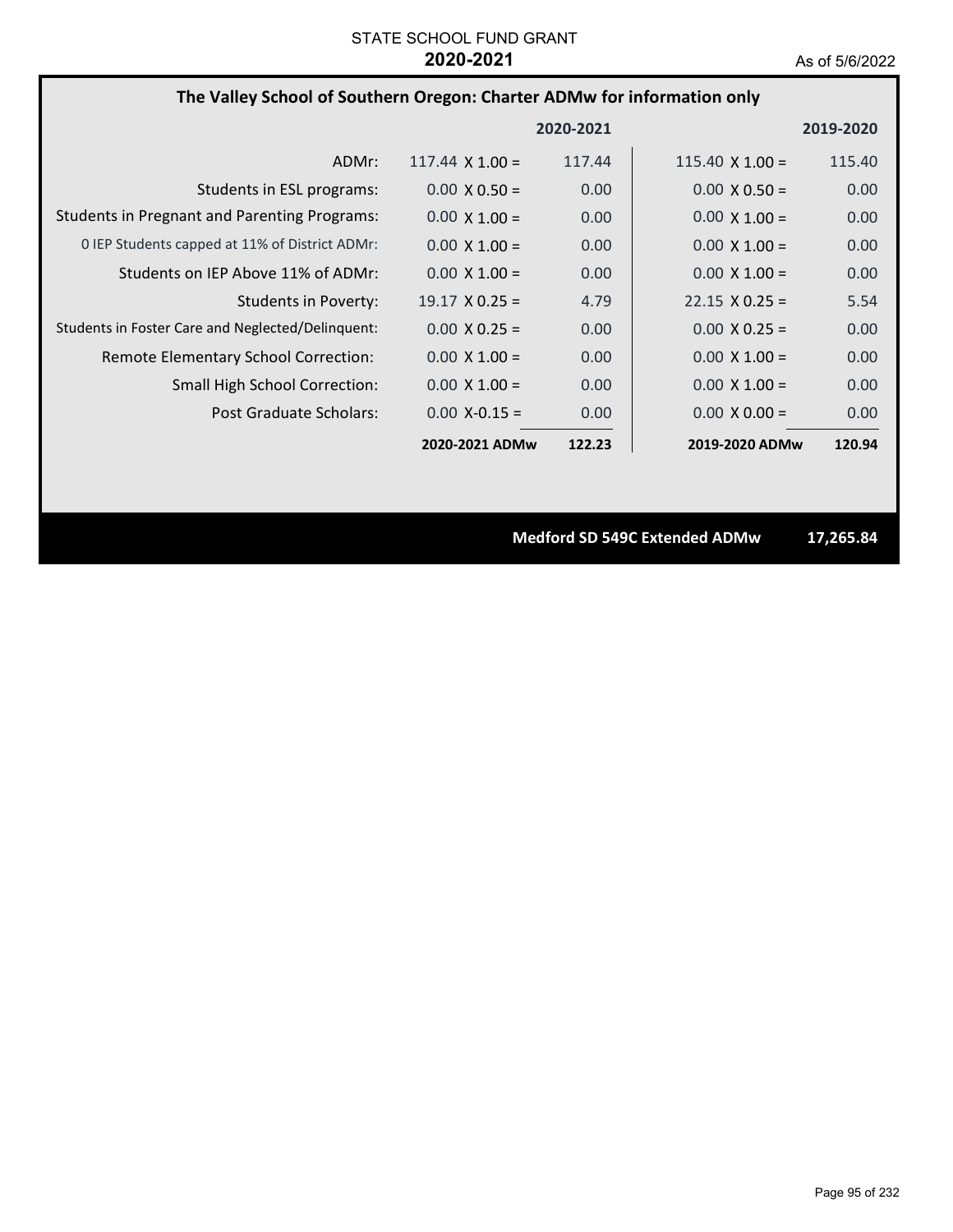# **Jefferson County, Culver SD 4** District ID: 2050

|                                                                           | 2020-2021 Extended ADMw |           |                                  |           |  |  |  |
|---------------------------------------------------------------------------|-------------------------|-----------|----------------------------------|-----------|--|--|--|
| <b>Culver SD 4: District total extended ADMw for funding calculations</b> |                         |           |                                  |           |  |  |  |
|                                                                           |                         | 2020-2021 |                                  | 2019-2020 |  |  |  |
| ADMr:                                                                     | $643.10 \times 1.00 =$  | 643.10    | 687.09 $\times$ 1.00 =           | 687.09    |  |  |  |
| Students in ESL programs:                                                 | 61.96 $\times$ 0.50 =   | 30.98     | $56.22 \times 0.50 =$            | 28.11     |  |  |  |
| <b>Students in Pregnant and Parenting Programs:</b>                       | $0.00 \times 1.00 =$    | 0.00      | $0.00 \times 1.00 =$             | 0.00      |  |  |  |
| 111 IEP Students capped at 11% of District ADMr:                          | 70.74 $\times$ 1.00 =   | 70.74     | $75.58 \times 1.00 =$            | 75.58     |  |  |  |
| Students on IEP Above 11% of ADMr:                                        | $7.50 X 1.00 =$         | 7.50      | $4.00 \times 1.00 =$             | 4.00      |  |  |  |
| <b>Students in Poverty:</b>                                               | $107.50$ X 0.25 =       | 26.88     | $102.00 \times 0.25 =$           | 25.50     |  |  |  |
| Students in Foster Care and Neglected/Delinquent:                         | $3.00 X 0.25 =$         | 0.75      | $7.00 X 0.25 =$                  | 1.75      |  |  |  |
| Remote Elementary School Correction:                                      | $0.00 \times 1.00 =$    | 0.00      | $0.00 X 1.00 =$                  | 0.00      |  |  |  |
| Small High School Correction:                                             | $87.20$ X 1.00 =        | 87.20     | $87.51$ X 1.00 =                 | 87.51     |  |  |  |
| <b>Post Graduate Scholars:</b>                                            | $0.00$ X-0.15 =         | 0.00      | $0.00 \times 0.00 =$             | 0.00      |  |  |  |
|                                                                           | 2020-2021 ADMw          | 867.15    | 2019-2020 ADMw                   | 909.54    |  |  |  |
|                                                                           |                         |           | <b>Culver SD 4 Extended ADMw</b> | 909.54    |  |  |  |
|                                                                           |                         |           |                                  |           |  |  |  |
|                                                                           |                         |           | <b>Culver SD 4 Extended ADMw</b> | 909.54    |  |  |  |
|                                                                           |                         |           |                                  |           |  |  |  |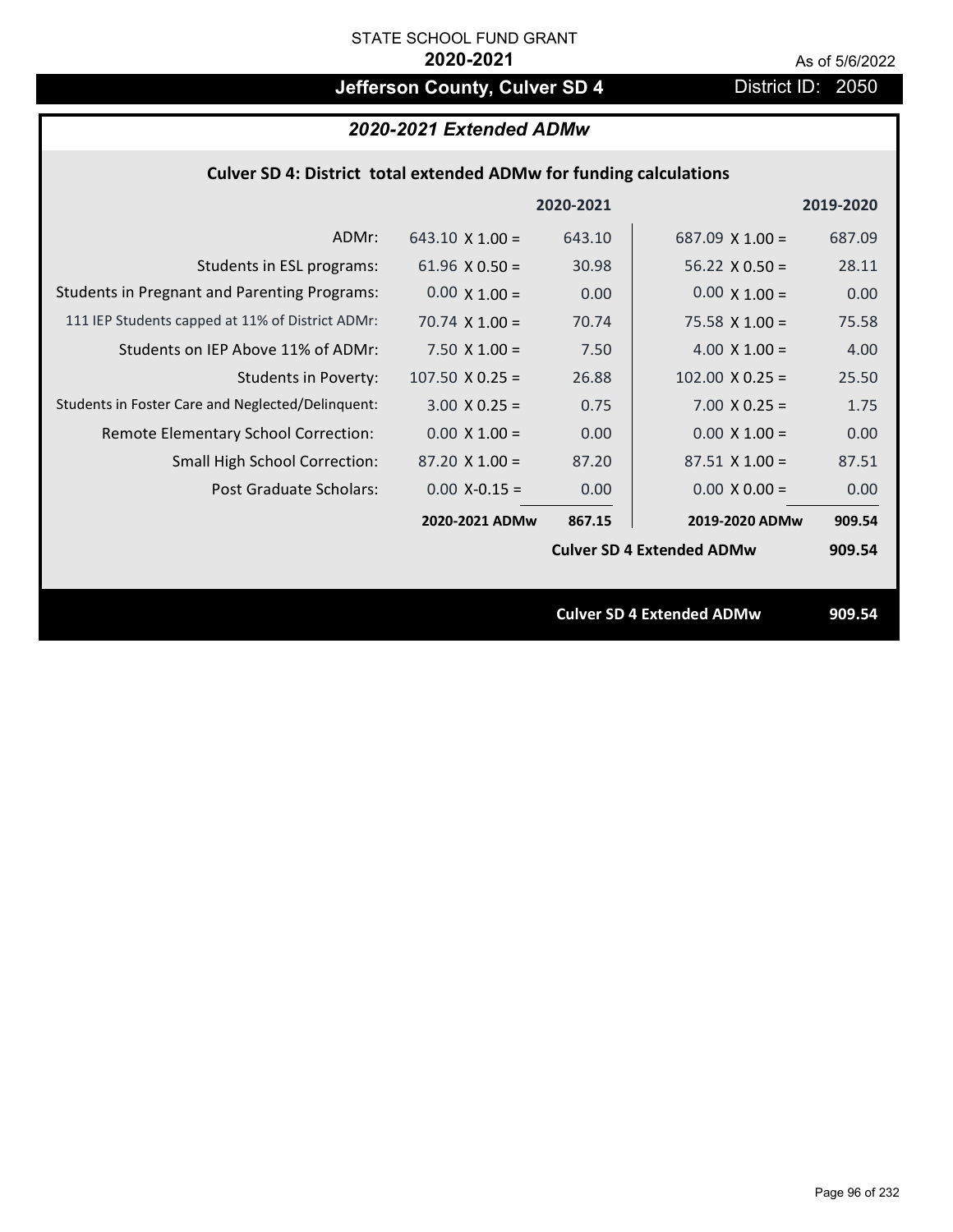# **Jefferson County, Ashwood SD 8** District ID: 2051

## **Ashwood SD 8: District total extended ADMw for funding calculations**

|                                                     |                       | 2020-2021 |                                   | 2019-2020 |
|-----------------------------------------------------|-----------------------|-----------|-----------------------------------|-----------|
| ADMr:                                               | $12.00 \times 1.00 =$ | 12.00     | $7.00 \times 1.00 =$              | 7.00      |
| Students in ESL programs:                           | $0.00 \times 0.50 =$  | 0.00      | $0.00 \times 0.50 =$              | 0.00      |
| <b>Students in Pregnant and Parenting Programs:</b> | $0.00 \times 1.00 =$  | 0.00      | $0.00 \times 1.00 =$              | 0.00      |
| 0 IEP Students capped at 11% of District ADMr:      | $0.00 \times 1.00 =$  | 0.00      | $0.00 \times 1.00 =$              | 0.00      |
| Students on IEP Above 11% of ADMr:                  | $0.00 \times 1.00 =$  | 0.00      | $0.00 \times 1.00 =$              | 0.00      |
| <b>Students in Poverty:</b>                         | $3.00 \times 0.25 =$  | 0.75      | $1.56$ X 0.25 =                   | 0.39      |
| Students in Foster Care and Neglected/Delinquent:   | $0.00 \times 0.25 =$  | 0.00      | $0.00 \times 0.25 =$              | 0.00      |
| Remote Elementary School Correction:                | $25.54$ X 1.00 =      | 25.54     | $25.54 \times 1.00 =$             | 25.54     |
| <b>Small High School Correction:</b>                | $0.00 \times 1.00 =$  | 0.00      | $0.00 \times 1.00 =$              | 0.00      |
| Post Graduate Scholars:                             | $0.00$ X-0.15 =       | 0.00      | $0.00 \times 0.00 =$              | 0.00      |
|                                                     | 2020-2021 ADMw        | 38.29     | 2019-2020 ADMw                    | 32.93     |
|                                                     |                       |           | <b>Ashwood SD 8 Extended ADMw</b> | 38.29     |
|                                                     |                       |           |                                   |           |
|                                                     |                       |           | <b>Ashwood SD 8 Extended ADMw</b> | 38.29     |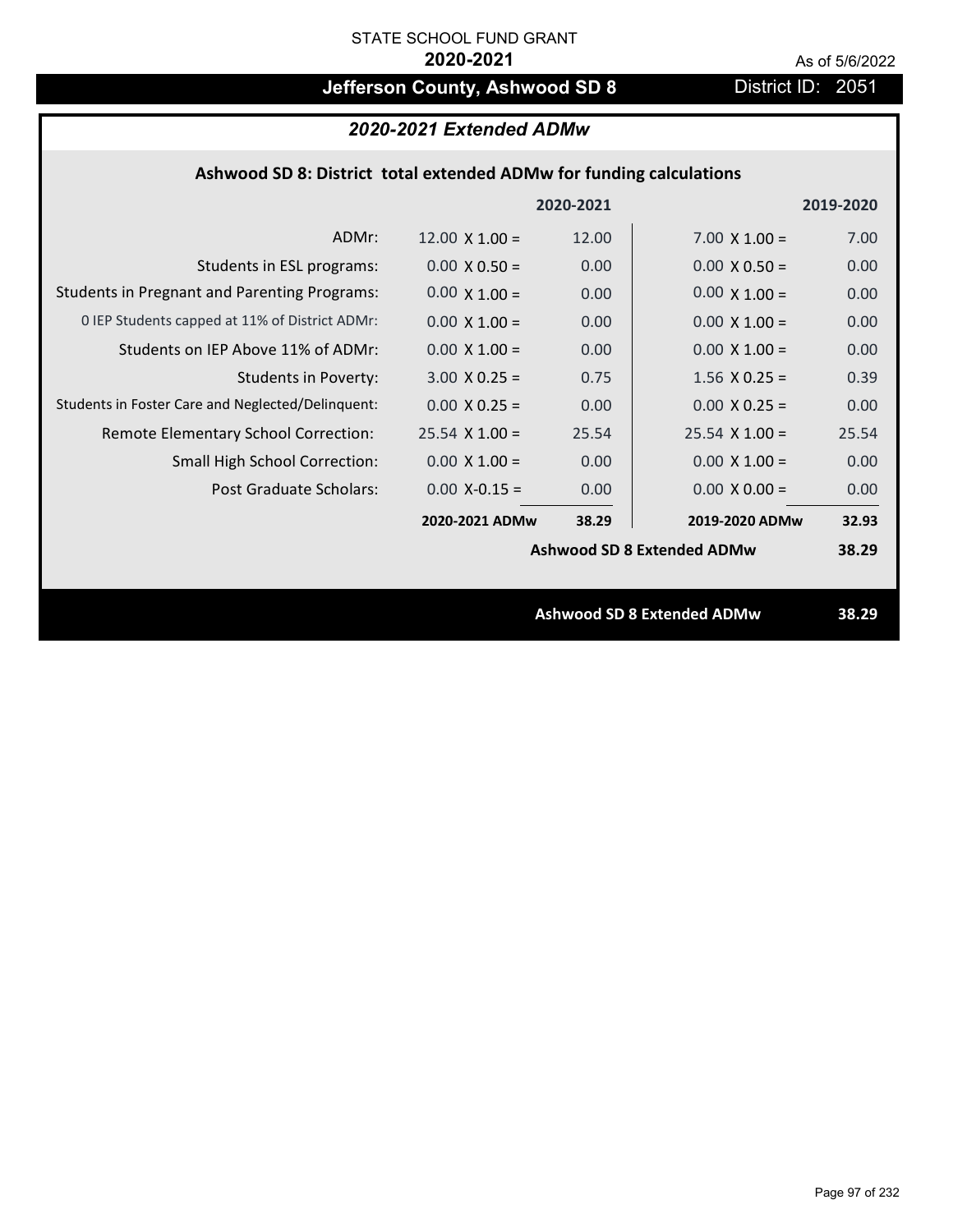# **Jefferson County, Black Butte SD 41** District ID: 2052

**2020‐2021 2019‐2020**

| 2020-2021 Extended ADMw                                                  |                                                         |  |  |  |  |
|--------------------------------------------------------------------------|---------------------------------------------------------|--|--|--|--|
| Black Butte SD 41: District total extended ADMw for funding calculations |                                                         |  |  |  |  |
|                                                                          | 2020-2021                                               |  |  |  |  |
|                                                                          | 25.65 X 1.00<br>$29.04 \times 1.00 =$<br>29.04<br>ADMr: |  |  |  |  |

| ADMr:                                               | $29.04 \times 1.00 =$ | 29.04 | $25.65 \times 1.00 =$                  | 25.65 |
|-----------------------------------------------------|-----------------------|-------|----------------------------------------|-------|
| Students in ESL programs:                           | $0.00 \times 0.50 =$  | 0.00  | $0.00 \times 0.50 =$                   | 0.00  |
| <b>Students in Pregnant and Parenting Programs:</b> | $0.00 \times 1.00 =$  | 0.00  | $0.00 \times 1.00 =$                   | 0.00  |
| 3 IEP Students capped at 11% of District ADMr:      | $3.00 \times 1.00 =$  | 3.00  | $2.82$ X 1.00 =                        | 2.82  |
| Students on IEP Above 11% of ADMr:                  | $0.00 \times 1.00 =$  | 0.00  | $0.00 \times 1.00 =$                   | 0.00  |
| <b>Students in Poverty:</b>                         | $3.00 \times 0.25 =$  | 0.75  | $2.75 \times 0.25 =$                   | 0.69  |
| Students in Foster Care and Neglected/Delinquent:   | $0.00 \times 0.25 =$  | 0.00  | $3.00 \times 0.25 =$                   | 0.75  |
| Remote Elementary School Correction:                | $25.54$ X 1.00 =      | 25.54 | $27.20 \times 1.00 =$                  | 27.20 |
| <b>Small High School Correction:</b>                | $0.00 \times 1.00 =$  | 0.00  | $0.00 \times 1.00 =$                   | 0.00  |
| Post Graduate Scholars:                             | $0.00$ X-0.15 =       | 0.00  | $0.00 \times 0.00 =$                   | 0.00  |
|                                                     | 2020-2021 ADMw        | 58.33 | 2019-2020 ADMw                         | 57.11 |
|                                                     |                       |       | <b>Black Butte SD 41 Extended ADMw</b> | 58.33 |
|                                                     |                       |       |                                        |       |
|                                                     |                       |       | <b>Black Butte SD 41 Extended ADMw</b> | 58.33 |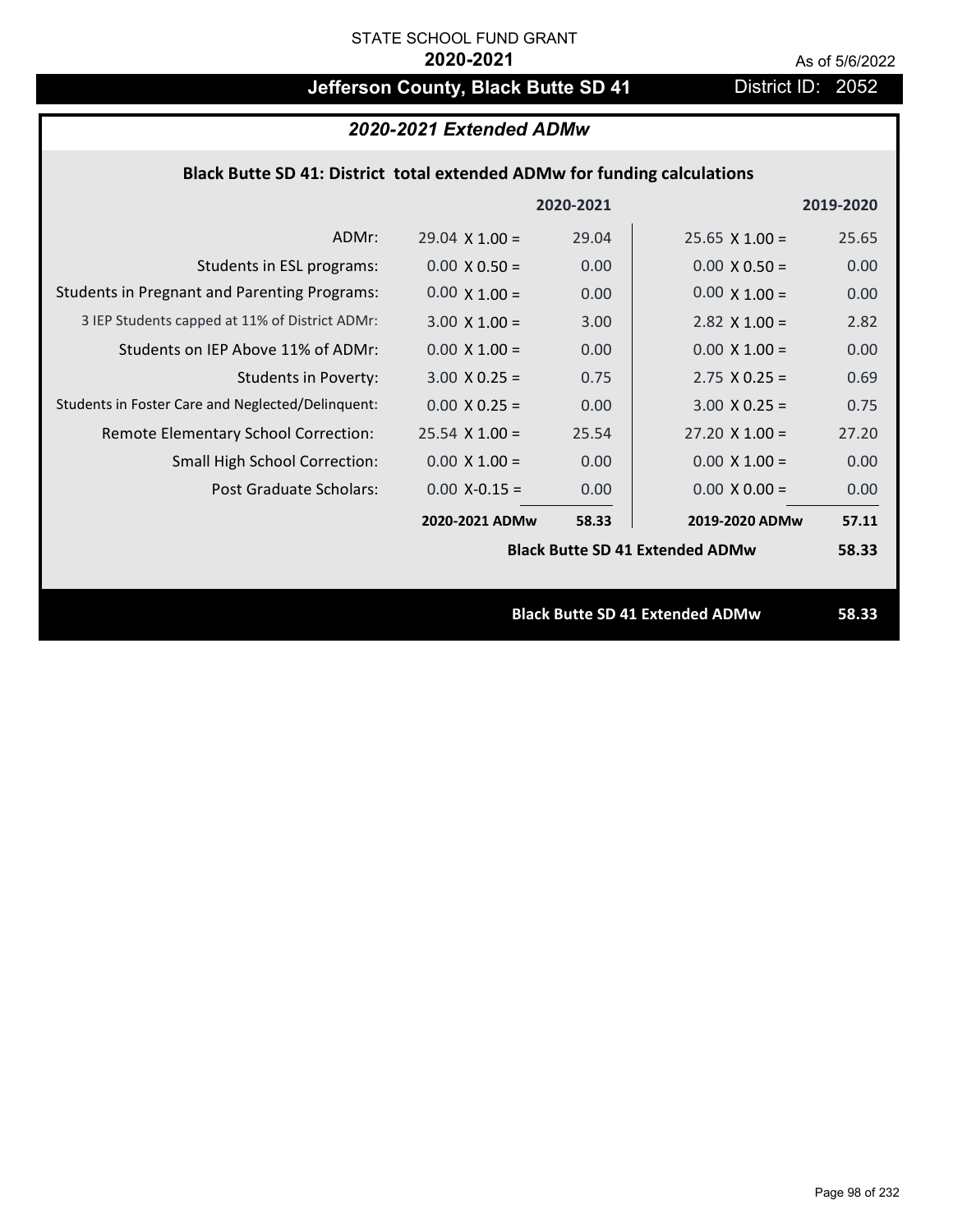# **Jefferson County, Jefferson County SD 509J** District ID: 2053

| 2020-2021 Extended ADMw                                                         |                          |           |                                        |           |  |
|---------------------------------------------------------------------------------|--------------------------|-----------|----------------------------------------|-----------|--|
| Jefferson County SD 509J: District total extended ADMw for funding calculations |                          |           |                                        |           |  |
|                                                                                 |                          | 2020-2021 |                                        | 2019-2020 |  |
| ADMr:                                                                           | $2,776.39 \times 1.00 =$ | 2,776.39  | $2,838.68$ X 1.00 =                    | 2,838.68  |  |
| Students in ESL programs:                                                       | $560.41 \times 0.50 =$   | 280.21    | $622.57 \times 0.50 =$                 | 311.29    |  |
| <b>Students in Pregnant and Parenting Programs:</b>                             | $8.28 \times 1.00 =$     | 8.28      | 13.28 $\times$ 1.00 =                  | 13.28     |  |
| 492 IEP Students capped at 11% of District ADMr:                                | $305.40 \times 1.00 =$   | 305.40    | $312.25 \times 1.00 =$                 | 312.25    |  |
| Students on IEP Above 11% of ADMr:                                              | $62.90 \times 1.00 =$    | 62.90     | $72.70 \times 1.00 =$                  | 72.70     |  |
| <b>Students in Poverty:</b>                                                     | 600.53 $X$ 0.25 =        | 150.13    | $617.71$ X 0.25 =                      | 154.43    |  |
| Students in Foster Care and Neglected/Delinquent:                               | $38.00 \times 0.25 =$    | 9.50      | $35.00 \times 0.25 =$                  | 8.75      |  |
| Remote Elementary School Correction:                                            | $25.54$ X 1.00 =         | 25.54     | $25.54$ X 1.00 =                       | 25.54     |  |
| Small High School Correction:                                                   | $0.00 \times 1.00 =$     | 0.00      | $0.00 \times 1.00 =$                   | 0.00      |  |
| <b>Post Graduate Scholars:</b>                                                  | $0.00$ X-0.15 =          | 0.00      | $0.00 \times 0.00 =$                   | 0.00      |  |
|                                                                                 | 2020-2021 ADMw           | 3,618.35  | 2019-2020 ADMw                         | 3,736.92  |  |
|                                                                                 |                          |           | Jefferson County SD 509J Extended ADMw | 3,736.92  |  |
|                                                                                 |                          |           |                                        |           |  |
| Jefferson County SD 509J Extended ADMw                                          |                          |           |                                        | 3,736.92  |  |
|                                                                                 |                          |           |                                        |           |  |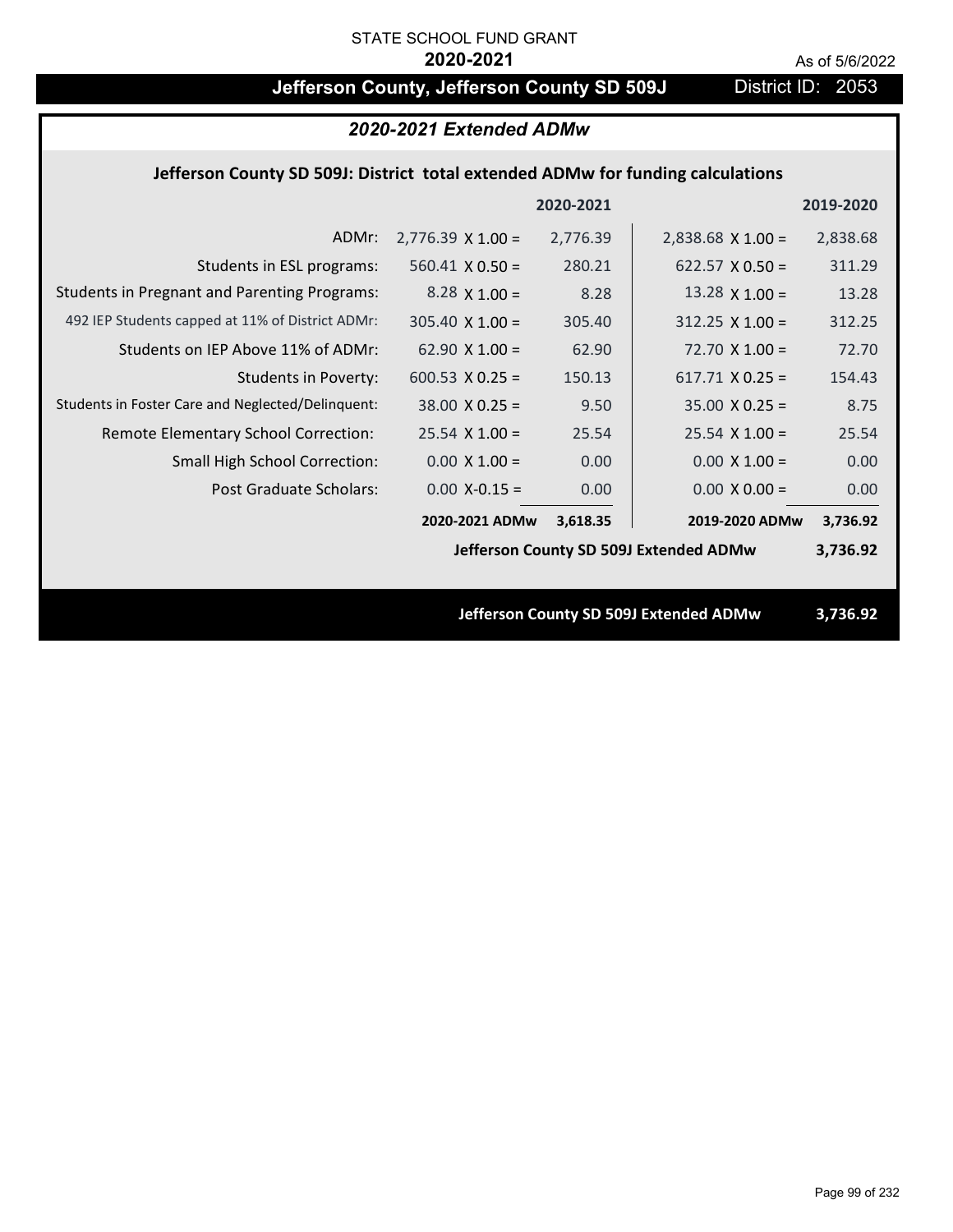# **Josephine County, Grants Pass SD 7** District ID: 2054

# *2020-2021 Extended ADMw*

## **Grants Pass SD 7: District total extended ADMw for funding calculations**

|                                                     |                          | 2020-2021 |                                       | 2019-2020 |
|-----------------------------------------------------|--------------------------|-----------|---------------------------------------|-----------|
| ADMr:                                               | $5,605.75 \times 1.00 =$ | 5,605.75  | $6,128.02 \times 1.00 =$              | 6,128.02  |
| Students in ESL programs:                           | 69.96 $\times$ 0.50 =    | 34.98     | $74.31 \times 0.50 =$                 | 37.16     |
| <b>Students in Pregnant and Parenting Programs:</b> | $14.59 \times 1.00 =$    | 14.59     | 3.36 $\times$ 1.00 =                  | 3.36      |
| 748 IEP Students capped at 11% of District ADMr:    | 616.63 $X$ 1.00 =        | 616.63    | $674.08 \times 1.00 =$                | 674.08    |
| Students on IEP Above 11% of ADMr:                  | $15.20 \times 1.00 =$    | 15.20     | $12.10 \times 1.00 =$                 | 12.10     |
| <b>Students in Poverty:</b>                         | $941.89$ X 0.25 =        | 235.47    | $1,171.48$ X 0.25 =                   | 292.87    |
| Students in Foster Care and Neglected/Delinquent:   | $50.00 \times 0.25 =$    | 12.50     | $56.00 \times 0.25 =$                 | 14.00     |
| Remote Elementary School Correction:                | $0.00 \times 1.00 =$     | 0.00      | $0.00 \times 1.00 =$                  | 0.00      |
| <b>Small High School Correction:</b>                | $0.00 \times 1.00 =$     | 0.00      | $0.00 \times 1.00 =$                  | 0.00      |
| Post Graduate Scholars:                             | $0.00$ X-0.15 =          | 0.00      | $0.00 \times 0.00 =$                  | 0.00      |
|                                                     | 2020-2021 ADMw           | 6,535.13  | 2019-2020 ADMw                        | 7,161.59  |
|                                                     |                          |           | <b>Grants Pass SD 7 Extended ADMw</b> | 7,161.59  |
|                                                     |                          |           |                                       |           |
|                                                     |                          |           | <b>Grants Pass SD 7 Extended ADMw</b> | 7,161.59  |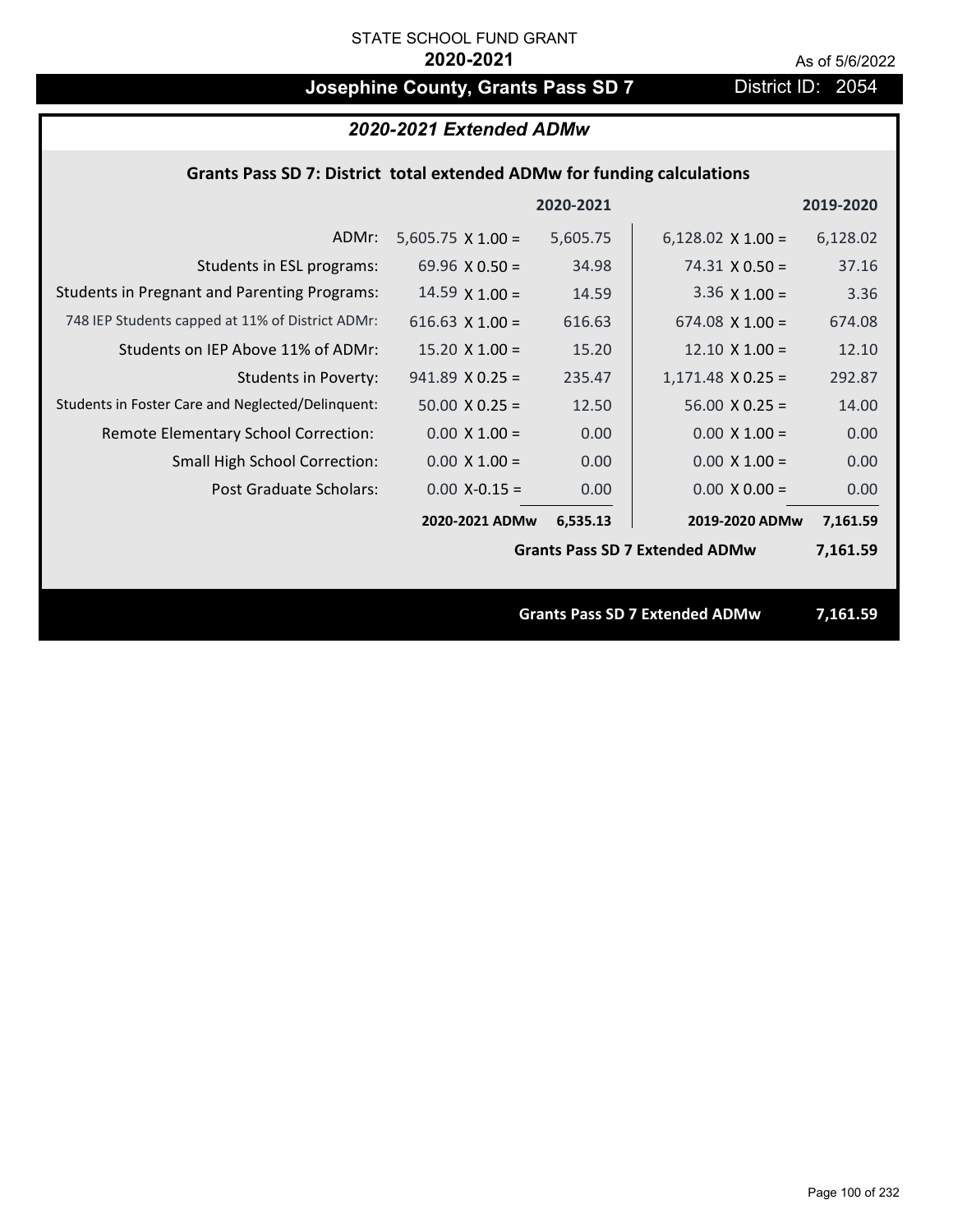# **Josephine County, Three Rivers/Josephine County SD** District ID: 2055

## *2020-2021 Extended ADMw*

## **Three Rivers/Josephine County SD: District total extended ADMw for funding calculations**

|                                                     |                          | 2020-2021 |                          | 2019-2020 |
|-----------------------------------------------------|--------------------------|-----------|--------------------------|-----------|
| ADMr:                                               | $4,050.51 \times 1.00 =$ | 4,050.51  | 4,480.94 $\times$ 1.00 = | 4,480.94  |
| Students in ESL programs:                           | $65.35 \times 0.50 =$    | 32.68     | $55.87 \times 0.50 =$    | 27.94     |
| <b>Students in Pregnant and Parenting Programs:</b> | $0.70 \times 1.00 =$     | 0.70      | $3.44 \times 1.00 =$     | 3.44      |
| 539 IEP Students capped at 11% of District ADMr:    | 488.83 $\times$ 1.00 =   | 488.83    | $523.16 \times 1.00 =$   | 523.16    |
| Students on IEP Above 11% of ADMr:                  | $11.40 \times 1.00 =$    | 11.40     | 11.50 $X$ 1.00 =         | 11.50     |
| <b>Students in Poverty:</b>                         | $900.31 \times 0.25 =$   | 225.08    | $1,095.09 \times 0.25 =$ | 273.77    |
| Students in Foster Care and Neglected/Delinquent:   | $58.00 \times 0.25 =$    | 14.50     | $58.00 \times 0.25 =$    | 14.50     |
| Remote Elementary School Correction:                | $108.06 \times 1.00 =$   | 108.06    | $111.60 \times 1.00 =$   | 111.60    |
| <b>Small High School Correction:</b>                | $0.00 \times 1.00 =$     | 0.00      | $0.00 \times 1.00 =$     | 0.00      |
| Post Graduate Scholars:                             | $0.00$ X-0.15 =          | 0.00      | $0.00 \times 0.00 =$     | 0.00      |
|                                                     | 2020-2021 ADMw           | 4,931.75  | 2019-2020 ADMw           | 5,446.84  |

**Three Rivers/Josephine County SD Extended ADMw**

**5,781.04**

# **Sunny Wolf Charter School: Charter ADMw for information only**

|                                                     |                       | 2020-2021 |                       | 2019-2020 |
|-----------------------------------------------------|-----------------------|-----------|-----------------------|-----------|
| ADMr:                                               | $114.80$ X $1.00 =$   | 114.80    | 112.49 $X$ 1.00 =     | 112.49    |
| Students in ESL programs:                           | $0.00 \times 0.50 =$  | 0.00      | $0.00 \times 0.50 =$  | 0.00      |
| <b>Students in Pregnant and Parenting Programs:</b> | $0.00 \times 1.00 =$  | 0.00      | $0.00 \times 1.00 =$  | 0.00      |
| 0 IEP Students capped at 11% of District ADMr:      | $0.00 \times 1.00 =$  | 0.00      | $0.00 \times 1.00 =$  | 0.00      |
| Students on IEP Above 11% of ADMr:                  | $0.00 \times 1.00 =$  | 0.00      | $0.00 \times 1.00 =$  | 0.00      |
| Students in Poverty:                                | $25.52 \times 0.25 =$ | 6.38      | $27.81 \times 0.25 =$ | 6.95      |
| Students in Foster Care and Neglected/Delinquent:   | $0.00 \times 0.25 =$  | 0.00      | $0.00 \times 0.25 =$  | 0.00      |
| Remote Elementary School Correction:                | 53.93 $\times$ 1.00 = | 53.93     | 41.67 $\times$ 1.00 = | 41.67     |
| <b>Small High School Correction:</b>                | $0.00 \times 1.00 =$  | 0.00      | $0.00 \times 1.00 =$  | 0.00      |
| Post Graduate Scholars:                             | $0.00 X - 0.15 =$     | 0.00      | $0.00 \times 0.00 =$  | 0.00      |
|                                                     | 2020-2021 ADMw        | 175.11    | 2019-2020 ADMw        | 161.11    |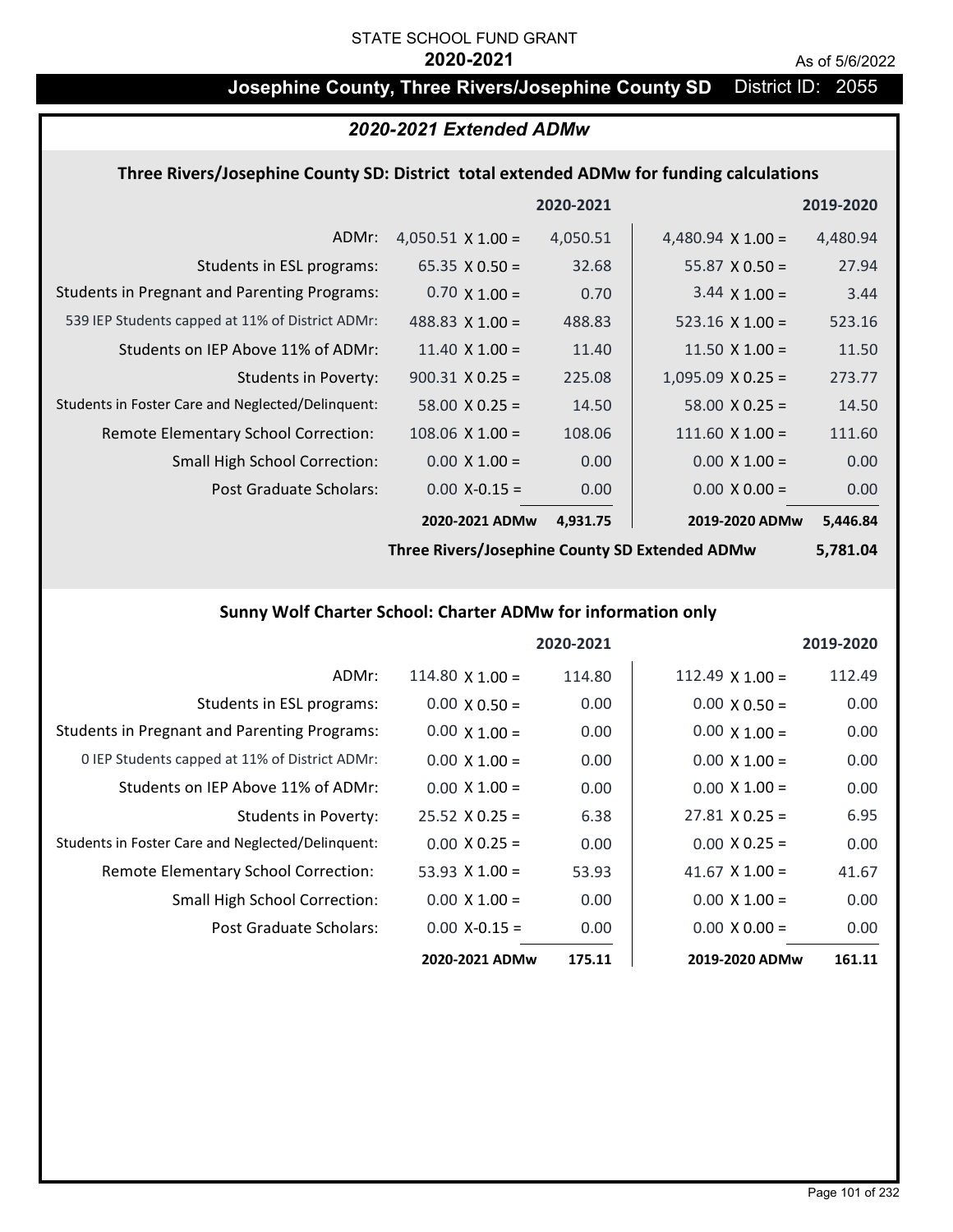### **Woodland Charter School: Charter ADMw for information only**

|                                                     |                        | 2020-2021 |                        | 2019-2020 |
|-----------------------------------------------------|------------------------|-----------|------------------------|-----------|
| ADMr:                                               | $153.62 \times 1.00 =$ | 153.62    | $162.54 \times 1.00 =$ | 162.54    |
| Students in ESL programs:                           | $1.00 \times 0.50 =$   | 0.50      | $1.00 \times 0.50 =$   | 0.50      |
| <b>Students in Pregnant and Parenting Programs:</b> | $0.00 \times 1.00 =$   | 0.00      | $0.00 \times 1.00 =$   | 0.00      |
| 0 IEP Students capped at 11% of District ADMr:      | $0.00 \times 1.00 =$   | 0.00      | $0.00 \times 1.00 =$   | 0.00      |
| Students on IEP Above 11% of ADMr:                  | $0.00 \times 1.00 =$   | 0.00      | $0.00 \times 1.00 =$   | 0.00      |
| <b>Students in Poverty:</b>                         | $34.15 \times 0.25 =$  | 8.54      | 40.18 $\times$ 0.25 =  | 10.05     |
| Students in Foster Care and Neglected/Delinquent:   | $0.00 \times 0.25 =$   | 0.00      | $0.00 \times 0.25 =$   | 0.00      |
| Remote Elementary School Correction:                | $0.00 \times 1.00 =$   | 0.00      | $0.00 \times 1.00 =$   | 0.00      |
| <b>Small High School Correction:</b>                | $0.00 \times 1.00 =$   | 0.00      | $0.00 \times 1.00 =$   | 0.00      |
| Post Graduate Scholars:                             | $0.00 X - 0.15 =$      | 0.00      | $0.00 \times 0.00 =$   | 0.00      |
|                                                     | 2020-2021 ADMw         | 162.66    | 2019-2020 ADMw         | 173.09    |

### **Southern Oregon Success Academy: Charter ADMw for information only**

|                                                     |                        | 2020-2021 |                      | 2019-2020         |
|-----------------------------------------------------|------------------------|-----------|----------------------|-------------------|
| ADMr:                                               | $124.96 \times 1.00 =$ | 124.96    | $0.00 \times 1.00 =$ | 0.00              |
| Students in ESL programs:                           | $0.00 \times 0.50 =$   | 0.00      | $0.00 \times 0.50 =$ | 0.00              |
| <b>Students in Pregnant and Parenting Programs:</b> | $1.16 \times 1.00 =$   | 1.16      | $0.00 \times 1.00 =$ | 0.00              |
| 0 IEP Students capped at 11% of District ADMr:      | $0.00 \times 1.00 =$   | 0.00      | $0.00 \times 1.00 =$ | 0.00              |
| Students on IEP Above 11% of ADMr:                  | $0.00 \times 1.00 =$   | 0.00      | $0.00 \times 1.00 =$ | 0.00              |
| Students in Poverty:                                | $27.78 \times 0.25 =$  | 6.95      | $0.00 \times 0.25 =$ | 0.00              |
| Students in Foster Care and Neglected/Delinquent:   | $0.00 \times 0.25 =$   | 0.00      | $0.00 \times 0.25 =$ | 0.00              |
| Remote Elementary School Correction:                | $0.00 \times 1.00 =$   | 0.00      | $0.00 \times 1.00 =$ | 0.00              |
| Small High School Correction:                       | $0.00 \times 1.00 =$   | 0.00      | $0.00 \times 1.00 =$ | 0.00              |
| Post Graduate Scholars:                             | $0.00$ X-0.15 =        | 0.00      | $0.00 \times 0.00 =$ | 0.00 <sub>1</sub> |
|                                                     | 2020-2021 ADMw         | 133.07    | 2019-2020 ADMw       | 0.00              |

### **Three Rivers/Josephine County SD Extended ADMw 5,781.04**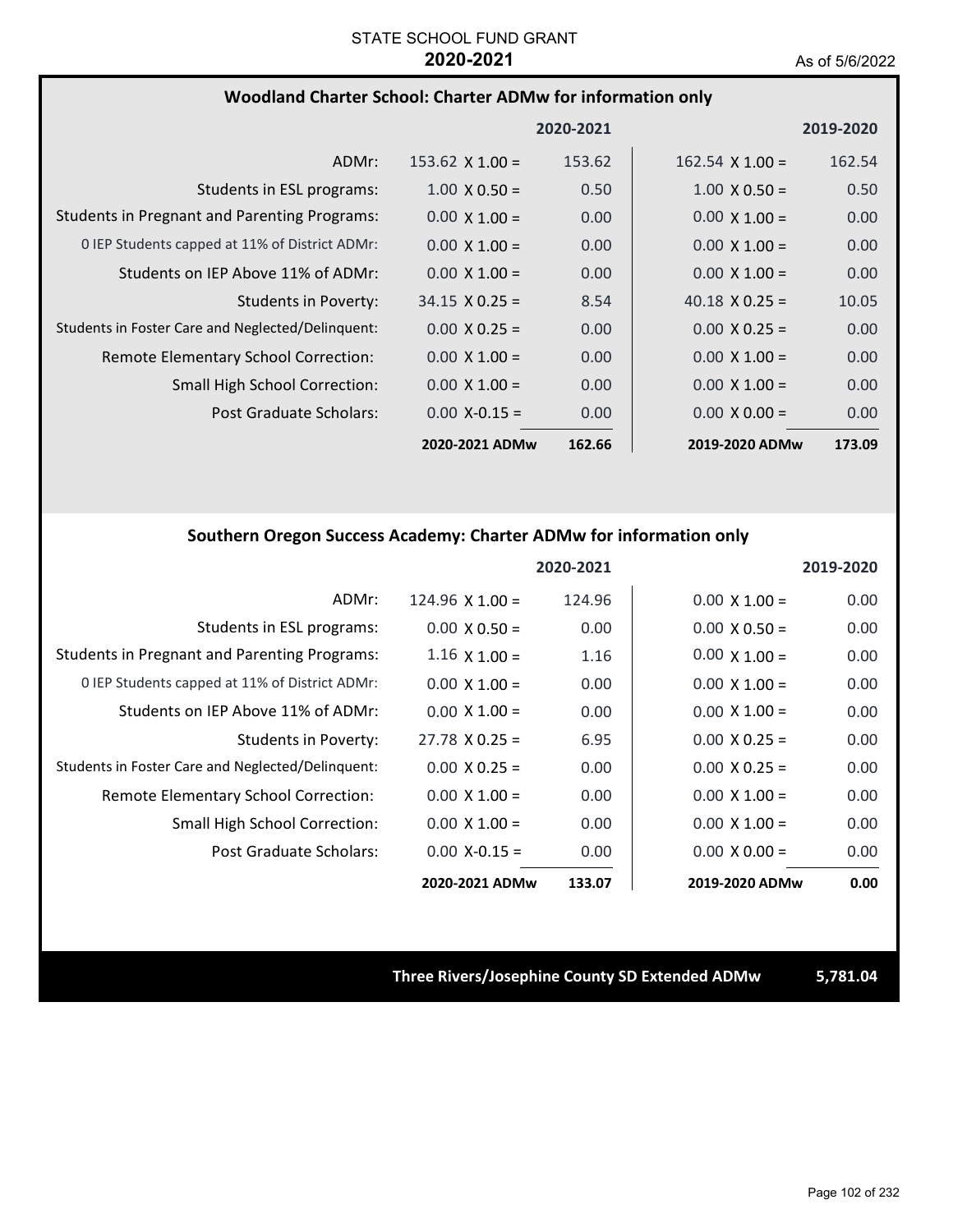# **Klamath County, Klamath Falls City Schools District ID: 2056**

# *2020-2021 Extended ADMw*

### **Klamath Falls City Schools: District total extended ADMw for funding calculations**

|                                                     |                          | 2020-2021 |                          | 2019-2020 |
|-----------------------------------------------------|--------------------------|-----------|--------------------------|-----------|
| ADMr:                                               | $2,567.82 \times 1.00 =$ | 2,567.82  | $2,734.24 \times 1.00 =$ | 2,734.24  |
| Students in ESL programs:                           | 116.86 $\times$ 0.50 =   | 58.43     | $109.72 \times 0.50 =$   | 54.86     |
| <b>Students in Pregnant and Parenting Programs:</b> | 2.22 $\times$ 1.00 =     | 2.22      | 4.68 $\times$ 1.00 =     | 4.68      |
| 445 IEP Students capped at 11% of District ADMr:    | $301.26 \times 1.00 =$   | 301.26    | $320.55 \times 1.00 =$   | 320.55    |
| Students on IEP Above 11% of ADMr:                  | $30.70 \times 1.00 =$    | 30.70     | 13.20 $X$ 1.00 =         | 13.20     |
| <b>Students in Poverty:</b>                         | $606.62$ X 0.25 =        | 151.66    | $794.62 \times 0.25 =$   | 198.66    |
| Students in Foster Care and Neglected/Delinquent:   | $52.00 \times 0.25 =$    | 13.00     | $63.00 \times 0.25 =$    | 15.75     |
| Remote Elementary School Correction:                | $0.00 \times 1.00 =$     | 0.00      | $0.00 \times 1.00 =$     | 0.00      |
| <b>Small High School Correction:</b>                | $0.00 \times 1.00 =$     | 0.00      | $0.00 \times 1.00 =$     | 0.00      |
| Post Graduate Scholars:                             | $0.00$ X-0.15 =          | 0.00      | $0.00 \times 0.00 =$     | 0.00      |
|                                                     | 2020-2021 ADMw           | 3,125.09  | 2019-2020 ADMw           | 3,341.93  |

**Klamath Falls City Schools Extended ADMw**

**3,534.87**

# **EagleRidge High School: Charter ADMw for information only**

|                                                     |                       | 2020-2021 |                        | 2019-2020 |
|-----------------------------------------------------|-----------------------|-----------|------------------------|-----------|
| ADMr:                                               | $170.94$ X $1.00 =$   | 170.94    | $179.81 \times 1.00 =$ | 179.81    |
| Students in ESL programs:                           | $0.00 \times 0.50 =$  | 0.00      | $0.00 \times 0.50 =$   | 0.00      |
| <b>Students in Pregnant and Parenting Programs:</b> | $0.95 \times 1.00 =$  | 0.95      | $0.00 \times 1.00 =$   | 0.00      |
| 0 IEP Students capped at 11% of District ADMr:      | $0.00 \times 1.00 =$  | 0.00      | $0.00 \times 1.00 =$   | 0.00      |
| Students on IEP Above 11% of ADMr:                  | $0.00 \times 1.00 =$  | 0.00      | $0.00 \times 1.00 =$   | 0.00      |
| Students in Poverty:                                | 40.38 $\times$ 0.25 = | 10.10     | $52.53 \times 0.25 =$  | 13.13     |
| Students in Foster Care and Neglected/Delinquent:   | $0.00 \times 0.25 =$  | 0.00      | $0.00 \times 0.25 =$   | 0.00      |
| Remote Elementary School Correction:                | $0.00 \times 1.00 =$  | 0.00      | $0.00 \times 1.00 =$   | 0.00      |
| <b>Small High School Correction:</b>                | $0.00 \times 1.00 =$  | 0.00      | $0.00 \times 1.00 =$   | 0.00      |
| Post Graduate Scholars:                             | $0.00 X - 0.15 =$     | 0.00      | $0.00 \times 0.00 =$   | 0.00      |
|                                                     | 2020-2021 ADMw        | 181.99    | 2019-2020 ADMw         | 192.94    |

**Klamath Falls City Schools Extended ADMw 3,534.87**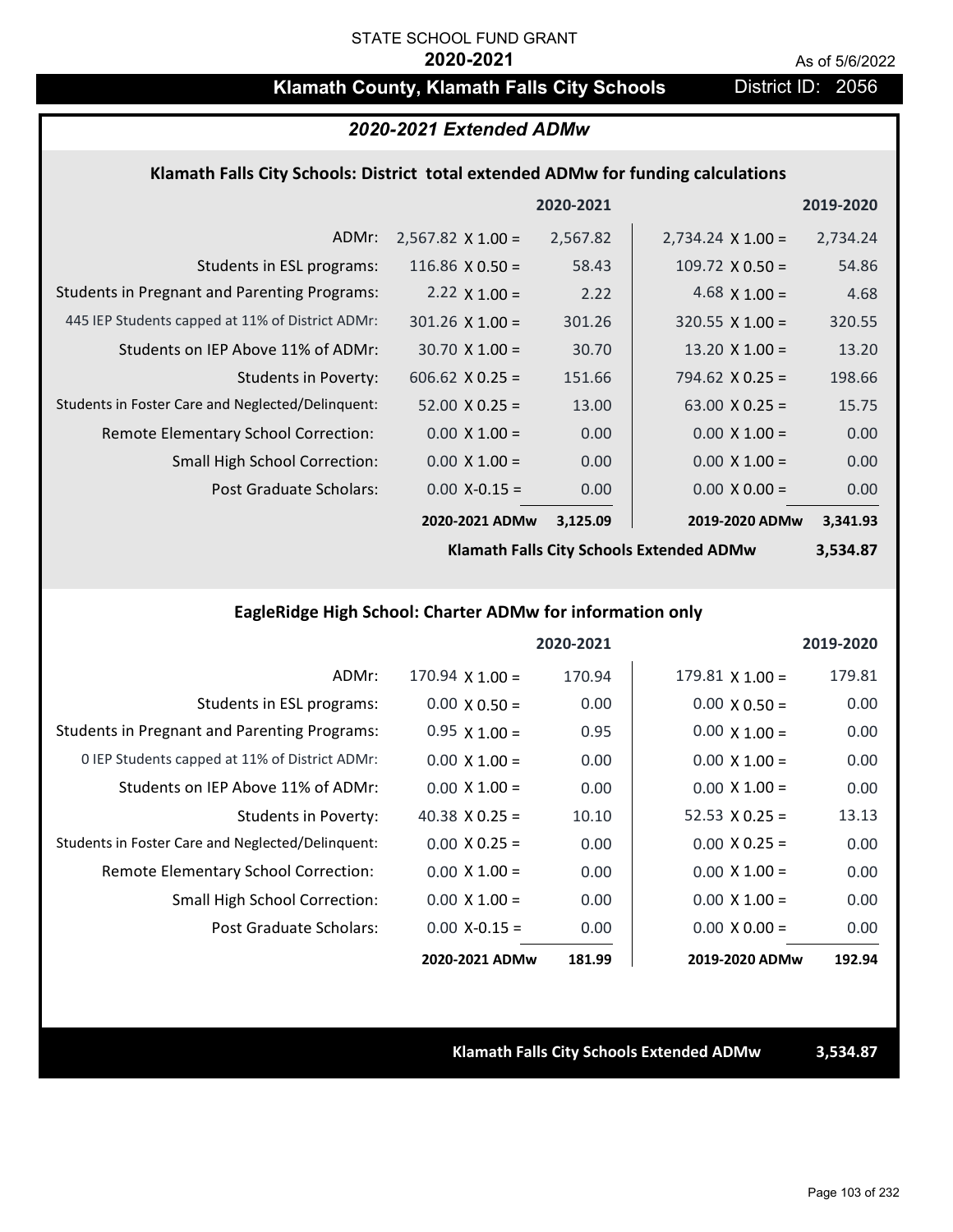# **Klamath County, Klamath County SD** District ID: 2057

# *2020-2021 Extended ADMw*

### **Klamath County SD: District total extended ADMw for funding calculations**

|                                                     |                          | 2020-2021 |                          | 2019-2020 |
|-----------------------------------------------------|--------------------------|-----------|--------------------------|-----------|
| ADMr:                                               | $6,811.00 \times 1.00 =$ | 6,811.00  | $6,716.00 \times 1.00 =$ | 6,716.00  |
| Students in ESL programs:                           | $260.86 \times 0.50 =$   | 130.43    | $254.38 \times 0.50 =$   | 127.19    |
| <b>Students in Pregnant and Parenting Programs:</b> | $3.17 \times 1.00 =$     | 3.17      | 5.74 $\times$ 1.00 =     | 5.74      |
| 969 IEP Students capped at 11% of District ADMr:    | $749.21 \times 1.00 =$   | 749.21    | $744.13 \times 1.00 =$   | 744.13    |
| Students on IEP Above 11% of ADMr:                  | $17.70 \times 1.00 =$    | 17.70     | $14.40 \times 1.00 =$    | 14.40     |
| <b>Students in Poverty:</b>                         | $1,360.81$ X 0.25 =      | 340.20    | $1,505.26$ X 0.25 =      | 376.32    |
| Students in Foster Care and Neglected/Delinquent:   | $44.00 \times 0.25 =$    | 11.00     | $39.00 \times 0.25 =$    | 9.75      |
| Remote Elementary School Correction:                | $175.18 \times 1.00 =$   | 175.18    | $153.24 \times 1.00 =$   | 153.24    |
| <b>Small High School Correction:</b>                | $276.45 \times 1.00 =$   | 276.45    | $272.09 \times 1.00 =$   | 272.09    |
| Post Graduate Scholars:                             | $0.00$ X-0.15 =          | 0.00      | $0.00 \times 0.00 =$     | 0.00      |
|                                                     | 2020-2021 ADMw           | 8,514.34  | 2019-2020 ADMw           | 8,418.86  |

**Klamath County SD Extended ADMw**

**8,514.34**

### **Sage Community School: Charter ADMw for information only**

|                                                     |                      | 2020-2021 |                       | 2019-2020 |
|-----------------------------------------------------|----------------------|-----------|-----------------------|-----------|
| ADMr:                                               | $0.00 \times 1.00 =$ | 0.00      | 48.86 $\times$ 1.00 = | 48.86     |
| Students in ESL programs:                           | $0.00 \times 0.50 =$ | 0.00      | $0.00 \times 0.50 =$  | 0.00      |
| <b>Students in Pregnant and Parenting Programs:</b> | $0.00 \times 1.00 =$ | 0.00      | $0.00 \times 1.00 =$  | 0.00      |
| 0 IEP Students capped at 11% of District ADMr:      | $0.00 \times 1.00 =$ | 0.00      | $0.00 \times 1.00 =$  | 0.00      |
| Students on IEP Above 11% of ADMr:                  | $0.00 \times 1.00 =$ | 0.00      | $0.00 \times 1.00 =$  | 0.00      |
| Students in Poverty:                                | $0.00 \times 0.25 =$ | 0.00      | $10.98 \times 0.25 =$ | 2.75      |
| Students in Foster Care and Neglected/Delinquent:   | $0.00 \times 0.25 =$ | 0.00      | $0.00 \times 0.25 =$  | 0.00      |
| Remote Elementary School Correction:                | $0.00 \times 1.00 =$ | 0.00      | $0.00 \times 1.00 =$  | 0.00      |
| <b>Small High School Correction:</b>                | $0.00 \times 1.00 =$ | 0.00      | $0.00 \times 1.00 =$  | 0.00      |
| Post Graduate Scholars:                             | $0.00 X - 0.15 =$    | 0.00      | $0.00 \times 0.00 =$  | 0.00      |
|                                                     | 2020-2021 ADMw       | 0.00      | 2019-2020 ADMw        | 0.00      |

**Klamath County SD Extended ADMw 8,514.34**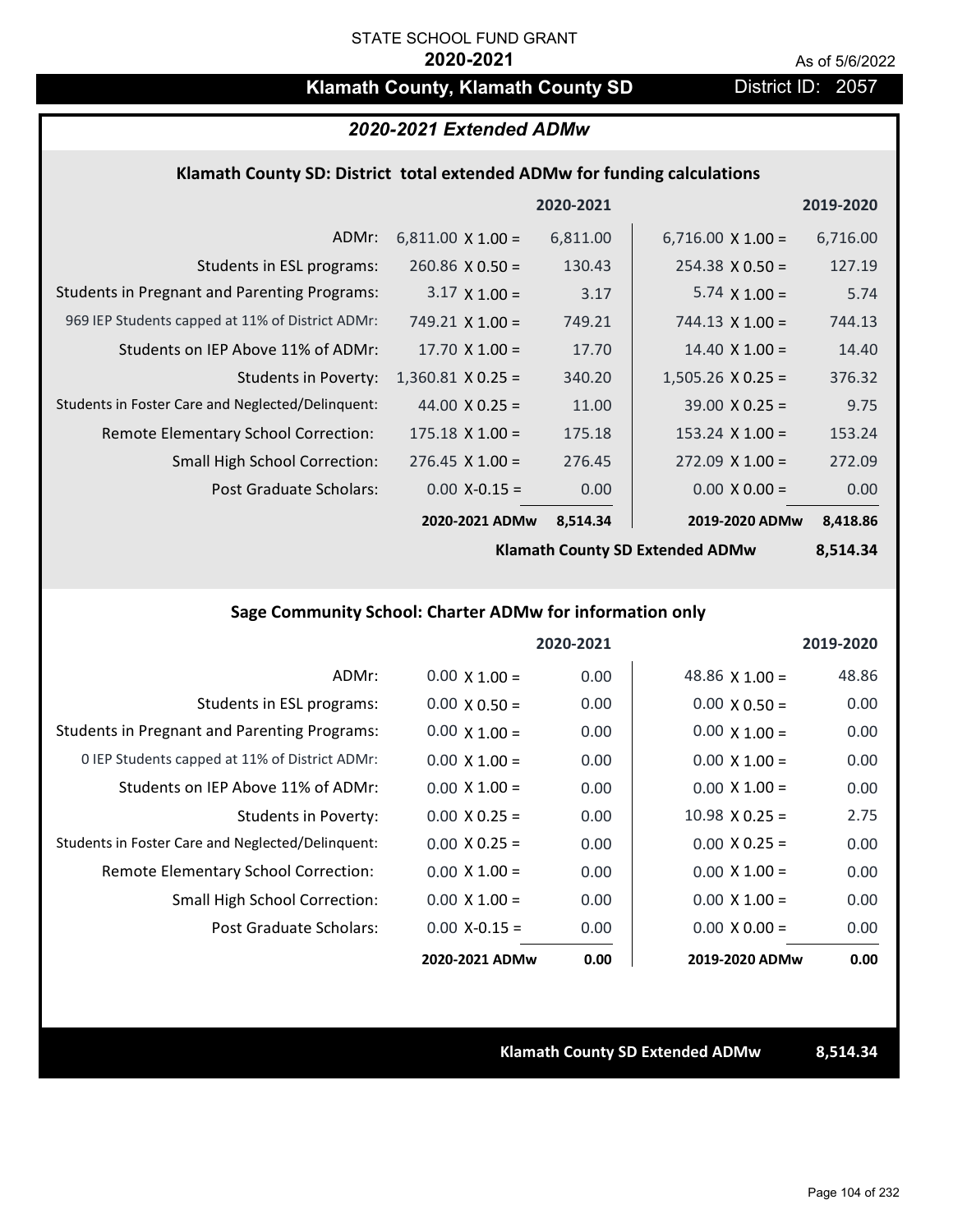# Lake County, Lake County SD 7 District ID: 2059

### **Lake County SD 7: District total extended ADMw for funding calculations**

|                                                     |                                | 2020-2021 |                                | 2019-2020 |
|-----------------------------------------------------|--------------------------------|-----------|--------------------------------|-----------|
| ADMr:                                               | $713.27 \times 1.00 =$         | 713.27    | 726.58 $\times$ 1.00 =         | 726.58    |
| Students in ESL programs:                           | $34.44 \times 0.50 =$          | 17.22     | $37.43 \times 0.50 =$          | 18.72     |
| <b>Students in Pregnant and Parenting Programs:</b> | $0.12 \times 1.00 =$           | 0.12      | $0.00 \times 1.00 =$           | 0.00      |
| 100 IEP Students capped at 11% of District ADMr:    | 78.46 $\times$ 1.00 =          | 78.46     | 79.92 $\times$ 1.00 =          | 79.92     |
| Students on IEP Above 11% of ADMr:                  | $2.70 \times 1.00 =$           | 2.70      | $1.80$ X $1.00 =$              | 1.80      |
| <b>Students in Poverty:</b>                         | $175.00 \times 0.25 =$         | 43.75     | $146.00 \times 0.25 =$         | 36.50     |
| Students in Foster Care and Neglected/Delinquent:   | $7.00 \times 0.25 =$           | 1.75      | $14.00 \times 0.25 =$          | 3.50      |
| Remote Elementary School Correction:                | $36.62$ X 1.00 =               | 36.62     | 42.79 $\times$ 1.00 =          | 42.79     |
| <b>Small High School Correction:</b>                | $83.79$ X 1.00 =               | 83.79     | $84.59$ X $1.00 =$             | 84.59     |
| Post Graduate Scholars:                             | $0.00$ X-0.15 =                | 0.00      | $0.00 \times 0.00 =$           | 0.00      |
|                                                     | 2020-2021 ADMw                 | 977.68    | 2019-2020 ADMw                 | 994.40    |
|                                                     | Lake County SD 7 Extended ADMw |           |                                | 994.40    |
|                                                     |                                |           |                                |           |
|                                                     |                                |           | Lake County SD 7 Extended ADMw | 994.40    |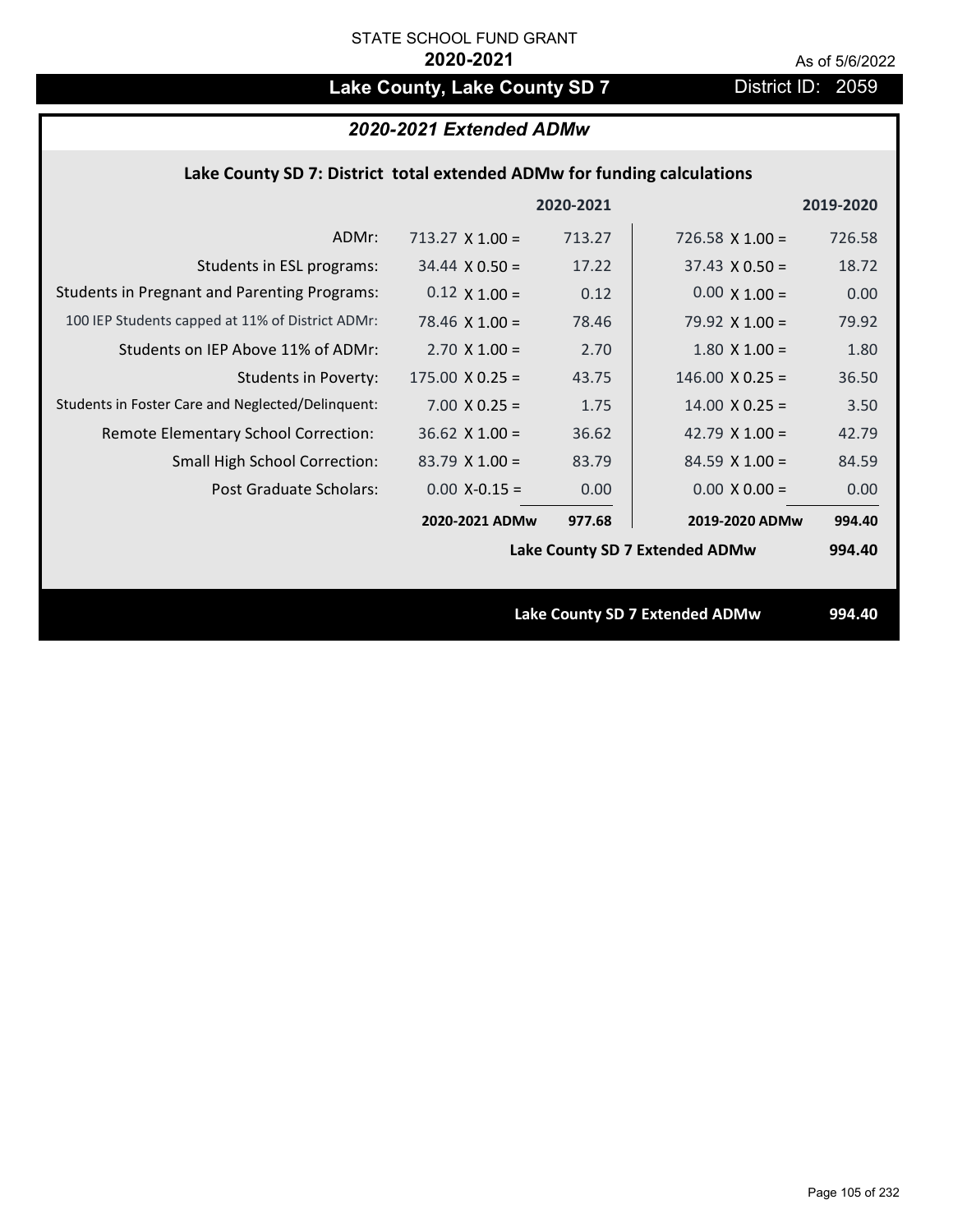# Lake County, Paisley SD 11 **District ID: 2060**

# *2020-2021 Extended ADMw*

### **Paisley SD 11: District total extended ADMw for funding calculations**

|                                                     |                       | 2020-2021 |                             | 2019-2020 |
|-----------------------------------------------------|-----------------------|-----------|-----------------------------|-----------|
| ADMr:                                               | $0.00 \times 1.00 =$  | 0.00      | $0.00 \times 1.00 =$        | 0.00      |
| Students in ESL programs:                           | $0.00 \times 0.50 =$  | 0.00      | $0.00 \times 0.50 =$        | 0.00      |
| <b>Students in Pregnant and Parenting Programs:</b> | $0.00 \times 1.00 =$  | 0.00      | $0.00 \times 1.00 =$        | 0.00      |
| 28 IEP Students capped at 11% of District ADMr:     | $21.17 \times 1.00 =$ | 21.17     | $22.22 \times 1.00 =$       | 22.22     |
| Students on IEP Above 11% of ADMr:                  | $1.20 \times 1.00 =$  | 1.20      | $0.30 \times 1.00 =$        | 0.30      |
| <b>Students in Poverty:</b>                         | $0.19 \times 0.25 =$  | 0.05      | $0.00 \times 0.25 =$        | 0.00      |
| Students in Foster Care and Neglected/Delinquent:   | $0.00 \times 0.25 =$  | 0.00      | $1.00 \times 0.25 =$        | 0.25      |
| Remote Elementary School Correction:                | $0.00 \times 1.00 =$  | 0.00      | $0.00 \times 1.00 =$        | 0.00      |
| <b>Small High School Correction:</b>                | $0.00 \times 1.00 =$  | 0.00      | $0.00 \times 1.00 =$        | 0.00      |
| Post Graduate Scholars:                             | $0.00$ X-0.15 =       | 0.00      | $0.00 \times 0.00 =$        | 0.00      |
|                                                     | 2020-2021 ADMw        | 22.41     | 2019-2020 ADMw              | 22.77     |
|                                                     |                       |           | Paisley SD 11 Extended ADMw | 337 56    |

**Paisley SD 11 Extended ADMw**

**337.56**

# **Paisley School: Charter ADMw for information only**

|                                                     |                       | 2020-2021 |                        | 2019-2020 |
|-----------------------------------------------------|-----------------------|-----------|------------------------|-----------|
| ADMr:                                               | 192.42 $X$ 1.00 =     | 192.42    | $202.00 \times 1.00 =$ | 202.00    |
| Students in ESL programs:                           | $0.00 \times 0.50 =$  | 0.00      | $0.00 \times 0.50 =$   | 0.00      |
| <b>Students in Pregnant and Parenting Programs:</b> | $0.00 \times 1.00 =$  | 0.00      | $0.00 \times 1.00 =$   | 0.00      |
| 0 IEP Students capped at 11% of District ADMr:      | $0.00 \times 1.00 =$  | 0.00      | $0.00 \times 1.00 =$   | 0.00      |
| Students on IEP Above 11% of ADMr:                  | $0.00 \times 1.00 =$  | 0.00      | $0.00 \times 1.00 =$   | 0.00      |
| Students in Poverty:                                | $12.81 \times 0.25 =$ | 3.20      | $14.00 \times 0.25 =$  | 3.50      |
| Students in Foster Care and Neglected/Delinquent:   | $0.00 \times 0.25 =$  | 0.00      | $0.00 \times 0.25 =$   | 0.00      |
| Remote Elementary School Correction:                | $60.35 \times 1.00 =$ | 60.35     | $58.83 \times 1.00 =$  | 58.83     |
| <b>Small High School Correction:</b>                | $50.46$ X 1.00 =      | 50.46     | $50.46 \times 1.00 =$  | 50.46     |
| Post Graduate Scholars:                             | $0.00$ X-0.15 =       | 0.00      | $0.00 \times 0.00 =$   | 0.00      |
|                                                     | 2020-2021 ADMw        | 306.43    | 2019-2020 ADMw         | 314.79    |

**Paisley SD 11 Extended ADMw 337.56**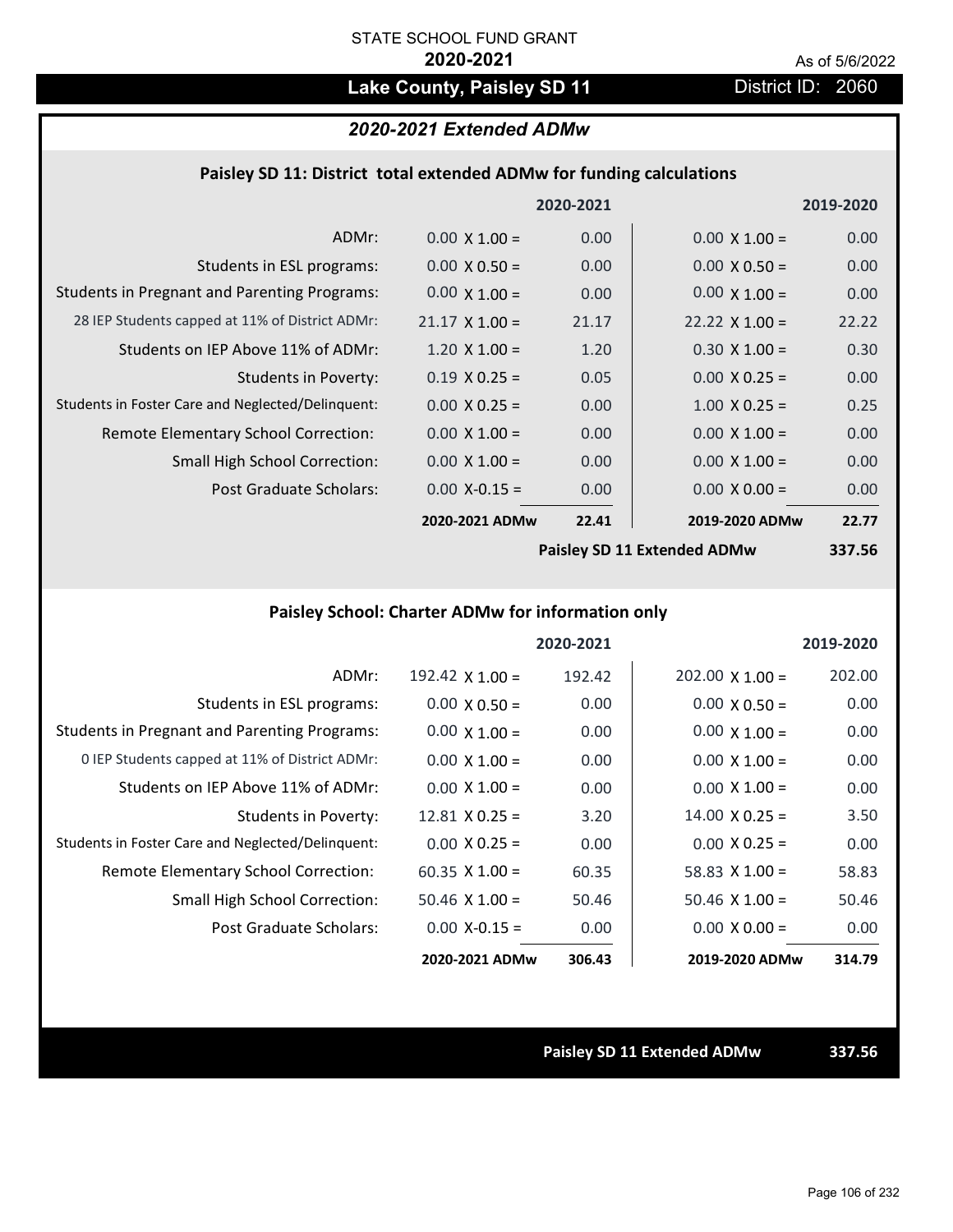# Lake County, North Lake SD 14 District ID: 2061

# *2020-2021 Extended ADMw*

### **North Lake SD 14: District total extended ADMw for funding calculations**

|                                                     |                                | 2020-2021 |                                       | 2019-2020 |
|-----------------------------------------------------|--------------------------------|-----------|---------------------------------------|-----------|
| ADMr:                                               | $236.29 \times 1.00 =$         | 236.29    | $222.15 \times 1.00 =$                | 222.15    |
| Students in ESL programs:                           | $0.00 \times 0.50 =$           | 0.00      | $0.00 \times 0.50 =$                  | 0.00      |
| <b>Students in Pregnant and Parenting Programs:</b> | $0.00 \times 1.00 =$           | 0.00      | $0.00 \times 1.00 =$                  | 0.00      |
| 53 IEP Students capped at 11% of District ADMr:     | $25.99 \times 1.00 =$          | 25.99     | $24.44 \times 1.00 =$                 | 24.44     |
| Students on IEP Above 11% of ADMr:                  | 13.70 $\times$ 1.00 =          | 13.70     | 11.70 $X$ 1.00 =                      | 11.70     |
| <b>Students in Poverty:</b>                         | $36.01$ X 0.25 =               | 9.00      | 43.29 $X$ 0.25 =                      | 10.82     |
| Students in Foster Care and Neglected/Delinquent:   | $3.00 \times 0.25 =$           | 0.75      | $3.00 \times 0.25 =$                  | 0.75      |
| Remote Elementary School Correction:                | 66.98 $X$ 1.00 =               | 66.98     | $70.27 \times 1.00 =$                 | 70.27     |
| <b>Small High School Correction:</b>                | $61.97$ X $1.00 =$             | 61.97     | 63.50 $X$ 1.00 =                      | 63.50     |
| Post Graduate Scholars:                             | $0.00$ X-0.15 =                | 0.00      | $0.00 \times 0.00 =$                  | 0.00      |
|                                                     | 2020-2021 ADMw                 | 414.68    | 2019-2020 ADMw                        | 403.63    |
|                                                     | North Lake SD 14 Extended ADMw |           |                                       | 414.68    |
|                                                     |                                |           |                                       |           |
|                                                     |                                |           | <b>North Lake SD 14 Extended ADMw</b> | 414.68    |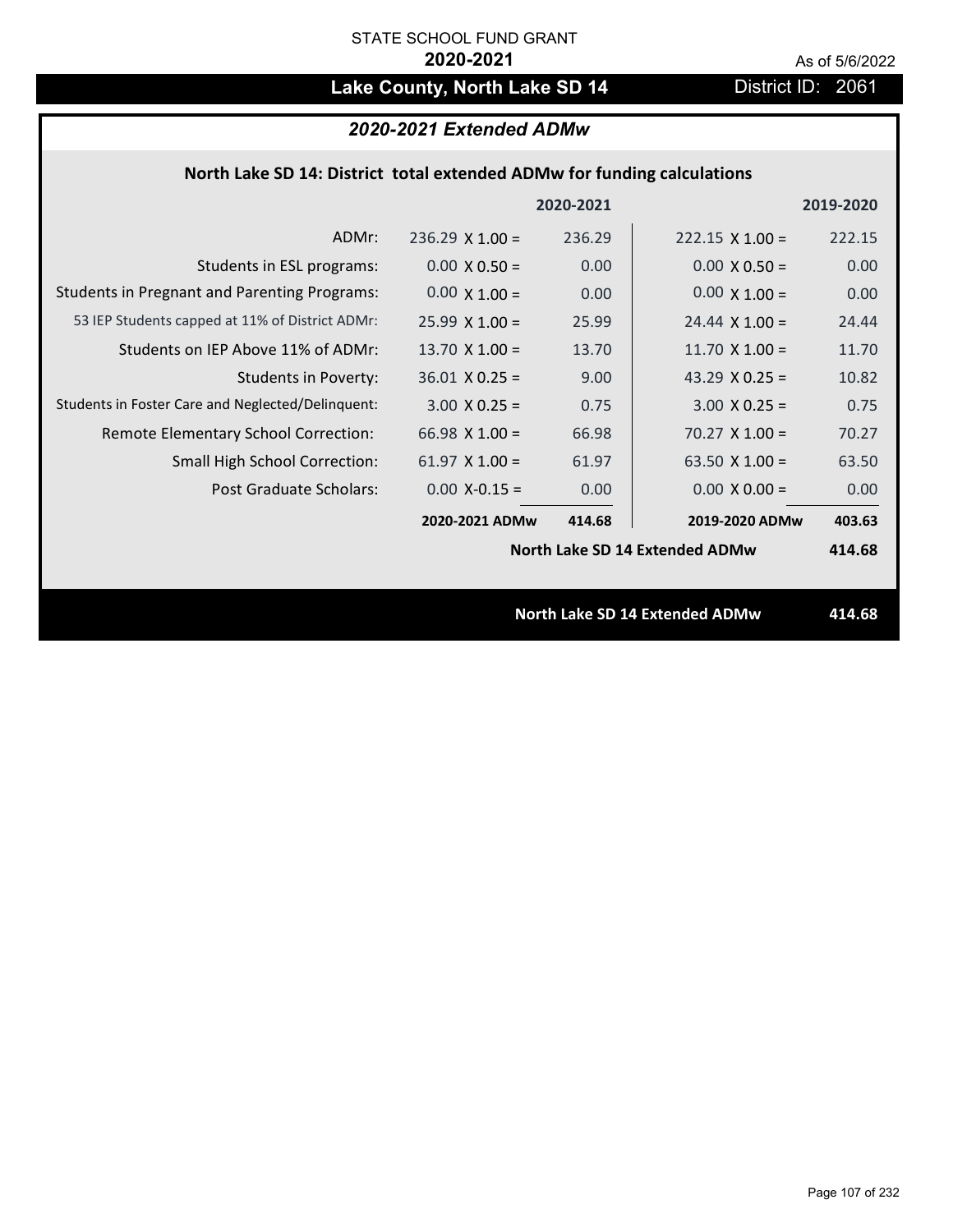# Lake County, Plush SD 18 **District ID: 2062**

# *2020-2021 Extended ADMw*

| Plush SD 18: District total extended ADMw for funding calculations |                       |           |                                  |           |  |
|--------------------------------------------------------------------|-----------------------|-----------|----------------------------------|-----------|--|
|                                                                    |                       | 2020-2021 |                                  | 2019-2020 |  |
| ADMr:                                                              | $11.39 \times 1.00 =$ | 11.39     | $9.81 \times 1.00 =$             | 9.81      |  |
| Students in ESL programs:                                          | $0.00 \times 0.50 =$  | 0.00      | $0.00 \times 0.50 =$             | 0.00      |  |
| <b>Students in Pregnant and Parenting Programs:</b>                | $0.00 \times 1.00 =$  | 0.00      | $0.00 \times 1.00 =$             | 0.00      |  |
| 4 IEP Students capped at 11% of District ADMr:                     | $1.25 \times 1.00 =$  | 1.25      | $1.08 \times 1.00 =$             | 1.08      |  |
| Students on IEP Above 11% of ADMr:                                 | $1.70$ X $1.00 =$     | 1.70      | $1.60$ X $1.00 =$                | 1.60      |  |
| <b>Students in Poverty:</b>                                        | $2.00 \times 0.25 =$  | 0.50      | $3.00 X 0.25 =$                  | 0.75      |  |
| Students in Foster Care and Neglected/Delinquent:                  | $0.00 \times 0.25 =$  | 0.00      | $0.00 \times 0.25 =$             | 0.00      |  |
| Remote Elementary School Correction:                               | $25.54$ X 1.00 =      | 25.54     | $25.54$ X 1.00 =                 | 25.54     |  |
| <b>Small High School Correction:</b>                               | $0.00 \times 1.00 =$  | 0.00      | $0.00 \times 1.00 =$             | 0.00      |  |
| Post Graduate Scholars:                                            | $0.00$ X-0.15 =       | 0.00      | $0.00 \times 0.00 =$             | 0.00      |  |
|                                                                    | 2020-2021 ADMw        | 40.38     | 2019-2020 ADMw                   | 38.78     |  |
|                                                                    |                       |           | <b>Plush SD 18 Extended ADMw</b> | 40.38     |  |
|                                                                    |                       |           |                                  |           |  |
|                                                                    |                       |           | <b>Plush SD 18 Extended ADMw</b> | 40.38     |  |
|                                                                    |                       |           |                                  |           |  |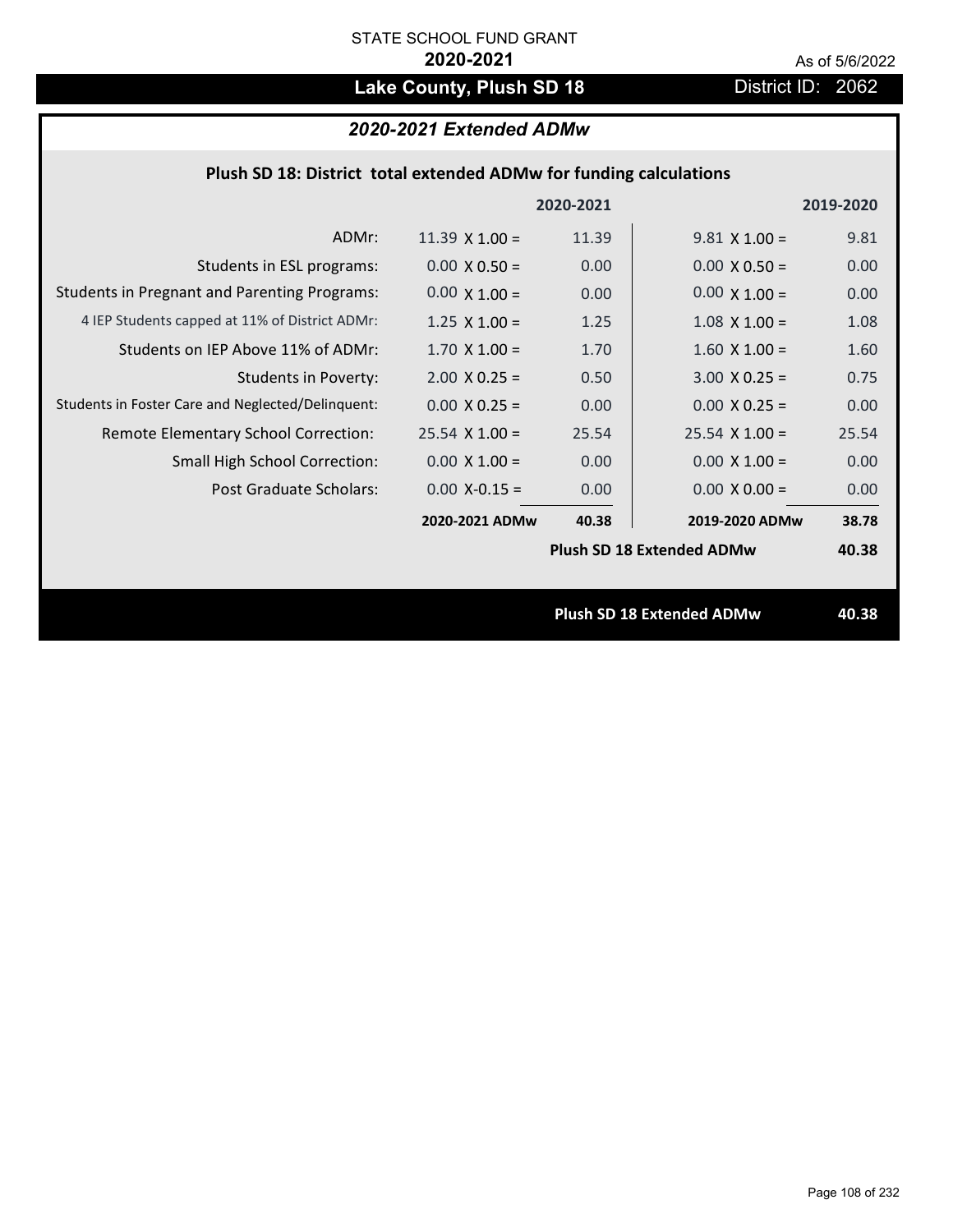# Lake County, Adel SD 21 District ID: 2063

## *2020-2021 Extended ADMw*

|  | Adel SD 21: District total extended ADMw for funding calculations |  |
|--|-------------------------------------------------------------------|--|
|--|-------------------------------------------------------------------|--|

|                                                     |                       | 2020-2021 |                                 | 2019-2020 |
|-----------------------------------------------------|-----------------------|-----------|---------------------------------|-----------|
| ADMr:                                               | $19.44 \times 1.00 =$ | 19.44     | 11.53 $\times$ 1.00 =           | 11.53     |
| Students in ESL programs:                           | $0.00 \times 0.50 =$  | 0.00      | $0.00 \times 0.50 =$            | 0.00      |
| <b>Students in Pregnant and Parenting Programs:</b> | $0.00 \times 1.00 =$  | 0.00      | $0.00 \times 1.00 =$            | 0.00      |
| 5 IEP Students capped at 11% of District ADMr:      | $2.14 \times 1.00 =$  | 2.14      | $1.27 \times 1.00 =$            | 1.27      |
| Students on IEP Above 11% of ADMr:                  | $1.90 \times 1.00 =$  | 1.90      | $1.10 \times 1.00 =$            | 1.10      |
| <b>Students in Poverty:</b>                         | $2.00 \times 0.25 =$  | 0.50      | $1.77$ X 0.25 =                 | 0.44      |
| Students in Foster Care and Neglected/Delinquent:   | $0.00 \times 0.25 =$  | 0.00      | $0.00 \times 0.25 =$            | 0.00      |
| Remote Elementary School Correction:                | $23.29$ X $1.00 =$    | 23.29     | $23.29 \times 1.00 =$           | 23.29     |
| <b>Small High School Correction:</b>                | $0.00 \times 1.00 =$  | 0.00      | $0.00 \times 1.00 =$            | 0.00      |
| Post Graduate Scholars:                             | $0.00$ X-0.15 =       | 0.00      | $0.00 \times 0.00 =$            | 0.00      |
|                                                     | 2020-2021 ADMw        | 47.27     | 2019-2020 ADMw                  | 37.63     |
|                                                     |                       |           | <b>Adel SD 21 Extended ADMw</b> | 47.27     |
|                                                     |                       |           |                                 |           |
|                                                     |                       |           | <b>Adel SD 21 Extended ADMw</b> | 47.27     |
|                                                     |                       |           |                                 |           |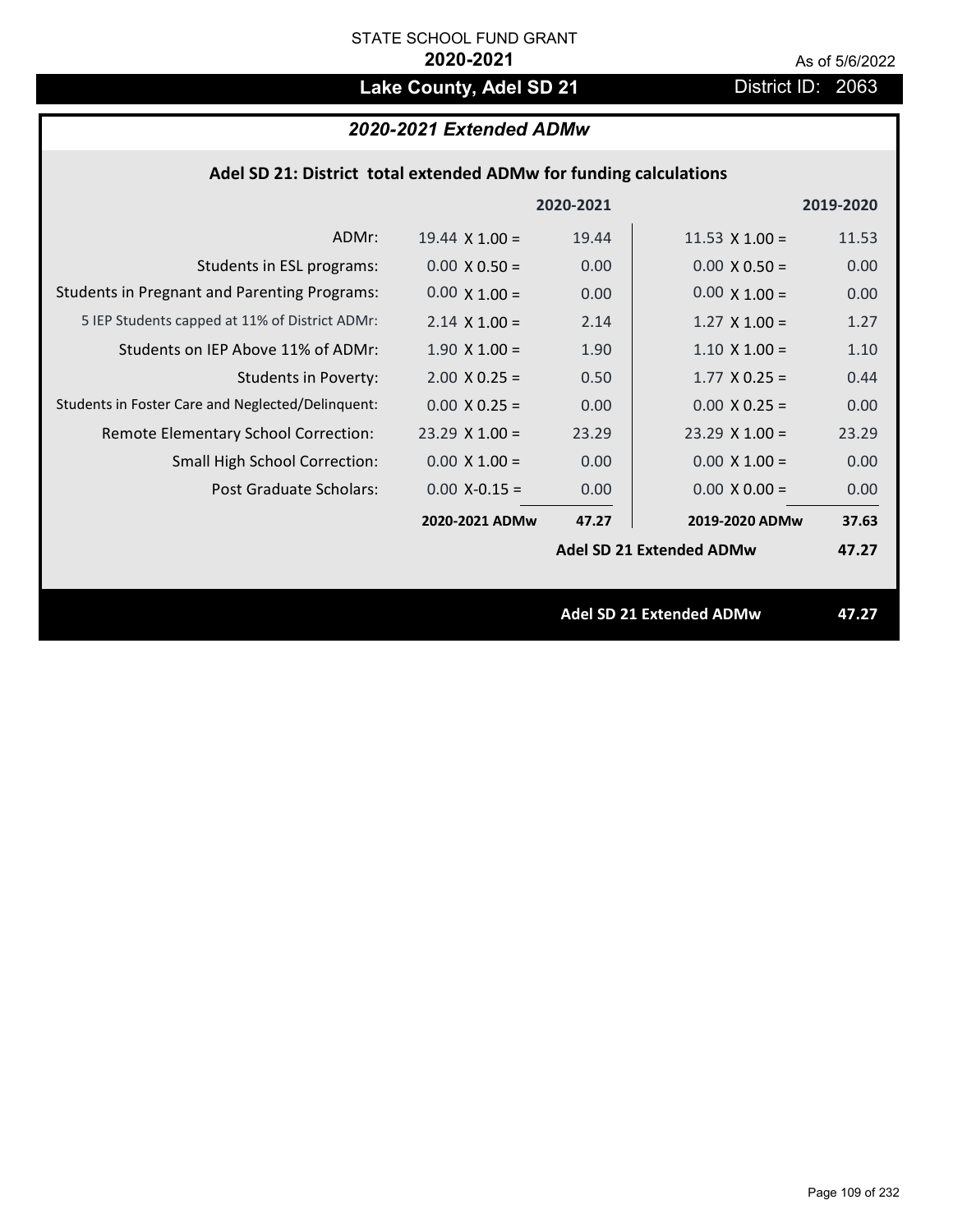# Lane County, Pleasant Hill SD 1 District ID: 2081

## *2020-2021 Extended ADMw*

## **Pleasant Hill SD 1: District total extended ADMw for funding calculations**

|                                                     |                        | 2020-2021 |                                         | 2019-2020 |
|-----------------------------------------------------|------------------------|-----------|-----------------------------------------|-----------|
| ADMr:                                               | $998.30 \times 1.00 =$ | 998.30    | $1,027.60 \times 1.00 =$                | 1,027.60  |
| Students in ESL programs:                           | $0.97 \times 0.50 =$   | 0.49      | $0.00 \times 0.50 =$                    | 0.00      |
| <b>Students in Pregnant and Parenting Programs:</b> | $0.00 \times 1.00 =$   | 0.00      | $0.00 \times 1.00 =$                    | 0.00      |
| 155 IEP Students capped at 11% of District ADMr:    | $109.81$ X 1.00 =      | 109.81    | 113.04 $X$ 1.00 =                       | 113.04    |
| Students on IEP Above 11% of ADMr:                  | $5.70 \times 1.00 =$   | 5.70      | 4.70 $X$ 1.00 =                         | 4.70      |
| <b>Students in Poverty:</b>                         | $109.00 \times 0.25 =$ | 27.25     | $172.00 \times 0.25 =$                  | 43.00     |
| Students in Foster Care and Neglected/Delinquent:   | 4.00 $X$ 0.25 =        | 1.00      | $7.00 \times 0.25 =$                    | 1.75      |
| Remote Elementary School Correction:                | $0.00 \times 1.00 =$   | 0.00      | $0.00 \times 1.00 =$                    | 0.00      |
| <b>Small High School Correction:</b>                | $24.34$ X $1.00 =$     | 24.34     | $27.33 \times 1.00 =$                   | 27.33     |
| Post Graduate Scholars:                             | $0.00$ X-0.15 =        | 0.00      | $0.00 \times 0.00 =$                    | 0.00      |
|                                                     | 2020-2021 ADMw         | 1,166.89  | 2019-2020 ADMw                          | 1,217.42  |
|                                                     |                        |           | <b>Pleasant Hill SD 1 Extended ADMw</b> | 1,217.42  |
|                                                     |                        |           |                                         |           |
|                                                     |                        |           | <b>Pleasant Hill SD 1 Extended ADMw</b> | 1,217.42  |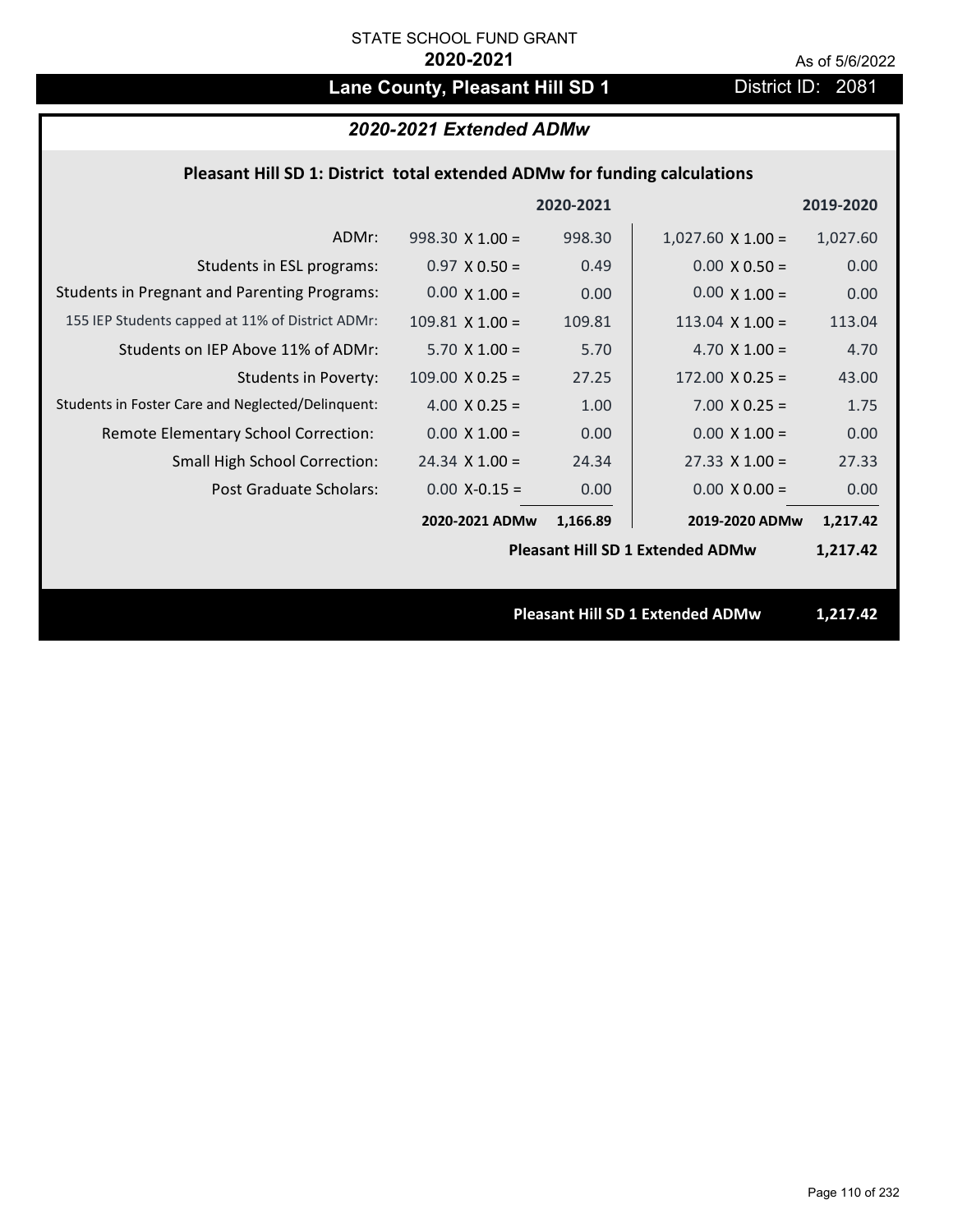## Lane County, Eugene SD 4J **District ID: 2082**

## *2020-2021 Extended ADMw*

## **Eugene SD 4J: District total extended ADMw for funding calculations**

|                                                     |                                 | 2020-2021 |                           | 2019-2020 |
|-----------------------------------------------------|---------------------------------|-----------|---------------------------|-----------|
|                                                     | ADMr: $15,613.04 \times 1.00 =$ | 15,613.04 | $16,262.78 \times 1.00 =$ | 16,262.78 |
| Students in ESL programs:                           | 493.67 $\times$ 0.50 =          | 246.84    | $518.61 \times 0.50 =$    | 259.31    |
| <b>Students in Pregnant and Parenting Programs:</b> | $16.53 \times 1.00 =$           | 16.53     | $13.97 \times 1.00 =$     | 13.97     |
| 2283 IEP Students capped at 11% of District ADMr:   | $1,809.65 \times 1.00 =$        | 1,809.65  | $1,880.32 \times 1.00 =$  | 1,880.32  |
| Students on IEP Above 11% of ADMr:                  | $102.60 \times 1.00 =$          | 102.60    | 77.60 $X$ 1.00 =          | 77.60     |
| Students in Poverty:                                | $1,697.02$ X 0.25 =             | 424.26    | $2,637.56$ X 0.25 =       | 659.39    |
| Students in Foster Care and Neglected/Delinquent:   | $106.00 \times 0.25 =$          | 26.50     | $133.00 \times 0.25 =$    | 33.25     |
| Remote Elementary School Correction:                | $0.00 \times 1.00 =$            | 0.00      | $0.00 \times 1.00 =$      | 0.00      |
| <b>Small High School Correction:</b>                | $0.00 \times 1.00 =$            | 0.00      | $0.00 \times 1.00 =$      | 0.00      |
| Post Graduate Scholars:                             | $0.00$ X-0.15 =                 | 0.00      | $0.00 \times 0.00 =$      | 0.00      |
|                                                     | 2020-2021 ADMw                  | 18,239.41 | 2019-2020 ADMw            | 19.186.61 |

**Eugene SD 4J Extended ADMw**

**20,052.40**

## **Coburg Community Charter School: Charter ADMw for information only**

|                                                     |                        | 2020-2021 |                        | 2019-2020 |
|-----------------------------------------------------|------------------------|-----------|------------------------|-----------|
| ADMr:                                               | $223.34 \times 1.00 =$ | 223.34    | $221.96 \times 1.00 =$ | 221.96    |
| Students in ESL programs:                           | $0.00 \times 0.50 =$   | 0.00      | $0.00 \times 0.50 =$   | 0.00      |
| <b>Students in Pregnant and Parenting Programs:</b> | $0.00 \times 1.00 =$   | 0.00      | $0.00 \times 1.00 =$   | 0.00      |
| 0 IEP Students capped at 11% of District ADMr:      | $0.00 \times 1.00 =$   | 0.00      | $0.00 \times 1.00 =$   | 0.00      |
| Students on IEP Above 11% of ADMr:                  | $0.00 \times 1.00 =$   | 0.00      | $0.00 \times 1.00 =$   | 0.00      |
| Students in Poverty:                                | $24.28 \times 0.25 =$  | 6.07      | $36.20 \times 0.25 =$  | 9.05      |
| Students in Foster Care and Neglected/Delinquent:   | $0.00 \times 0.25 =$   | 0.00      | $0.00 \times 0.25 =$   | 0.00      |
| Remote Elementary School Correction:                | $0.00 \times 1.00 =$   | 0.00      | $0.00 \times 1.00 =$   | 0.00      |
| <b>Small High School Correction:</b>                | $0.00 \times 1.00 =$   | 0.00      | $0.00 \times 1.00 =$   | 0.00      |
| Post Graduate Scholars:                             | $0.00$ X-0.15 =        | 0.00      | $0.00 \times 0.00 =$   | 0.00      |
|                                                     | 2020-2021 ADMw         | 229.41    | 2019-2020 ADMw         | 231.01    |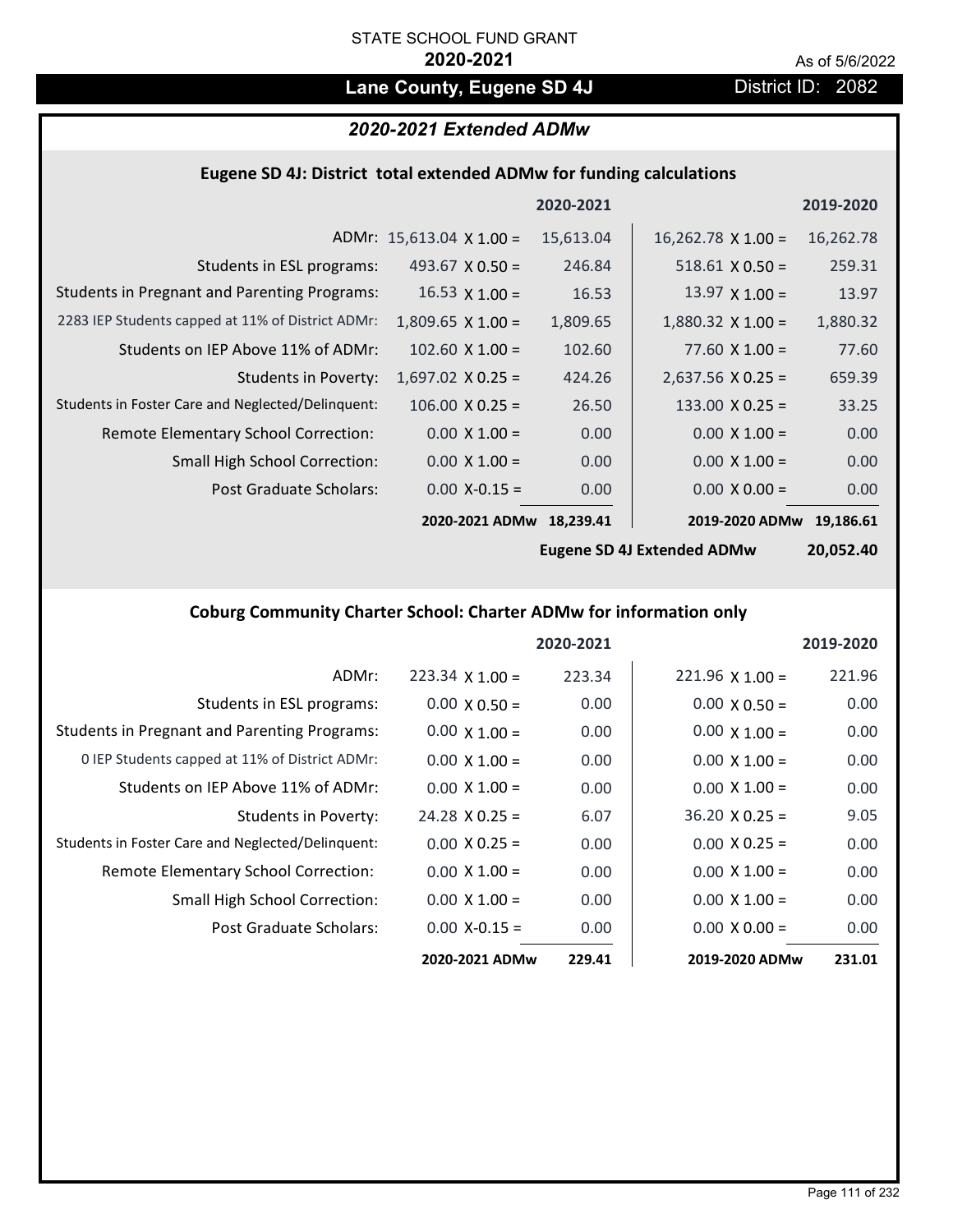### **Twin Rivers Charter School: Charter ADMw for information only**

|                                                     |                       | 2020-2021 |                       | 2019-2020         |
|-----------------------------------------------------|-----------------------|-----------|-----------------------|-------------------|
| ADMr:                                               | $30.60 \times 1.00 =$ | 30.60     | $40.95 \times 1.00 =$ | 40.95             |
| Students in ESL programs:                           | $0.00 \times 0.50 =$  | 0.00      | $0.00 \times 0.50 =$  | 0.00              |
| <b>Students in Pregnant and Parenting Programs:</b> | $0.00 \times 1.00 =$  | 0.00      | $0.00 \times 1.00 =$  | 0.00              |
| 0 IEP Students capped at 11% of District ADMr:      | $0.00 \times 1.00 =$  | 0.00      | $0.00 \times 1.00 =$  | 0.00              |
| Students on IEP Above 11% of ADMr:                  | $0.00 \times 1.00 =$  | 0.00      | $0.00 \times 1.00 =$  | 0.00 <sub>1</sub> |
| Students in Poverty:                                | $3.33 \times 0.25 =$  | 0.83      | $6.68$ X 0.25 =       | 1.67              |
| Students in Foster Care and Neglected/Delinquent:   | $0.00 \times 0.25 =$  | 0.00      | $0.00 \times 0.25 =$  | 0.00              |
| Remote Elementary School Correction:                | $0.00 \times 1.00 =$  | 0.00      | $0.00 \times 1.00 =$  | 0.00              |
| <b>Small High School Correction:</b>                | $0.00 \times 1.00 =$  | 0.00      | $0.00 \times 1.00 =$  | 0.00              |
| Post Graduate Scholars:                             | $0.00 X - 0.15 =$     | 0.00      | $0.00 \times 0.00 =$  | 0.00              |
|                                                     | 2020-2021 ADMw        | 31.43     | 2019-2020 ADMw        | 42.62             |

## **Village School: Charter ADMw for information only**

|                                                     |                        | 2020-2021 |                       | 2019-2020 |
|-----------------------------------------------------|------------------------|-----------|-----------------------|-----------|
| ADMr:                                               | $224.92 \times 1.00 =$ | 224.92    | $218.68$ X 1.00 =     | 218.68    |
| Students in ESL programs:                           | $1.00 \times 0.50 =$   | 0.50      | $0.00 \times 0.50 =$  | 0.00      |
| <b>Students in Pregnant and Parenting Programs:</b> | $0.00 \times 1.00 =$   | 0.00      | $0.00 \times 1.00 =$  | 0.00      |
| 0 IEP Students capped at 11% of District ADMr:      | $0.00 \times 1.00 =$   | 0.00      | $0.00 \times 1.00 =$  | 0.00      |
| Students on IEP Above 11% of ADMr:                  | $0.00 \times 1.00 =$   | 0.00      | $0.00 \times 1.00 =$  | 0.00      |
| Students in Poverty:                                | $24.45 \times 0.25 =$  | 6.11      | $35.67 \times 0.25 =$ | 8.92      |
| Students in Foster Care and Neglected/Delinquent:   | $0.00 \times 0.25 =$   | 0.00      | $0.00 \times 0.25 =$  | 0.00      |
| Remote Elementary School Correction:                | $0.00 \times 1.00 =$   | 0.00      | $0.00 \times 1.00 =$  | 0.00      |
| <b>Small High School Correction:</b>                | $0.00 \times 1.00 =$   | 0.00      | $0.00 \times 1.00 =$  | 0.00      |
| Post Graduate Scholars:                             | $0.00 X - 0.15 =$      | 0.00      | $0.00 \times 0.00 =$  | 0.00      |
|                                                     | 2020-2021 ADMw         | 231.53    | 2019-2020 ADMw        | 227.60    |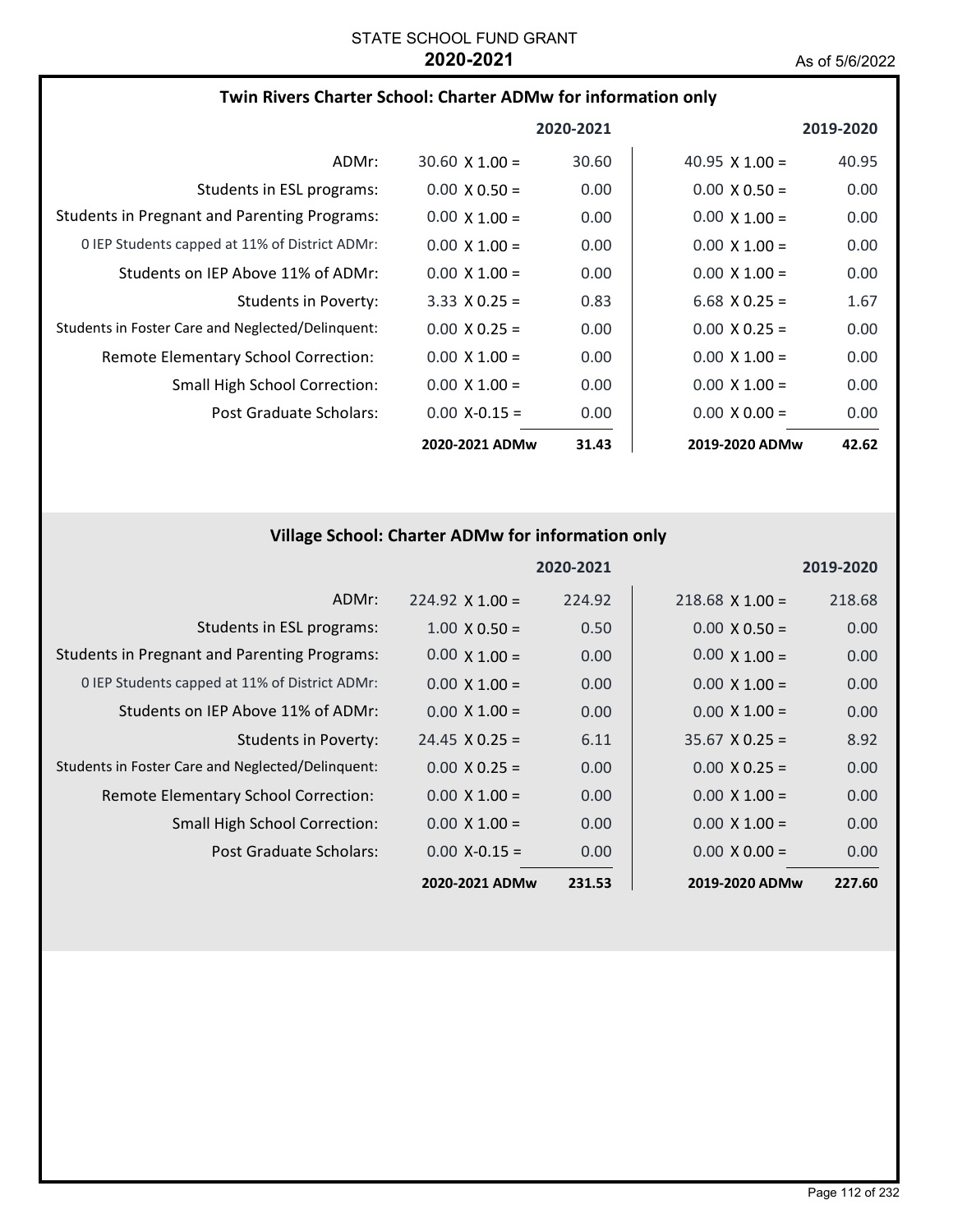### **Ridgeline Montessori: Charter ADMw for information only**

|                                                     |                        | 2020-2021 |                        | 2019-2020         |
|-----------------------------------------------------|------------------------|-----------|------------------------|-------------------|
| ADMr:                                               | $241.49 \times 1.00 =$ | 241.49    | $245.95 \times 1.00 =$ | 245.95            |
| Students in ESL programs:                           | $2.00 \times 0.50 =$   | 1.00      | $1.79 \times 0.50 =$   | 0.90              |
| <b>Students in Pregnant and Parenting Programs:</b> | $0.00 \times 1.00 =$   | 0.00      | $0.00 \times 1.00 =$   | 0.00              |
| 0 IEP Students capped at 11% of District ADMr:      | $0.00 \times 1.00 =$   | 0.00      | $0.00 \times 1.00 =$   | 0.00              |
| Students on IEP Above 11% of ADMr:                  | $0.00 \times 1.00 =$   | 0.00      | $0.00 \times 1.00 =$   | 0.00              |
| Students in Poverty:                                | $26.25 \times 0.25 =$  | 6.56      | $40.11 \times 0.25 =$  | 10.03             |
| Students in Foster Care and Neglected/Delinguent:   | $0.00 \times 0.25 =$   | 0.00      | $0.00 \times 0.25 =$   | 0.00              |
| Remote Elementary School Correction:                | $0.00 \times 1.00 =$   | 0.00      | $0.00 \times 1.00 =$   | 0.00 <sub>1</sub> |
| <b>Small High School Correction:</b>                | $0.00 \times 1.00 =$   | 0.00      | $0.00 \times 1.00 =$   | 0.00              |
| Post Graduate Scholars:                             | $0.00 X - 0.15 =$      | 0.00      | $0.00 \times 0.00 =$   | 0.00              |
|                                                     | 2020-2021 ADMw         | 249.05    | 2019-2020 ADMw         | 256.87            |

## **Network Charter School: Charter ADMw for information only**

|                                                     |                       | 2020-2021 |                        | 2019-2020 |
|-----------------------------------------------------|-----------------------|-----------|------------------------|-----------|
| ADMr:                                               | 117.93 $X$ 1.00 =     | 117.93    | $103.47 \times 1.00 =$ | 103.47    |
| Students in ESL programs:                           | $0.00 \times 0.50 =$  | 0.00      | $0.00 \times 0.50 =$   | 0.00      |
| <b>Students in Pregnant and Parenting Programs:</b> | $0.00 \times 1.00 =$  | 0.00      | $0.00 \times 1.00 =$   | 0.00      |
| 0 IEP Students capped at 11% of District ADMr:      | $0.00 \times 1.00 =$  | 0.00      | $0.00 \times 1.00 =$   | 0.00      |
| Students on IEP Above 11% of ADMr:                  | $0.00 \times 1.00 =$  | 0.00      | $0.00 \times 1.00 =$   | 0.00      |
| <b>Students in Poverty:</b>                         | $12.82 \times 0.25 =$ | 3.21      | $16.88 \times 0.25 =$  | 4.22      |
| Students in Foster Care and Neglected/Delinquent:   | $0.00 \times 0.25 =$  | 0.00      | $0.00 \times 0.25 =$   | 0.00      |
| Remote Elementary School Correction:                | $0.00 \times 1.00 =$  | 0.00      | $0.00 \times 1.00 =$   | 0.00      |
| <b>Small High School Correction:</b>                | $0.00 \times 1.00 =$  | 0.00      | $0.00 \times 1.00 =$   | 0.00      |
| Post Graduate Scholars:                             | $0.00$ X-0.15 =       | 0.00      | $0.00 \times 0.00 =$   | 0.00      |
|                                                     | 2020-2021 ADMw        | 121.14    | 2019-2020 ADMw         | 107.69    |

**Eugene SD 4J Extended ADMw 20,052.40**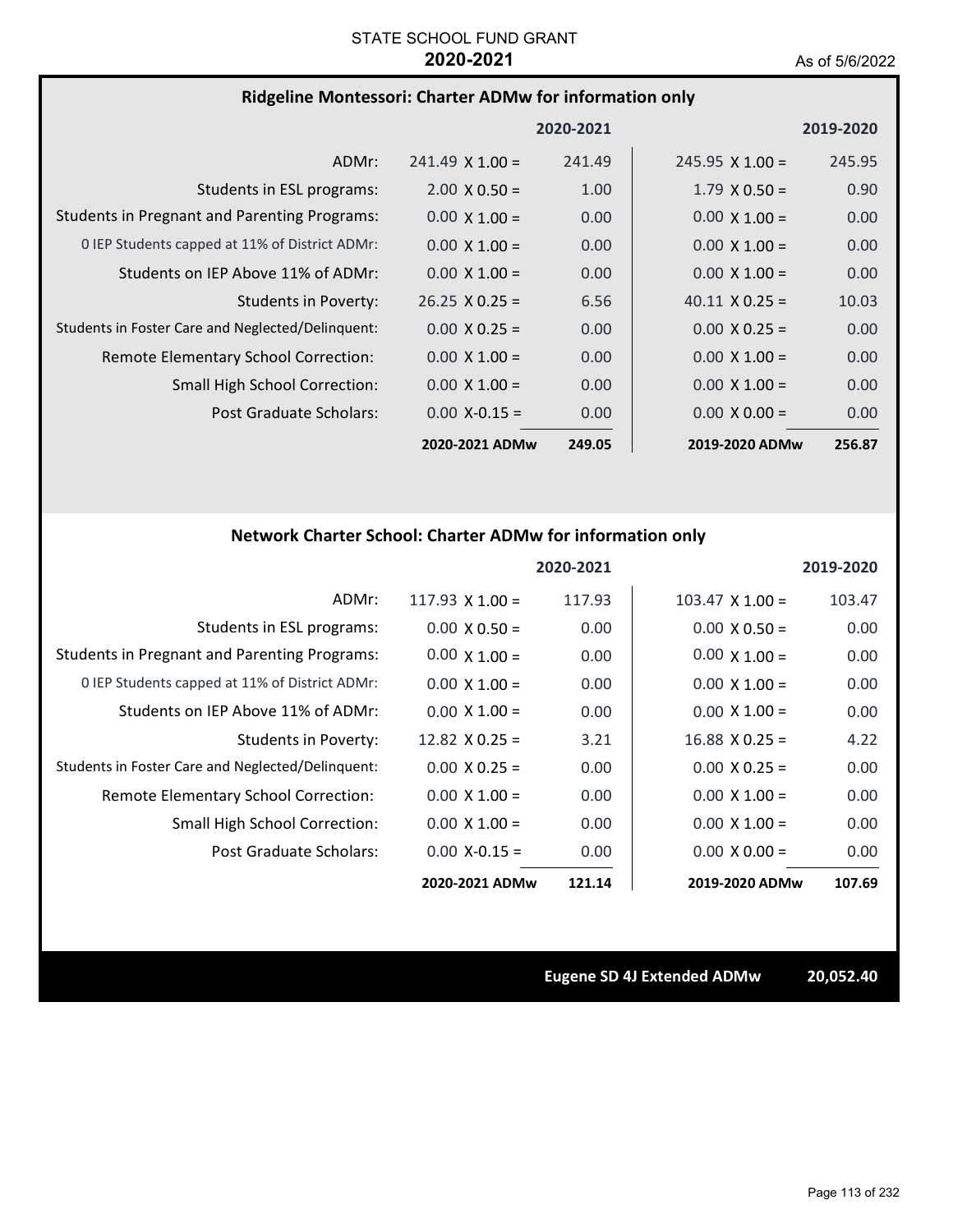# Lane County, Springfield SD 19 **District ID: 2083**

## *2020-2021 Extended ADMw*

### **Springfield SD 19: District total extended ADMw for funding calculations**

|                                                     |                          | 2020-2021 |                          | 2019-2020 |
|-----------------------------------------------------|--------------------------|-----------|--------------------------|-----------|
| ADMr:                                               | $9,466.04 \times 1.00 =$ | 9,466.04  | $9,944.88 \times 1.00 =$ | 9,944.88  |
| Students in ESL programs:                           | $623.67 \times 0.50 =$   | 311.84    | $626.44 \times 0.50 =$   | 313.22    |
| <b>Students in Pregnant and Parenting Programs:</b> | 6.24 $\times$ 1.00 =     | 6.24      | 12.46 $\times$ 1.00 =    | 12.46     |
| 1630 IEP Students capped at 11% of District ADMr:   | $1,065.96 \times 1.00 =$ | 1,065.96  | $1,127.53 \times 1.00 =$ | 1,127.53  |
| Students on IEP Above 11% of ADMr:                  | $282.10 \times 1.00 =$   | 282.10    | $259.10 \times 1.00 =$   | 259.10    |
| <b>Students in Poverty:</b>                         | $1,282.20 \times 0.25 =$ | 320.55    | $2,108.52 \times 0.25 =$ | 527.13    |
| Students in Foster Care and Neglected/Delinquent:   | $97.00 \times 0.25 =$    | 24.25     | $95.00 \times 0.25 =$    | 23.75     |
| Remote Elementary School Correction:                | $0.00 \times 1.00 =$     | 0.00      | $0.00 \times 1.00 =$     | 0.00      |
| <b>Small High School Correction:</b>                | $0.00 \times 1.00 =$     | 0.00      | $0.00 \times 1.00 =$     | 0.00      |
| Post Graduate Scholars:                             | $0.00 X - 0.15 =$        | 0.00      | $0.00 \times 0.00 =$     | 0.00      |
|                                                     | 2020-2021 ADMw           | 11.476.97 | 2019-2020 ADMw           | 12.208.07 |

**Springfield SD 19 Extended ADMw**

**12,532.41**

## **Willamette Leadership Academy: Charter ADMw for information only**

|                                                     |                        | 2020-2021 |                        | 2019-2020 |
|-----------------------------------------------------|------------------------|-----------|------------------------|-----------|
| ADMr:                                               | $224.48 \times 1.00 =$ | 224.48    | $305.37 \times 1.00 =$ | 305.37    |
| Students in ESL programs:                           | $7.84 \times 0.50 =$   | 3.92      | $5.18 \times 0.50 =$   | 2.59      |
| <b>Students in Pregnant and Parenting Programs:</b> | $0.00 \times 1.00 =$   | 0.00      | $0.00 \times 1.00 =$   | 0.00      |
| 0 IEP Students capped at 11% of District ADMr:      | $0.00 \times 1.00 =$   | 0.00      | $0.00 \times 1.00 =$   | 0.00      |
| Students on IEP Above 11% of ADMr:                  | $0.00 \times 1.00 =$   | 0.00      | $0.00 \times 1.00 =$   | 0.00      |
| Students in Poverty:                                | $30.41 \times 0.25 =$  | 7.60      | $65.52 \times 0.25 =$  | 16.38     |
| Students in Foster Care and Neglected/Delinquent:   | $0.00 \times 0.25 =$   | 0.00      | $0.00 \times 0.25 =$   | 0.00      |
| Remote Elementary School Correction:                | $0.00 \times 1.00 =$   | 0.00      | $0.00 \times 1.00 =$   | 0.00      |
| <b>Small High School Correction:</b>                | $0.00 \times 1.00 =$   | 0.00      | $0.00 \times 1.00 =$   | 0.00      |
| Post Graduate Scholars:                             | $0.00$ X-0.15 =        | 0.00      | $0.00 \times 0.00 =$   | 0.00      |
|                                                     | 2020-2021 ADMw         | 236.00    | 2019-2020 ADMw         | 324.34    |

**Springfield SD 19 Extended ADMw 12,532.41**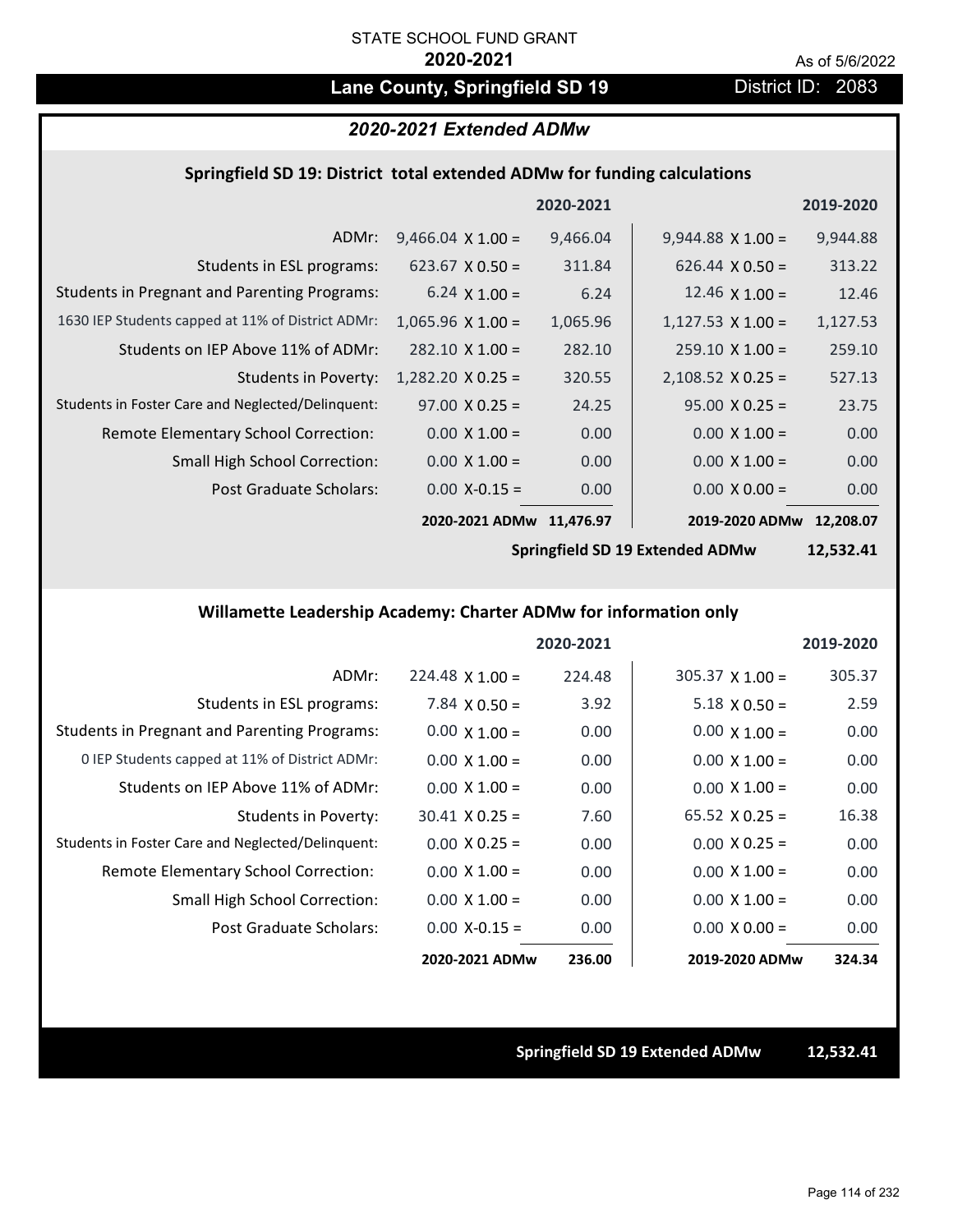## Lane County, Fern Ridge SD 28J District ID: 2084

### *2020-2021 Extended ADMw*

### **Fern Ridge SD 28J: District total extended ADMw for funding calculations**

|                                                     |                          | 2020-2021 |                          | 2019-2020 |
|-----------------------------------------------------|--------------------------|-----------|--------------------------|-----------|
| ADMr:                                               | $1,340.01 \times 1.00 =$ | 1,340.01  | $1,423.55 \times 1.00 =$ | 1,423.55  |
| Students in ESL programs:                           | $13.71 \times 0.50 =$    | 6.86      | $13.41 \times 0.50 =$    | 6.71      |
| <b>Students in Pregnant and Parenting Programs:</b> | $0.00 \times 1.00 =$     | 0.00      | $0.00 \times 1.00 =$     | 0.00      |
| 249 IEP Students capped at 11% of District ADMr:    | $154.67 \times 1.00 =$   | 154.67    | $166.36 \times 1.00 =$   | 166.36    |
| Students on IEP Above 11% of ADMr:                  | $50.20 \times 1.00 =$    | 50.20     | 43.10 $\times$ 1.00 =    | 43.10     |
| Students in Poverty:                                | $148.97 \times 0.25 =$   | 37.24     | $266.78 \times 0.25 =$   | 66.70     |
| Students in Foster Care and Neglected/Delinquent:   | $26.00 \times 0.25 =$    | 6.50      | $23.00 \times 0.25 =$    | 5.75      |
| Remote Elementary School Correction:                | $0.00 \times 1.00 =$     | 0.00      | $0.00 \times 1.00 =$     | 0.00      |
| <b>Small High School Correction:</b>                | $0.00 \times 1.00 =$     | 0.00      | $0.00 \times 1.00 =$     | 0.00      |
| Post Graduate Scholars:                             | $0.00$ X-0.15 =          | 0.00      | $0.00 \times 0.00 =$     | 0.00      |
|                                                     | 2020-2021 ADMw           | 1,595.48  | 2019-2020 ADMw           | 1,712.16  |

**Fern Ridge SD 28J Extended ADMw**

**1,805.14**

### **West Lane Charter School: Charter ADMw for information only**

|                                                     |                       | 2020-2021 |                       | 2019-2020 |
|-----------------------------------------------------|-----------------------|-----------|-----------------------|-----------|
| ADMr:                                               | $66.12 \times 1.00 =$ | 66.12     | $88.80$ X 1.00 =      | 88.80     |
| Students in ESL programs:                           | $0.00 \times 0.50 =$  | 0.00      | $0.00 \times 0.50 =$  | 0.00      |
| <b>Students in Pregnant and Parenting Programs:</b> | $0.00 \times 1.00 =$  | 0.00      | $0.00 \times 1.00 =$  | 0.00      |
| 0 IEP Students capped at 11% of District ADMr:      | $0.00 \times 1.00 =$  | 0.00      | $0.00 \times 1.00 =$  | 0.00      |
| Students on IEP Above 11% of ADMr:                  | $0.00 \times 1.00 =$  | 0.00      | $0.00 \times 1.00 =$  | 0.00      |
| Students in Poverty:                                | $7.35 \times 0.25 =$  | 1.84      | $16.74 \times 0.25 =$ | 4.19      |
| Students in Foster Care and Neglected/Delinquent:   | $0.00 \times 0.25 =$  | 0.00      | $0.00 \times 0.25 =$  | 0.00      |
| Remote Elementary School Correction:                | $0.00 \times 1.00 =$  | 0.00      | $0.00 \times 1.00 =$  | 0.00      |
| <b>Small High School Correction:</b>                | $0.00 \times 1.00 =$  | 0.00      | $0.00 \times 1.00 =$  | 0.00      |
| Post Graduate Scholars:                             | $0.00 X - 0.15 =$     | 0.00      | $0.00 \times 0.00 =$  | 0.00      |
|                                                     | 2020-2021 ADMw        | 67.96     | 2019-2020 ADMw        | 92.99     |

**Fern Ridge SD 28J Extended ADMw 1,805.14**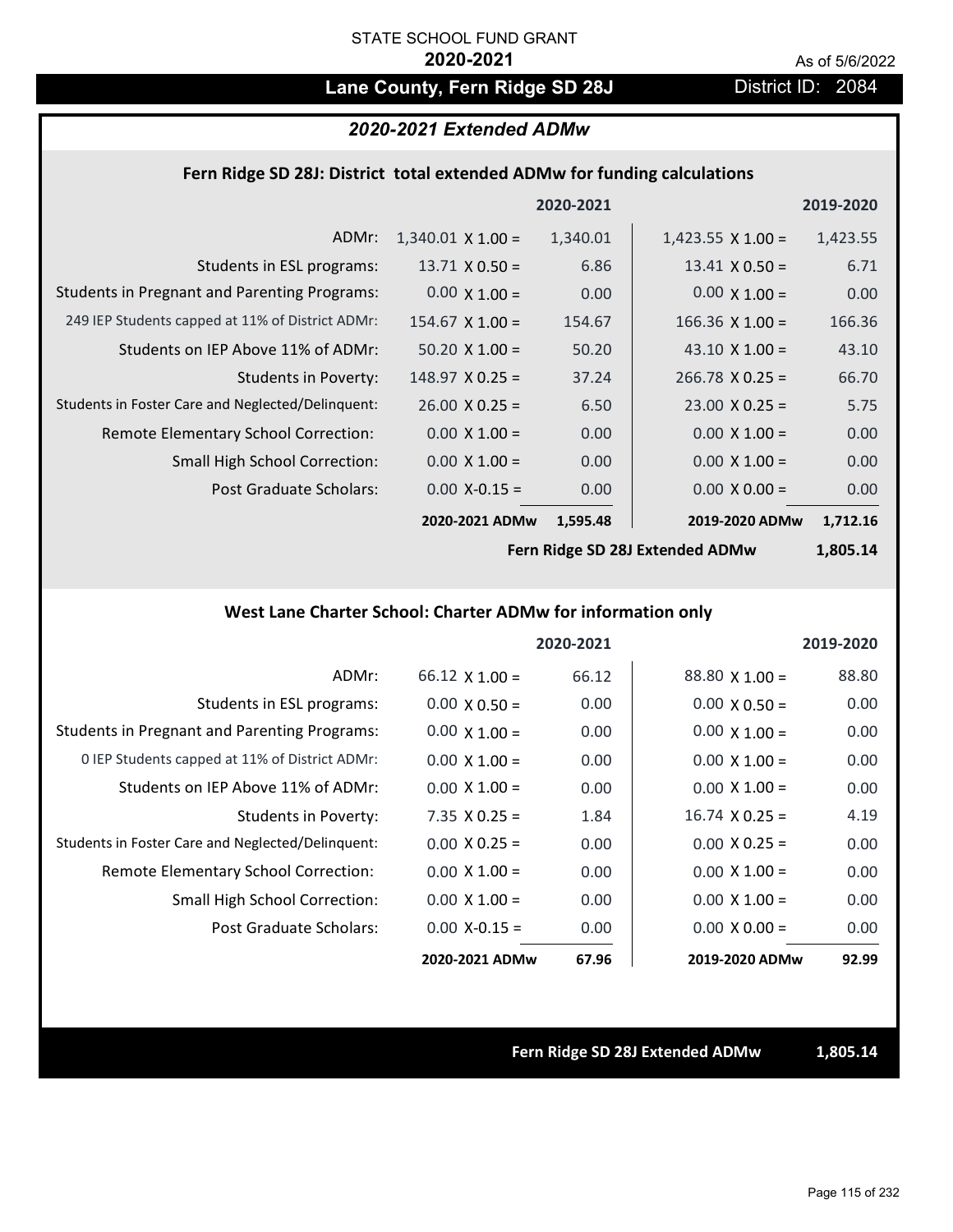# Lane County, Mapleton SD 32 District ID: 2085

## *2020-2021 Extended ADMw*

### **Mapleton SD 32: District total extended ADMw for funding calculations**

|                                                     |                        | 2020-2021 |                                     | 2019-2020 |
|-----------------------------------------------------|------------------------|-----------|-------------------------------------|-----------|
| ADMr:                                               | $134.45 \times 1.00 =$ | 134.45    | $155.69$ X $1.00 =$                 | 155.69    |
| Students in ESL programs:                           | $0.00 \times 0.50 =$   | 0.00      | $0.00 \times 0.50 =$                | 0.00      |
| <b>Students in Pregnant and Parenting Programs:</b> | $0.00 \times 1.00 =$   | 0.00      | $0.00 \times 1.00 =$                | 0.00      |
| 26 IEP Students capped at 11% of District ADMr:     | $14.79 \times 1.00 =$  | 14.79     | $17.13 \times 1.00 =$               | 17.13     |
| Students on IEP Above 11% of ADMr:                  | $5.00 \times 1.00 =$   | 5.00      | $3.50 \times 1.00 =$                | 3.50      |
| <b>Students in Poverty:</b>                         | $18.59$ X 0.25 =       | 4.65      | $29.97 \times 0.25 =$               | 7.49      |
| Students in Foster Care and Neglected/Delinquent:   | $2.00 \times 0.25 =$   | 0.50      | 4.00 $X$ 0.25 =                     | 1.00      |
| Remote Elementary School Correction:                | 65.05 $X$ 1.00 =       | 65.05     | 69.78 $\times$ 1.00 =               | 69.78     |
| <b>Small High School Correction:</b>                | $50.46$ X $1.00 =$     | 50.46     | $50.46$ X 1.00 =                    | 50.46     |
| Post Graduate Scholars:                             | $0.00$ X-0.15 =        | 0.00      | $0.00 \times 0.00 =$                | 0.00      |
|                                                     | 2020-2021 ADMw         | 274.90    | 2019-2020 ADMw                      | 305.05    |
|                                                     |                        |           | <b>Mapleton SD 32 Extended ADMw</b> | 305.05    |
|                                                     |                        |           |                                     |           |
|                                                     |                        |           | <b>Mapleton SD 32 Extended ADMw</b> | 305.05    |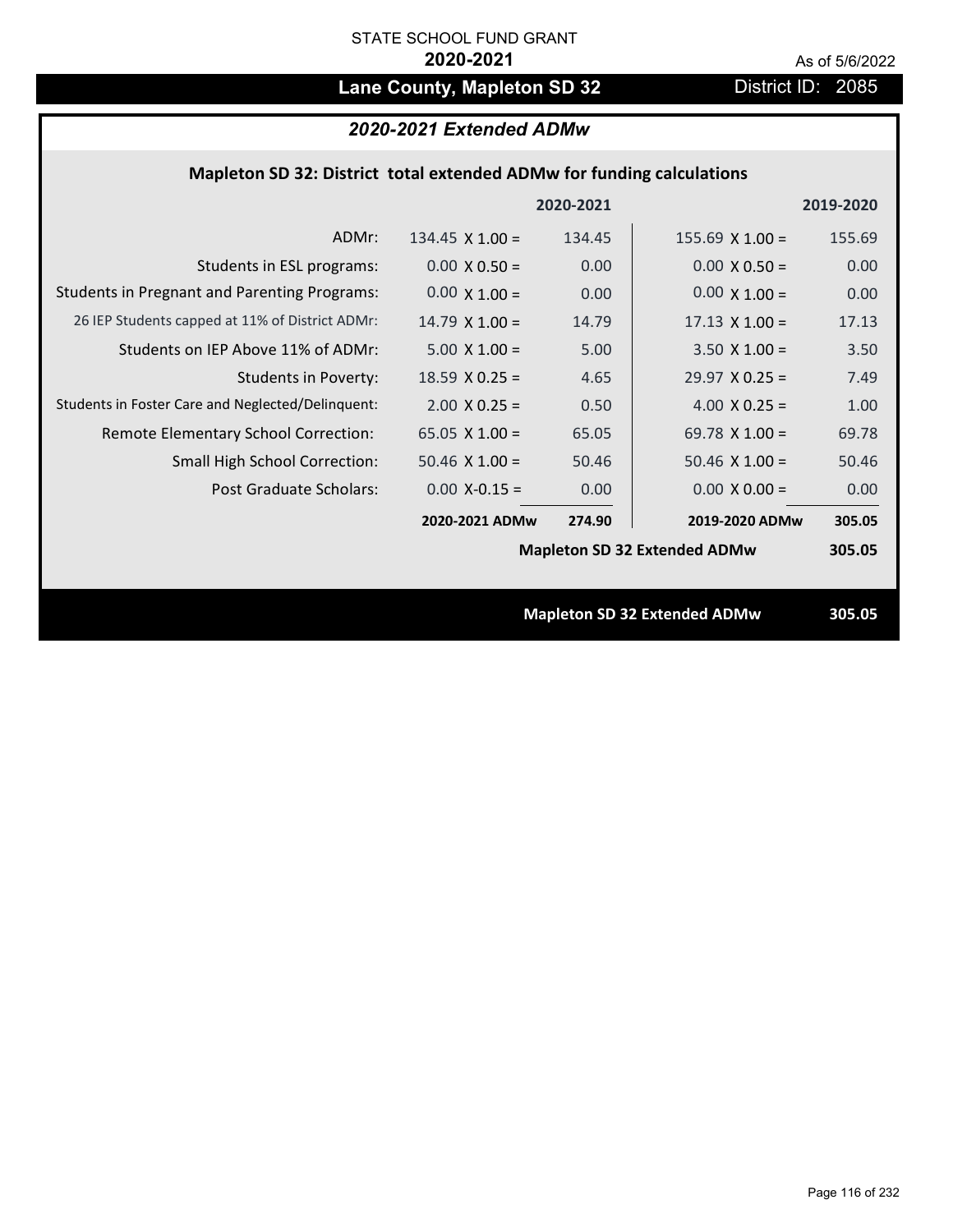# Lane County, Creswell SD 40 District ID: 2086

## *2020-2021 Extended ADMw*

## **Creswell SD 40: District total extended ADMw for funding calculations**

|                                                     |                          | 2020-2021 |                                     | 2019-2020 |  |
|-----------------------------------------------------|--------------------------|-----------|-------------------------------------|-----------|--|
| ADMr:                                               | $1,148.21 \times 1.00 =$ | 1,148.21  | $1,282.94 \times 1.00 =$            | 1,282.94  |  |
| Students in ESL programs:                           | $39.31 \times 0.50 =$    | 19.66     | $40.11 \times 0.50 =$               | 20.06     |  |
| <b>Students in Pregnant and Parenting Programs:</b> | $0.00 \times 1.00 =$     | 0.00      | $0.00 \times 1.00 =$                | 0.00      |  |
| 192 IEP Students capped at 11% of District ADMr:    | 126.30 $\times$ 1.00 =   | 126.30    | $141.12 \times 1.00 =$              | 141.12    |  |
| Students on IEP Above 11% of ADMr:                  | $36.30 \times 1.00 =$    | 36.30     | $51.80$ X $1.00 =$                  | 51.80     |  |
| <b>Students in Poverty:</b>                         | $127.74$ X 0.25 =        | 31.94     | $215.88$ X 0.25 =                   | 53.97     |  |
| Students in Foster Care and Neglected/Delinquent:   | $7.00 \times 0.25 =$     | 1.75      | $13.00 \times 0.25 =$               | 3.25      |  |
| Remote Elementary School Correction:                | $0.00 \times 1.00 =$     | 0.00      | $0.00 \times 1.00 =$                | 0.00      |  |
| <b>Small High School Correction:</b>                | $0.00 \times 1.00 =$     | 0.00      | $6.14$ X $1.00 =$                   | 6.14      |  |
| Post Graduate Scholars:                             | $0.00$ X-0.15 =          | 0.00      | $0.00 \times 0.00 =$                | 0.00      |  |
|                                                     | 2020-2021 ADMw           | 1,364.15  | 2019-2020 ADMw                      | 1,559.28  |  |
|                                                     |                          |           | <b>Creswell SD 40 Extended ADMw</b> | 1,559.28  |  |
|                                                     |                          |           |                                     |           |  |
|                                                     |                          |           | <b>Creswell SD 40 Extended ADMw</b> | 1,559.28  |  |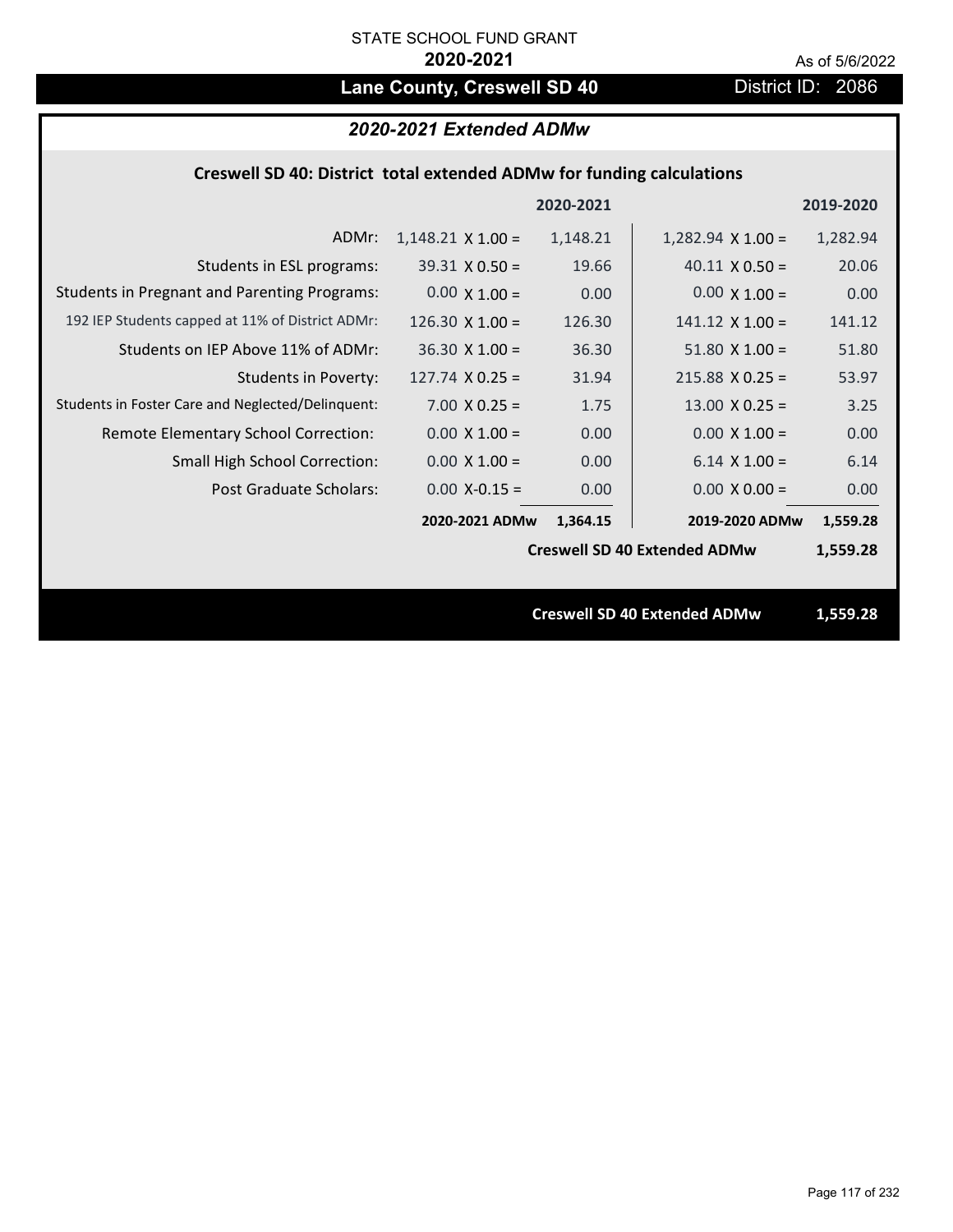## Lane County, South Lane SD 45J3 District ID: 2087

## *2020-2021 Extended ADMw*

### **South Lane SD 45J3: District total extended ADMw for funding calculations**

|                                                     |                          | 2020-2021 |                          | 2019-2020 |
|-----------------------------------------------------|--------------------------|-----------|--------------------------|-----------|
| ADMr:                                               | $2,345.08 \times 1.00 =$ | 2,345.08  | $2,542.14 \times 1.00 =$ | 2,542.14  |
| Students in ESL programs:                           | $107.47 \times 0.50 =$   | 53.74     | $107.74 \times 0.50 =$   | 53.87     |
| <b>Students in Pregnant and Parenting Programs:</b> | 4.88 $\times$ 1.00 =     | 4.88      | $0.19 \times 1.00 =$     | 0.19      |
| 500 IEP Students capped at 11% of District ADMr:    | $296.61 \times 1.00 =$   | 296.61    | $300.36 \times 1.00 =$   | 300.36    |
| Students on IEP Above 11% of ADMr:                  | $105.20 \times 1.00 =$   | 105.20    | $115.90 \times 1.00 =$   | 115.90    |
| Students in Poverty:                                | $316.13 \times 0.25 =$   | 79.03     | $527.93 \times 0.25 =$   | 131.98    |
| Students in Foster Care and Neglected/Delinquent:   | $27.00 \times 0.25 =$    | 6.75      | $27.00 \times 0.25 =$    | 6.75      |
| Remote Elementary School Correction:                | $67.61 \times 1.00 =$    | 67.61     | 69.50 $\times$ 1.00 =    | 69.50     |
| <b>Small High School Correction:</b>                | $0.00 \times 1.00 =$     | 0.00      | $0.00 \times 1.00 =$     | 0.00      |
| Post Graduate Scholars:                             | $0.00$ X-0.15 =          | 0.00      | $0.00 \times 0.00 =$     | 0.00      |
|                                                     | 2020-2021 ADMw           | 2,958.89  | 2019-2020 ADMw           | 3,220.69  |

**South Lane SD 45J3 Extended ADMw**

**3,418.92**

## **Childs Way Charter School: Charter ADMw for information only**

|                                                     |                       | 2020-2021 |                       | 2019-2020 |
|-----------------------------------------------------|-----------------------|-----------|-----------------------|-----------|
| ADMr:                                               | $56.69 \times 1.00 =$ | 56.69     | 43.87 $\times$ 1.00 = | 43.87     |
| Students in ESL programs:                           | $0.00 \times 0.50 =$  | 0.00      | $0.00 \times 0.50 =$  | 0.00      |
| <b>Students in Pregnant and Parenting Programs:</b> | $0.00 \times 1.00 =$  | 0.00      | $0.00 \times 1.00 =$  | 0.00      |
| 0 IEP Students capped at 11% of District ADMr:      | $0.00 \times 1.00 =$  | 0.00      | $0.00 \times 1.00 =$  | 0.00      |
| Students on IEP Above 11% of ADMr:                  | $0.00 \times 1.00 =$  | 0.00      | $0.00 \times 1.00 =$  | 0.00      |
| Students in Poverty:                                | $7.64$ X 0.25 =       | 1.91      | $9.18 \times 0.25 =$  | 2.30      |
| Students in Foster Care and Neglected/Delinquent:   | $0.00 \times 0.25 =$  | 0.00      | $0.00 \times 0.25 =$  | 0.00      |
| Remote Elementary School Correction:                | $0.00 \times 1.00 =$  | 0.00      | $0.00 \times 1.00 =$  | 0.00      |
| <b>Small High School Correction:</b>                | $0.00 \times 1.00 =$  | 0.00      | $0.00 \times 1.00 =$  | 0.00      |
| Post Graduate Scholars:                             | $0.00 X - 0.15 =$     | 0.00      | $0.00 \times 0.00 =$  | 0.00      |
|                                                     | 2020-2021 ADMw        | 58.60     | 2019-2020 ADMw        | 46.17     |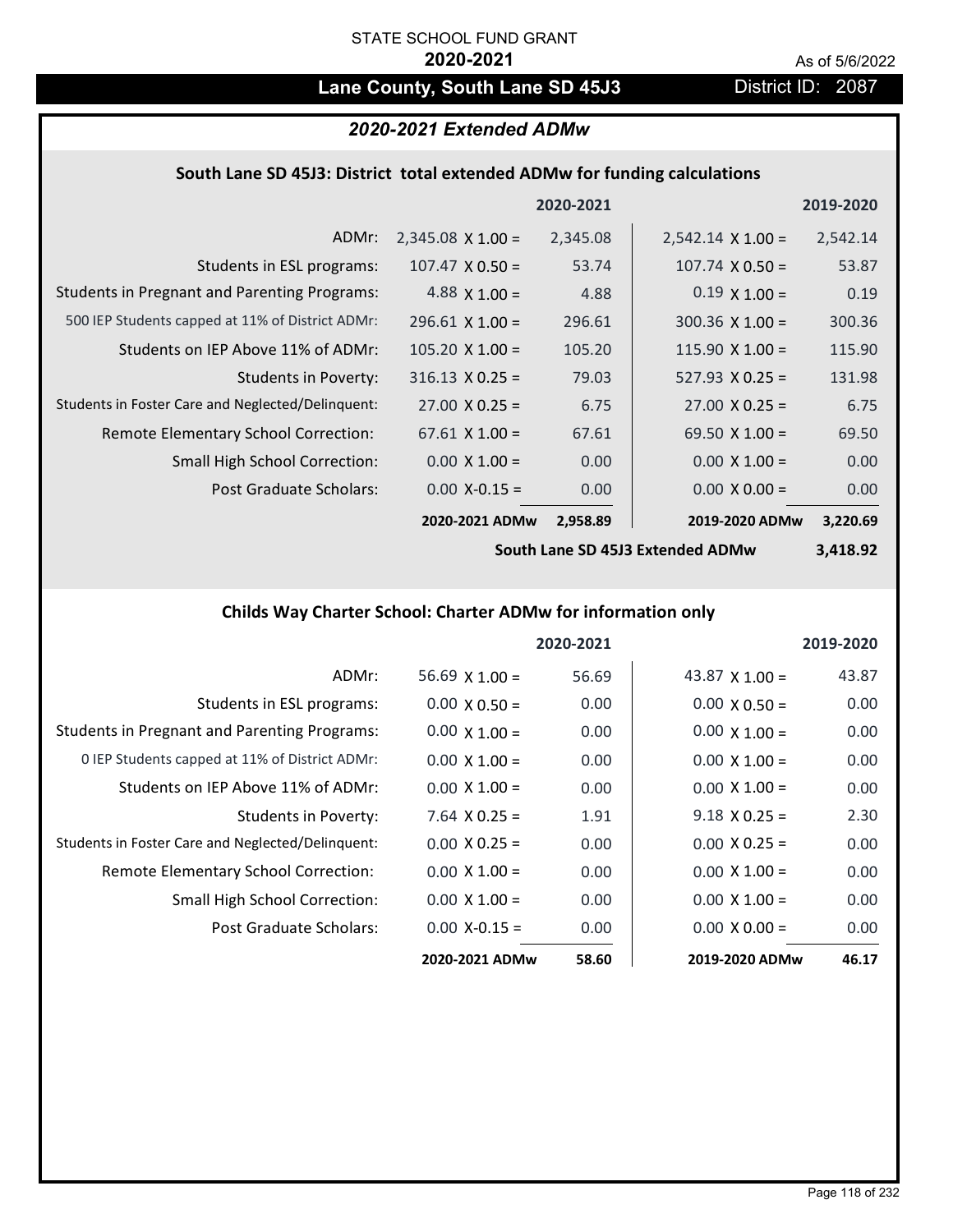## **Academy for Character Education: Charter ADMw for information only**

|                                                     |                        | 2020-2021         |                        | 2019-2020 |
|-----------------------------------------------------|------------------------|-------------------|------------------------|-----------|
| ADMr:                                               | $294.65 \times 1.00 =$ | 294.65            | $144.50 \times 1.00 =$ | 144.50    |
| Students in ESL programs:                           | $0.00 \times 0.50 =$   | 0.00              | $0.00 \times 0.50 =$   | 0.00      |
| <b>Students in Pregnant and Parenting Programs:</b> | $0.00 \times 1.00 =$   | 0.00              | $0.00 \times 1.00 =$   | 0.00      |
| 0 IEP Students capped at 11% of District ADMr:      | $0.00 \times 1.00 =$   | 0.00              | $0.00 \times 1.00 =$   | 0.00      |
| Students on IEP Above 11% of ADMr:                  | $0.00 \times 1.00 =$   | 0.00              | $0.00 \times 1.00 =$   | 0.00      |
| Students in Poverty:                                | $39.72 \times 0.25 =$  | 9.93              | $30.25 \times 0.25 =$  | 7.56      |
| Students in Foster Care and Neglected/Delinquent:   | $0.00 \times 0.25 =$   | 0.00              | $0.00 \times 0.25 =$   | 0.00      |
| Remote Elementary School Correction:                | $0.00 \times 1.00 =$   | 0.00 <sub>1</sub> | $0.00 \times 1.00 =$   | 0.00      |
| <b>Small High School Correction:</b>                | $0.00 \times 1.00 =$   | 0.00              | $0.00 \times 1.00 =$   | 0.00      |
| Post Graduate Scholars:                             | $0.00 X - 0.15 =$      | 0.00              | $0.00 \times 0.00 =$   | 0.00      |
|                                                     | 2020-2021 ADMw         | 304.58            | 2019-2020 ADMw         | 152.06    |

**South Lane SD 45J3 Extended ADMw 3,418.92**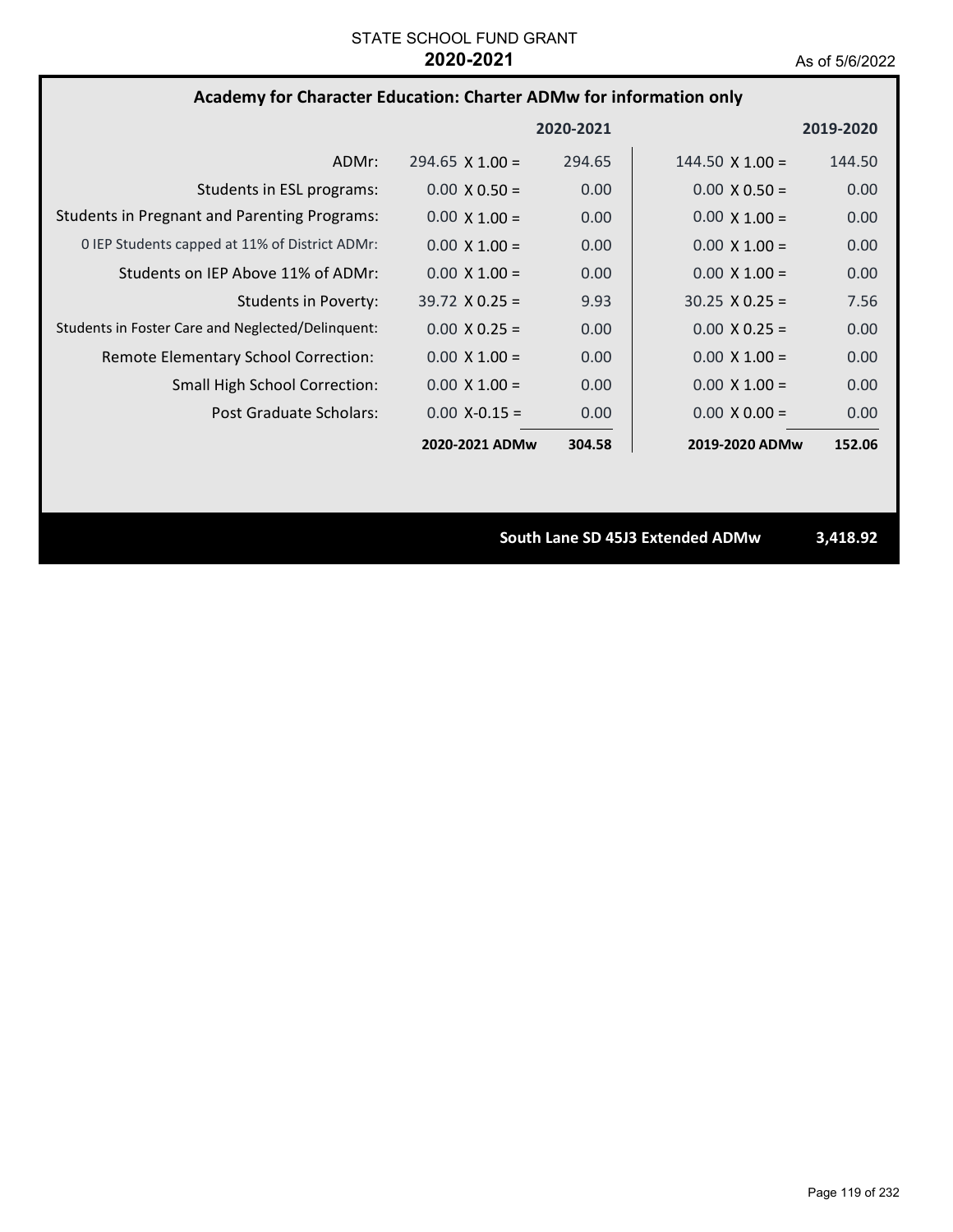# Lane County, Bethel SD 52 District ID: 2088

## *2020-2021 Extended ADMw*

### **Bethel SD 52: District total extended ADMw for funding calculations**

|                                                     |                          | 2020-2021 |                                   | 2019-2020 |
|-----------------------------------------------------|--------------------------|-----------|-----------------------------------|-----------|
| ADMr:                                               | $5,245.28 \times 1.00 =$ | 5,245.28  | $5,415.43 \times 1.00 =$          | 5,415.43  |
| Students in ESL programs:                           | $264.11 \times 0.50 =$   | 132.06    | $255.67 \times 0.50 =$            | 127.84    |
| <b>Students in Pregnant and Parenting Programs:</b> | $1.26 \times 1.00 =$     | 1.26      | 3.55 $\times$ 1.00 =              | 3.55      |
| 966 IEP Students capped at 11% of District ADMr:    | $576.98 \times 1.00 =$   | 576.98    | 595.70 $X$ 1.00 =                 | 595.70    |
| Students on IEP Above 11% of ADMr:                  | $211.00$ X $1.00 =$      | 211.00    | $242.50 \times 1.00 =$            | 242.50    |
| <b>Students in Poverty:</b>                         | $767.95 \times 0.25 =$   | 191.99    | $1,035.06$ X 0.25 =               | 258.77    |
| Students in Foster Care and Neglected/Delinquent:   | 44.00 $X$ 0.25 =         | 11.00     | 44.00 $X$ 0.25 =                  | 11.00     |
| Remote Elementary School Correction:                | $0.00 \times 1.00 =$     | 0.00      | $0.00 \times 1.00 =$              | 0.00      |
| <b>Small High School Correction:</b>                | $0.00 \times 1.00 =$     | 0.00      | $0.00 \times 1.00 =$              | 0.00      |
| Post Graduate Scholars:                             | $0.00$ X-0.15 =          | 0.00      | $0.00 \times 0.00 =$              | 0.00      |
|                                                     | 2020-2021 ADMw           | 6,369.56  | 2019-2020 ADMw                    | 6,654.78  |
|                                                     |                          |           | <b>Bethel SD 52 Extended ADMw</b> | 6,654.78  |
|                                                     |                          |           |                                   |           |
|                                                     |                          |           | <b>Bethel SD 52 Extended ADMw</b> | 6,654.78  |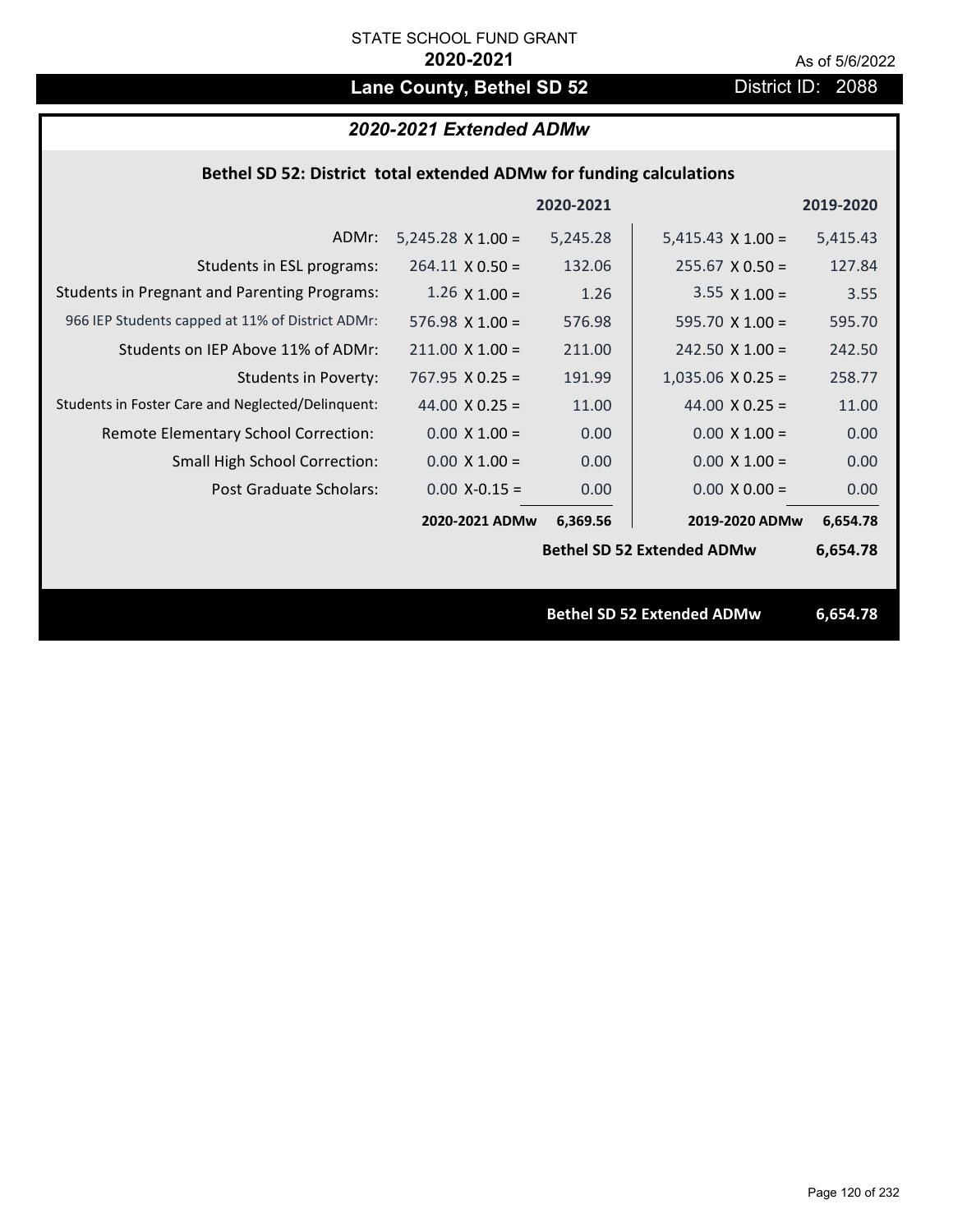# Lane County, Crow-Applegate-Lorane SD 66 District ID: 2089

| 2020-2021 Extended ADMw                                                            |                                           |           |                                                  |           |  |
|------------------------------------------------------------------------------------|-------------------------------------------|-----------|--------------------------------------------------|-----------|--|
| Crow-Applegate-Lorane SD 66: District total extended ADMw for funding calculations |                                           |           |                                                  |           |  |
|                                                                                    |                                           | 2020-2021 |                                                  | 2019-2020 |  |
| ADMr:                                                                              | $248.57 \times 1.00 =$                    | 248.57    | $258.73 \times 1.00 =$                           | 258.73    |  |
| Students in ESL programs:                                                          | $2.55 \times 0.50 =$                      | 1.28      | $2.73 \times 0.50 =$                             | 1.37      |  |
| <b>Students in Pregnant and Parenting Programs:</b>                                | $0.00 \times 1.00 =$                      | 0.00      | $0.00 \times 1.00 =$                             | 0.00      |  |
| 33 IEP Students capped at 11% of District ADMr:                                    | $27.34 \times 1.00 =$                     | 27.34     | $28.46 \times 1.00 =$                            | 28.46     |  |
| Students on IEP Above 11% of ADMr:                                                 | $1.10 \times 1.00 =$                      | 1.10      | $1.30 \times 1.00 =$                             | 1.30      |  |
| <b>Students in Poverty:</b>                                                        | $17.17 \times 0.25 =$                     | 4.29      | $29.30 \times 0.25 =$                            | 7.33      |  |
| Students in Foster Care and Neglected/Delinquent:                                  | $2.00 \times 0.25 =$                      | 0.50      | $1.00 \times 0.25 =$                             | 0.25      |  |
| Remote Elementary School Correction:                                               | 48.53 $X$ 1.00 =                          | 48.53     | 45.57 $X$ 1.00 =                                 | 45.57     |  |
| Small High School Correction:                                                      | $64.00 \times 1.00 =$                     | 64.00     | 62.97 $X$ 1.00 =                                 | 62.97     |  |
| <b>Post Graduate Scholars:</b>                                                     | $0.00$ X-0.15 =                           | 0.00      | $0.00 \times 0.00 =$                             | 0.00      |  |
|                                                                                    | 2020-2021 ADMw                            | 395.61    | 2019-2020 ADMw                                   | 405.97    |  |
|                                                                                    | Crow-Applegate-Lorane SD 66 Extended ADMw |           |                                                  | 405.97    |  |
|                                                                                    |                                           |           | <b>Crow-Applegate-Lorane SD 66 Extended ADMw</b> | 405.97    |  |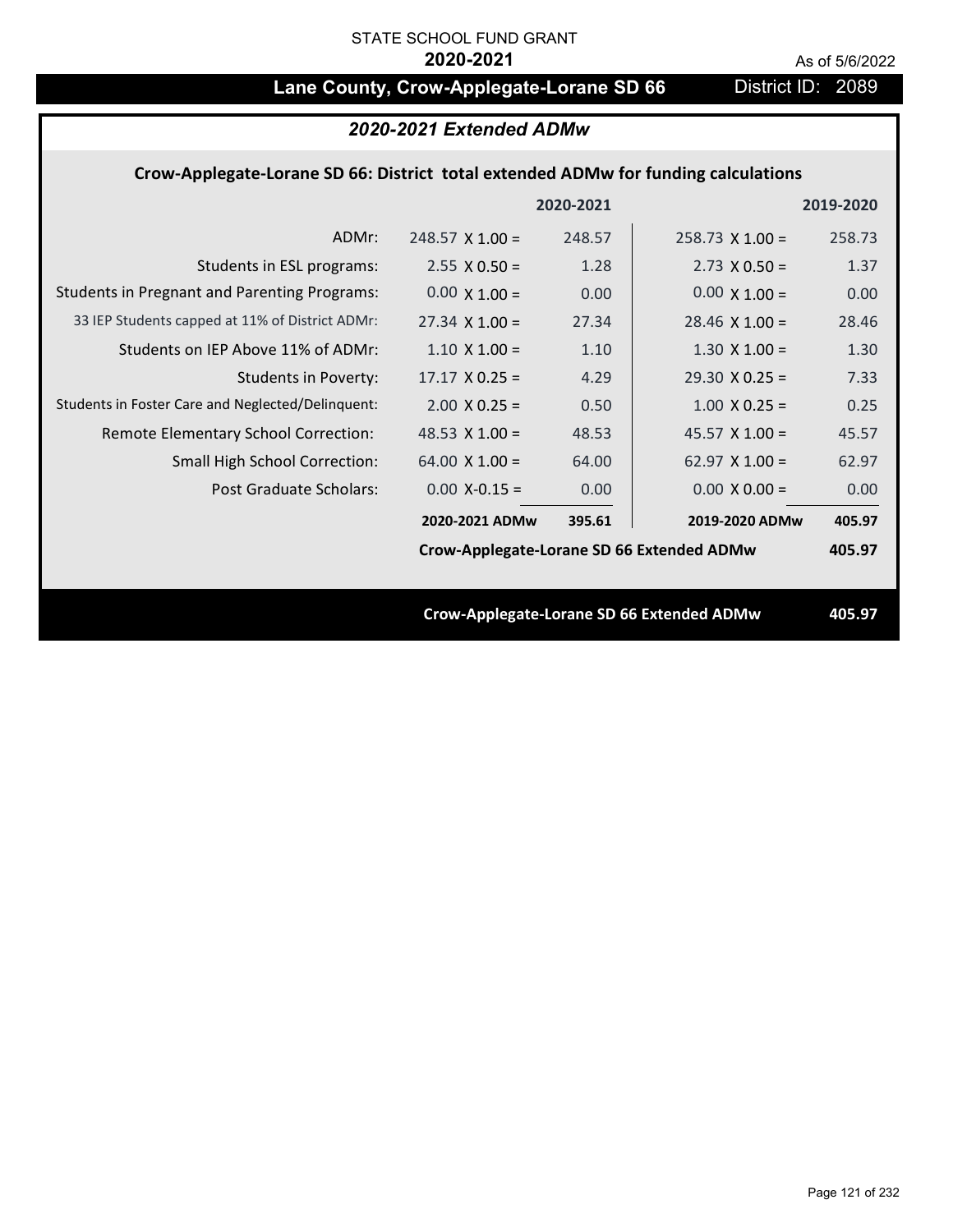# Lane County, McKenzie SD 68 District ID: 2090

## *2020-2021 Extended ADMw*

### **McKenzie SD 68: District total extended ADMw for funding calculations**

|                                                     |                       | 2020-2021         |                              | 2019-2020 |
|-----------------------------------------------------|-----------------------|-------------------|------------------------------|-----------|
| ADMr:                                               | $1.44 \times 1.00 =$  | 1.44              | $1.46 \times 1.00 =$         | 1.46      |
| Students in ESL programs:                           | $0.00 \times 0.50 =$  | 0.00 <sub>1</sub> | $0.00 \times 0.50 =$         | 0.00      |
| <b>Students in Pregnant and Parenting Programs:</b> | $0.00 \times 1.00 =$  | 0.00              | $0.00 \times 1.00 =$         | 0.00      |
| 34 IEP Students capped at 11% of District ADMr:     | $20.92 \times 1.00 =$ | 20.92             | $24.76 \times 1.00 =$        | 24.76     |
| Students on IEP Above 11% of ADMr:                  | $8.40 \times 1.00 =$  | 8.40              | $6.00 \times 1.00 =$         | 6.00      |
| <b>Students in Poverty:</b>                         | $0.17 \times 0.25 =$  | 0.04              | $0.34 \times 0.25 =$         | 0.09      |
| Students in Foster Care and Neglected/Delinquent:   | $3.00 \times 0.25 =$  | 0.75              | $0.00 \times 0.25 =$         | 0.00      |
| Remote Elementary School Correction:                | $0.00 \times 1.00 =$  | 0.00              | $0.00 \times 1.00 =$         | 0.00      |
| <b>Small High School Correction:</b>                | $0.00 \times 1.00 =$  | 0.00              | $0.00 \times 1.00 =$         | 0.00      |
| Post Graduate Scholars:                             | $0.00$ X-0.15 =       | 0.00              | $0.00 \times 0.00 =$         | 0.00      |
|                                                     | 2020-2021 ADMw        | 31.56             | 2019-2020 ADMw               | 32.31     |
|                                                     |                       |                   | McKanzia SD 68 Extandad ADMw | 30J 38    |

**McKenzie SD 68 Extended ADMw**

**392.38**

## **McKenzie River Community School: Charter ADMw for information only**

|                                                     |                        | 2020-2021 |                        | 2019-2020 |
|-----------------------------------------------------|------------------------|-----------|------------------------|-----------|
| ADMr:                                               | $188.78 \times 1.00 =$ | 188.78    | $223.67 \times 1.00 =$ | 223.67    |
| Students in ESL programs:                           | $0.00 \times 0.50 =$   | 0.00      | $0.00 \times 0.50 =$   | 0.00      |
| <b>Students in Pregnant and Parenting Programs:</b> | $0.00 \times 1.00 =$   | 0.00      | $0.00 \times 1.00 =$   | 0.00      |
| 0 IEP Students capped at 11% of District ADMr:      | $0.00 \times 1.00 =$   | 0.00      | $0.00 \times 1.00 =$   | 0.00      |
| Students on IEP Above 11% of ADMr:                  | $0.00 \times 1.00 =$   | 0.00      | $0.00 \times 1.00 =$   | 0.00      |
| Students in Poverty:                                | $23.43 \times 0.25 =$  | 5.86      | $51.42 \times 0.25 =$  | 12.86     |
| Students in Foster Care and Neglected/Delinquent:   | $0.00 \times 0.25 =$   | 0.00      | $0.00 \times 0.25 =$   | 0.00      |
| Remote Elementary School Correction:                | $70.17 \times 1.00 =$  | 70.17     | $67.62 \times 1.00 =$  | 67.62     |
| <b>Small High School Correction:</b>                | $50.46 \times 1.00 =$  | 50.46     | $55.93 \times 1.00 =$  | 55.93     |
| Post Graduate Scholars:                             | $0.00$ X-0.15 =        | 0.00      | $0.00 \times 0.00 =$   | 0.00      |
|                                                     | 2020-2021 ADMw         | 315.27    | 2019-2020 ADMw         | 360.08    |

**McKenzie SD 68 Extended ADMw 392.38**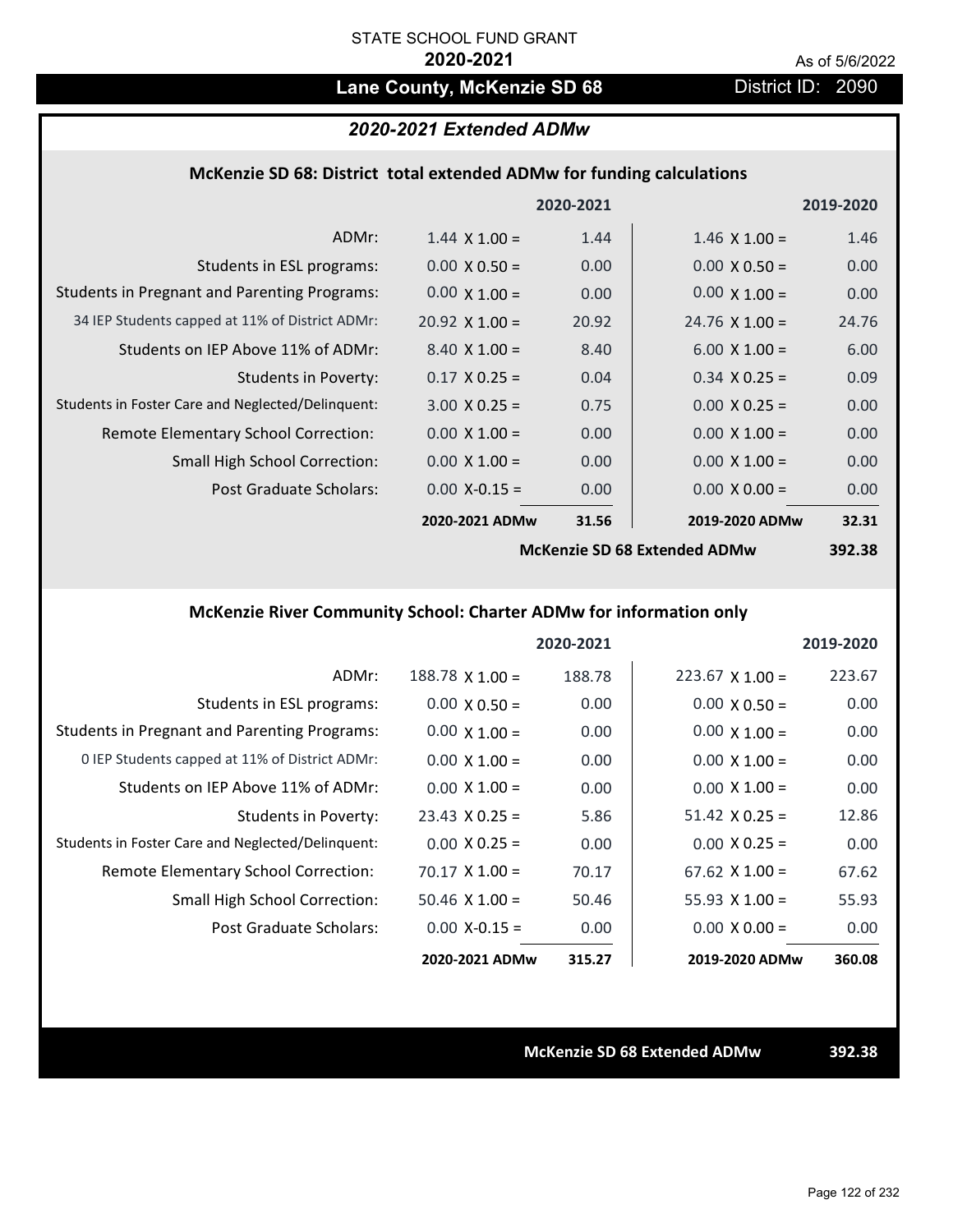# Lane County, Junction City SD 69 District ID: 2091

## *2020-2021 Extended ADMw*

### **Junction City SD 69: District total extended ADMw for funding calculations**

|                                                     |                          | 2020-2021 |                                          | 2019-2020 |
|-----------------------------------------------------|--------------------------|-----------|------------------------------------------|-----------|
| ADMr:                                               | $1,607.48 \times 1.00 =$ | 1,607.48  | $1,689.40 \times 1.00 =$                 | 1,689.40  |
| Students in ESL programs:                           | 46.62 $\times$ 0.50 =    | 23.31     | 42.22 $\times$ 0.50 =                    | 21.11     |
| <b>Students in Pregnant and Parenting Programs:</b> | $0.61 \times 1.00 =$     | 0.61      | $0.00 \times 1.00 =$                     | 0.00      |
| 246 IEP Students capped at 11% of District ADMr:    | $176.82 \times 1.00 =$   | 176.82    | $185.83 \times 1.00 =$                   | 185.83    |
| Students on IEP Above 11% of ADMr:                  | $14.90 \times 1.00 =$    | 14.90     | $14.90 \times 1.00 =$                    | 14.90     |
| Students in Poverty:                                | $185.85$ X 0.25 =        | 46.46     | $257.21 \times 0.25 =$                   | 64.30     |
| Students in Foster Care and Neglected/Delinquent:   | $13.00 \times 0.25 =$    | 3.25      | $10.00$ X 0.25 =                         | 2.50      |
| Remote Elementary School Correction:                | $1.13 \times 1.00 =$     | 1.13      | $0.64$ X 1.00 =                          | 0.64      |
| <b>Small High School Correction:</b>                | $0.00 \times 1.00 =$     | 0.00      | $0.00 \times 1.00 =$                     | 0.00      |
| Post Graduate Scholars:                             | $0.00$ X-0.15 =          | 0.00      | $0.00 \times 0.00 =$                     | 0.00      |
|                                                     | 2020-2021 ADMw           | 1,873.97  | 2019-2020 ADMw                           | 1,978.69  |
|                                                     |                          |           | <b>Junction City SD 69 Extended ADMw</b> | 1,978.69  |
|                                                     |                          |           |                                          |           |
|                                                     |                          |           | <b>Junction City SD 69 Extended ADMw</b> | 1,978.69  |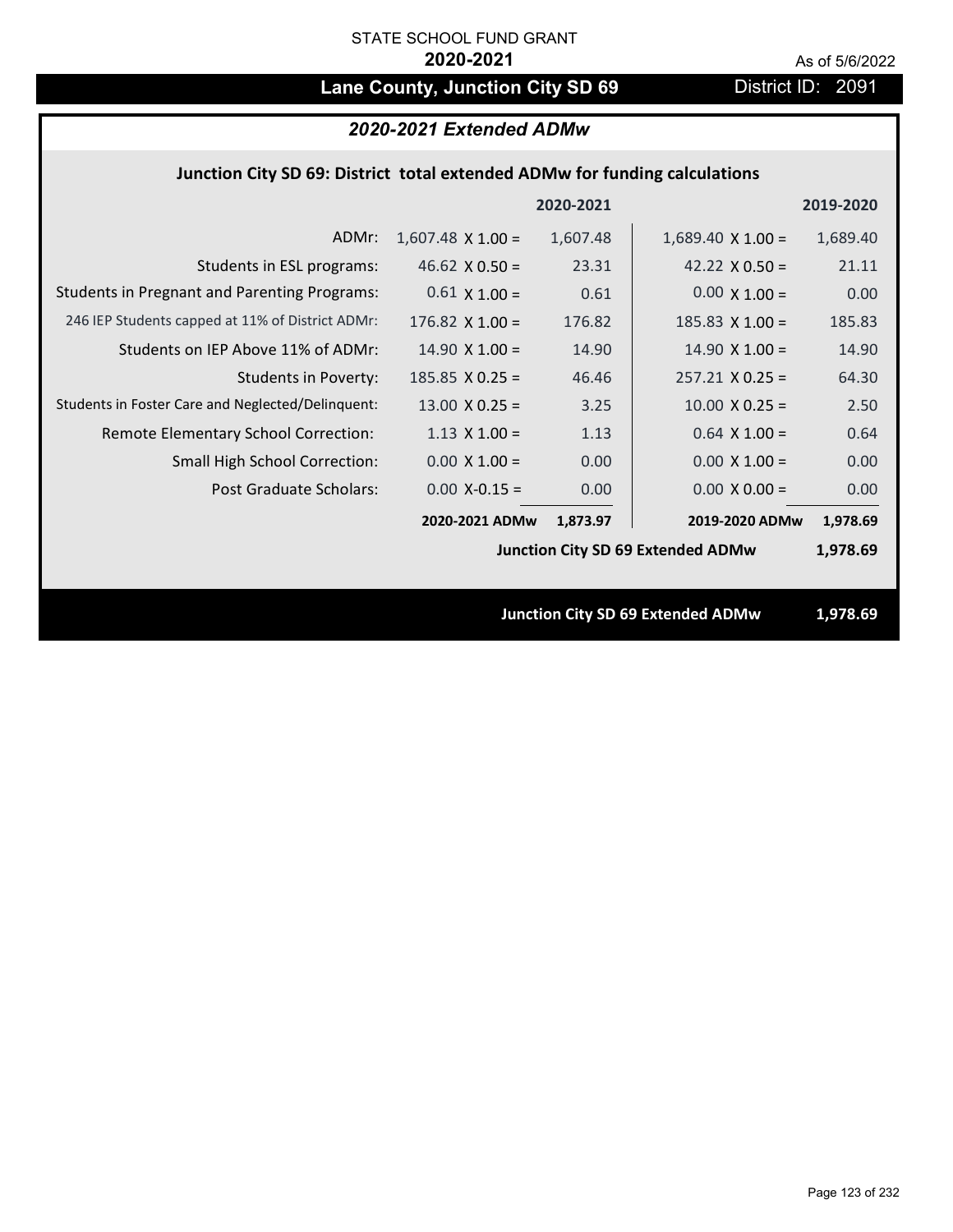## Lane County, Lowell SD 71 District ID: 2092

## *2020-2021 Extended ADMw*

## **Lowell SD 71: District total extended ADMw for funding calculations**

|                                                     |                        | 2020-2021 |                        | 2019-2020 |
|-----------------------------------------------------|------------------------|-----------|------------------------|-----------|
| ADMr:                                               | $348.21 \times 1.00 =$ | 348.21    | $351.03 \times 1.00 =$ | 351.03    |
| Students in ESL programs:                           | $5.79 \times 0.50 =$   | 2.90      | $6.89 \times 0.50 =$   | 3.45      |
| <b>Students in Pregnant and Parenting Programs:</b> | $0.00 \times 1.00 =$   | 0.00      | $0.00 \times 1.00 =$   | 0.00      |
| 130 IEP Students capped at 11% of District ADMr:    | $130.00 \times 1.00 =$ | 130.00    | $90.00 \times 1.00 =$  | 90.00     |
| Students on IEP Above 11% of ADMr:                  | $0.00 \times 1.00 =$   | 0.00      | $0.00 \times 1.00 =$   | 0.00      |
| <b>Students in Poverty:</b>                         | $9.06 \times 0.25 =$   | 2.27      | $15.79 \times 0.25 =$  | 3.95      |
| Students in Foster Care and Neglected/Delinquent:   | $3.00 \times 0.25 =$   | 0.75      | $1.00 \times 0.25 =$   | 0.25      |
| Remote Elementary School Correction:                | $35.30 \times 1.00 =$  | 35.30     | $34.35 \times 1.00 =$  | 34.35     |
| <b>Small High School Correction:</b>                | $83.41 \times 1.00 =$  | 83.41     | $79.29 \times 1.00 =$  | 79.29     |
| Post Graduate Scholars:                             | $0.00$ X-0.15 =        | 0.00      | $0.00 \times 0.00 =$   | 0.00      |
|                                                     | 2020-2021 ADMw         | 602.83    | 2019-2020 ADMw         | 562.31    |

**Lowell SD 71 Extended ADMw**

**1,524.71**

## **Mountain View Academy: Charter ADMw for information only**

|                                                     |                        | 2020-2021 |                      | 2019-2020 |
|-----------------------------------------------------|------------------------|-----------|----------------------|-----------|
| ADMr:                                               | $137.54 \times 1.00 =$ | 137.54    | $134.79$ X 1.00 =    | 134.79    |
| Students in ESL programs:                           | $1.00 \times 0.50 =$   | 0.50      | $0.00 \times 0.50 =$ | 0.00      |
| <b>Students in Pregnant and Parenting Programs:</b> | $0.00 \times 1.00 =$   | 0.00      | $0.00 \times 1.00 =$ | 0.00      |
| 0 IEP Students capped at 11% of District ADMr:      | $0.00 \times 1.00 =$   | 0.00      | $0.00 \times 1.00 =$ | 0.00      |
| Students on IEP Above 11% of ADMr:                  | $0.00 \times 1.00 =$   | 0.00      | $0.00 \times 1.00 =$ | 0.00      |
| Students in Poverty:                                | $3.60 \times 0.25 =$   | 0.90      | $6.07 \times 0.25 =$ | 1.52      |
| Students in Foster Care and Neglected/Delinquent:   | $0.00 \times 0.25 =$   | 0.00      | $0.00 \times 0.25 =$ | 0.00      |
| Remote Elementary School Correction:                | $0.00 \times 1.00 =$   | 0.00      | $0.00 \times 1.00 =$ | 0.00      |
| <b>Small High School Correction:</b>                | $0.00 \times 1.00 =$   | 0.00      | $0.00 \times 1.00 =$ | 0.00      |
| Post Graduate Scholars:                             | $0.00 X - 0.15 =$      | 0.00      | $0.00 \times 0.00 =$ | 0.00      |
|                                                     | 2020-2021 ADMw         | 138.94    | 2019-2020 ADMw       | 136.31    |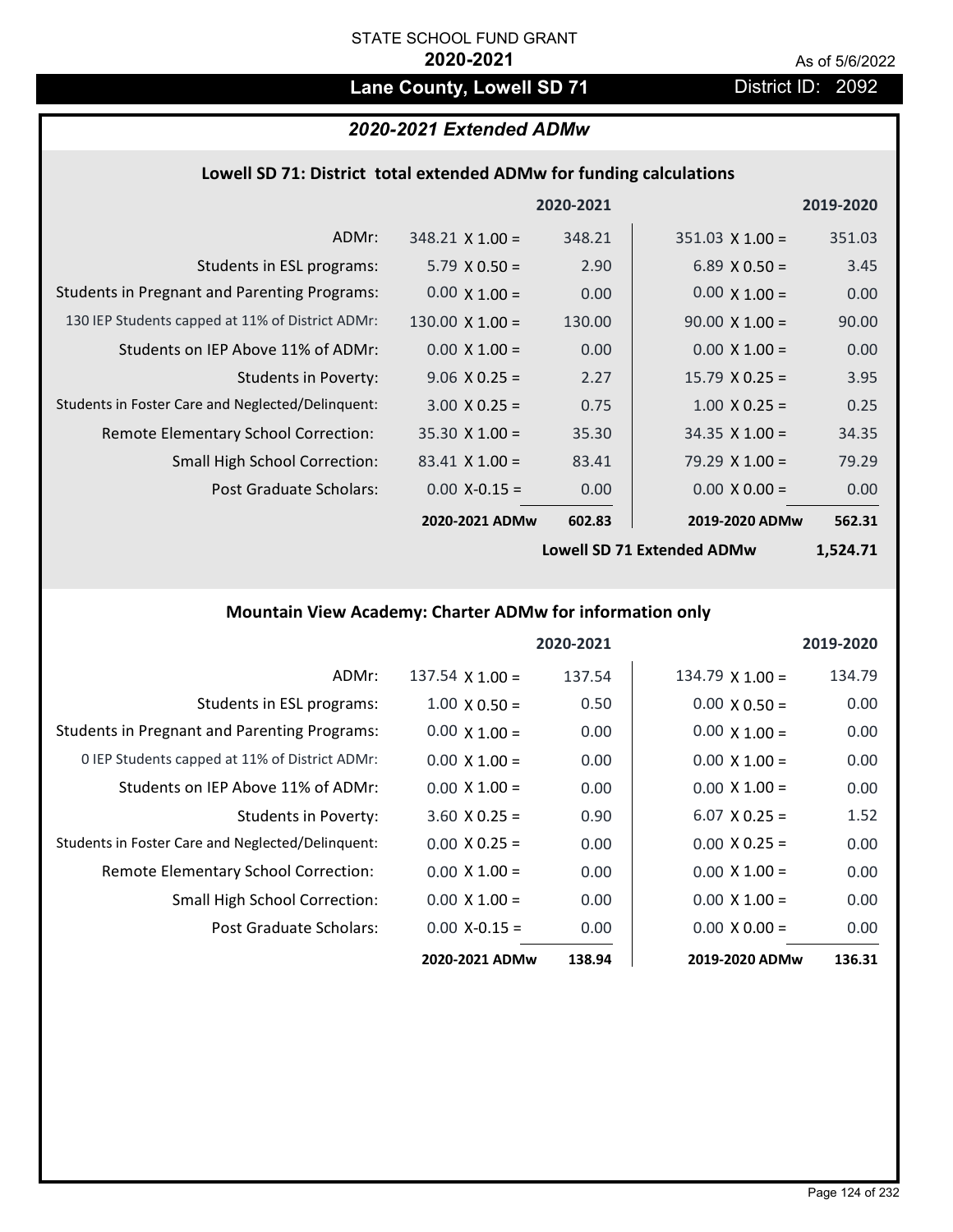## **Bridge Charter Academy: Charter ADMw for information only**

|                                                     |                        | 2020-2021 |                        | 2019-2020 |
|-----------------------------------------------------|------------------------|-----------|------------------------|-----------|
| ADMr:                                               | $776.85 \times 1.00 =$ | 776.85    | $380.84 \times 1.00 =$ | 380.84    |
| Students in ESL programs:                           | $2.00 \times 0.50 =$   | 1.00      | $3.00 \times 0.50 =$   | 1.50      |
| <b>Students in Pregnant and Parenting Programs:</b> | $0.00 \times 1.00 =$   | 0.00      | $0.00 \times 1.00 =$   | 0.00      |
| 0 IEP Students capped at 11% of District ADMr:      | $0.00 \times 1.00 =$   | 0.00      | $0.00 \times 1.00 =$   | 0.00      |
| Students on IEP Above 11% of ADMr:                  | $0.00 \times 1.00 =$   | 0.00      | $0.00 \times 1.00 =$   | 0.00      |
| <b>Students in Poverty:</b>                         | $20.34 \times 0.25 =$  | 5.09      | $17.14 \times 0.25 =$  | 4.29      |
| Students in Foster Care and Neglected/Delinquent:   | $0.00 \times 0.25 =$   | 0.00      | $0.00 \times 0.25 =$   | 0.00      |
| Remote Elementary School Correction:                | $0.00 \times 1.00 =$   | 0.00      | $0.00 \times 1.00 =$   | 0.00      |
| Small High School Correction:                       | $0.00 \times 1.00 =$   | 0.00      | $0.00 \times 1.00 =$   | 0.00      |
| Post Graduate Scholars:                             | $0.00 X - 0.15 =$      | 0.00      | $0.00 \times 0.00 =$   | 0.00      |
|                                                     | 2020-2021 ADMw         | 782.94    | 2019-2020 ADMw         | 386.63    |

**Lowell SD 71 Extended ADMw 1,524.71**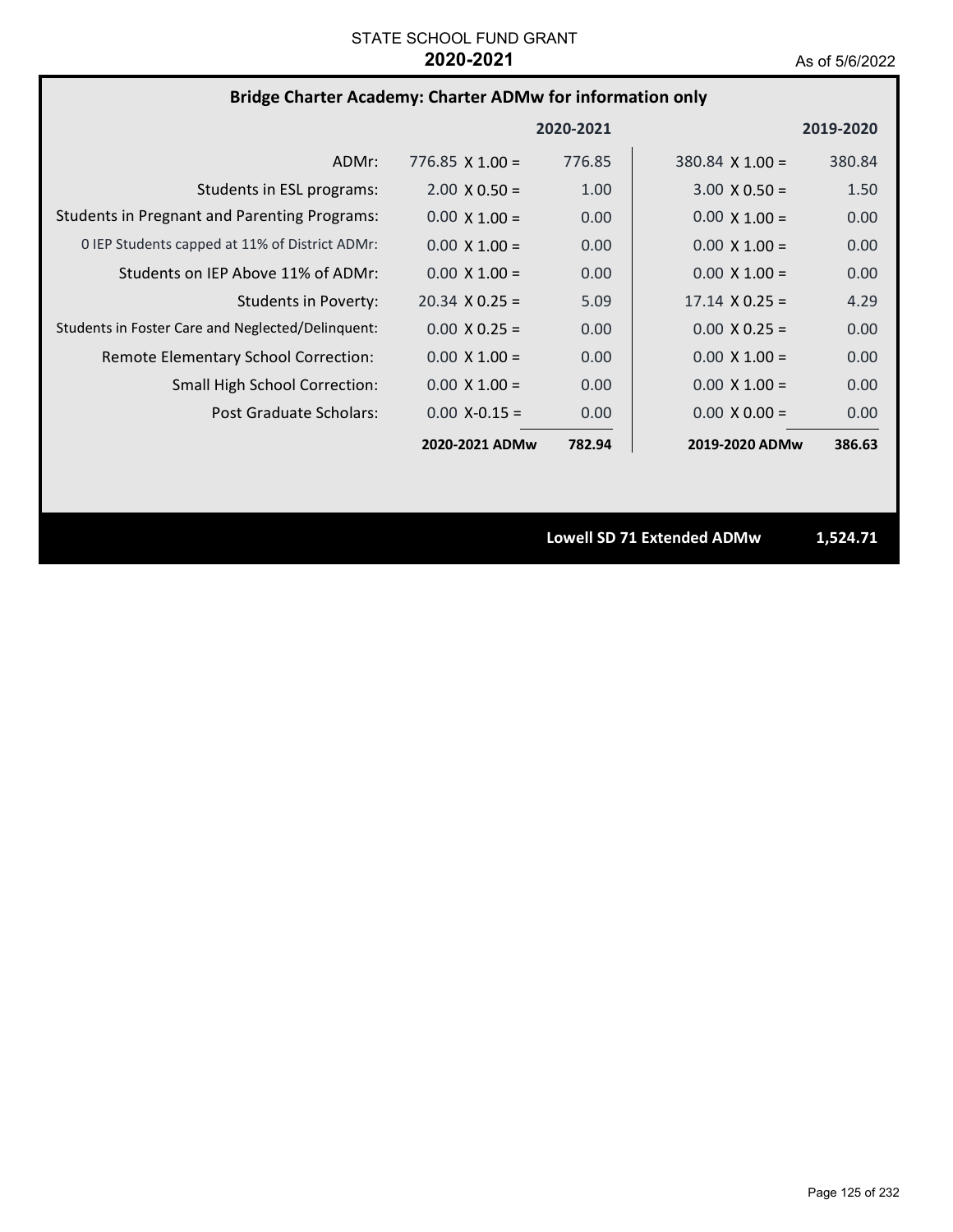# Lane County, Oakridge SD 76 **District ID: 2093**

|  | Oakridge SD 76: District total extended ADMw for funding calculations |  |
|--|-----------------------------------------------------------------------|--|
|--|-----------------------------------------------------------------------|--|

|                                                     |                        | 2020-2021 |                              | 2019-2020 |
|-----------------------------------------------------|------------------------|-----------|------------------------------|-----------|
| ADMr:                                               | 520.42 $\times$ 1.00 = | 520.42    | $562.15 \times 1.00 =$       | 562.15    |
| Students in ESL programs:                           | $0.00 \times 0.50 =$   | 0.00      | $0.00 \times 0.50 =$         | 0.00      |
| <b>Students in Pregnant and Parenting Programs:</b> | $0.00 \times 1.00 =$   | 0.00      | $0.00 \times 1.00 =$         | 0.00      |
| 103 IEP Students capped at 11% of District ADMr:    | 57.25 $\times$ 1.00 =  | 57.25     | 61.84 $\times$ 1.00 =        | 61.84     |
| Students on IEP Above 11% of ADMr:                  | 11.70 $\times$ 1.00 =  | 11.70     | $8.00 \times 1.00 =$         | 8.00      |
| <b>Students in Poverty:</b>                         | $176.72$ X 0.25 =      | 44.18     | $315.72$ X 0.25 =            | 78.93     |
| Students in Foster Care and Neglected/Delinquent:   | $0.00 \times 0.25 =$   | 0.00      | $1.00 \times 0.25 =$         | 0.25      |
| Remote Elementary School Correction:                | $0.00 \times 1.00 =$   | 0.00      | $0.00 \times 1.00 =$         | 0.00      |
| <b>Small High School Correction:</b>                | $86.92$ X 1.00 =       | 86.92     | $87.95 \times 1.00 =$        | 87.95     |
| Post Graduate Scholars:                             | $0.00 X-0.15 =$        | 0.00      | $0.00 \times 0.00 =$         | 0.00      |
|                                                     | 2020-2021 ADMw         | 720.47    | 2019-2020 ADMw               | 799.12    |
|                                                     |                        |           | Oakridge SD 76 Extended ADMw | 799.12    |
|                                                     |                        |           |                              |           |
|                                                     |                        |           | Oakridge SD 76 Extended ADMw | 799.12    |
|                                                     |                        |           |                              |           |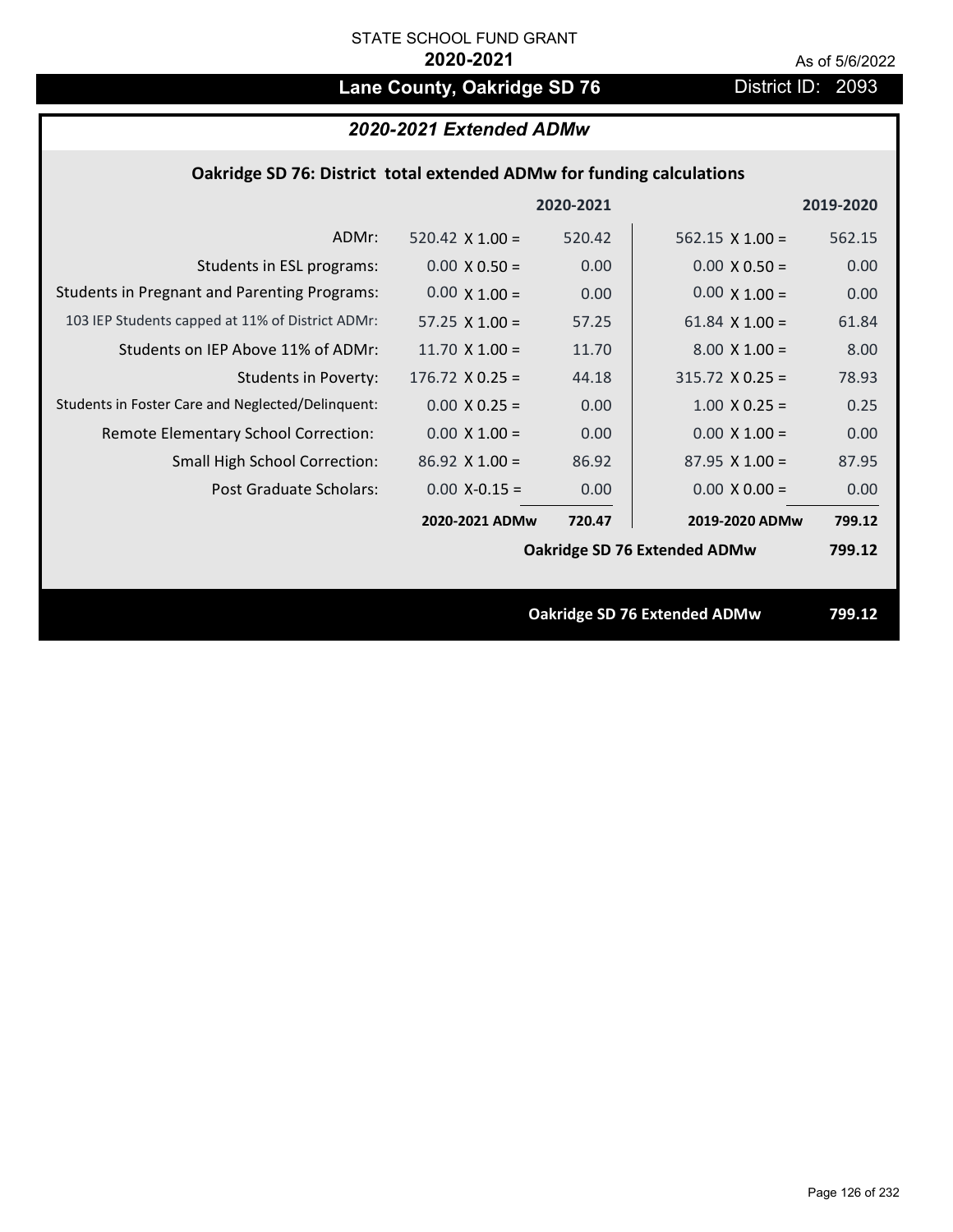## Lane County, Marcola SD 79J District ID: 2094

## *2020-2021 Extended ADMw*

### **Marcola SD 79J: District total extended ADMw for funding calculations**

|                                                     |                       | 2020-2021      |                       | 2019-2020 |
|-----------------------------------------------------|-----------------------|----------------|-----------------------|-----------|
| ADMr:                                               | $274.68$ X 1.00 =     | 274.68         | $322.85$ X 1.00 =     | 322.85    |
| Students in ESL programs:                           | $0.00 \times 0.50 =$  | 0.00           | $0.00 \times 0.50 =$  | 0.00      |
| <b>Students in Pregnant and Parenting Programs:</b> | $0.00 \times 1.00 =$  | 0.00           | $0.00 \times 1.00 =$  | 0.00      |
| 70 IEP Students capped at 11% of District ADMr:     | 70.00 $\times$ 1.00 = | 70.00          | 53.00 $\times$ 1.00 = | 53.00     |
| Students on IEP Above 11% of ADMr:                  | $0.00 \times 1.00 =$  | 0.00           | $0.00 \times 1.00 =$  | 0.00      |
| Students in Poverty:                                | 5.88 $X$ 0.25 =       | 1.47           | 12.85 $\times$ 0.25 = | 3.21      |
| Students in Foster Care and Neglected/Delinquent:   | $1.00 \times 0.25 =$  | 0.25           | $3.00 \times 0.25 =$  | 0.75      |
| Remote Elementary School Correction:                | 49.08 $\times$ 1.00 = | 49.08          | $31.76$ X $1.00 =$    | 31.76     |
| <b>Small High School Correction:</b>                | 69.06 $\times$ 1.00 = | 69.06          | $70.10 \times 1.00 =$ | 70.10     |
| Post Graduate Scholars:                             | $0.00$ X-0.15 =       | 0.00           | $0.00 \times 0.00 =$  | 0.00      |
|                                                     | 2020-2021 ADMw        | 464.54         | 2019-2020 ADMw        | 481.67    |
|                                                     |                       | $\blacksquare$ |                       | $- - - -$ |

**Marcola SD 79J Extended ADMw**

**952.98**

## **TEACH‐NW: Charter ADMw for information only**

|                                                     |                        | 2020-2021 |                        | 2019-2020 |
|-----------------------------------------------------|------------------------|-----------|------------------------|-----------|
| ADMr:                                               | $485.91 \times 1.00 =$ | 485.91    | $331.50 \times 1.00 =$ | 331.50    |
| Students in ESL programs:                           | $0.00 \times 0.50 =$   | 0.00      | $0.00 \times 0.50 =$   | 0.00      |
| <b>Students in Pregnant and Parenting Programs:</b> | $0.00 \times 1.00 =$   | 0.00      | $0.00 \times 1.00 =$   | 0.00      |
| 0 IEP Students capped at 11% of District ADMr:      | $0.00 \times 1.00 =$   | 0.00      | $0.00 \times 1.00 =$   | 0.00      |
| Students on IFP Above 11% of ADMr:                  | $0.00 \times 1.00 =$   | 0.00      | $0.00 \times 1.00 =$   | 0.00      |
| <b>Students in Poverty:</b>                         | $10.12 \times 0.25 =$  | 2.53      | $13.15 \times 0.25 =$  | 3.29      |
| Students in Foster Care and Neglected/Delinquent:   | $0.00 \times 0.25 =$   | 0.00      | $0.00 \times 0.25 =$   | 0.00      |
| Remote Elementary School Correction:                | $0.00 \times 1.00 =$   | 0.00      | $0.00 \times 1.00 =$   | 0.00      |
| Small High School Correction:                       | $0.00 \times 1.00 =$   | 0.00      | $0.00 \times 1.00 =$   | 0.00      |
| Post Graduate Scholars:                             | $0.00 X - 0.15 =$      | 0.00      | $0.00 \times 0.00 =$   | 0.00      |
|                                                     | 2020-2021 ADMw         | 488.44    | 2019-2020 ADMw         | 334.79    |

**Marcola SD 79J Extended ADMw 952.98**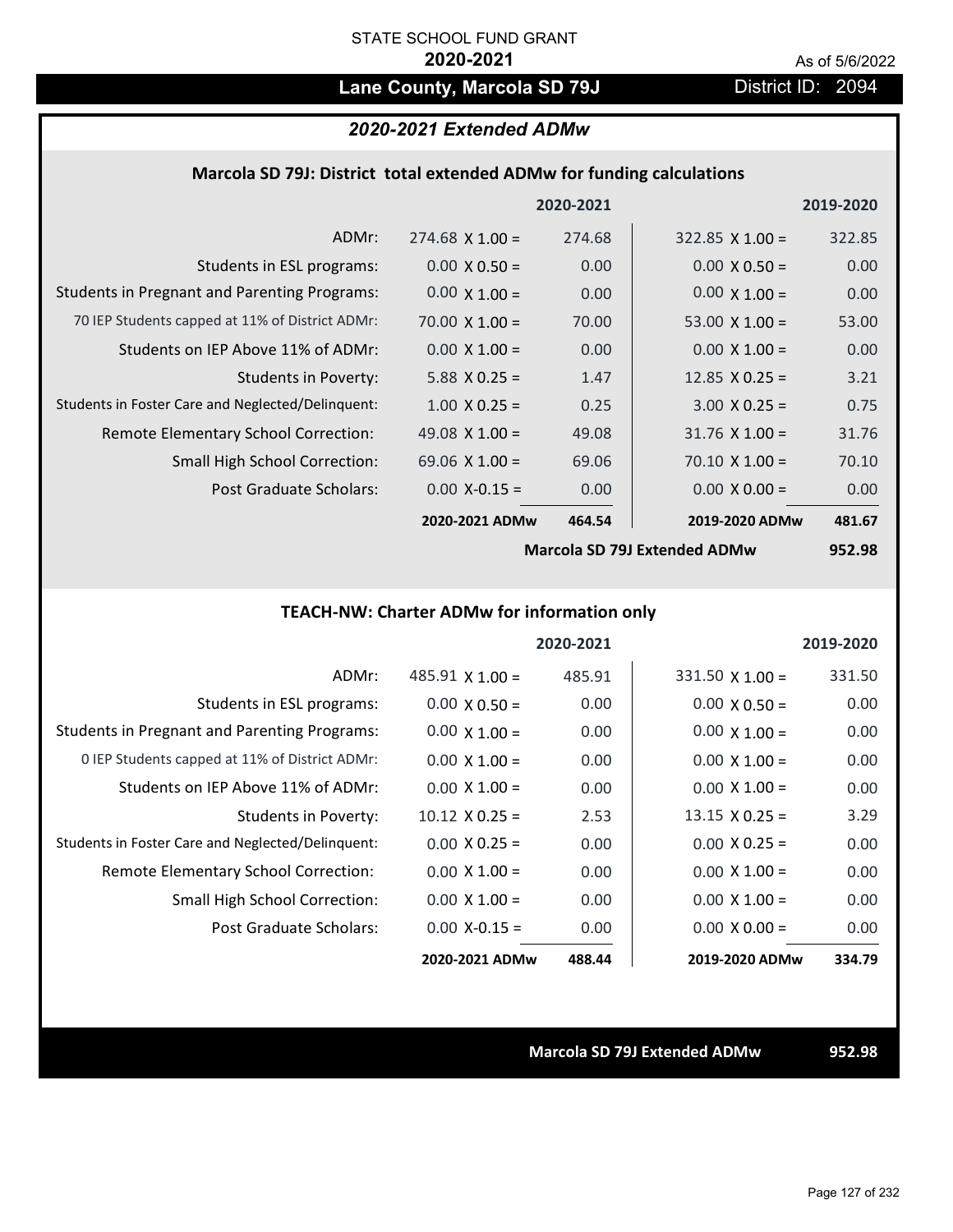## Lane County, Blachly SD 90 **District ID: 2095**

## *2020-2021 Extended ADMw*

### **Blachly SD 90: District total extended ADMw for funding calculations**

|                                                     |                       | 2020-2021 |                                    | 2019-2020 |
|-----------------------------------------------------|-----------------------|-----------|------------------------------------|-----------|
| ADMr:                                               | $0.00 \times 1.00 =$  | 0.00      | $0.00 \times 1.00 =$               | 0.00      |
| Students in ESL programs:                           | $0.00 \times 0.50 =$  | 0.00      | $0.00 \times 0.50 =$               | 0.00      |
| <b>Students in Pregnant and Parenting Programs:</b> | $0.00 \times 1.00 =$  | 0.00      | $0.00 \times 1.00 =$               | 0.00      |
| 41 IEP Students capped at 11% of District ADMr:     | $23.42 \times 1.00 =$ | 23.42     | $24.36 \times 1.00 =$              | 24.36     |
| Students on IEP Above 11% of ADMr:                  | 6.50 $X$ 1.00 =       | 6.50      | 12.50 $X$ 1.00 =                   | 12.50     |
| <b>Students in Poverty:</b>                         | $0.23 \times 0.25 =$  | 0.06      | $0.00 \times 0.25 =$               | 0.00      |
| Students in Foster Care and Neglected/Delinquent:   | $1.00 \times 0.25 =$  | 0.25      | $1.00 \times 0.25 =$               | 0.25      |
| Remote Elementary School Correction:                | $0.00 \times 1.00 =$  | 0.00      | $0.00 \times 1.00 =$               | 0.00      |
| <b>Small High School Correction:</b>                | $0.00 \times 1.00 =$  | 0.00      | $0.00 \times 1.00 =$               | 0.00      |
| Post Graduate Scholars:                             | $0.00$ X-0.15 =       | 0.00      | $0.00 \times 0.00 =$               | 0.00      |
|                                                     | 2020-2021 ADMw        | 30.23     | 2019-2020 ADMw                     | 37.11     |
|                                                     |                       |           | <b>Rlachly SD 90 Extended ADMW</b> | 383 AV    |

**Blachly SD 90 Extended ADMw**

**383.90**

## **Triangle Lake Charter School: Charter ADMw for information only**

|                                                     |                        | 2020-2021 |                        | 2019-2020 |
|-----------------------------------------------------|------------------------|-----------|------------------------|-----------|
| ADMr:                                               | $212.92 \times 1.00 =$ | 212.92    | $221.47 \times 1.00 =$ | 221.47    |
| Students in ESL programs:                           | $0.00 \times 0.50 =$   | 0.00      | $0.00 \times 0.50 =$   | 0.00      |
| <b>Students in Pregnant and Parenting Programs:</b> | $0.00 \times 1.00 =$   | 0.00      | $0.00 \times 1.00 =$   | 0.00      |
| 0 IEP Students capped at 11% of District ADMr:      | $0.00 \times 1.00 =$   | 0.00      | $0.00 \times 1.00 =$   | 0.00      |
| Students on IEP Above 11% of ADMr:                  | $0.00 \times 1.00 =$   | 0.00      | $0.00 \times 1.00 =$   | 0.00      |
| Students in Poverty:                                | $20.77 \times 0.25 =$  | 5.19      | $29.00 \times 0.25 =$  | 7.25      |
| Students in Foster Care and Neglected/Delinquent:   | $0.00 \times 0.25 =$   | 0.00      | $0.00 \times 0.25 =$   | 0.00      |
| <b>Remote Elementary School Correction:</b>         | $69.63 \times 1.00 =$  | 69.63     | $65.27 \times 1.00 =$  | 65.27     |
| <b>Small High School Correction:</b>                | $54.91 \times 1.00 =$  | 54.91     | $52.80 \times 1.00 =$  | 52.80     |
| Post Graduate Scholars:                             | $0.00 X - 0.15 =$      | 0.00      | $0.00 \times 0.00 =$   | 0.00      |
|                                                     | 2020-2021 ADMw         | 342.65    | 2019-2020 ADMw         | 346.79    |

**Blachly SD 90 Extended ADMw 383.90**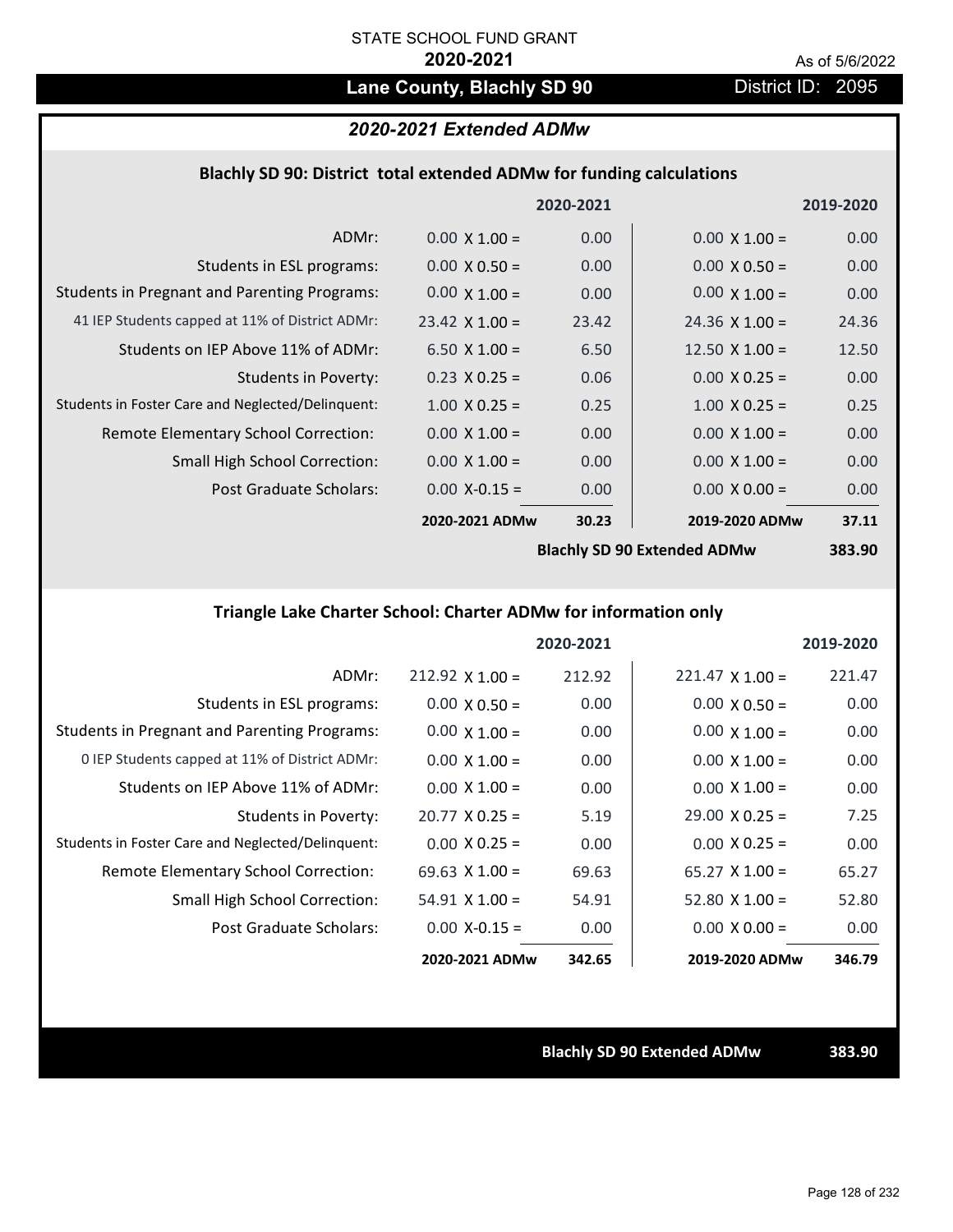# Lane County, Siuslaw SD 97J District ID: 2096

| 2020-2021 Extended ADMw                                               |                          |           |                                     |           |  |
|-----------------------------------------------------------------------|--------------------------|-----------|-------------------------------------|-----------|--|
| Siuslaw SD 97J: District total extended ADMw for funding calculations |                          |           |                                     |           |  |
|                                                                       |                          | 2020-2021 |                                     | 2019-2020 |  |
| ADMr:                                                                 | $1,233.61 \times 1.00 =$ | 1,233.61  | $1,336.94 \times 1.00 =$            | 1,336.94  |  |
| Students in ESL programs:                                             | $25.65 \times 0.50 =$    | 12.83     | $18.00 \times 0.50 =$               | 9.00      |  |
| <b>Students in Pregnant and Parenting Programs:</b>                   | $0.00 \times 1.00 =$     | 0.00      | $0.00 \times 1.00 =$                | 0.00      |  |
| 187 IEP Students capped at 11% of District ADMr:                      | $135.70 \times 1.00 =$   | 135.70    | $147.06 \times 1.00 =$              | 147.06    |  |
| Students on IEP Above 11% of ADMr:                                    | $8.80 X 1.00 =$          | 8.80      | $10.30$ X $1.00 =$                  | 10.30     |  |
| <b>Students in Poverty:</b>                                           | $237.40$ X 0.25 =        | 59.35     | $507.56$ X 0.25 =                   | 126.89    |  |
| Students in Foster Care and Neglected/Delinquent:                     | $14.00 \times 0.25 =$    | 3.50      | $21.00 \times 0.25 =$               | 5.25      |  |
| Remote Elementary School Correction:                                  | $0.00 \times 1.00 =$     | 0.00      | $0.00 \times 1.00 =$                | 0.00      |  |
| Small High School Correction:                                         | $0.00 \times 1.00 =$     | 0.00      | $0.00 \times 1.00 =$                | 0.00      |  |
| <b>Post Graduate Scholars:</b>                                        | $0.00$ X-0.15 =          | 0.00      | $0.00 \times 0.00 =$                | 0.00      |  |
|                                                                       | 2020-2021 ADMw           | 1,453.78  | 2019-2020 ADMw                      | 1,635.44  |  |
|                                                                       |                          |           | <b>Siuslaw SD 97J Extended ADMw</b> | 1,635.44  |  |
|                                                                       |                          |           |                                     |           |  |
|                                                                       |                          |           | <b>Siuslaw SD 97J Extended ADMw</b> | 1,635.44  |  |
|                                                                       |                          |           |                                     |           |  |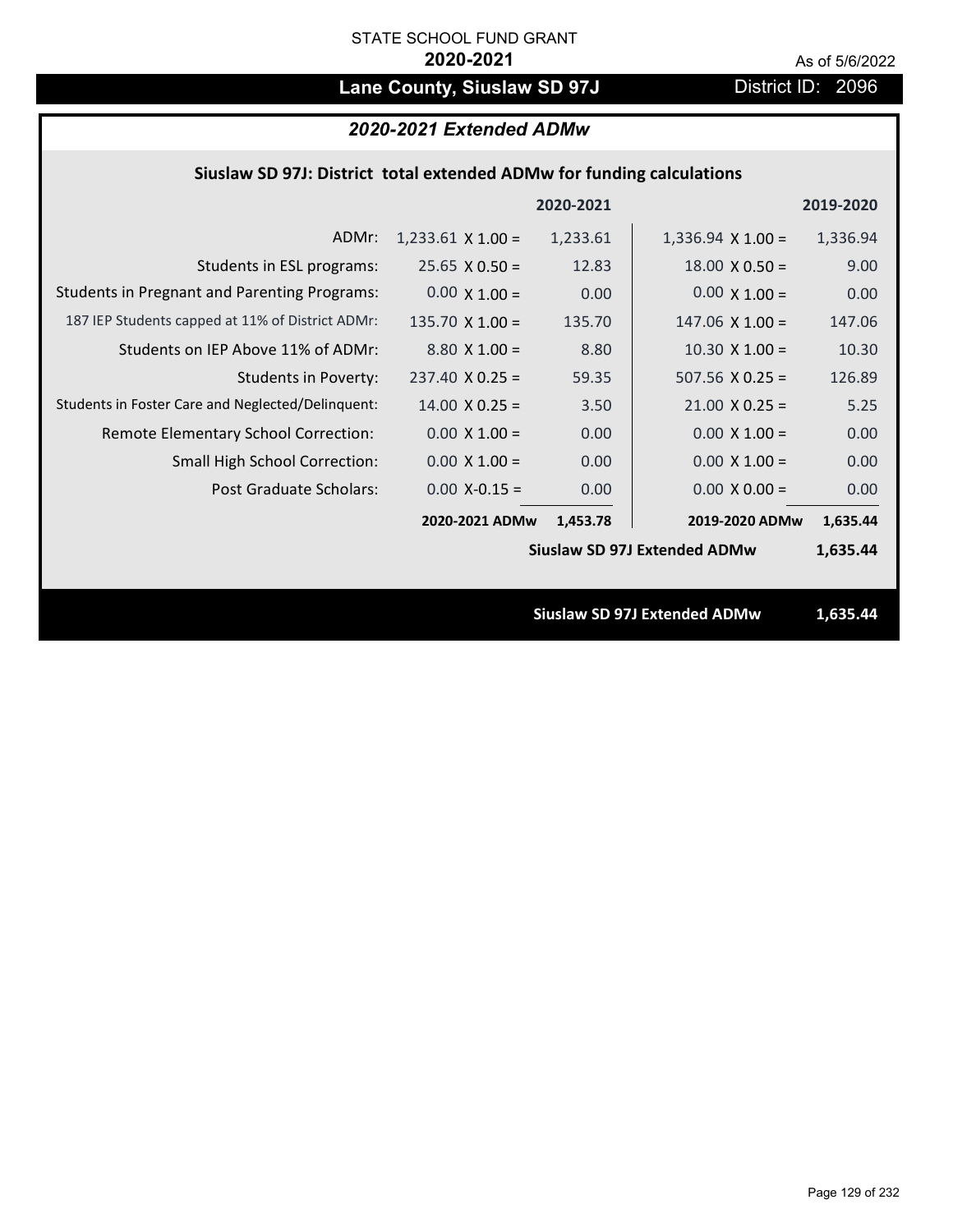## **Lincoln County, Lincoln County SD** District ID: 2097

## *2020-2021 Extended ADMw*

### **Lincoln County SD: District total extended ADMw for funding calculations**

|                                                     |                          | 2020-2021 |                          | 2019-2020 |
|-----------------------------------------------------|--------------------------|-----------|--------------------------|-----------|
| ADMr:                                               | $4,558.97 \times 1.00 =$ | 4,558.97  | $5,043.61 \times 1.00 =$ | 5,043.61  |
| Students in ESL programs:                           | $405.55 \times 0.50 =$   | 202.78    | $381.44 \times 0.50 =$   | 190.72    |
| <b>Students in Pregnant and Parenting Programs:</b> | $3.18 \times 1.00 =$     | 3.18      | $1.46 \times 1.00 =$     | 1.46      |
| 752 IEP Students capped at 11% of District ADMr:    | 552.81 $\times$ 1.00 =   | 552.81    | 608.98 $X$ 1.00 =        | 608.98    |
| Students on IEP Above 11% of ADMr:                  | $59.10 \times 1.00 =$    | 59.10     | $66.10 \times 1.00 =$    | 66.10     |
| <b>Students in Poverty:</b>                         | $836.92 \times 0.25 =$   | 209.23    | $938.53 \times 0.25 =$   | 234.63    |
| Students in Foster Care and Neglected/Delinquent:   | $51.00 \times 0.25 =$    | 12.75     | $65.00 \times 0.25 =$    | 16.25     |
| Remote Elementary School Correction:                | $0.00 \times 1.00 =$     | 0.00      | $0.00 \times 1.00 =$     | 0.00      |
| <b>Small High School Correction:</b>                | $176.68$ X 1.00 =        | 176.68    | $174.56 \times 1.00 =$   | 174.56    |
| Post Graduate Scholars:                             | $0.00$ X-0.15 =          | 0.00      | $0.00 \times 0.00 =$     | 0.00      |
|                                                     | 2020-2021 ADMw           | 5,775.50  | 2019-2020 ADMw           | 6,336.31  |

**Lincoln County SD Extended ADMw**

**7,032.49**

## **Lincoln City Career Technical High School: Charter ADMw for information only**

|                                                     |                       | 2020-2021 |                       | 2019-2020 |
|-----------------------------------------------------|-----------------------|-----------|-----------------------|-----------|
| ADMr:                                               | 40.25 $\times$ 1.00 = | 40.25     | $46.21 \times 1.00 =$ | 46.21     |
| Students in ESL programs:                           | $0.00 \times 0.50 =$  | 0.00      | $0.00 \times 0.50 =$  | 0.00      |
| <b>Students in Pregnant and Parenting Programs:</b> | $0.00 \times 1.00 =$  | 0.00      | $0.00 \times 1.00 =$  | 0.00      |
| 0 IEP Students capped at 11% of District ADMr:      | $0.00 \times 1.00 =$  | 0.00      | $0.00 \times 1.00 =$  | 0.00      |
| Students on IEP Above 11% of ADMr:                  | $0.00 \times 1.00 =$  | 0.00      | $0.00 \times 1.00 =$  | 0.00      |
| Students in Poverty:                                | $7.39 \times 0.25 =$  | 1.85      | $8.67$ X 0.25 =       | 2.17      |
| Students in Foster Care and Neglected/Delinquent:   | $0.00 \times 0.25 =$  | 0.00      | $0.00 \times 0.25 =$  | 0.00      |
| <b>Remote Elementary School Correction:</b>         | $0.00 \times 1.00 =$  | 0.00      | $0.00 \times 1.00 =$  | 0.00      |
| <b>Small High School Correction:</b>                | $0.00 \times 1.00 =$  | 0.00      | $0.00 \times 1.00 =$  | 0.00      |
| Post Graduate Scholars:                             | $0.00 X - 0.15 =$     | 0.00      | $0.00 \times 0.00 =$  | 0.00      |
|                                                     | 2020-2021 ADMw        | 42.10     | 2019-2020 ADMw        | 48.38     |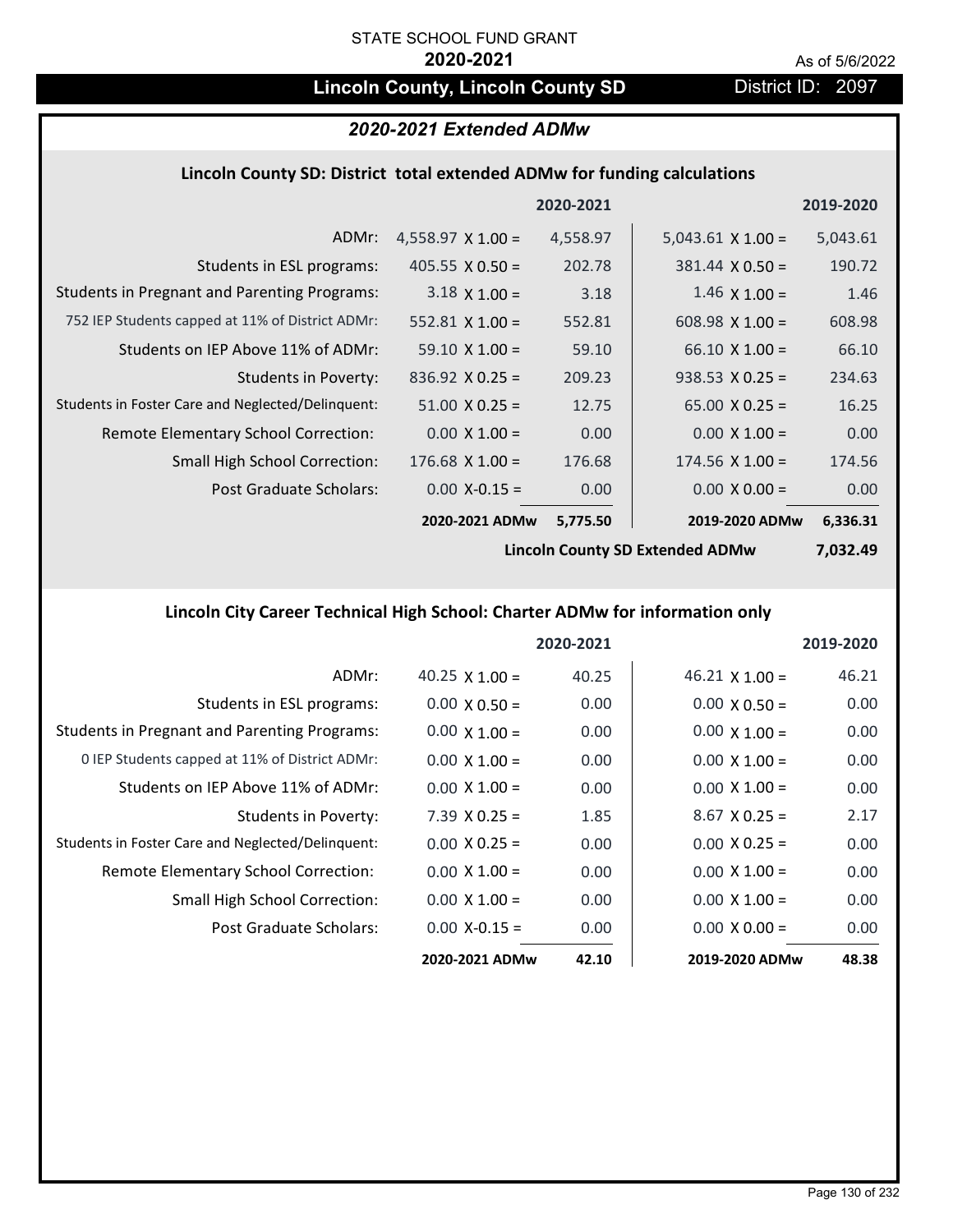### **Eddyville Charter School: Charter ADMw for information only**

|                                                     |                        | 2020-2021 |                        | 2019-2020 |
|-----------------------------------------------------|------------------------|-----------|------------------------|-----------|
| ADMr:                                               | $226.56 \times 1.00 =$ | 226.56    | $209.62 \times 1.00 =$ | 209.62    |
| Students in ESL programs:                           | $3.00 \times 0.50 =$   | 1.50      | $2.00 \times 0.50 =$   | 1.00      |
| <b>Students in Pregnant and Parenting Programs:</b> | $0.00 \times 1.00 =$   | 0.00      | $0.00 \times 1.00 =$   | 0.00      |
| 0 IEP Students capped at 11% of District ADMr:      | $0.00 \times 1.00 =$   | 0.00      | $0.00 \times 1.00 =$   | 0.00      |
| Students on IEP Above 11% of ADMr:                  | $0.00 \times 1.00 =$   | 0.00      | $0.00 \times 1.00 =$   | 0.00      |
| Students in Poverty:                                | 41.59 $\times$ 0.25 =  | 10.40     | $39.35 \times 0.25 =$  | 9.84      |
| Students in Foster Care and Neglected/Delinquent:   | $0.00 \times 0.25 =$   | 0.00      | $0.00 \times 0.25 =$   | 0.00      |
| Remote Elementary School Correction:                | $66.73 \times 1.00 =$  | 66.73     | $68.91 \times 1.00 =$  | 68.91     |
| <b>Small High School Correction:</b>                | $55.74 \times 1.00 =$  | 55.74     | $51.51 \times 1.00 =$  | 51.51     |
| Post Graduate Scholars:                             | $0.00$ X-0.15 =        | 0.00      | $0.00 \times 0.00 =$   | 0.00      |
|                                                     | 2020-2021 ADMw         | 360.93    | 2019-2020 ADMw         | 340.88    |

## **Siletz Valley Schools: Charter ADMw for information only**

|                                                     |                       | 2020-2021 |                        | 2019-2020 |
|-----------------------------------------------------|-----------------------|-----------|------------------------|-----------|
| ADMr:                                               | 199.78 $X$ 1.00 =     | 199.78    | $236.75 \times 1.00 =$ | 236.75    |
| Students in ESL programs:                           | $0.00 \times 0.50 =$  | 0.00      | $0.00 \times 0.50 =$   | 0.00      |
| <b>Students in Pregnant and Parenting Programs:</b> | $0.00 \times 1.00 =$  | 0.00      | $0.00 \times 1.00 =$   | 0.00      |
| 0 IEP Students capped at 11% of District ADMr:      | $0.00 \times 1.00 =$  | 0.00      | $0.00 \times 1.00 =$   | 0.00      |
| Students on IEP Above 11% of ADMr:                  | $0.00 \times 1.00 =$  | 0.00      | $0.00 \times 1.00 =$   | 0.00      |
| <b>Students in Poverty:</b>                         | $36.67 \times 0.25 =$ | 9.17      | 44.44 $\times$ 0.25 =  | 11.11     |
| Students in Foster Care and Neglected/Delinquent:   | $0.00 \times 0.25 =$  | 0.00      | $0.00 \times 0.25 =$   | 0.00      |
| Remote Elementary School Correction:                | 61.88 $X$ 1.00 =      | 61.88     | $59.06 \times 1.00 =$  | 59.06     |
| Small High School Correction:                       | $0.00 \times 1.00 =$  | 0.00      | $0.00 \times 1.00 =$   | 0.00      |
| Post Graduate Scholars:                             | $0.00$ X-0.15 =       | 0.00      | $0.00 \times 0.00 =$   | 0.00      |
|                                                     | 2020-2021 ADMw        | 270.83    | 2019-2020 ADMw         | 306.92    |

**Lincoln County SD Extended ADMw 7,032.49**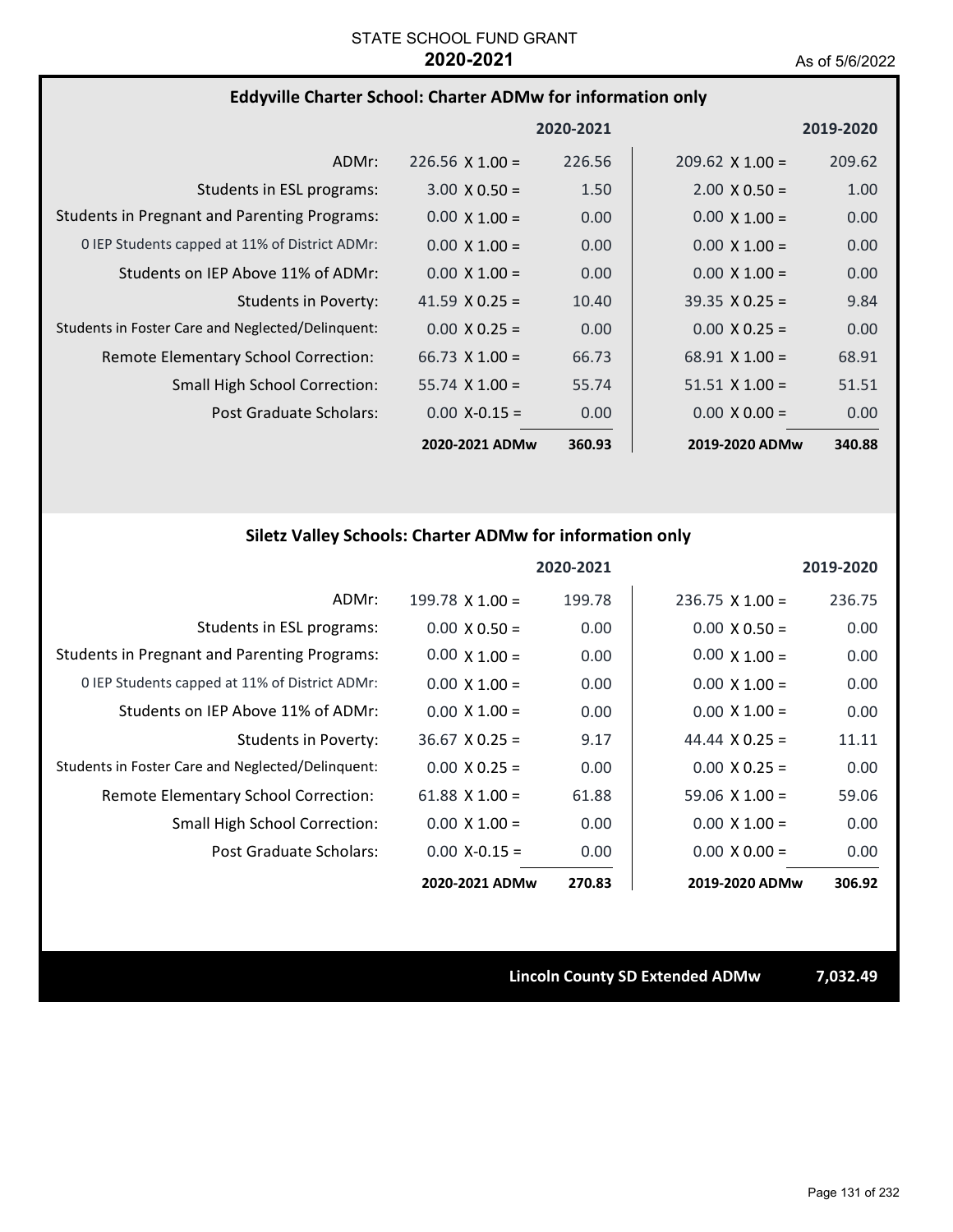# Linn County, Harrisburg SD 7J District ID: 2099

## *2020-2021 Extended ADMw*

### **Harrisburg SD 7J: District total extended ADMw for funding calculations**

|                                                     |                        | 2020-2021 |                                       | 2019-2020 |
|-----------------------------------------------------|------------------------|-----------|---------------------------------------|-----------|
| ADMr:                                               | $707.15 \times 1.00 =$ | 707.15    | $804.00 \times 1.00 =$                | 804.00    |
| Students in ESL programs:                           | $27.84 \times 0.50 =$  | 13.92     | $22.33 \times 0.50 =$                 | 11.17     |
| <b>Students in Pregnant and Parenting Programs:</b> | $0.00 \times 1.00 =$   | 0.00      | $0.00 \times 1.00 =$                  | 0.00      |
| 107 IEP Students capped at 11% of District ADMr:    | $77.79 \times 1.00 =$  | 77.79     | $88.44 \times 1.00 =$                 | 88.44     |
| Students on IEP Above 11% of ADMr:                  | $8.00 \times 1.00 =$   | 8.00      | $14.00 \times 1.00 =$                 | 14.00     |
| <b>Students in Poverty:</b>                         | $145.51$ X 0.25 =      | 36.38     | $127.64$ X 0.25 =                     | 31.91     |
| Students in Foster Care and Neglected/Delinquent:   | $7.00 \times 0.25 =$   | 1.75      | $3.00 X 0.25 =$                       | 0.75      |
| Remote Elementary School Correction:                | $0.00 \times 1.00 =$   | 0.00      | $0.00 \times 1.00 =$                  | 0.00      |
| <b>Small High School Correction:</b>                | 79.92 $X$ 1.00 =       | 79.92     | 59.48 $X$ 1.00 =                      | 59.48     |
| Post Graduate Scholars:                             | $0.00$ X-0.15 =        | 0.00      | $0.00 \times 0.00 =$                  | 0.00      |
|                                                     | 2020-2021 ADMw         | 924.90    | 2019-2020 ADMw                        | 1,009.75  |
|                                                     |                        |           | <b>Harrisburg SD 7J Extended ADMw</b> | 1,009.75  |
|                                                     |                        |           |                                       |           |
|                                                     |                        |           | <b>Harrisburg SD 7J Extended ADMw</b> | 1,009.75  |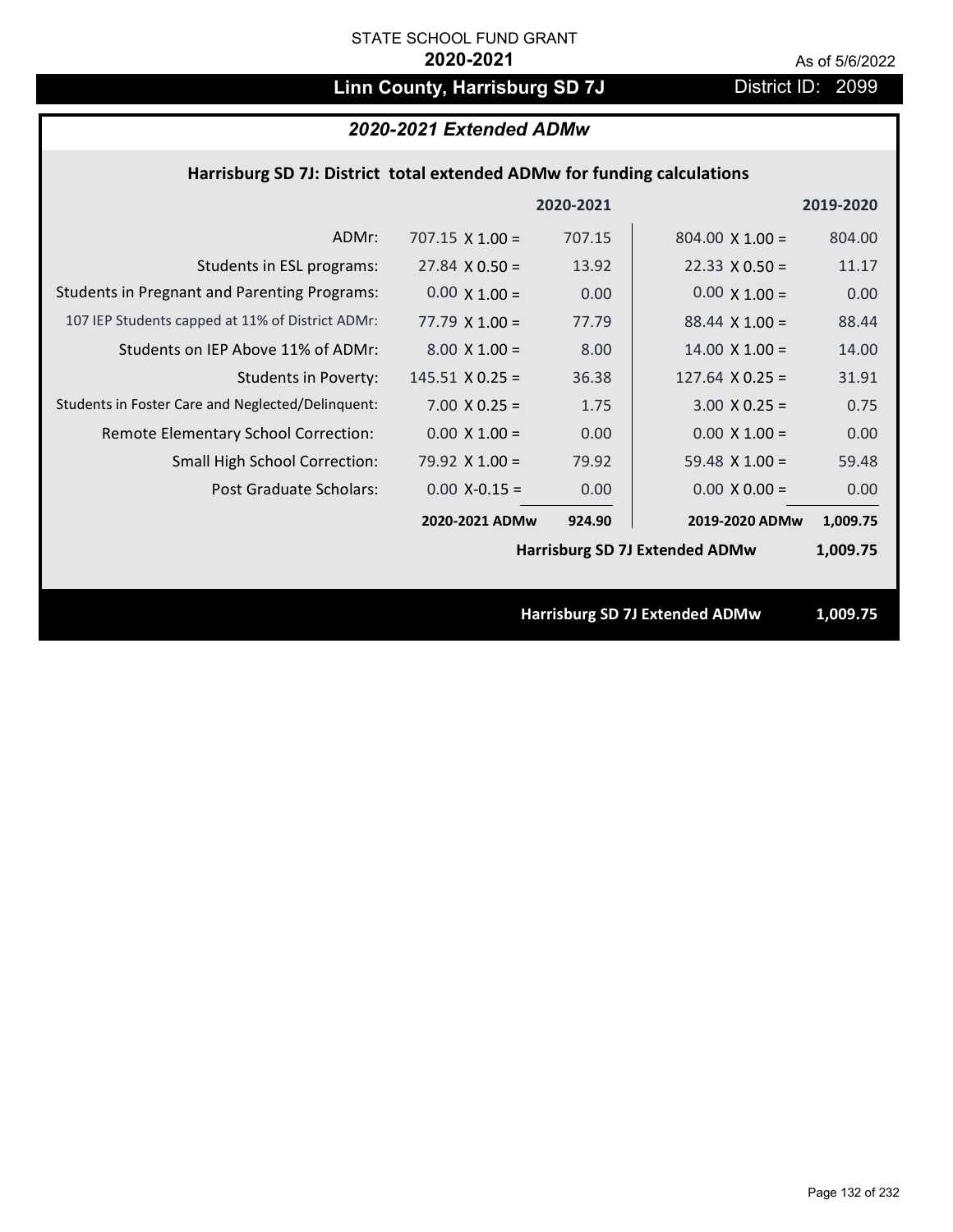# **Linn County, Greater Albany Public SD 8J** District ID: 2100

| 2020-2021 Extended ADMw                                                            |                          |           |                                                  |           |
|------------------------------------------------------------------------------------|--------------------------|-----------|--------------------------------------------------|-----------|
| Greater Albany Public SD 8J: District total extended ADMw for funding calculations |                          |           |                                                  |           |
|                                                                                    |                          | 2020-2021 |                                                  | 2019-2020 |
| ADMr:                                                                              | $8,924.77 \times 1.00 =$ | 8,924.77  | $9,335.89 \times 1.00 =$                         | 9,335.89  |
| Students in ESL programs:                                                          | 609.50 $\times$ 0.50 =   | 304.75    | 583.82 $\times$ 0.50 =                           | 291.91    |
| <b>Students in Pregnant and Parenting Programs:</b>                                | 6.55 $\times$ 1.00 =     | 6.55      | 5.96 $\times$ 1.00 =                             | 5.96      |
| 1299 IEP Students capped at 11% of District ADMr:                                  | $981.72 \times 1.00 =$   | 981.72    | $1,026.95 \times 1.00 =$                         | 1,026.95  |
| Students on IEP Above 11% of ADMr:                                                 | $98.30 \times 1.00 =$    | 98.30     | 75.80 $X$ 1.00 =                                 | 75.80     |
| <b>Students in Poverty:</b>                                                        | $1,107.57$ X 0.25 =      | 276.89    | $1,176.97$ X 0.25 =                              | 294.24    |
| Students in Foster Care and Neglected/Delinquent:                                  | $93.00 \times 0.25 =$    | 23.25     | $94.00 \times 0.25 =$                            | 23.50     |
| Remote Elementary School Correction:                                               | $0.00 \times 1.00 =$     | 0.00      | $0.00 \times 1.00 =$                             | 0.00      |
| Small High School Correction:                                                      | $0.00 \times 1.00 =$     | 0.00      | $0.00 \times 1.00 =$                             | 0.00      |
| <b>Post Graduate Scholars:</b>                                                     | 4.08 $X-0.15 =$          | $-1.02$   | 14.83 $\times$ 0.00 =                            | $-3.71$   |
|                                                                                    | 2020-2021 ADMw 10,615.22 |           | 2019-2020 ADMw                                   | 11,050.54 |
|                                                                                    |                          |           | <b>Greater Albany Public SD 8J Extended ADMw</b> | 11,050.54 |
|                                                                                    |                          |           |                                                  |           |
|                                                                                    |                          |           | <b>Greater Albany Public SD 8J Extended ADMw</b> | 11,050.54 |
|                                                                                    |                          |           |                                                  |           |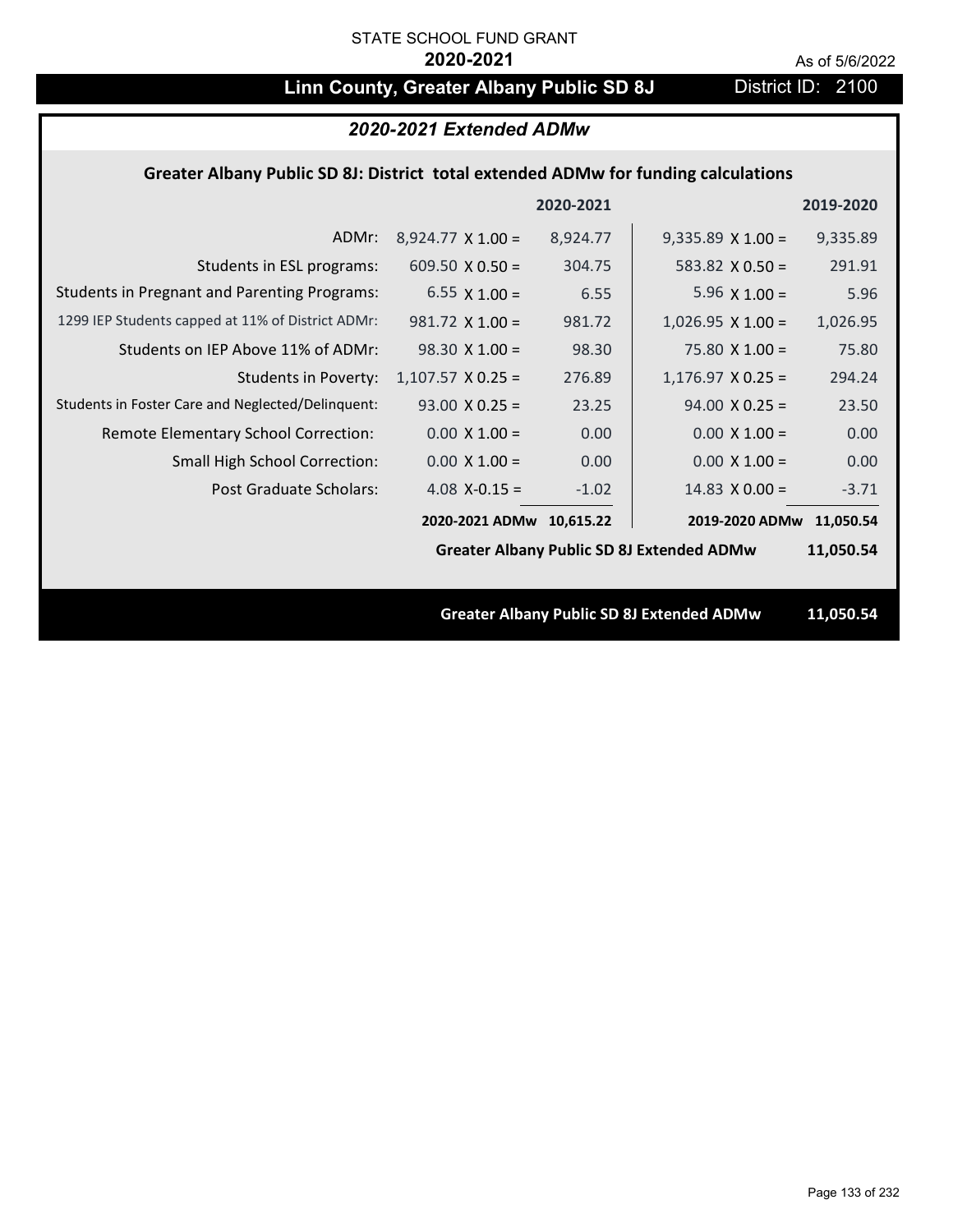## Linn County, Lebanon Community SD 9 District ID: 2101

## *2020-2021 Extended ADMw*

### **Lebanon Community SD 9: District total extended ADMw for funding calculations**

|                                                     |                          | 2020-2021 |                          | 2019-2020 |
|-----------------------------------------------------|--------------------------|-----------|--------------------------|-----------|
| ADMr:                                               | $3,458.75 \times 1.00 =$ | 3,458.75  | $3,842.04 \times 1.00 =$ | 3,842.04  |
| Students in ESL programs:                           | 73.67 $\times$ 0.50 =    | 36.84     | $66.66 \times 0.50 =$    | 33.33     |
| <b>Students in Pregnant and Parenting Programs:</b> | $0.27 \times 1.00 =$     | 0.27      | $1.06 \times 1.00 =$     | 1.06      |
| 591 IEP Students capped at 11% of District ADMr:    | 412.98 $\times$ 1.00 =   | 412.98    | 459.52 $\times$ 1.00 =   | 459.52    |
| Students on IEP Above 11% of ADMr:                  | 48.20 $\times$ 1.00 =    | 48.20     | $57.70 \times 1.00 =$    | 57.70     |
| Students in Poverty:                                | $542.11 \times 0.25 =$   | 135.53    | $621.51 \times 0.25 =$   | 155.38    |
| Students in Foster Care and Neglected/Delinquent:   | $20.00 \times 0.25 =$    | 5.00      | $23.00 \times 0.25 =$    | 5.75      |
| Remote Elementary School Correction:                | 12.23 $\times$ 1.00 =    | 12.23     | $3.88$ X 1.00 =          | 3.88      |
| <b>Small High School Correction:</b>                | $0.00 \times 1.00 =$     | 0.00      | $0.00 \times 1.00 =$     | 0.00      |
| Post Graduate Scholars:                             | $0.00 X - 0.15 =$        | 0.00      | $1.00 \times 0.00 =$     | $-0.25$   |
|                                                     | 2020-2021 ADMw           | 4,109.79  | 2019-2020 ADMw           | 4,558.41  |

**Lebanon Community SD 9 Extended ADMw**

**4,908.01**

## **Sand Ridge Charter School: Charter ADMw for information only**

|                                                     |                       | 2020-2021 |                        | 2019-2020 |
|-----------------------------------------------------|-----------------------|-----------|------------------------|-----------|
| ADMr:                                               | $295.60$ X 1.00 =     | 295.60    | $335.42 \times 1.00 =$ | 335.42    |
| Students in ESL programs:                           | $6.00 \times 0.50 =$  | 3.00      | $1.00 \times 0.50 =$   | 0.50      |
| <b>Students in Pregnant and Parenting Programs:</b> | $0.00 \times 1.00 =$  | 0.00      | $0.00 \times 1.00 =$   | 0.00      |
| 0 IEP Students capped at 11% of District ADMr:      | $0.00 \times 1.00 =$  | 0.00      | $0.00 \times 1.00 =$   | 0.00      |
| Students on IEP Above 11% of ADMr:                  | $0.00 \times 1.00 =$  | 0.00      | $0.00 \times 1.00 =$   | 0.00      |
| Students in Poverty:                                | $46.33 \times 0.25 =$ | 11.58     | $54.74 \times 0.25 =$  | 13.69     |
| Students in Foster Care and Neglected/Delinquent:   | $0.00 \times 0.25 =$  | 0.00      | $0.00 \times 0.25 =$   | 0.00      |
| Remote Elementary School Correction:                | $0.00 \times 1.00 =$  | 0.00      | $0.00 \times 1.00 =$   | 0.00      |
| <b>Small High School Correction:</b>                | $0.00 \times 1.00 =$  | 0.00      | $0.00 \times 1.00 =$   | 0.00      |
| Post Graduate Scholars:                             | $0.00 X - 0.15 =$     | 0.00      | $0.00 \times 0.00 =$   | 0.00      |
|                                                     | 2020-2021 ADMw        | 310.18    | 2019-2020 ADMw         | 349.61    |

**Lebanon Community SD 9 Extended ADMw 4,908.01**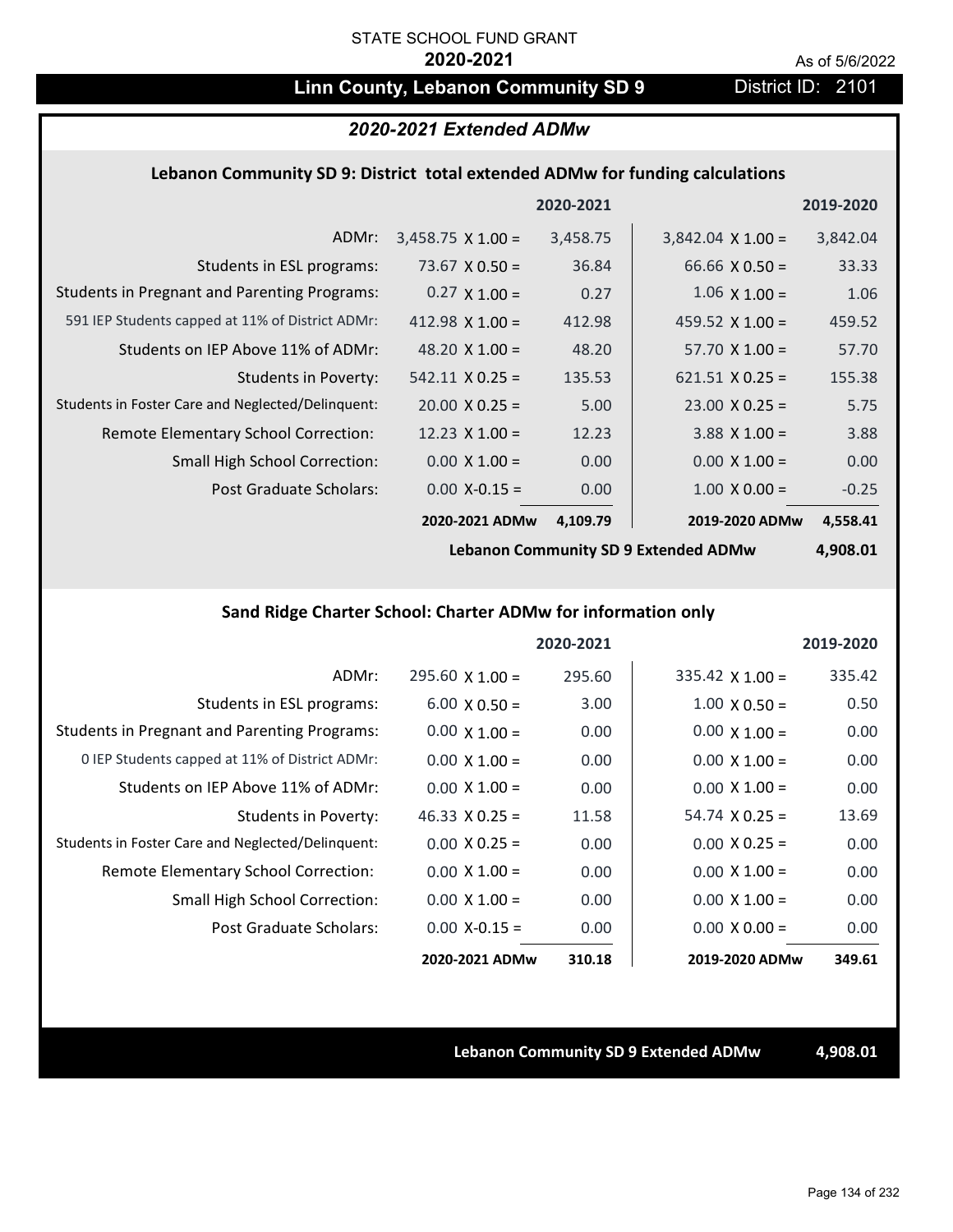## Linn County, Sweet Home SD 55 District ID: 2102

### *2020-2021 Extended ADMw*

### **Sweet Home SD 55: District total extended ADMw for funding calculations**

|                                                     |                          | 2020-2021 |                          | 2019-2020 |
|-----------------------------------------------------|--------------------------|-----------|--------------------------|-----------|
| ADMr:                                               | $1,989.30 \times 1.00 =$ | 1,989.30  | $2,136.54 \times 1.00 =$ | 2,136.54  |
| Students in ESL programs:                           | 12.42 $\times$ 0.50 =    | 6.21      | $10.44 \times 0.50 =$    | 5.22      |
| <b>Students in Pregnant and Parenting Programs:</b> | $1.93 \times 1.00 =$     | 1.93      | $1.89 \times 1.00 =$     | 1.89      |
| 384 IEP Students capped at 11% of District ADMr:    | $233.54 \times 1.00 =$   | 233.54    | $250.46 \times 1.00 =$   | 250.46    |
| Students on IEP Above 11% of ADMr:                  | $55.80 \times 1.00 =$    | 55.80     | $86.20 \times 1.00 =$    | 86.20     |
| <b>Students in Poverty:</b>                         | $333.05 \times 0.25 =$   | 83.26     | $333.74 \times 0.25 =$   | 83.44     |
| Students in Foster Care and Neglected/Delinquent:   | $9.00 \times 0.25 =$     | 2.25      | $6.00 \times 0.25 =$     | 1.50      |
| Remote Elementary School Correction:                | $0.00 \times 1.00 =$     | 0.00      | $0.00 \times 1.00 =$     | 0.00      |
| <b>Small High School Correction:</b>                | $0.00 \times 1.00 =$     | 0.00      | $0.00 \times 1.00 =$     | 0.00      |
| Post Graduate Scholars:                             | $0.00 X - 0.15 =$        | 0.00      | $0.00 \times 0.00 =$     | 0.00      |
|                                                     | 2020-2021 ADMw           | 2,372.29  | 2019-2020 ADMw           | 2,565.24  |

**Sweet Home SD 55 Extended ADMw**

**2,711.16**

## **Sweet Home Charter School: Charter ADMw for information only**

|                                                     |                       | 2020-2021 |                        | 2019-2020 |
|-----------------------------------------------------|-----------------------|-----------|------------------------|-----------|
| ADMr:                                               | 133.79 $X$ 1.00 =     | 133.79    | $140.36 \times 1.00 =$ | 140.36    |
| Students in ESL programs:                           | $0.00 \times 0.50 =$  | 0.00      | $0.00 \times 0.50 =$   | 0.00      |
| <b>Students in Pregnant and Parenting Programs:</b> | $0.00 \times 1.00 =$  | 0.00      | $0.00 \times 1.00 =$   | 0.00      |
| 0 IEP Students capped at 11% of District ADMr:      | $0.00 \times 1.00 =$  | 0.00      | $0.00 \times 1.00 =$   | 0.00      |
| Students on IEP Above 11% of ADMr:                  | $0.00 \times 1.00 =$  | 0.00      | $0.00 \times 1.00 =$   | 0.00      |
| Students in Poverty:                                | $22.40 \times 0.25 =$ | 5.60      | $22.22 \times 0.25 =$  | 5.56      |
| Students in Foster Care and Neglected/Delinquent:   | $0.00 \times 0.25 =$  | 0.00      | $0.00 \times 0.25 =$   | 0.00      |
| Remote Elementary School Correction:                | $0.00 \times 1.00 =$  | 0.00      | $0.00 \times 1.00 =$   | 0.00      |
| <b>Small High School Correction:</b>                | $0.00 \times 1.00 =$  | 0.00      | $0.00 \times 1.00 =$   | 0.00      |
| Post Graduate Scholars:                             | $0.00$ X-0.15 =       | 0.00      | $0.00 \times 0.00 =$   | 0.00      |
|                                                     | 2020-2021 ADMw        | 139.39    | 2019-2020 ADMw         | 145.92    |

### **Sweet Home SD 55 Extended ADMw 2,711.16**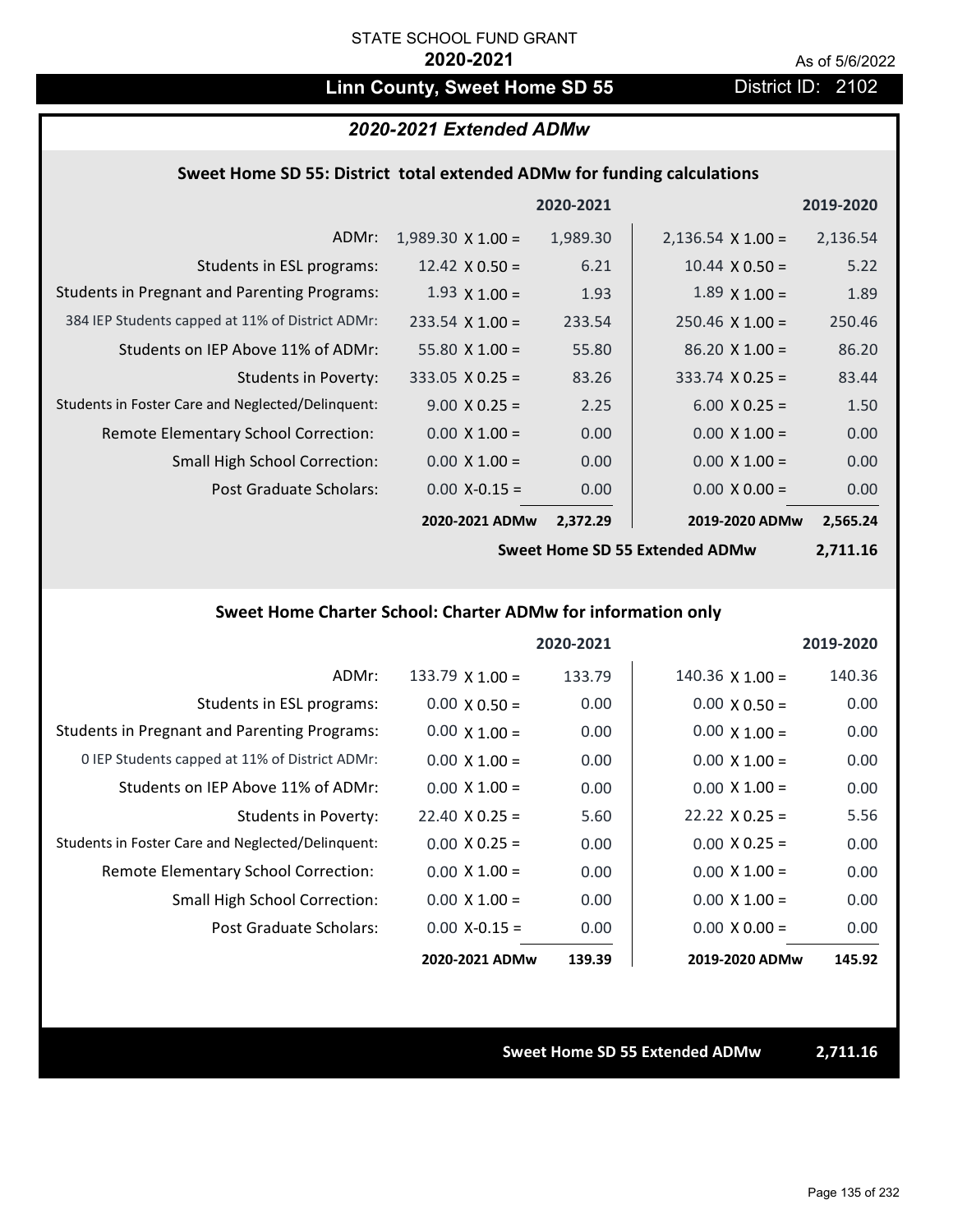# Linn County, Scio SD 95 **District ID: 2103**

## *2020-2021 Extended ADMw*

|  | Scio SD 95: District total extended ADMw for funding calculations |  |
|--|-------------------------------------------------------------------|--|
|--|-------------------------------------------------------------------|--|

|                                                     |                        | 2020-2021 |                                                        | 2019-2020 |
|-----------------------------------------------------|------------------------|-----------|--------------------------------------------------------|-----------|
| ADMr:                                               | $644.20 \times 1.00 =$ | 644.20    | 706.77 $\times$ 1.00 =                                 | 706.77    |
| Students in ESL programs:                           | $9.84 \times 0.50 =$   | 4.92      | 4.89 $\times$ 0.50 =                                   | 2.45      |
| <b>Students in Pregnant and Parenting Programs:</b> | $0.00 \times 1.00 =$   | 0.00      | $1.00 \times 1.00 =$                                   | 1.00      |
| 267 IEP Students capped at 11% of District ADMr:    | $267.00 \times 1.00 =$ | 267.00    | $95.28 \times 1.00 =$                                  | 95.28     |
| Students on IEP Above 11% of ADMr:                  | $0.00 \times 1.00 =$   | 0.00      | $0.00 \times 1.00 =$                                   | 0.00      |
| <b>Students in Poverty:</b>                         | $23.63$ X 0.25 =       | 5.91      | $86.49 \times 0.25 =$                                  | 21.62     |
| Students in Foster Care and Neglected/Delinquent:   | $8.00 \times 0.25 =$   | 2.00      | $8.00 \times 0.25 =$                                   | 2.00      |
| Remote Elementary School Correction:                | $0.00 \times 1.00 =$   | 0.00      | $0.00 \times 1.00 =$                                   | 0.00      |
| <b>Small High School Correction:</b>                | $82.45 \times 1.00 =$  | 82.45     | $80.33 \times 1.00 =$                                  | 80.33     |
| Post Graduate Scholars:                             | $0.44$ X-0.15 =        | $-0.11$   | $3.17 \times 0.00 =$                                   | $-0.79$   |
|                                                     | 2020-2021 ADMw         | 1,006.37  | 2019-2020 ADMw                                         | 908.65    |
|                                                     |                        |           | $C_{\mathcal{L}}$ . CD OF Futural and ADM $\mathbf{A}$ | רה הדה ה  |

**Scio SD 95 Extended ADMw**

**3,053.03**

## **Lourdes School: Charter ADMw for information only**

|                                                     |                       | 2020-2021 |                       | 2019-2020 |
|-----------------------------------------------------|-----------------------|-----------|-----------------------|-----------|
| ADMr:                                               | $38.53 \times 1.00 =$ | 38.53     | 48.79 $\times$ 1.00 = | 48.79     |
| Students in ESL programs:                           | $0.00 \times 0.50 =$  | 0.00      | $0.00 \times 0.50 =$  | 0.00      |
| <b>Students in Pregnant and Parenting Programs:</b> | $0.00 \times 1.00 =$  | 0.00      | $0.00 \times 1.00 =$  | 0.00      |
| 0 IEP Students capped at 11% of District ADMr:      | $0.00 \times 1.00 =$  | 0.00      | $0.00 \times 1.00 =$  | 0.00      |
| Students on IEP Above 11% of ADMr:                  | $0.00 \times 1.00 =$  | 0.00      | $0.00 \times 1.00 =$  | 0.00      |
| Students in Poverty:                                | $1.24 \times 0.25 =$  | 0.31      | $5.97 \times 0.25 =$  | 1.49      |
| Students in Foster Care and Neglected/Delinquent:   | $0.00 \times 0.25 =$  | 0.00      | $0.00 \times 0.25 =$  | 0.00      |
| Remote Elementary School Correction:                | $0.00 \times 1.00 =$  | 0.00      | $0.00 \times 1.00 =$  | 0.00      |
| <b>Small High School Correction:</b>                | $0.00 \times 1.00 =$  | 0.00      | $0.00 \times 1.00 =$  | 0.00      |
| Post Graduate Scholars:                             | $0.00 X - 0.15 =$     | 0.00      | $0.00 \times 0.00 =$  | 0.00      |
|                                                     | 2020-2021 ADMw        | 38.84     | 2019-2020 ADMw        | 50.28     |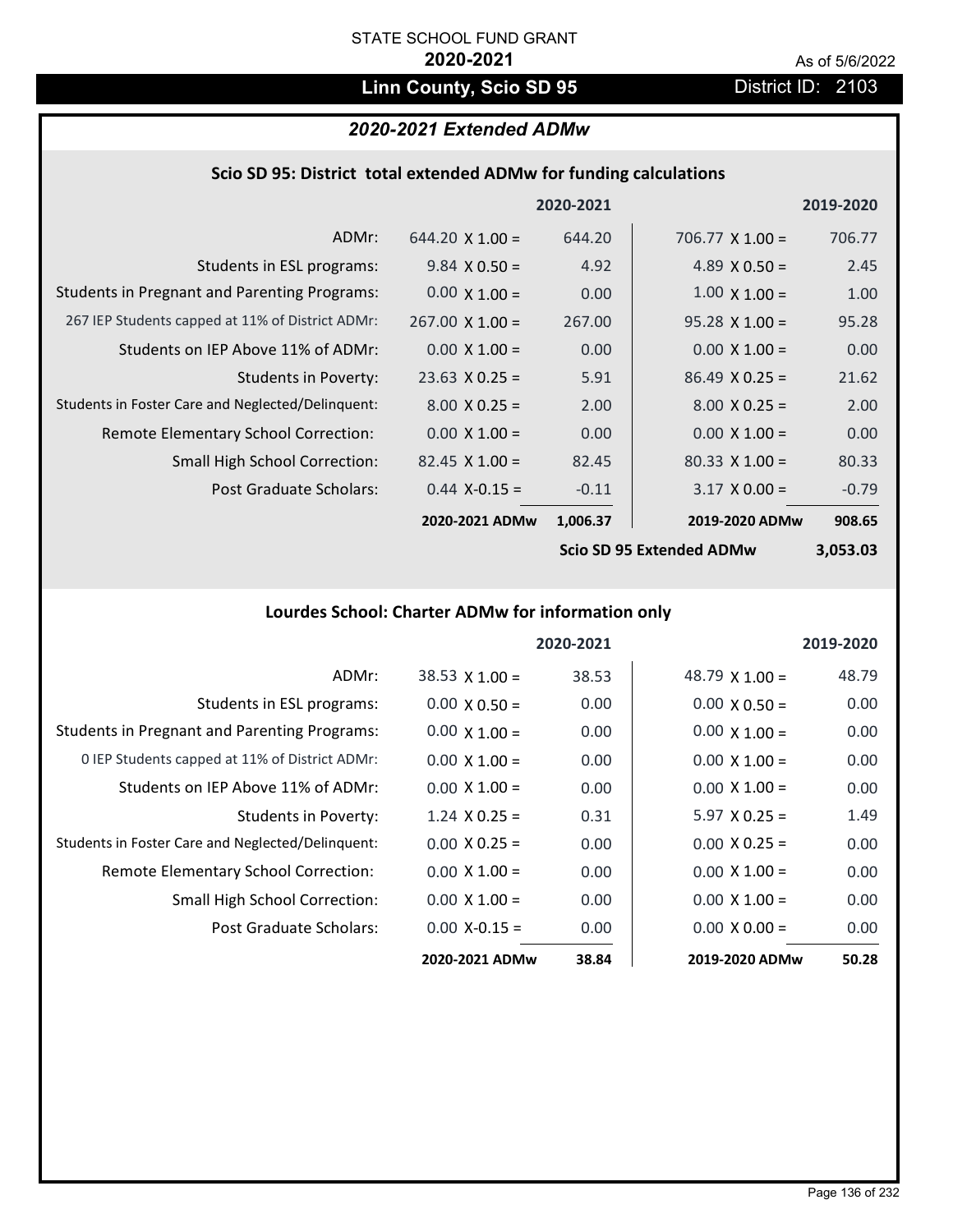### **Willamette Connections Academy: Charter ADMw for information only**

|                                                     |                          | 2020-2021 |                       | 2019-2020 |
|-----------------------------------------------------|--------------------------|-----------|-----------------------|-----------|
| ADMr:                                               | $1,987.20 \times 1.00 =$ | 1,987.20  | $91.49 \times 1.00 =$ | 91.49     |
| Students in ESL programs:                           | $9.17 \times 0.50 =$     | 4.59      | $1.00 \times 0.50 =$  | 0.50      |
| <b>Students in Pregnant and Parenting Programs:</b> | $0.00 \times 1.00 =$     | 0.00      | $0.00 \times 1.00 =$  | 0.00      |
| 0 IEP Students capped at 11% of District ADMr:      | $0.00 \times 1.00 =$     | 0.00      | $0.00 \times 1.00 =$  | 0.00      |
| Students on IEP Above 11% of ADMr:                  | $0.00 \times 1.00 =$     | 0.00      | $0.00 \times 1.00 =$  | 0.00      |
| <b>Students in Poverty:</b>                         | $64.13 \times 0.25 =$    | 16.03     | $11.20 \times 0.25 =$ | 2.80      |
| Students in Foster Care and Neglected/Delinquent:   | $0.00 \times 0.25 =$     | 0.00      | $0.00 \times 0.25 =$  | 0.00      |
| Remote Elementary School Correction:                | $0.00 \times 1.00 =$     | 0.00      | $0.00 \times 1.00 =$  | 0.00      |
| <b>Small High School Correction:</b>                | $0.00 \times 1.00 =$     | 0.00      | $0.00 \times 1.00 =$  | 0.00      |
| Post Graduate Scholars:                             | $0.00$ X-0.15 =          | 0.00      | $0.00 \times 0.00 =$  | 0.00      |
|                                                     | 2020-2021 ADMw           | 2,007.82  | 2019-2020 ADMw        | 94.79     |

### **Oregon Virtual Education: Charter ADMw for information only**

|                                                     |                      | 2020-2021 |                       | 2019-2020 |
|-----------------------------------------------------|----------------------|-----------|-----------------------|-----------|
| ADMr:                                               | $0.00 \times 1.00 =$ | 0.00      | $19.12 \times 1.00 =$ | 19.12     |
| Students in ESL programs:                           | $0.00 \times 0.50 =$ | 0.00      | $0.00 \times 0.50 =$  | 0.00      |
| <b>Students in Pregnant and Parenting Programs:</b> | $0.00 \times 1.00 =$ | 0.00      | $0.00 \times 1.00 =$  | 0.00      |
| 0 IEP Students capped at 11% of District ADMr:      | $0.00 \times 1.00 =$ | 0.00      | $0.00 \times 1.00 =$  | 0.00      |
| Students on IEP Above 11% of ADMr:                  | $0.00 \times 1.00 =$ | 0.00      | $0.00 \times 1.00 =$  | 0.00      |
| Students in Poverty:                                | $0.00 \times 0.25 =$ | 0.00      | $2.34 \times 0.25 =$  | 0.59      |
| Students in Foster Care and Neglected/Delinquent:   | $0.00 \times 0.25 =$ | 0.00      | $0.00 \times 0.25 =$  | 0.00      |
| Remote Elementary School Correction:                | $0.00 \times 1.00 =$ | 0.00      | $0.00 \times 1.00 =$  | 0.00      |
| <b>Small High School Correction:</b>                | $0.00 \times 1.00 =$ | 0.00      | $0.00 \times 1.00 =$  | 0.00      |
| Post Graduate Scholars:                             | $0.00$ X-0.15 =      | 0.00      | $0.00 \times 0.00 =$  | 0.00      |
|                                                     | 2020-2021 ADMw       | 0.00      | 2019-2020 ADMw        | 0.00      |

**Scio SD 95 Extended ADMw 3,053.03**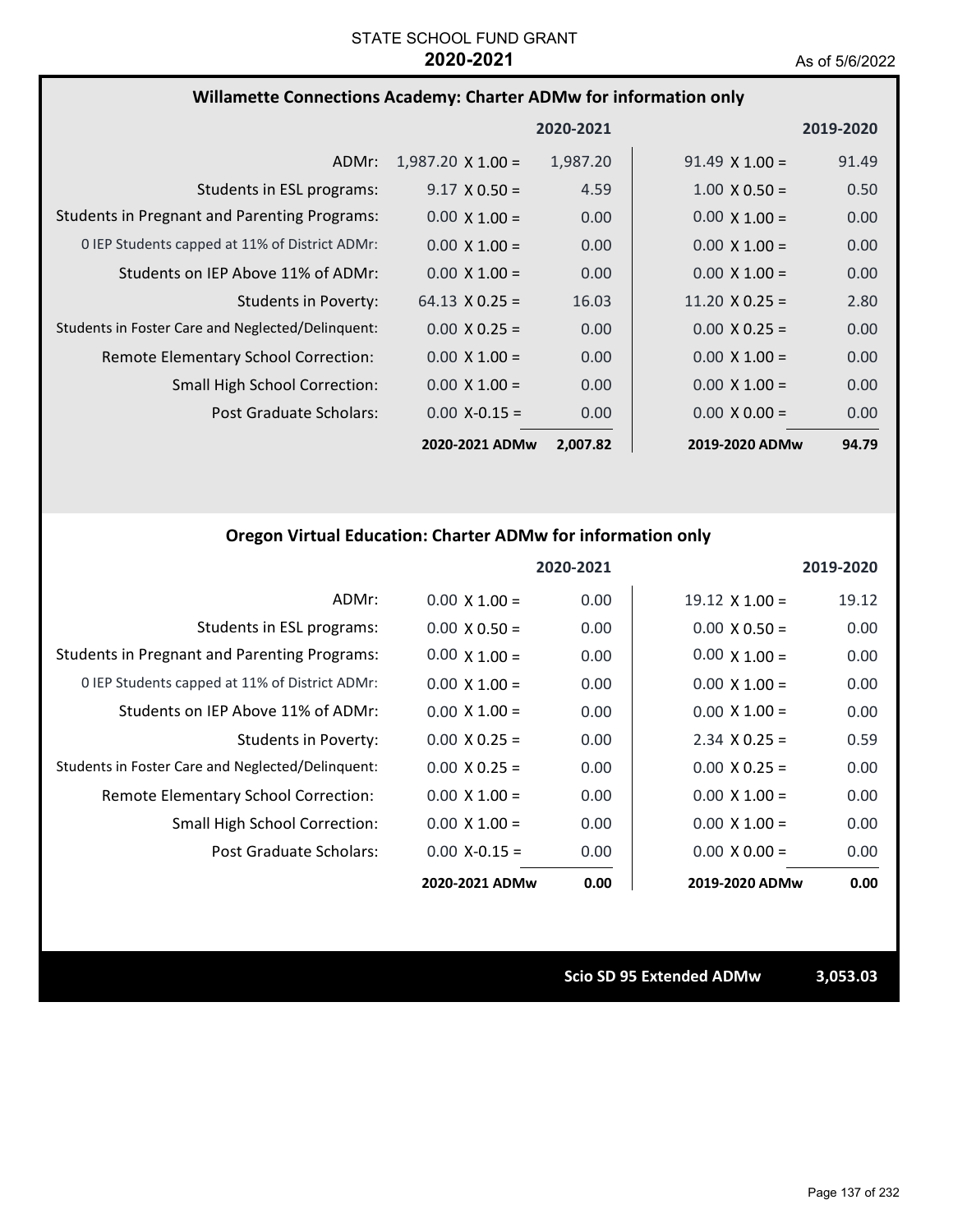## Linn County, Santiam Canyon SD 129J District ID: 2104

### *2020-2021 Extended ADMw*

### **Santiam Canyon SD 129J: District total extended ADMw for funding calculations**

|                                                     |                        | 2020-2021 |                        | 2019-2020 |
|-----------------------------------------------------|------------------------|-----------|------------------------|-----------|
| ADMr:                                               | $527.14 \times 1.00 =$ | 527.14    | 596.92 $\times$ 1.00 = | 596.92    |
| Students in ESL programs:                           | $8.00 \times 0.50 =$   | 4.00      | $9.04 \times 0.50 =$   | 4.52      |
| <b>Students in Pregnant and Parenting Programs:</b> | $0.00 \times 1.00 =$   | 0.00      | $0.00 \times 1.00 =$   | 0.00      |
| 741 IEP Students capped at 11% of District ADMr:    | 535.84 $\times$ 1.00 = | 535.84    | 491.37 $\times$ 1.00 = | 491.37    |
| Students on IEP Above 11% of ADMr:                  | $52.90 \times 1.00 =$  | 52.90     | $72.30 \times 1.00 =$  | 72.30     |
| <b>Students in Poverty:</b>                         | $14.72 \times 0.25 =$  | 3.68      | $14.86 \times 0.25 =$  | 3.72      |
| Students in Foster Care and Neglected/Delinquent:   | $3.00 \times 0.25 =$   | 0.75      | $2.00 \times 0.25 =$   | 0.50      |
| Remote Elementary School Correction:                | $0.00 \times 1.00 =$   | 0.00      | $0.00 \times 1.00 =$   | 0.00      |
| <b>Small High School Correction:</b>                | $88.36 \times 1.00 =$  | 88.36     | $88.68 \times 1.00 =$  | 88.68     |
| Post Graduate Scholars:                             | $0.00$ X-0.15 =        | 0.00      | $0.00 \times 0.00 =$   | 0.00      |
|                                                     | 2020-2021 ADMw         | 1,212.67  | 2019-2020 ADMw         | 1,258.01  |

**Santiam Canyon SD 129J Extended ADMw**

**5,607.34**

### **Oregon Charter Academy: Charter ADMw for information only**

|                                                     |                          | 2020-2021 |                       | 2019-2020 |
|-----------------------------------------------------|--------------------------|-----------|-----------------------|-----------|
| ADMr:                                               | $4,344.11 \times 1.00 =$ | 4,344.11  | $3,870.08$ X 1.00 =   | 3,870.08  |
| Students in ESL programs:                           | $52.99 \times 0.50 =$    | 26.50     | $33.99 \times 0.50 =$ | 17.00     |
| <b>Students in Pregnant and Parenting Programs:</b> | 6.25 $\times$ 1.00 =     | 6.25      | 4.27 $\times$ 1.00 =  | 4.27      |
| 0 IEP Students capped at 11% of District ADMr:      | $0.00 \times 1.00 =$     | 0.00      | $0.00 \times 1.00 =$  | 0.00      |
| Students on IEP Above 11% of ADMr:                  | $0.00 \times 1.00 =$     | 0.00      | $0.00 \times 1.00 =$  | 0.00      |
| Students in Poverty:                                | $71.28 \times 0.25 =$    | 17.82     | $96.14 \times 0.25 =$ | 24.04     |
| Students in Foster Care and Neglected/Delinquent:   | $0.00 \times 0.25 =$     | 0.00      | $0.00 \times 0.25 =$  | 0.00      |
| Remote Elementary School Correction:                | $0.00 \times 1.00 =$     | 0.00      | $0.00 \times 1.00 =$  | 0.00      |
| <b>Small High School Correction:</b>                | $0.00 \times 1.00 =$     | 0.00      | $0.00 \times 1.00 =$  | 0.00      |
| Post Graduate Scholars:                             | $0.00$ X-0.15 =          | 0.00      | $0.00 \times 0.00 =$  | 0.00      |
|                                                     | 2020-2021 ADMw           | 4,394.68  | 2019-2020 ADMw        | 3,915.38  |

### **Santiam Canyon SD 129J Extended ADMw 5,607.34**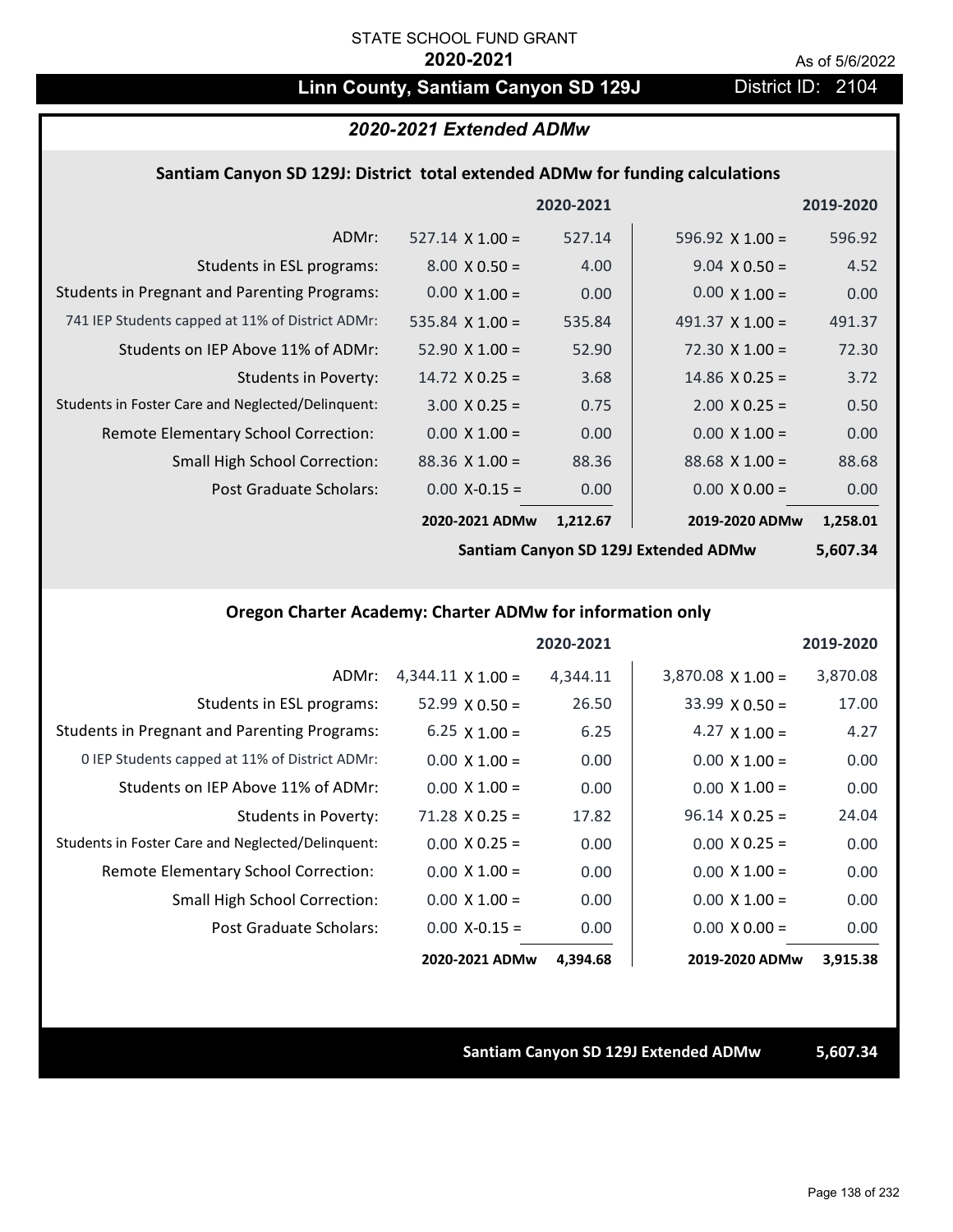# Linn County, Central Linn SD 552 District ID: 2105

## *2020-2021 Extended ADMw*

### **Central Linn SD 552: District total extended ADMw for funding calculations**

|                                                     |                        | 2020-2021 |                                          | 2019-2020 |
|-----------------------------------------------------|------------------------|-----------|------------------------------------------|-----------|
| ADMr:                                               | $571.93 \times 1.00 =$ | 571.93    | 629.37 $\times$ 1.00 =                   | 629.37    |
| Students in ESL programs:                           | $16.00 \times 0.50 =$  | 8.00      | $21.72 \times 0.50 =$                    | 10.86     |
| <b>Students in Pregnant and Parenting Programs:</b> | $0.00 \times 1.00 =$   | 0.00      | $0.00 \times 1.00 =$                     | 0.00      |
| 99 IEP Students capped at 11% of District ADMr:     | $62.91 \times 1.00 =$  | 62.91     | 69.23 $\times$ 1.00 =                    | 69.23     |
| Students on IEP Above 11% of ADMr:                  | $16.30 \times 1.00 =$  | 16.30     | $5.10 \times 1.00 =$                     | 5.10      |
| <b>Students in Poverty:</b>                         | $80.07$ X 0.25 =       | 20.02     | $96.92 \times 0.25 =$                    | 24.23     |
| Students in Foster Care and Neglected/Delinquent:   | 4.00 $X$ 0.25 =        | 1.00      | $1.00 \times 0.25 =$                     | 0.25      |
| Remote Elementary School Correction:                | $0.00 \times 1.00 =$   | 0.00      | $0.00 \times 1.00 =$                     | 0.00      |
| <b>Small High School Correction:</b>                | $84.50 \times 1.00 =$  | 84.50     | $84.11 \times 1.00 =$                    | 84.11     |
| Post Graduate Scholars:                             | $0.00$ X-0.15 =        | 0.00      | $0.00 \times 0.00 =$                     | 0.00      |
|                                                     | 2020-2021 ADMw         | 764.66    | 2019-2020 ADMw                           | 823.15    |
|                                                     |                        |           | <b>Central Linn SD 552 Extended ADMw</b> | 823.15    |
|                                                     |                        |           |                                          |           |
|                                                     |                        |           | <b>Central Linn SD 552 Extended ADMw</b> | 823.15    |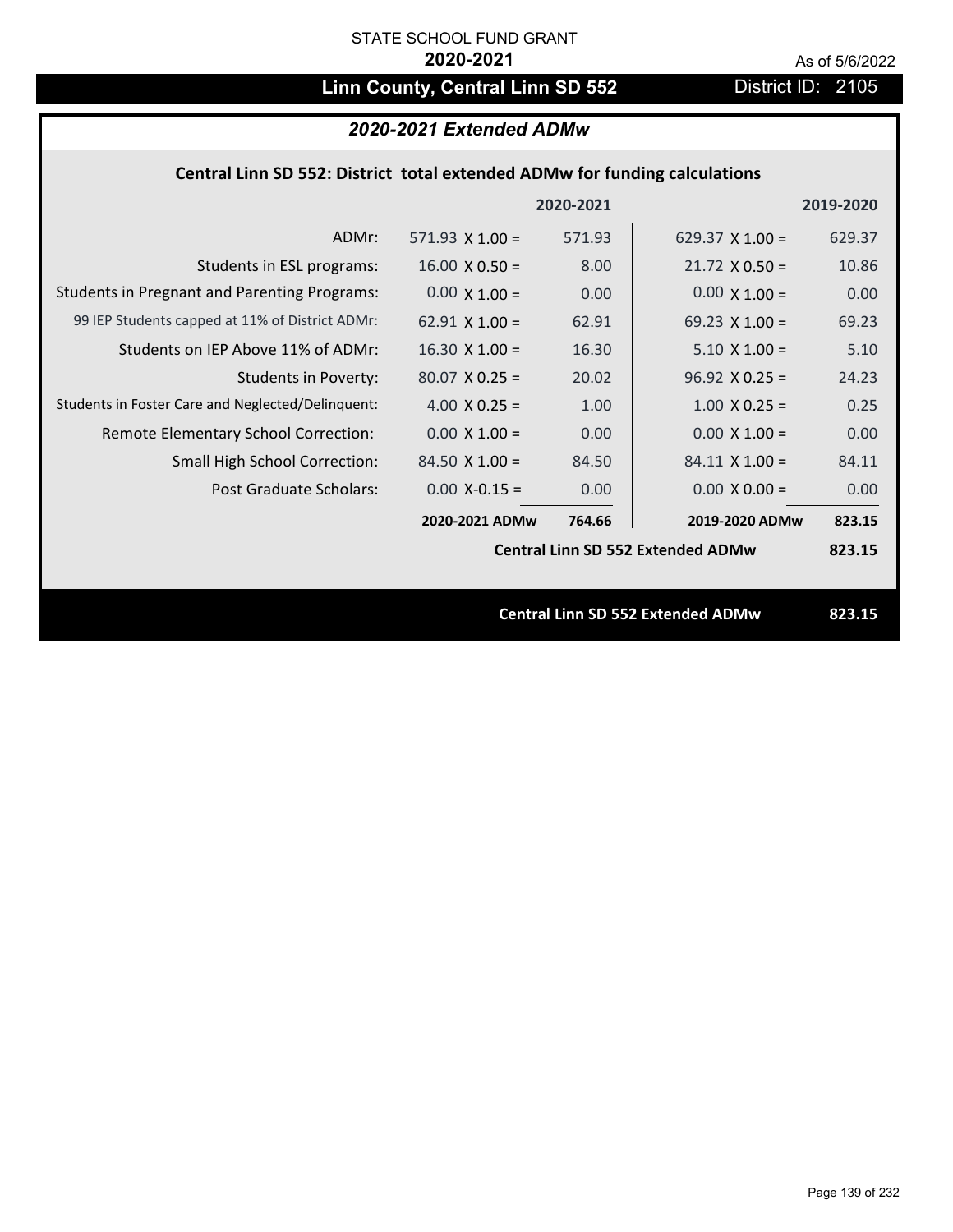# **Malheur County, Jordan Valley SD 3** District ID: 2107

| 2020-2021 Extended ADMw |  |  |
|-------------------------|--|--|
|-------------------------|--|--|

## **Jordan Valley SD 3: District total extended ADMw for funding calculations**

|                                                     |                       | 2020-2021 |                                         | 2019-2020 |
|-----------------------------------------------------|-----------------------|-----------|-----------------------------------------|-----------|
| ADMr:                                               | 49.47 $\times$ 1.00 = | 49.47     | $56.00 \times 1.00 =$                   | 56.00     |
| Students in ESL programs:                           | $0.00 \times 0.50 =$  | 0.00      | $0.00 \times 0.50 =$                    | 0.00      |
| <b>Students in Pregnant and Parenting Programs:</b> | $0.00 \times 1.00 =$  | 0.00      | $0.00 \times 1.00 =$                    | 0.00      |
| 4 IEP Students capped at 11% of District ADMr:      | 4.00 $\times$ 1.00 =  | 4.00      | $3.00 \times 1.00 =$                    | 3.00      |
| Students on IEP Above 11% of ADMr:                  | $0.00$ X $1.00 =$     | 0.00      | $0.00$ X $1.00 =$                       | 0.00      |
| <b>Students in Poverty:</b>                         | $10.55$ X 0.25 =      | 2.64      | $12.11 \times 0.25 =$                   | 3.03      |
| Students in Foster Care and Neglected/Delinquent:   | $0.00 \times 0.25 =$  | 0.00      | $0.00 \times 0.25 =$                    | 0.00      |
| Remote Elementary School Correction:                | $51.08$ X $1.00 =$    | 51.08     | 53.38 $X$ 1.00 =                        | 53.38     |
| <b>Small High School Correction:</b>                | $50.46 \times 1.00 =$ | 50.46     | $50.46 \times 1.00 =$                   | 50.46     |
| Post Graduate Scholars:                             | $0.00$ X-0.15 =       | 0.00      | $0.00 \times 0.00 =$                    | 0.00      |
|                                                     | 2020-2021 ADMw        | 157.65    | 2019-2020 ADMw                          | 165.87    |
|                                                     |                       |           | <b>Jordan Valley SD 3 Extended ADMw</b> | 165.87    |
|                                                     |                       |           |                                         |           |
|                                                     |                       |           | <b>Jordan Valley SD 3 Extended ADMw</b> | 165.87    |
|                                                     |                       |           |                                         |           |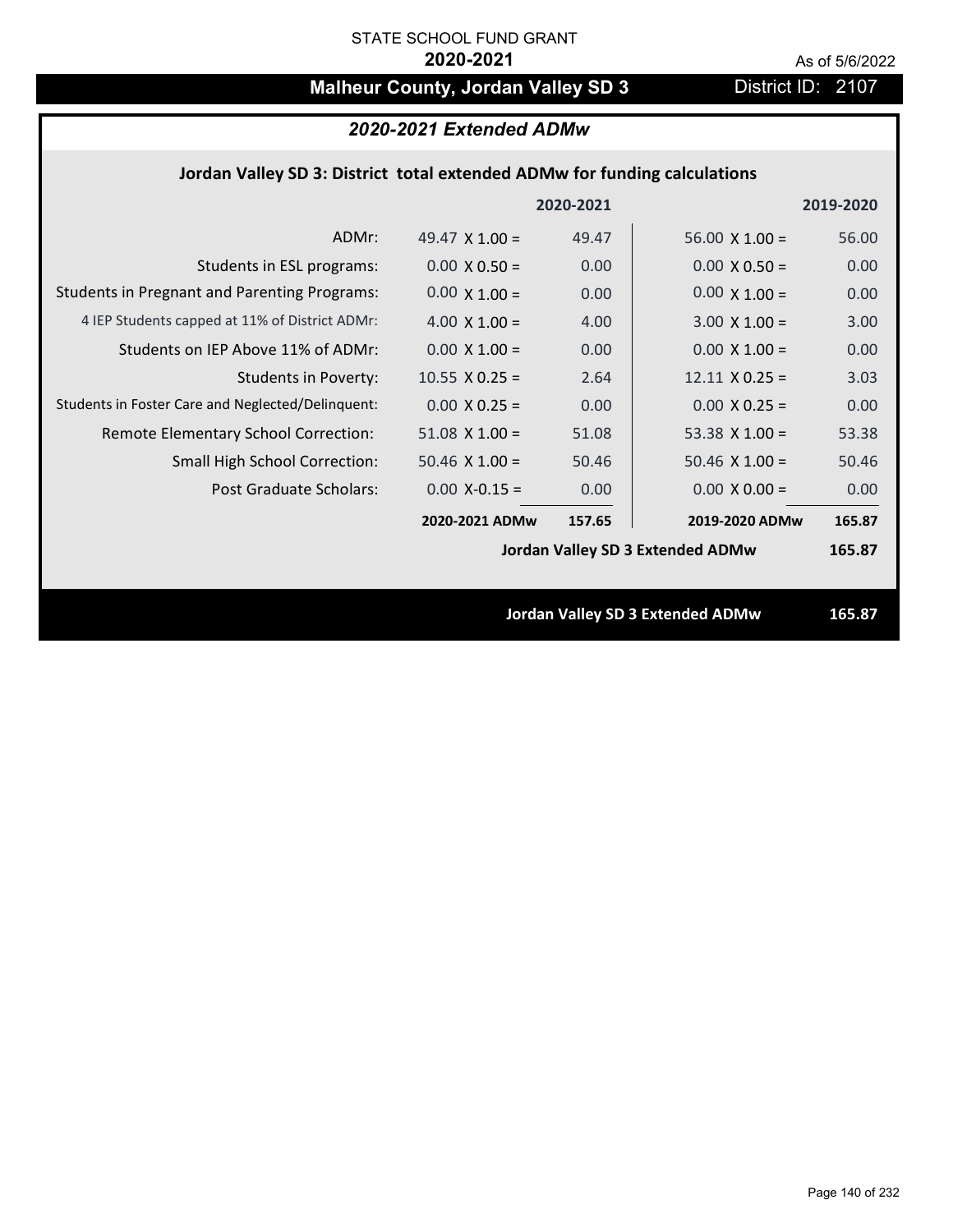# **Malheur County, Ontario SD 8C** District ID: 2108

### *2020-2021 Extended ADMw*

### **Ontario SD 8C: District total extended ADMw for funding calculations**

|                                                     |                          | 2020-2021 |                          | 2019-2020 |
|-----------------------------------------------------|--------------------------|-----------|--------------------------|-----------|
| ADMr:                                               | $2,323.54 \times 1.00 =$ | 2,323.54  | $2,389.12 \times 1.00 =$ | 2,389.12  |
| Students in ESL programs:                           | $211.47 \times 0.50 =$   | 105.74    | $223.22 \times 0.50 =$   | 111.61    |
| <b>Students in Pregnant and Parenting Programs:</b> | $3.83 \times 1.00 =$     | 3.83      | $3.61 \times 1.00 =$     | 3.61      |
| 313 IEP Students capped at 11% of District ADMr:    | $292.98 \times 1.00 =$   | 292.98    | $299.63 \times 1.00 =$   | 299.63    |
| Students on IEP Above 11% of ADMr:                  | $1.50 \times 1.00 =$     | 1.50      | $1.70 \times 1.00 =$     | 1.70      |
| <b>Students in Poverty:</b>                         | $571.48 \times 0.25 =$   | 142.87    | $703.38 \times 0.25 =$   | 175.85    |
| Students in Foster Care and Neglected/Delinquent:   | $67.00 \times 0.25 =$    | 16.75     | $56.00 \times 0.25 =$    | 14.00     |
| Remote Elementary School Correction:                | $0.00 \times 1.00 =$     | 0.00      | $0.00 \times 1.00 =$     | 0.00      |
| <b>Small High School Correction:</b>                | $0.00 \times 1.00 =$     | 0.00      | $0.00 \times 1.00 =$     | 0.00      |
| Post Graduate Scholars:                             | $0.00$ X-0.15 =          | 0.00      | $0.00 \times 0.00 =$     | 0.00      |
|                                                     | 2020-2021 ADMw           | 2,887.21  | 2019-2020 ADMw           | 2,995.52  |

**Ontario SD 8C Extended ADMw**

**3,402.52**

## **Four Rivers Community School: Charter ADMw for information only**

|                                                     |                        | 2020-2021 |                       | 2019-2020 |
|-----------------------------------------------------|------------------------|-----------|-----------------------|-----------|
| ADMr:                                               | $339.94$ X 1.00 =      | 339.94    | $334.83$ X 1.00 =     | 334.83    |
| Students in ESL programs:                           | $101.43 \times 0.50 =$ | 50.72     | $94.85 \times 0.50 =$ | 47.43     |
| <b>Students in Pregnant and Parenting Programs:</b> | $0.00 \times 1.00 =$   | 0.00      | $0.00 \times 1.00 =$  | 0.00      |
| 0 IEP Students capped at 11% of District ADMr:      | $0.00 \times 1.00 =$   | 0.00      | $0.00 \times 1.00 =$  | 0.00      |
| Students on IEP Above 11% of ADMr:                  | $0.00 \times 1.00 =$   | 0.00      | $0.00 \times 1.00 =$  | 0.00      |
| Students in Poverty:                                | $83.61 \times 0.25 =$  | 20.90     | $99.00 \times 0.25 =$ | 24.75     |
| Students in Foster Care and Neglected/Delinquent:   | $0.00 \times 0.25 =$   | 0.00      | $0.00 \times 0.25 =$  | 0.00      |
| Remote Elementary School Correction:                | $0.00 \times 1.00 =$   | 0.00      | $0.00 \times 1.00 =$  | 0.00      |
| <b>Small High School Correction:</b>                | $0.00 \times 1.00 =$   | 0.00      | $0.00 \times 1.00 =$  | 0.00      |
| Post Graduate Scholars:                             | $0.00 X - 0.15 =$      | 0.00      | $0.00 \times 0.00 =$  | 0.00      |
|                                                     | 2020-2021 ADMw         | 411.56    | 2019-2020 ADMw        | 407.01    |

**Ontario SD 8C Extended ADMw 3,402.52**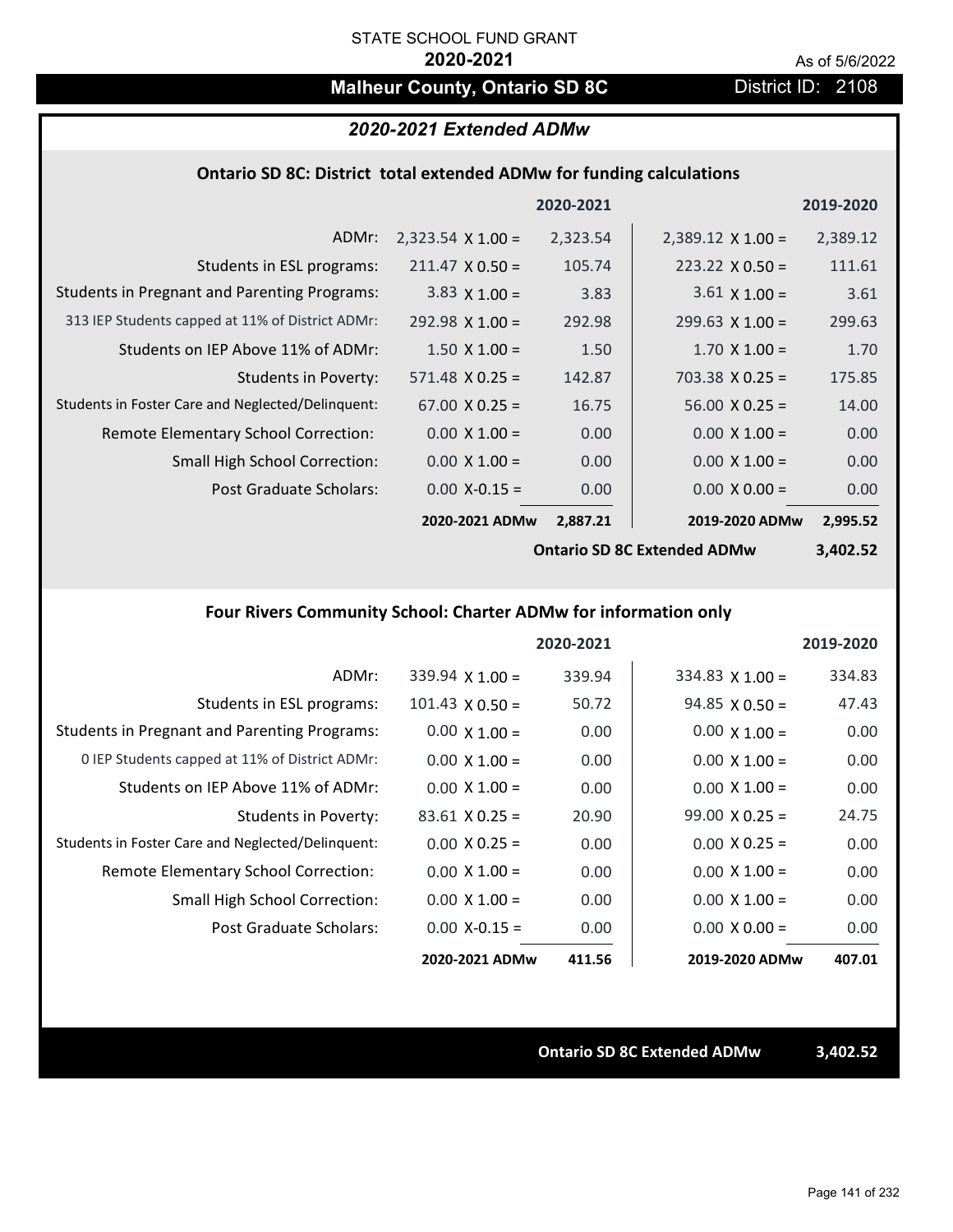# **Malheur County, Juntura SD 12** District ID: 2109

| 2020-2021 Extended ADMw |
|-------------------------|
|-------------------------|

|                                                     |                      | 2020-2021 |                                    | 2019-2020 |
|-----------------------------------------------------|----------------------|-----------|------------------------------------|-----------|
| ADMr:                                               | $6.45 \times 1.00 =$ | 6.45      | $2.00 \times 1.00 =$               | 2.00      |
| Students in ESL programs:                           | $0.00 \times 0.50 =$ | 0.00      | $0.00 \times 0.50 =$               | 0.00      |
| <b>Students in Pregnant and Parenting Programs:</b> | $0.00 \times 1.00 =$ | 0.00      | $0.00 \times 1.00 =$               | 0.00      |
| 2 IEP Students capped at 11% of District ADMr:      | $0.71 \times 1.00 =$ | 0.71      | $0.00 \times 1.00 =$               | 0.00      |
| Students on IEP Above 11% of ADMr:                  | $0.40 \times 1.00 =$ | 0.40      | $0.00 \times 1.00 =$               | 0.00      |
| <b>Students in Poverty:</b>                         | 1.23 $X$ 0.25 =      | 0.31      | $0.38$ X 0.25 =                    | 0.10      |
| Students in Foster Care and Neglected/Delinquent:   | $0.00 \times 0.25 =$ | 0.00      | $0.00 \times 0.25 =$               | 0.00      |
| Remote Elementary School Correction:                | $25.54$ X 1.00 =     | 25.54     | $25.54 \times 1.00 =$              | 25.54     |
| <b>Small High School Correction:</b>                | $0.00 \times 1.00 =$ | 0.00      | $0.00 \times 1.00 =$               | 0.00      |
| Post Graduate Scholars:                             | $0.00$ X-0.15 =      | 0.00      | $0.00 \times 0.00 =$               | 0.00      |
|                                                     | 2020-2021 ADMw       | 33.41     | 2019-2020 ADMw                     | 27.64     |
|                                                     |                      |           | <b>Juntura SD 12 Extended ADMw</b> | 33.41     |
|                                                     |                      |           |                                    |           |
|                                                     |                      |           | <b>Juntura SD 12 Extended ADMw</b> | 33.41     |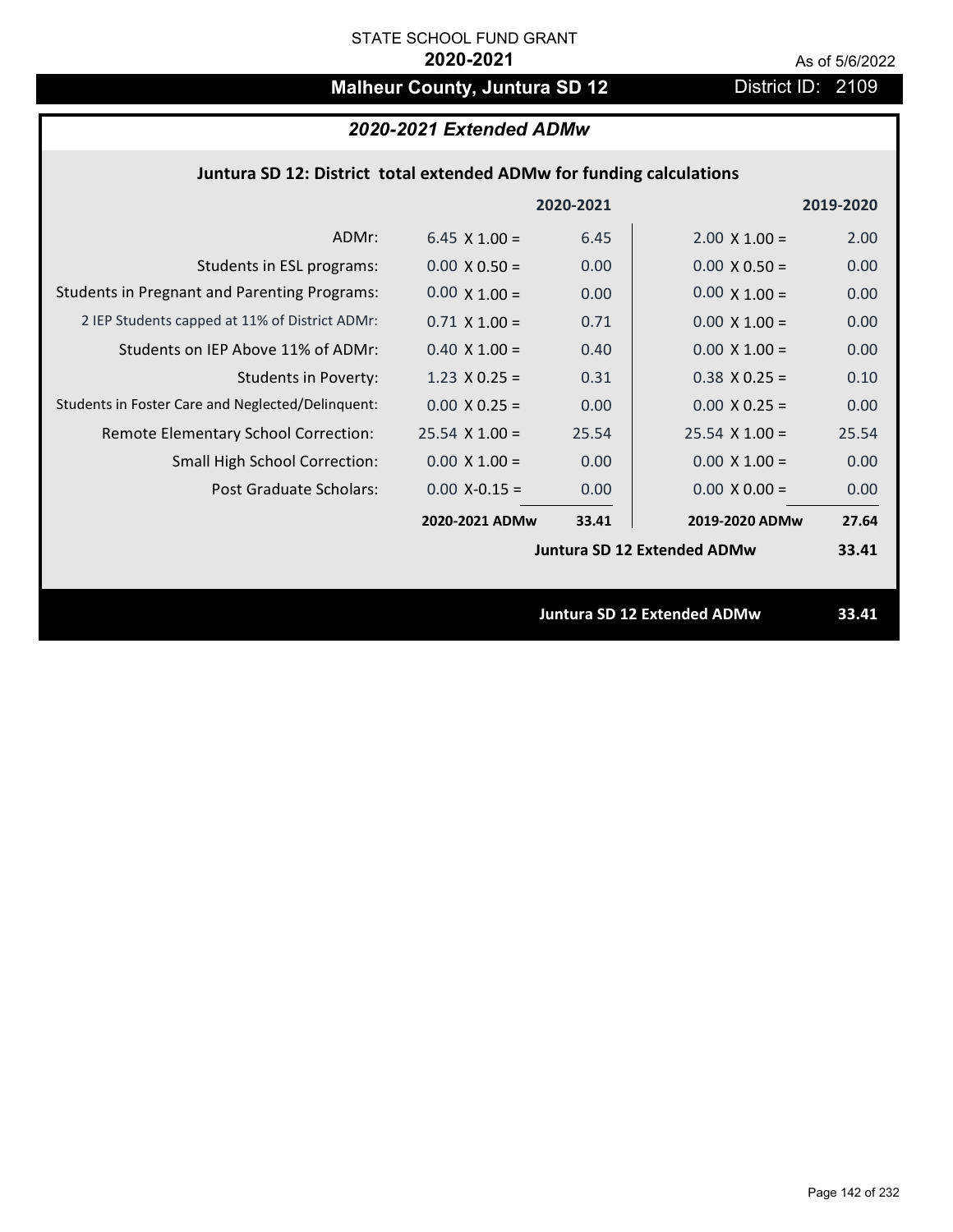# **Malheur County, Nyssa SD 26** District ID: 2110

| 2020-2021 Extended ADMw |  |
|-------------------------|--|
|-------------------------|--|

| Nyssa SD 26: District total extended ADMw for funding calculations |  |  |  |
|--------------------------------------------------------------------|--|--|--|
|--------------------------------------------------------------------|--|--|--|

|                                                     |                                  | 2020-2021 |                                  | 2019-2020 |  |
|-----------------------------------------------------|----------------------------------|-----------|----------------------------------|-----------|--|
| ADMr:                                               | $1,171.48 \times 1.00 =$         | 1,171.48  | $1,198.51 \times 1.00 =$         | 1,198.51  |  |
| Students in ESL programs:                           | $330.31 \times 0.50 =$           | 165.16    | $333.97 \times 0.50 =$           | 166.99    |  |
| <b>Students in Pregnant and Parenting Programs:</b> | $0.00 \times 1.00 =$             | 0.00      | $0.67 \times 1.00 =$             | 0.67      |  |
| 158 IEP Students capped at 11% of District ADMr:    | 128.86 $X$ 1.00 =                | 128.86    | $131.84$ X $1.00 =$              | 131.84    |  |
| Students on IEP Above 11% of ADMr:                  | $2.00 \times 1.00 =$             | 2.00      | 4.60 $X$ 1.00 =                  | 4.60      |  |
| <b>Students in Poverty:</b>                         | $245.83$ X 0.25 =                | 61.46     | $303.26$ X 0.25 =                | 75.82     |  |
| Students in Foster Care and Neglected/Delinquent:   | $15.00 \times 0.25 =$            | 3.75      | $17.00 \times 0.25 =$            | 4.25      |  |
| Remote Elementary School Correction:                | $0.00 \times 1.00 =$             | 0.00      | $0.00 \times 1.00 =$             | 0.00      |  |
| <b>Small High School Correction:</b>                | 7.96 $X$ 1.00 =                  | 7.96      | $3.33 \times 1.00 =$             | 3.33      |  |
| Post Graduate Scholars:                             | $0.00$ X-0.15 =                  | 0.00      | $0.00 \times 0.00 =$             | 0.00      |  |
|                                                     | 2020-2021 ADMw                   | 1,540.67  | 2019-2020 ADMw                   | 1,586.00  |  |
|                                                     |                                  |           | <b>Nyssa SD 26 Extended ADMw</b> | 1,586.00  |  |
|                                                     |                                  |           |                                  |           |  |
|                                                     | <b>Nyssa SD 26 Extended ADMw</b> |           | 1,586.00                         |           |  |
|                                                     |                                  |           |                                  |           |  |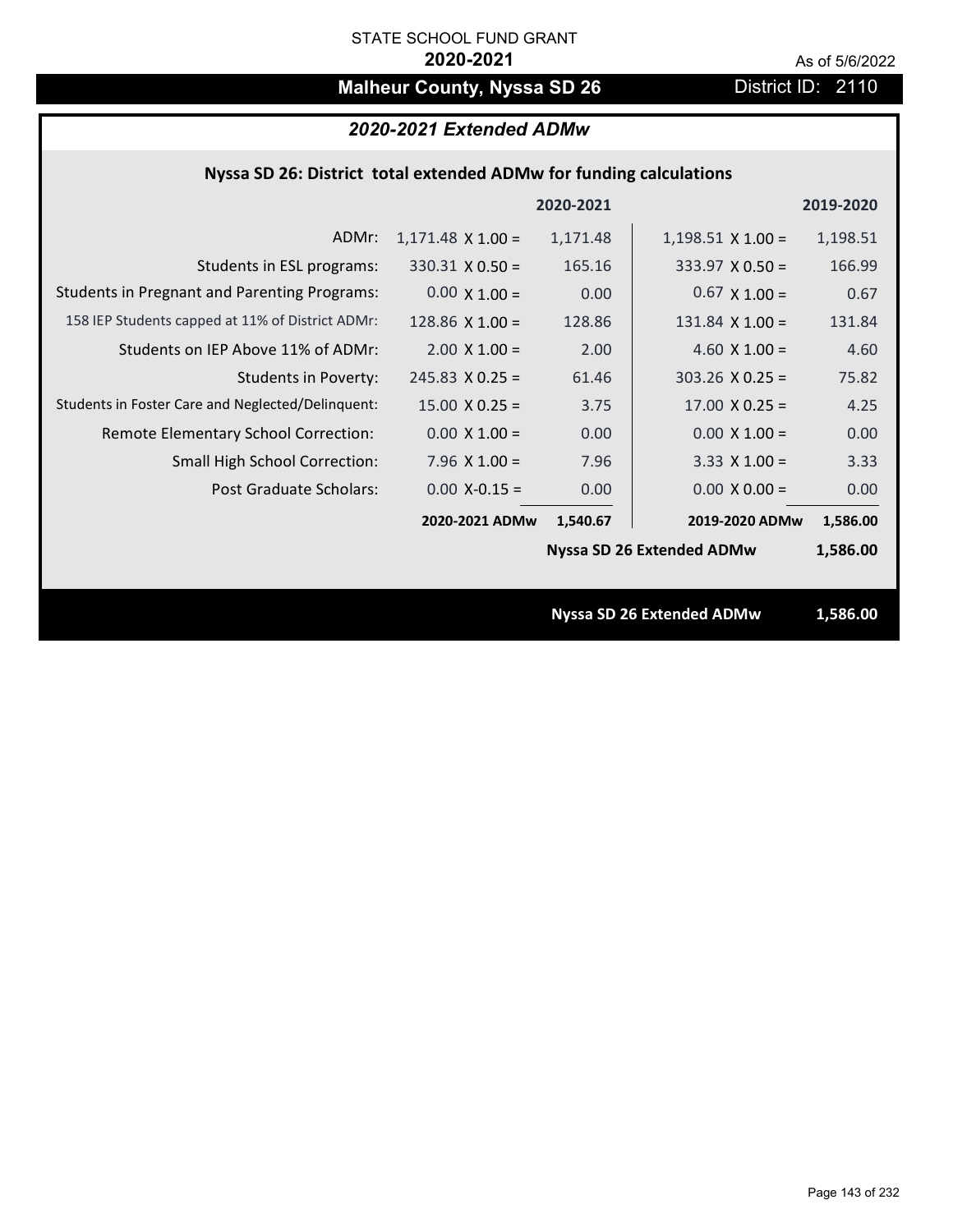# **Malheur County, Annex SD 29** District ID: 2111

## *2020-2021 Extended ADMw*

### **Annex SD 29: District total extended ADMw for funding calculations**

|                                                     |                           | 2020-2021 |                       | 2019-2020 |
|-----------------------------------------------------|---------------------------|-----------|-----------------------|-----------|
| ADMr:                                               | $16.90 \times 1.00 =$     | 16.90     | $15.12 \times 1.00 =$ | 15.12     |
| Students in ESL programs:                           | $0.00 \times 0.50 =$      | 0.00      | $0.00 \times 0.50 =$  | 0.00      |
| <b>Students in Pregnant and Parenting Programs:</b> | $0.00 \times 1.00 =$      | 0.00      | $0.00 \times 1.00 =$  | 0.00      |
| 10 IEP Students capped at 11% of District ADMr:     | $9.24 \times 1.00 =$      | 9.24      | $7.00 \times 1.00 =$  | 7.00      |
| Students on IEP Above 11% of ADMr:                  | $0.00 \times 1.00 =$      | 0.00      | $0.00 \times 1.00 =$  | 0.00      |
| <b>Students in Poverty:</b>                         | $3.09 \times 0.25 =$      | 0.77      | $3.29 \times 0.25 =$  | 0.82      |
| Students in Foster Care and Neglected/Delinquent:   | $1.00 \times 0.25 =$      | 0.25      | $1.00 \times 0.25 =$  | 0.25      |
| Remote Elementary School Correction:                | $0.00 \times 1.00 =$      | 0.00      | $0.00 \times 1.00 =$  | 0.00      |
| <b>Small High School Correction:</b>                | $0.00 \times 1.00 =$      | 0.00      | $0.00 \times 1.00 =$  | 0.00      |
| Post Graduate Scholars:                             | $0.00$ X-0.15 =           | 0.00      | $0.00 \times 0.00 =$  | 0.00      |
|                                                     | 2020-2021 ADMw            | 27.16     | 2019-2020 ADMw        | 23.19     |
|                                                     | Annov CD 20 Extended ADMW |           | $160.21$              |           |

**Annex SD 29 Extended ADMw**

**169.34**

## **Annex Charter School: Charter ADMw for information only**

|                                                     |                       | 2020-2021 |                       | 2019-2020 |
|-----------------------------------------------------|-----------------------|-----------|-----------------------|-----------|
| ADMr:                                               | $67.09 \times 1.00 =$ | 67.09     | $76.79 \times 1.00 =$ | 76.79     |
| Students in ESL programs:                           | 4.90 $\times$ 0.50 =  | 2.45      | $8.35 \times 0.50 =$  | 4.18      |
| <b>Students in Pregnant and Parenting Programs:</b> | $0.00 \times 1.00 =$  | 0.00      | $0.00 \times 1.00 =$  | 0.00      |
| 0 IEP Students capped at 11% of District ADMr:      | $0.00 \times 1.00 =$  | 0.00      | $0.00 \times 1.00 =$  | 0.00      |
| Students on IEP Above 11% of ADMr:                  | $0.00 \times 1.00 =$  | 0.00      | $0.00 \times 1.00 =$  | 0.00      |
| Students in Poverty:                                | $12.91 \times 0.25 =$ | 3.23      | $16.71 \times 0.25 =$ | 4.18      |
| Students in Foster Care and Neglected/Delinquent:   | $0.00 \times 0.25 =$  | 0.00      | $0.00 \times 0.25 =$  | 0.00      |
| <b>Remote Elementary School Correction:</b>         | 55.83 $\times$ 1.00 = | 55.83     | $61.00 \times 1.00 =$ | 61.00     |
| <b>Small High School Correction:</b>                | $0.00 \times 1.00 =$  | 0.00      | $0.00 \times 1.00 =$  | 0.00      |
| Post Graduate Scholars:                             | $0.00 X - 0.15 =$     | 0.00      | $0.00 \times 0.00 =$  | 0.00      |
|                                                     | 2020-2021 ADMw        | 128.60    | 2019-2020 ADMw        | 146.14    |

**Annex SD 29 Extended ADMw 169.34**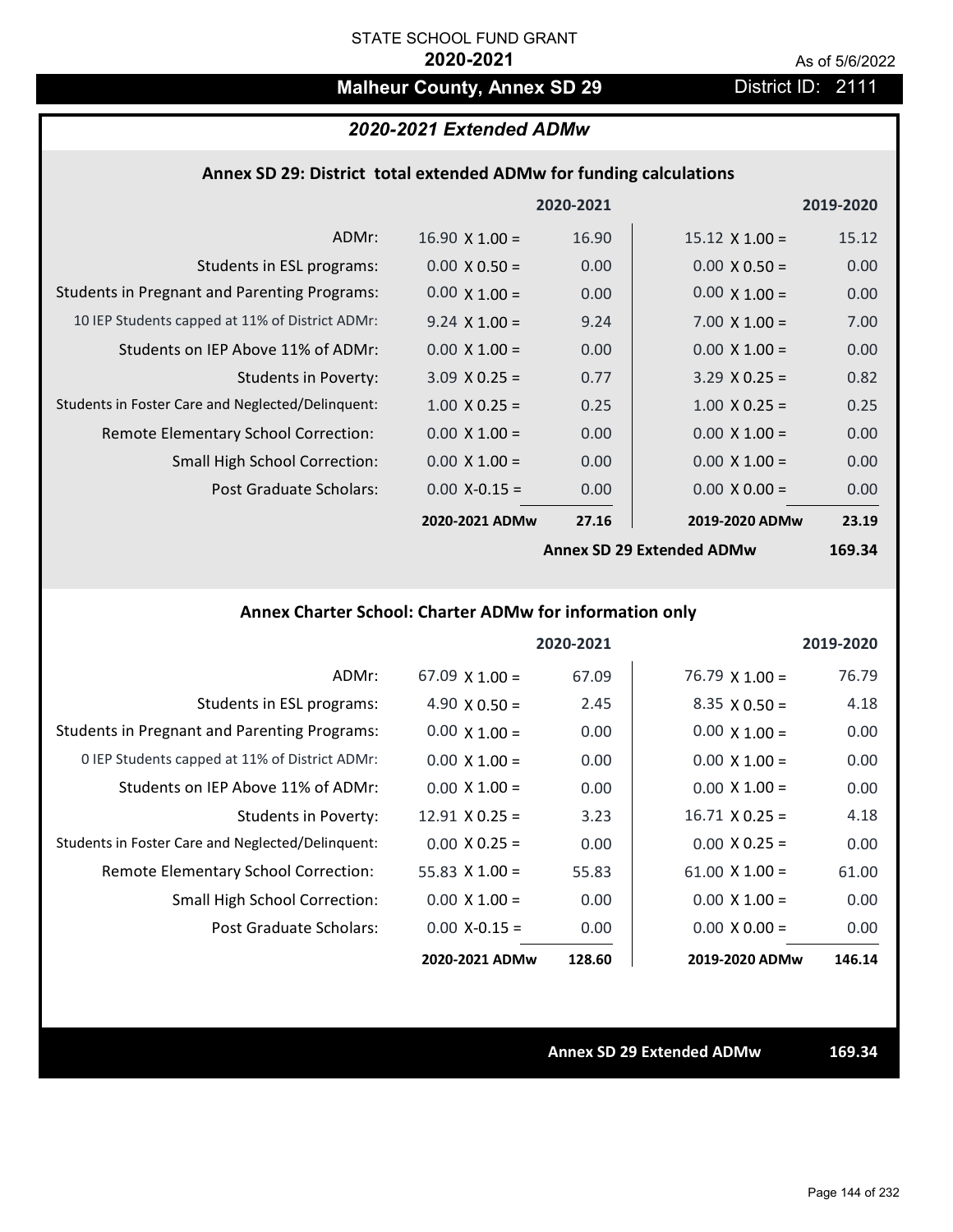# **Malheur County, Malheur County SD 51** District ID: 2112

| 2020-2021 Extended ADMw                                                     |                      |      |                                           |      |  |  |
|-----------------------------------------------------------------------------|----------------------|------|-------------------------------------------|------|--|--|
| Malheur County SD 51: District total extended ADMw for funding calculations |                      |      |                                           |      |  |  |
| 2020-2021<br>2019-2020                                                      |                      |      |                                           |      |  |  |
| ADMr:                                                                       | $0.26 \times 1.00 =$ | 0.26 | $3.00 \times 1.00 =$                      | 3.00 |  |  |
| Students in ESL programs:                                                   | $0.00 \times 0.50 =$ | 0.00 | $0.00 \times 0.50 =$                      | 0.00 |  |  |
| <b>Students in Pregnant and Parenting Programs:</b>                         | $0.00 \times 1.00 =$ | 0.00 | $0.00 \times 1.00 =$                      | 0.00 |  |  |
| 0 IEP Students capped at 11% of District ADMr:                              | $0.00 \times 1.00 =$ | 0.00 | $0.00 \times 1.00 =$                      | 0.00 |  |  |
| Students on IEP Above 11% of ADMr:                                          | $0.00 \times 1.00 =$ | 0.00 | $0.00 \times 1.00 =$                      | 0.00 |  |  |
| <b>Students in Poverty:</b>                                                 | $0.07$ X 0.25 =      | 0.02 | $1.00 \times 0.25 =$                      | 0.25 |  |  |
| Students in Foster Care and Neglected/Delinquent:                           | $0.00 \times 0.25 =$ | 0.00 | $0.00 X 0.25 =$                           | 0.00 |  |  |
| Remote Elementary School Correction:                                        | $0.00 \times 1.00 =$ | 0.00 | $0.00 \times 1.00 =$                      | 0.00 |  |  |
| <b>Small High School Correction:</b>                                        | $0.00 \times 1.00 =$ | 0.00 | $0.00 \times 1.00 =$                      | 0.00 |  |  |
| Post Graduate Scholars:                                                     | $0.00$ X-0.15 =      | 0.00 | $0.00 \times 0.00 =$                      | 0.00 |  |  |
|                                                                             | 2020-2021 ADMw       | 0.28 | 2019-2020 ADMw                            | 3.25 |  |  |
|                                                                             |                      |      | <b>Malheur County SD 51 Extended ADMw</b> | 3.25 |  |  |
|                                                                             |                      |      |                                           |      |  |  |
|                                                                             |                      |      | <b>Malheur County SD 51 Extended ADMw</b> | 3.25 |  |  |
|                                                                             |                      |      |                                           |      |  |  |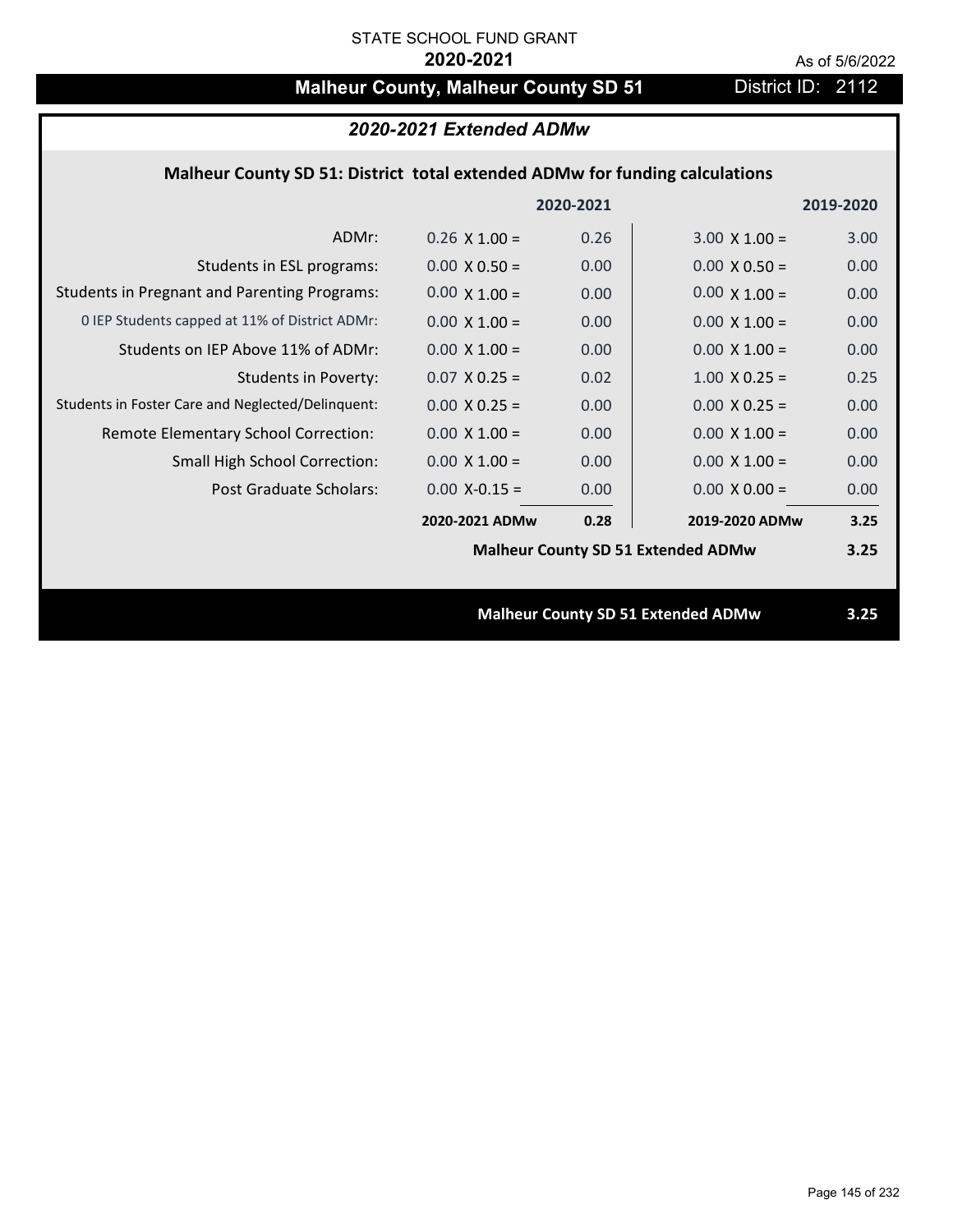# **Malheur County, Adrian SD 61** District ID: 2113

|  | 2020-2021 Extended ADMw |
|--|-------------------------|
|--|-------------------------|

| Adrian SD 61: District total extended ADMw for funding calculations |  |  |  |
|---------------------------------------------------------------------|--|--|--|
|---------------------------------------------------------------------|--|--|--|

|                                                     |                        | 2020-2021 |                                   | 2019-2020 |
|-----------------------------------------------------|------------------------|-----------|-----------------------------------|-----------|
| ADMr:                                               | $256.67 \times 1.00 =$ | 256.67    | $290.69$ X 1.00 =                 | 290.69    |
| Students in ESL programs:                           | $24.57 \times 0.50 =$  | 12.29     | $27.71 \times 0.50 =$             | 13.86     |
| <b>Students in Pregnant and Parenting Programs:</b> | $1.00 \times 1.00 =$   | 1.00      | $0.00 \times 1.00 =$              | 0.00      |
| 43 IEP Students capped at 11% of District ADMr:     | $28.23 \times 1.00 =$  | 28.23     | $31.98 \times 1.00 =$             | 31.98     |
| Students on IEP Above 11% of ADMr:                  | $2.70 \times 1.00 =$   | 2.70      | $2.60$ X $1.00 =$                 | 2.60      |
| <b>Students in Poverty:</b>                         | 46.00 $X$ 0.25 =       | 11.50     | 43.00 $X$ 0.25 =                  | 10.75     |
| Students in Foster Care and Neglected/Delinquent:   | $3.00 \times 0.25 =$   | 0.75      | $3.00 \times 0.25 =$              | 0.75      |
| Remote Elementary School Correction:                | 61.65 $X$ 1.00 =       | 61.65     | $45.55 \times 1.00 =$             | 45.55     |
| <b>Small High School Correction:</b>                | $64.81$ X 1.00 =       | 64.81     | 67.98 $X$ 1.00 =                  | 67.98     |
| Post Graduate Scholars:                             | $0.00$ X-0.15 =        | 0.00      | $0.00 \times 0.00 =$              | 0.00      |
|                                                     | 2020-2021 ADMw         | 439.60    | 2019-2020 ADMw                    | 464.15    |
|                                                     |                        |           | <b>Adrian SD 61 Extended ADMw</b> | 464.15    |
|                                                     |                        |           |                                   |           |
|                                                     |                        |           | <b>Adrian SD 61 Extended ADMw</b> | 464.15    |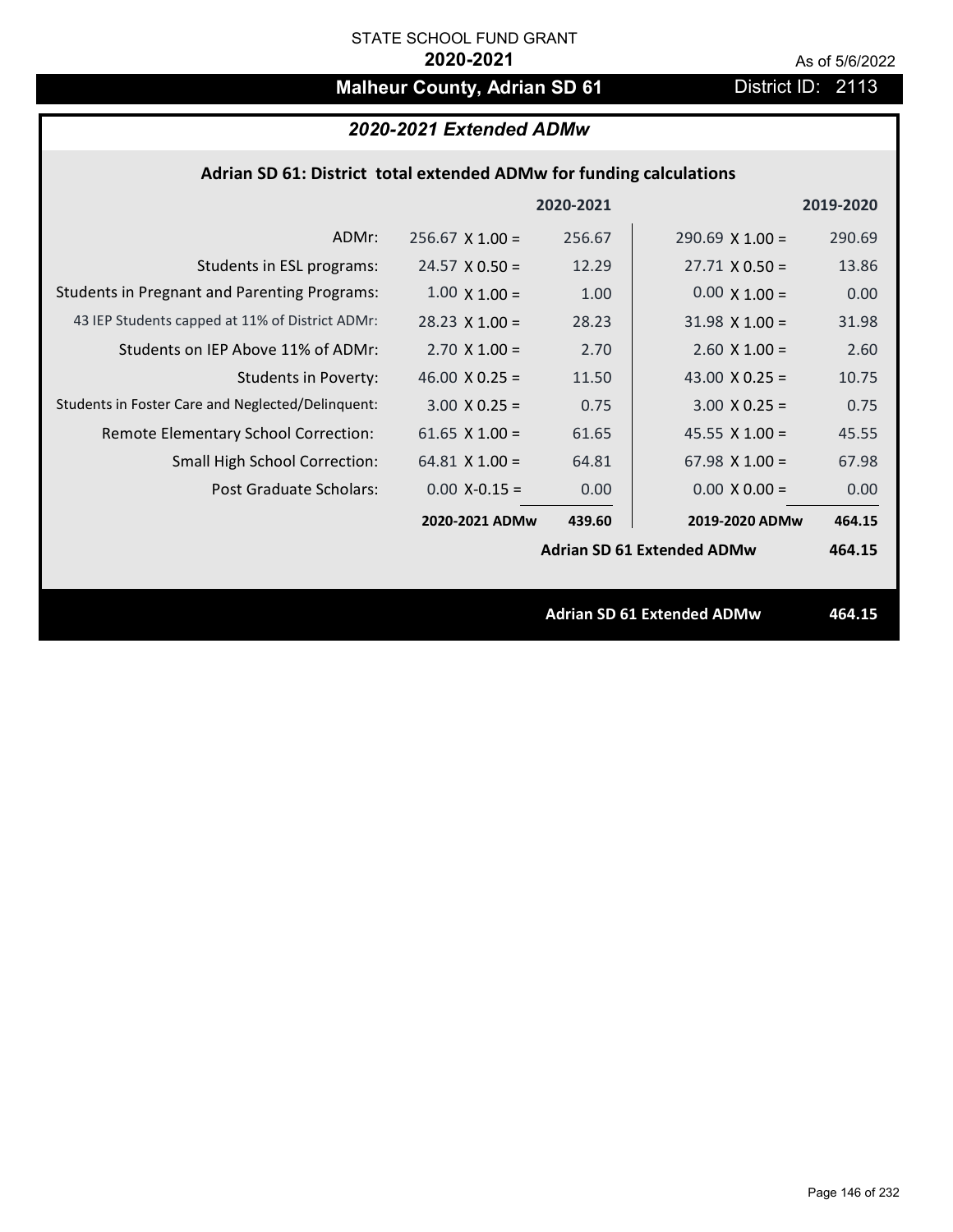# **Malheur County, Harper SD 66** District ID: 2114

# *2020-2021 Extended ADMw*

#### **Harper SD 66: District total extended ADMw for funding calculations**

|                                                     |                       | 2020-2021 |                            | 2019-2020 |
|-----------------------------------------------------|-----------------------|-----------|----------------------------|-----------|
| ADMr:                                               | $0.00 \times 1.00 =$  | 0.00      | $0.00 \times 1.00 =$       | 0.00      |
| Students in ESL programs:                           | $0.00 \times 0.50 =$  | 0.00      | $0.00 \times 0.50 =$       | 0.00      |
| <b>Students in Pregnant and Parenting Programs:</b> | $0.00 \times 1.00 =$  | 0.00      | $0.00 \times 1.00 =$       | 0.00      |
| 22 IEP Students capped at 11% of District ADMr:     | $21.73 \times 1.00 =$ | 21.73     | $12.89 \times 1.00 =$      | 12.89     |
| Students on IEP Above 11% of ADMr:                  | $0.00 \times 1.00 =$  | 0.00      | $0.00 \times 1.00 =$       | 0.00      |
| <b>Students in Poverty:</b>                         | $-1.09$ X 0.25 =      | $-0.27$   | $0.00 \times 0.25 =$       | 0.00      |
| Students in Foster Care and Neglected/Delinquent:   | $1.00 \times 0.25 =$  | 0.25      | $0.00 \times 0.25 =$       | 0.00      |
| Remote Elementary School Correction:                | $0.00 \times 1.00 =$  | 0.00      | $0.00 \times 1.00 =$       | 0.00      |
| <b>Small High School Correction:</b>                | $0.00 \times 1.00 =$  | 0.00      | $0.00 \times 1.00 =$       | 0.00      |
| Post Graduate Scholars:                             | $0.00$ X-0.15 =       | 0.00      | $0.00 \times 0.00 =$       | 0.00      |
|                                                     | 2020-2021 ADMw        | 21.71     | 2019-2020 ADMw             | 12.89     |
|                                                     |                       |           | Harnor CD CC Evtondod ADMu | $217.10$  |

**Harper SD 66 Extended ADMw**

**347.18**

# **Harper Charter School: Charter ADMw for information only**

|                                                     |                       | 2020-2021 |                        | 2019-2020 |
|-----------------------------------------------------|-----------------------|-----------|------------------------|-----------|
| ADMr:                                               | 197.58 $X$ 1.00 =     | 197.58    | $117.15 \times 1.00 =$ | 117.15    |
| Students in ESL programs:                           | $2.65 \times 0.50 =$  | 1.33      | $5.00 \times 0.50 =$   | 2.50      |
| <b>Students in Pregnant and Parenting Programs:</b> | $0.00 \times 1.00 =$  | 0.00      | $0.00 \times 1.00 =$   | 0.00      |
| 0 IEP Students capped at 11% of District ADMr:      | $0.00 \times 1.00 =$  | 0.00      | $0.00 \times 1.00 =$   | 0.00      |
| Students on IEP Above 11% of ADMr:                  | $0.00 \times 1.00 =$  | 0.00      | $0.00 \times 1.00 =$   | 0.00      |
| Students in Poverty:                                | $17.09 \times 0.25 =$ | 4.27      | $20.00 \times 0.25 =$  | 5.00      |
| Students in Foster Care and Neglected/Delinquent:   | $0.00 \times 0.25 =$  | 0.00      | $0.00 \times 0.25 =$   | 0.00      |
| Remote Elementary School Correction:                | $70.97 \times 1.00 =$ | 70.97     | $61.01 \times 1.00 =$  | 61.01     |
| <b>Small High School Correction:</b>                | $51.32$ X $1.00 =$    | 51.32     | $50.46 \times 1.00 =$  | 50.46     |
| Post Graduate Scholars:                             | $0.00 X - 0.15 =$     | 0.00      | $0.00 \times 0.00 =$   | 0.00      |
|                                                     | 2020-2021 ADMw        | 325.47    | 2019-2020 ADMw         | 236.12    |

**Harper SD 66 Extended ADMw 347.18**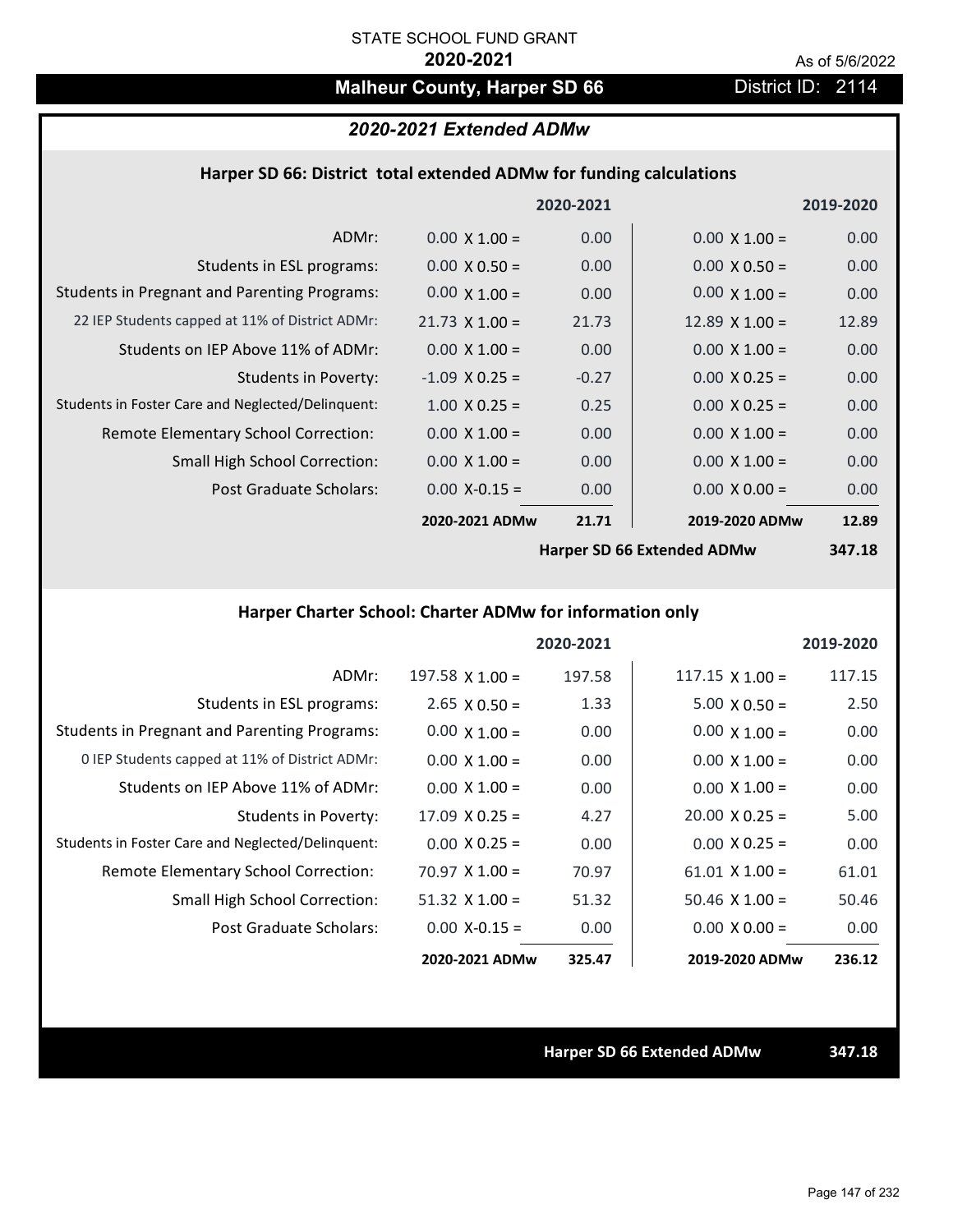# **Malheur County, Arock SD 81** District ID: 2115

# *2020-2021 Extended ADMw*

### **Arock SD 81: District total extended ADMw for funding calculations**

|                                                     |                       | 2020-2021 |                                  | 2019-2020 |
|-----------------------------------------------------|-----------------------|-----------|----------------------------------|-----------|
| ADMr:                                               | $15.29 \times 1.00 =$ | 15.29     | $16.89$ X $1.00 =$               | 16.89     |
| Students in ESL programs:                           | $0.00 \times 0.50 =$  | 0.00      | $0.00 \times 0.50 =$             | 0.00      |
| <b>Students in Pregnant and Parenting Programs:</b> | $0.00 \times 1.00 =$  | 0.00      | $0.00 \times 1.00 =$             | 0.00      |
| 1 IEP Students capped at 11% of District ADMr:      | $1.00 \times 1.00 =$  | 1.00      | $1.00 \times 1.00 =$             | 1.00      |
| Students on IEP Above 11% of ADMr:                  | $0.00 \times 1.00 =$  | 0.00      | $0.00 \times 1.00 =$             | 0.00      |
| <b>Students in Poverty:</b>                         | 4.70 $X$ 0.25 =       | 1.18      | $7.43 \times 0.25 =$             | 1.86      |
| Students in Foster Care and Neglected/Delinquent:   | $0.00 \times 0.25 =$  | 0.00      | $1.00 \times 0.25 =$             | 0.25      |
| Remote Elementary School Correction:                | $25.54$ X 1.00 =      | 25.54     | $25.54 \times 1.00 =$            | 25.54     |
| <b>Small High School Correction:</b>                | $0.00 \times 1.00 =$  | 0.00      | $0.00 \times 1.00 =$             | 0.00      |
| Post Graduate Scholars:                             | $0.00$ X-0.15 =       | 0.00      | $0.00 \times 0.00 =$             | 0.00      |
|                                                     | 2020-2021 ADMw        | 43.01     | 2019-2020 ADMw                   | 45.54     |
|                                                     |                       |           | <b>Arock SD 81 Extended ADMw</b> | 45.54     |
|                                                     |                       |           |                                  |           |
|                                                     |                       |           | <b>Arock SD 81 Extended ADMw</b> | 45.54     |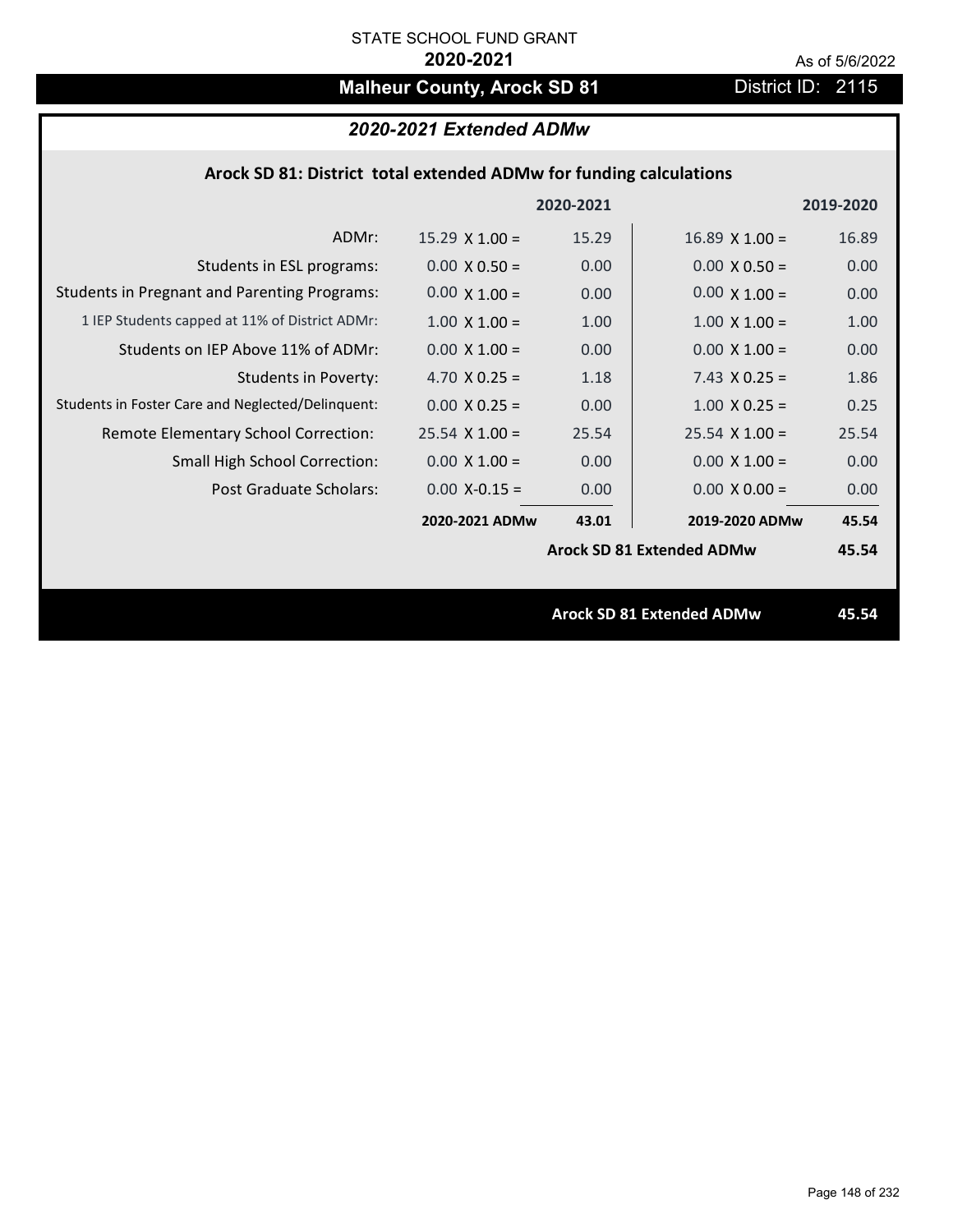# **Malheur County, Vale SD 84** District ID: 2116

# *2020-2021 Extended ADMw*

| Vale SD 84: District total extended ADMw for funding calculations |
|-------------------------------------------------------------------|
|-------------------------------------------------------------------|

|                                                     |                        | 2020-2021 |                                 | 2019-2020 |
|-----------------------------------------------------|------------------------|-----------|---------------------------------|-----------|
| ADMr:                                               | $822.20 \times 1.00 =$ | 822.20    | $900.83 \times 1.00 =$          | 900.83    |
| Students in ESL programs:                           | $44.14 \times 0.50 =$  | 22.07     | $33.81 \times 0.50 =$           | 16.91     |
| <b>Students in Pregnant and Parenting Programs:</b> | $1.26 \times 1.00 =$   | 1.26      | $2.00 \times 1.00 =$            | 2.00      |
| 105 IEP Students capped at 11% of District ADMr:    | $90.44 \times 1.00 =$  | 90.44     | $99.09 \times 1.00 =$           | 99.09     |
| Students on IEP Above 11% of ADMr:                  | $0.90 \times 1.00 =$   | 0.90      | 4.60 $X$ 1.00 =                 | 4.60      |
| <b>Students in Poverty:</b>                         | $162.69$ X 0.25 =      | 40.67     | $236.25$ X 0.25 =               | 59.06     |
| Students in Foster Care and Neglected/Delinquent:   | $6.00 \times 0.25 =$   | 1.50      | $9.00 \times 0.25 =$            | 2.25      |
| Remote Elementary School Correction:                | 44.73 $X$ 1.00 =       | 44.73     | 49.58 $\times$ 1.00 =           | 49.58     |
| <b>Small High School Correction:</b>                | 74.68 $X$ 1.00 =       | 74.68     | 65.76 $X$ 1.00 =                | 65.76     |
| Post Graduate Scholars:                             | $0.00$ X-0.15 =        | 0.00      | $0.00 \times 0.00 =$            | 0.00      |
|                                                     | 2020-2021 ADMw         | 1,098.45  | 2019-2020 ADMw                  | 1,200.08  |
|                                                     |                        |           | <b>Vale SD 84 Extended ADMw</b> | 1,200.08  |
|                                                     |                        |           |                                 |           |
|                                                     |                        |           | <b>Vale SD 84 Extended ADMw</b> | 1,200.08  |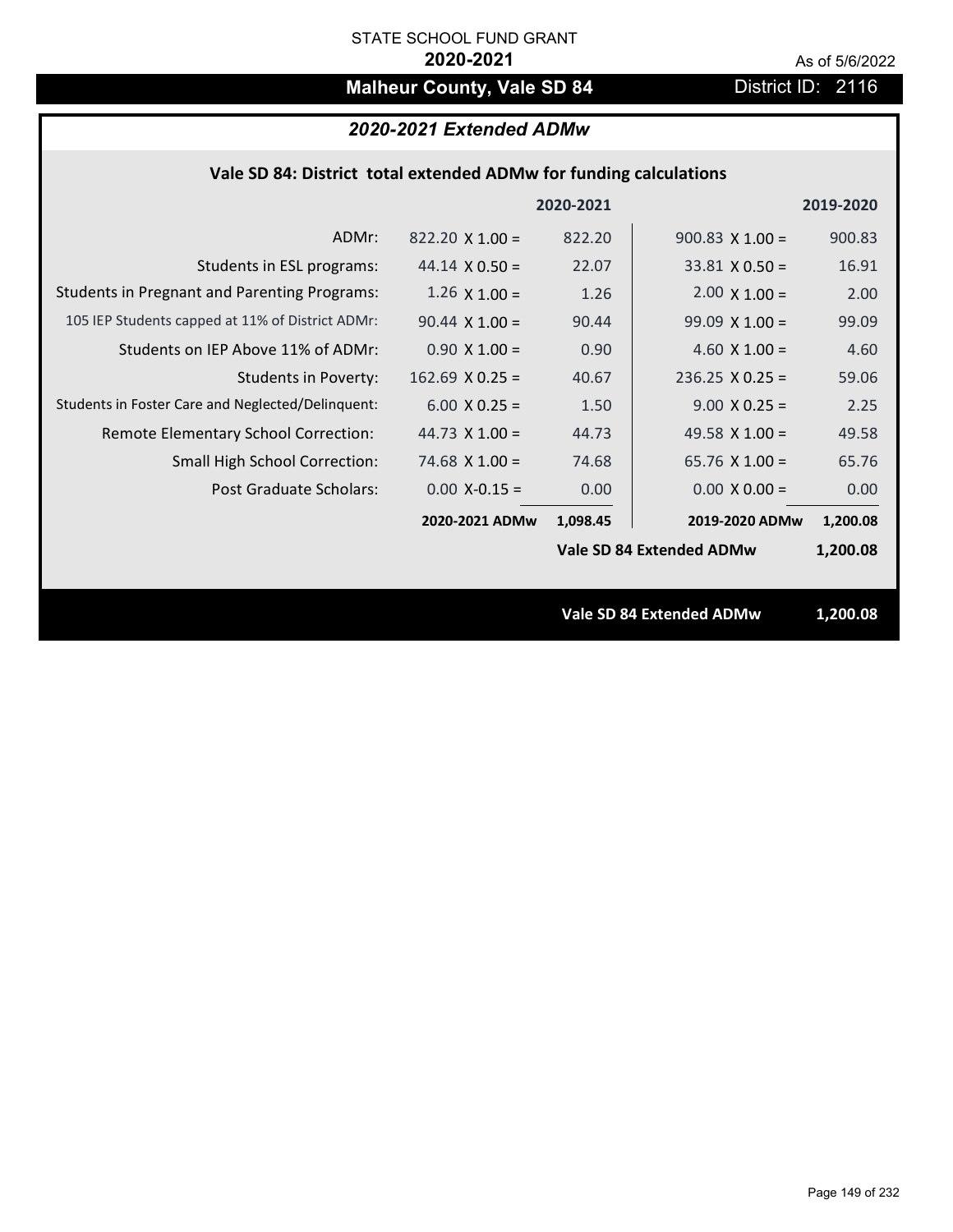# **Marion County, Gervais SD 1** District ID: 2137

### *2020-2021 Extended ADMw*

#### **Gervais SD 1: District total extended ADMw for funding calculations**

|                                                     |                        | 2020-2021 |                        | 2019-2020 |
|-----------------------------------------------------|------------------------|-----------|------------------------|-----------|
| ADMr:                                               | $936.36 \times 1.00 =$ | 936.36    | $988.75 \times 1.00 =$ | 988.75    |
| Students in ESL programs:                           | $268.46 \times 0.50 =$ | 134.23    | $271.22 \times 0.50 =$ | 135.61    |
| <b>Students in Pregnant and Parenting Programs:</b> | 2.94 $\times$ 1.00 =   | 2.94      | 3.76 $\times$ 1.00 =   | 3.76      |
| 188 IEP Students capped at 11% of District ADMr:    | $166.27$ X $1.00 =$    | 166.27    | $150.84 \times 1.00 =$ | 150.84    |
| Students on IEP Above 11% of ADMr:                  | $0.00 \times 1.00 =$   | 0.00      | $0.80 X 1.00 =$        | 0.80      |
| Students in Poverty:                                | 79.65 $X$ 0.25 =       | 19.91     | $138.08$ X 0.25 =      | 34.52     |
| Students in Foster Care and Neglected/Delinquent:   | $2.00 \times 0.25 =$   | 0.50      | $6.00 \times 0.25 =$   | 1.50      |
| Remote Elementary School Correction:                | $0.00 \times 1.00 =$   | 0.00      | $0.00 \times 1.00 =$   | 0.00      |
| <b>Small High School Correction:</b>                | $15.77 \times 1.00 =$  | 15.77     | $29.77 \times 1.00 =$  | 29.77     |
| Post Graduate Scholars:                             | $0.00$ X-0.15 =        | 0.00      | $0.00 \times 0.00 =$   | 0.00      |
|                                                     | 2020-2021 ADMw         | 1,275.98  | 2019-2020 ADMw         | 1,345.55  |
|                                                     |                        |           |                        |           |

**Gervais SD 1 Extended ADMw**

# **1,864.00**

# **Frontier Charter Academy: Charter ADMw for information only**

|                                                     |                        | 2020-2021 |                        | 2019-2020 |
|-----------------------------------------------------|------------------------|-----------|------------------------|-----------|
| ADMr:                                               | $575.19 \times 1.00 =$ | 575.19    | $382.48 \times 1.00 =$ | 382.48    |
| Students in ESL programs:                           | $0.98 \times 0.50 =$   | 0.49      | $1.00 \times 0.50 =$   | 0.50      |
| <b>Students in Pregnant and Parenting Programs:</b> | $0.00 \times 1.00 =$   | 0.00      | $0.00 \times 1.00 =$   | 0.00      |
| 0 IEP Students capped at 11% of District ADMr:      | $0.00 \times 1.00 =$   | 0.00      | $0.00 \times 1.00 =$   | 0.00      |
| Students on IEP Above 11% of ADMr:                  | $0.00 \times 1.00 =$   | 0.00      | $0.00 \times 1.00 =$   | 0.00      |
| Students in Poverty:                                | 49.35 $X$ 0.25 =       | 12.34     | $53.41 \times 0.25 =$  | 13.35     |
| Students in Foster Care and Neglected/Delinquent:   | $0.00 \times 0.25 =$   | 0.00      | $0.00 \times 0.25 =$   | 0.00      |
| Remote Elementary School Correction:                | $0.00 \times 1.00 =$   | 0.00      | $0.00 \times 1.00 =$   | 0.00      |
| <b>Small High School Correction:</b>                | $0.00 X 1.00 =$        | 0.00      | $0.00 \times 1.00 =$   | 0.00      |
| Post Graduate Scholars:                             | $0.00$ X-0.15 =        | 0.00      | $0.00 \times 0.00 =$   | 0.00      |
|                                                     | 2020-2021 ADMw         | 588.02    | 2019-2020 ADMw         | 396.33    |

**Gervais SD 1 Extended ADMw 1,864.00**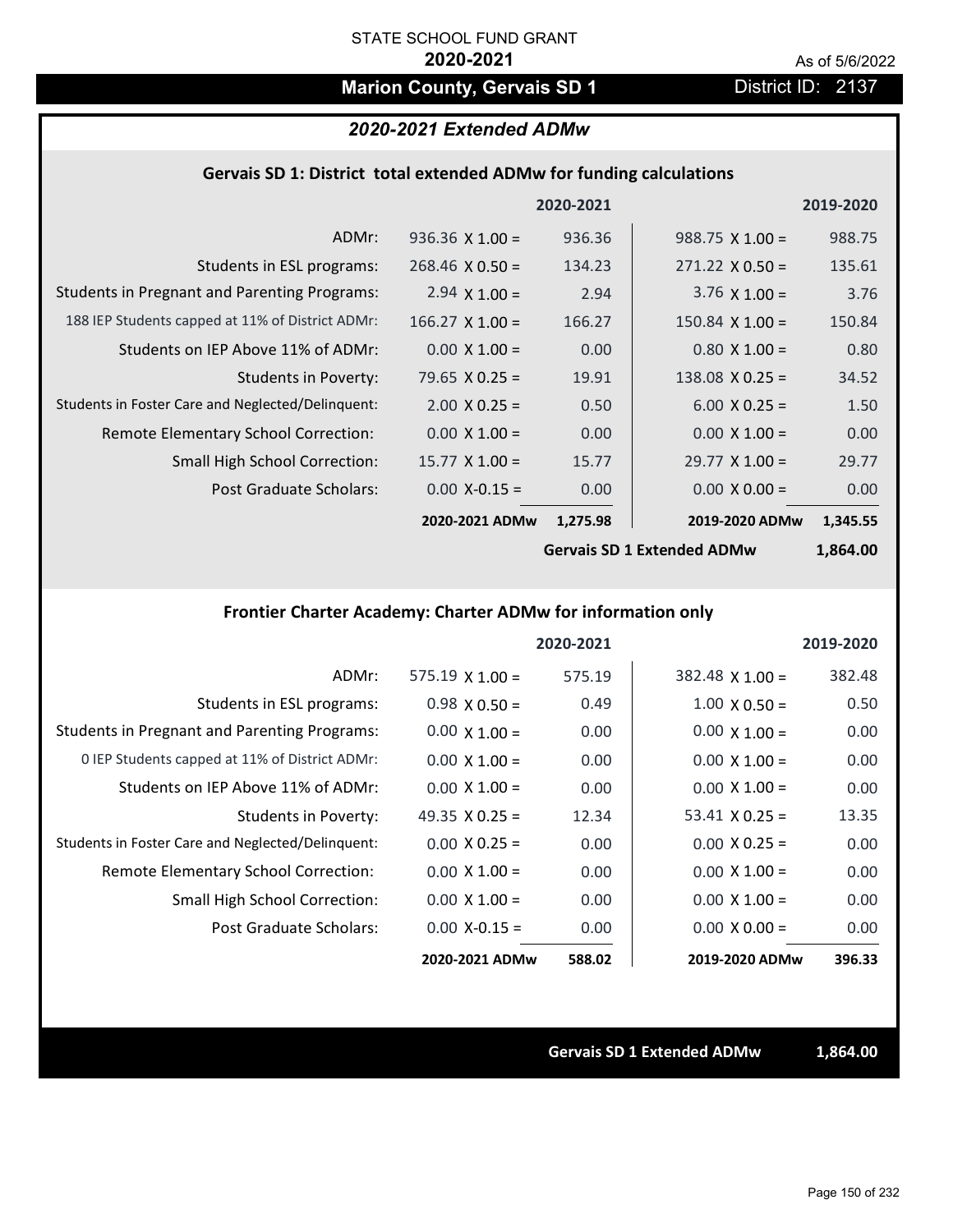# **Marion County, Silver Falls SD 4J** District ID: 2138

# *2020-2021 Extended ADMw*

### **Silver Falls SD 4J: District total extended ADMw for funding calculations**

|                                                     |                          | 2020-2021 |                          | 2019-2020 |
|-----------------------------------------------------|--------------------------|-----------|--------------------------|-----------|
| ADMr:                                               | $3,296.95 \times 1.00 =$ | 3,296.95  | $3,688.04 \times 1.00 =$ | 3,688.04  |
| Students in ESL programs:                           | $131.34 \times 0.50 =$   | 65.67     | 139.94 $\times$ 0.50 =   | 69.97     |
| <b>Students in Pregnant and Parenting Programs:</b> | $1.70 \times 1.00 =$     | 1.70      | $0.00 \times 1.00 =$     | 0.00      |
| 474 IEP Students capped at 11% of District ADMr:    | $390.55 \times 1.00 =$   | 390.55    | 434.03 $\times$ 1.00 =   | 434.03    |
| Students on IEP Above 11% of ADMr:                  | $21.20 \times 1.00 =$    | 21.20     | $15.80 \times 1.00 =$    | 15.80     |
| Students in Poverty:                                | $350.50 \times 0.25 =$   | 87.63     | $351.58 \times 0.25 =$   | 87.90     |
| Students in Foster Care and Neglected/Delinquent:   | $9.00 \times 0.25 =$     | 2.25      | $7.00 \times 0.25 =$     | 1.75      |
| Remote Elementary School Correction:                | $28.54 \times 1.00 =$    | 28.54     | $28.12 \times 1.00 =$    | 28.12     |
| <b>Small High School Correction:</b>                | $0.00 \times 1.00 =$     | 0.00      | $0.00 \times 1.00 =$     | 0.00      |
| Post Graduate Scholars:                             | $0.00$ X-0.15 =          | 0.00      | $0.00 \times 0.00 =$     | 0.00      |
|                                                     | 2020-2021 ADMw           | 3,894.48  | 2019-2020 ADMw           | 4,325.61  |

**Silver Falls SD 4J Extended ADMw**

**4,590.46**

# **Bethany Charter School: Charter ADMw for information only**

|                                                     |                        | 2020-2021 |                        | 2019-2020 |
|-----------------------------------------------------|------------------------|-----------|------------------------|-----------|
| ADMr:                                               | $133.95 \times 1.00 =$ | 133.95    | $133.84 \times 1.00 =$ | 133.84    |
| Students in ESL programs:                           | $0.00 \times 0.50 =$   | 0.00      | $0.00 \times 0.50 =$   | 0.00      |
| <b>Students in Pregnant and Parenting Programs:</b> | $0.00 \times 1.00 =$   | 0.00      | $0.00 \times 1.00 =$   | 0.00      |
| 0 IEP Students capped at 11% of District ADMr:      | $0.00 \times 1.00 =$   | 0.00      | $0.00 \times 1.00 =$   | 0.00      |
| Students on IEP Above 11% of ADMr:                  | $0.00 \times 1.00 =$   | 0.00      | $0.00 \times 1.00 =$   | 0.00      |
| Students in Poverty:                                | $12.70 \times 0.25 =$  | 3.18      | $12.76 \times 0.25 =$  | 3.19      |
| Students in Foster Care and Neglected/Delinquent:   | $0.00 \times 0.25 =$   | 0.00      | $0.00 \times 0.25 =$   | 0.00      |
| Remote Elementary School Correction:                | $0.00 \times 1.00 =$   | 0.00      | $0.00 \times 1.00 =$   | 0.00      |
| <b>Small High School Correction:</b>                | $0.00 \times 1.00 =$   | 0.00      | $0.00 \times 1.00 =$   | 0.00      |
| Post Graduate Scholars:                             | $0.00 X - 0.15 =$      | 0.00      | $0.00 \times 0.00 =$   | 0.00      |
|                                                     | 2020-2021 ADMw         | 137.13    | 2019-2020 ADMw         | 137.03    |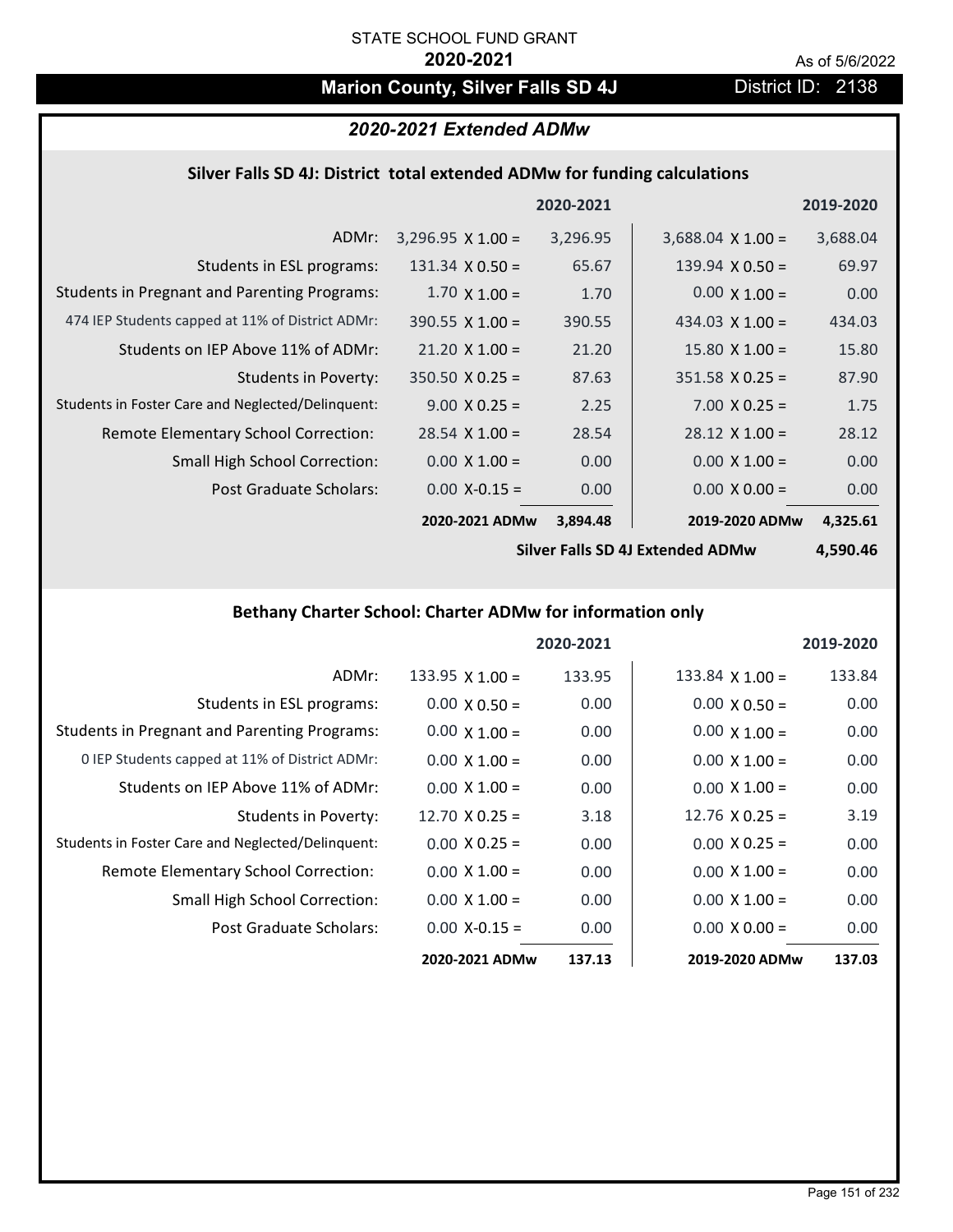# **The Community Roots School: Charter ADMw for information only**

|                                                     |                        | 2020-2021         |                        | 2019-2020 |
|-----------------------------------------------------|------------------------|-------------------|------------------------|-----------|
| ADMr:                                               | 119.53 $\times$ 1.00 = | 119.53            | $123.87 \times 1.00 =$ | 123.87    |
| Students in ESL programs:                           | $2.00 \times 0.50 =$   | 1.00              | $2.00 \times 0.50 =$   | 1.00      |
| <b>Students in Pregnant and Parenting Programs:</b> | $0.00 \times 1.00 =$   | 0.00              | $0.00 \times 1.00 =$   | 0.00      |
| 0 IEP Students capped at 11% of District ADMr:      | $0.00 \times 1.00 =$   | 0.00              | $0.00 \times 1.00 =$   | 0.00      |
| Students on IEP Above 11% of ADMr:                  | $0.00 \times 1.00 =$   | 0.00              | $0.00 \times 1.00 =$   | 0.00      |
| Students in Poverty:                                | 11.33 $\times$ 0.25 =  | 2.83              | $11.81 \times 0.25 =$  | 2.95      |
| Students in Foster Care and Neglected/Delinquent:   | $0.00 \times 0.25 =$   | 0.00              | $0.00 \times 0.25 =$   | 0.00      |
| Remote Elementary School Correction:                | $0.00 \times 1.00 =$   | 0.00              | $0.00 \times 1.00 =$   | 0.00      |
| <b>Small High School Correction:</b>                | $0.00 \times 1.00 =$   | 0.00              | $0.00 \times 1.00 =$   | 0.00      |
| Post Graduate Scholars:                             | $0.00$ X-0.15 =        | 0.00 <sub>1</sub> | $0.00 \times 0.00 =$   | 0.00      |
|                                                     | 2020-2021 ADMw         | 123.36            | 2019-2020 ADMw         | 127.82    |

**Silver Falls SD 4J Extended ADMw 4,590.46**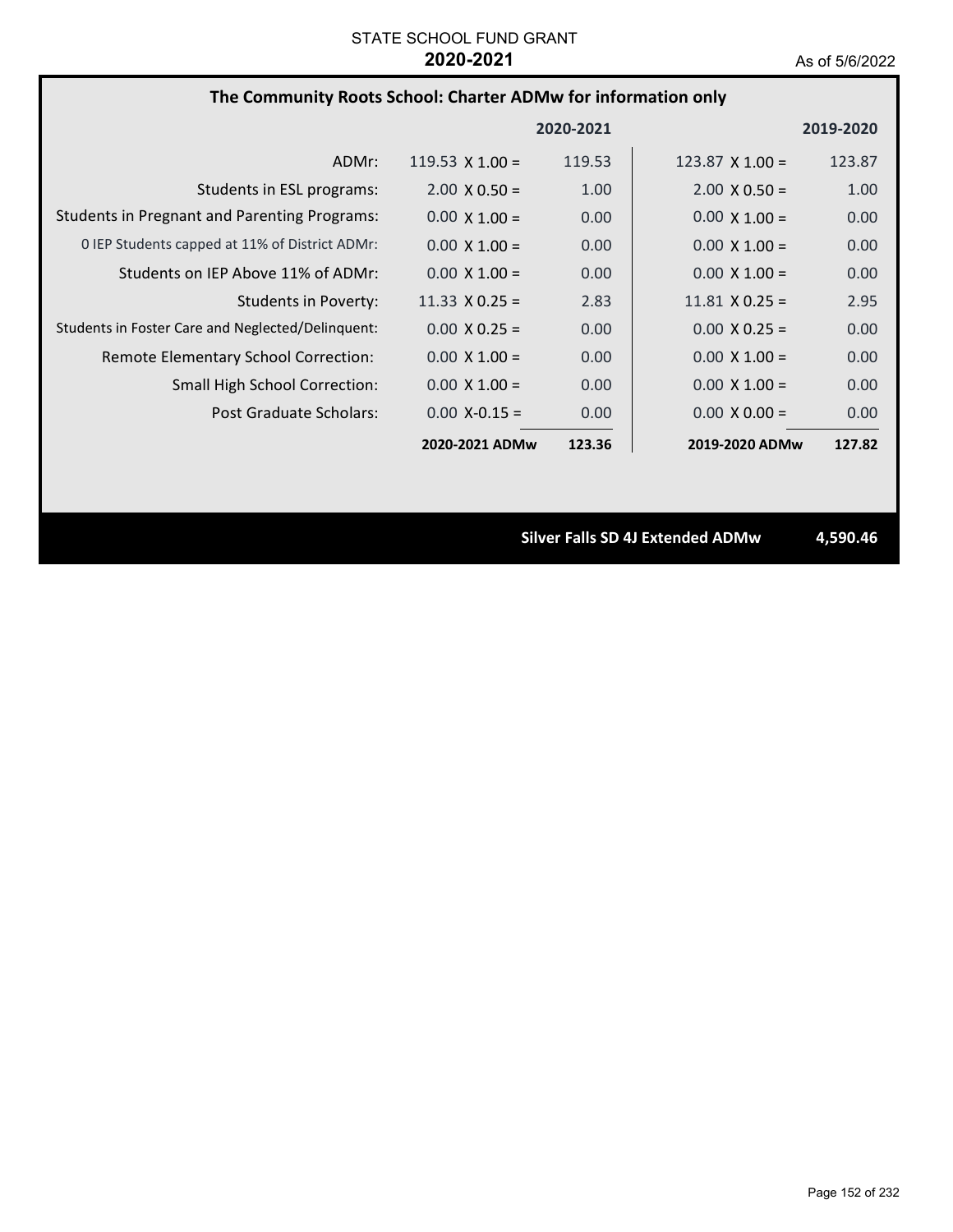# **Marion County, Cascade SD 5** District ID: 2139

|                                                                     | 2020-2021 Extended ADMw  |           |                                   |           |  |
|---------------------------------------------------------------------|--------------------------|-----------|-----------------------------------|-----------|--|
| Cascade SD 5: District total extended ADMw for funding calculations |                          |           |                                   |           |  |
|                                                                     |                          | 2020-2021 |                                   | 2019-2020 |  |
| ADMr:                                                               | $2,456.73 \times 1.00 =$ | 2,456.73  | $2,499.29 \times 1.00 =$          | 2,499.29  |  |
| Students in ESL programs:                                           | $91.81 \times 0.50 =$    | 45.91     | $81.13 \times 0.50 =$             | 40.57     |  |
| <b>Students in Pregnant and Parenting Programs:</b>                 | $0.00 \times 1.00 =$     | 0.00      | $0.00 \times 1.00 =$              | 0.00      |  |
| 373 IEP Students capped at 11% of District ADMr:                    | $270.24 \times 1.00 =$   | 270.24    | $274.92 \times 1.00 =$            | 274.92    |  |
| Students on IEP Above 11% of ADMr:                                  | 41.60 $X$ 1.00 =         | 41.60     | $36.30$ X $1.00 =$                | 36.30     |  |
| <b>Students in Poverty:</b>                                         | $345.90 \times 0.25 =$   | 86.48     | $451.23 \times 0.25 =$            | 112.81    |  |
| Students in Foster Care and Neglected/Delinquent:                   | 4.00 $X$ 0.25 =          | 1.00      | $10.00 \times 0.25 =$             | 2.50      |  |
| Remote Elementary School Correction:                                | $0.00 \times 1.00 =$     | 0.00      | $0.00 X 1.00 =$                   | 0.00      |  |
| Small High School Correction:                                       | $0.00 \times 1.00 =$     | 0.00      | $0.00 \times 1.00 =$              | 0.00      |  |
| Post Graduate Scholars:                                             | $0.00$ X-0.15 =          | 0.00      | $0.00 \times 0.00 =$              | 0.00      |  |
|                                                                     | 2020-2021 ADMw           | 2,901.95  | 2019-2020 ADMw                    | 2,966.38  |  |
|                                                                     |                          |           | <b>Cascade SD 5 Extended ADMw</b> | 2,966.38  |  |
|                                                                     |                          |           |                                   |           |  |
|                                                                     |                          |           | <b>Cascade SD 5 Extended ADMw</b> | 2,966.38  |  |
|                                                                     |                          |           |                                   |           |  |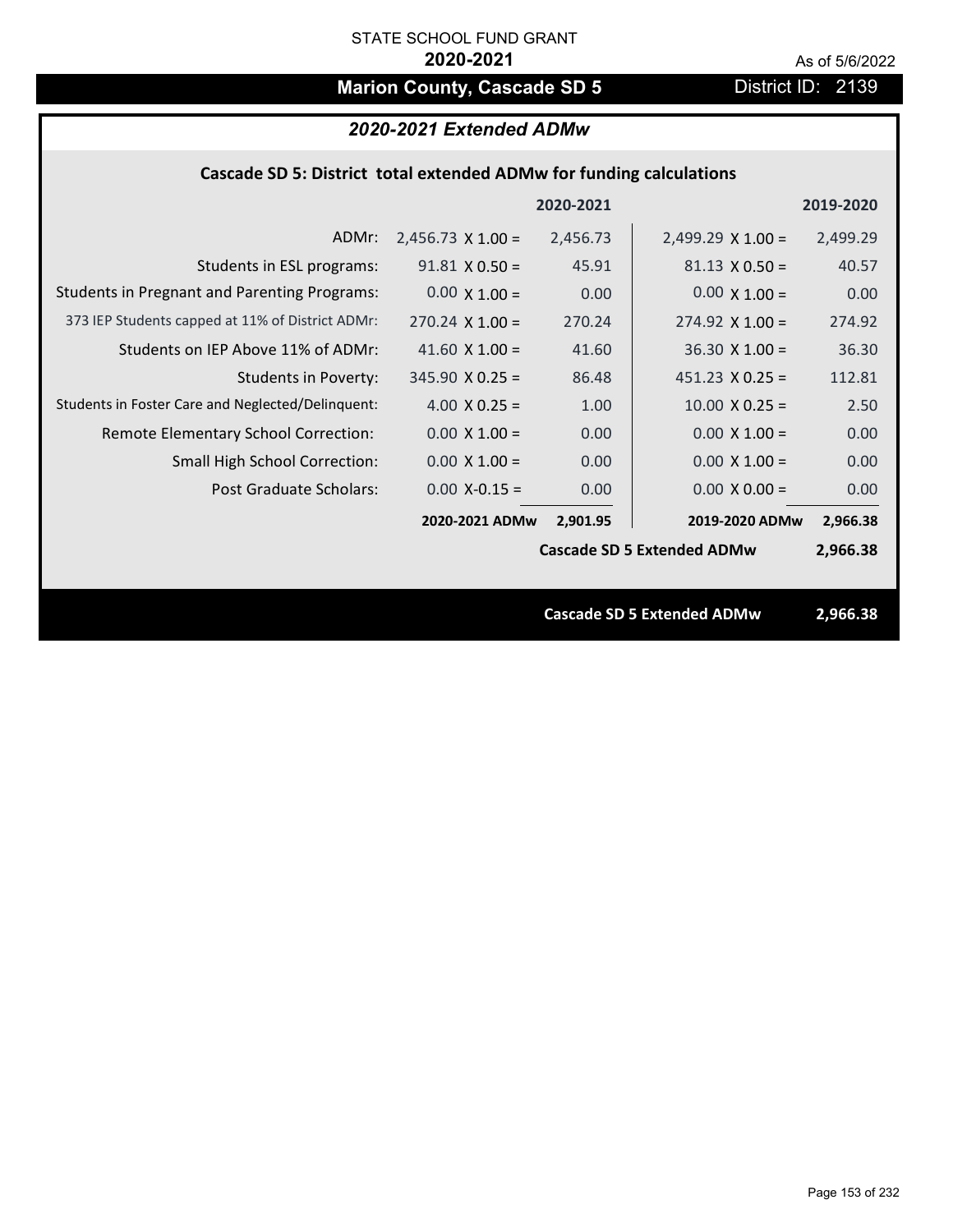# **Marion County, Jefferson SD 14J** District ID: 2140

# *2020-2021 Extended ADMw*

### **Jefferson SD 14J: District total extended ADMw for funding calculations**

|                                                     |                       | 2020-2021 |                                | 2019-2020 |
|-----------------------------------------------------|-----------------------|-----------|--------------------------------|-----------|
| ADMr:                                               | 785.34 $X$ 1.00 =     | 785.34    | $814.30 \times 1.00 =$         | 814.30    |
| Students in ESL programs:                           | 62.62 $\times$ 0.50 = | 31.31     | 55.46 $\times$ 0.50 =          | 27.73     |
| <b>Students in Pregnant and Parenting Programs:</b> | $0.00 \times 1.00 =$  | 0.00      | $0.00 \times 1.00 =$           | 0.00      |
| 122 IEP Students capped at 11% of District ADMr:    | $86.39 \times 1.00 =$ | 86.39     | $89.57 \times 1.00 =$          | 89.57     |
| Students on IEP Above 11% of ADMr:                  | $16.20 \times 1.00 =$ | 16.20     | $25.70$ X 1.00 =               | 25.70     |
| <b>Students in Poverty:</b>                         | $56.70$ X 0.25 =      | 14.18     | $87.70 X 0.25 =$               | 21.93     |
| Students in Foster Care and Neglected/Delinquent:   | $2.00 \times 0.25 =$  | 0.50      | $1.00 \times 0.25 =$           | 0.25      |
| Remote Elementary School Correction:                | $0.00 \times 1.00 =$  | 0.00      | $0.00 \times 1.00 =$           | 0.00      |
| <b>Small High School Correction:</b>                | $70.86$ X $1.00 =$    | 70.86     | 68.40 $X$ 1.00 =               | 68.40     |
| Post Graduate Scholars:                             | $0.00$ X-0.15 =       | 0.00      | $0.00 \times 0.00 =$           | 0.00      |
|                                                     | 2020-2021 ADMw        | 1,004.77  | 2019-2020 ADMw                 | 1,047.88  |
|                                                     |                       |           | Jefferson SD 14J Extended ADMw | 1,047.88  |
|                                                     |                       |           |                                |           |
|                                                     |                       |           | Jefferson SD 14J Extended ADMw | 1,047.88  |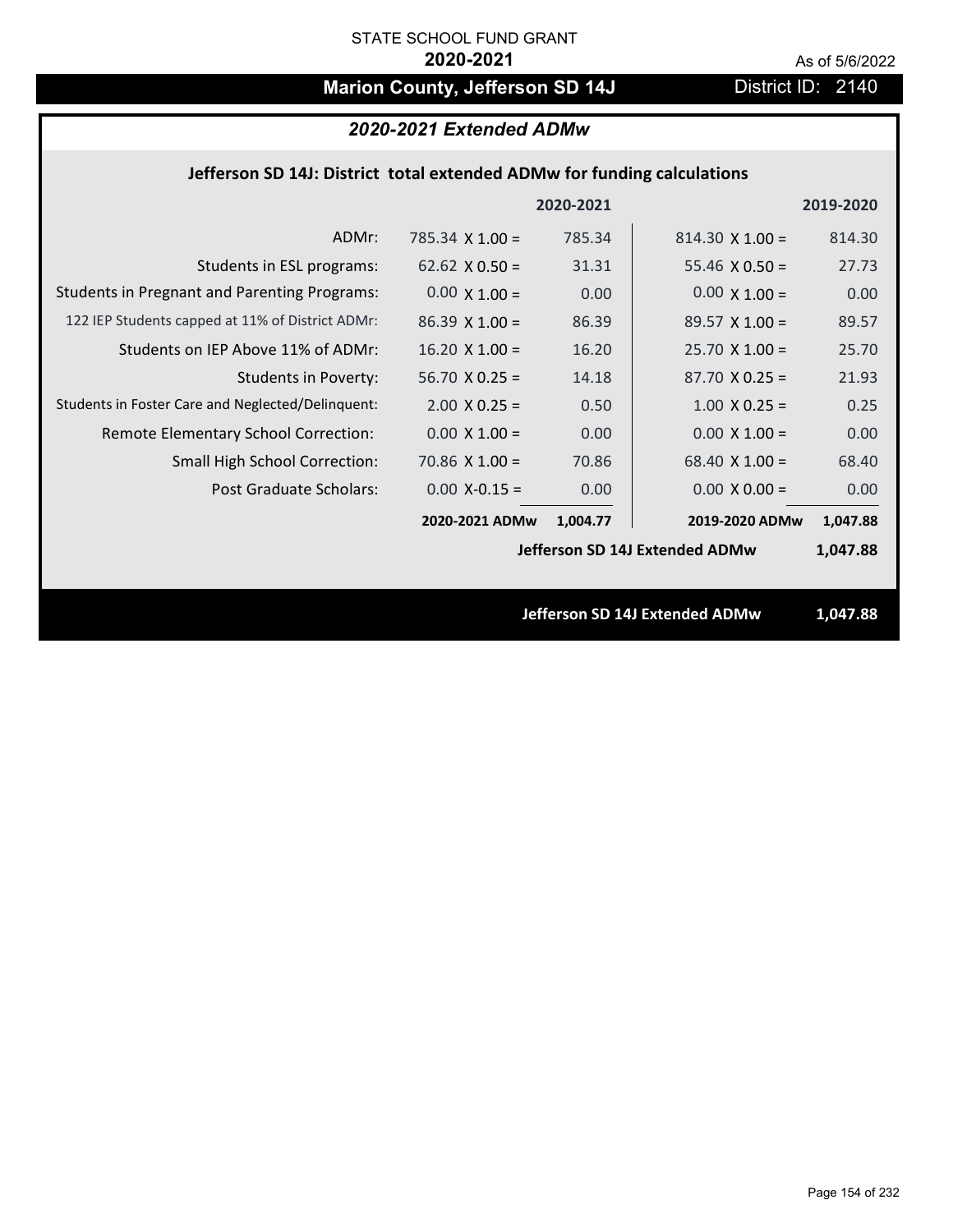# **Marion County, North Marion SD 15** District ID: 2141

# *2020-2021 Extended ADMw*

### **North Marion SD 15: District total extended ADMw for funding calculations**

|                                                     |                          | 2020-2021 |                                         | 2019-2020 |
|-----------------------------------------------------|--------------------------|-----------|-----------------------------------------|-----------|
| ADMr:                                               | $1,758.57 \times 1.00 =$ | 1,758.57  | $1,822.62 \times 1.00 =$                | 1,822.62  |
| Students in ESL programs:                           | $324.91 \times 0.50 =$   | 162.46    | $309.78 \times 0.50 =$                  | 154.89    |
| <b>Students in Pregnant and Parenting Programs:</b> | $0.50 \times 1.00 =$     | 0.50      | $0.00 \times 1.00 =$                    | 0.00      |
| 289 IEP Students capped at 11% of District ADMr:    | 193.44 $\times$ 1.00 =   | 193.44    | $200.49 \times 1.00 =$                  | 200.49    |
| Students on IEP Above 11% of ADMr:                  | $35.00 \times 1.00 =$    | 35.00     | $26.80 X 1.00 =$                        | 26.80     |
| <b>Students in Poverty:</b>                         | $177.68 \times 0.25 =$   | 44.42     | $230.95$ X 0.25 =                       | 57.74     |
| Students in Foster Care and Neglected/Delinquent:   | $1.00 \times 0.25 =$     | 0.25      | $3.00 \times 0.25 =$                    | 0.75      |
| Remote Elementary School Correction:                | $0.00 \times 1.00 =$     | 0.00      | $0.00 \times 1.00 =$                    | 0.00      |
| <b>Small High School Correction:</b>                | $0.00 \times 1.00 =$     | 0.00      | $0.00 \times 1.00 =$                    | 0.00      |
| Post Graduate Scholars:                             | $0.00$ X-0.15 =          | 0.00      | $0.00 \times 0.00 =$                    | 0.00      |
|                                                     | 2020-2021 ADMw           | 2,194.64  | 2019-2020 ADMw                          | 2,263.29  |
|                                                     |                          |           | <b>North Marion SD 15 Extended ADMw</b> | 2,263.29  |
|                                                     |                          |           |                                         |           |
|                                                     |                          |           | <b>North Marion SD 15 Extended ADMw</b> | 2,263.29  |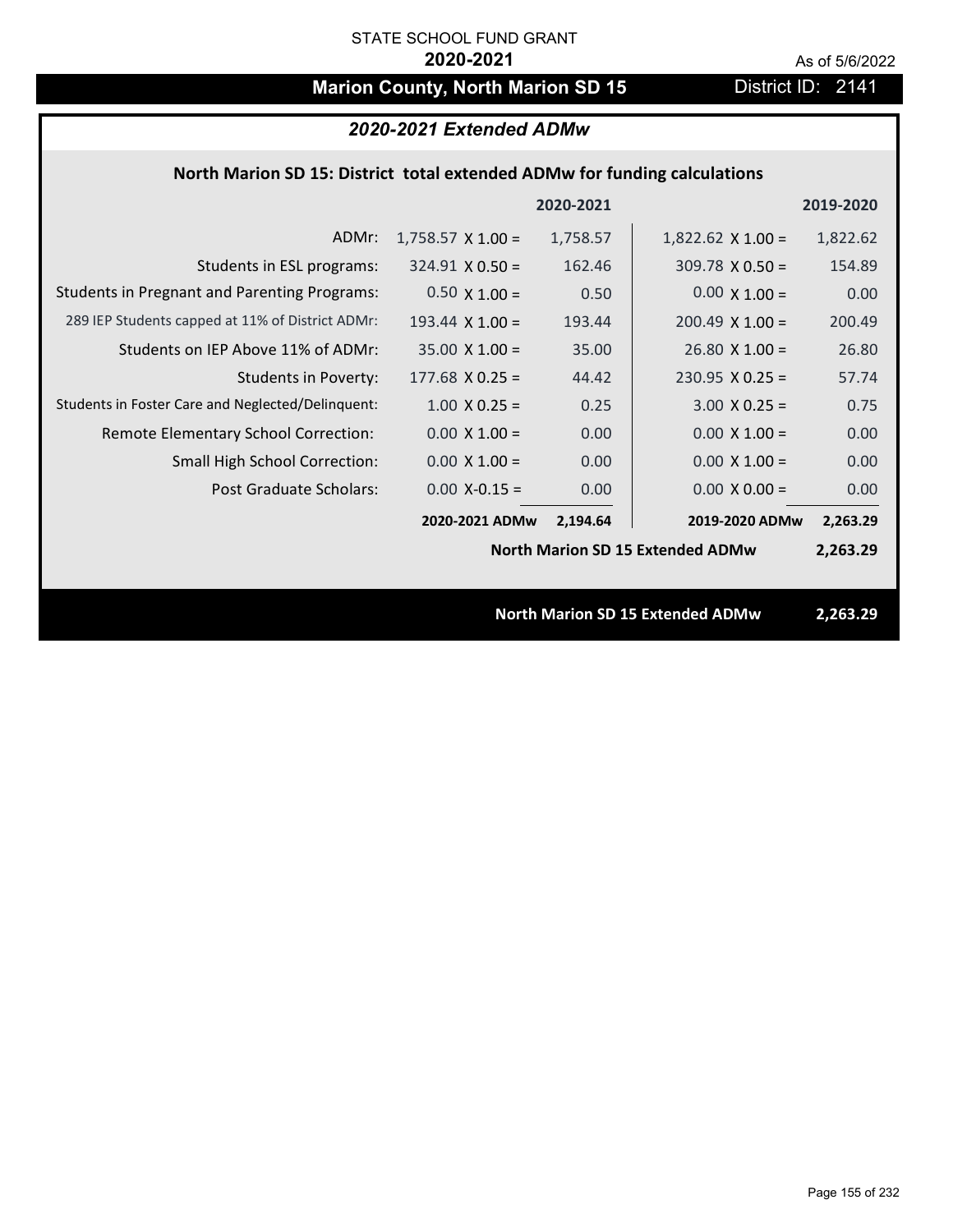# **Marion County, Salem-Keizer SD 24J District ID: 2142**

| 2020-2021 Extended ADMw                                                    |
|----------------------------------------------------------------------------|
| Salem-Keizer SD 24J: District total extended ADMw for funding calculations |

|                                                     |                                 | 2020-2021 |                           | 2019-2020 |
|-----------------------------------------------------|---------------------------------|-----------|---------------------------|-----------|
|                                                     | ADMr: $38,490.54 \times 1.00 =$ | 38,490.54 | 40,428.09 $\times$ 1.00 = | 40,428.09 |
| Students in ESL programs:                           | $6,869.04 \times 0.50 =$        | 3,434.52  | $6,812.35 \times 0.50 =$  | 3,406.18  |
| <b>Students in Pregnant and Parenting Programs:</b> | 47.75 $\times$ 1.00 =           | 47.75     | $51.00 \times 1.00 =$     | 51.00     |
| 6609 IEP Students capped at 11% of District ADMr:   | 4,312.39 $\times$ 1.00 =        | 4,312.39  | 4,525.72 $\times$ 1.00 =  | 4,525.72  |
| Students on IEP Above 11% of ADMr:                  | $1,362.50 \times 1.00 =$        | 1,362.50  | $1,280.10 \times 1.00 =$  | 1,280.10  |
| <b>Students in Poverty:</b>                         | $5,105.68$ X 0.25 =             | 1,276.42  | $6,466.39 \times 0.25 =$  | 1,616.60  |
| Students in Foster Care and Neglected/Delinquent:   | $214.00 \times 0.25 =$          | 53.50     | $242.00 \times 0.25 =$    | 60.50     |
| <b>Remote Elementary School Correction:</b>         | $0.00 \times 1.00 =$            | 0.00      | $0.00 \times 1.00 =$      | 0.00      |
| <b>Small High School Correction:</b>                | $0.00 \times 1.00 =$            | 0.00      | $0.00 \times 1.00 =$      | 0.00      |
| Post Graduate Scholars:                             | $0.00$ X-0.15 =                 | 0.00      | $0.00 \times 0.00 =$      | 0.00      |
|                                                     | 2020-2021 ADMw                  | 48,977.62 | 2019-2020 ADMw            | 51,368.19 |

**Salem‐Keizer SD 24J Extended ADMw**

**52,119.59**

# **Howard Street Charter: Charter ADMw for information only**

|                                                     |                       | 2020-2021 |                        | 2019-2020 |
|-----------------------------------------------------|-----------------------|-----------|------------------------|-----------|
| ADMr:                                               | $187.03$ X $1.00 =$   | 187.03    | $179.81 \times 1.00 =$ | 179.81    |
| Students in ESL programs:                           | $5.66 \times 0.50 =$  | 2.83      | $4.00 \times 0.50 =$   | 2.00      |
| <b>Students in Pregnant and Parenting Programs:</b> | $0.00 \times 1.00 =$  | 0.00      | $0.00 \times 1.00 =$   | 0.00      |
| 0 IEP Students capped at 11% of District ADMr:      | $0.00 \times 1.00 =$  | 0.00      | $0.00 \times 1.00 =$   | 0.00      |
| Students on IEP Above 11% of ADMr:                  | $0.00 \times 1.00 =$  | 0.00      | $0.00 \times 1.00 =$   | 0.00      |
| Students in Poverty:                                | $24.81 \times 0.25 =$ | 6.20      | $29.00 \times 0.25 =$  | 7.25      |
| Students in Foster Care and Neglected/Delinquent:   | $0.00 \times 0.25 =$  | 0.00      | $0.00 \times 0.25 =$   | 0.00      |
| Remote Elementary School Correction:                | $0.00 \times 1.00 =$  | 0.00      | $0.00 \times 1.00 =$   | 0.00      |
| <b>Small High School Correction:</b>                | $0.00 \times 1.00 =$  | 0.00      | $0.00 \times 1.00 =$   | 0.00      |
| Post Graduate Scholars:                             | $0.00$ X-0.15 =       | 0.00      | $0.00 \times 0.00 =$   | 0.00      |
|                                                     | 2020-2021 ADMw        | 196.06    | 2019-2020 ADMw         | 189.06    |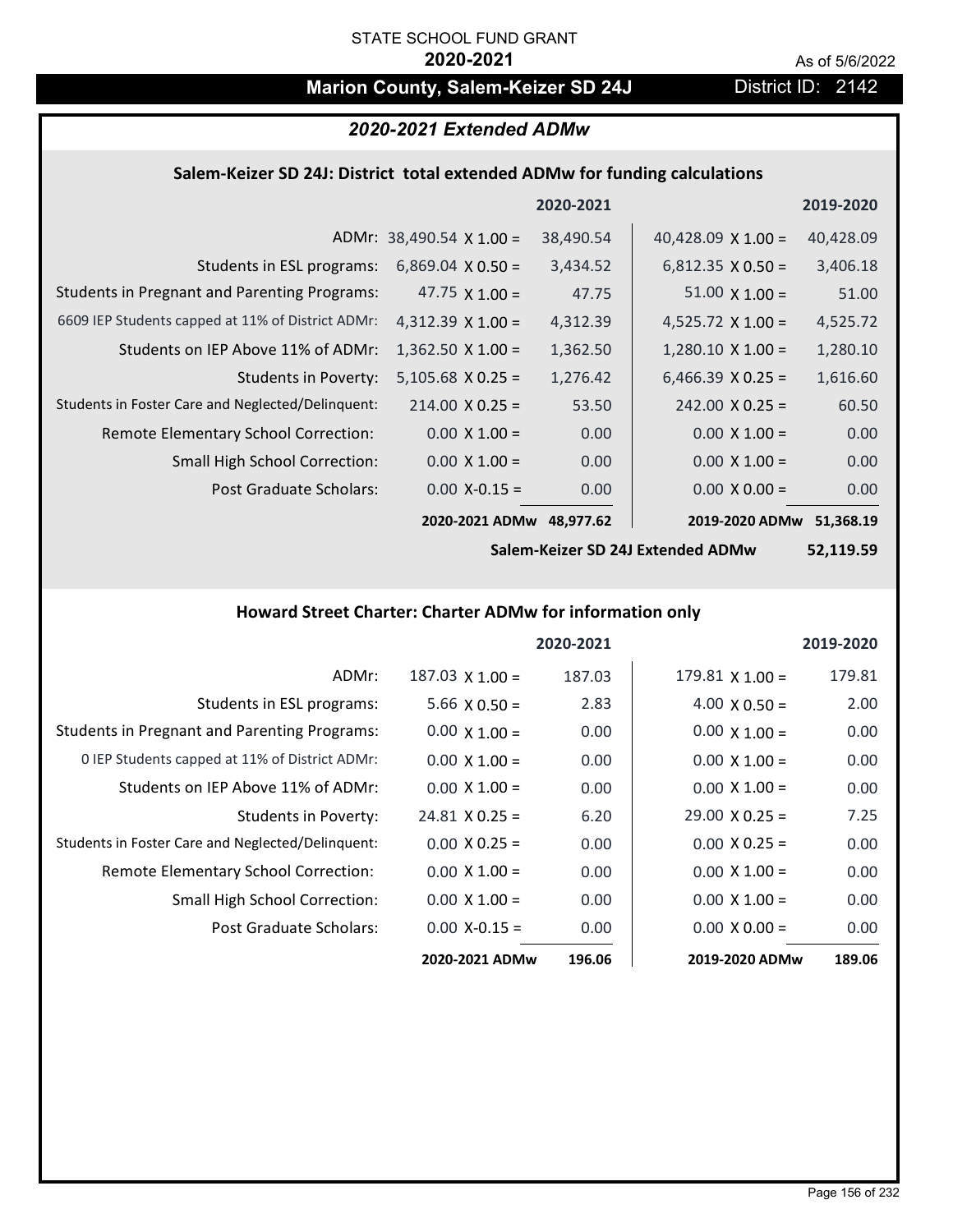| Optimum Learning Environment Charter School: Charter ADMw for information only |                        |           |                       |           |
|--------------------------------------------------------------------------------|------------------------|-----------|-----------------------|-----------|
|                                                                                |                        | 2020-2021 |                       | 2019-2020 |
| ADMr:                                                                          | $122.05 \times 1.00 =$ | 122.05    | 129.32 $X$ 1.00 =     | 129.32    |
| Students in ESL programs:                                                      | $6.70 \times 0.50 =$   | 3.35      | $7.00 \times 0.50 =$  | 3.50      |
| <b>Students in Pregnant and Parenting Programs:</b>                            | $0.00 \times 1.00 =$   | 0.00      | $0.00 \times 1.00 =$  | 0.00      |
| 0 IEP Students capped at 11% of District ADMr:                                 | $0.00 \times 1.00 =$   | 0.00      | $0.00 \times 1.00 =$  | 0.00      |
| Students on IEP Above 11% of ADMr:                                             | $0.00 \times 1.00 =$   | 0.00      | $0.00 \times 1.00 =$  | 0.00      |
| Students in Poverty:                                                           | $16.19 \times 0.25 =$  | 4.05      | $20.86 \times 0.25 =$ | 5.22      |
| Students in Foster Care and Neglected/Delinquent:                              | $0.00 \times 0.25 =$   | 0.00      | $0.00 \times 0.25 =$  | 0.00      |
| Remote Elementary School Correction:                                           | $0.00 \times 1.00 =$   | 0.00      | $0.00 \times 1.00 =$  | 0.00      |
| <b>Small High School Correction:</b>                                           | $0.00 \times 1.00 =$   | 0.00      | $0.00 \times 1.00 =$  | 0.00      |
| Post Graduate Scholars:                                                        | $0.00$ X-0.15 =        | 0.00      | $0.00 \times 0.00 =$  | 0.00      |
|                                                                                | 2020-2021 ADMw         | 129.45    | 2019-2020 ADMw        | 138.04    |

# **Jane Goodall Environmental Middle Charter School: Charter ADMw for information only**

|                                                     |                       | 2020-2021 |                       | 2019-2020 |
|-----------------------------------------------------|-----------------------|-----------|-----------------------|-----------|
| ADMr:                                               | $96.71 \times 1.00 =$ | 96.71     | $97.36 \times 1.00 =$ | 97.36     |
| Students in ESL programs:                           | $2.00 \times 0.50 =$  | 1.00      | $1.00 \times 0.50 =$  | 0.50      |
| <b>Students in Pregnant and Parenting Programs:</b> | $0.00 \times 1.00 =$  | 0.00      | $0.00 \times 1.00 =$  | 0.00      |
| 0 IEP Students capped at 11% of District ADMr:      | $0.00 \times 1.00 =$  | 0.00      | $0.00 \times 1.00 =$  | 0.00      |
| Students on IEP Above 11% of ADMr:                  | $0.00 \times 1.00 =$  | 0.00      | $0.00 \times 1.00 =$  | 0.00      |
| <b>Students in Poverty:</b>                         | $12.83 \times 0.25 =$ | 3.21      | $15.70 \times 0.25 =$ | 3.93      |
| Students in Foster Care and Neglected/Delinquent:   | $0.00 \times 0.25 =$  | 0.00      | $0.00 \times 0.25 =$  | 0.00      |
| Remote Elementary School Correction:                | $0.00 \times 1.00 =$  | 0.00      | $0.00 \times 1.00 =$  | 0.00      |
| <b>Small High School Correction:</b>                | $0.00 \times 1.00 =$  | 0.00      | $0.00 \times 1.00 =$  | 0.00      |
| Post Graduate Scholars:                             | $0.00$ X-0.15 =       | 0.00      | $0.00 \times 0.00 =$  | 0.00      |
|                                                     | 2020-2021 ADMw        | 100.92    | 2019-2020 ADMw        | 101.79    |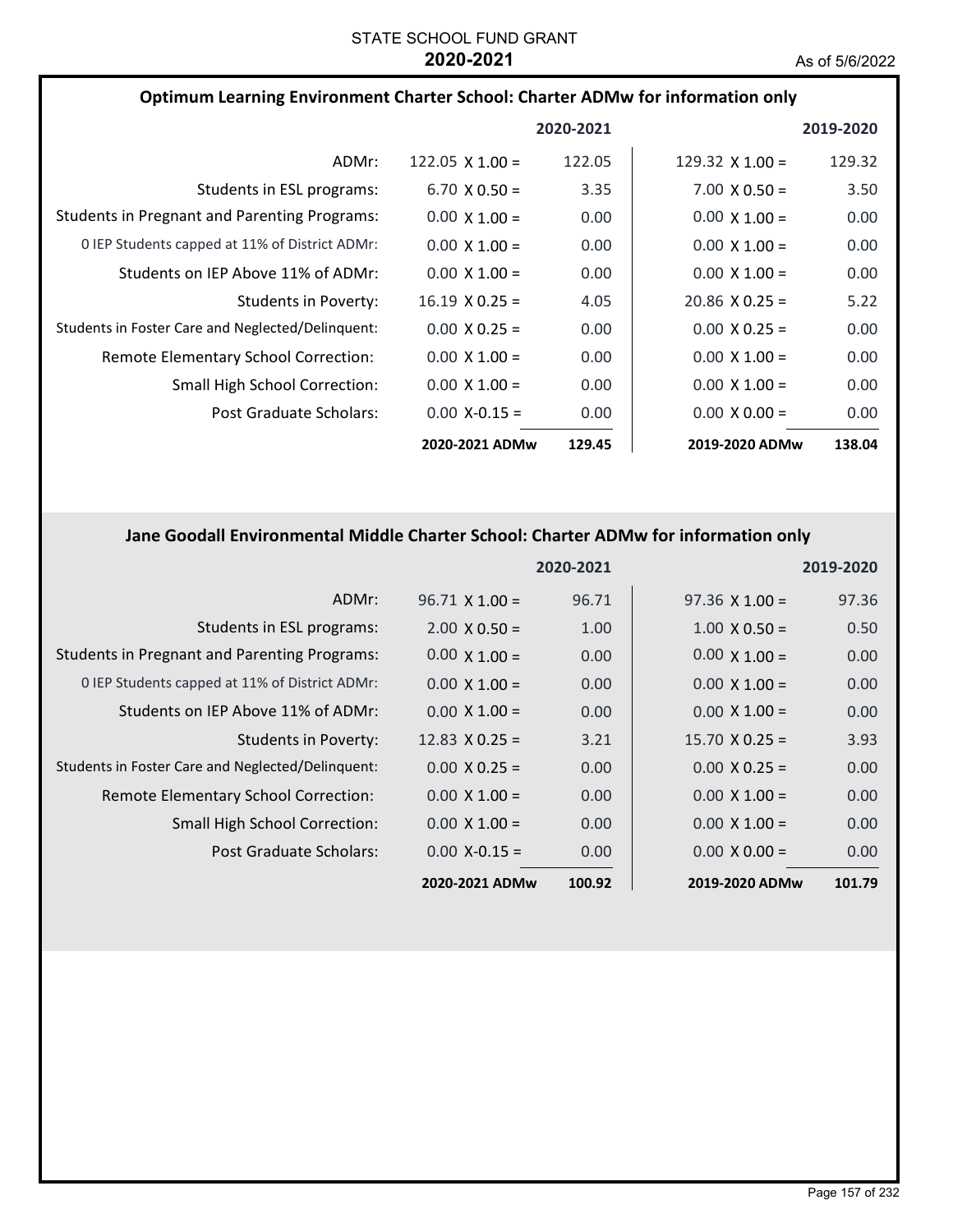# **Valley Inquiry Charter School: Charter ADMw for information only**

|                                                     |                       | 2020-2021 |                        | 2019-2020         |
|-----------------------------------------------------|-----------------------|-----------|------------------------|-------------------|
| ADMr:                                               | $166.38$ X $1.00 =$   | 166.38    | $165.18 \times 1.00 =$ | 165.18            |
| Students in ESL programs:                           | 4.46 $\times$ 0.50 =  | 2.23      | $3.47 \times 0.50 =$   | 1.74              |
| <b>Students in Pregnant and Parenting Programs:</b> | $0.00 \times 1.00 =$  | 0.00      | $0.00 \times 1.00 =$   | 0.00              |
| 0 IEP Students capped at 11% of District ADMr:      | $0.00 \times 1.00 =$  | 0.00      | $0.00 \times 1.00 =$   | 0.00              |
| Students on IEP Above 11% of ADMr:                  | $0.00 \times 1.00 =$  | 0.00      | $0.00 \times 1.00 =$   | 0.00              |
| Students in Poverty:                                | $22.07 \times 0.25 =$ | 5.52      | $26.64 \times 0.25 =$  | 6.66              |
| Students in Foster Care and Neglected/Delinquent:   | $0.00 \times 0.25 =$  | 0.00      | $0.00 \times 0.25 =$   | 0.00              |
| Remote Elementary School Correction:                | $0.00 \times 1.00 =$  | 0.00      | $0.00 \times 1.00 =$   | 0.00              |
| <b>Small High School Correction:</b>                | $0.00 \times 1.00 =$  | 0.00      | $0.00 \times 1.00 =$   | 0.00              |
| Post Graduate Scholars:                             | $0.00$ X-0.15 =       | 0.00      | $0.00 \times 0.00 =$   | 0.00 <sub>1</sub> |
|                                                     | 2020-2021 ADMw        | 174.13    | 2019-2020 ADMw         | 173.58            |

# **Eagle Charter School: Charter ADMw for information only**

|                                                     |                      | 2020-2021 |                       | 2019-2020 |
|-----------------------------------------------------|----------------------|-----------|-----------------------|-----------|
| ADMr:                                               | $140.83$ X $1.00 =$  | 140.83    | $143.18$ X $1.00 =$   | 143.18    |
| Students in ESL programs:                           | $0.00 \times 0.50 =$ | 0.00      | $0.00 \times 0.50 =$  | 0.00      |
| <b>Students in Pregnant and Parenting Programs:</b> | $0.00 \times 1.00 =$ | 0.00      | $0.00 \times 1.00 =$  | 0.00      |
| 0 IEP Students capped at 11% of District ADMr:      | $0.00 \times 1.00 =$ | 0.00      | $0.00 \times 1.00 =$  | 0.00      |
| Students on IEP Above 11% of ADMr:                  | $0.00 \times 1.00 =$ | 0.00      | $0.00 \times 1.00 =$  | 0.00      |
| Students in Poverty:                                | $18.68$ X 0.25 =     | 4.67      | $23.09 \times 0.25 =$ | 5.77      |
| Students in Foster Care and Neglected/Delinquent:   | $0.00 \times 0.25 =$ | 0.00      | $0.00 \times 0.25 =$  | 0.00      |
| Remote Elementary School Correction:                | $0.00 \times 1.00 =$ | 0.00      | $0.00 \times 1.00 =$  | 0.00      |
| Small High School Correction:                       | $0.00 \times 1.00 =$ | 0.00      | $0.00 \times 1.00 =$  | 0.00      |
| Post Graduate Scholars:                             | $0.00$ X-0.15 =      | 0.00      | $0.00 \times 0.00 =$  | 0.00      |
|                                                     | 2020-2021 ADMw       | 145.50    | 2019-2020 ADMw        | 148.95    |

**Salem‐Keizer SD 24J Extended ADMw 52,119.59**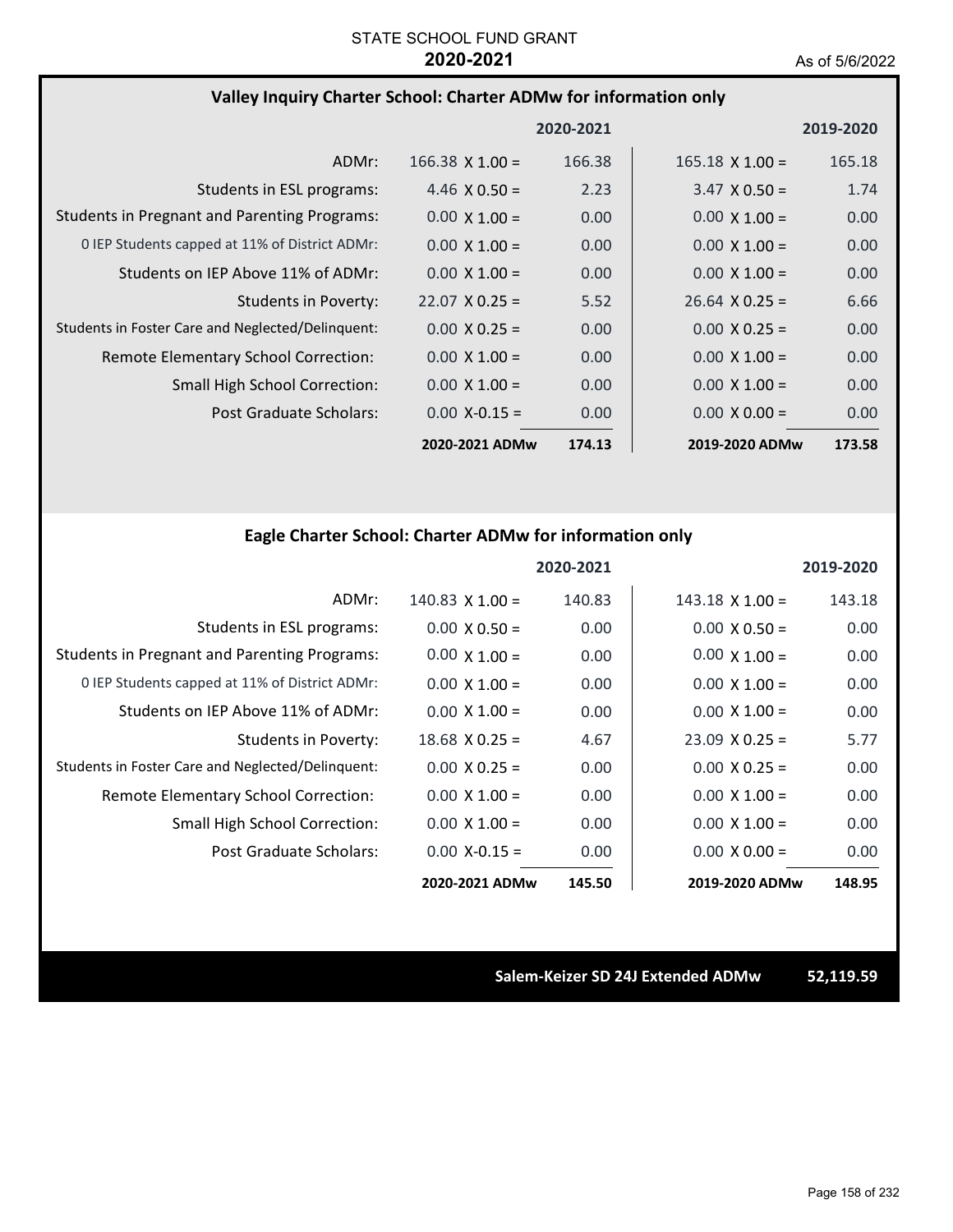# **Marion County, North Santiam SD 29J** District ID: 2143

|                                                                             | 2020-2021 Extended ADMw  |           |                                           |           |  |
|-----------------------------------------------------------------------------|--------------------------|-----------|-------------------------------------------|-----------|--|
| North Santiam SD 29J: District total extended ADMw for funding calculations |                          |           |                                           |           |  |
|                                                                             |                          | 2020-2021 |                                           | 2019-2020 |  |
| ADMr:                                                                       | $2,074.24 \times 1.00 =$ | 2,074.24  | $2,259.14 \times 1.00 =$                  | 2,259.14  |  |
| Students in ESL programs:                                                   | $92.44 \times 0.50 =$    | 46.22     | $108.03 \times 0.50 =$                    | 54.02     |  |
| <b>Students in Pregnant and Parenting Programs:</b>                         | $0.00 \times 1.00 =$     | 0.00      | $0.00 \times 1.00 =$                      | 0.00      |  |
| 342 IEP Students capped at 11% of District ADMr:                            | $228.17 \times 1.00 =$   | 228.17    | $248.51 \times 1.00 =$                    | 248.51    |  |
| Students on IEP Above 11% of ADMr:                                          | $25.60 \times 1.00 =$    | 25.60     | $31.20 \times 1.00 =$                     | 31.20     |  |
| <b>Students in Poverty:</b>                                                 | $195.04$ X 0.25 =        | 48.76     | $250.27$ X 0.25 =                         | 62.57     |  |
| Students in Foster Care and Neglected/Delinquent:                           | $5.00 \times 0.25 =$     | 1.25      | 11.00 $X$ 0.25 =                          | 2.75      |  |
| Remote Elementary School Correction:                                        | $46.71$ X $1.00 =$       | 46.71     | $25.58$ X 1.00 =                          | 25.58     |  |
| <b>Small High School Correction:</b>                                        | $0.00 \times 1.00 =$     | 0.00      | $0.00 \times 1.00 =$                      | 0.00      |  |
| Post Graduate Scholars:                                                     | $0.00$ X-0.15 =          | 0.00      | $0.00 X 0.00 =$                           | 0.00      |  |
|                                                                             | 2020-2021 ADMw           | 2,470.95  | 2019-2020 ADMw                            | 2,683.76  |  |
|                                                                             |                          |           | <b>North Santiam SD 29J Extended ADMw</b> | 2,683.76  |  |
|                                                                             |                          |           |                                           |           |  |
|                                                                             |                          |           | <b>North Santiam SD 29J Extended ADMw</b> | 2,683.76  |  |
|                                                                             |                          |           |                                           |           |  |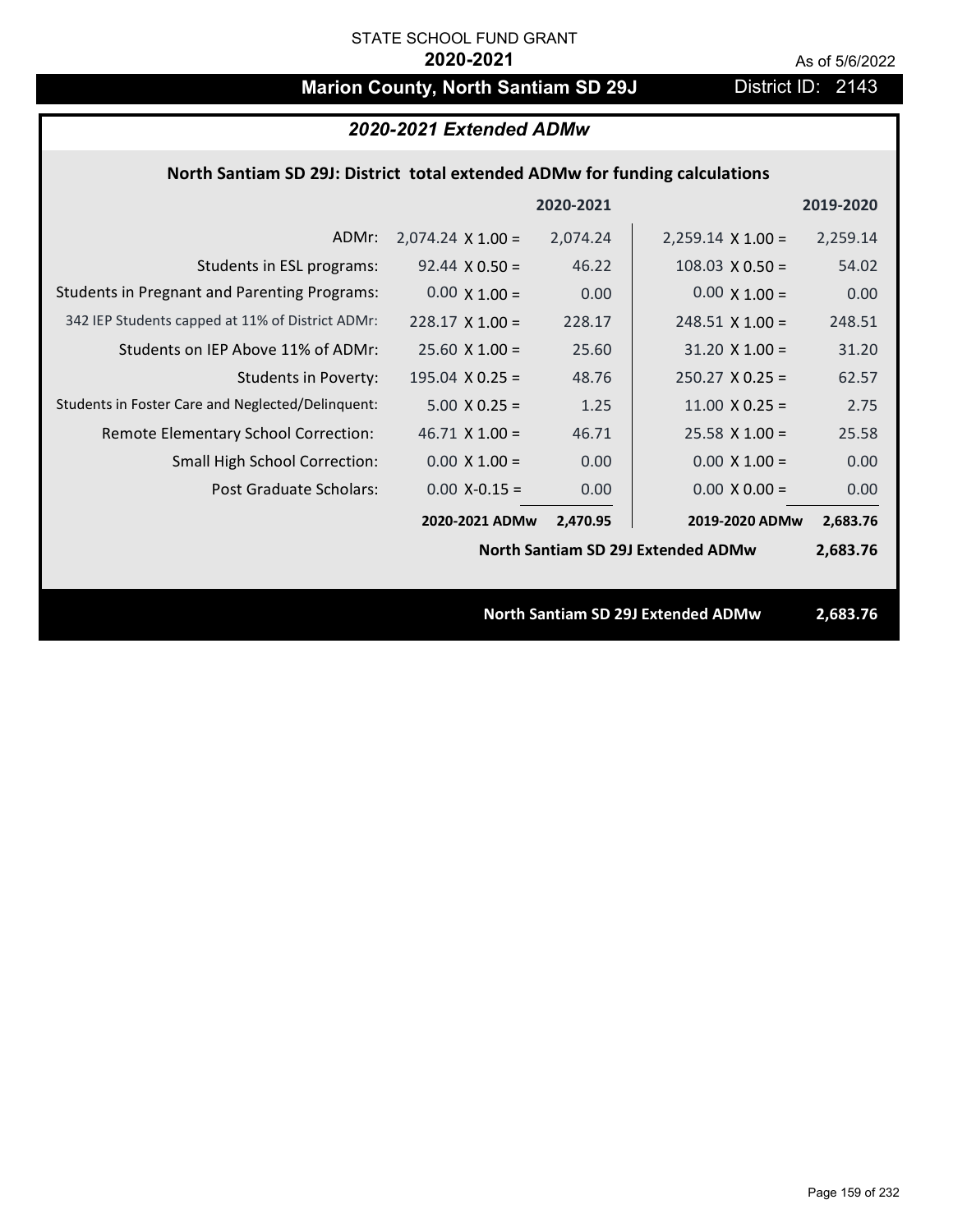# **Marion County, St Paul SD 45** District ID: 2144

# *2020-2021 Extended ADMw*

### **St Paul SD 45: District total extended ADMw for funding calculations**

|                                                     |                        | 2020-2021 |                                    | 2019-2020 |
|-----------------------------------------------------|------------------------|-----------|------------------------------------|-----------|
| ADMr:                                               | $247.46 \times 1.00 =$ | 247.46    | $239.29 \times 1.00 =$             | 239.29    |
| Students in ESL programs:                           | $29.59 \times 0.50 =$  | 14.80     | $36.58 \times 0.50 =$              | 18.29     |
| <b>Students in Pregnant and Parenting Programs:</b> | $0.00 \times 1.00 =$   | 0.00      | $0.00 \times 1.00 =$               | 0.00      |
| 14 IEP Students capped at 11% of District ADMr:     | $14.00 \times 1.00 =$  | 14.00     | $14.00 \times 1.00 =$              | 14.00     |
| Students on IEP Above 11% of ADMr:                  | $0.00 \times 1.00 =$   | 0.00      | $0.00 \times 1.00 =$               | 0.00      |
| <b>Students in Poverty:</b>                         | $24.44 \times 0.25 =$  | 6.11      | $24.37$ X 0.25 =                   | 6.09      |
| Students in Foster Care and Neglected/Delinquent:   | $0.00 \times 0.25 =$   | 0.00      | $1.00 \times 0.25 =$               | 0.25      |
| Remote Elementary School Correction:                | 55.54 $X$ 1.00 =       | 55.54     | $55.31 \times 1.00 =$              | 55.31     |
| <b>Small High School Correction:</b>                | $74.93 \times 1.00 =$  | 74.93     | $71.61 \times 1.00 =$              | 71.61     |
| Post Graduate Scholars:                             | $0.00$ X-0.15 =        | 0.00      | $0.00 \times 0.00 =$               | 0.00      |
|                                                     | 2020-2021 ADMw         | 412.84    | 2019-2020 ADMw                     | 404.84    |
|                                                     |                        |           | <b>St Paul SD 45 Extended ADMw</b> | 412.84    |
|                                                     |                        |           |                                    |           |
|                                                     |                        |           | <b>St Paul SD 45 Extended ADMw</b> | 412.84    |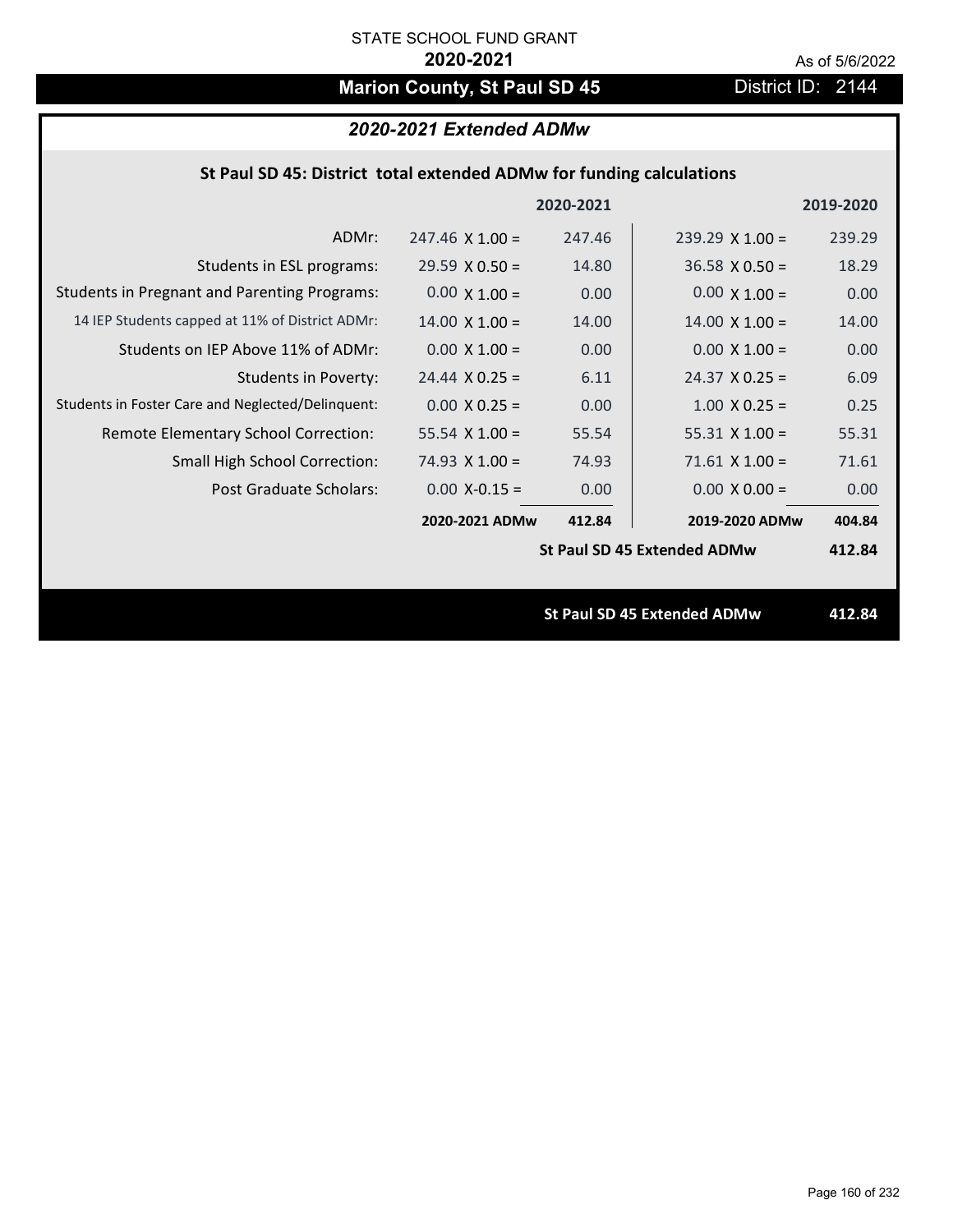# **Marion County, Mt Angel SD 91** District ID: 2145

## *2020-2021 Extended ADMw*

### **Mt Angel SD 91: District total extended ADMw for funding calculations**

|                                                     |                       | 2020-2021 |                              | 2019-2020 |
|-----------------------------------------------------|-----------------------|-----------|------------------------------|-----------|
| ADMr:                                               | 635.36 $X$ 1.00 =     | 635.36    | $709.91 \times 1.00 =$       | 709.91    |
| Students in ESL programs:                           | 74.49 $\times$ 0.50 = | 37.25     | $79.06 \times 0.50 =$        | 39.53     |
| <b>Students in Pregnant and Parenting Programs:</b> | $0.00 \times 1.00 =$  | 0.00      | $0.00 \times 1.00 =$         | 0.00      |
| 98 IEP Students capped at 11% of District ADMr:     | 69.89 $X$ 1.00 =      | 69.89     | $78.09 \times 1.00 =$        | 78.09     |
| Students on IEP Above 11% of ADMr:                  | $0.00 \times 1.00 =$  | 0.00      | $0.00 \times 1.00 =$         | 0.00      |
| <b>Students in Poverty:</b>                         | 48.38 $X$ 0.25 =      | 12.10     | 69.19 $X$ 0.25 =             | 17.30     |
| Students in Foster Care and Neglected/Delinquent:   | 4.00 $X$ 0.25 =       | 1.00      | 4.00 $X$ 0.25 =              | 1.00      |
| Remote Elementary School Correction:                | $0.00 \times 1.00 =$  | 0.00      | $0.00 \times 1.00 =$         | 0.00      |
| <b>Small High School Correction:</b>                | $86.50 \times 1.00 =$ | 86.50     | $86.49 \times 1.00 =$        | 86.49     |
| Post Graduate Scholars:                             | $0.00$ X-0.15 =       | 0.00      | $0.00 \times 0.00 =$         | 0.00      |
|                                                     | 2020-2021 ADMw        | 842.09    | 2019-2020 ADMw               | 932.32    |
|                                                     |                       |           | Mt Angel SD 91 Extended ADMw | 932.32    |
|                                                     |                       |           |                              |           |
|                                                     |                       |           | Mt Angel SD 91 Extended ADMw | 932.32    |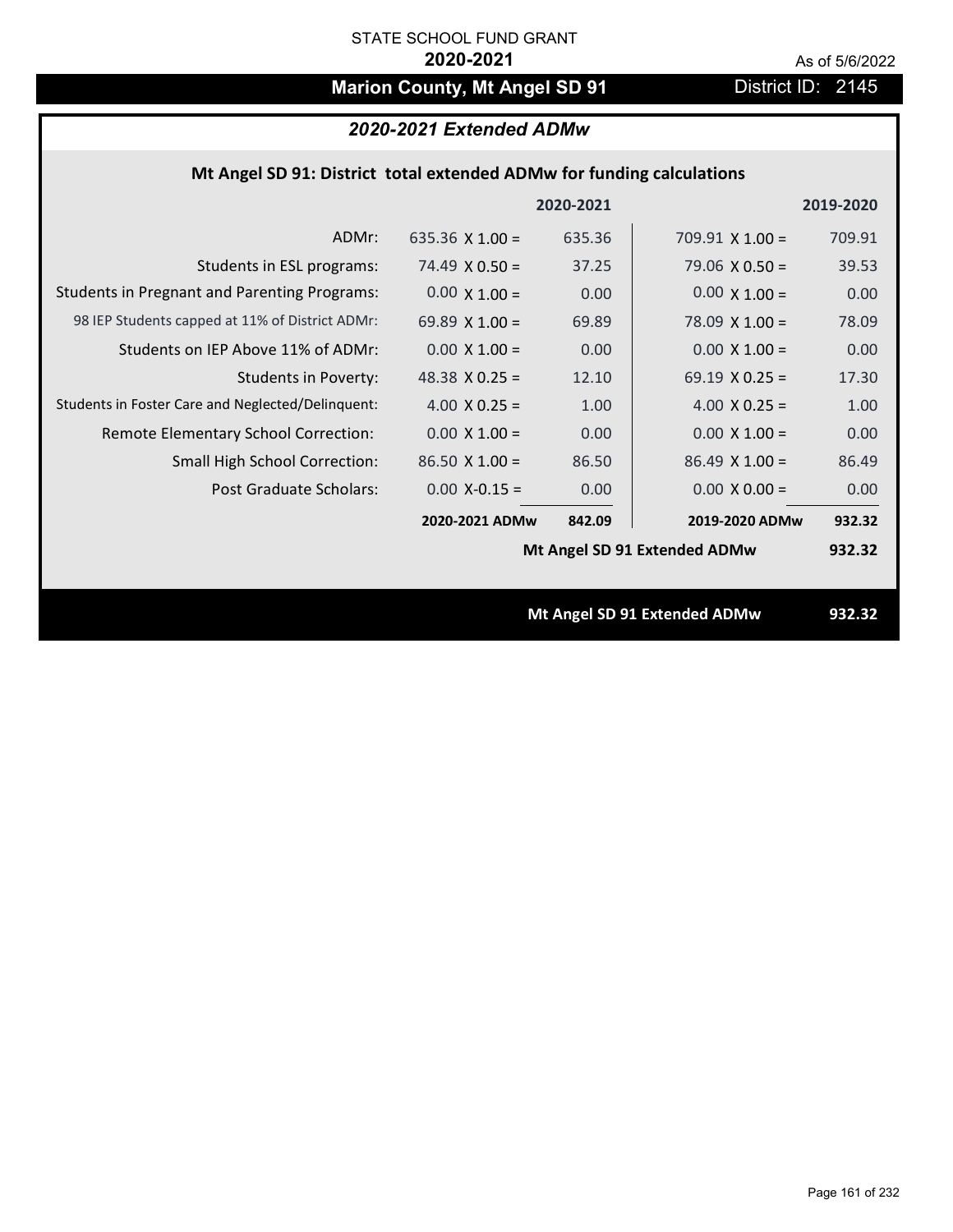# **Marion County, Woodburn SD 103** District ID: 2146

### *2020-2021 Extended ADMw*

#### **Woodburn SD 103: District total extended ADMw for funding calculations**

|                                                     |                          | 2020-2021 |                          | 2019-2020 |
|-----------------------------------------------------|--------------------------|-----------|--------------------------|-----------|
| ADMr:                                               | $5,253.17 \times 1.00 =$ | 5,253.17  | $5,419.71 \times 1.00 =$ | 5,419.71  |
| Students in ESL programs:                           | $1,874.93 \times 0.50 =$ | 937.47    | $1,860.86 \times 0.50 =$ | 930.43    |
| <b>Students in Pregnant and Parenting Programs:</b> | 5.75 $\times$ 1.00 =     | 5.75      | 2.93 $\times$ 1.00 =     | 2.93      |
| 805 IEP Students capped at 11% of District ADMr:    | 595.95 $\times$ 1.00 =   | 595.95    | $614.91 \times 1.00 =$   | 614.91    |
| Students on IEP Above 11% of ADMr:                  | 41.70 $\times$ 1.00 =    | 41.70     | $50.70 \times 1.00 =$    | 50.70     |
| Students in Poverty:                                | $942.74 \times 0.25 =$   | 235.69    | $1,389.47 \times 0.25 =$ | 347.37    |
| Students in Foster Care and Neglected/Delinquent:   | $16.00 \times 0.25 =$    | 4.00      | $19.00 \times 0.25 =$    | 4.75      |
| Remote Elementary School Correction:                | $0.00 \times 1.00 =$     | 0.00      | $0.00 \times 1.00 =$     | 0.00      |
| <b>Small High School Correction:</b>                | $0.00 \times 1.00 =$     | 0.00      | $0.00 \times 1.00 =$     | 0.00      |
| Post Graduate Scholars:                             | $0.00$ X-0.15 =          | 0.00      | $0.00 \times 0.00 =$     | 0.00      |
|                                                     | 2020-2021 ADMw           | 7,073.72  | 2019-2020 ADMw           | 7,370.80  |

**Woodburn SD 103 Extended ADMw**

**7,568.64**

## **Woodburn Arthur Academy: Charter ADMw for information only**

|                                                     |                       | 2020-2021 |                        | 2019-2020 |
|-----------------------------------------------------|-----------------------|-----------|------------------------|-----------|
| ADMr:                                               | $164.59$ X $1.00 =$   | 164.59    | $170.40 \times 1.00 =$ | 170.40    |
| Students in ESL programs:                           | $29.79 \times 0.50 =$ | 14.90     | $32.93 \times 0.50 =$  | 16.47     |
| <b>Students in Pregnant and Parenting Programs:</b> | $0.00 \times 1.00 =$  | 0.00      | $0.00 \times 1.00 =$   | 0.00      |
| 0 IEP Students capped at 11% of District ADMr:      | $0.00 \times 1.00 =$  | 0.00      | $0.00 \times 1.00 =$   | 0.00      |
| Students on IEP Above 11% of ADMr:                  | $0.00 \times 1.00 =$  | 0.00      | $0.00 \times 1.00 =$   | 0.00      |
| Students in Poverty:                                | $29.54 \times 0.25 =$ | 7.39      | 43.92 $X$ 0.25 =       | 10.98     |
| Students in Foster Care and Neglected/Delinquent:   | $0.00 \times 0.25 =$  | 0.00      | $0.00 \times 0.25 =$   | 0.00      |
| Remote Elementary School Correction:                | $0.00 \times 1.00 =$  | 0.00      | $0.00 \times 1.00 =$   | 0.00      |
| <b>Small High School Correction:</b>                | $0.00 \times 1.00 =$  | 0.00      | $0.00 \times 1.00 =$   | 0.00      |
| Post Graduate Scholars:                             | $0.00 X - 0.15 =$     | 0.00      | $0.00 \times 0.00 =$   | 0.00      |
|                                                     | 2020-2021 ADMw        | 186.87    | 2019-2020 ADMw         | 197.85    |

**Woodburn SD 103 Extended ADMw 7,568.64**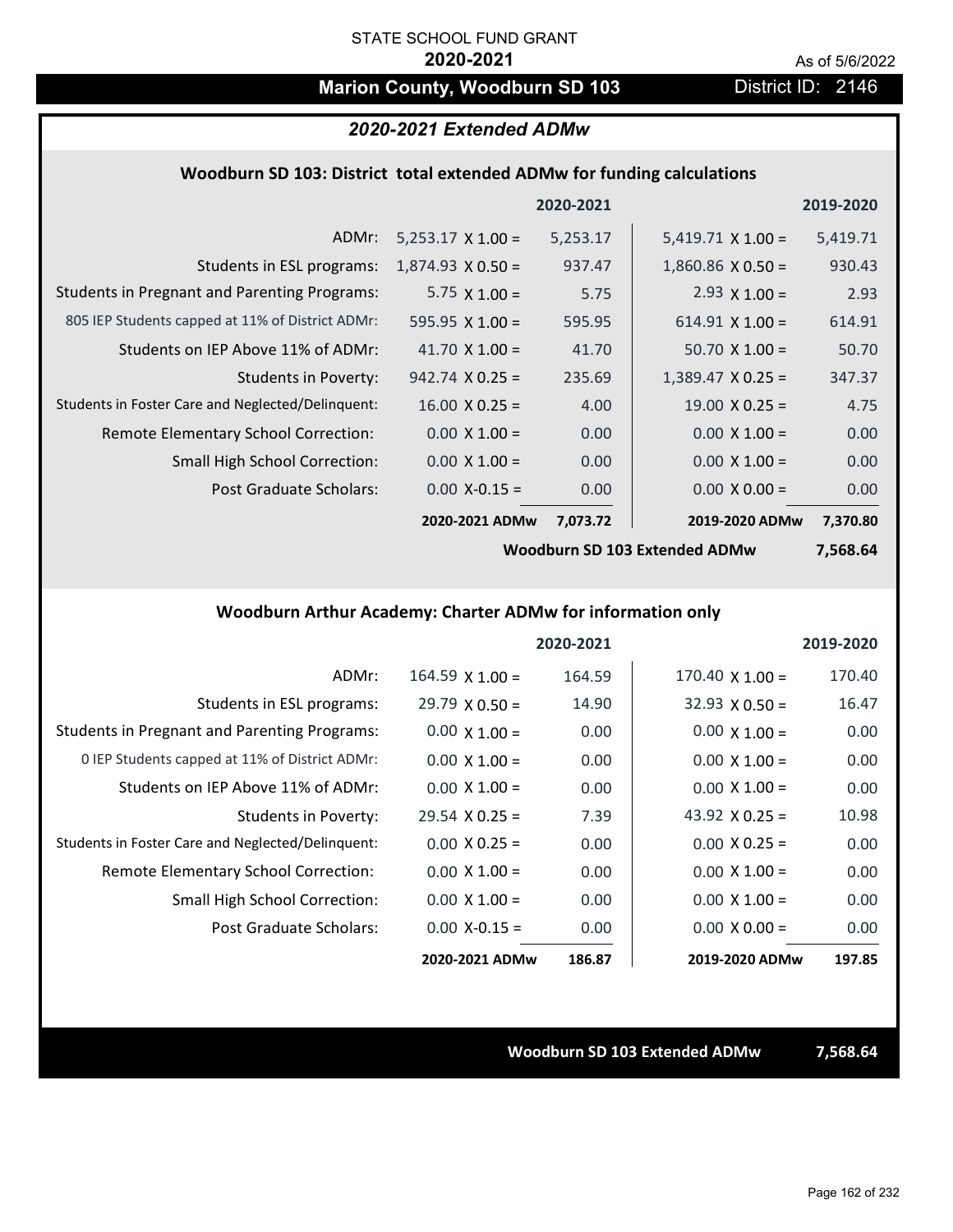# **Morrow County, Morrow SD 1** District ID: 2147

# *2020-2021 Extended ADMw*

### **Morrow SD 1: District total extended ADMw for funding calculations**

|                                                     |                          | 2020-2021 |                                  | 2019-2020 |
|-----------------------------------------------------|--------------------------|-----------|----------------------------------|-----------|
| ADMr:                                               | $2,262.20 \times 1.00 =$ | 2,262.20  | $2,263.87 \times 1.00 =$         | 2,263.87  |
| Students in ESL programs:                           | $474.53 \times 0.50 =$   | 237.27    | 458.45 $\times$ 0.50 =           | 229.23    |
| <b>Students in Pregnant and Parenting Programs:</b> | $5.44 \times 1.00 =$     | 5.44      | $0.00 \times 1.00 =$             | 0.00      |
| 345 IEP Students capped at 11% of District ADMr:    | $248.84$ X 1.00 =        | 248.84    | $249.03 \times 1.00 =$           | 249.03    |
| Students on IEP Above 11% of ADMr:                  | $5.80 \times 1.00 =$     | 5.80      | $5.10 \times 1.00 =$             | 5.10      |
| <b>Students in Poverty:</b>                         | $317.00 \times 0.25 =$   | 79.25     | 419.00 $X$ 0.25 =                | 104.75    |
| Students in Foster Care and Neglected/Delinquent:   | $29.00 \times 0.25 =$    | 7.25      | $25.00 \times 0.25 =$            | 6.25      |
| Remote Elementary School Correction:                | $27.03 \times 1.00 =$    | 27.03     | $18.21 \times 1.00 =$            | 18.21     |
| <b>Small High School Correction:</b>                | $201.78$ X 1.00 =        | 201.78    | $204.14 \times 1.00 =$           | 204.14    |
| Post Graduate Scholars:                             | $0.00$ X-0.15 =          | 0.00      | $0.00 \times 0.00 =$             | 0.00      |
|                                                     | 2020-2021 ADMw           | 3,074.86  | 2019-2020 ADMw                   | 3,080.57  |
|                                                     |                          |           | <b>Morrow SD 1 Extended ADMw</b> | 3,080.57  |
|                                                     |                          |           |                                  |           |
|                                                     |                          |           | <b>Morrow SD 1 Extended ADMw</b> | 3,080.57  |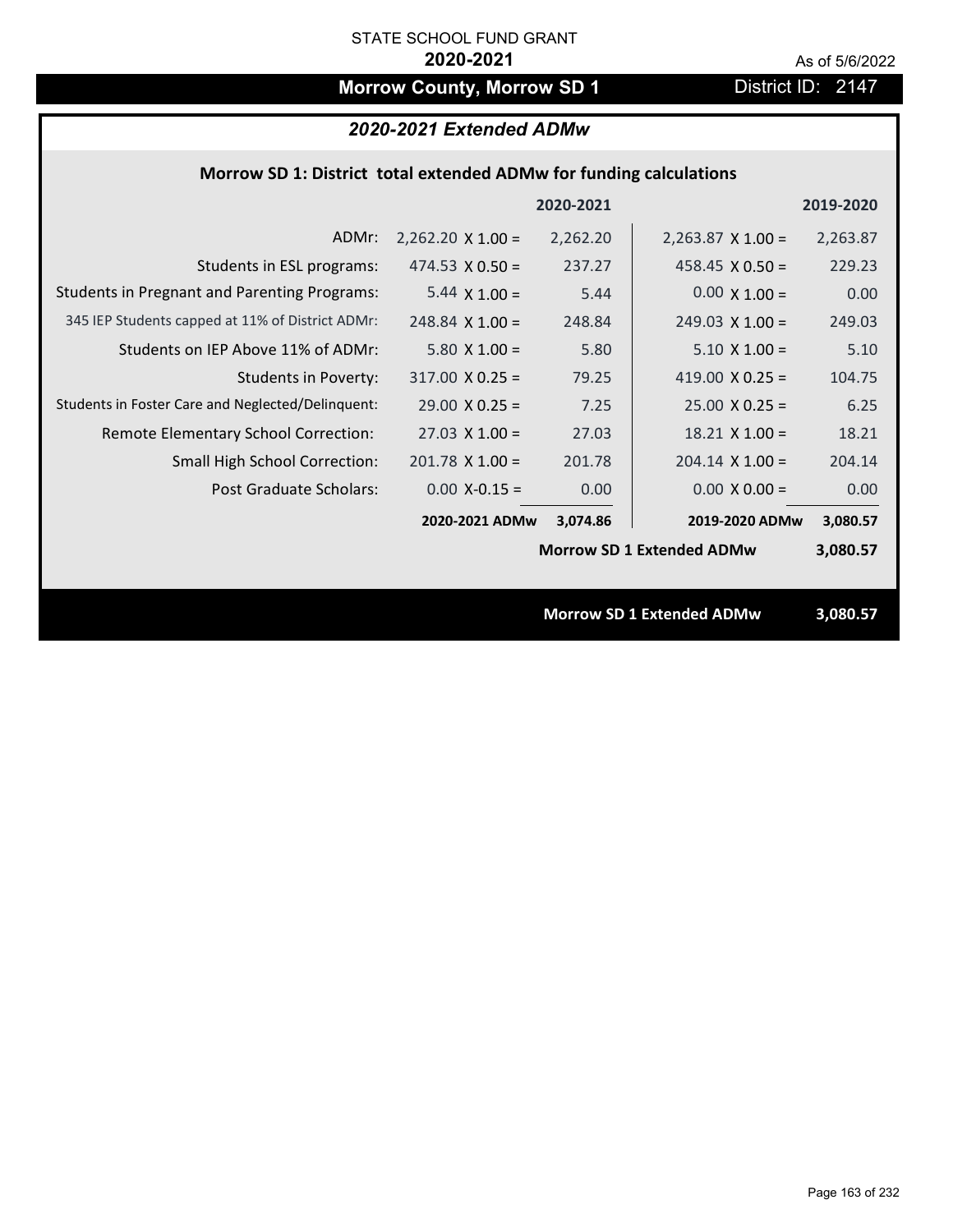# **Morrow County, Ione SD R2** District ID: 3997

# *2020-2021 Extended ADMw*

### **Ione SD R2: District total extended ADMw for funding calculations**

|                                                     |                       | 2020-2021 |                                 | 2019-2020 |
|-----------------------------------------------------|-----------------------|-----------|---------------------------------|-----------|
| ADMr:                                               | $0.99 \times 1.00 =$  | 0.99      | $0.00 \times 1.00 =$            | 0.00      |
| Students in ESL programs:                           | $0.00 \times 0.50 =$  | 0.00      | $0.00 \times 0.50 =$            | 0.00      |
| <b>Students in Pregnant and Parenting Programs:</b> | $0.00 \times 1.00 =$  | 0.00      | $0.00 \times 1.00 =$            | 0.00      |
| 28 IEP Students capped at 11% of District ADMr:     | $16.51 \times 1.00 =$ | 16.51     | $19.80 \times 1.00 =$           | 19.80     |
| Students on IEP Above 11% of ADMr:                  | 4.40 $X$ 1.00 =       | 4.40      | $1.30 \times 1.00 =$            | 1.30      |
| Students in Poverty:                                | $0.03 \times 0.25 =$  | 0.01      | $0.00 \times 0.25 =$            | 0.00      |
| Students in Foster Care and Neglected/Delinquent:   | $2.00 \times 0.25 =$  | 0.50      | $2.00 \times 0.25 =$            | 0.50      |
| Remote Elementary School Correction:                | $0.00 \times 1.00 =$  | 0.00      | $0.00 \times 1.00 =$            | 0.00      |
| <b>Small High School Correction:</b>                | $0.00 \times 1.00 =$  | 0.00      | $0.00 \times 1.00 =$            | 0.00      |
| Post Graduate Scholars:                             | $0.00$ X-0.15 =       | 0.00      | $0.00 \times 0.00 =$            | 0.00      |
|                                                     | 2020-2021 ADMw        | 22.41     | 2019-2020 ADMw                  | 21.60     |
|                                                     |                       |           | <b>Ione SD R2 Extended ADMw</b> | 335.57    |

# **Ione Community Charter School: Charter ADMw for information only**

|                                                     |                        | 2020-2021 |                        | 2019-2020 |
|-----------------------------------------------------|------------------------|-----------|------------------------|-----------|
| ADMr:                                               | $149.10 \times 1.00 =$ | 149.10    | $179.96 \times 1.00 =$ | 179.96    |
| Students in ESL programs:                           | $14.15 \times 0.50 =$  | 7.08      | $12.39 \times 0.50 =$  | 6.20      |
| <b>Students in Pregnant and Parenting Programs:</b> | $0.00 \times 1.00 =$   | 0.00      | $0.00 \times 1.00 =$   | 0.00      |
| 0 IEP Students capped at 11% of District ADMr:      | $0.00 \times 1.00 =$   | 0.00      | $0.00 \times 1.00 =$   | 0.00      |
| Students on IEP Above 11% of ADMr:                  | $0.00 \times 1.00 =$   | 0.00      | $0.00 \times 1.00 =$   | 0.00      |
| Students in Poverty:                                | $7.97 \times 0.25 =$   | 1.99      | $9.00 \times 0.25 =$   | 2.25      |
| Students in Foster Care and Neglected/Delinquent:   | $0.00 \times 0.25 =$   | 0.00      | $0.00 \times 0.25 =$   | 0.00      |
| Remote Elementary School Correction:                | $67.48 \times 1.00 =$  | 67.48     | $70.70 \times 1.00 =$  | 70.70     |
| <b>Small High School Correction:</b>                | $50.46 \times 1.00 =$  | 50.46     | $54.87 \times 1.00 =$  | 54.87     |
| Post Graduate Scholars:                             | $0.00$ X-0.15 =        | 0.00      | $0.00 \times 0.00 =$   | 0.00      |
|                                                     | 2020-2021 ADMw         | 276.11    | 2019-2020 ADMw         | 313.98    |

**Ione SD R2 Extended ADMw 335.57**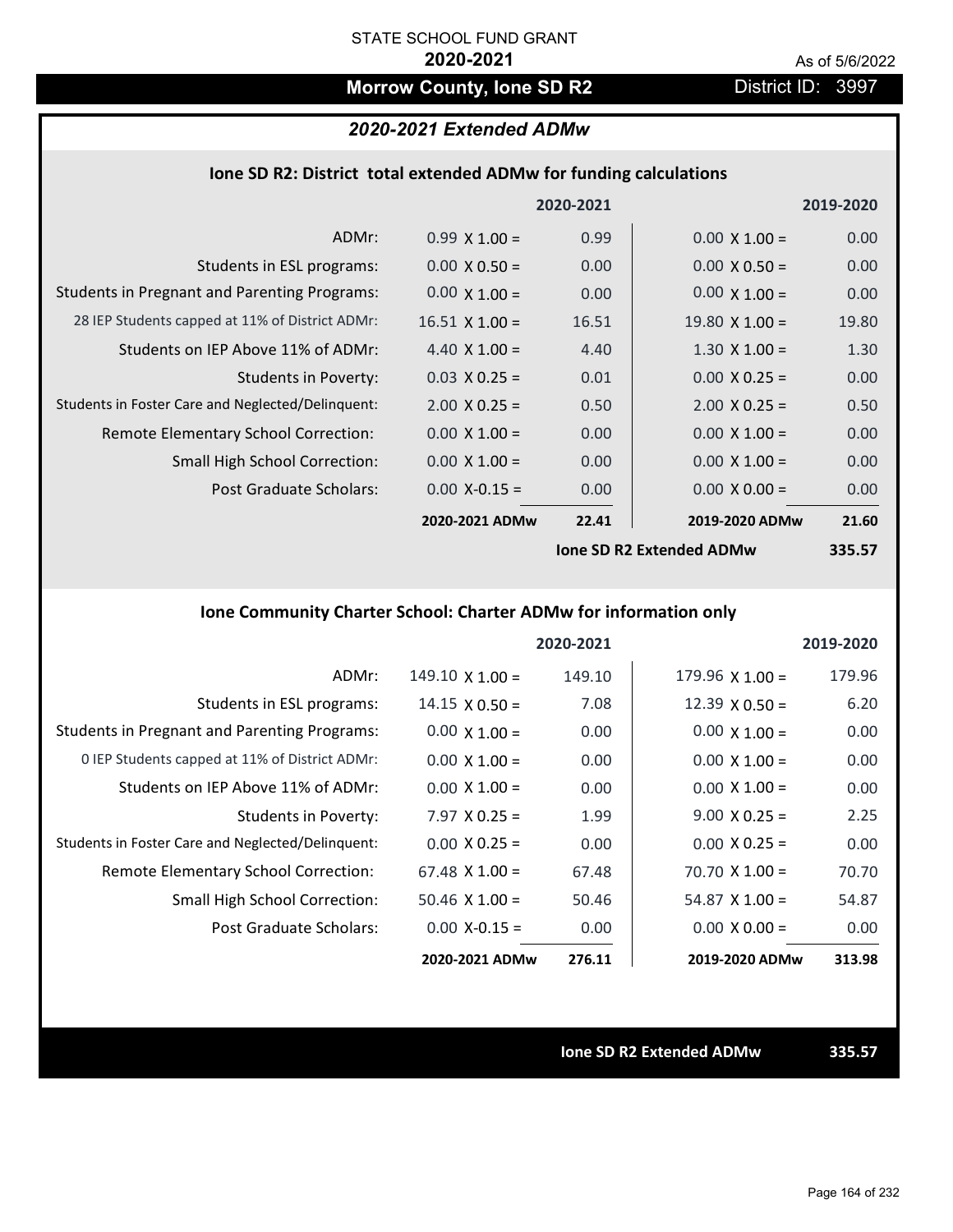# **Multnomah County, Portland SD 1J** District ID: 2180

# *2020-2021 Extended ADMw*

### **Portland SD 1J: District total extended ADMw for funding calculations**

|                                                     |                                 | 2020-2021 |                           | 2019-2020 |
|-----------------------------------------------------|---------------------------------|-----------|---------------------------|-----------|
|                                                     | ADMr: $44,689.30 \times 1.00 =$ | 44,689.30 | 46,470.65 $\times$ 1.00 = | 46,470.65 |
| Students in ESL programs:                           | $3,665.26 \times 0.50 =$        | 1,832.63  | $3,623.27 \times 0.50 =$  | 1,811.64  |
| <b>Students in Pregnant and Parenting Programs:</b> | 70.47 $\times$ 1.00 =           | 70.47     | 57.23 $\times$ 1.00 =     | 57.23     |
| 7004 IEP Students capped at 11% of District ADMr:   | $5,131.40 \times 1.00 =$        | 5,131.40  | $5,317.17 \times 1.00 =$  | 5,317.17  |
| Students on IEP Above 11% of ADMr:                  | $867.60 \times 1.00 =$          | 867.60    | $1,083.30 \times 1.00 =$  | 1,083.30  |
| <b>Students in Poverty:</b>                         | 4,419.97 $X$ 0.25 =             | 1,104.99  | $4,373.29$ X 0.25 =       | 1,093.32  |
| Students in Foster Care and Neglected/Delinquent:   | $242.00 \times 0.25 =$          | 60.50     | $277.00 \times 0.25 =$    | 69.25     |
| Remote Elementary School Correction:                | $0.00 \times 1.00 =$            | 0.00      | $0.00 \times 1.00 =$      | 0.00      |
| <b>Small High School Correction:</b>                | $0.00 \times 1.00 =$            | 0.00      | $0.00 \times 1.00 =$      | 0.00      |
| Post Graduate Scholars:                             | $0.00 X - 0.15 =$               | 0.00      | $0.00 \times 0.00 =$      | 0.00      |
|                                                     | 2020-2021 ADMw                  | 53,756.90 | 2019-2020 ADMw            | 55,902.56 |

**Portland SD 1J Extended ADMw**

**57,825.38**

## **Opal School of the Portland Children's Museum: Charter ADMw for information only**

|                                                     |                       | 2020-2021 |                       | 2019-2020 |
|-----------------------------------------------------|-----------------------|-----------|-----------------------|-----------|
| ADMr:                                               | $89.12 \times 1.00 =$ | 89.12     | $87.98 \times 1.00 =$ | 87.98     |
| Students in ESL programs:                           | $2.00 \times 0.50 =$  | 1.00      | $2.00 \times 0.50 =$  | 1.00      |
| <b>Students in Pregnant and Parenting Programs:</b> | $0.00 \times 1.00 =$  | 0.00      | $0.00 \times 1.00 =$  | 0.00      |
| 0 IEP Students capped at 11% of District ADMr:      | $0.00 \times 1.00 =$  | 0.00      | $0.00 \times 1.00 =$  | 0.00      |
| Students on IEP Above 11% of ADMr:                  | $0.00 \times 1.00 =$  | 0.00      | $0.00 \times 1.00 =$  | 0.00      |
| Students in Poverty:                                | $8.81 \times 0.25 =$  | 2.20      | $8.34 \times 0.25 =$  | 2.09      |
| Students in Foster Care and Neglected/Delinquent:   | $0.00 \times 0.25 =$  | 0.00      | $0.00 \times 0.25 =$  | 0.00      |
| <b>Remote Elementary School Correction:</b>         | $0.00 \times 1.00 =$  | 0.00      | $0.00 \times 1.00 =$  | 0.00      |
| <b>Small High School Correction:</b>                | $0.00 \times 1.00 =$  | 0.00      | $0.00 \times 1.00 =$  | 0.00      |
| Post Graduate Scholars:                             | $0.00$ X-0.15 =       | 0.00      | $0.00 \times 0.00 =$  | 0.00      |
|                                                     | 2020-2021 ADMw        | 92.32     | 2019-2020 ADMw        | 91.07     |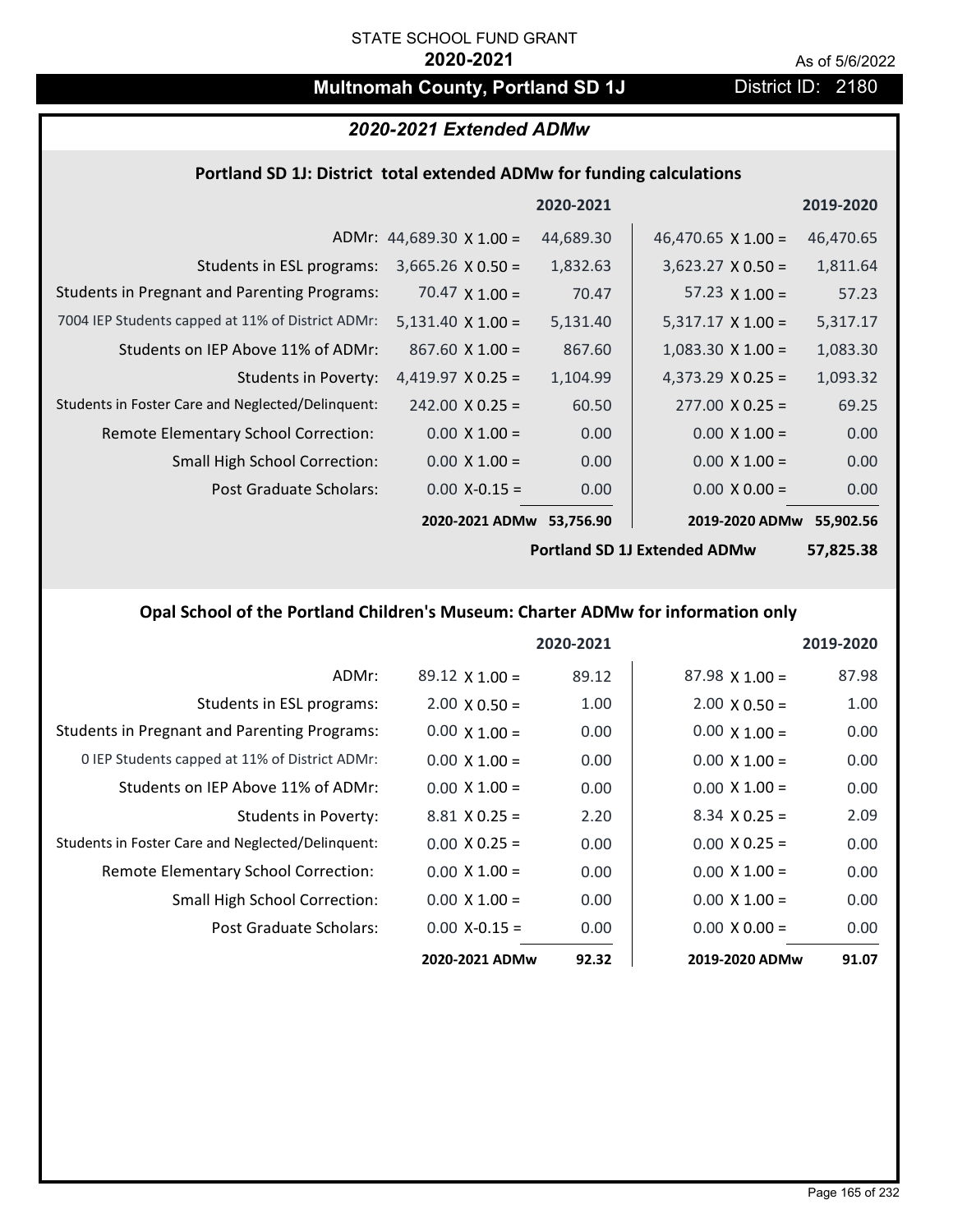| <b>Emerson School: Charter ADMw for information only</b> |  |  |  |
|----------------------------------------------------------|--|--|--|
|----------------------------------------------------------|--|--|--|

|                                                     |                       | 2020-2021 |                        | 2019-2020 |
|-----------------------------------------------------|-----------------------|-----------|------------------------|-----------|
| ADMr:                                               | 139.62 $X$ 1.00 =     | 139.62    | $141.95 \times 1.00 =$ | 141.95    |
| Students in ESL programs:                           | $1.00 \times 0.50 =$  | 0.50      | $1.00 \times 0.50 =$   | 0.50      |
| <b>Students in Pregnant and Parenting Programs:</b> | $0.00 \times 1.00 =$  | 0.00      | $0.00 \times 1.00 =$   | 0.00      |
| 0 IEP Students capped at 11% of District ADMr:      | $0.00 \times 1.00 =$  | 0.00      | $0.00 \times 1.00 =$   | 0.00      |
| Students on IEP Above 11% of ADMr:                  | $0.00 \times 1.00 =$  | 0.00      | $0.00 \times 1.00 =$   | 0.00      |
| Students in Poverty:                                | $13.81 \times 0.25 =$ | 3.45      | $13.46 \times 0.25 =$  | 3.37      |
| Students in Foster Care and Neglected/Delinquent:   | $0.00 \times 0.25 =$  | 0.00      | $0.00 \times 0.25 =$   | 0.00      |
| Remote Elementary School Correction:                | $0.00 \times 1.00 =$  | 0.00      | $0.00 \times 1.00 =$   | 0.00      |
| <b>Small High School Correction:</b>                | $0.00 \times 1.00 =$  | 0.00      | $0.00 \times 1.00 =$   | 0.00      |
| Post Graduate Scholars:                             | $0.00 X - 0.15 =$     | 0.00      | $0.00 \times 0.00 =$   | 0.00      |
|                                                     | 2020-2021 ADMw        | 143.57    | 2019-2020 ADMw         | 145.82    |

# **Portland Arthur Academy Charter School: Charter ADMw for information only**

|                                                     |                        | 2020-2021 |                        | 2019-2020 |
|-----------------------------------------------------|------------------------|-----------|------------------------|-----------|
| ADMr:                                               | $169.41 \times 1.00 =$ | 169.41    | $173.23 \times 1.00 =$ | 173.23    |
| Students in ESL programs:                           | $10.88 \times 0.50 =$  | 5.44      | $7.59 \times 0.50 =$   | 3.80      |
| <b>Students in Pregnant and Parenting Programs:</b> | $0.00 \times 1.00 =$   | 0.00      | $0.00 \times 1.00 =$   | 0.00      |
| 0 IEP Students capped at 11% of District ADMr:      | $0.00 \times 1.00 =$   | 0.00      | $0.00 \times 1.00 =$   | 0.00      |
| Students on IEP Above 11% of ADMr:                  | $0.00 \times 1.00 =$   | 0.00      | $0.00 \times 1.00 =$   | 0.00      |
| Students in Poverty:                                | $16.76 \times 0.25 =$  | 4.19      | $16.42 \times 0.25 =$  | 4.11      |
| Students in Foster Care and Neglected/Delinquent:   | $0.00 \times 0.25 =$   | 0.00      | $0.00 \times 0.25 =$   | 0.00      |
| Remote Elementary School Correction:                | $0.00 \times 1.00 =$   | 0.00      | $0.00 \times 1.00 =$   | 0.00      |
| <b>Small High School Correction:</b>                | $0.00 \times 1.00 =$   | 0.00      | $0.00 \times 1.00 =$   | 0.00      |
| Post Graduate Scholars:                             | $0.00$ X-0.15 =        | 0.00      | $0.00 \times 0.00 =$   | 0.00      |
|                                                     | 2020-2021 ADMw         | 179.04    | 2019-2020 ADMw         | 181.13    |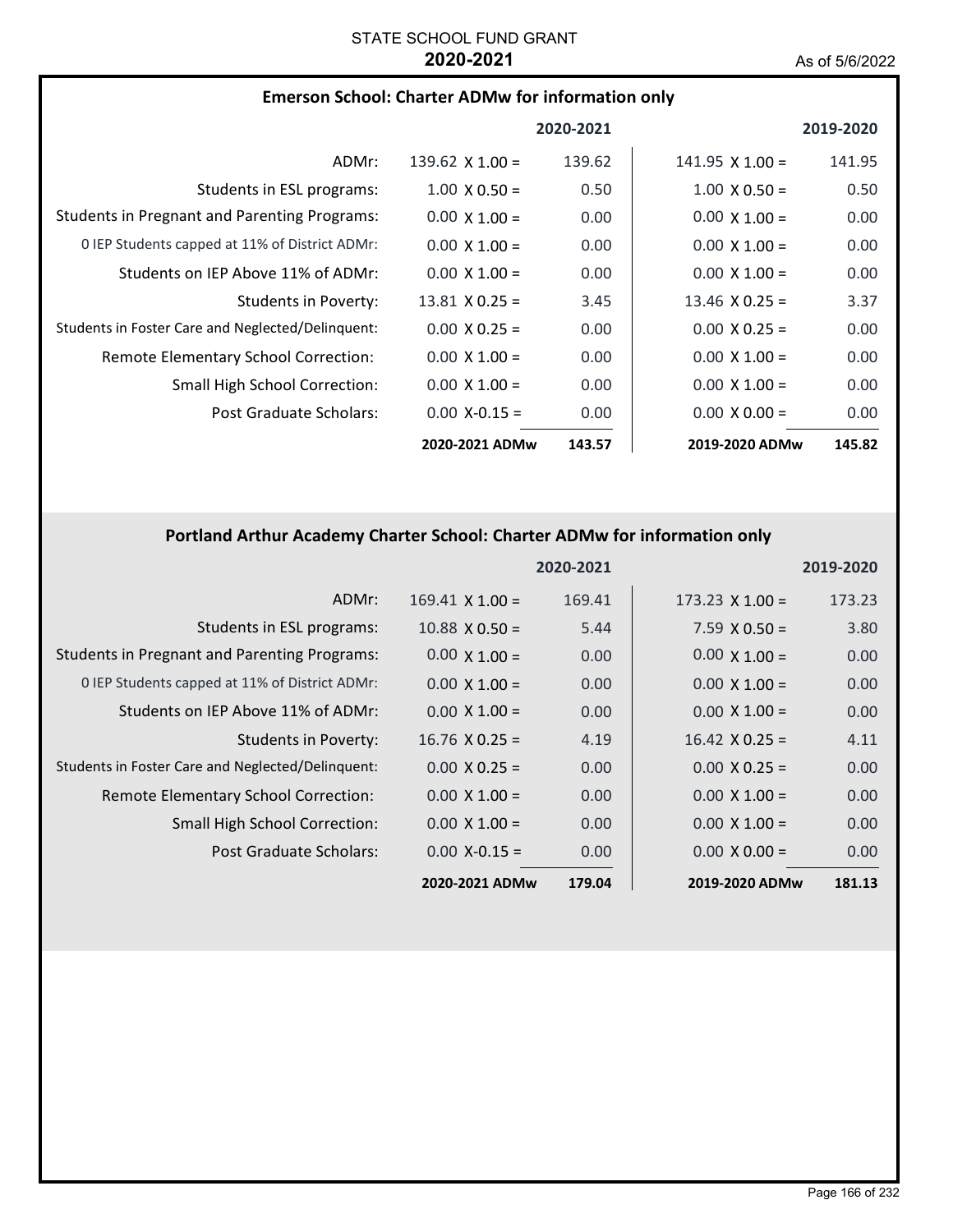# **Portland Village School: Charter ADMw for information only**

|                                                     |                        | 2020-2021 |                        | 2019-2020 |
|-----------------------------------------------------|------------------------|-----------|------------------------|-----------|
| ADMr:                                               | 422.57 $\times$ 1.00 = | 422.57    | $390.22 \times 1.00 =$ | 390.22    |
| Students in ESL programs:                           | $6.00 \times 0.50 =$   | 3.00      | $6.32 \times 0.50 =$   | 3.16      |
| <b>Students in Pregnant and Parenting Programs:</b> | $0.00 \times 1.00 =$   | 0.00      | $0.00 \times 1.00 =$   | 0.00      |
| 0 IEP Students capped at 11% of District ADMr:      | $0.00 \times 1.00 =$   | 0.00      | $0.00 \times 1.00 =$   | 0.00      |
| Students on IEP Above 11% of ADMr:                  | $0.00 \times 1.00 =$   | 0.00      | $0.00 \times 1.00 =$   | 0.00      |
| Students in Poverty:                                | 41.79 $\times$ 0.25 =  | 10.45     | $36.99 \times 0.25 =$  | 9.25      |
| Students in Foster Care and Neglected/Delinguent:   | $0.00 \times 0.25 =$   | 0.00      | $0.00 \times 0.25 =$   | 0.00      |
| Remote Elementary School Correction:                | $0.00 \times 1.00 =$   | 0.00      | $0.00 \times 1.00 =$   | 0.00      |
| <b>Small High School Correction:</b>                | $0.00 \times 1.00 =$   | 0.00      | $0.00 \times 1.00 =$   | 0.00      |
| Post Graduate Scholars:                             | $0.00 X - 0.15 =$      | 0.00      | $0.00 \times 0.00 =$   | 0.00      |
|                                                     | 2020-2021 ADMw         | 436.02    | 2019-2020 ADMw         | 402.63    |

# **The Cottonwood School of Civics and Science: Charter ADMw for information only**

|                                                     |                       | 2020-2021 |                       | 2019-2020 |
|-----------------------------------------------------|-----------------------|-----------|-----------------------|-----------|
| ADMr:                                               | $205.99$ X 1.00 =     | 205.99    | $204.88$ X 1.00 =     | 204.88    |
| Students in ESL programs:                           | $0.00 \times 0.50 =$  | 0.00      | $0.00 \times 0.50 =$  | 0.00      |
| <b>Students in Pregnant and Parenting Programs:</b> | $0.00 \times 1.00 =$  | 0.00      | $0.00 \times 1.00 =$  | 0.00      |
| 0 IEP Students capped at 11% of District ADMr:      | $0.00 \times 1.00 =$  | 0.00      | $0.00 \times 1.00 =$  | 0.00      |
| Students on IEP Above 11% of ADMr:                  | $0.00 \times 1.00 =$  | 0.00      | $0.00 \times 1.00 =$  | 0.00      |
| Students in Poverty:                                | $20.37 \times 0.25 =$ | 5.09      | $19.42 \times 0.25 =$ | 4.86      |
| Students in Foster Care and Neglected/Delinquent:   | $0.00 \times 0.25 =$  | 0.00      | $0.00 \times 0.25 =$  | 0.00      |
| Remote Elementary School Correction:                | $0.00 \times 1.00 =$  | 0.00      | $0.00 \times 1.00 =$  | 0.00      |
| Small High School Correction:                       | $0.00 \times 1.00 =$  | 0.00      | $0.00 \times 1.00 =$  | 0.00      |
| Post Graduate Scholars:                             | $0.00$ X-0.15 =       | 0.00      | $0.00 \times 0.00 =$  | 0.00      |
|                                                     | 2020-2021 ADMw        | 211.08    | 2019-2020 ADMw        | 209.74    |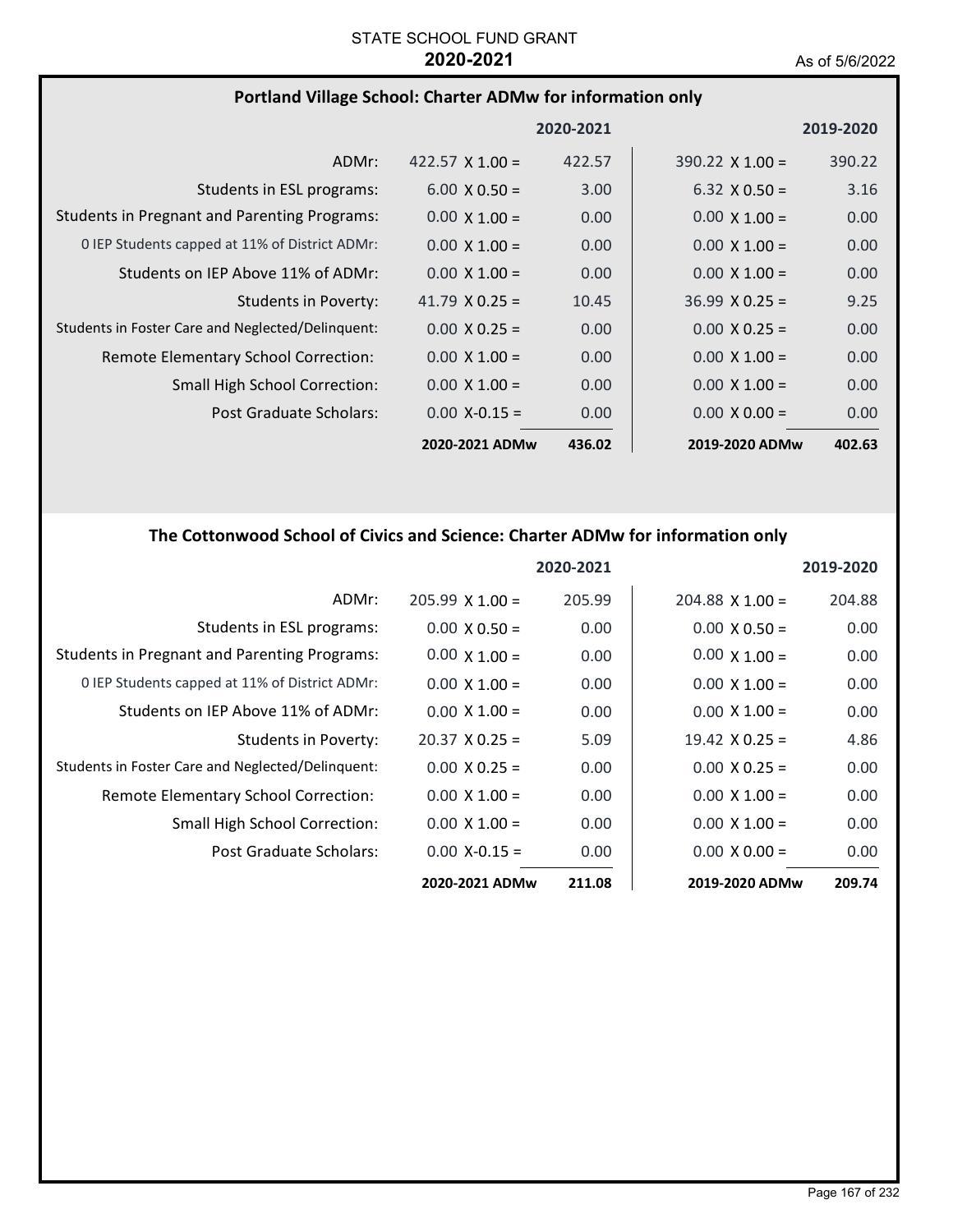| The Ivy School: Charter ADMw for information only   |                        |           |                        |           |
|-----------------------------------------------------|------------------------|-----------|------------------------|-----------|
|                                                     |                        | 2020-2021 |                        | 2019-2020 |
| ADMr:                                               | $325.09 \times 1.00 =$ | 325.09    | $293.73 \times 1.00 =$ | 293.73    |
| Students in ESL programs:                           | $0.00 \times 0.50 =$   | 0.00      | $0.00 \times 0.50 =$   | 0.00      |
| <b>Students in Pregnant and Parenting Programs:</b> | $0.00 \times 1.00 =$   | 0.00      | $0.00 \times 1.00 =$   | 0.00      |
| 0 IEP Students capped at 11% of District ADMr:      | $0.00 \times 1.00 =$   | 0.00      | $0.00 \times 1.00 =$   | 0.00      |
| Students on IEP Above 11% of ADMr:                  | $0.00 \times 1.00 =$   | 0.00      | $0.00 \times 1.00 =$   | 0.00      |
| Students in Poverty:                                | $32.15 \times 0.25 =$  | 8.04      | $27.85 \times 0.25 =$  | 6.96      |
| Students in Foster Care and Neglected/Delinquent:   | $0.00 \times 0.25 =$   | 0.00      | $0.00 \times 0.25 =$   | 0.00      |
| Remote Elementary School Correction:                | $0.00 \times 1.00 =$   | 0.00      | $0.00 \times 1.00 =$   | 0.00      |
| <b>Small High School Correction:</b>                | $0.00 \times 1.00 =$   | 0.00      | $0.00 \times 1.00 =$   | 0.00      |
| Post Graduate Scholars:                             | $0.00$ X-0.15 =        | 0.00      | $0.00 \times 0.00 =$   | 0.00      |
|                                                     | 2020-2021 ADMw         | 333.13    | 2019-2020 ADMw         | 300.69    |

# **Le Monde French Immersion Public Charter School: Charter ADMw for information only**

|                                                     |                        | 2020-2021 |                        | 2019-2020         |
|-----------------------------------------------------|------------------------|-----------|------------------------|-------------------|
| ADMr:                                               | $386.47 \times 1.00 =$ | 386.47    | $365.25 \times 1.00 =$ | 365.25            |
| Students in ESL programs:                           | $0.31 \times 0.50 =$   | 0.16      | $1.00 \times 0.50 =$   | 0.50              |
| <b>Students in Pregnant and Parenting Programs:</b> | $0.00 \times 1.00 =$   | 0.00      | $0.00 \times 1.00 =$   | 0.00              |
| 0 IEP Students capped at 11% of District ADMr:      | $0.00 \times 1.00 =$   | 0.00      | $0.00 \times 1.00 =$   | 0.00              |
| Students on IEP Above 11% of ADMr:                  | $0.00 \times 1.00 =$   | 0.00      | $0.00 \times 1.00 =$   | 0.00              |
| Students in Poverty:                                | $38.22 \times 0.25 =$  | 9.56      | $34.63 \times 0.25 =$  | 8.66              |
| Students in Foster Care and Neglected/Delinquent:   | $0.00 \times 0.25 =$   | 0.00      | $0.00 \times 0.25 =$   | 0.00              |
| Remote Elementary School Correction:                | $0.00 \times 1.00 =$   | 0.00      | $0.00 \times 1.00 =$   | 0.00              |
| <b>Small High School Correction:</b>                | $0.00 \times 1.00 =$   | 0.00      | $0.00 \times 1.00 =$   | 0.00              |
| Post Graduate Scholars:                             | $0.00$ X-0.15 =        | 0.00      | $0.00 \times 0.00 =$   | 0.00 <sub>1</sub> |
|                                                     | 2020-2021 ADMw         | 396.18    | 2019-2020 ADMw         | 374.41            |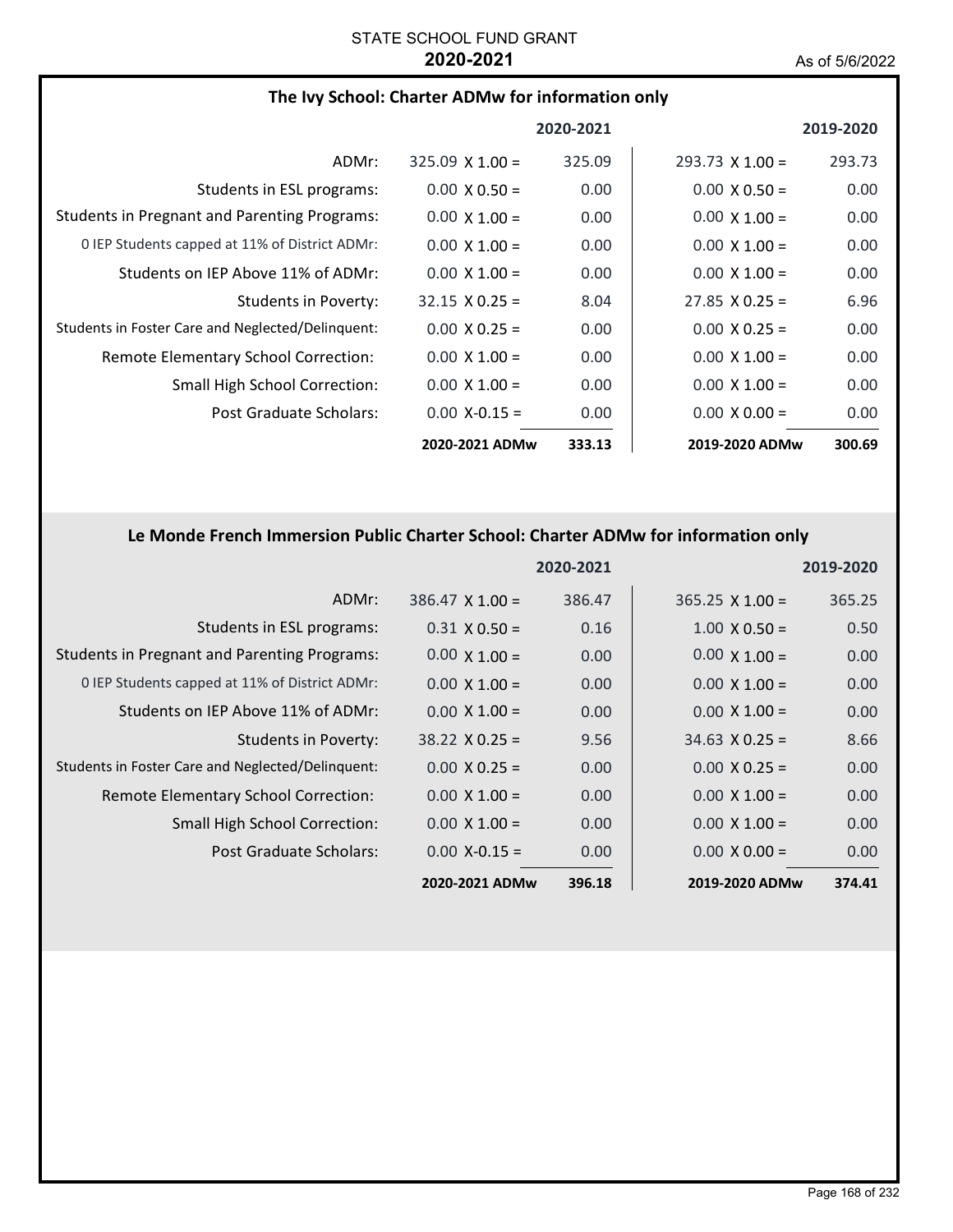### **Kairos PDX: Charter ADMw for information only**

|                                                     |                        | 2020-2021 |                        | 2019-2020 |
|-----------------------------------------------------|------------------------|-----------|------------------------|-----------|
| ADMr:                                               | $221.55 \times 1.00 =$ | 221.55    | $210.04 \times 1.00 =$ | 210.04    |
| Students in ESL programs:                           | $4.00 \times 0.50 =$   | 2.00      | $4.67 \times 0.50 =$   | 2.34      |
| <b>Students in Pregnant and Parenting Programs:</b> | $0.00 \times 1.00 =$   | 0.00      | $0.00 \times 1.00 =$   | 0.00      |
| 0 IEP Students capped at 11% of District ADMr:      | $0.00 \times 1.00 =$   | 0.00      | $0.00 \times 1.00 =$   | 0.00      |
| Students on IEP Above 11% of ADMr:                  | $0.00 \times 1.00 =$   | 0.00      | $0.00 \times 1.00 =$   | 0.00      |
| Students in Poverty:                                | $21.91 \times 0.25 =$  | 5.48      | $19.91 \times 0.25 =$  | 4.98      |
| Students in Foster Care and Neglected/Delinguent:   | $0.00 \times 0.25 =$   | 0.00      | $0.00 \times 0.25 =$   | 0.00      |
| Remote Elementary School Correction:                | $0.00 \times 1.00 =$   | 0.00      | $0.00 \times 1.00 =$   | 0.00      |
| <b>Small High School Correction:</b>                | $0.00 \times 1.00 =$   | 0.00      | $0.00 \times 1.00 =$   | 0.00      |
| <b>Post Graduate Scholars:</b>                      | $0.00 X - 0.15 =$      | 0.00      | $0.00 \times 0.00 =$   | 0.00      |
|                                                     | 2020-2021 ADMw         | 229.03    | 2019-2020 ADMw         | 217.35    |

**Portland SD 1J Extended ADMw 57,825.38**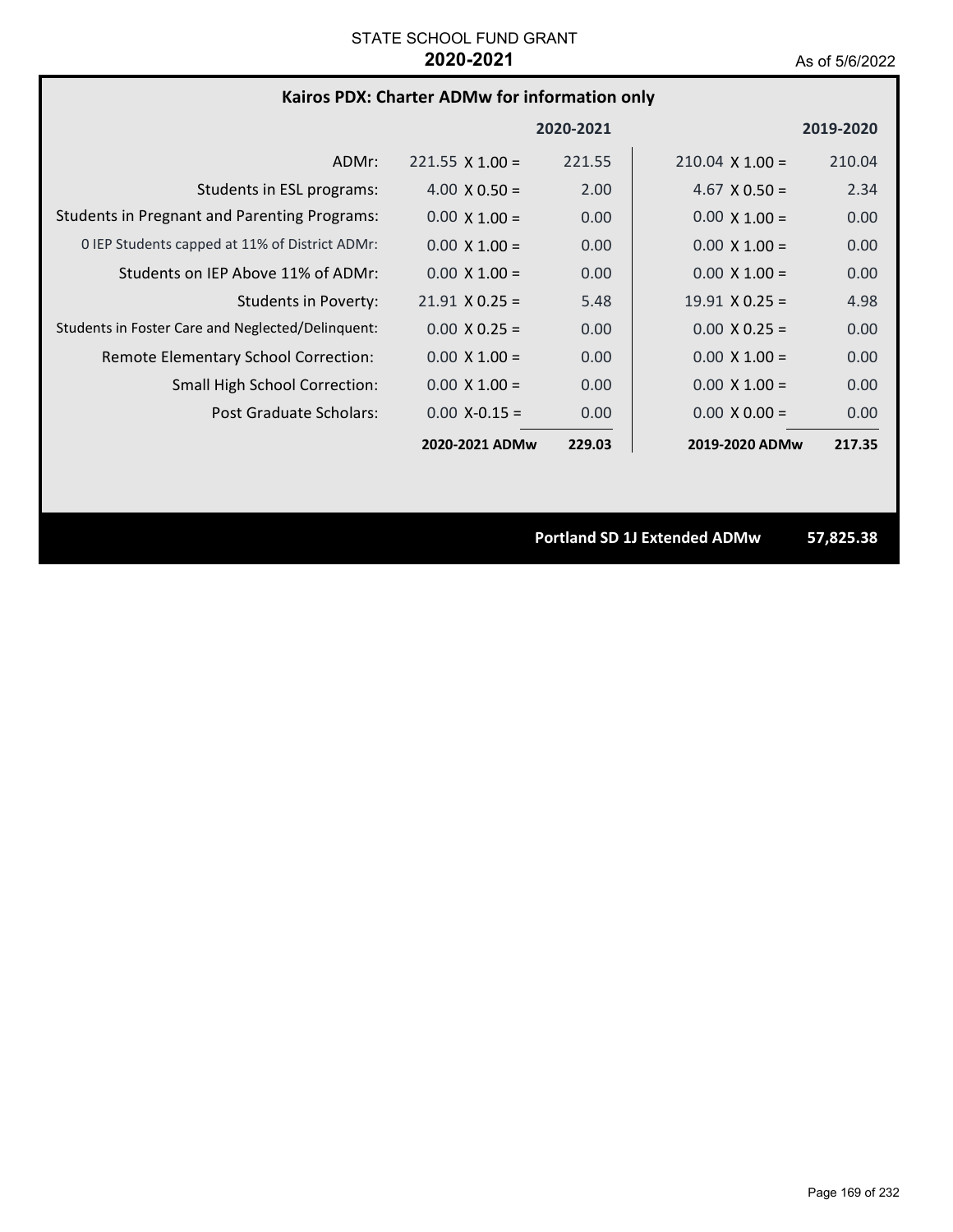# **Multnomah County, Parkrose SD 3** District ID: 2181

# *2020-2021 Extended ADMw*

### **Parkrose SD 3: District total extended ADMw for funding calculations**

|                                                     |                          | 2020-2021 |                                    | 2019-2020 |
|-----------------------------------------------------|--------------------------|-----------|------------------------------------|-----------|
| ADMr:                                               | $2,880.28 \times 1.00 =$ | 2,880.28  | $3,072.28$ X 1.00 =                | 3,072.28  |
| Students in ESL programs:                           | $442.12 \times 0.50 =$   | 221.06    | 469.30 $\times$ 0.50 =             | 234.65    |
| <b>Students in Pregnant and Parenting Programs:</b> | 7.89 $\times$ 1.00 =     | 7.89      | $3.67 \times 1.00 =$               | 3.67      |
| 491 IEP Students capped at 11% of District ADMr:    | $316.83$ X $1.00 =$      | 316.83    | 337.95 $X$ 1.00 =                  | 337.95    |
| Students on IEP Above 11% of ADMr:                  | $99.80 X 1.00 =$         | 99.80     | 119.40 $X$ 1.00 =                  | 119.40    |
| <b>Students in Poverty:</b>                         | 420.68 $X$ 0.25 =        | 105.17    | $443.12 \times 0.25 =$             | 110.78    |
| Students in Foster Care and Neglected/Delinquent:   | $21.00 \times 0.25 =$    | 5.25      | $21.00 \times 0.25 =$              | 5.25      |
| Remote Elementary School Correction:                | $0.00 \times 1.00 =$     | 0.00      | $0.00 \times 1.00 =$               | 0.00      |
| <b>Small High School Correction:</b>                | $0.00 \times 1.00 =$     | 0.00      | $0.00 \times 1.00 =$               | 0.00      |
| Post Graduate Scholars:                             | $0.00$ X-0.15 =          | 0.00      | $0.00 \times 0.00 =$               | 0.00      |
|                                                     | 2020-2021 ADMw           | 3,636.28  | 2019-2020 ADMw                     | 3,883.98  |
|                                                     |                          |           | <b>Parkrose SD 3 Extended ADMw</b> | 3,883.98  |
|                                                     |                          |           |                                    |           |
|                                                     |                          |           | <b>Parkrose SD 3 Extended ADMw</b> | 3,883.98  |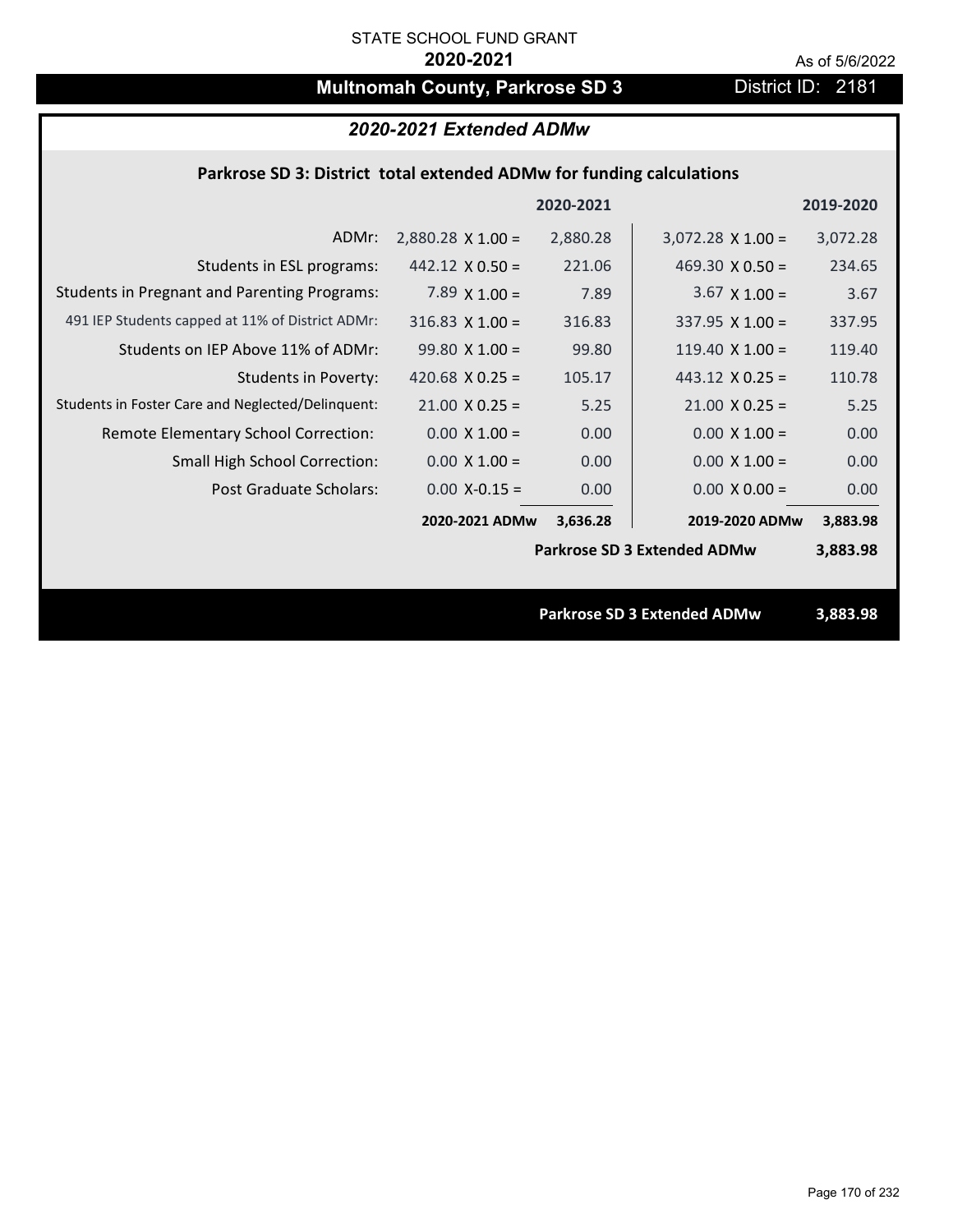# **Multnomah County, Reynolds SD 7** District ID: 2182

### *2020-2021 Extended ADMw*

# **Reynolds SD 7: District total extended ADMw for funding calculations**

|                                                     |                          | 2020-2021 |                          | 2019-2020 |
|-----------------------------------------------------|--------------------------|-----------|--------------------------|-----------|
| ADMr:                                               | $9,552.80 \times 1.00 =$ | 9,552.80  | $9,802.72 \times 1.00 =$ | 9,802.72  |
| Students in ESL programs:                           | $2,727.32 \times 0.50 =$ | 1,363.66  | $2,685.30 \times 0.50 =$ | 1,342.65  |
| <b>Students in Pregnant and Parenting Programs:</b> | $9.56 \times 1.00 =$     | 9.56      | $2.99 \times 1.00 =$     | 2.99      |
| 1579 IEP Students capped at 11% of District ADMr:   | $1,164.05 \times 1.00 =$ | 1,164.05  | $1,192.63 \times 1.00 =$ | 1,192.63  |
| Students on IEP Above 11% of ADMr:                  | $185.10 \times 1.00 =$   | 185.10    | $290.50 \times 1.00 =$   | 290.50    |
| <b>Students in Poverty:</b>                         | $1,855.04 \times 0.25 =$ | 463.76    | $1,762.73 \times 0.25 =$ | 440.68    |
| Students in Foster Care and Neglected/Delinquent:   | 63.00 $X$ 0.25 =         | 15.75     | $62.00 \times 0.25 =$    | 15.50     |
| Remote Elementary School Correction:                | $0.00 \times 1.00 =$     | 0.00      | $0.00 \times 1.00 =$     | 0.00      |
| <b>Small High School Correction:</b>                | $0.00 \times 1.00 =$     | 0.00      | $0.00 \times 1.00 =$     | 0.00      |
| Post Graduate Scholars:                             | $0.00$ X-0.15 =          | 0.00      | $0.00 \times 0.00 =$     | 0.00      |
|                                                     | 2020-2021 ADMw           | 12,754.68 | 2019-2020 ADMw           | 13,087.67 |

**Reynolds SD 7 Extended ADMw**

**14,240.23**

### **Multnomah Learning Academy: Charter ADMw for information only**

|                                                     |                        | 2020-2021 |                        | 2019-2020 |
|-----------------------------------------------------|------------------------|-----------|------------------------|-----------|
| ADMr:                                               | 569.69 $X$ 1.00 =      | 569.69    | $552.23 \times 1.00 =$ | 552.23    |
| Students in ESL programs:                           | 46.66 $\times$ 0.50 =  | 23.33     | $30.20 \times 0.50 =$  | 15.10     |
| <b>Students in Pregnant and Parenting Programs:</b> | $0.00 \times 1.00 =$   | 0.00      | $0.00 \times 1.00 =$   | 0.00      |
| 0 IEP Students capped at 11% of District ADMr:      | $0.00 \times 1.00 =$   | 0.00      | $0.00 \times 1.00 =$   | 0.00      |
| Students on IEP Above 11% of ADMr:                  | $0.00 \times 1.00 =$   | 0.00      | $0.00 \times 1.00 =$   | 0.00      |
| Students in Poverty:                                | $110.63 \times 0.25 =$ | 27.66     | $100.27 \times 0.25 =$ | 25.07     |
| Students in Foster Care and Neglected/Delinquent:   | $0.00 \times 0.25 =$   | 0.00      | $0.00 \times 0.25 =$   | 0.00      |
| Remote Elementary School Correction:                | $0.00 \times 1.00 =$   | 0.00      | $0.00 \times 1.00 =$   | 0.00      |
| <b>Small High School Correction:</b>                | $0.00 \times 1.00 =$   | 0.00      | $0.00 \times 1.00 =$   | 0.00      |
| Post Graduate Scholars:                             | $0.00 X - 0.15 =$      | 0.00      | $0.00 \times 0.00 =$   | 0.00      |
|                                                     | 2020-2021 ADMw         | 620.68    | 2019-2020 ADMw         | 592.40    |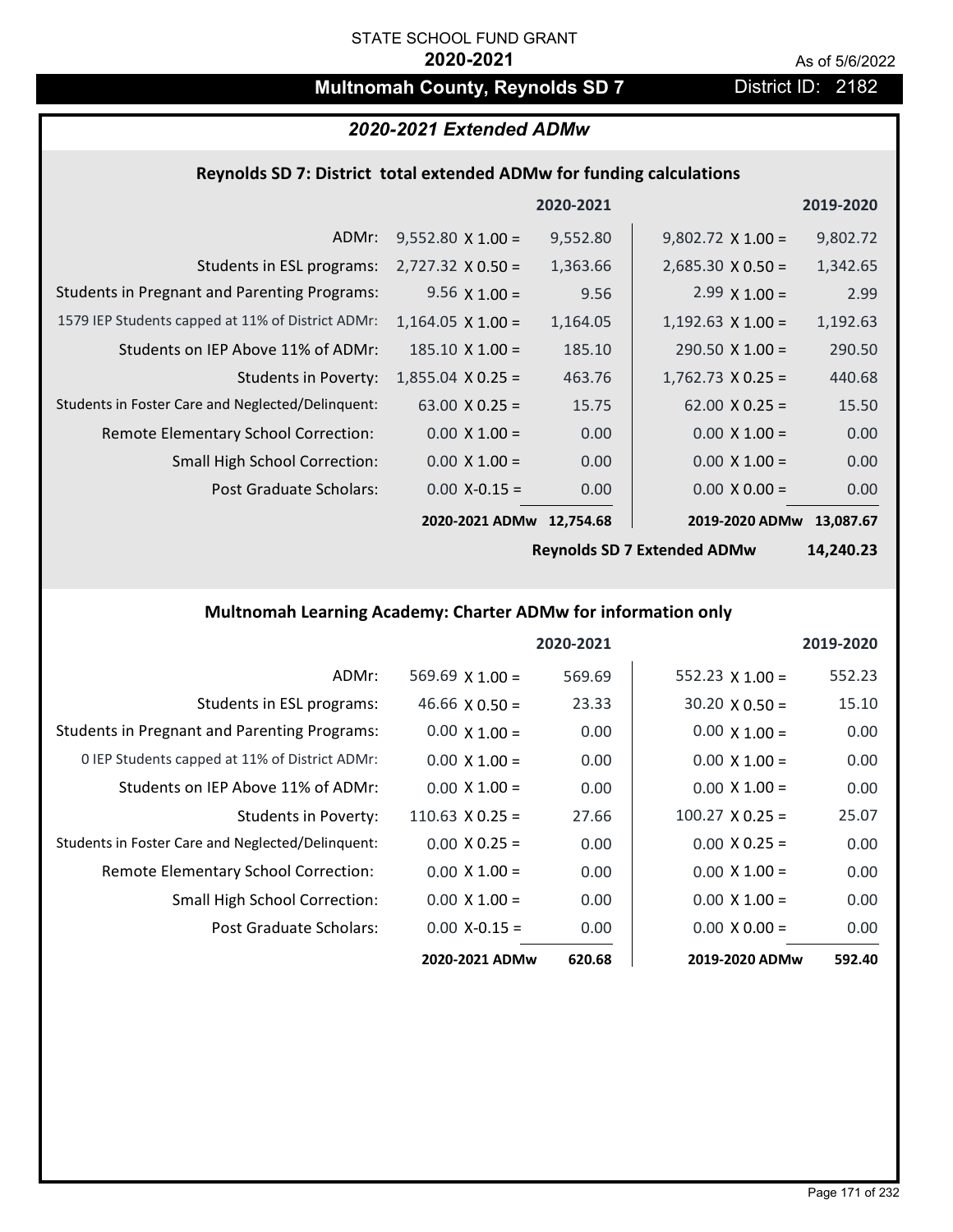### **Reynolds Arthur Academy: Charter ADMw for information only**

|                                                     |                        | 2020-2021 |                        | 2019-2020         |
|-----------------------------------------------------|------------------------|-----------|------------------------|-------------------|
| ADMr:                                               | $167.86 \times 1.00 =$ | 167.86    | $176.63 \times 1.00 =$ | 176.63            |
| Students in ESL programs:                           | $21.01 \times 0.50 =$  | 10.51     | $17.95 \times 0.50 =$  | 8.98              |
| <b>Students in Pregnant and Parenting Programs:</b> | $0.00 \times 1.00 =$   | 0.00      | $0.00 \times 1.00 =$   | 0.00              |
| 0 IEP Students capped at 11% of District ADMr:      | $0.00 \times 1.00 =$   | 0.00      | $0.00 \times 1.00 =$   | 0.00              |
| Students on IEP Above 11% of ADMr:                  | $0.00 \times 1.00 =$   | 0.00      | $0.00 \times 1.00 =$   | 0.00 <sub>1</sub> |
| Students in Poverty:                                | $32.60 \times 0.25 =$  | 8.15      | $32.07 \times 0.25 =$  | 8.02              |
| Students in Foster Care and Neglected/Delinquent:   | $0.00 \times 0.25 =$   | 0.00      | $0.00 \times 0.25 =$   | 0.00              |
| Remote Elementary School Correction:                | $0.00 \times 1.00 =$   | 0.00      | $0.00 \times 1.00 =$   | 0.00              |
| <b>Small High School Correction:</b>                | $0.00 \times 1.00 =$   | 0.00      | $0.00 \times 1.00 =$   | 0.00 <sub>1</sub> |
| Post Graduate Scholars:                             | $0.00 X - 0.15 =$      | 0.00      | $0.00 \times 0.00 =$   | 0.00              |
|                                                     | 2020-2021 ADMw         | 186.52    | 2019-2020 ADMw         | 193.62            |

### **Rockwood Preparatory Academy: Charter ADMw for information only**

|                                                     |                       | 2020-2021 |                        | 2019-2020 |
|-----------------------------------------------------|-----------------------|-----------|------------------------|-----------|
| ADMr:                                               | $291.88$ X 1.00 =     | 291.88    | $310.47 \times 1.00 =$ | 310.47    |
| Students in ESL programs:                           | $90.75 \times 0.50 =$ | 45.38     | $83.95 \times 0.50 =$  | 41.98     |
| <b>Students in Pregnant and Parenting Programs:</b> | $0.00 \times 1.00 =$  | 0.00      | $0.00 \times 1.00 =$   | 0.00      |
| 0 IEP Students capped at 11% of District ADMr:      | $0.00 \times 1.00 =$  | 0.00      | $0.00 \times 1.00 =$   | 0.00      |
| Students on IEP Above 11% of ADMr:                  | $0.00 \times 1.00 =$  | 0.00      | $0.00 \times 1.00 =$   | 0.00      |
| Students in Poverty:                                | $56.68 \times 0.25 =$ | 14.17     | $56.37 \times 0.25 =$  | 14.09     |
| Students in Foster Care and Neglected/Delinquent:   | $0.00 \times 0.25 =$  | 0.00      | $0.00 \times 0.25 =$   | 0.00      |
| Remote Elementary School Correction:                | $0.00 \times 1.00 =$  | 0.00      | $0.00 \times 1.00 =$   | 0.00      |
| Small High School Correction:                       | $0.00 \times 1.00 =$  | 0.00      | $0.00 \times 1.00 =$   | 0.00      |
| Post Graduate Scholars:                             | $0.00 X - 0.15 =$     | 0.00      | $0.00 \times 0.00 =$   | 0.00      |
|                                                     | 2020-2021 ADMw        | 351.43    | 2019-2020 ADMw         | 366.54    |

**Reynolds SD 7 Extended ADMw 14,240.23**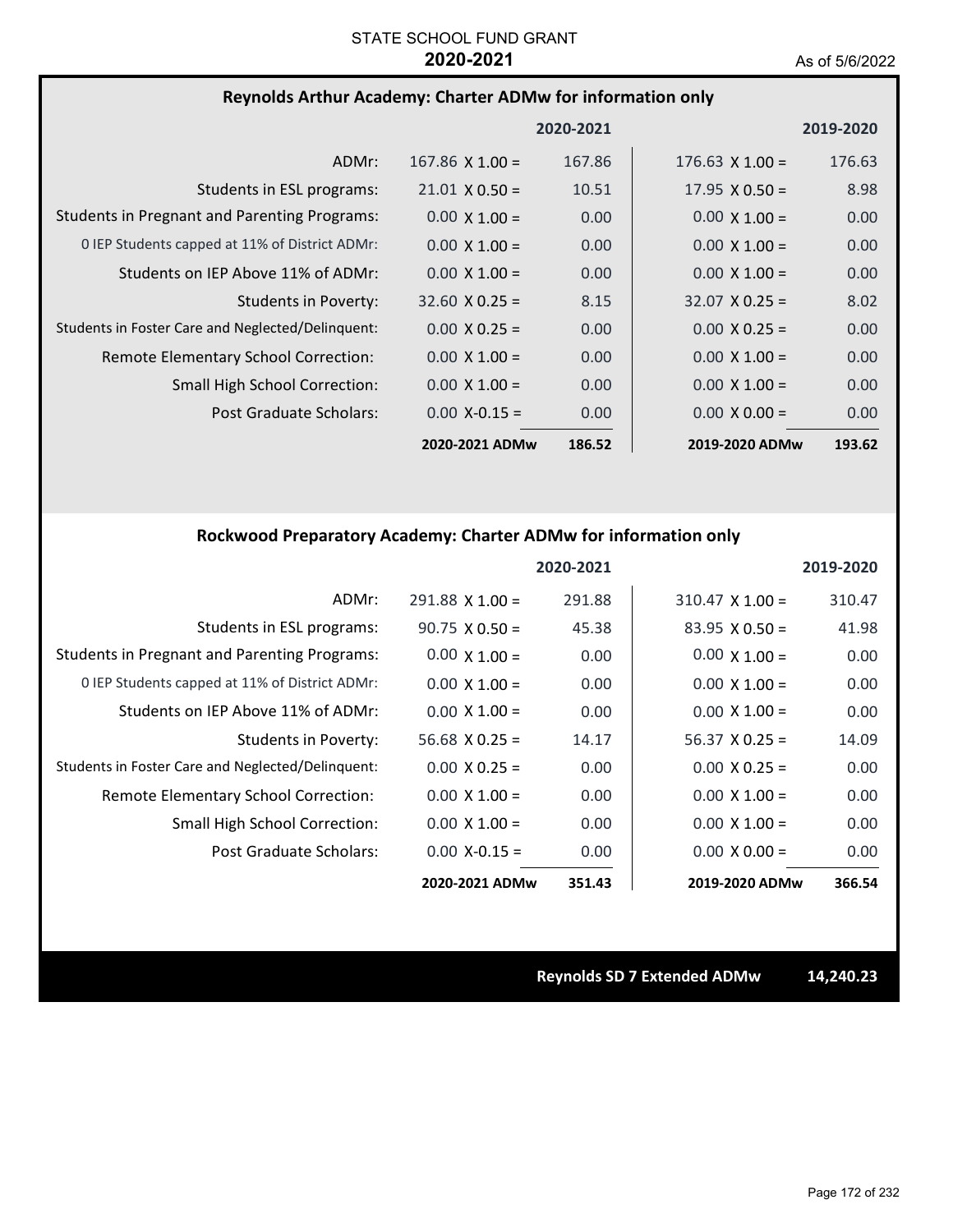# **Multnomah County, Gresham-Barlow SD 10J** District ID: 2183

# *2020-2021 Extended ADMw*

### **Gresham‐Barlow SD 10J: District total extended ADMw for funding calculations**

|                                                     |                                 | 2020-2021 |                           | 2019-2020 |
|-----------------------------------------------------|---------------------------------|-----------|---------------------------|-----------|
|                                                     | ADMr: $10,291.50 \times 1.00 =$ | 10,291.50 | $10,745.78 \times 1.00 =$ | 10,745.78 |
| Students in ESL programs:                           | $1,281.14 \times 0.50 =$        | 640.57    | $1,243.06 \times 0.50 =$  | 621.53    |
| <b>Students in Pregnant and Parenting Programs:</b> | $8.62 \times 1.00 =$            | 8.62      | $6.67 \times 1.00 =$      | 6.67      |
| 1510 IEP Students capped at 11% of District ADMr:   | $1,274.55 \times 1.00 =$        | 1,274.55  | $1,298.71 \times 1.00 =$  | 1,298.71  |
| Students on IEP Above 11% of ADMr:                  | $55.10 \times 1.00 =$           | 55.10     | $29.50 \times 1.00 =$     | 29.50     |
| <b>Students in Poverty:</b>                         | $1,208.53 \times 0.25 =$        | 302.13    | $1,323.71$ X 0.25 =       | 330.93    |
| Students in Foster Care and Neglected/Delinquent:   | $64.00 \times 0.25 =$           | 16.00     | $85.00 \times 0.25 =$     | 21.25     |
| Remote Elementary School Correction:                | $0.00 \times 1.00 =$            | 0.00      | $0.00 \times 1.00 =$      | 0.00      |
| <b>Small High School Correction:</b>                | $0.00 \times 1.00 =$            | 0.00      | $0.00 \times 1.00 =$      | 0.00      |
| Post Graduate Scholars:                             | $0.00$ X-0.15 =                 | 0.00      | $0.00 \times 0.00 =$      | 0.00      |
|                                                     | 2020-2021 ADMw                  | 12,588.47 | 2019-2020 ADMw            | 13.054.37 |

**Gresham‐Barlow SD 10J Extended ADMw**

**14,167.39**

# **Center for Advanced Learning: Charter ADMw for information only**

|                                                     |                      | 2020-2021 |                      | 2019-2020         |
|-----------------------------------------------------|----------------------|-----------|----------------------|-------------------|
| ADMr:                                               | $0.06 \times 1.00 =$ | 0.06      | $0.00 \times 1.00 =$ | 0.00              |
| Students in ESL programs:                           | $0.00 \times 0.50 =$ | 0.00      | $0.00 \times 0.50 =$ | 0.00              |
| <b>Students in Pregnant and Parenting Programs:</b> | $0.00 \times 1.00 =$ | 0.00      | $0.00 \times 1.00 =$ | 0.00              |
| 0 IEP Students capped at 11% of District ADMr:      | $0.00 \times 1.00 =$ | 0.00      | $0.00 \times 1.00 =$ | 0.00              |
| Students on IEP Above 11% of ADMr:                  | $0.00 \times 1.00 =$ | 0.00      | $0.00 \times 1.00 =$ | 0.00              |
| Students in Poverty:                                | $0.01 \times 0.25 =$ | 0.00      | $0.00 \times 0.25 =$ | 0.00 <sub>1</sub> |
| Students in Foster Care and Neglected/Delinquent:   | $0.00 \times 0.25 =$ | 0.00      | $0.00 \times 0.25 =$ | 0.00              |
| Remote Elementary School Correction:                | $0.00 \times 1.00 =$ | 0.00      | $0.00 \times 1.00 =$ | 0.00              |
| <b>Small High School Correction:</b>                | $0.00 \times 1.00 =$ | 0.00      | $0.00 \times 1.00 =$ | 0.00              |
| Post Graduate Scholars:                             | $0.00 X - 0.15 =$    | 0.00      | $0.00 \times 0.00 =$ | 0.00              |
|                                                     | 2020-2021 ADMw       | 0.06      | 2019-2020 ADMw       | 0.00              |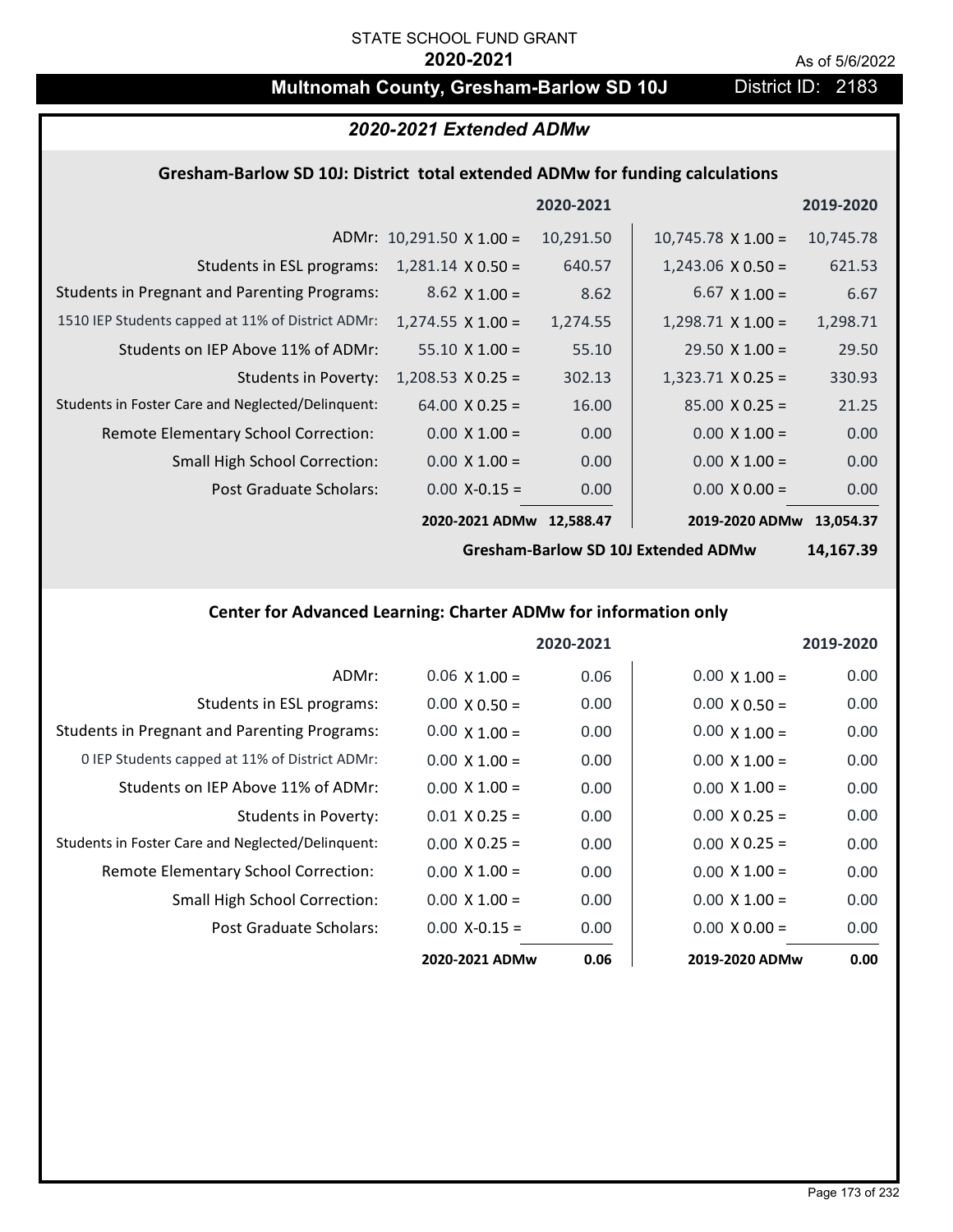| <b>Gresham Arthur Academy: Charter ADMw for information only</b> |  |
|------------------------------------------------------------------|--|
|------------------------------------------------------------------|--|

|                                                     |                        | 2020-2021 |                        | 2019-2020 |
|-----------------------------------------------------|------------------------|-----------|------------------------|-----------|
| ADMr:                                               | $166.46 \times 1.00 =$ | 166.46    | $173.10 \times 1.00 =$ | 173.10    |
| Students in ESL programs:                           | $10.16 \times 0.50 =$  | 5.08      | $11.63 \times 0.50 =$  | 5.82      |
| <b>Students in Pregnant and Parenting Programs:</b> | $0.00 \times 1.00 =$   | 0.00      | $0.00 \times 1.00 =$   | 0.00      |
| 0 IEP Students capped at 11% of District ADMr:      | $0.00 \times 1.00 =$   | 0.00      | $0.00 \times 1.00 =$   | 0.00      |
| Students on IEP Above 11% of ADMr:                  | $0.00 \times 1.00 =$   | 0.00      | $0.00 \times 1.00 =$   | 0.00      |
| Students in Poverty:                                | 19.55 $\times$ 0.25 =  | 4.89      | $21.43 \times 0.25 =$  | 5.36      |
| Students in Foster Care and Neglected/Delinquent:   | $0.00 \times 0.25 =$   | 0.00      | $0.00 \times 0.25 =$   | 0.00      |
| Remote Elementary School Correction:                | $0.00 \times 1.00 =$   | 0.00      | $0.00 \times 1.00 =$   | 0.00      |
| <b>Small High School Correction:</b>                | $0.00 \times 1.00 =$   | 0.00      | $0.00 \times 1.00 =$   | 0.00      |
| Post Graduate Scholars:                             | $0.00$ X-0.15 =        | 0.00      | $0.00 \times 0.00 =$   | 0.00      |
|                                                     | 2020-2021 ADMw         | 176.43    | 2019-2020 ADMw         | 184.27    |

# **Lewis and Clark Montessori Charter School: Charter ADMw for information only**

|                                                     |                        | 2020-2021 |                        | 2019-2020 |
|-----------------------------------------------------|------------------------|-----------|------------------------|-----------|
| ADMr:                                               | $332.40 \times 1.00 =$ | 332.40    | $366.18 \times 1.00 =$ | 366.18    |
| Students in ESL programs:                           | $3.00 \times 0.50 =$   | 1.50      | $3.00 \times 0.50 =$   | 1.50      |
| <b>Students in Pregnant and Parenting Programs:</b> | $0.00 \times 1.00 =$   | 0.00      | $0.00 \times 1.00 =$   | 0.00      |
| 0 IEP Students capped at 11% of District ADMr:      | $0.00 \times 1.00 =$   | 0.00      | $0.00 \times 1.00 =$   | 0.00      |
| Students on IEP Above 11% of ADMr:                  | $0.00 \times 1.00 =$   | 0.00      | $0.00 \times 1.00 =$   | 0.00      |
| Students in Poverty:                                | $39.03 \times 0.25 =$  | 9.76      | $45.34 \times 0.25 =$  | 11.34     |
| Students in Foster Care and Neglected/Delinquent:   | $0.00 \times 0.25 =$   | 0.00      | $0.00 \times 0.25 =$   | 0.00      |
| Remote Elementary School Correction:                | $0.00 \times 1.00 =$   | 0.00      | $0.00 \times 1.00 =$   | 0.00      |
| <b>Small High School Correction:</b>                | $0.00 \times 1.00 =$   | 0.00      | $0.00 \times 1.00 =$   | 0.00      |
| Post Graduate Scholars:                             | $0.00$ X-0.15 =        | 0.00      | $0.00 \times 0.00 =$   | 0.00      |
|                                                     | 2020-2021 ADMw         | 343.66    | 2019-2020 ADMw         | 379.02    |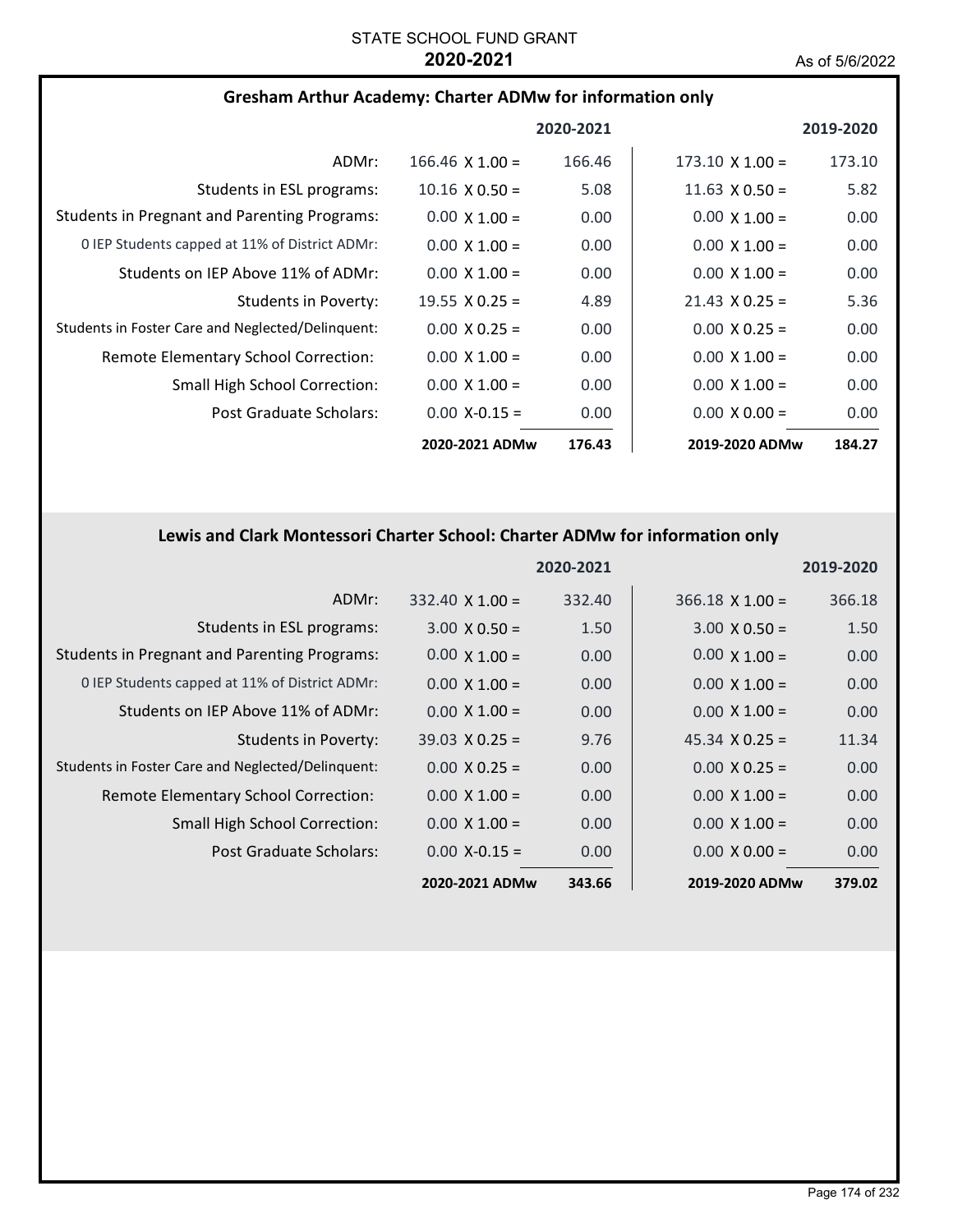# **Metro East Web Academy: Charter ADMw for information only**

|                                                     |                        | 2020-2021 |                        | 2019-2020 |
|-----------------------------------------------------|------------------------|-----------|------------------------|-----------|
| ADMr:                                               | 796.40 $\times$ 1.00 = | 796.40    | $521.43 \times 1.00 =$ | 521.43    |
| Students in ESL programs:                           | $19.36 \times 0.50 =$  | 9.68      | $12.24 \times 0.50 =$  | 6.12      |
| <b>Students in Pregnant and Parenting Programs:</b> | $6.52 \times 1.00 =$   | 6.52      | $6.04 \times 1.00 =$   | 6.04      |
| 0 IEP Students capped at 11% of District ADMr:      | $0.00 \times 1.00 =$   | 0.00      | $0.00 \times 1.00 =$   | 0.00      |
| Students on IEP Above 11% of ADMr:                  | $0.00 \times 1.00 =$   | 0.00      | $0.00 \times 1.00 =$   | 0.00      |
| Students in Poverty:                                | $93.52 \times 0.25 =$  | 23.38     | $64.56 \times 0.25 =$  | 16.14     |
| Students in Foster Care and Neglected/Delinquent:   | $0.00 \times 0.25 =$   | 0.00      | $0.00 \times 0.25 =$   | 0.00      |
| Remote Elementary School Correction:                | $0.00 \times 1.00 =$   | 0.00      | $0.00 \times 1.00 =$   | 0.00      |
| <b>Small High School Correction:</b>                | $0.00 \times 1.00 =$   | 0.00      | $0.00 \times 1.00 =$   | 0.00      |
| Post Graduate Scholars:                             | $0.00 X - 0.15 =$      | 0.00      | $0.00 \times 0.00 =$   | 0.00      |
|                                                     | 2020-2021 ADMw         | 835.98    | 2019-2020 ADMw         | 549.73    |

**Gresham‐Barlow SD 10J Extended ADMw 14,167.39**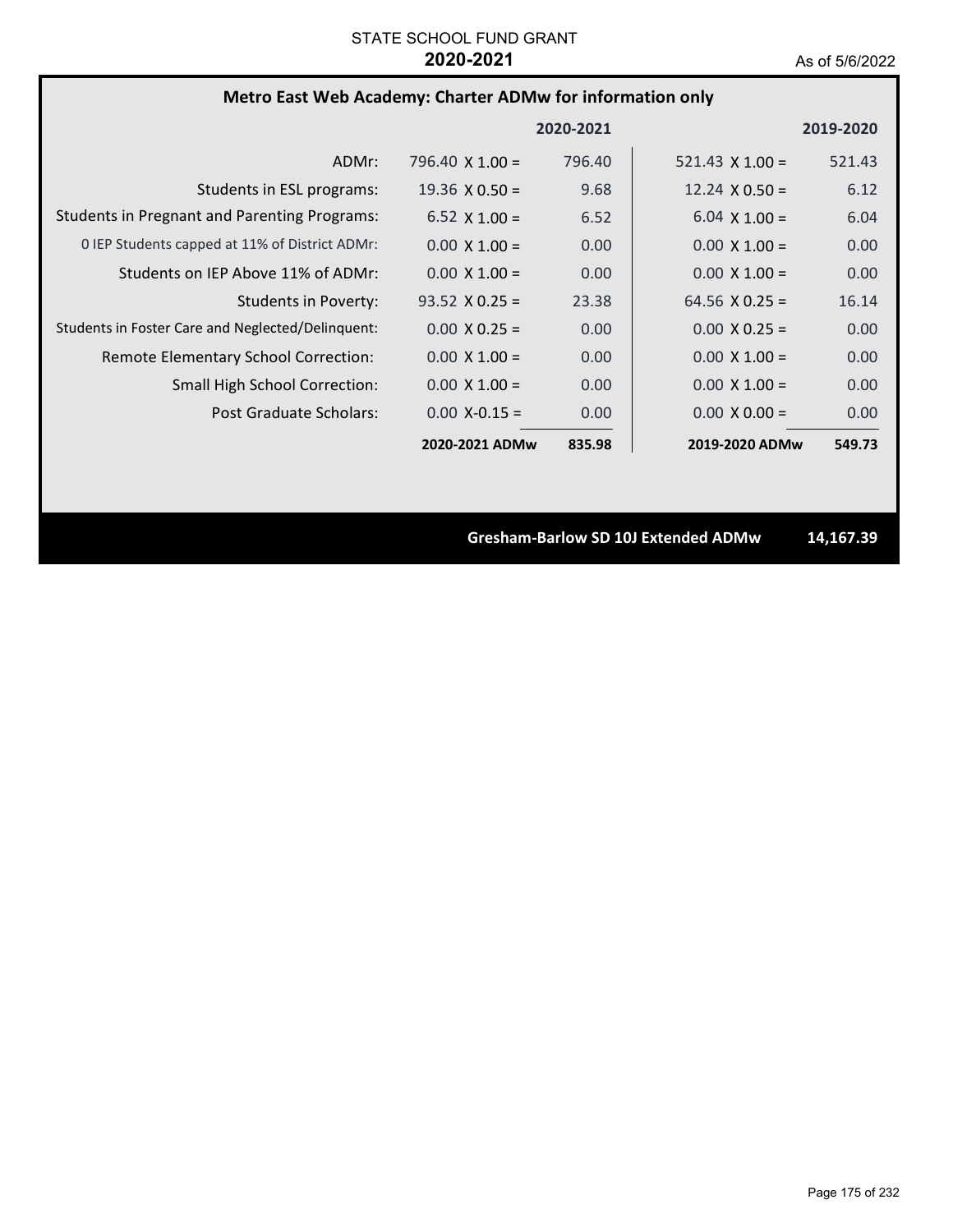# **Multnomah County, Centennial SD 28J** District ID: 2185

| 2020-2021 Extended ADMw                                                         |                          |          |                                        |          |  |  |
|---------------------------------------------------------------------------------|--------------------------|----------|----------------------------------------|----------|--|--|
| <b>Centennial SD 28J: District total extended ADMw for funding calculations</b> |                          |          |                                        |          |  |  |
| 2020-2021<br>2019-2020                                                          |                          |          |                                        |          |  |  |
| ADMr:                                                                           | $5,719.46 \times 1.00 =$ | 5,719.46 | $5,994.17 \times 1.00 =$               | 5,994.17 |  |  |
| Students in ESL programs:                                                       | $1,265.38 \times 0.50 =$ | 632.69   | $1,209.23 \times 0.50 =$               | 604.62   |  |  |
| <b>Students in Pregnant and Parenting Programs:</b>                             | $14.74 \times 1.00 =$    | 14.74    | 19.83 $\times$ 1.00 =                  | 19.83    |  |  |
| 842 IEP Students capped at 11% of District ADMr:                                | 629.14 $\times$ 1.00 =   | 629.14   | 659.36 $X$ 1.00 =                      | 659.36   |  |  |
| Students on IEP Above 11% of ADMr:                                              | $75.70 \times 1.00 =$    | 75.70    | 58.80 $X$ 1.00 =                       | 58.80    |  |  |
| <b>Students in Poverty:</b>                                                     | $1,109.91$ X 0.25 =      | 277.48   | $1,064.02$ X 0.25 =                    | 266.01   |  |  |
| Students in Foster Care and Neglected/Delinquent:                               | $30.00 \times 0.25 =$    | 7.50     | $30.00 \times 0.25 =$                  | 7.50     |  |  |
| Remote Elementary School Correction:                                            | $0.00 \times 1.00 =$     | 0.00     | $0.00 X 1.00 =$                        | 0.00     |  |  |
| Small High School Correction:                                                   | $0.00 \times 1.00 =$     | 0.00     | $0.00 \times 1.00 =$                   | 0.00     |  |  |
| <b>Post Graduate Scholars:</b>                                                  | $0.00$ X-0.15 =          | 0.00     | $0.00 X 0.00 =$                        | 0.00     |  |  |
|                                                                                 | 2020-2021 ADMw           | 7,356.71 | 2019-2020 ADMw                         | 7,610.28 |  |  |
|                                                                                 |                          |          | <b>Centennial SD 28J Extended ADMw</b> | 7,610.28 |  |  |
|                                                                                 |                          |          |                                        |          |  |  |
|                                                                                 |                          |          | <b>Centennial SD 28J Extended ADMw</b> | 7,610.28 |  |  |
|                                                                                 |                          |          |                                        |          |  |  |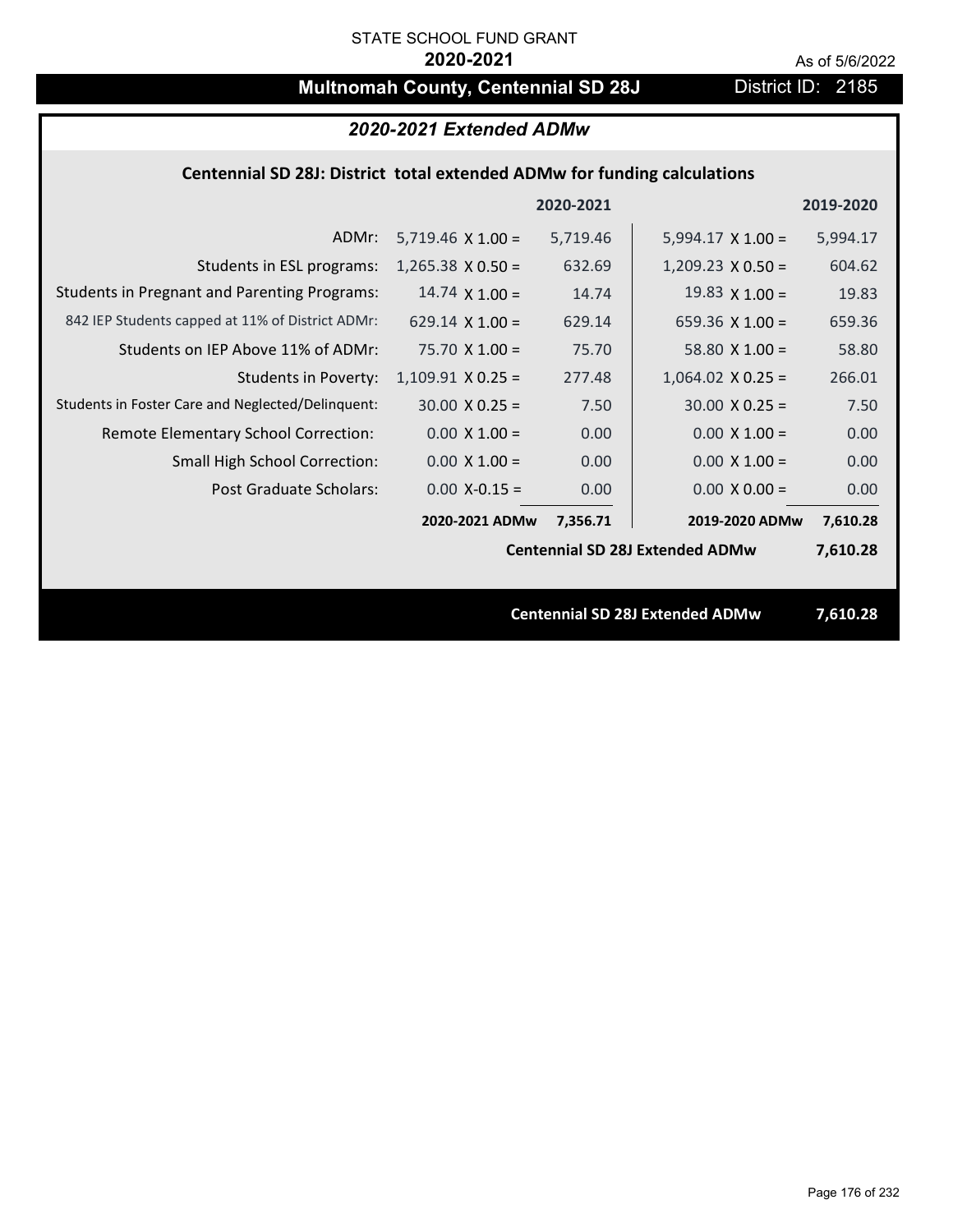# **Multnomah County, Corbett SD 39 District ID: 2186**

### *2020-2021 Extended ADMw*

### **Corbett SD 39: District total extended ADMw for funding calculations**

|                                                     |                        | 2020-2021 |                        | 2019-2020 |
|-----------------------------------------------------|------------------------|-----------|------------------------|-----------|
| ADMr:                                               | $2.00 \times 1.00 =$   | 2.00      | $4.51 \times 1.00 =$   | 4.51      |
| Students in ESL programs:                           | $0.00 \times 0.50 =$   | 0.00      | $0.00 \times 0.50 =$   | 0.00      |
| <b>Students in Pregnant and Parenting Programs:</b> | $0.00 \times 1.00 =$   | 0.00      | $0.00 \times 1.00 =$   | 0.00      |
| 151 IEP Students capped at 11% of District ADMr:    | $118.68 \times 1.00 =$ | 118.68    | 129.44 $\times$ 1.00 = | 129.44    |
| Students on IEP Above 11% of ADMr:                  | $3.80 \times 1.00 =$   | 3.80      | $7.10 \times 1.00 =$   | 7.10      |
| <b>Students in Poverty:</b>                         | $0.17 \times 0.25 =$   | 0.04      | $0.15 \times 0.25 =$   | 0.04      |
| Students in Foster Care and Neglected/Delinquent:   | $2.00 \times 0.25 =$   | 0.50      | $8.00 \times 0.25 =$   | 2.00      |
| Remote Elementary School Correction:                | $0.00 \times 1.00 =$   | 0.00      | $0.00 \times 1.00 =$   | 0.00      |
| <b>Small High School Correction:</b>                | $0.00 \times 1.00 =$   | 0.00      | $0.00 \times 1.00 =$   | 0.00      |
| Post Graduate Scholars:                             | $0.00$ X-0.15 =        | 0.00      | $0.00 \times 0.00 =$   | 0.00      |
|                                                     | 2020-2021 ADMw         | 125.02    | 2019-2020 ADMw         | 143.09    |

**Corbett SD 39 Extended ADMw**

**1,336.82**

# **Corbett School: Charter ADMw for information only**

|                                                     |                       | 2020-2021 |                          | 2019-2020 |
|-----------------------------------------------------|-----------------------|-----------|--------------------------|-----------|
| ADMr:                                               | $1,076.91$ X $1.00 =$ | 1,076.91  | $1,172.21 \times 1.00 =$ | 1,172.21  |
| Students in ESL programs:                           | $20.00 \times 0.50 =$ | 10.00     | $24.12 \times 0.50 =$    | 12.06     |
| <b>Students in Pregnant and Parenting Programs:</b> | $0.00 \times 1.00 =$  | 0.00      | $0.00 \times 1.00 =$     | 0.00      |
| 0 IEP Students capped at 11% of District ADMr:      | $0.00 \times 1.00 =$  | 0.00      | $0.00 \times 1.00 =$     | 0.00      |
| Students on IEP Above 11% of ADMr:                  | $0.00 \times 1.00 =$  | 0.00      | $0.00 \times 1.00 =$     | 0.00      |
| Students in Poverty:                                | $45.83 \times 0.25 =$ | 11.46     | $37.85 \times 0.25 =$    | 9.46      |
| Students in Foster Care and Neglected/Delinquent:   | $0.00 \times 0.25 =$  | 0.00      | $0.00 \times 0.25 =$     | 0.00      |
| Remote Elementary School Correction:                | $0.00 \times 1.00 =$  | 0.00      | $0.00 \times 1.00 =$     | 0.00      |
| <b>Small High School Correction:</b>                | $29.20 \times 1.00 =$ | 29.20     | $0.00 \times 1.00 =$     | 0.00      |
| Post Graduate Scholars:                             | $0.00$ X-0.15 =       | 0.00      | $0.00 \times 0.00 =$     | 0.00      |
|                                                     | 2020-2021 ADMw        | 1,127.57  | 2019-2020 ADMw           | 1,193.73  |

**Corbett SD 39 Extended ADMw 1,336.82**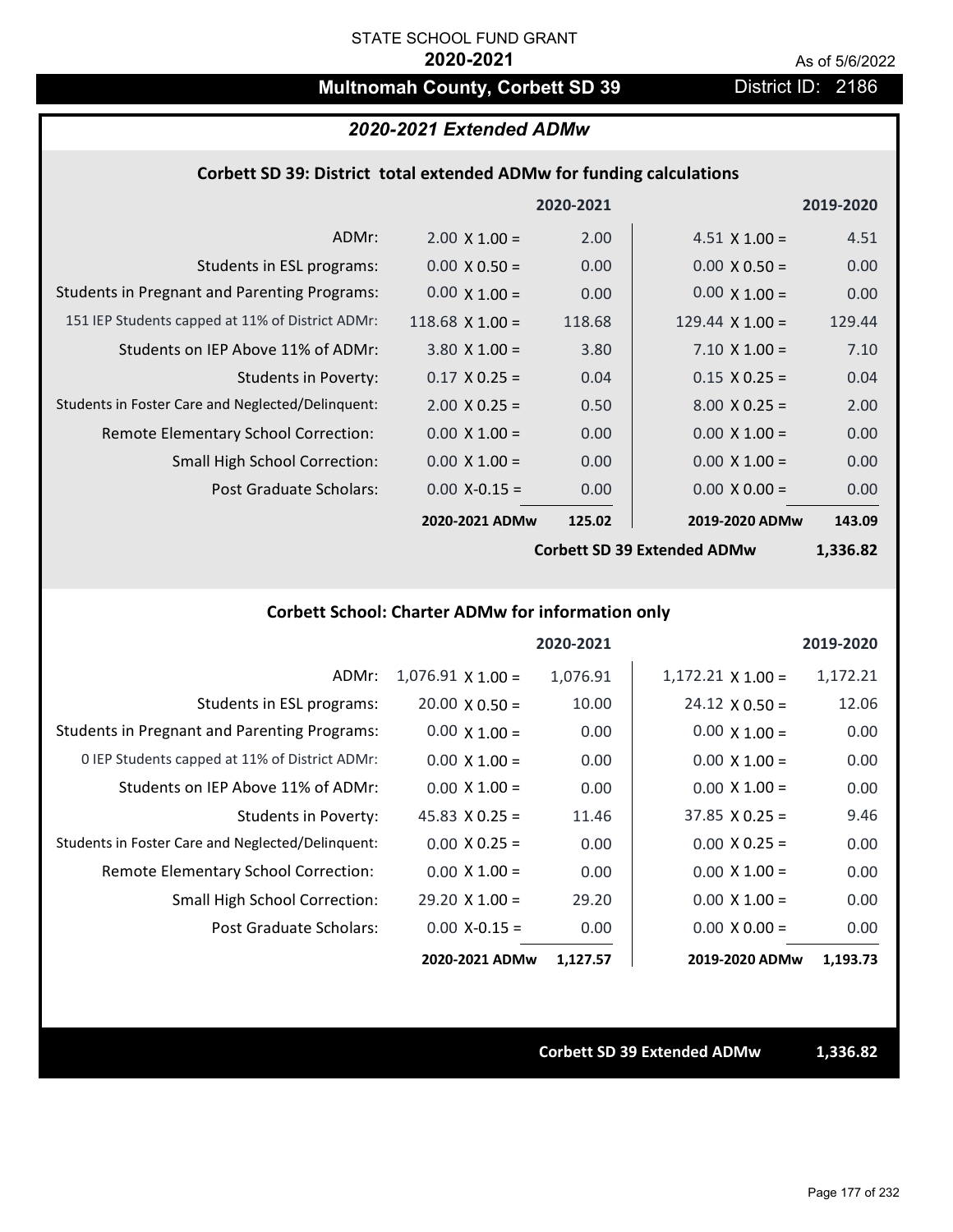# **Multnomah County, David Douglas SD 40** District ID: 2187

## *2020-2021 Extended ADMw*

#### **David Douglas SD 40: District total extended ADMw for funding calculations**

|                                                     |                          | 2020-2021 |                          | 2019-2020 |
|-----------------------------------------------------|--------------------------|-----------|--------------------------|-----------|
| ADMr:                                               | $9,122.41 \times 1.00 =$ | 9,122.41  | $9,498.33 \times 1.00 =$ | 9,498.33  |
| Students in ESL programs:                           | $1,831.04 \times 0.50 =$ | 915.52    | $1,956.54 \times 0.50 =$ | 978.27    |
| <b>Students in Pregnant and Parenting Programs:</b> | 5.85 $\times$ 1.00 =     | 5.85      | $4.91 \times 1.00 =$     | 4.91      |
| 1178 IEP Students capped at 11% of District ADMr:   | $1,020.96 \times 1.00 =$ | 1,020.96  | $1,062.61$ X $1.00 =$    | 1,062.61  |
| Students on IEP Above 11% of ADMr:                  | $29.60 \times 1.00 =$    | 29.60     | $23.20 \times 1.00 =$    | 23.20     |
| <b>Students in Poverty:</b>                         | $1,945.77 \times 0.25 =$ | 486.44    | $1,949.56$ X 0.25 =      | 487.39    |
| Students in Foster Care and Neglected/Delinquent:   | 41.00 $X$ 0.25 =         | 10.25     | $62.00 \times 0.25 =$    | 15.50     |
| Remote Elementary School Correction:                | $0.00 \times 1.00 =$     | 0.00      | $0.00 \times 1.00 =$     | 0.00      |
| <b>Small High School Correction:</b>                | $0.00 \times 1.00 =$     | 0.00      | $0.00 \times 1.00 =$     | 0.00      |
| Post Graduate Scholars:                             | $0.00$ X-0.15 =          | 0.00      | $0.00 \times 0.00 =$     | 0.00      |
|                                                     | 2020-2021 ADMw           | 11.591.03 | 2019-2020 ADMw           | 12.070.21 |

**David Douglas SD 40 Extended ADMw**

**12,250.29**

### **Arthur Academy: Charter ADMw for information only**

|                                                     |                       | 2020-2021 |                       | 2019-2020 |
|-----------------------------------------------------|-----------------------|-----------|-----------------------|-----------|
| ADMr:                                               | $159.03$ X $1.00 =$   | 159.03    | $161.76$ X $1.00 =$   | 161.76    |
| Students in ESL programs:                           | $18.83 \times 0.50 =$ | 9.42      | $19.90 \times 0.50 =$ | 9.95      |
| <b>Students in Pregnant and Parenting Programs:</b> | $0.00 \times 1.00 =$  | 0.00      | $0.00 \times 1.00 =$  | 0.00      |
| 0 IEP Students capped at 11% of District ADMr:      | $0.00 \times 1.00 =$  | 0.00      | $0.00 \times 1.00 =$  | 0.00      |
| Students on IEP Above 11% of ADMr:                  | $0.00 \times 1.00 =$  | 0.00      | $0.00 \times 1.00 =$  | 0.00      |
| Students in Poverty:                                | $33.92 \times 0.25 =$ | 8.48      | $33.49 \times 0.25 =$ | 8.37      |
| Students in Foster Care and Neglected/Delinquent:   | $0.00 \times 0.25 =$  | 0.00      | $0.00 \times 0.25 =$  | 0.00      |
| Remote Elementary School Correction:                | $0.00 \times 1.00 =$  | 0.00      | $0.00 \times 1.00 =$  | 0.00      |
| <b>Small High School Correction:</b>                | $0.00 \times 1.00 =$  | 0.00      | $0.00 \times 1.00 =$  | 0.00      |
| Post Graduate Scholars:                             | $0.00$ X-0.15 =       | 0.00      | $0.00 \times 0.00 =$  | 0.00      |
|                                                     | 2020-2021 ADMw        | 176.93    | 2019-2020 ADMw        | 180.08    |

**David Douglas SD 40 Extended ADMw 12,250.29**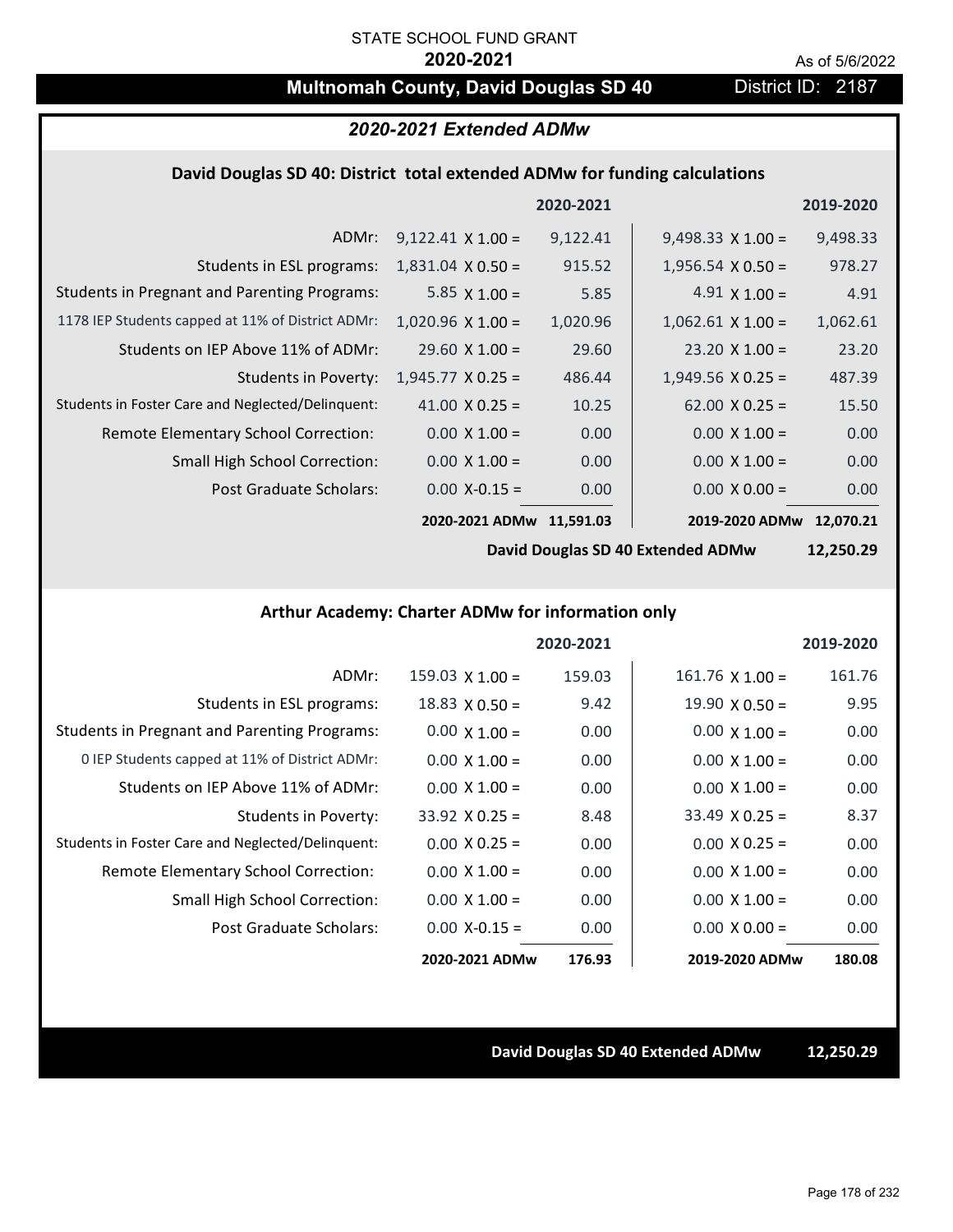# **Multnomah County, Riverdale SD 51J** District ID: 2188

### **Riverdale SD 51J: District total extended ADMw for funding calculations**

|                                                     |                        | 2020-2021 |                                       | 2019-2020 |  |
|-----------------------------------------------------|------------------------|-----------|---------------------------------------|-----------|--|
| ADMr:                                               | 533.94 $\times$ 1.00 = | 533.94    | 589.11 $\times$ 1.00 =                | 589.11    |  |
| Students in ESL programs:                           | $0.93 \times 0.50 =$   | 0.47      | $2.70 \times 0.50 =$                  | 1.35      |  |
| <b>Students in Pregnant and Parenting Programs:</b> | $0.00 \times 1.00 =$   | 0.00      | $0.00 \times 1.00 =$                  | 0.00      |  |
| 52 IEP Students capped at 11% of District ADMr:     | $52.00 \times 1.00 =$  | 52.00     | 47.00 $\times$ 1.00 =                 | 47.00     |  |
| Students on IEP Above 11% of ADMr:                  | $0.00 \times 1.00 =$   | 0.00      | $0.00 \times 1.00 =$                  | 0.00      |  |
| Students in Poverty:                                | $22.00 \times 0.25 =$  | 5.50      | $21.00 \times 0.25 =$                 | 5.25      |  |
| Students in Foster Care and Neglected/Delinquent:   | $0.00 \times 0.25 =$   | 0.00      | $0.00 \times 0.25 =$                  | 0.00      |  |
| Remote Elementary School Correction:                | $0.00 \times 1.00 =$   | 0.00      | $0.00 \times 1.00 =$                  | 0.00      |  |
| <b>Small High School Correction:</b>                | $88.38$ X 1.00 =       | 88.38     | $85.55 \times 1.00 =$                 | 85.55     |  |
| <b>Post Graduate Scholars:</b>                      | $0.00$ X-0.15 =        | 0.00      | $0.00 \times 0.00 =$                  | 0.00      |  |
|                                                     | 2020-2021 ADMw         | 680.29    | 2019-2020 ADMw                        | 728.26    |  |
|                                                     |                        |           | <b>Riverdale SD 51J Extended ADMw</b> | 728.26    |  |
|                                                     |                        |           |                                       |           |  |
|                                                     |                        |           | <b>Riverdale SD 51J Extended ADMw</b> | 728.26    |  |
|                                                     |                        |           |                                       |           |  |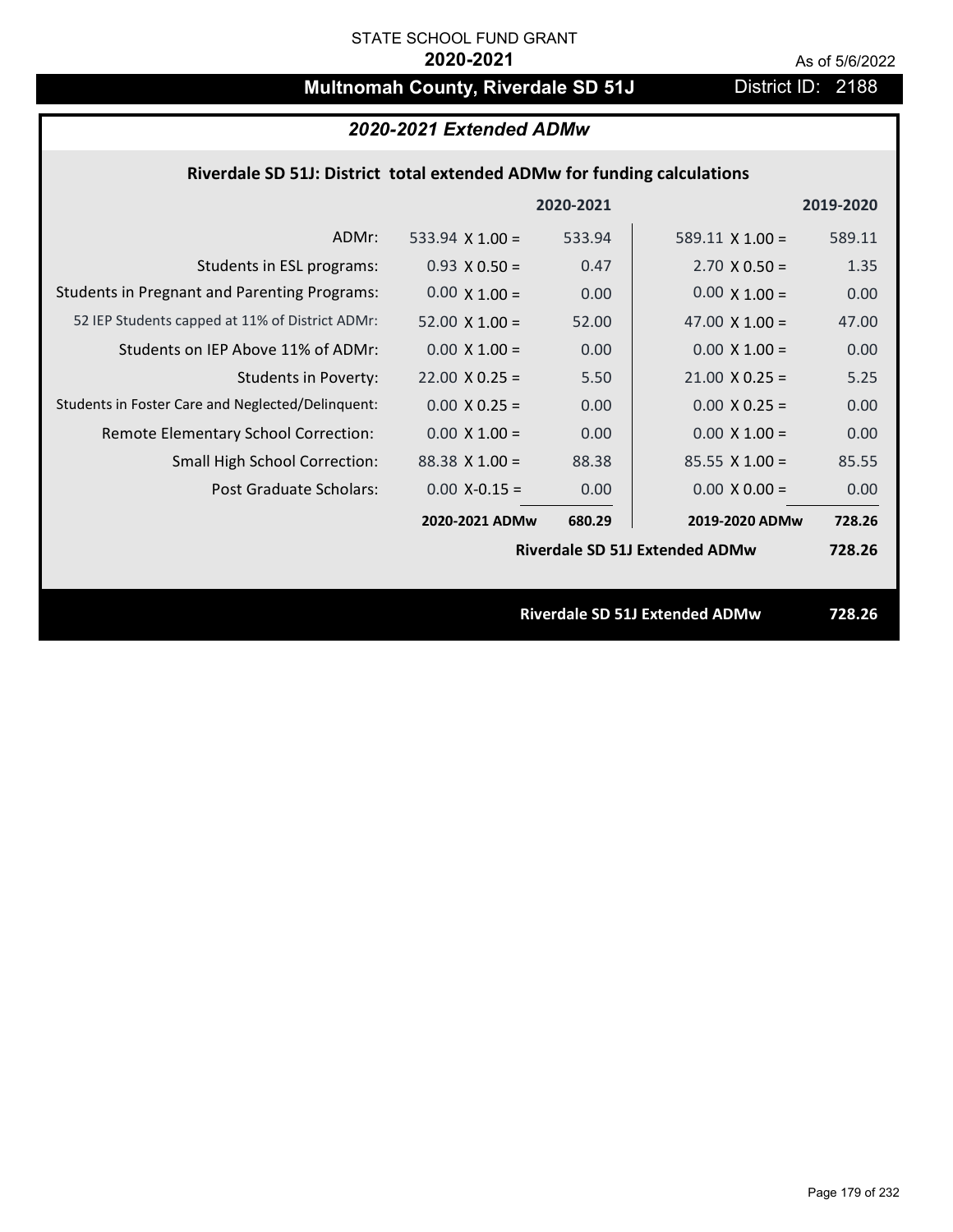# **Polk County, Dallas SD 2** District ID: 2190

# *2020-2021 Extended ADMw*

### **Dallas SD 2: District total extended ADMw for funding calculations**

|                                                     |                          | 2020-2021                 |                          | 2019-2020 |
|-----------------------------------------------------|--------------------------|---------------------------|--------------------------|-----------|
| ADMr:                                               | $2,598.60 \times 1.00 =$ | 2,598.60                  | $2,797.71 \times 1.00 =$ | 2,797.71  |
| Students in ESL programs:                           | $57.74 \times 0.50 =$    | 28.87                     | $51.15 \times 0.50 =$    | 25.58     |
| <b>Students in Pregnant and Parenting Programs:</b> | 2.64 $\times$ 1.00 =     | 2.64                      | $0.00 \times 1.00 =$     | 0.00      |
| 518 IEP Students capped at 11% of District ADMr:    | $330.62 \times 1.00 =$   | 330.62                    | $350.59 \times 1.00 =$   | 350.59    |
| Students on IEP Above 11% of ADMr:                  | $96.40 \times 1.00 =$    | 96.40                     | $85.60 X 1.00 =$         | 85.60     |
| <b>Students in Poverty:</b>                         | $258.88 \times 0.25 =$   | 64.72                     | $354.48$ X 0.25 =        | 88.62     |
| Students in Foster Care and Neglected/Delinquent:   | $21.00 \times 0.25 =$    | 5.25                      | $19.00 \times 0.25 =$    | 4.75      |
| Remote Elementary School Correction:                | $0.00 \times 1.00 =$     | 0.00                      | $0.00 \times 1.00 =$     | 0.00      |
| <b>Small High School Correction:</b>                | $0.00 \times 1.00 =$     | 0.00                      | $0.00 \times 1.00 =$     | 0.00      |
| Post Graduate Scholars:                             | $0.00$ X-0.15 =          | 0.00                      | $0.00 \times 0.00 =$     | 0.00      |
|                                                     | 2020-2021 ADMw           | 3,127.10                  | 2019-2020 ADMw           | 3,352.84  |
|                                                     |                          | Delles CD 3 Evisaded ADMu | 2.006.24                 |           |

**Dallas SD 2 Extended ADMw**

**3,806.34**

# **Luckiamute Valley Charter School: Charter ADMw for information only**

|                                                     |                       | 2020-2021 |                        | 2019-2020 |
|-----------------------------------------------------|-----------------------|-----------|------------------------|-----------|
| ADMr:                                               | $196.49$ X $1.00 =$   | 196.49    | $191.28 \times 1.00 =$ | 191.28    |
| Students in ESL programs:                           | $0.95 \times 0.50 =$  | 0.48      | $0.00 \times 0.50 =$   | 0.00      |
| <b>Students in Pregnant and Parenting Programs:</b> | $0.00 \times 1.00 =$  | 0.00      | $0.00 \times 1.00 =$   | 0.00      |
| 0 IEP Students capped at 11% of District ADMr:      | $0.00 \times 1.00 =$  | 0.00      | $0.00 \times 1.00 =$   | 0.00      |
| Students on IEP Above 11% of ADMr:                  | $0.00 \times 1.00 =$  | 0.00      | $0.00 \times 1.00 =$   | 0.00      |
| Students in Poverty:                                | $19.57 \times 0.25 =$ | 4.89      | $24.38 \times 0.25 =$  | 6.10      |
| Students in Foster Care and Neglected/Delinquent:   | $0.00 \times 0.25 =$  | 0.00      | $0.00 \times 0.25 =$   | 0.00      |
| <b>Remote Elementary School Correction:</b>         | 49.08 $\times$ 1.00 = | 49.08     | $51.66 \times 1.00 =$  | 51.66     |
| <b>Small High School Correction:</b>                | $0.00 \times 1.00 =$  | 0.00      | $0.00 \times 1.00 =$   | 0.00      |
| Post Graduate Scholars:                             | $0.00$ X-0.15 =       | 0.00      | $0.00 \times 0.00 =$   | 0.00      |
|                                                     | 2020-2021 ADMw        | 250.94    | 2019-2020 ADMw         | 249.04    |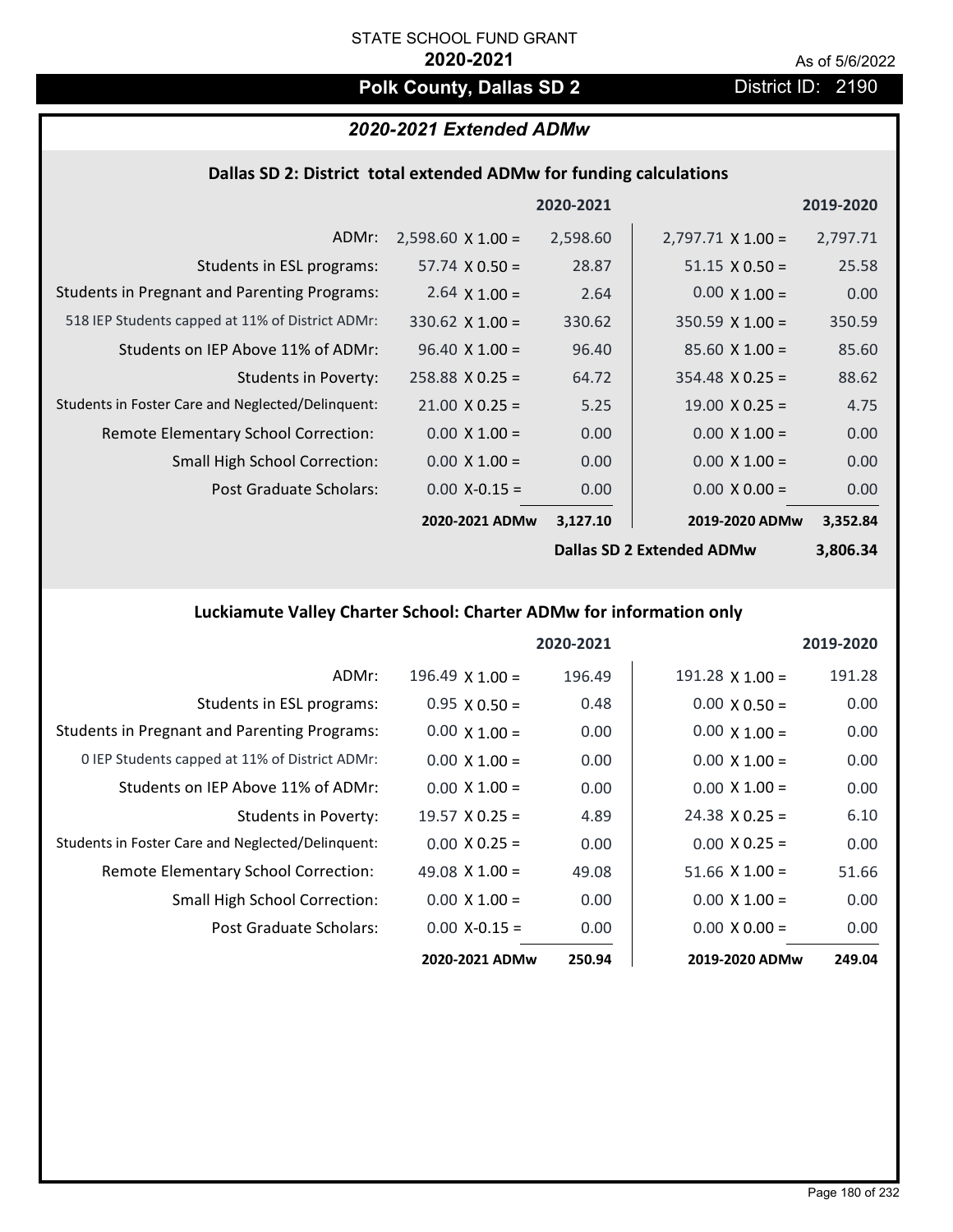# **Dallas Community Charter: Charter ADMw for information only**

|                                                     |                        | 2020-2021 |                        | 2019-2020 |
|-----------------------------------------------------|------------------------|-----------|------------------------|-----------|
| ADMr:                                               | $210.54 \times 1.00 =$ | 210.54    | $198.15 \times 1.00 =$ | 198.15    |
| Students in ESL programs:                           | $0.00 \times 0.50 =$   | 0.00      | $0.00 \times 0.50 =$   | 0.00      |
| <b>Students in Pregnant and Parenting Programs:</b> | $0.00 \times 1.00 =$   | 0.00      | $0.00 \times 1.00 =$   | 0.00      |
| 0 IEP Students capped at 11% of District ADMr:      | $0.00 \times 1.00 =$   | 0.00      | $0.00 \times 1.00 =$   | 0.00      |
| Students on IEP Above 11% of ADMr:                  | $0.00 \times 1.00 =$   | 0.00      | $0.00 \times 1.00 =$   | 0.00      |
| Students in Poverty:                                | $20.97 \times 0.25 =$  | 5.24      | $25.26 \times 0.25 =$  | 6.32      |
| Students in Foster Care and Neglected/Delinquent:   | $0.00 \times 0.25 =$   | 0.00      | $0.00 \times 0.25 =$   | 0.00      |
| Remote Elementary School Correction:                | $0.00 \times 1.00 =$   | 0.00      | $0.00 \times 1.00 =$   | 0.00      |
| <b>Small High School Correction:</b>                | $0.00 \times 1.00 =$   | 0.00      | $0.00 \times 1.00 =$   | 0.00      |
| Post Graduate Scholars:                             | $0.00 X - 0.15 =$      | 0.00      | $0.00 \times 0.00 =$   | 0.00      |
|                                                     | 2020-2021 ADMw         | 215.78    | 2019-2020 ADMw         | 204.47    |

**Dallas SD 2 Extended ADMw 3,806.34**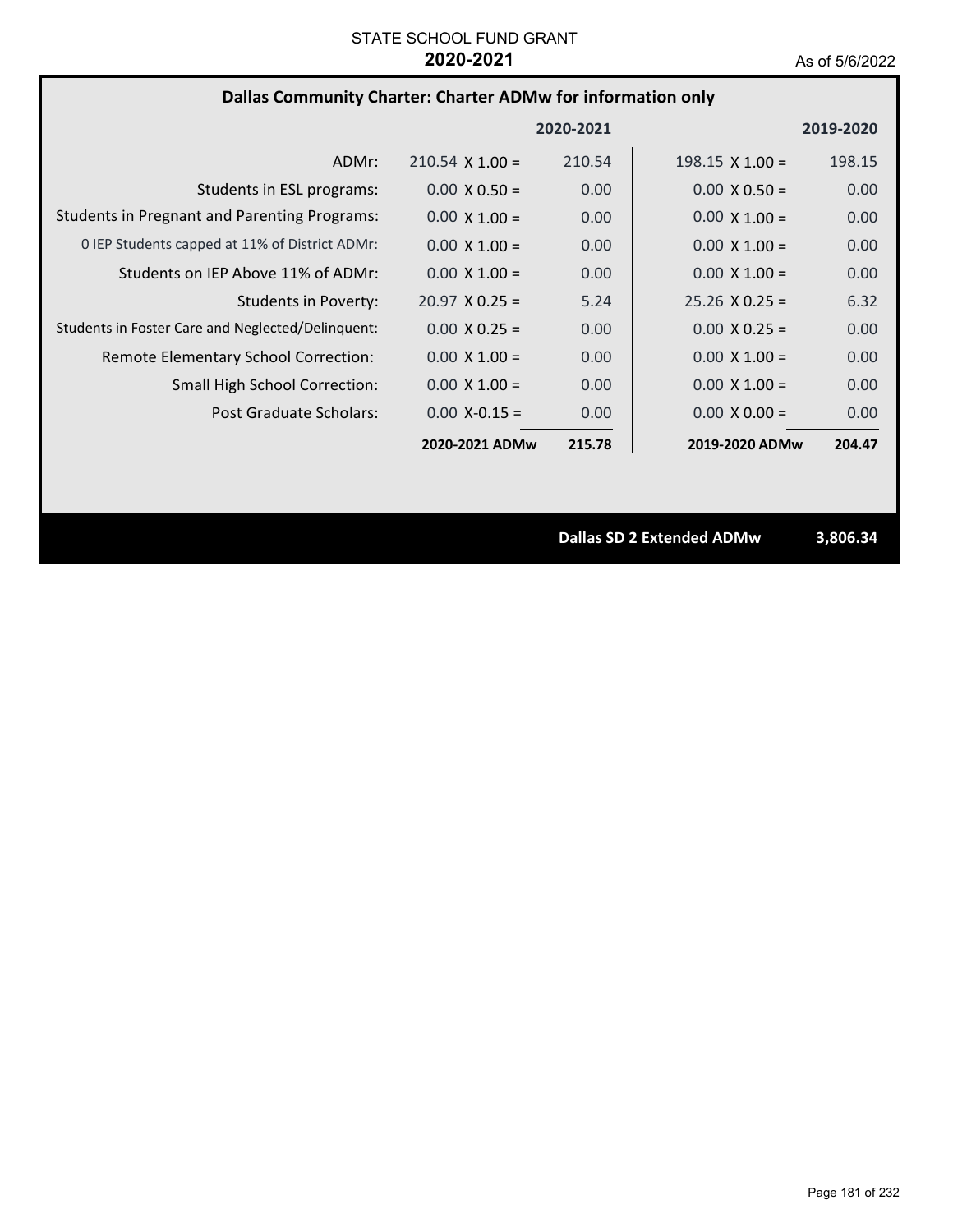# Polk County, Central SD 13J District ID: 2191

# *2020-2021 Extended ADMw*

## **Central SD 13J: District total extended ADMw for funding calculations**

|                                                     |                          | 2020-2021 |                                     | 2019-2020 |
|-----------------------------------------------------|--------------------------|-----------|-------------------------------------|-----------|
| ADMr:                                               | $3,042.10 \times 1.00 =$ | 3,042.10  | $3,275.59 \times 1.00 =$            | 3,275.59  |
| Students in ESL programs:                           | 473.85 $\times$ 0.50 =   | 236.93    | 427.04 $X$ 0.50 =                   | 213.52    |
| <b>Students in Pregnant and Parenting Programs:</b> | $0.00 \times 1.00 =$     | 0.00      | $3.68 \times 1.00 =$                | 3.68      |
| 319 IEP Students capped at 11% of District ADMr:    | $319.00 \times 1.00 =$   | 319.00    | $354.00 \times 1.00 =$              | 354.00    |
| Students on IEP Above 11% of ADMr:                  | $0.00$ X $1.00 =$        | 0.00      | $0.00 X 1.00 =$                     | 0.00      |
| <b>Students in Poverty:</b>                         | 406.35 $\times$ 0.25 =   | 101.59    | 450.78 $X$ 0.25 =                   | 112.70    |
| Students in Foster Care and Neglected/Delinquent:   | $14.00 \times 0.25 =$    | 3.50      | $20.00 \times 0.25 =$               | 5.00      |
| Remote Elementary School Correction:                | $0.00 \times 1.00 =$     | 0.00      | $0.00 \times 1.00 =$                | 0.00      |
| <b>Small High School Correction:</b>                | $0.00 \times 1.00 =$     | 0.00      | $0.00 \times 1.00 =$                | 0.00      |
| Post Graduate Scholars:                             | $0.00$ X-0.15 =          | 0.00      | $0.00 \times 0.00 =$                | 0.00      |
|                                                     | 2020-2021 ADMw           | 3,703.11  | 2019-2020 ADMw                      | 3,964.49  |
|                                                     |                          |           | <b>Central SD 13J Extended ADMw</b> | 3,964.49  |
|                                                     |                          |           |                                     |           |
|                                                     |                          |           | <b>Central SD 13J Extended ADMw</b> | 3,964.49  |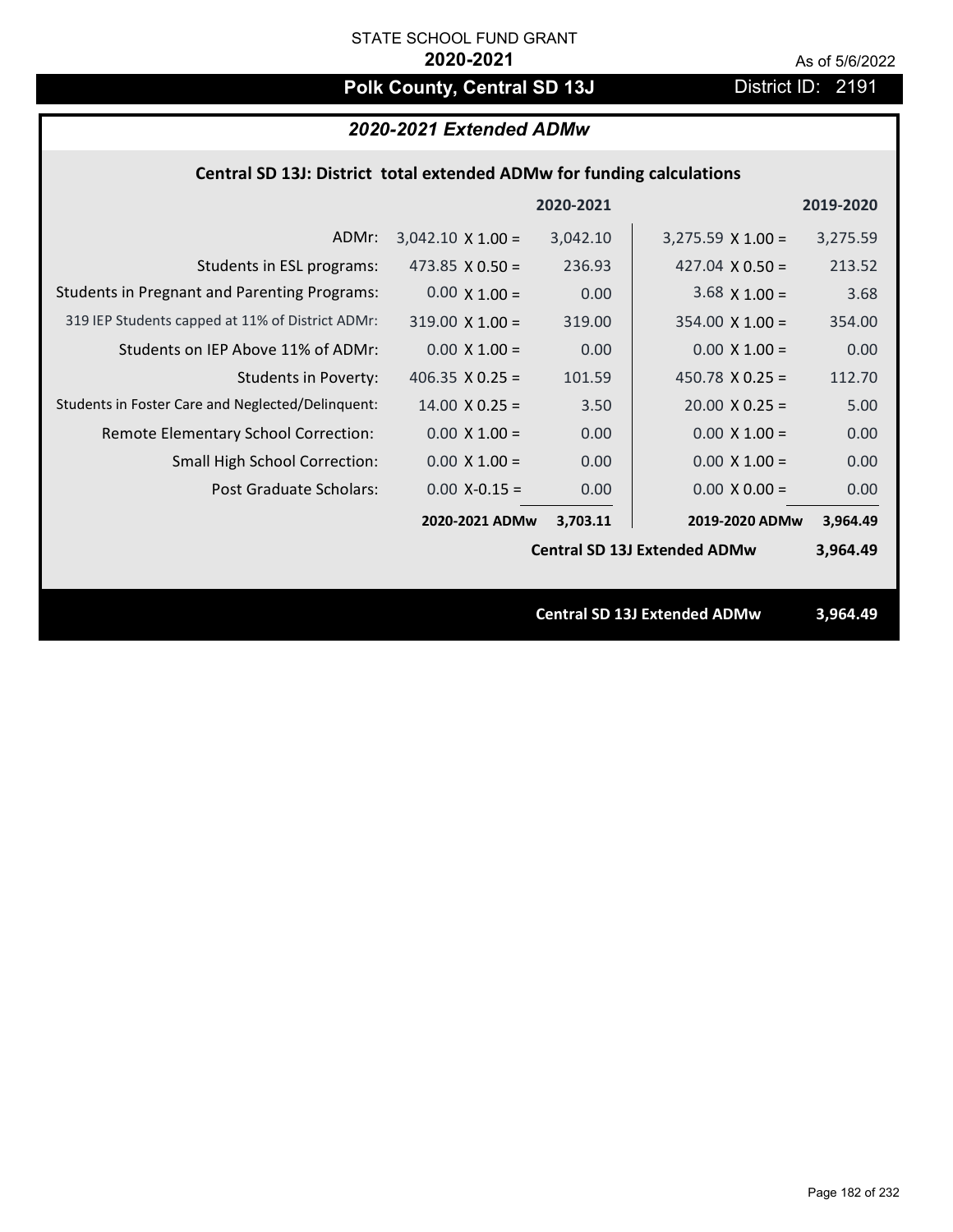# Polk County, Perrydale SD 21 **District ID: 2192**

# *2020-2021 Extended ADMw*

## **Perrydale SD 21: District total extended ADMw for funding calculations**

|                                                     |                       | 2020-2021 |                               | 2019-2020 |
|-----------------------------------------------------|-----------------------|-----------|-------------------------------|-----------|
| ADMr:                                               | $294.01$ X 1.00 =     | 294.01    | $318.31$ X $1.00 =$           | 318.31    |
| Students in ESL programs:                           | $3.00 \times 0.50 =$  | 1.50      | $2.00 \times 0.50 =$          | 1.00      |
| <b>Students in Pregnant and Parenting Programs:</b> | $0.00 \times 1.00 =$  | 0.00      | $0.00 \times 1.00 =$          | 0.00      |
| 35 IEP Students capped at 11% of District ADMr:     | $32.34 \times 1.00 =$ | 32.34     | $35.01 \times 1.00 =$         | 35.01     |
| Students on IEP Above 11% of ADMr:                  | $0.60$ X $1.00 =$     | 0.60      | $1.90$ X $1.00 =$             | 1.90      |
| <b>Students in Poverty:</b>                         | $17.00 \times 0.25 =$ | 4.25      | $12.00 \times 0.25 =$         | 3.00      |
| Students in Foster Care and Neglected/Delinquent:   | $2.00 \times 0.25 =$  | 0.50      | 4.00 $X$ 0.25 =               | 1.00      |
| Remote Elementary School Correction:                | 41.38 $X$ 1.00 =      | 41.38     | $28.78$ X 1.00 =              | 28.78     |
| <b>Small High School Correction:</b>                | 65.99 $X$ 1.00 =      | 65.99     | $70.22$ X $1.00 =$            | 70.22     |
| Post Graduate Scholars:                             | $0.00$ X-0.15 =       | 0.00      | $0.00 \times 0.00 =$          | 0.00      |
|                                                     | 2020-2021 ADMw        | 440.57    | 2019-2020 ADMw                | 459.22    |
|                                                     |                       |           | Perrydale SD 21 Extended ADMw | 459.22    |
|                                                     |                       |           |                               |           |
|                                                     |                       |           | Perrydale SD 21 Extended ADMw | 459.22    |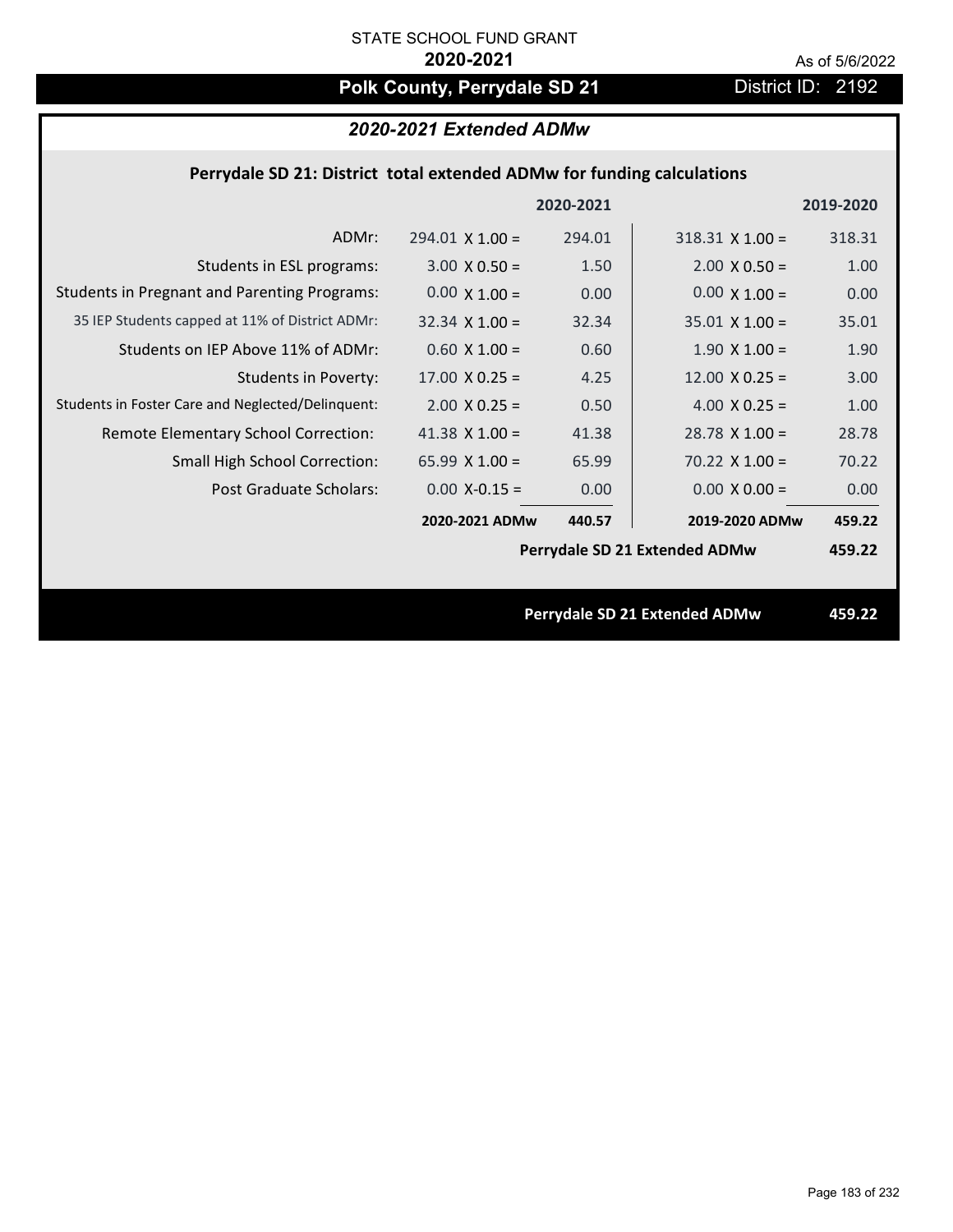# **Polk County, Falls City SD 57** District ID: 2193

# *2020-2021 Extended ADMw*

|  | Falls City SD 57: District total extended ADMw for funding calculations |  |
|--|-------------------------------------------------------------------------|--|
|--|-------------------------------------------------------------------------|--|

|                                                     |                       | 2020-2021 |                                       | 2019-2020 |
|-----------------------------------------------------|-----------------------|-----------|---------------------------------------|-----------|
| ADMr:                                               | $170.88$ X $1.00 =$   | 170.88    | $184.87$ X $1.00 =$                   | 184.87    |
| Students in ESL programs:                           | $0.00 \times 0.50 =$  | 0.00      | $0.00 \times 0.50 =$                  | 0.00      |
| <b>Students in Pregnant and Parenting Programs:</b> | $0.00 \times 1.00 =$  | 0.00      | $0.00 \times 1.00 =$                  | 0.00      |
| 34 IEP Students capped at 11% of District ADMr:     | $18.80 \times 1.00 =$ | 18.80     | $20.34 \times 1.00 =$                 | 20.34     |
| Students on IEP Above 11% of ADMr:                  | 5.30 $X$ 1.00 =       | 5.30      | $2.70$ X $1.00 =$                     | 2.70      |
| <b>Students in Poverty:</b>                         | $52.23 \times 0.25 =$ | 13.06     | $56.26$ X 0.25 =                      | 14.07     |
| Students in Foster Care and Neglected/Delinquent:   | $3.00 \times 0.25 =$  | 0.75      | $1.00 \times 0.25 =$                  | 0.25      |
| Remote Elementary School Correction:                | $70.57$ X 1.00 =      | 70.57     | $70.83$ X $1.00 =$                    | 70.83     |
| <b>Small High School Correction:</b>                | $50.46$ X $1.00 =$    | 50.46     | 58.96 $X$ 1.00 =                      | 58.96     |
| Post Graduate Scholars:                             | $0.00$ X-0.15 =       | 0.00      | $0.00 \times 0.00 =$                  | 0.00      |
|                                                     | 2020-2021 ADMw        | 329.81    | 2019-2020 ADMw                        | 352.01    |
|                                                     |                       |           | <b>Falls City SD 57 Extended ADMw</b> | 352.01    |
|                                                     |                       |           |                                       |           |
|                                                     |                       |           | <b>Falls City SD 57 Extended ADMw</b> | 352.01    |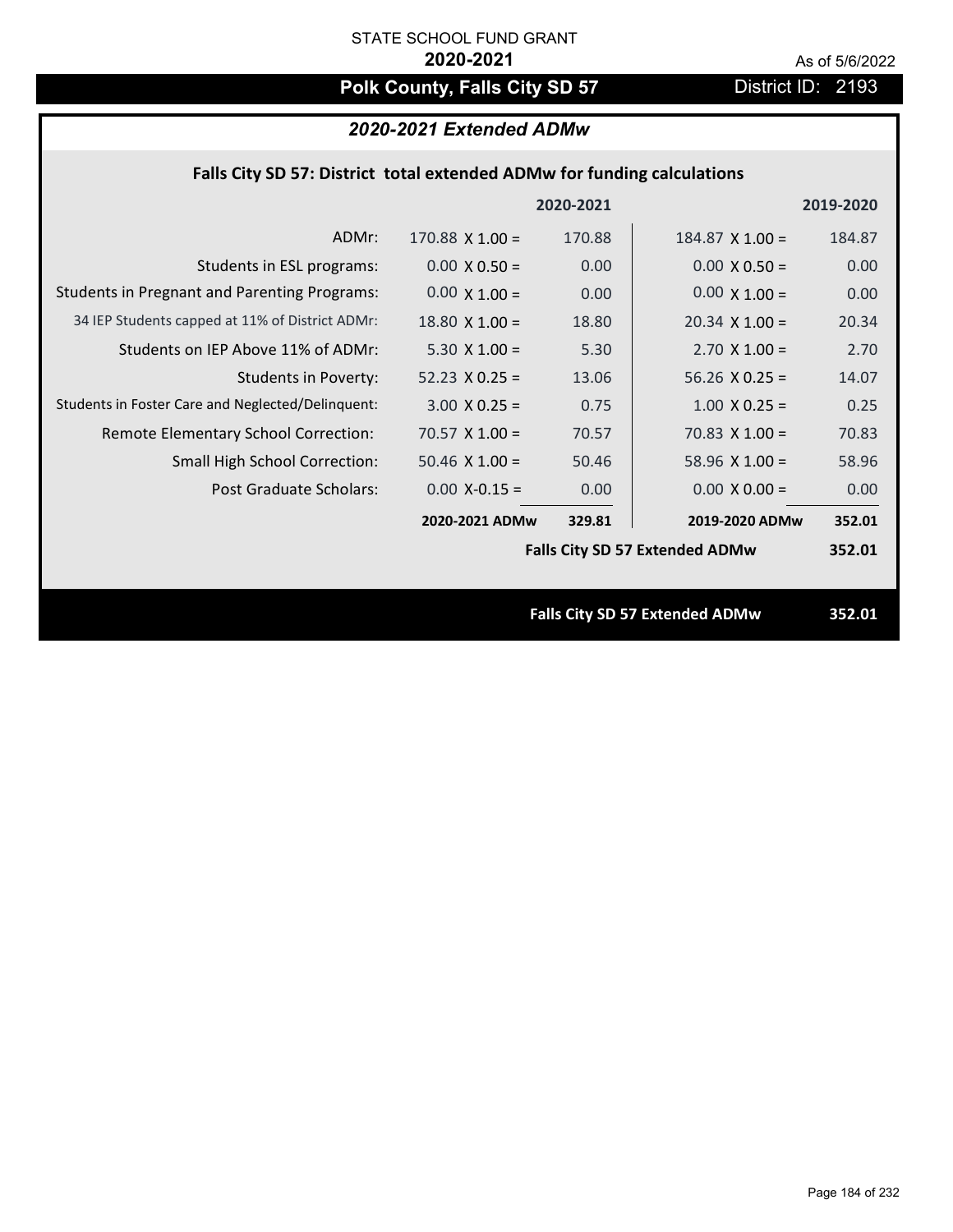# **Sherman County, Sherman County SD** District ID: 2195

|                                                                          | 2020-2021 Extended ADMw |           |                                        |           |
|--------------------------------------------------------------------------|-------------------------|-----------|----------------------------------------|-----------|
| Sherman County SD: District total extended ADMw for funding calculations |                         |           |                                        |           |
|                                                                          |                         | 2020-2021 |                                        | 2019-2020 |
| ADMr:                                                                    | $232.20 \times 1.00 =$  | 232.20    | $263.52 \times 1.00 =$                 | 263.52    |
| Students in ESL programs:                                                | $1.00 \times 0.50 =$    | 0.50      | $4.00 \times 0.50 =$                   | 2.00      |
| <b>Students in Pregnant and Parenting Programs:</b>                      | $0.00 \times 1.00 =$    | 0.00      | $0.00 \times 1.00 =$                   | 0.00      |
| 42 IEP Students capped at 11% of District ADMr:                          | $25.54 \times 1.00 =$   | 25.54     | $28.99 \times 1.00 =$                  | 28.99     |
| Students on IEP Above 11% of ADMr:                                       | $5.40 \times 1.00 =$    | 5.40      | $2.70 \times 1.00 =$                   | 2.70      |
| <b>Students in Poverty:</b>                                              | 41.20 $X$ 0.25 =        | 10.30     | $35.00 \times 0.25 =$                  | 8.75      |
| Students in Foster Care and Neglected/Delinquent:                        | $2.00 \times 0.25 =$    | 0.50      | $3.00 \times 0.25 =$                   | 0.75      |
| Remote Elementary School Correction:                                     | $60.23$ X 1.00 =        | 60.23     | 53.38 $X$ 1.00 =                       | 53.38     |
| Small High School Correction:                                            | $50.46$ X $1.00 =$      | 50.46     | 59.60 $X$ 1.00 =                       | 59.60     |
| <b>Post Graduate Scholars:</b>                                           | $0.00$ X-0.15 =         | 0.00      | $0.00 \times 0.00 =$                   | 0.00      |
|                                                                          | 2020-2021 ADMw          | 385.13    | 2019-2020 ADMw                         | 419.69    |
|                                                                          |                         |           | <b>Sherman County SD Extended ADMw</b> | 419.69    |
|                                                                          |                         |           |                                        |           |
|                                                                          |                         |           | <b>Sherman County SD Extended ADMw</b> | 419.69    |
|                                                                          |                         |           |                                        |           |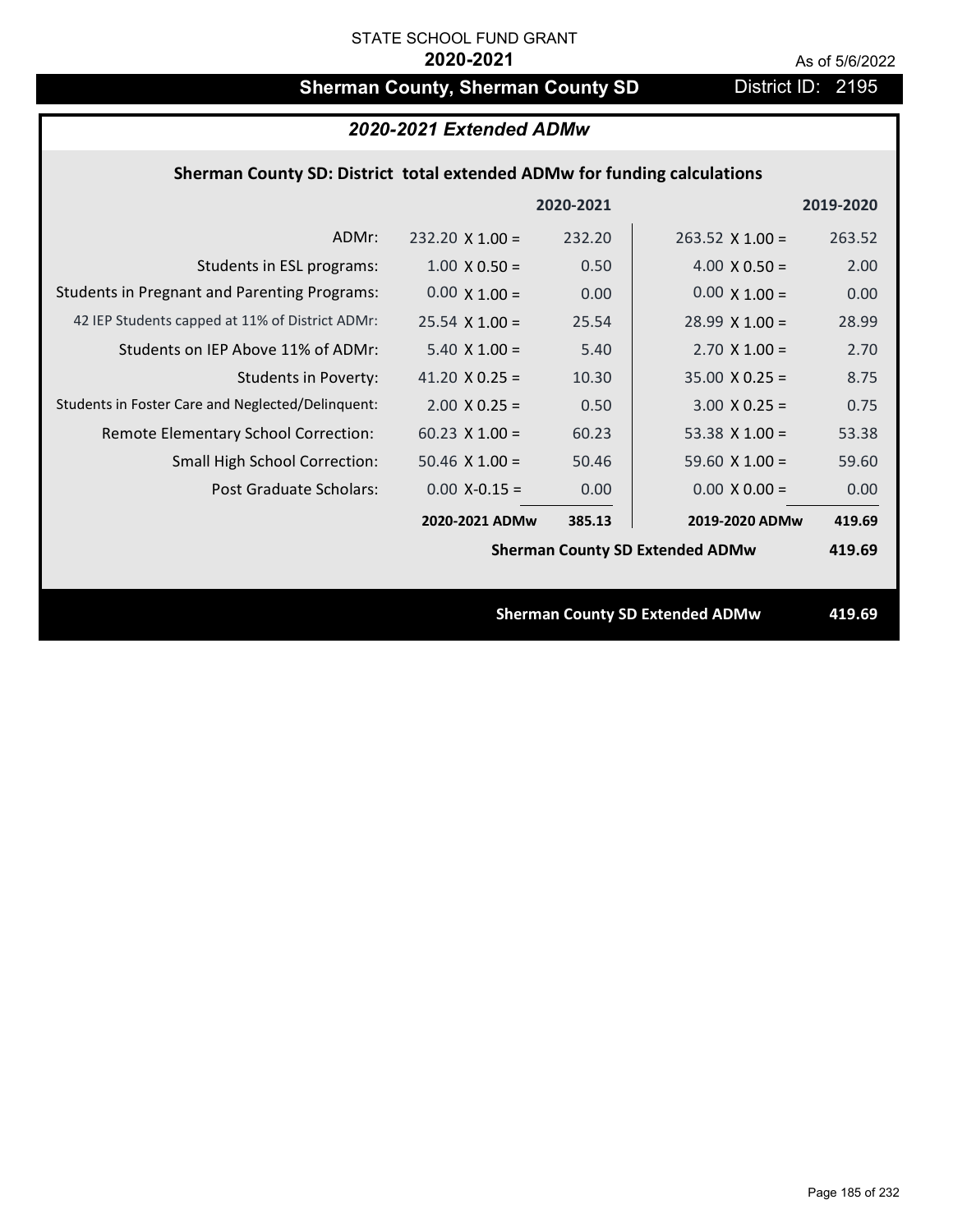# **Tillamook County, Tillamook SD 9** District ID: 2197

## *2020-2021 Extended ADMw*

## **Tillamook SD 9: District total extended ADMw for funding calculations**

| 2020-2021<br>2019-2020                                                                                              |
|---------------------------------------------------------------------------------------------------------------------|
| $2,075.29 \times 1.00 =$<br>2,075.29<br>$2,226.22 \times 1.00 =$<br>2,226.22<br>ADMr:                               |
| 85.04<br>86.47<br>Students in ESL programs:<br>$170.08 \times 0.50 =$<br>$172.94 \times 0.50 =$                     |
| <b>Students in Pregnant and Parenting Programs:</b><br>$0.80 \times 1.00 =$<br>$1.04 \times 1.00 =$<br>0.80<br>1.04 |
| 345 IEP Students capped at 11% of District ADMr:<br>228.28<br>244.88<br>$228.28$ X 1.00 =<br>$244.88$ X 1.00 =      |
| Students on IEP Above 11% of ADMr:<br>48.00 $\times$ 1.00 =<br>$34.10 \times 1.00 =$<br>48.00<br>34.10              |
| $387.04$ X 0.25 =<br><b>Students in Poverty:</b><br>$300.23$ X 0.25 =<br>96.76<br>75.06                             |
| Students in Foster Care and Neglected/Delinquent:<br>$13.00 \times 0.25 =$<br>$11.00 \times 0.25 =$<br>3.25<br>2.75 |
| $0.00 \times 1.00 =$<br>0.00<br>$0.00 \times 1.00 =$<br>Remote Elementary School Correction:<br>0.00                |
| <b>Small High School Correction:</b><br>$0.00 \times 1.00 =$<br>0.00<br>$0.00 \times 1.00 =$<br>0.00                |
| Post Graduate Scholars:<br>$0.00$ X-0.15 =<br>0.00<br>$0.00 \times 0.00 =$<br>0.00                                  |
| 2020-2021 ADMw<br>2019-2020 ADMw<br>2,515.96<br>2,691.98                                                            |
| <b>Tillamook SD 9 Extended ADMw</b><br>2,691.98                                                                     |
|                                                                                                                     |
| <b>Tillamook SD 9 Extended ADMw</b><br>2,691.98                                                                     |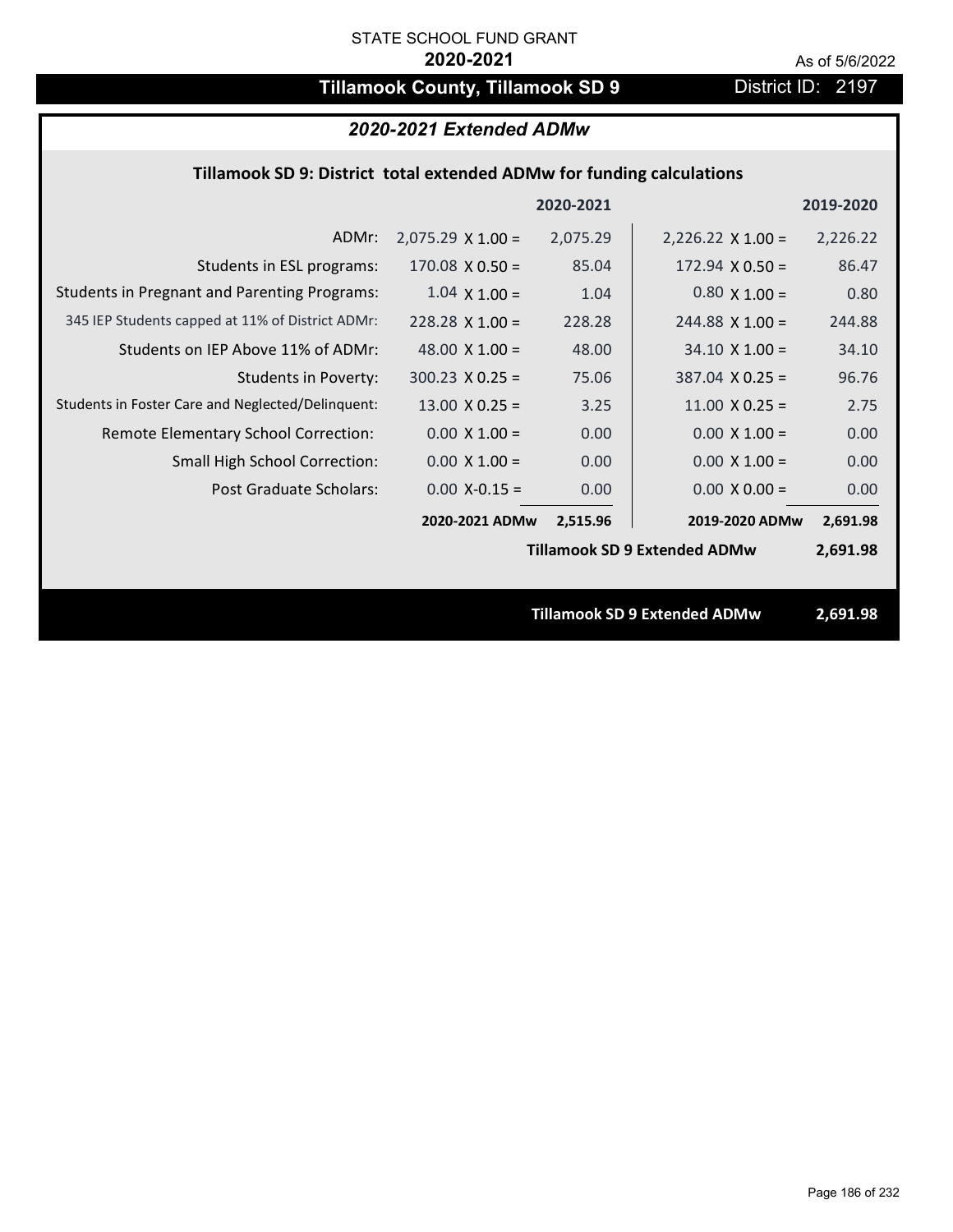# **Tillamook County, Neah-Kah-Nie SD 56** District ID: 2198

| 2020-2021 Extended ADMw                                                   |                       |           |                                  |           |
|---------------------------------------------------------------------------|-----------------------|-----------|----------------------------------|-----------|
| Neah-Kah-Nie SD 56: District total extended ADMw for funding calculations |                       |           |                                  |           |
|                                                                           |                       | 2020-2021 |                                  | 2019-2020 |
| ADMr:                                                                     | 682.35 $X$ 1.00 =     | 682.35    | 793.60 $\times$ 1.00 =           | 793.60    |
| Students in ESL programs:                                                 | $29.25 \times 0.50 =$ | 14.63     | $28.50 \times 0.50 =$            | 14.25     |
| <b>Students in Pregnant and Parenting Programs:</b>                       | $0.00 \times 1.00 =$  | 0.00      | $0.00 \times 1.00 =$             | 0.00      |
| 102 IEP Students capped at 11% of District ADMr:                          | $75.06 \times 1.00 =$ | 75.06     | $87.30 \times 1.00 =$            | 87.30     |
| Students on IEP Above 11% of ADMr:                                        | $16.00$ X $1.00 =$    | 16.00     | $23.50 \times 1.00 =$            | 23.50     |
| <b>Students in Poverty:</b>                                               | $96.72 \times 0.25 =$ | 24.18     | $124.03 \times 0.25 =$           | 31.01     |
| Students in Foster Care and Neglected/Delinquent:                         | $5.00 \times 0.25 =$  | 1.25      | 4.00 $X$ 0.25 =                  | 1.00      |
| Remote Elementary School Correction:                                      | $0.00 \times 1.00 =$  | 0.00      | $0.00 \times 1.00 =$             | 0.00      |
| <b>Small High School Correction:</b>                                      | $74.45$ X $1.00 =$    | 74.45     | $72.50 \times 1.00 =$            | 72.50     |
| Post Graduate Scholars:                                                   | $0.00$ X-0.15 =       | 0.00      | $0.00 \times 0.00 =$             | 0.00      |
|                                                                           | 2020-2021 ADMw        | 887.91    | 2019-2020 ADMw                   | 1,023.15  |
|                                                                           |                       |           | Neah-Kah-Nie SD 56 Extended ADMw | 1,023.15  |
|                                                                           |                       |           |                                  |           |
|                                                                           |                       |           | Neah-Kah-Nie SD 56 Extended ADMw | 1,023.15  |
|                                                                           |                       |           |                                  |           |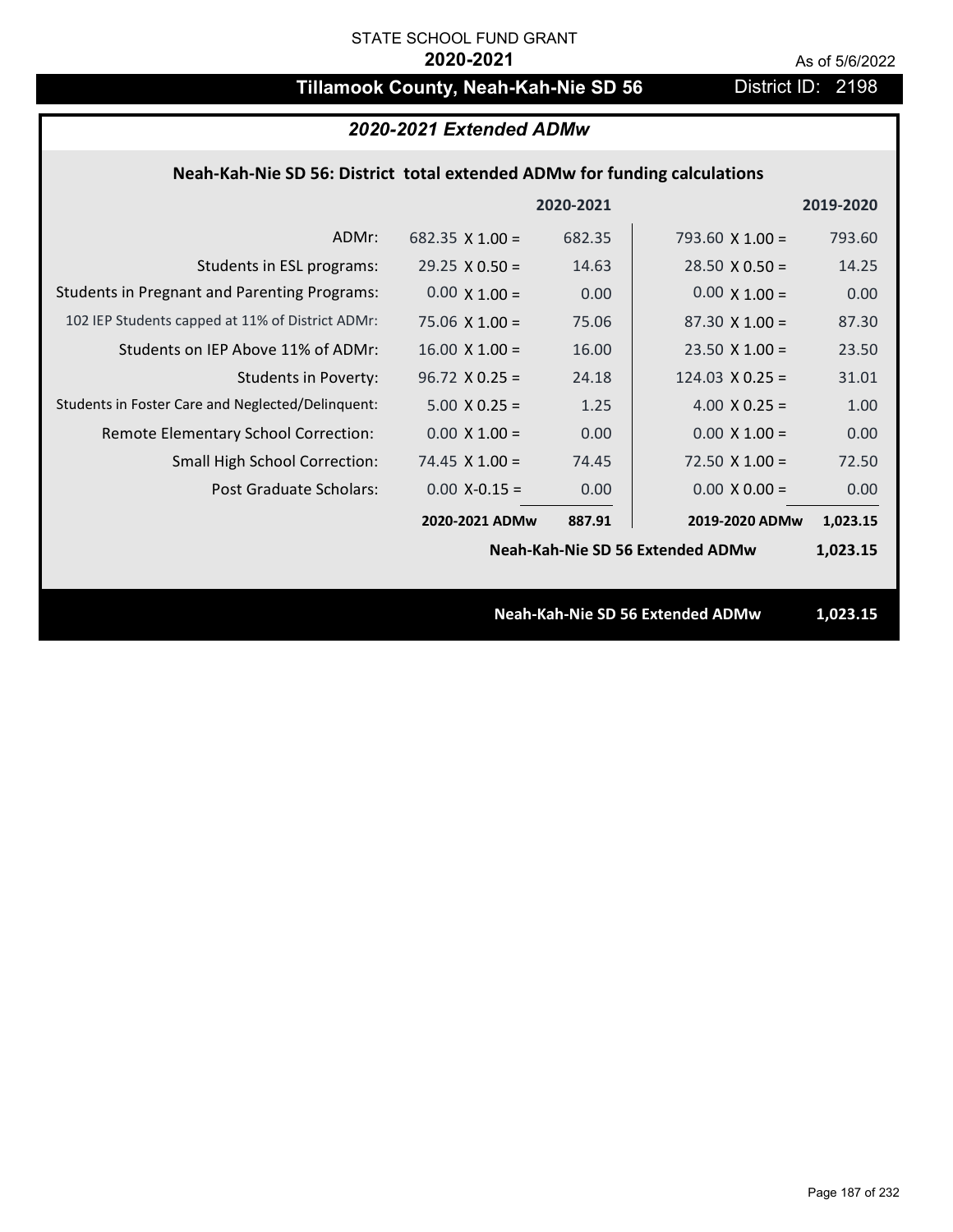# **Tillamook County, Nestucca Valley SD 101J** District ID: 2199

|                                                                                | 2020-2021 Extended ADMw |           |                                              |           |
|--------------------------------------------------------------------------------|-------------------------|-----------|----------------------------------------------|-----------|
| Nestucca Valley SD 101J: District total extended ADMw for funding calculations |                         |           |                                              |           |
|                                                                                |                         | 2020-2021 |                                              | 2019-2020 |
| ADMr:                                                                          | $462.33 \times 1.00 =$  | 462.33    | 490.68 $X$ 1.00 =                            | 490.68    |
| Students in ESL programs:                                                      | $54.78 \times 0.50 =$   | 27.39     | $26.04 \times 0.50 =$                        | 13.02     |
| <b>Students in Pregnant and Parenting Programs:</b>                            | $0.00 \times 1.00 =$    | 0.00      | $0.00 \times 1.00 =$                         | 0.00      |
| 84 IEP Students capped at 11% of District ADMr:                                | 50.86 $\times$ 1.00 =   | 50.86     | 53.97 $X$ 1.00 =                             | 53.97     |
| Students on IEP Above 11% of ADMr:                                             | $17.50 \times 1.00 =$   | 17.50     | $11.30 \times 1.00 =$                        | 11.30     |
| Students in Poverty:                                                           | 66.05 $X$ 0.25 =        | 16.51     | $80.86$ X 0.25 =                             | 20.22     |
| Students in Foster Care and Neglected/Delinquent:                              | $1.00 \times 0.25 =$    | 0.25      | $1.00 \times 0.25 =$                         | 0.25      |
| Remote Elementary School Correction:                                           | $0.00 X 1.00 =$         | 0.00      | $0.00 \times 1.00 =$                         | 0.00      |
| Small High School Correction:                                                  | $87.07$ X 1.00 =        | 87.07     | $88.08$ X 1.00 =                             | 88.08     |
| Post Graduate Scholars:                                                        | $0.00$ X-0.15 =         | 0.00      | $0.00 \times 0.00 =$                         | 0.00      |
|                                                                                | 2020-2021 ADMw          | 661.91    | 2019-2020 ADMw                               | 677.52    |
|                                                                                |                         |           | <b>Nestucca Valley SD 101J Extended ADMw</b> | 677.52    |
|                                                                                |                         |           |                                              |           |
|                                                                                |                         |           | <b>Nestucca Valley SD 101J Extended ADMw</b> | 677.52    |
|                                                                                |                         |           |                                              |           |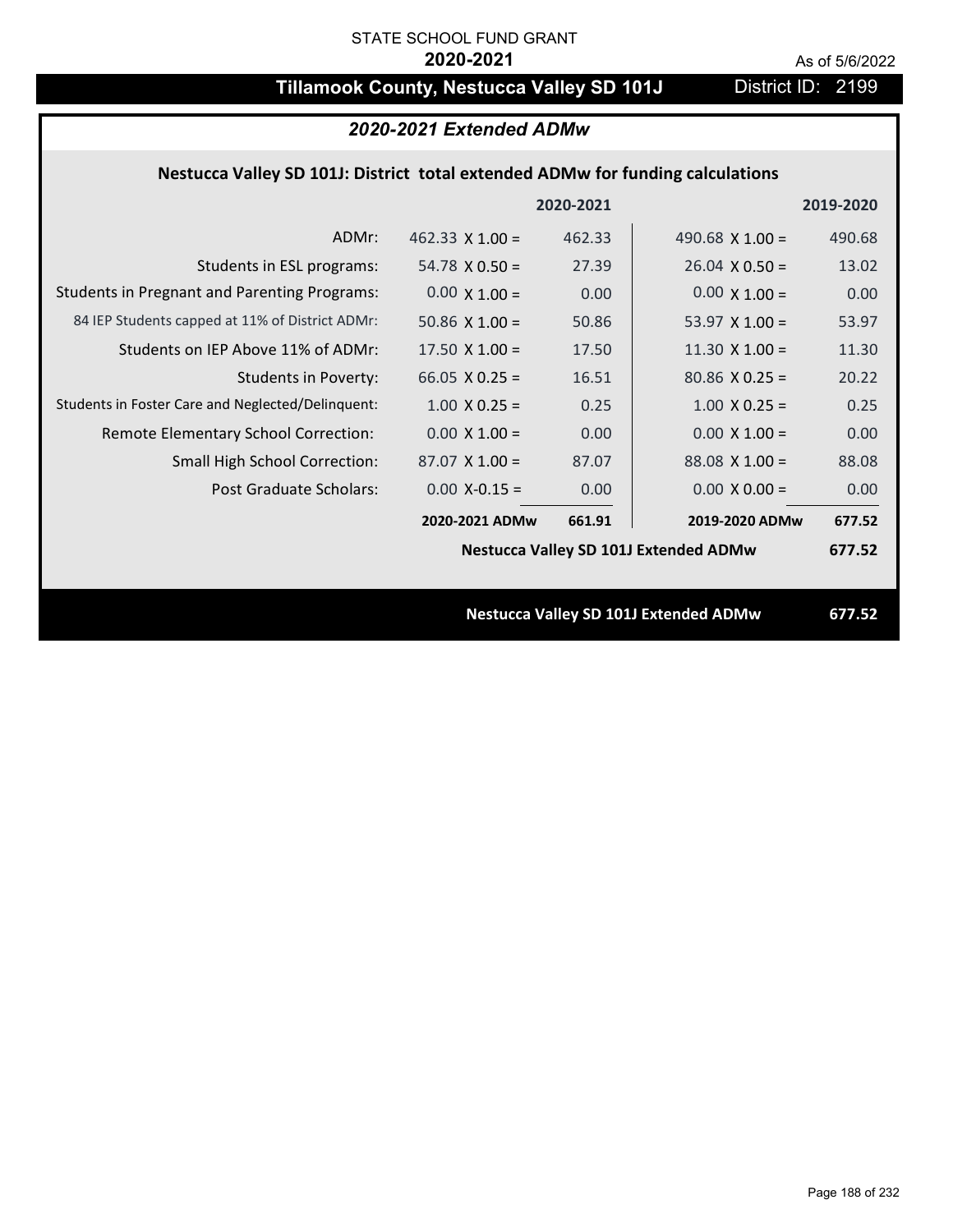# **Umatilla County, Helix SD 1** District ID: 2201

| Helix SD 1: District total extended ADMw for funding calculations |                        |           |                                 |           |  |
|-------------------------------------------------------------------|------------------------|-----------|---------------------------------|-----------|--|
|                                                                   |                        | 2020-2021 |                                 | 2019-2020 |  |
| ADMr:                                                             | $162.49 \times 1.00 =$ | 162.49    | $181.19 \times 1.00 =$          | 181.19    |  |
| Students in ESL programs:                                         | $0.00 \times 0.50 =$   | 0.00      | $0.00 \times 0.50 =$            | 0.00      |  |
| <b>Students in Pregnant and Parenting Programs:</b>               | $0.00 \times 1.00 =$   | 0.00      | $0.00 \times 1.00 =$            | 0.00      |  |
| 17 IEP Students capped at 11% of District ADMr:                   | $17.00 \times 1.00 =$  | 17.00     | 19.93 $\times$ 1.00 =           | 19.93     |  |
| Students on IEP Above 11% of ADMr:                                | $0.00 X 1.00 =$        | 0.00      | $0.00 X 1.00 =$                 | 0.00      |  |
| <b>Students in Poverty:</b>                                       | $10.00 \times 0.25 =$  | 2.50      | $11.00 \times 0.25 =$           | 2.75      |  |
| Students in Foster Care and Neglected/Delinquent:                 | $0.00 \times 0.25 =$   | 0.00      | $2.00$ X 0.25 =                 | 0.50      |  |
| Remote Elementary School Correction:                              | $71.41$ X $1.00 =$     | 71.41     | $70.71$ X 1.00 =                | 70.71     |  |
| Small High School Correction:                                     | 50.46 $X$ 1.00 =       | 50.46     | $50.46$ X $1.00 =$              | 50.46     |  |
| Post Graduate Scholars:                                           | $0.00$ X-0.15 =        | 0.00      | $0.00 X 0.00 =$                 | 0.00      |  |
|                                                                   | 2020-2021 ADMw         | 303.86    | 2019-2020 ADMw                  | 325.54    |  |
|                                                                   |                        |           | <b>Helix SD 1 Extended ADMw</b> | 325.54    |  |
|                                                                   |                        |           |                                 |           |  |
|                                                                   |                        |           | <b>Helix SD 1 Extended ADMw</b> | 325.54    |  |
|                                                                   |                        |           |                                 |           |  |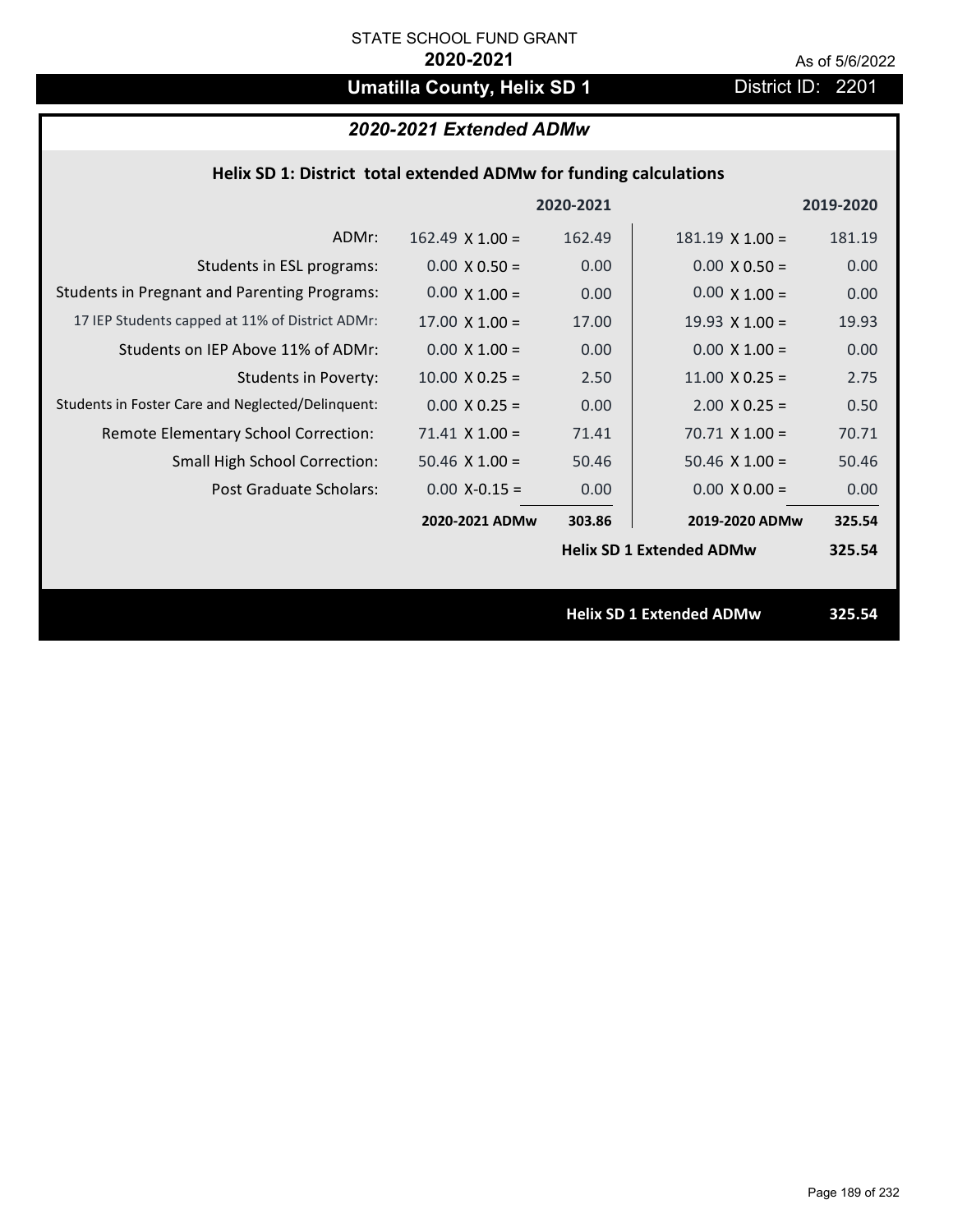# **Umatilla County, Pilot Rock SD 2** District ID: 2202

# *2020-2021 Extended ADMw*

## **Pilot Rock SD 2: District total extended ADMw for funding calculations**

|                        |        |                        | 2019-2020                                                                    |
|------------------------|--------|------------------------|------------------------------------------------------------------------------|
| $286.21 \times 1.00 =$ | 286.21 | $293.95 \times 1.00 =$ | 293.95                                                                       |
| $1.00 \times 0.50 =$   | 0.50   | $1.00 \times 0.50 =$   | 0.50                                                                         |
| $0.00 \times 1.00 =$   | 0.00   | $0.00 \times 1.00 =$   | 0.00                                                                         |
| $31.48 \times 1.00 =$  | 31.48  | $32.33 \times 1.00 =$  | 32.33                                                                        |
| $0.20 \times 1.00 =$   | 0.20   | $0.50$ X 1.00 =        | 0.50                                                                         |
| $33.35 \times 0.25 =$  | 8.34   | $39.25 \times 0.25 =$  | 9.81                                                                         |
| $2.00 \times 0.25 =$   | 0.50   | $2.00 \times 0.25 =$   | 0.50                                                                         |
| 43.91 $X$ 1.00 =       | 43.91  | $38.06$ X 1.00 =       | 38.06                                                                        |
| 70.55 $X$ 1.00 =       | 70.55  | $72.42 \times 1.00 =$  | 72.42                                                                        |
| $0.00$ X-0.15 =        | 0.00   | $0.00 \times 0.00 =$   | 0.00                                                                         |
| 2020-2021 ADMw         | 441.69 | 2019-2020 ADMw         | 448.08                                                                       |
|                        |        |                        | 448.08                                                                       |
|                        |        |                        |                                                                              |
|                        |        |                        | 448.08                                                                       |
|                        |        | 2020-2021              | <b>Pilot Rock SD 2 Extended ADMw</b><br><b>Pilot Rock SD 2 Extended ADMw</b> |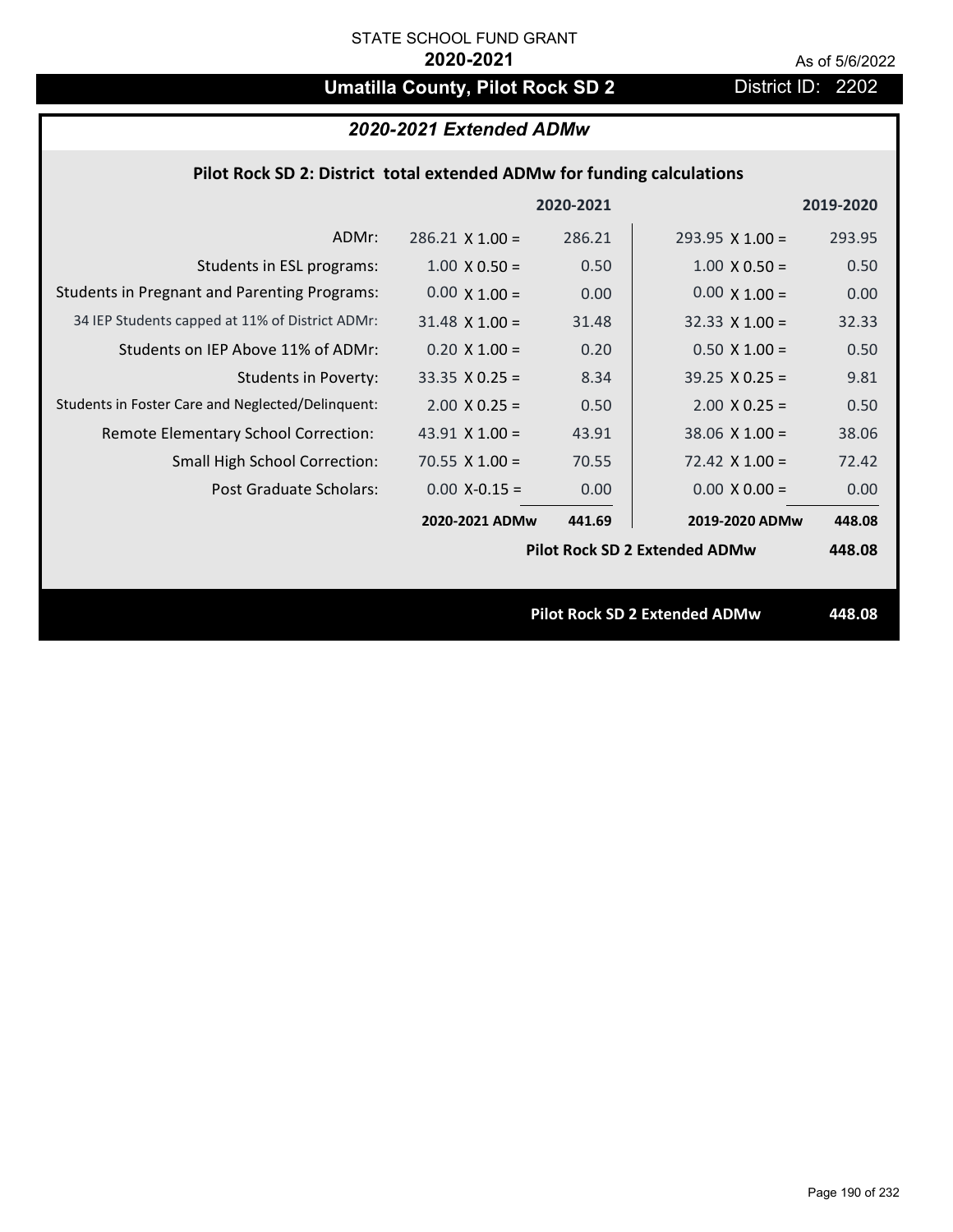# **Umatilla County, Echo SD 5** District ID: 2203

# *2020-2021 Extended ADMw*

|  | Echo SD 5: District total extended ADMw for funding calculations |  |
|--|------------------------------------------------------------------|--|
|  |                                                                  |  |

|                                                     |                        | 2020-2021 |                                | 2019-2020 |
|-----------------------------------------------------|------------------------|-----------|--------------------------------|-----------|
| ADMr:                                               | $286.71 \times 1.00 =$ | 286.71    | $274.37 \times 1.00 =$         | 274.37    |
| Students in ESL programs:                           | 4.44 $\times$ 0.50 =   | 2.22      | $0.00 \times 0.50 =$           | 0.00      |
| <b>Students in Pregnant and Parenting Programs:</b> | $0.00 \times 1.00 =$   | 0.00      | $0.00 \times 1.00 =$           | 0.00      |
| 36 IEP Students capped at 11% of District ADMr:     | $31.54 \times 1.00 =$  | 31.54     | $30.18 \times 1.00 =$          | 30.18     |
| Students on IEP Above 11% of ADMr:                  | $0.00 \times 1.00 =$   | 0.00      | $0.90 \times 1.00 =$           | 0.90      |
| <b>Students in Poverty:</b>                         | $24.00 \times 0.25 =$  | 6.00      | $35.00 \times 0.25 =$          | 8.75      |
| Students in Foster Care and Neglected/Delinquent:   | $1.00 \times 0.25 =$   | 0.25      | $1.00 \times 0.25 =$           | 0.25      |
| Remote Elementary School Correction:                | 41.65 $X$ 1.00 =       | 41.65     | 40.95 $\times$ 1.00 =          | 40.95     |
| <b>Small High School Correction:</b>                | $62.28 \times 1.00 =$  | 62.28     | $56.74 \times 1.00 =$          | 56.74     |
| Post Graduate Scholars:                             | $0.00$ X-0.15 =        | 0.00      | $0.00 \times 0.00 =$           | 0.00      |
|                                                     | 2020-2021 ADMw         | 430.65    | 2019-2020 ADMw                 | 412.14    |
|                                                     |                        |           | <b>Echo SD 5 Extended ADMw</b> | 430.65    |
|                                                     |                        |           |                                |           |
|                                                     |                        |           | <b>Echo SD 5 Extended ADMw</b> | 430.65    |
|                                                     |                        |           |                                |           |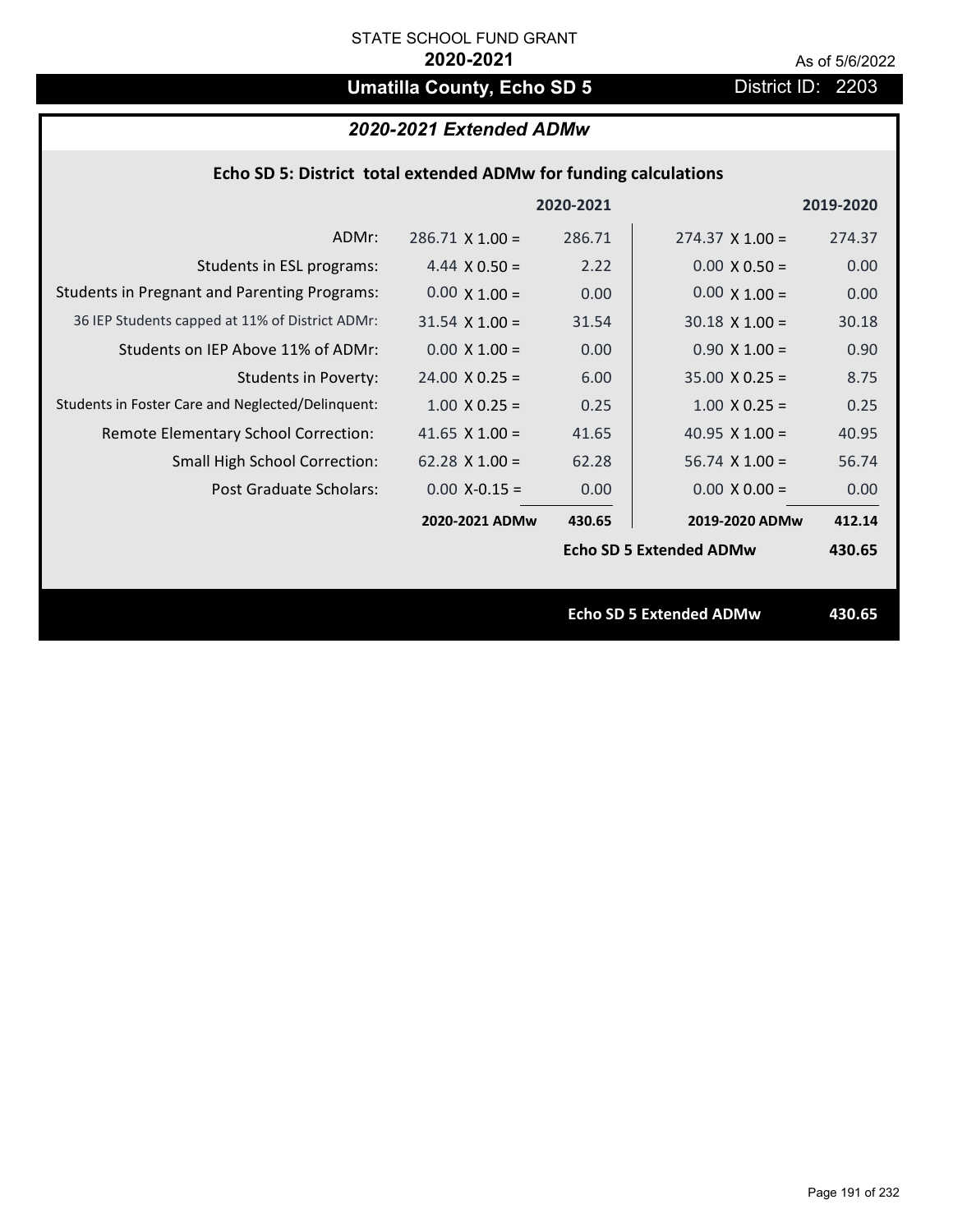# **Umatilla County, Umatilla SD 6R** District ID: 2204

# *2020-2021 Extended ADMw*

## **Umatilla SD 6R: District total extended ADMw for funding calculations**

|                                                     |                          | 2020-2021 |                                     | 2019-2020 |
|-----------------------------------------------------|--------------------------|-----------|-------------------------------------|-----------|
| ADMr:                                               | $1,419.23 \times 1.00 =$ | 1,419.23  | $1,396.98 \times 1.00 =$            | 1,396.98  |
| Students in ESL programs:                           | $400.31 \times 0.50 =$   | 200.16    | 413.00 $X$ 0.50 =                   | 206.50    |
| <b>Students in Pregnant and Parenting Programs:</b> | $5.47 \times 1.00 =$     | 5.47      | $3.00 \times 1.00 =$                | 3.00      |
| 133 IEP Students capped at 11% of District ADMr:    | 133.00 $\times$ 1.00 =   | 133.00    | $134.00 \times 1.00 =$              | 134.00    |
| Students on IEP Above 11% of ADMr:                  | $0.00 \times 1.00 =$     | 0.00      | $0.00 \times 1.00 =$                | 0.00      |
| <b>Students in Poverty:</b>                         | $292.70$ X 0.25 =        | 73.18     | $312.03$ X 0.25 =                   | 78.01     |
| Students in Foster Care and Neglected/Delinquent:   | $6.00 \times 0.25 =$     | 1.50      | $5.00 \times 0.25 =$                | 1.25      |
| Remote Elementary School Correction:                | $0.00 \times 1.00 =$     | 0.00      | $0.00 \times 1.00 =$                | 0.00      |
| <b>Small High School Correction:</b>                | $0.00 \times 1.00 =$     | 0.00      | $0.00 \times 1.00 =$                | 0.00      |
| <b>Post Graduate Scholars:</b>                      | $0.00$ X-0.15 =          | 0.00      | $0.00 \times 0.00 =$                | 0.00      |
|                                                     | 2020-2021 ADMw           | 1,832.53  | 2019-2020 ADMw                      | 1,819.74  |
|                                                     |                          |           | <b>Umatilla SD 6R Extended ADMw</b> | 1,832.53  |
|                                                     |                          |           |                                     |           |
|                                                     |                          |           | <b>Umatilla SD 6R Extended ADMw</b> | 1,832.53  |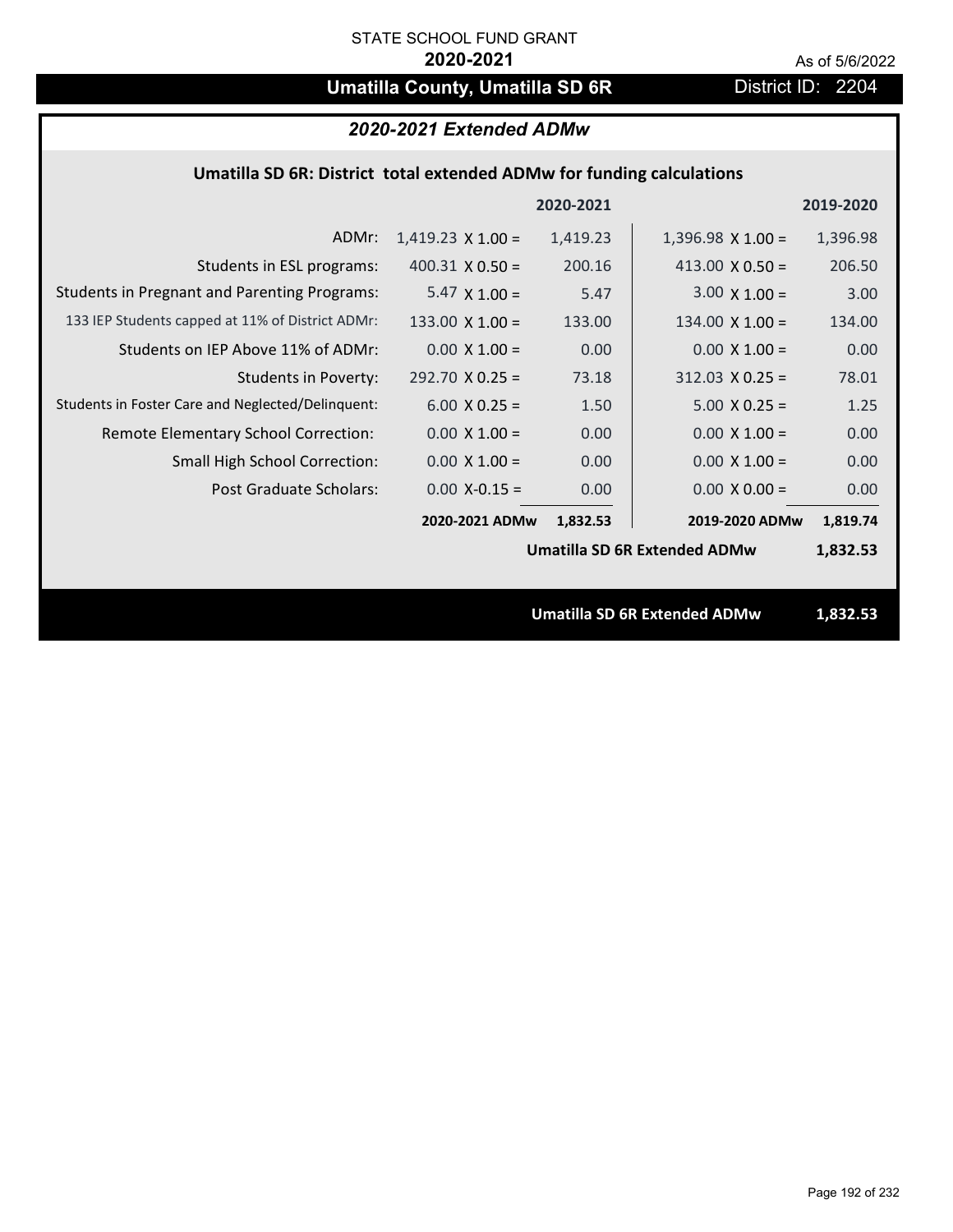# **Umatilla County, Milton-Freewater Unified SD 7** District ID: 2205

## *2020-2021 Extended ADMw*

### **Milton‐Freewater Unified SD 7: District total extended ADMw for funding calculations**

|                                                     |                          | 2020-2021 |                                                    | 2019-2020 |
|-----------------------------------------------------|--------------------------|-----------|----------------------------------------------------|-----------|
| ADMr:                                               | $1,654.33 \times 1.00 =$ | 1,654.33  | $1,636.32 \times 1.00 =$                           | 1,636.32  |
| Students in ESL programs:                           | $351.49 \times 0.50 =$   | 175.75    | $335.17 \times 0.50 =$                             | 167.59    |
| <b>Students in Pregnant and Parenting Programs:</b> | $0.00 \times 1.00 =$     | 0.00      | $0.97 \times 1.00 =$                               | 0.97      |
| 217 IEP Students capped at 11% of District ADMr:    | $181.98$ X $1.00 =$      | 181.98    | $180.00 \times 1.00 =$                             | 180.00    |
| Students on IEP Above 11% of ADMr:                  | $6.00 \times 1.00 =$     | 6.00      | $3.10 \times 1.00 =$                               | 3.10      |
| <b>Students in Poverty:</b>                         | $299.25 \times 0.25 =$   | 74.81     | $374.80$ X 0.25 =                                  | 93.70     |
| Students in Foster Care and Neglected/Delinquent:   | $6.00 \times 0.25 =$     | 1.50      | $7.00 X 0.25 =$                                    | 1.75      |
| Remote Elementary School Correction:                | $0.00 \times 1.00 =$     | 0.00      | $0.00 \times 1.00 =$                               | 0.00      |
| <b>Small High School Correction:</b>                | $0.00 \times 1.00 =$     | 0.00      | $0.00 \times 1.00 =$                               | 0.00      |
| Post Graduate Scholars:                             | $0.00$ X-0.15 =          | 0.00      | $0.00 \times 0.00 =$                               | 0.00      |
|                                                     | 2020-2021 ADMw           | 2,094.36  | 2019-2020 ADMw                                     | 2,083.42  |
|                                                     |                          |           | <b>Milton-Freewater Unified SD 7 Extended ADMw</b> | 2,094.36  |
|                                                     |                          |           |                                                    |           |
|                                                     |                          |           | <b>Milton-Freewater Unified SD 7 Extended ADMw</b> | 2,094.36  |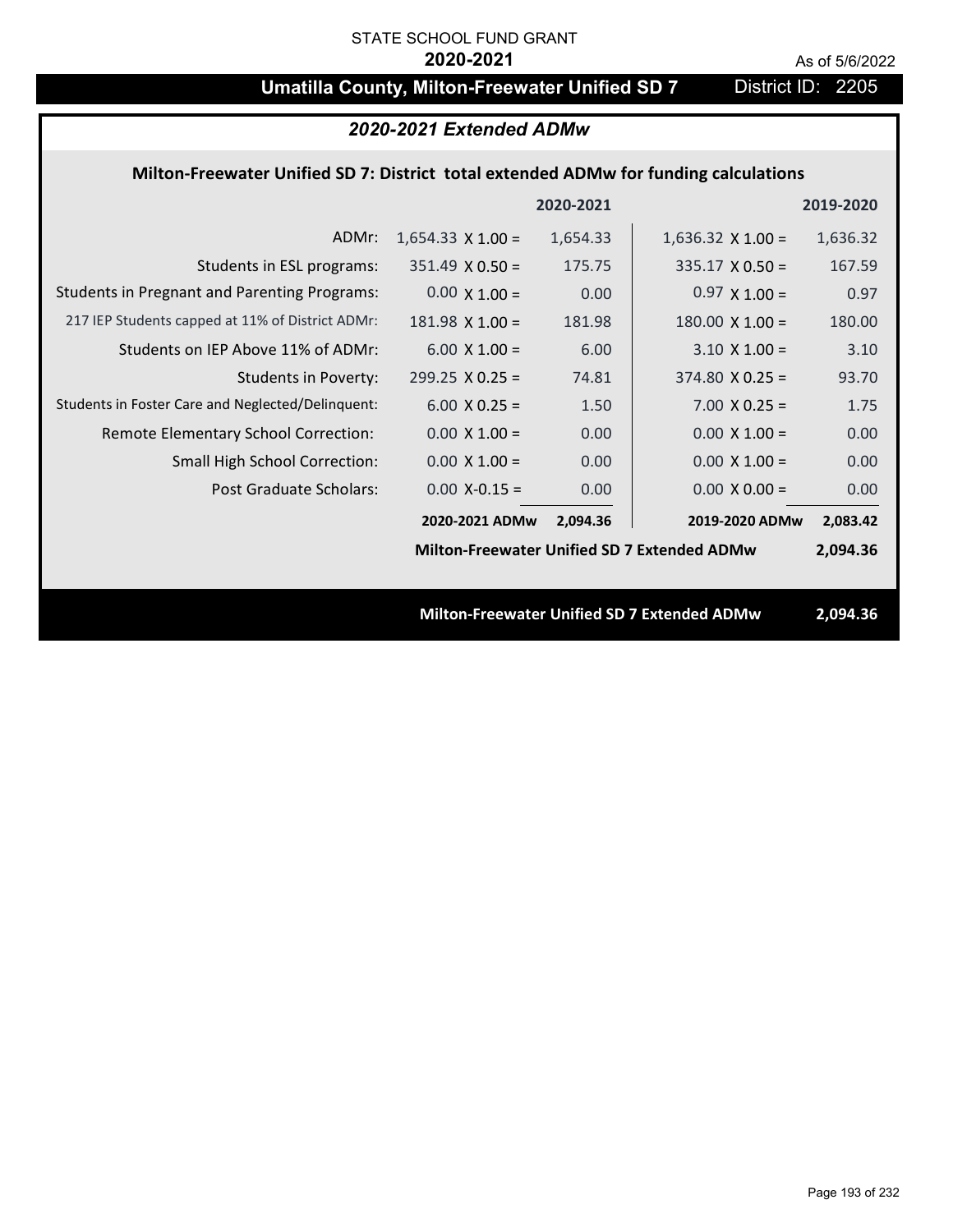# **Umatilla County, Hermiston SD 8** District ID: 2206

### **Hermiston SD 8: District total extended ADMw for funding calculations**

|                                                     |                          | 2020-2021 |                                     | 2019-2020 |
|-----------------------------------------------------|--------------------------|-----------|-------------------------------------|-----------|
| ADMr:                                               | $5,476.50 \times 1.00 =$ | 5,476.50  | $5,645.05 \times 1.00 =$            | 5,645.05  |
| Students in ESL programs:                           | $976.29 \times 0.50 =$   | 488.15    | $1,046.47 \times 0.50 =$            | 523.24    |
| <b>Students in Pregnant and Parenting Programs:</b> | $3.05 \times 1.00 =$     | 3.05      | $3.61 \times 1.00 =$                | 3.61      |
| 664 IEP Students capped at 11% of District ADMr:    | 602.42 $\times$ 1.00 =   | 602.42    | 620.96 $\times$ 1.00 =              | 620.96    |
| Students on IEP Above 11% of ADMr:                  | $2.10 \times 1.00 =$     | 2.10      | 4.60 $X$ 1.00 =                     | 4.60      |
| <b>Students in Poverty:</b>                         | $839.00 \times 0.25 =$   | 209.75    | $1,042.00 \times 0.25 =$            | 260.50    |
| Students in Foster Care and Neglected/Delinquent:   | $54.00 \times 0.25 =$    | 13.50     | 45.00 $X$ 0.25 =                    | 11.25     |
| Remote Elementary School Correction:                | $0.00 \times 1.00 =$     | 0.00      | $0.00 \times 1.00 =$                | 0.00      |
| <b>Small High School Correction:</b>                | $0.00 \times 1.00 =$     | 0.00      | $0.00 \times 1.00 =$                | 0.00      |
| Post Graduate Scholars:                             | $0.00$ X-0.15 =          | 0.00      | $0.00 \times 0.00 =$                | 0.00      |
|                                                     | 2020-2021 ADMw           | 6,795.46  | 2019-2020 ADMw                      | 7,069.20  |
|                                                     |                          |           | <b>Hermiston SD 8 Extended ADMw</b> | 7,069.20  |
|                                                     |                          |           |                                     |           |
|                                                     |                          |           | <b>Hermiston SD 8 Extended ADMw</b> | 7,069.20  |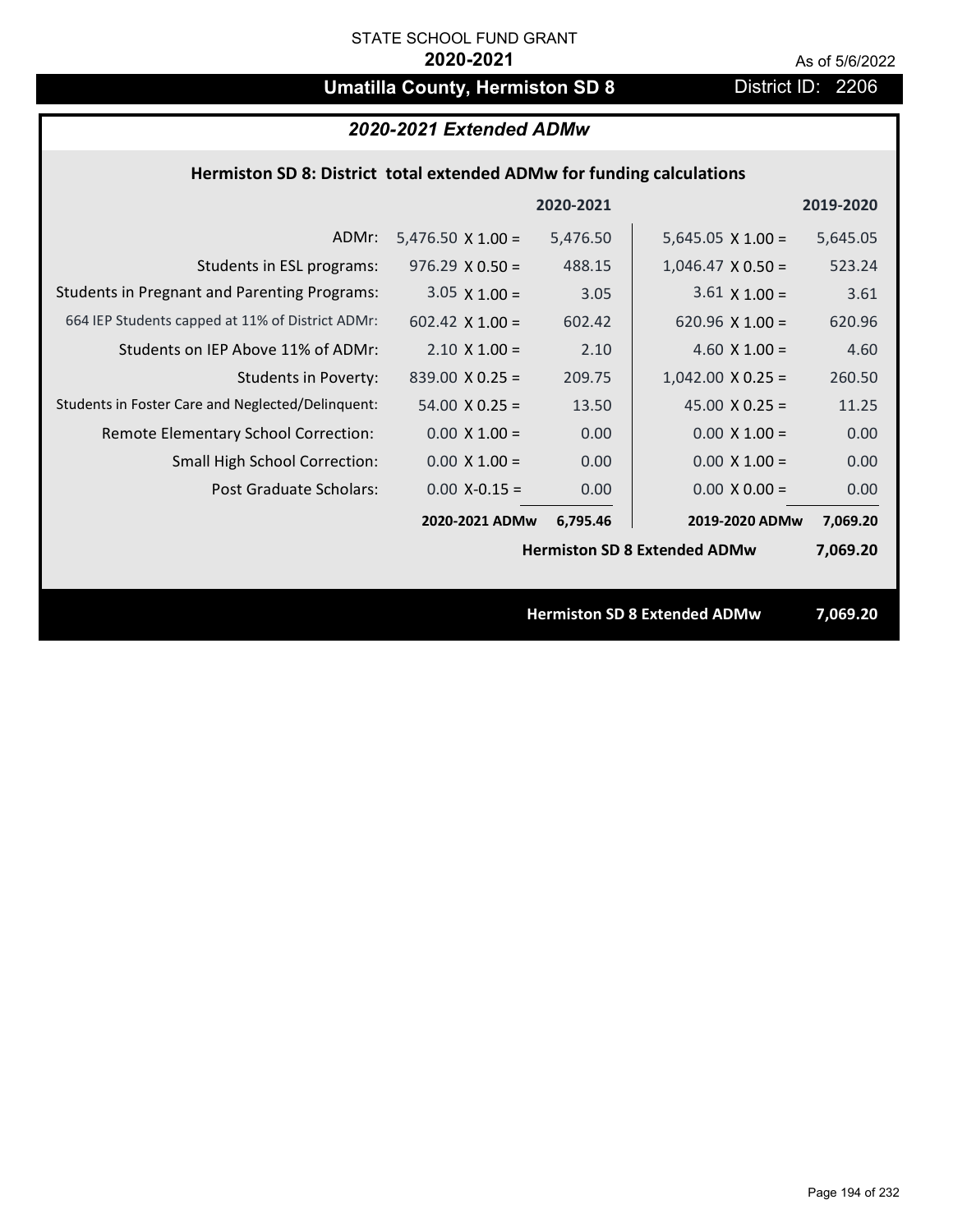# **Umatilla County, Pendleton SD 16** District ID: 2207

### *2020-2021 Extended ADMw*

### **Pendleton SD 16: District total extended ADMw for funding calculations**

|                                                     |                          | 2020-2021 |                          | 2019-2020 |
|-----------------------------------------------------|--------------------------|-----------|--------------------------|-----------|
| ADMr:                                               | $2,908.78 \times 1.00 =$ | 2,908.78  | $2,940.55 \times 1.00 =$ | 2,940.55  |
| Students in ESL programs:                           | $92.52 \times 0.50 =$    | 46.26     | $85.76 \times 0.50 =$    | 42.88     |
| <b>Students in Pregnant and Parenting Programs:</b> | $0.00 \times 1.00 =$     | 0.00      | $1.00 \times 1.00 =$     | 1.00      |
| 461 IEP Students capped at 11% of District ADMr:    | $329.15 \times 1.00 =$   | 329.15    | $333.30 \times 1.00 =$   | 333.30    |
| Students on IEP Above 11% of ADMr:                  | 48.30 $\times$ 1.00 =    | 48.30     | 41.20 $\times$ 1.00 =    | 41.20     |
| <b>Students in Poverty:</b>                         | 412.45 $X$ 0.25 =        | 103.11    | $545.45 \times 0.25 =$   | 136.36    |
| Students in Foster Care and Neglected/Delinquent:   | $46.00 \times 0.25 =$    | 11.50     | 45.00 $X$ 0.25 =         | 11.25     |
| Remote Elementary School Correction:                | $0.00 \times 1.00 =$     | 0.00      | $0.00 \times 1.00 =$     | 0.00      |
| <b>Small High School Correction:</b>                | $0.00 \times 1.00 =$     | 0.00      | $0.00 \times 1.00 =$     | 0.00      |
| Post Graduate Scholars:                             | $0.00 X - 0.15 =$        | 0.00      | $0.00 \times 0.00 =$     | 0.00      |
|                                                     | 2020-2021 ADMw           | 3,447.10  | 2019-2020 ADMw           | 3,506.54  |

**Pendleton SD 16 Extended ADMw**

**3,600.21**

## **Nixyaawii Community School: Charter ADMw for information only**

|                                                     |                       | 2020-2021 |                       | 2019-2020 |
|-----------------------------------------------------|-----------------------|-----------|-----------------------|-----------|
| ADMr:                                               | $83.46 \times 1.00 =$ | 83.46     | $89.47 \times 1.00 =$ | 89.47     |
| Students in ESL programs:                           | $0.03 \times 0.50 =$  | 0.02      | $0.00 \times 0.50 =$  | 0.00      |
| <b>Students in Pregnant and Parenting Programs:</b> | $0.00 \times 1.00 =$  | 0.00      | $0.00 \times 1.00 =$  | 0.00      |
| 0 IEP Students capped at 11% of District ADMr:      | $0.00 \times 1.00 =$  | 0.00      | $0.00 \times 1.00 =$  | 0.00      |
| Students on IEP Above 11% of ADMr:                  | $0.00 \times 1.00 =$  | 0.00      | $0.00 \times 1.00 =$  | 0.00      |
| Students in Poverty:                                | 11.83 $\times$ 0.25 = | 2.96      | $16.79 \times 0.25 =$ | 4.20      |
| Students in Foster Care and Neglected/Delinquent:   | $0.00 \times 0.25 =$  | 0.00      | $0.00 \times 0.25 =$  | 0.00      |
| <b>Remote Elementary School Correction:</b>         | $0.00 \times 1.00 =$  | 0.00      | $0.00 \times 1.00 =$  | 0.00      |
| <b>Small High School Correction:</b>                | $0.00 \times 1.00 =$  | 0.00      | $0.00 \times 1.00 =$  | 0.00      |
| Post Graduate Scholars:                             | $0.00 X-0.15 =$       | 0.00      | $0.00 \times 0.00 =$  | 0.00      |
|                                                     | 2020-2021 ADMw        | 86.43     | 2019-2020 ADMw        | 93.67     |

**Pendleton SD 16 Extended ADMw 3,600.21**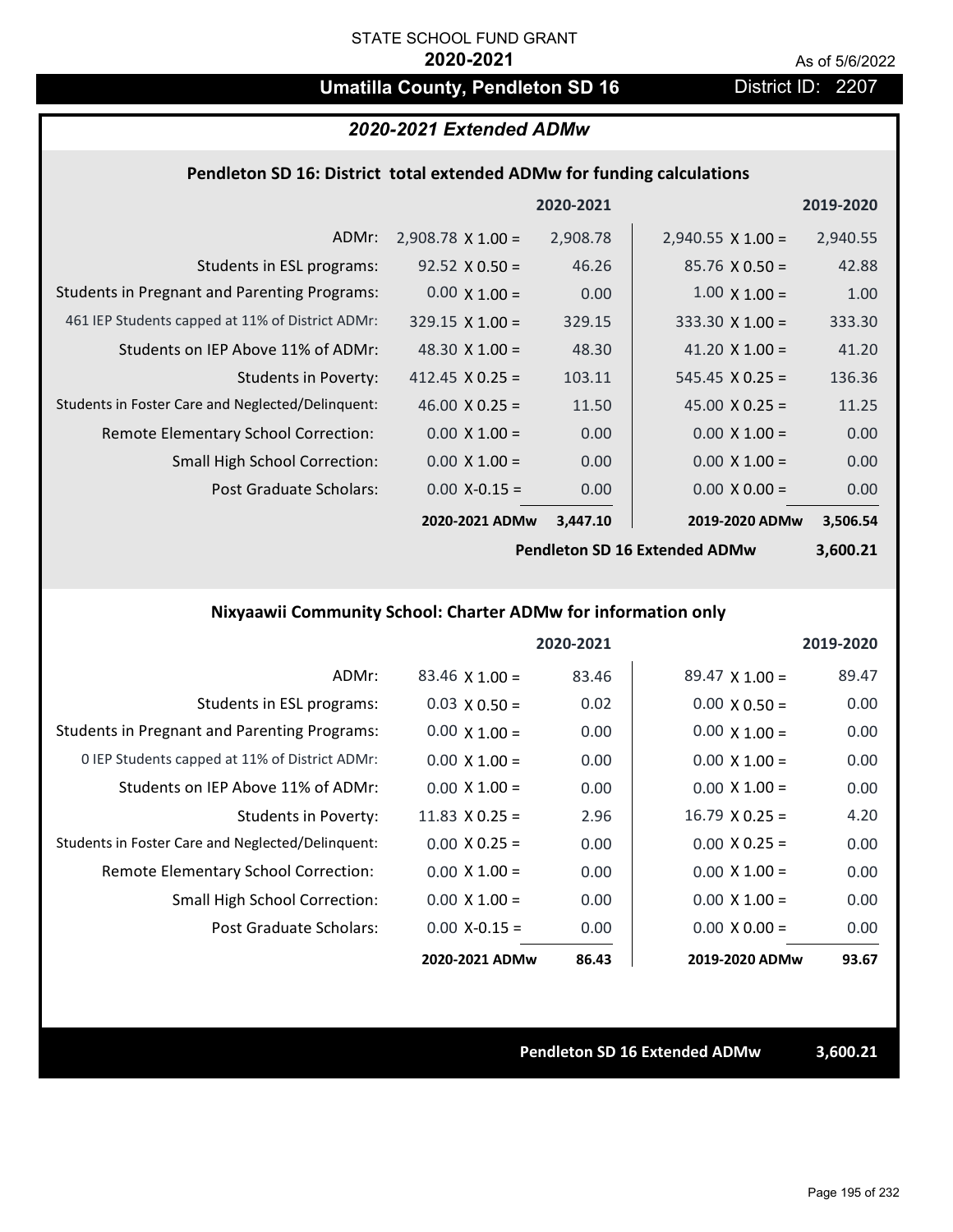# **Umatilla County, Athena-Weston SD 29RJ** District ID: 2208

| 2020-2021 Extended ADMw                                                      |                        |        |                                     |        |  |  |  |
|------------------------------------------------------------------------------|------------------------|--------|-------------------------------------|--------|--|--|--|
| Athena-Weston SD 29RJ: District total extended ADMw for funding calculations |                        |        |                                     |        |  |  |  |
|                                                                              | 2020-2021<br>2019-2020 |        |                                     |        |  |  |  |
| ADMr:                                                                        | $552.73 \times 1.00 =$ | 552.73 | 578.95 $X$ 1.00 =                   | 578.95 |  |  |  |
| Students in ESL programs:                                                    | $2.00 \times 0.50 =$   | 1.00   | $0.00 \times 0.50 =$                | 0.00   |  |  |  |
| <b>Students in Pregnant and Parenting Programs:</b>                          | $0.00 \times 1.00 =$   | 0.00   | $1.00 \times 1.00 =$                | 1.00   |  |  |  |
| 88 IEP Students capped at 11% of District ADMr:                              | 60.80 $\times$ 1.00 =  | 60.80  | 63.68 $X$ 1.00 =                    | 63.68  |  |  |  |
| Students on IEP Above 11% of ADMr:                                           | 4.20 $X$ 1.00 =        | 4.20   | $1.50 \times 1.00 =$                | 1.50   |  |  |  |
| <b>Students in Poverty:</b>                                                  | 46.00 $X$ 0.25 =       | 11.50  | $54.00 \times 0.25 =$               | 13.50  |  |  |  |
| Students in Foster Care and Neglected/Delinquent:                            | $11.00 \times 0.25 =$  | 2.75   | $9.00 \times 0.25 =$                | 2.25   |  |  |  |
| Remote Elementary School Correction:                                         | $0.00 \times 1.00 =$   | 0.00   | $0.00 \times 1.00 =$                | 0.00   |  |  |  |
| Small High School Correction:                                                | $86.10 \times 1.00 =$  | 86.10  | $87.76$ X 1.00 =                    | 87.76  |  |  |  |
| Post Graduate Scholars:                                                      | $0.00$ X-0.15 =        | 0.00   | $0.00 \times 0.00 =$                | 0.00   |  |  |  |
|                                                                              | 2020-2021 ADMw         | 719.08 | 2019-2020 ADMw                      | 748.64 |  |  |  |
|                                                                              |                        |        | Athena-Weston SD 29RJ Extended ADMw | 748.64 |  |  |  |
|                                                                              |                        |        |                                     |        |  |  |  |
| Athena-Weston SD 29RJ Extended ADMw                                          |                        |        |                                     | 748.64 |  |  |  |
|                                                                              |                        |        |                                     |        |  |  |  |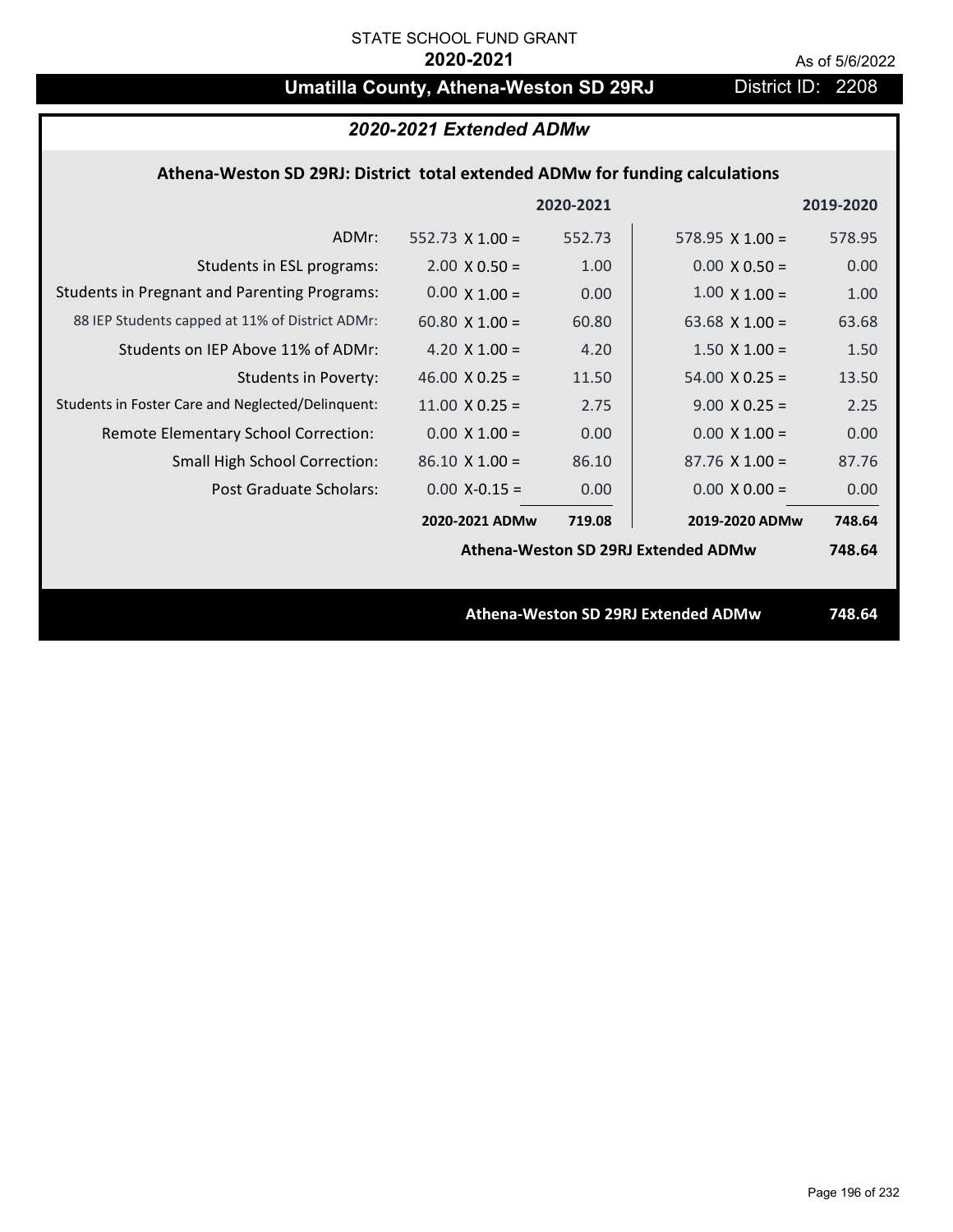# Umatilla County, Stanfield SD 61 **District ID: 2209**

# *2020-2021 Extended ADMw*

## **Stanfield SD 61: District total extended ADMw for funding calculations**

|                                                     |                       | 2020-2021 |                                      | 2019-2020 |
|-----------------------------------------------------|-----------------------|-----------|--------------------------------------|-----------|
| ADMr:                                               | 498.96 $X$ 1.00 =     | 498.96    | 531.93 $X$ 1.00 =                    | 531.93    |
| Students in ESL programs:                           | $61.77 \times 0.50 =$ | 30.89     | $65.07 \times 0.50 =$                | 32.54     |
| <b>Students in Pregnant and Parenting Programs:</b> | $0.00 \times 1.00 =$  | 0.00      | $0.00 \times 1.00 =$                 | 0.00      |
| 71 IEP Students capped at 11% of District ADMr:     | 54.89 $\times$ 1.00 = | 54.89     | 58.51 $\times$ 1.00 =                | 58.51     |
| Students on IEP Above 11% of ADMr:                  | $0.40 \times 1.00 =$  | 0.40      | $0.70$ X 1.00 =                      | 0.70      |
| <b>Students in Poverty:</b>                         | 49.71 $X$ 0.25 =      | 12.43     | $61.19 \times 0.25 =$                | 15.30     |
| Students in Foster Care and Neglected/Delinquent:   | $8.00 \times 0.25 =$  | 2.00      | $7.00 \times 0.25 =$                 | 1.75      |
| Remote Elementary School Correction:                | $0.00 \times 1.00 =$  | 0.00      | $0.00 \times 1.00 =$                 | 0.00      |
| <b>Small High School Correction:</b>                | $88.60$ X 1.00 =      | 88.60     | $88.55 \times 1.00 =$                | 88.55     |
| <b>Post Graduate Scholars:</b>                      | $0.00$ X-0.15 =       | 0.00      | $0.00 \times 0.00 =$                 | 0.00      |
|                                                     | 2020-2021 ADMw        | 688.16    | 2019-2020 ADMw                       | 729.27    |
|                                                     |                       |           | <b>Stanfield SD 61 Extended ADMw</b> | 729.27    |
|                                                     |                       |           |                                      |           |
|                                                     |                       |           | <b>Stanfield SD 61 Extended ADMw</b> | 729.27    |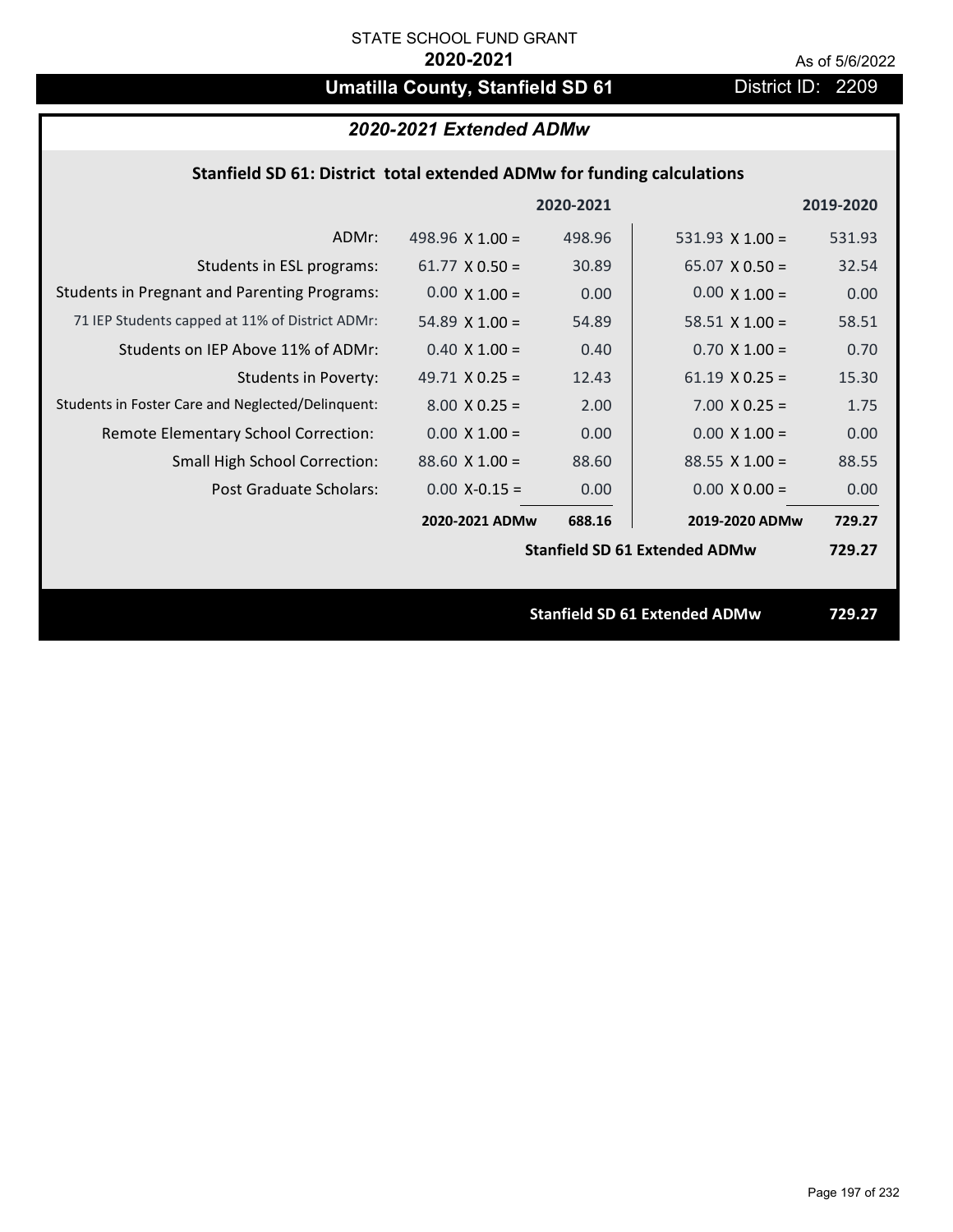# **Umatilla County, Ukiah SD 80R** District ID: 2210

# *2020-2021 Extended ADMw*

| Ukiah SD 80R: District total extended ADMw for funding calculations |  |  |  |
|---------------------------------------------------------------------|--|--|--|
|---------------------------------------------------------------------|--|--|--|

|                                                     |                       | 2020-2021 |                                   | 2019-2020 |
|-----------------------------------------------------|-----------------------|-----------|-----------------------------------|-----------|
| ADMr:                                               | $28.77 \times 1.00 =$ | 28.77     | $27.00 \times 1.00 =$             | 27.00     |
| Students in ESL programs:                           | $0.00 \times 0.50 =$  | 0.00      | $0.00 \times 0.50 =$              | 0.00      |
| <b>Students in Pregnant and Parenting Programs:</b> | $0.00 \times 1.00 =$  | 0.00      | $0.00 \times 1.00 =$              | 0.00      |
| 5 IEP Students capped at 11% of District ADMr:      | $3.16 \times 1.00 =$  | 3.16      | $2.00 \times 1.00 =$              | 2.00      |
| Students on IEP Above 11% of ADMr:                  | $0.00 \times 1.00 =$  | 0.00      | $0.00 \times 1.00 =$              | 0.00      |
| Students in Poverty:                                | $2.62$ X 0.25 =       | 0.66      | $3.07$ X 0.25 =                   | 0.77      |
| Students in Foster Care and Neglected/Delinquent:   | $0.00 \times 0.25 =$  | 0.00      | $2.00 \times 0.25 =$              | 0.50      |
| Remote Elementary School Correction:                | $25.54$ X 1.00 =      | 25.54     | $25.54$ X 1.00 =                  | 25.54     |
| <b>Small High School Correction:</b>                | $50.46 \times 1.00 =$ | 50.46     | $50.46 \times 1.00 =$             | 50.46     |
| Post Graduate Scholars:                             | $0.00$ X-0.15 =       | 0.00      | $0.00 \times 0.00 =$              | 0.00      |
|                                                     | 2020-2021 ADMw        | 108.59    | 2019-2020 ADMw                    | 106.27    |
|                                                     |                       |           | <b>Ukiah SD 80R Extended ADMw</b> | 108.59    |
|                                                     |                       |           |                                   |           |
|                                                     |                       |           | <b>Ukiah SD 80R Extended ADMw</b> | 108.59    |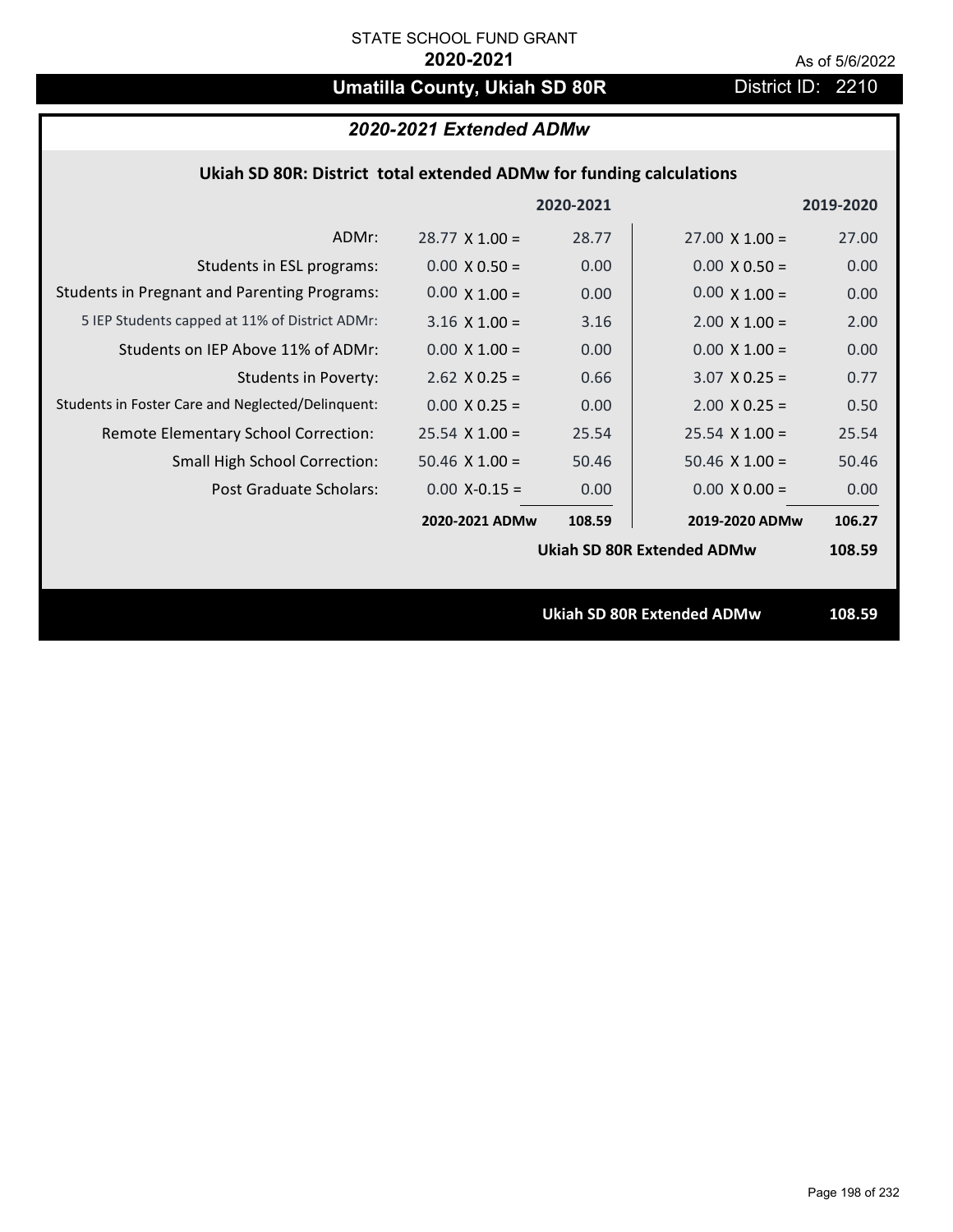# **Union County, La Grande SD 1** District ID: 2212

# *2020-2021 Extended ADMw*

## **La Grande SD 1: District total extended ADMw for funding calculations**

|                                                     |                          | 2020-2021 |                              | 2019-2020 |  |
|-----------------------------------------------------|--------------------------|-----------|------------------------------|-----------|--|
| ADMr:                                               | $2,150.64 \times 1.00 =$ | 2,150.64  | $2,294.73 \times 1.00 =$     | 2,294.73  |  |
| Students in ESL programs:                           | $57.19 \times 0.50 =$    | 28.60     | $57.23 \times 0.50 =$        | 28.62     |  |
| <b>Students in Pregnant and Parenting Programs:</b> | $0.78 \times 1.00 =$     | 0.78      | $0.00 \times 1.00 =$         | 0.00      |  |
| 382 IEP Students capped at 11% of District ADMr:    | $236.57 \times 1.00 =$   | 236.57    | $252.42 \times 1.00 =$       | 252.42    |  |
| Students on IEP Above 11% of ADMr:                  | $56.90 X 1.00 =$         | 56.90     | $36.30 \times 1.00 =$        | 36.30     |  |
| Students in Poverty:                                | $346.93 \times 0.25 =$   | 86.73     | 401.37 $X$ 0.25 =            | 100.34    |  |
| Students in Foster Care and Neglected/Delinquent:   | $19.00 \times 0.25 =$    | 4.75      | $24.00 \times 0.25 =$        | 6.00      |  |
| Remote Elementary School Correction:                | $0.00 \times 1.00 =$     | 0.00      | $0.00 \times 1.00 =$         | 0.00      |  |
| <b>Small High School Correction:</b>                | $0.00 \times 1.00 =$     | 0.00      | $0.00 \times 1.00 =$         | 0.00      |  |
| Post Graduate Scholars:                             | $0.00$ X-0.15 =          | 0.00      | $0.00 \times 0.00 =$         | 0.00      |  |
|                                                     | 2020-2021 ADMw           | 2,564.97  | 2019-2020 ADMw               | 2,718.41  |  |
|                                                     |                          |           | La Grande SD 1 Extended ADMw | 2,718.41  |  |
|                                                     |                          |           |                              |           |  |
|                                                     |                          |           | La Grande SD 1 Extended ADMw | 2,718.41  |  |
|                                                     |                          |           |                              |           |  |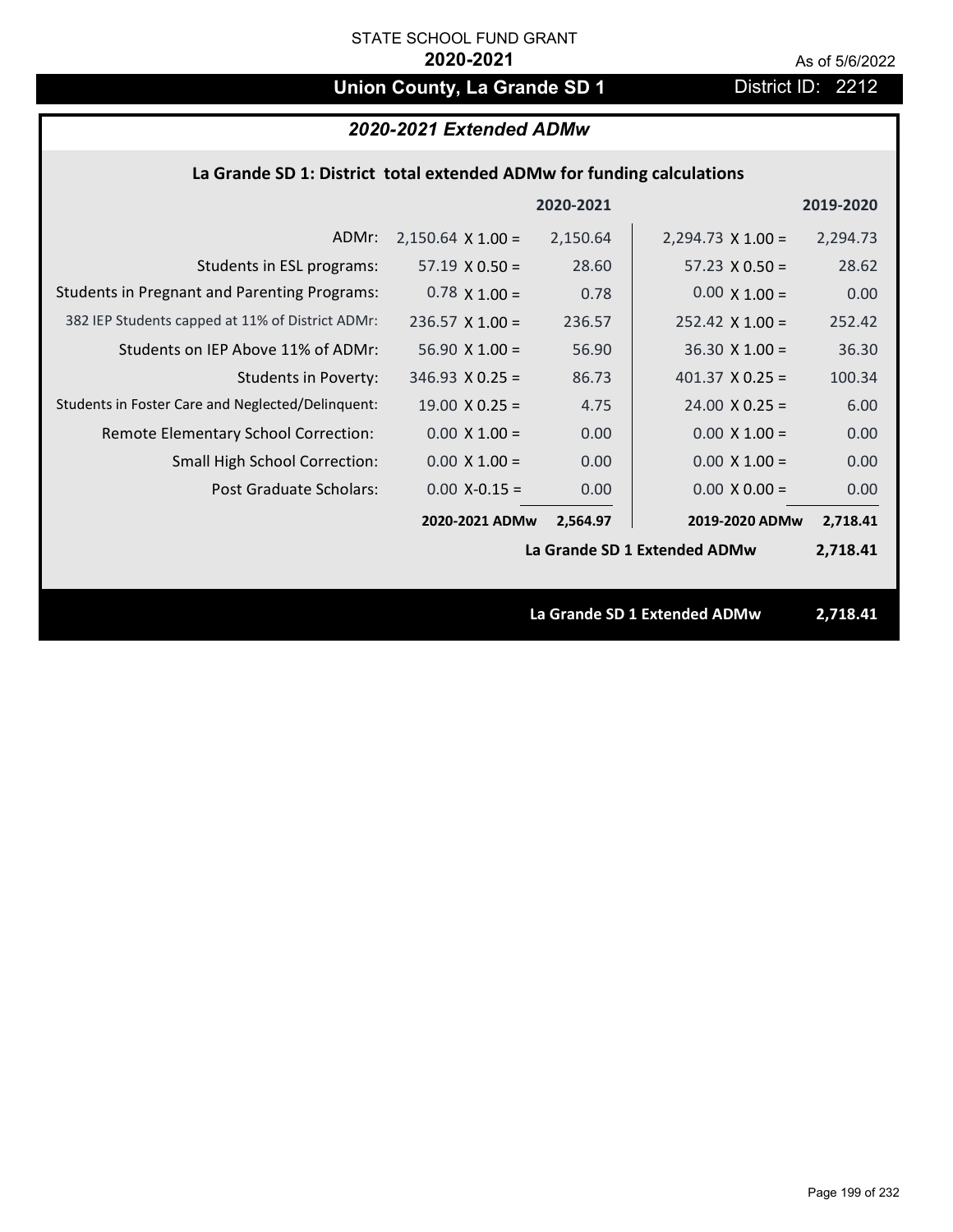# **Union County, Union SD 5** District ID: 2213

# *2020-2021 Extended ADMw*

|  | Union SD 5: District total extended ADMw for funding calculations |
|--|-------------------------------------------------------------------|
|--|-------------------------------------------------------------------|

|                                                     |                        | 2020-2021 |                                 | 2019-2020 |
|-----------------------------------------------------|------------------------|-----------|---------------------------------|-----------|
| ADMr:                                               | $367.51 \times 1.00 =$ | 367.51    | $375.86 \times 1.00 =$          | 375.86    |
| Students in ESL programs:                           | $0.00 \times 0.50 =$   | 0.00      | $0.00 \times 0.50 =$            | 0.00      |
| <b>Students in Pregnant and Parenting Programs:</b> | $0.00 \times 1.00 =$   | 0.00      | $0.00 \times 1.00 =$            | 0.00      |
| 44 IEP Students capped at 11% of District ADMr:     | 40.43 $\times$ 1.00 =  | 40.43     | $39.00 \times 1.00 =$           | 39.00     |
| Students on IEP Above 11% of ADMr:                  | $0.20$ X $1.00 =$      | 0.20      | $0.00 \times 1.00 =$            | 0.00      |
| <b>Students in Poverty:</b>                         | $31.21$ X 0.25 =       | 7.80      | $33.45$ X 0.25 =                | 8.36      |
| Students in Foster Care and Neglected/Delinquent:   | $1.00 \times 0.25 =$   | 0.25      | $1.00 \times 0.25 =$            | 0.25      |
| Remote Elementary School Correction:                | $0.00 \times 1.00 =$   | 0.00      | $0.00 \times 1.00 =$            | 0.00      |
| <b>Small High School Correction:</b>                | $70.46 \times 1.00 =$  | 70.46     | 79.73 $X$ 1.00 =                | 79.73     |
| Post Graduate Scholars:                             | $0.00$ X-0.15 =        | 0.00      | $0.00 \times 0.00 =$            | 0.00      |
|                                                     | 2020-2021 ADMw         | 486.65    | 2019-2020 ADMw                  | 503.20    |
|                                                     |                        |           | <b>Union SD 5 Extended ADMw</b> | 503.20    |
|                                                     |                        |           |                                 |           |
|                                                     |                        |           | <b>Union SD 5 Extended ADMw</b> | 503.20    |
|                                                     |                        |           |                                 |           |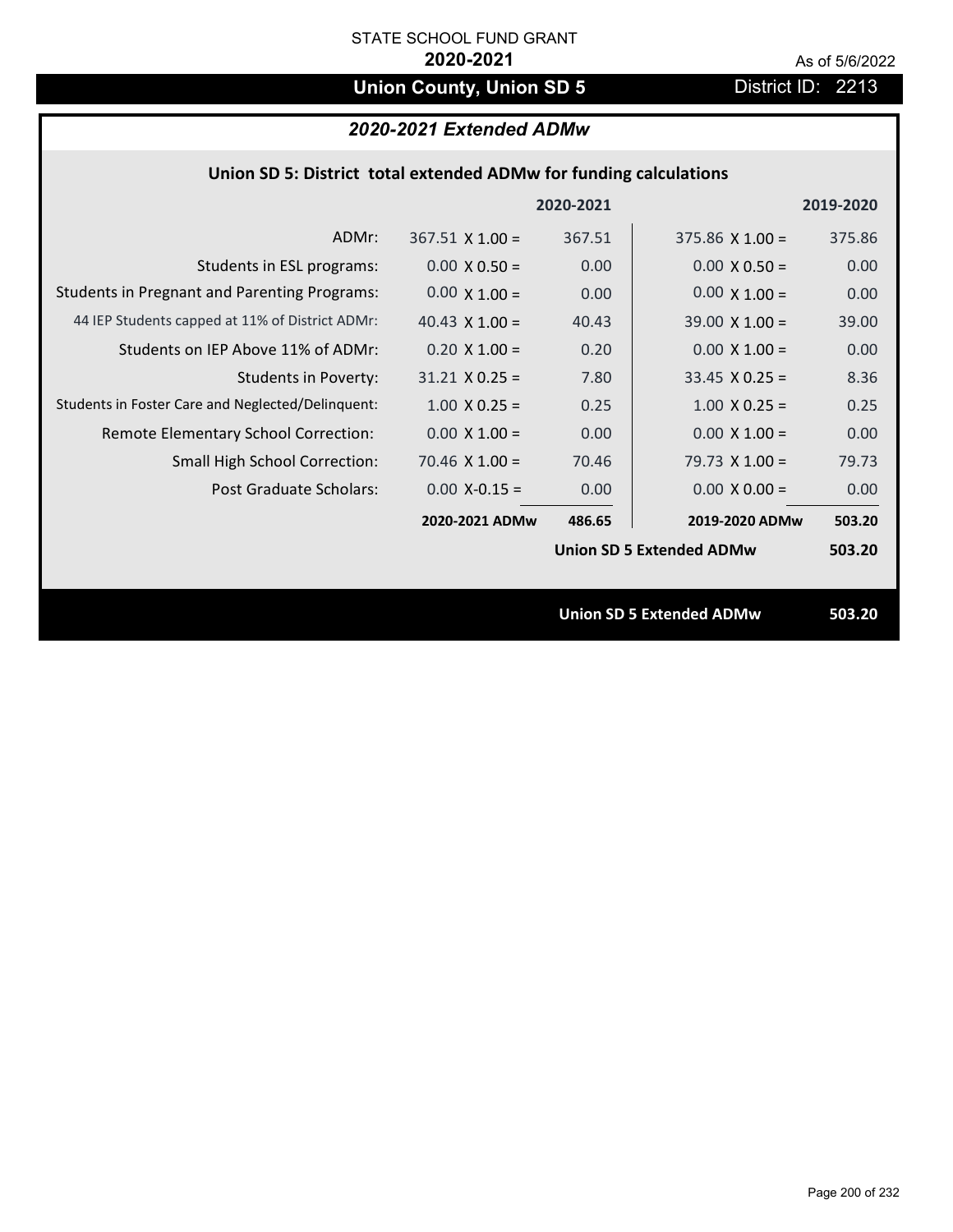# **Union County, North Powder SD 8J** District ID: 2214

### *2020-2021 Extended ADMw*

### **North Powder SD 8J: District total extended ADMw for funding calculations**

|                                                     |                       | 2020-2021      |                       | 2019-2020 |
|-----------------------------------------------------|-----------------------|----------------|-----------------------|-----------|
| ADMr:                                               | 7.36 $\times$ 1.00 =  | 7.36           | $0.00 \times 1.00 =$  | 0.00      |
| Students in ESL programs:                           | $0.00 \times 0.50 =$  | 0.00           | $0.00 \times 0.50 =$  | 0.00      |
| <b>Students in Pregnant and Parenting Programs:</b> | $0.00 \times 1.00 =$  | 0.00           | $0.00 \times 1.00 =$  | 0.00      |
| 32 IEP Students capped at 11% of District ADMr:     | $28.32 \times 1.00 =$ | 28.32          | $29.35 \times 1.00 =$ | 29.35     |
| Students on IEP Above 11% of ADMr:                  | $0.00 \times 1.00 =$  | 0.00           | $0.30 \times 1.00 =$  | 0.30      |
| <b>Students in Poverty:</b>                         | $0.15 \times 0.25 =$  | 0.04           | $0.00 \times 0.25 =$  | 0.00      |
| Students in Foster Care and Neglected/Delinquent:   | $3.00 \times 0.25 =$  | 0.75           | $3.00 \times 0.25 =$  | 0.75      |
| Remote Elementary School Correction:                | $0.00 \times 1.00 =$  | 0.00           | $0.00 \times 1.00 =$  | 0.00      |
| <b>Small High School Correction:</b>                | $0.00 \times 1.00 =$  | 0.00           | $0.00 \times 1.00 =$  | 0.00      |
| Post Graduate Scholars:                             | $0.00$ X-0.15 =       | 0.00           | $0.00 \times 0.00 =$  | 0.00      |
|                                                     | 2020-2021 ADMw        | 36.47          | 2019-2020 ADMw        | 30.40     |
|                                                     | $\cdots$ $\cdots$     | $\blacksquare$ |                       |           |

**North Powder SD 8J Extended ADMw**

**435.10**

## **North Powder Charter School: Charter ADMw for information only**

|                                                     |                        | 2020-2021 |                       | 2019-2020 |
|-----------------------------------------------------|------------------------|-----------|-----------------------|-----------|
| ADMr:                                               | $250.09 \times 1.00 =$ | 250.09    | $266.84$ X 1.00 =     | 266.84    |
| Students in ESL programs:                           | $9.45 \times 0.50 =$   | 4.73      | $13.00 \times 0.50 =$ | 6.50      |
| <b>Students in Pregnant and Parenting Programs:</b> | $0.00 \times 1.00 =$   | 0.00      | $0.00 \times 1.00 =$  | 0.00      |
| 0 IEP Students capped at 11% of District ADMr:      | $0.00 \times 1.00 =$   | 0.00      | $0.00 \times 1.00 =$  | 0.00      |
| Students on IEP Above 11% of ADMr:                  | $0.00 \times 1.00 =$   | 0.00      | $0.00 \times 1.00 =$  | 0.00      |
| Students in Poverty:                                | 47.85 $\times$ 0.25 =  | 11.96     | 44.00 $\times$ 0.25 = | 11.00     |
| Students in Foster Care and Neglected/Delinquent:   | $0.00 \times 0.25 =$   | 0.00      | $0.00 \times 0.25 =$  | 0.00      |
| Remote Elementary School Correction:                | $60.50 \times 1.00 =$  | 60.50     | $56.24$ X 1.00 =      | 56.24     |
| Small High School Correction:                       | $59.69 \times 1.00 =$  | 59.69     | $64.12 \times 1.00 =$ | 64.12     |
| Post Graduate Scholars:                             | $0.00 X - 0.15 =$      | 0.00      | $0.00 \times 0.00 =$  | 0.00      |
|                                                     | 2020-2021 ADMw         | 386.97    | 2019-2020 ADMw        | 404.70    |

### **North Powder SD 8J Extended ADMw 435.10**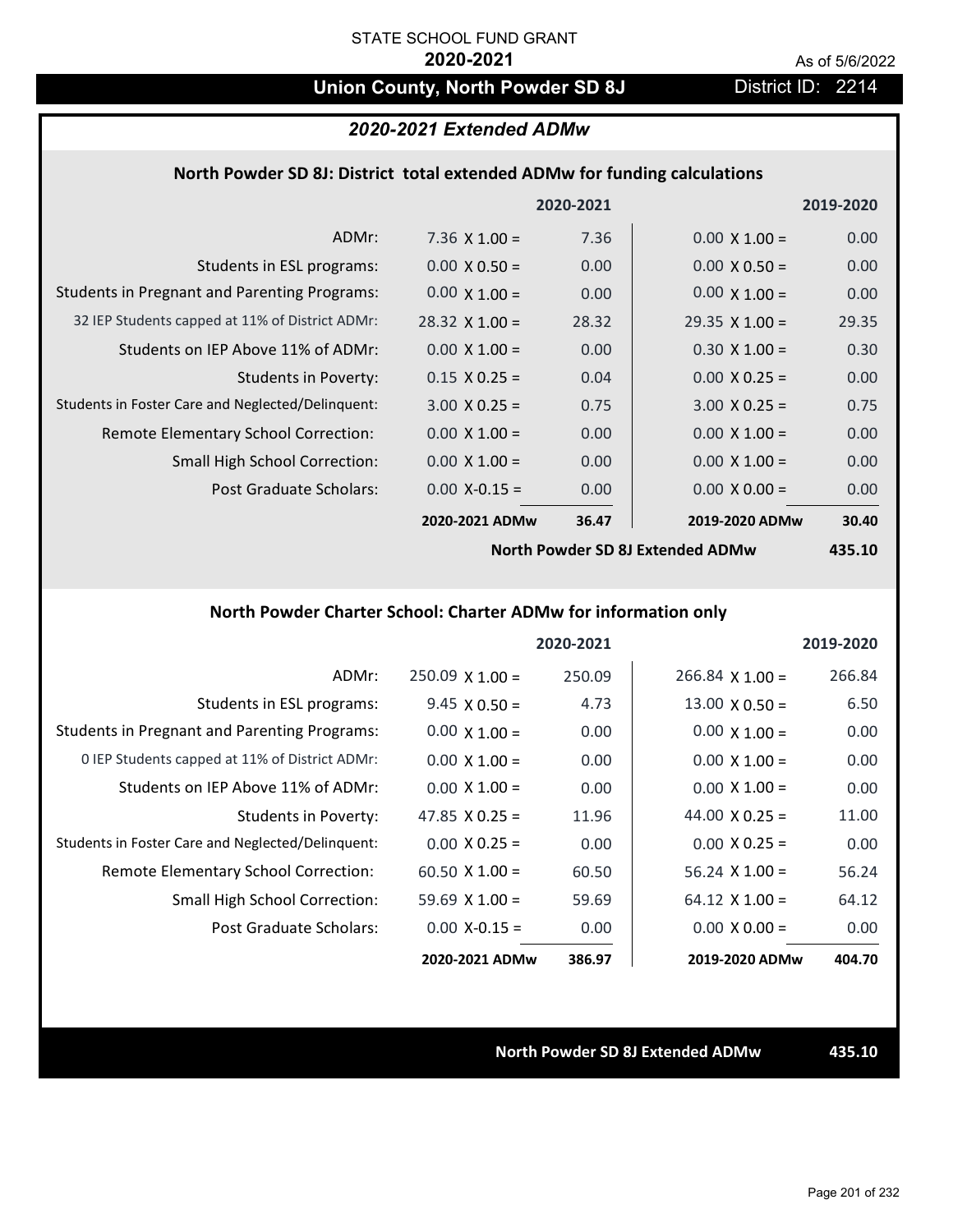# **Union County, Imbler SD 11** District ID: 2215

## *2020-2021 Extended ADMw*

| Imbler SD 11: District total extended ADMw for funding calculations |  |  |  |
|---------------------------------------------------------------------|--|--|--|
|---------------------------------------------------------------------|--|--|--|

|                                                     |                       | 2020-2021         |                                                    | 2019-2020                     |
|-----------------------------------------------------|-----------------------|-------------------|----------------------------------------------------|-------------------------------|
| ADMr:                                               | $13.58 \times 1.00 =$ | 13.58             | $0.00 \times 1.00 =$                               | 0.00                          |
| Students in ESL programs:                           | $0.00 \times 0.50 =$  | 0.00              | $0.00 \times 0.50 =$                               | 0.00                          |
| <b>Students in Pregnant and Parenting Programs:</b> | $0.00 \times 1.00 =$  | 0.00 <sub>1</sub> | $0.00 \times 1.00 =$                               | 0.00                          |
| 34 IEP Students capped at 11% of District ADMr:     | $31.71 \times 1.00 =$ | 31.71             | $31.46 \times 1.00 =$                              | 31.46                         |
| Students on IEP Above 11% of ADMr:                  | $0.00 \times 1.00 =$  | 0.00              | $0.40 \times 1.00 =$                               | 0.40                          |
| <b>Students in Poverty:</b>                         | $1.11 \times 0.25 =$  | 0.28              | $0.00 X 0.25 =$                                    | 0.00                          |
| Students in Foster Care and Neglected/Delinquent:   | $1.00 \times 0.25 =$  | 0.25              | $0.00 \times 0.25 =$                               | 0.00                          |
| Remote Elementary School Correction:                | $0.00 \times 1.00 =$  | 0.00              | $0.00 \times 1.00 =$                               | 0.00                          |
| <b>Small High School Correction:</b>                | $0.00 \times 1.00 =$  | 0.00              | $0.00 \times 1.00 =$                               | 0.00                          |
| Post Graduate Scholars:                             | $0.00$ X-0.15 =       | 0.00              | $0.00 \times 0.00 =$                               | 0.00                          |
|                                                     | 2020-2021 ADMw        | 45.82             | 2019-2020 ADMw                                     | 31.86                         |
|                                                     |                       |                   | $l$ <sub>rea</sub> l-lev CD 44 Eutrepressed ADMuss | $\overline{A}$ $\overline{A}$ |

**Imbler SD 11 Extended ADMw**

**442.24**

# **Imbler Charter School: Charter ADMw for information only**

|                                                     |                       | 2020-2021 |                        | 2019-2020 |
|-----------------------------------------------------|-----------------------|-----------|------------------------|-----------|
| ADMr:                                               | $274.69$ X 1.00 =     | 274.69    | $286.04 \times 1.00 =$ | 286.04    |
| Students in ESL programs:                           | $0.93 \times 0.50 =$  | 0.47      | $0.00 \times 0.50 =$   | 0.00      |
| <b>Students in Pregnant and Parenting Programs:</b> | $0.00 \times 1.00 =$  | 0.00      | $0.00 \times 1.00 =$   | 0.00      |
| 0 IEP Students capped at 11% of District ADMr:      | $0.00 \times 1.00 =$  | 0.00      | $0.00 \times 1.00 =$   | 0.00      |
| Students on IEP Above 11% of ADMr:                  | $0.00 \times 1.00 =$  | 0.00      | $0.00 \times 1.00 =$   | 0.00      |
| Students in Poverty:                                | $16.89$ X 0.25 =      | 4.22      | $25.00 \times 0.25 =$  | 6.25      |
| Students in Foster Care and Neglected/Delinquent:   | $0.00 \times 0.25 =$  | 0.00      | $0.00 \times 0.25 =$   | 0.00      |
| Remote Elementary School Correction:                | $52.42 \times 1.00 =$ | 52.42     | $38.85 \times 1.00 =$  | 38.85     |
| <b>Small High School Correction:</b>                | 64.63 $X$ 1.00 =      | 64.63     | $62.50 \times 1.00 =$  | 62.50     |
| Post Graduate Scholars:                             | $0.00 X - 0.15 =$     | 0.00      | $0.00 \times 0.00 =$   | 0.00      |
|                                                     | 2020-2021 ADMw        | 396.43    | 2019-2020 ADMw         | 393.64    |

**Imbler SD 11 Extended ADMw 442.24**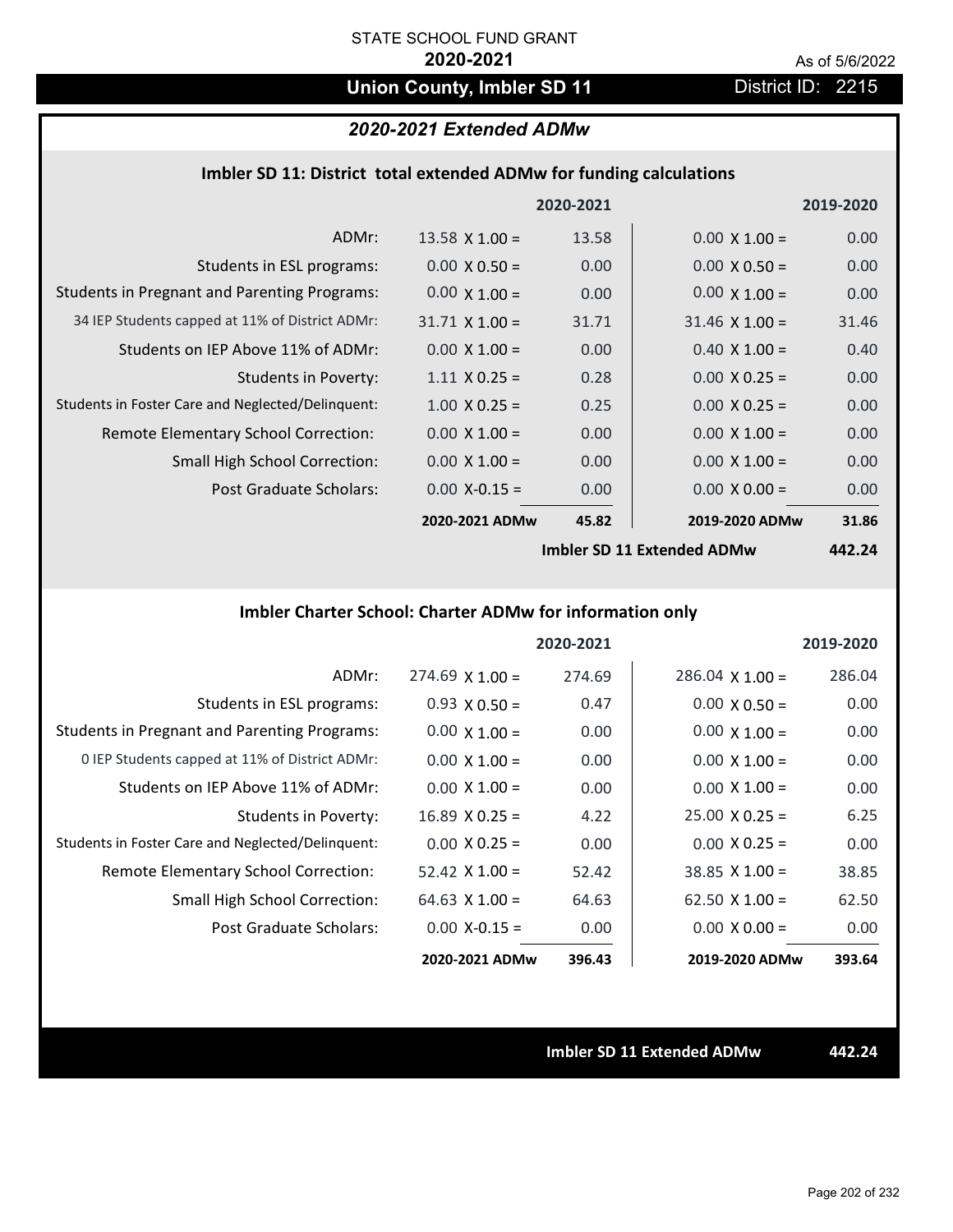# **Union County, Cove SD 15** District ID: 2216

## *2020-2021 Extended ADMw*

| Cove SD 15: District total extended ADMw for funding calculations |  |  |  |  |
|-------------------------------------------------------------------|--|--|--|--|
|-------------------------------------------------------------------|--|--|--|--|

|                                                     |                       | 2020-2021 |                          | 2019-2020 |
|-----------------------------------------------------|-----------------------|-----------|--------------------------|-----------|
| ADMr:                                               | $37.37 \times 1.00 =$ | 37.37     | $0.00 \times 1.00 =$     | 0.00      |
| Students in ESL programs:                           | $0.00 \times 0.50 =$  | 0.00      | $0.00 \times 0.50 =$     | 0.00      |
| <b>Students in Pregnant and Parenting Programs:</b> | $0.00 \times 1.00 =$  | 0.00      | $0.00 \times 1.00 =$     | 0.00      |
| 35 IEP Students capped at 11% of District ADMr:     | $33.52 \times 1.00 =$ | 33.52     | $31.83 \times 1.00 =$    | 31.83     |
| Students on IEP Above 11% of ADMr:                  | $0.00 \times 1.00 =$  | 0.00      | $0.00 \times 1.00 =$     | 0.00      |
| <b>Students in Poverty:</b>                         | $5.42 \times 0.25 =$  | 1.36      | $0.00 \times 0.25 =$     | 0.00      |
| Students in Foster Care and Neglected/Delinquent:   | $0.00 \times 0.25 =$  | 0.00      | $0.00 \times 0.25 =$     | 0.00      |
| Remote Elementary School Correction:                | $0.00 \times 1.00 =$  | 0.00      | $0.00 \times 1.00 =$     | 0.00      |
| <b>Small High School Correction:</b>                | $0.00 \times 1.00 =$  | 0.00      | $0.00 \times 1.00 =$     | 0.00      |
| Post Graduate Scholars:                             | $0.00$ X-0.15 =       | 0.00      | $0.00 \times 0.00 =$     | 0.00      |
|                                                     | 2020-2021 ADMw        | 72.24     | 2019-2020 ADMw           | 31.83     |
|                                                     |                       |           | Cove SD 15 Extended ADMw | 473 58    |

**Cove SD 15 Extended ADMw**

**473.58**

# **Cove Charter School: Charter ADMw for information only**

|                                                     |                       | 2020-2021 |                        | 2019-2020 |
|-----------------------------------------------------|-----------------------|-----------|------------------------|-----------|
| ADMr:                                               | $267.35$ X 1.00 =     | 267.35    | $289.39 \times 1.00 =$ | 289.39    |
| Students in ESL programs:                           | $0.00 \times 0.50 =$  | 0.00      | $0.00 \times 0.50 =$   | 0.00      |
| <b>Students in Pregnant and Parenting Programs:</b> | $0.00 \times 1.00 =$  | 0.00      | $0.00 \times 1.00 =$   | 0.00      |
| 0 IEP Students capped at 11% of District ADMr:      | $0.00 \times 1.00 =$  | 0.00      | $0.00 \times 1.00 =$   | 0.00      |
| Students on IEP Above 11% of ADMr:                  | $0.00 \times 1.00 =$  | 0.00      | $0.00 \times 1.00 =$   | 0.00      |
| Students in Poverty:                                | $38.81$ X 0.25 =      | 9.70      | 42.80 $X$ 0.25 =       | 10.70     |
| Students in Foster Care and Neglected/Delinquent:   | $0.00 \times 0.25 =$  | 0.00      | $0.00 \times 0.25 =$   | 0.00      |
| <b>Remote Elementary School Correction:</b>         | $58.04 \times 1.00 =$ | 58.04     | 47.44 $\times$ 1.00 =  | 47.44     |
| <b>Small High School Correction:</b>                | $66.24$ X 1.00 =      | 66.24     | $68.03 \times 1.00 =$  | 68.03     |
| Post Graduate Scholars:                             | $0.00 X - 0.15 =$     | 0.00      | $0.00 \times 0.00 =$   | 0.00      |
|                                                     | 2020-2021 ADMw        | 401.33    | 2019-2020 ADMw         | 415.56    |

**Cove SD 15 Extended ADMw 473.58**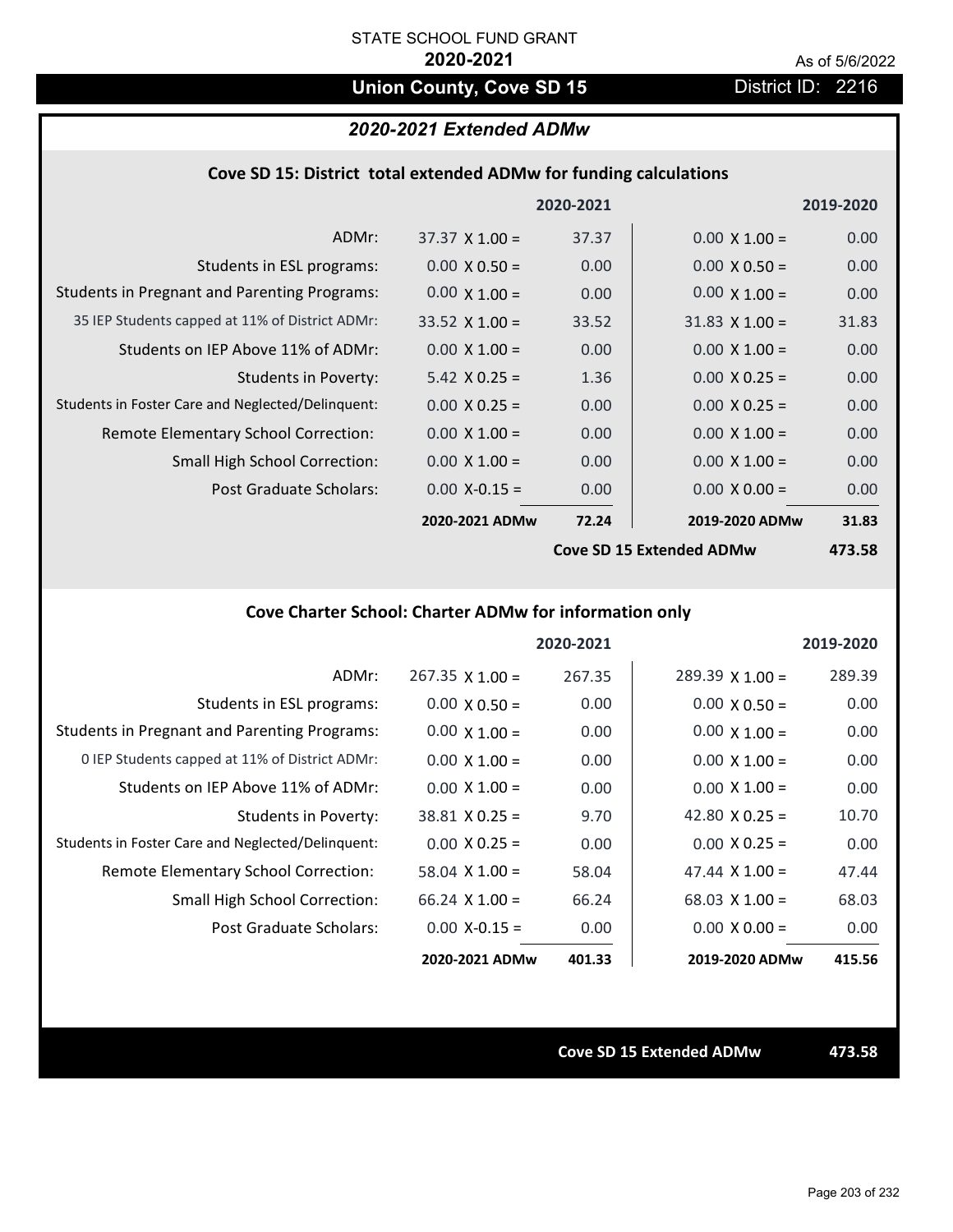# **Union County, Elgin SD 23** District ID: 2217

# *2020-2021 Extended ADMw*

| Elgin SD 23: District total extended ADMw for funding calculations |           |           |
|--------------------------------------------------------------------|-----------|-----------|
|                                                                    | 2020-2021 | 2019-2020 |

| ADMr:                                               | 416.64 $\times$ 1.00 = | 416.64 | $418.18 \times 1.00 =$           | 418.18 |
|-----------------------------------------------------|------------------------|--------|----------------------------------|--------|
| Students in ESL programs:                           | $0.00 \times 0.50 =$   | 0.00   | $0.00 \times 0.50 =$             | 0.00   |
| <b>Students in Pregnant and Parenting Programs:</b> | $0.00 \times 1.00 =$   | 0.00   | $0.00 \times 1.00 =$             | 0.00   |
| 53 IEP Students capped at 11% of District ADMr:     | 45.83 $\times$ 1.00 =  | 45.83  | 46.00 $\times$ 1.00 =            | 46.00  |
| Students on IEP Above 11% of ADMr:                  | $0.00 \times 1.00 =$   | 0.00   | $0.30 \times 1.00 =$             | 0.30   |
| <b>Students in Poverty:</b>                         | $58.07$ X 0.25 =       | 14.52  | $54.34 \times 0.25 =$            | 13.59  |
| Students in Foster Care and Neglected/Delinquent:   | $2.00 \times 0.25 =$   | 0.50   | $2.00 \times 0.25 =$             | 0.50   |
| Remote Elementary School Correction:                | $0.00 \times 1.00 =$   | 0.00   | $0.00 \times 1.00 =$             | 0.00   |
| <b>Small High School Correction:</b>                | $80.48 \times 1.00 =$  | 80.48  | 78.38 X 1.00 =                   | 78.38  |
| Post Graduate Scholars:                             | $0.00 X - 0.15 =$      | 0.00   | $0.00 \times 0.00 =$             | 0.00   |
|                                                     | 2020-2021 ADMw         | 557.97 | 2019-2020 ADMw                   | 556.94 |
|                                                     |                        |        | <b>Elgin SD 23 Extended ADMw</b> | 557.97 |
|                                                     |                        |        |                                  |        |
|                                                     |                        |        | <b>Elgin SD 23 Extended ADMw</b> | 557.97 |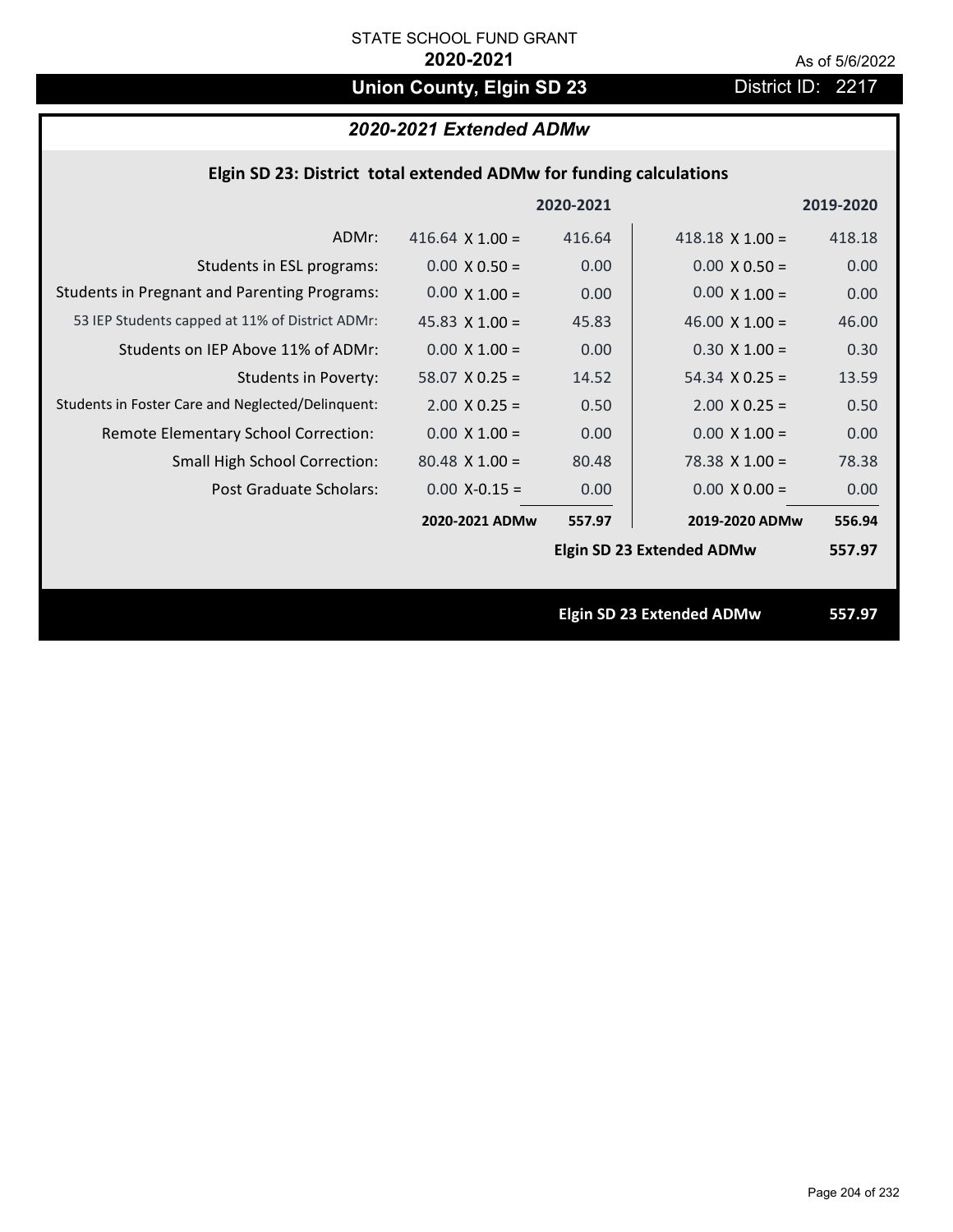# **Wallowa County, Joseph SD 6** District ID: 2219

# *2020-2021 Extended ADMw*

### **Joseph SD 6: District total extended ADMw for funding calculations**

|                                                     |                       | 2020-2021 |                           | 2019-2020 |
|-----------------------------------------------------|-----------------------|-----------|---------------------------|-----------|
| ADMr:                                               | $7.00 \times 1.00 =$  | 7.00      | $8.00 \times 1.00 =$      | 8.00      |
| Students in ESL programs:                           | $0.00 \times 0.50 =$  | 0.00      | $0.00 \times 0.50 =$      | 0.00      |
| <b>Students in Pregnant and Parenting Programs:</b> | $0.00 \times 1.00 =$  | 0.00      | $0.00 \times 1.00 =$      | 0.00      |
| 31 IEP Students capped at 11% of District ADMr:     | $29.64 \times 1.00 =$ | 29.64     | $27.67 \times 1.00 =$     | 27.67     |
| Students on IEP Above 11% of ADMr:                  | $0.00 \times 1.00 =$  | 0.00      | $0.20 \times 1.00 =$      | 0.20      |
| <b>Students in Poverty:</b>                         | $0.95 X 0.25 =$       | 0.24      | $1.11 \times 0.25 =$      | 0.28      |
| Students in Foster Care and Neglected/Delinquent:   | $1.00 \times 0.25 =$  | 0.25      | $0.00 \times 0.25 =$      | 0.00      |
| Remote Elementary School Correction:                | $25.54 \times 1.00 =$ | 25.54     | $25.54 \times 1.00 =$     | 25.54     |
| <b>Small High School Correction:</b>                | $0.00 \times 1.00 =$  | 0.00      | $0.00 \times 1.00 =$      | 0.00      |
| Post Graduate Scholars:                             | $0.00$ X-0.15 =       | 0.00      | $0.00 \times 0.00 =$      | 0.00      |
|                                                     | 2020-2021 ADMw        | 62.67     | 2019-2020 ADMw            | 61.69     |
|                                                     |                       |           | locanh CD C Extended ADMu | 15702     |

**Joseph SD 6 Extended ADMw**

**457.02**

# **Joseph Charter School: Charter ADMw for information only**

|                                                     |                       | 2020-2021 |                        | 2019-2020 |
|-----------------------------------------------------|-----------------------|-----------|------------------------|-----------|
| ADMr:                                               | $262.49$ X 1.00 =     | 262.49    | $243.55 \times 1.00 =$ | 243.55    |
| Students in ESL programs:                           | $0.00 \times 0.50 =$  | 0.00      | $0.00 \times 0.50 =$   | 0.00      |
| <b>Students in Pregnant and Parenting Programs:</b> | $0.00 \times 1.00 =$  | 0.00      | $0.00 \times 1.00 =$   | 0.00      |
| 0 IEP Students capped at 11% of District ADMr:      | $0.00 \times 1.00 =$  | 0.00      | $0.00 \times 1.00 =$   | 0.00      |
| Students on IEP Above 11% of ADMr:                  | $0.00 \times 1.00 =$  | 0.00      | $0.00 \times 1.00 =$   | 0.00      |
| Students in Poverty:                                | $29.05 \times 0.25 =$ | 7.26      | $33.89 \times 0.25 =$  | 8.47      |
| Students in Foster Care and Neglected/Delinquent:   | $0.00 \times 0.25 =$  | 0.00      | $0.00 \times 0.25 =$   | 0.00      |
| Remote Elementary School Correction:                | $59.40 \times 1.00 =$ | 59.40     | $61.60 \times 1.00 =$  | 61.60     |
| <b>Small High School Correction:</b>                | 65.20 $X$ 1.00 =      | 65.20     | $57.32 \times 1.00 =$  | 57.32     |
| Post Graduate Scholars:                             | $0.00 X - 0.15 =$     | 0.00      | $0.00 \times 0.00 =$   | 0.00      |
|                                                     | 2020-2021 ADMw        | 394.35    | 2019-2020 ADMw         | 370.94    |

**Joseph SD 6 Extended ADMw 457.02**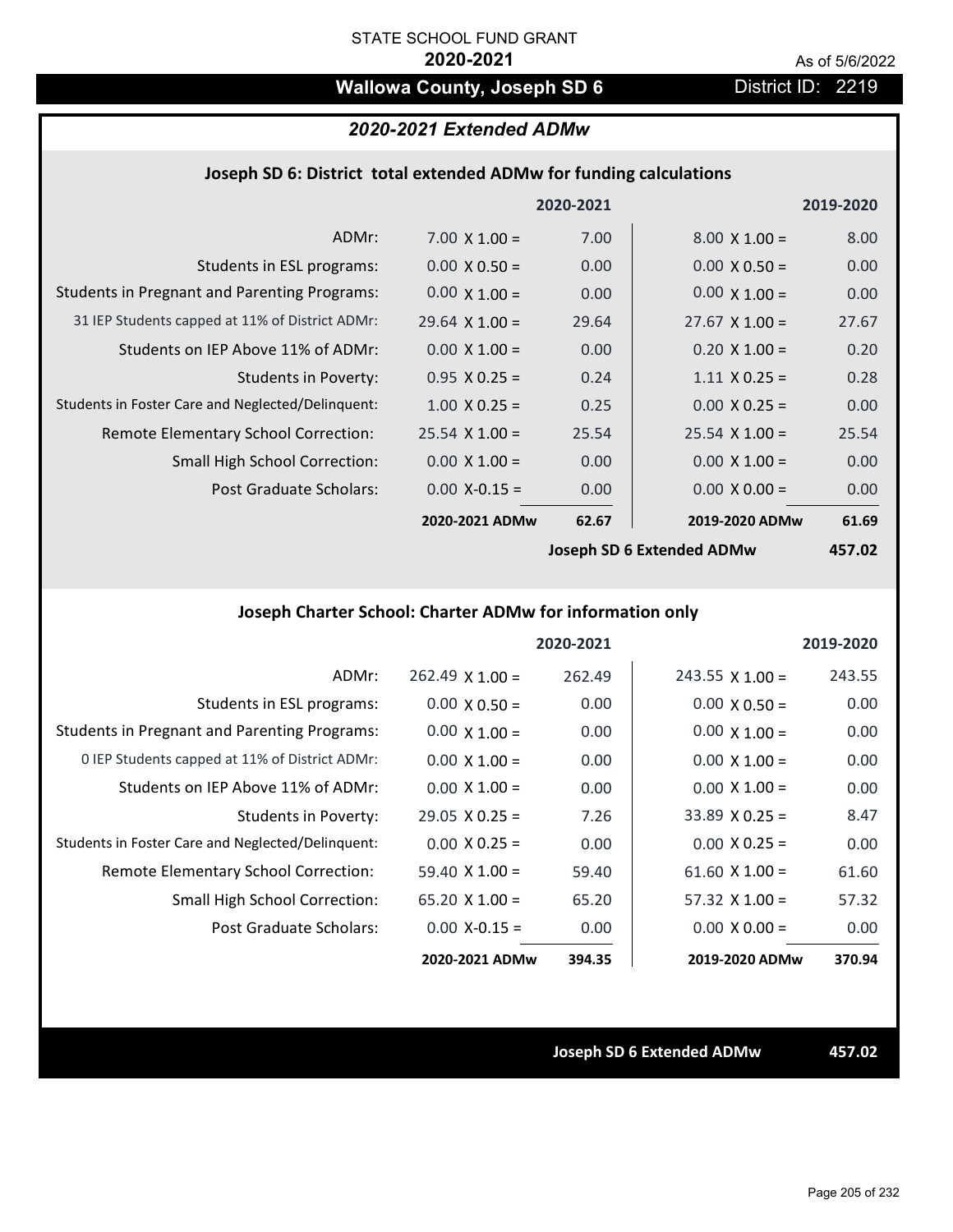# **Wallowa County, Wallowa SD 12** District ID: 2220

## **Wallowa SD 12: District total extended ADMw for funding calculations**

|                                                     |                       | 2020-2021 |                                    | 2019-2020 |
|-----------------------------------------------------|-----------------------|-----------|------------------------------------|-----------|
| ADMr:                                               | $181.07$ X $1.00 =$   | 181.07    | $188.14 \times 1.00 =$             | 188.14    |
| Students in ESL programs:                           | $0.00 \times 0.50 =$  | 0.00      | $0.00 \times 0.50 =$               | 0.00      |
| <b>Students in Pregnant and Parenting Programs:</b> | $0.00 \times 1.00 =$  | 0.00      | $0.00 \times 1.00 =$               | 0.00      |
| 29 IEP Students capped at 11% of District ADMr:     | $19.92 \times 1.00 =$ | 19.92     | $20.70 \times 1.00 =$              | 20.70     |
| Students on IEP Above 11% of ADMr:                  | $2.30 \times 1.00 =$  | 2.30      | $2.10 \times 1.00 =$               | 2.10      |
| <b>Students in Poverty:</b>                         | $38.67$ X 0.25 =      | 9.67      | 42.61 $\times$ 0.25 =              | 10.65     |
| Students in Foster Care and Neglected/Delinquent:   | $3.00 \times 0.25 =$  | 0.75      | $2.00 \times 0.25 =$               | 0.50      |
| Remote Elementary School Correction:                | 53.63 $X$ 1.00 =      | 53.63     | $54.73 \times 1.00 =$              | 54.73     |
| <b>Small High School Correction:</b>                | $56.47 \times 1.00 =$ | 56.47     | 53.49 $X$ 1.00 =                   | 53.49     |
| Post Graduate Scholars:                             | $0.00$ X-0.15 =       | 0.00      | $0.00 \times 0.00 =$               | 0.00      |
|                                                     | 2020-2021 ADMw        | 323.81    | 2019-2020 ADMw                     | 330.31    |
|                                                     |                       |           | <b>Wallowa SD 12 Extended ADMw</b> | 330.31    |
|                                                     |                       |           |                                    |           |
|                                                     |                       |           | <b>Wallowa SD 12 Extended ADMw</b> | 330.31    |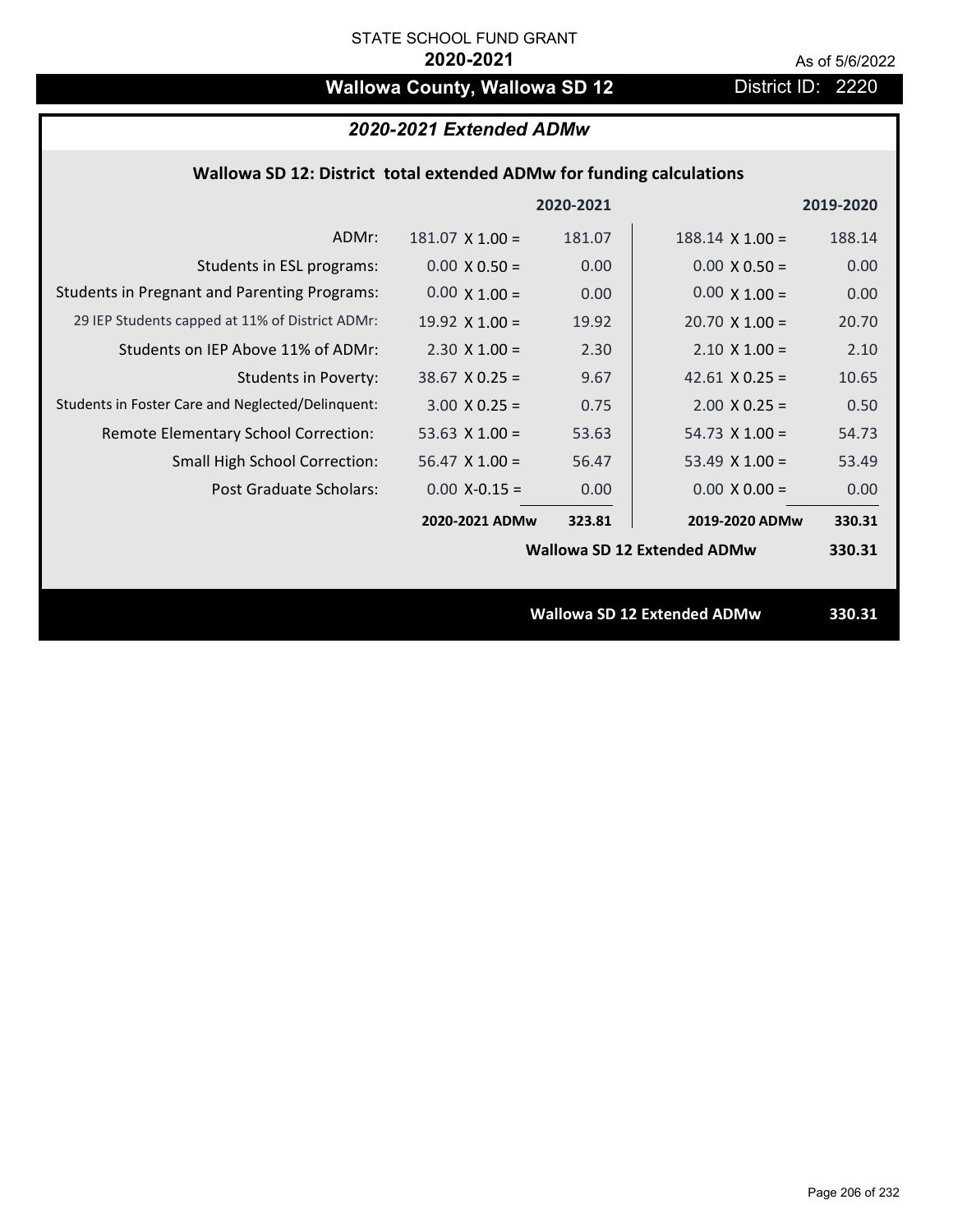# Wallowa County, Enterprise SD 21 District ID: 2221

| 2020-2021 Extended ADMw |
|-------------------------|
|-------------------------|

## **Enterprise SD 21: District total extended ADMw for funding calculations**

|                                                     |                        | 2020-2021 |                                       | 2019-2020 |
|-----------------------------------------------------|------------------------|-----------|---------------------------------------|-----------|
| ADMr:                                               | $370.24 \times 1.00 =$ | 370.24    | 404.89 $X$ 1.00 =                     | 404.89    |
| Students in ESL programs:                           | $0.00 \times 0.50 =$   | 0.00      | $0.00 \times 0.50 =$                  | 0.00      |
| <b>Students in Pregnant and Parenting Programs:</b> | $0.00 \times 1.00 =$   | 0.00      | $0.00 \times 1.00 =$                  | 0.00      |
| 61 IEP Students capped at 11% of District ADMr:     | 40.73 $\times$ 1.00 =  | 40.73     | 44.54 $\times$ 1.00 =                 | 44.54     |
| Students on IEP Above 11% of ADMr:                  | $5.30 \times 1.00 =$   | 5.30      | 4.60 $X$ 1.00 =                       | 4.60      |
| <b>Students in Poverty:</b>                         | 59.43 $X$ 0.25 =       | 14.86     | 63.98 $X$ 0.25 =                      | 16.00     |
| Students in Foster Care and Neglected/Delinquent:   | $2.00 \times 0.25 =$   | 0.50      | $2.00 \times 0.25 =$                  | 0.50      |
| Remote Elementary School Correction:                | $0.00 \times 1.00 =$   | 0.00      | $0.00 \times 1.00 =$                  | 0.00      |
| <b>Small High School Correction:</b>                | $82.12 \times 1.00 =$  | 82.12     | $83.96$ X 1.00 =                      | 83.96     |
| Post Graduate Scholars:                             | $0.00$ X-0.15 =        | 0.00      | $0.00 \times 0.00 =$                  | 0.00      |
|                                                     | 2020-2021 ADMw         | 513.74    | 2019-2020 ADMw                        | 554.48    |
|                                                     |                        |           | <b>Enterprise SD 21 Extended ADMw</b> | 554.48    |
|                                                     |                        |           |                                       |           |
|                                                     |                        |           | <b>Enterprise SD 21 Extended ADMw</b> | 554.48    |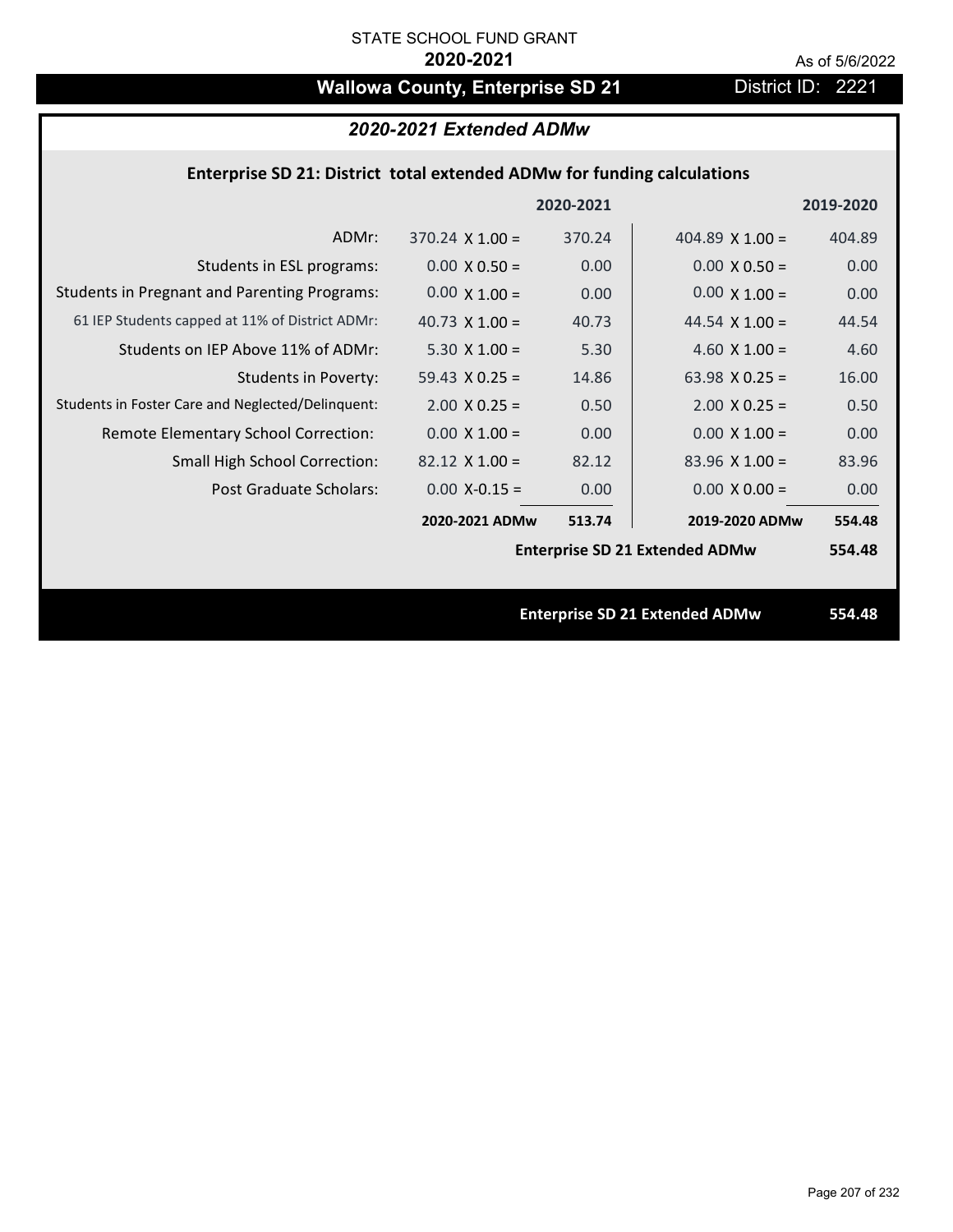# **Wallowa County, Troy SD 54** District ID: 2222

# *2020-2021 Extended ADMw*

|                                                     |                      | 2020-2021         |                                 | 2019-2020 |
|-----------------------------------------------------|----------------------|-------------------|---------------------------------|-----------|
| ADMr:                                               | $3.00 \times 1.00 =$ | 3.00              | $1.69$ X $1.00 =$               | 1.69      |
| Students in ESL programs:                           | $0.00 \times 0.50 =$ | 0.00              | $0.00 \times 0.50 =$            | 0.00      |
| <b>Students in Pregnant and Parenting Programs:</b> | $0.00 \times 1.00 =$ | 0.00              | $0.00 \times 1.00 =$            | 0.00      |
| 0 IEP Students capped at 11% of District ADMr:      | $0.00 \times 1.00 =$ | 0.00              | $0.00 \times 1.00 =$            | 0.00      |
| Students on IEP Above 11% of ADMr:                  | $0.00 \times 1.00 =$ | 0.00 <sub>1</sub> | $0.00 X 1.00 =$                 | 0.00      |
| <b>Students in Poverty:</b>                         | $0.00 X 0.25 =$      | 0.00 <sub>1</sub> | $0.00 X 0.25 =$                 | 0.00      |
| Students in Foster Care and Neglected/Delinquent:   | $0.00 \times 0.25 =$ | 0.00 <sub>1</sub> | $0.00 \times 0.25 =$            | 0.00      |
| Remote Elementary School Correction:                | $25.54$ X 1.00 =     | 25.54             | $25.54$ X 1.00 =                | 25.54     |
| <b>Small High School Correction:</b>                | $0.00 \times 1.00 =$ | 0.00 <sub>1</sub> | $0.00 \times 1.00 =$            | 0.00      |
| Post Graduate Scholars:                             | $0.00 X - 0.15 =$    | 0.00              | $0.00 \times 0.00 =$            | 0.00      |
|                                                     | 2020-2021 ADMw       | 28.54             | 2019-2020 ADMw                  | 27.23     |
|                                                     |                      |                   | <b>Troy SD 54 Extended ADMw</b> | 28.54     |
|                                                     |                      |                   |                                 |           |
|                                                     |                      |                   | <b>Troy SD 54 Extended ADMw</b> | 28.54     |
|                                                     |                      |                   |                                 |           |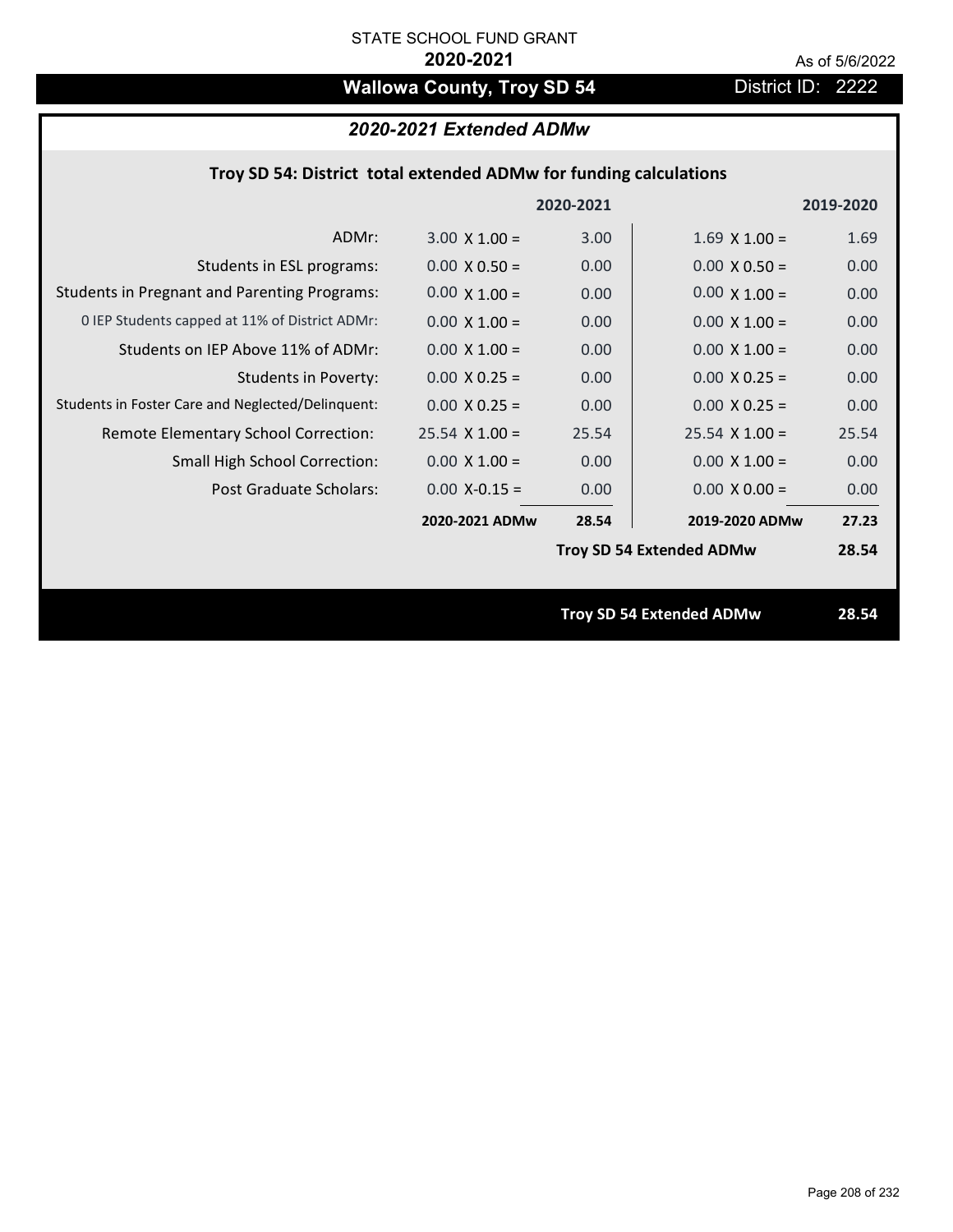# **Wasco County, South Wasco County SD 1** District ID: 2225

| 2020-2021 Extended ADMw                                                        |                        |           |                                              |           |  |
|--------------------------------------------------------------------------------|------------------------|-----------|----------------------------------------------|-----------|--|
| South Wasco County SD 1: District total extended ADMw for funding calculations |                        |           |                                              |           |  |
|                                                                                |                        | 2020-2021 |                                              | 2019-2020 |  |
| ADMr:                                                                          | $237.34 \times 1.00 =$ | 237.34    | $223.50 \times 1.00 =$                       | 223.50    |  |
| Students in ESL programs:                                                      | 11.34 $\times$ 0.50 =  | 5.67      | $10.00 \times 0.50 =$                        | 5.00      |  |
| <b>Students in Pregnant and Parenting Programs:</b>                            | $0.00 \times 1.00 =$   | 0.00      | $0.00 \times 1.00 =$                         | 0.00      |  |
| 38 IEP Students capped at 11% of District ADMr:                                | $26.11 \times 1.00 =$  | 26.11     | $24.59 \times 1.00 =$                        | 24.59     |  |
| Students on IEP Above 11% of ADMr:                                             | $0.00 \times 1.00 =$   | 0.00      | $0.70 \times 1.00 =$                         | 0.70      |  |
| <b>Students in Poverty:</b>                                                    | 41.44 $X$ 0.25 =       | 10.36     | $37.85$ X 0.25 =                             | 9.46      |  |
| Students in Foster Care and Neglected/Delinquent:                              | $1.00 \times 0.25 =$   | 0.25      | $3.00 \times 0.25 =$                         | 0.75      |  |
| Remote Elementary School Correction:                                           | 64.69 $X$ 1.00 =       | 64.69     | 68.06 $X$ 1.00 =                             | 68.06     |  |
| <b>Small High School Correction:</b>                                           | $58.41$ X 1.00 =       | 58.41     | 58.95 $X$ 1.00 =                             | 58.95     |  |
| Post Graduate Scholars:                                                        | $0.00$ X-0.15 =        | 0.00      | $0.00 \times 0.00 =$                         | 0.00      |  |
|                                                                                | 2020-2021 ADMw         | 402.83    | 2019-2020 ADMw                               | 391.01    |  |
|                                                                                |                        |           | South Wasco County SD 1 Extended ADMw        | 402.83    |  |
|                                                                                |                        |           |                                              |           |  |
|                                                                                |                        |           | <b>South Wasco County SD 1 Extended ADMw</b> | 402.83    |  |
|                                                                                |                        |           |                                              |           |  |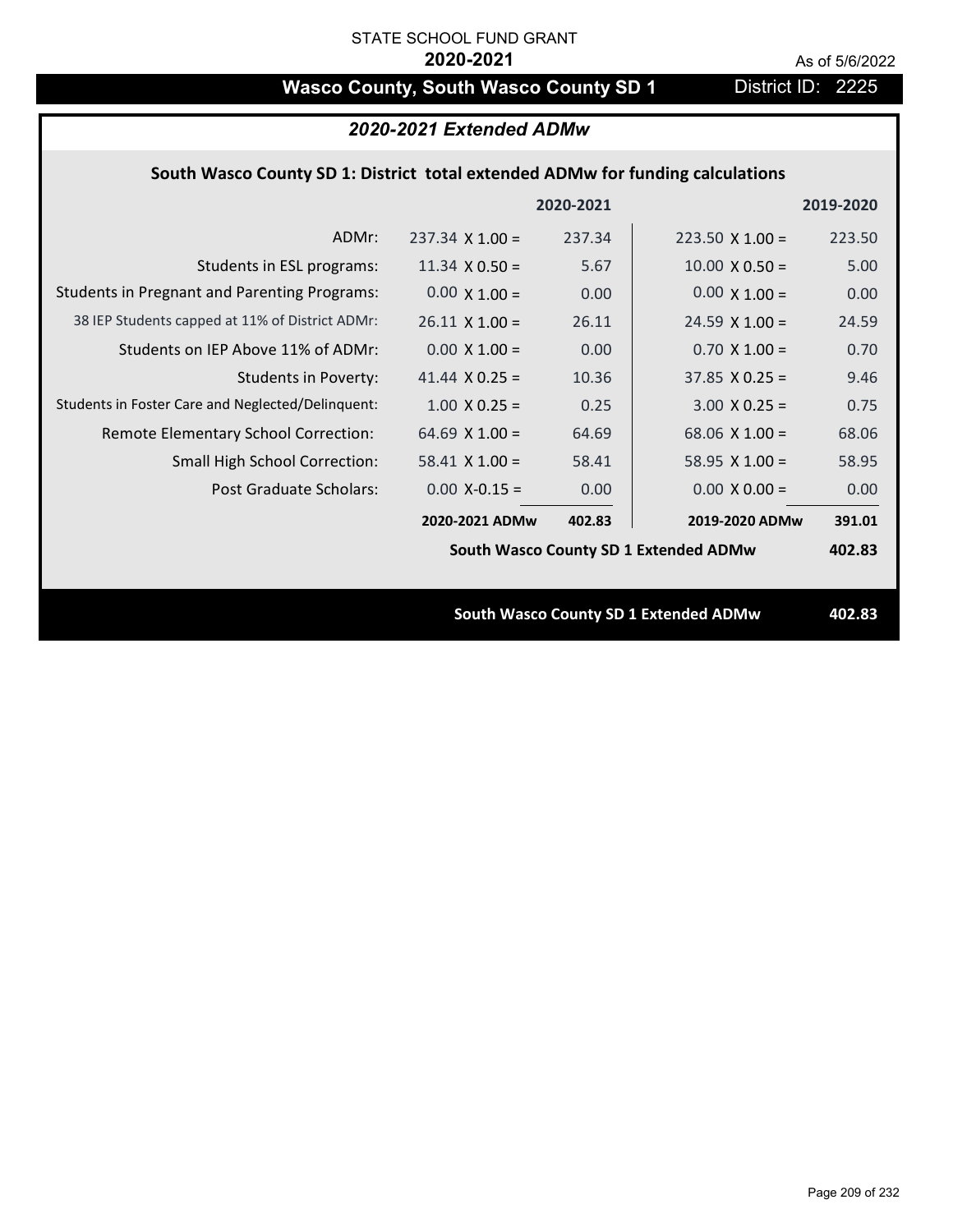# Wasco County, North Wasco County SD 21 District ID: 4131

## *2020-2021 Extended ADMw*

### **North Wasco County SD 21: District total extended ADMw for funding calculations**

|                                                     |                          | 2020-2021 |                          | 2019-2020 |
|-----------------------------------------------------|--------------------------|-----------|--------------------------|-----------|
| ADMr:                                               | $2,541.94 \times 1.00 =$ | 2,541.94  | $2,677.58 \times 1.00 =$ | 2,677.58  |
| Students in ESL programs:                           | $335.53 \times 0.50 =$   | 167.77    | $347.69 \times 0.50 =$   | 173.85    |
| <b>Students in Pregnant and Parenting Programs:</b> | $0.00 \times 1.00 =$     | 0.00      | $0.00 \times 1.00 =$     | 0.00      |
| 449 IEP Students capped at 11% of District ADMr:    | $302.41$ X 1.00 =        | 302.41    | $319.76 \times 1.00 =$   | 319.76    |
| Students on IEP Above 11% of ADMr:                  | 44.80 $\times$ 1.00 =    | 44.80     | $35.10 \times 1.00 =$    | 35.10     |
| <b>Students in Poverty:</b>                         | $386.18 \times 0.25 =$   | 96.55     | 490.55 $\lambda$ 0.25 =  | 122.64    |
| Students in Foster Care and Neglected/Delinquent:   | $37.00 \times 0.25 =$    | 9.25      | $52.00 \times 0.25 =$    | 13.00     |
| Remote Elementary School Correction:                | $0.00 \times 1.00 =$     | 0.00      | $0.00 \times 1.00 =$     | 0.00      |
| <b>Small High School Correction:</b>                | $0.00 \times 1.00 =$     | 0.00      | $0.00 \times 1.00 =$     | 0.00      |
| Post Graduate Scholars:                             | $0.00$ X-0.15 =          | 0.00      | $0.00 \times 0.00 =$     | 0.00      |
|                                                     | 2020-2021 ADMw           | 3,162.71  | 2019-2020 ADMw           | 3,341.93  |

**North Wasco County SD 21 Extended ADMw**

# **3,643.55**

# **Mosier Community School: Charter ADMw for information only**

|                                                     |                       | 2020-2021 |                       | 2019-2020 |
|-----------------------------------------------------|-----------------------|-----------|-----------------------|-----------|
| ADMr:                                               | $181.24$ X $1.00 =$   | 181.24    | $194.69$ X 1.00 =     | 194.69    |
| Students in ESL programs:                           | $22.89 \times 0.50 =$ | 11.45     | $24.29 \times 0.50 =$ | 12.15     |
| <b>Students in Pregnant and Parenting Programs:</b> | $0.00 \times 1.00 =$  | 0.00      | $0.00 \times 1.00 =$  | 0.00      |
| 0 IEP Students capped at 11% of District ADMr:      | $0.00 \times 1.00 =$  | 0.00      | $0.00 \times 1.00 =$  | 0.00      |
| Students on IEP Above 11% of ADMr:                  | $0.00 \times 1.00 =$  | 0.00      | $0.00 \times 1.00 =$  | 0.00      |
| Students in Poverty:                                | $27.54 \times 0.25 =$ | 6.89      | $35.93 \times 0.25 =$ | 8.98      |
| Students in Foster Care and Neglected/Delinquent:   | $0.00 \times 0.25 =$  | 0.00      | $0.00 \times 0.25 =$  | 0.00      |
| Remote Elementary School Correction:                | $57.71 \times 1.00 =$ | 57.71     | 49.39 $\times$ 1.00 = | 49.39     |
| <b>Small High School Correction:</b>                | $0.00 \times 1.00 =$  | 0.00      | $0.00 \times 1.00 =$  | 0.00      |
| Post Graduate Scholars:                             | $0.00 X - 0.15 =$     | 0.00      | $0.00 \times 0.00 =$  | 0.00      |
|                                                     | 2020-2021 ADMw        | 257.28    | 2019-2020 ADMw        | 265.21    |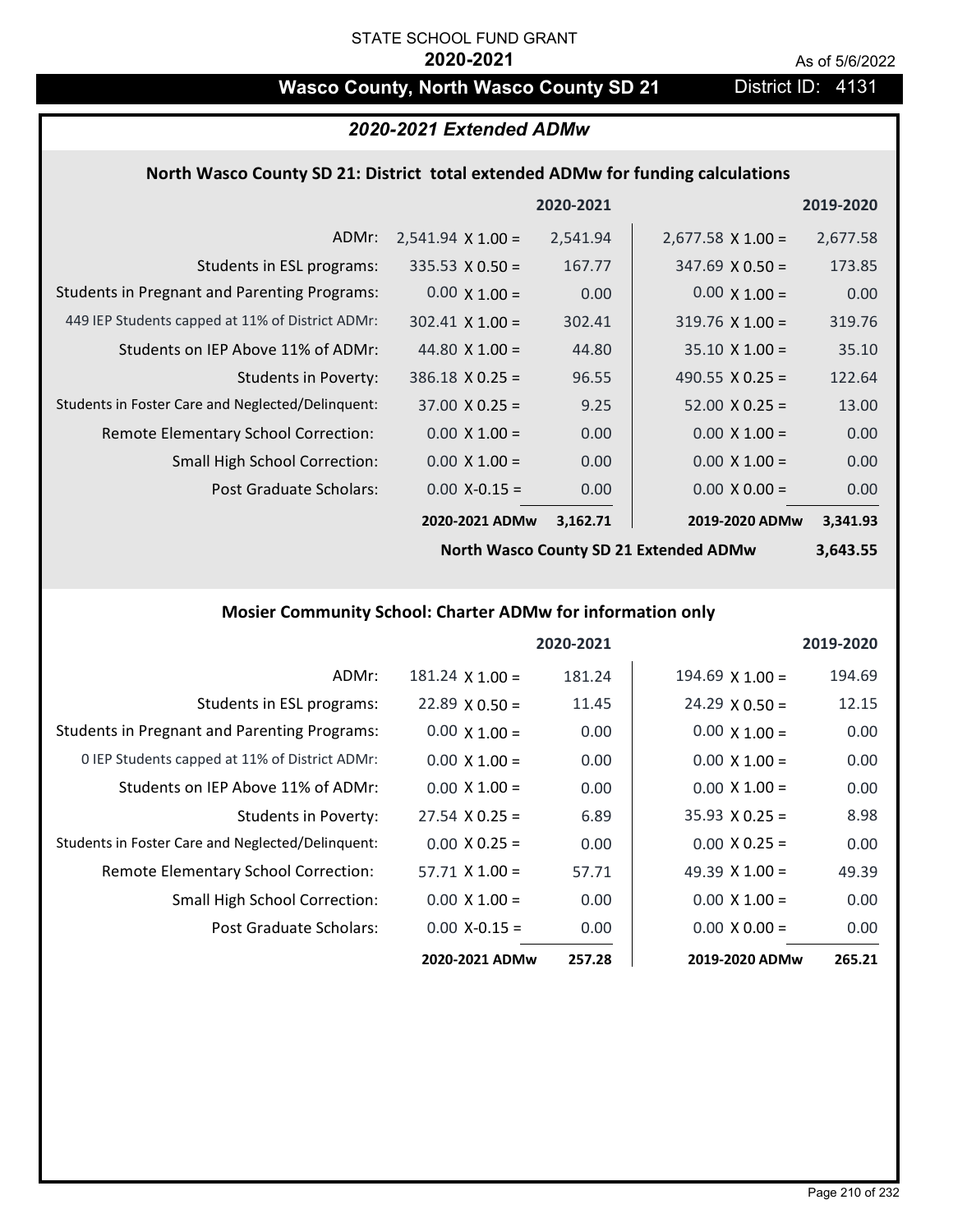# **Riverbend Community School: Charter ADMw for information only**

|                                                     |                       | 2020-2021 |                       | 2019-2020 |
|-----------------------------------------------------|-----------------------|-----------|-----------------------|-----------|
| ADMr:                                               | $25.98 \times 1.00 =$ | 25.98     | $34.68 \times 1.00 =$ | 34.68     |
| Students in ESL programs:                           | $0.83 \times 0.50 =$  | 0.42      | $0.28 \times 0.50 =$  | 0.14      |
| <b>Students in Pregnant and Parenting Programs:</b> | $0.00 \times 1.00 =$  | 0.00      | $0.00 \times 1.00 =$  | 0.00      |
| 0 IEP Students capped at 11% of District ADMr:      | $0.00 \times 1.00 =$  | 0.00      | $0.00 \times 1.00 =$  | 0.00      |
| Students on IEP Above 11% of ADMr:                  | $0.00 \times 1.00 =$  | 0.00      | $0.00 \times 1.00 =$  | 0.00      |
| Students in Poverty:                                | $3.95 \times 0.25 =$  | 0.99      | $6.40 \times 0.25 =$  | 1.60      |
| Students in Foster Care and Neglected/Delinguent:   | $0.00 \times 0.25 =$  | 0.00      | $0.00 \times 0.25 =$  | 0.00      |
| Remote Elementary School Correction:                | $0.00 \times 1.00 =$  | 0.00      | $0.00 \times 1.00 =$  | 0.00      |
| <b>Small High School Correction:</b>                | $0.00 \times 1.00 =$  | 0.00      | $0.00 \times 1.00 =$  | 0.00      |
| Post Graduate Scholars:                             | $0.00 X - 0.15 =$     | 0.00      | $0.00 \times 0.00 =$  | 0.00      |
|                                                     | 2020-2021 ADMw        | 27.38     | 2019-2020 ADMw        | 36.42     |

**North Wasco County SD 21 Extended ADMw 3,643.55**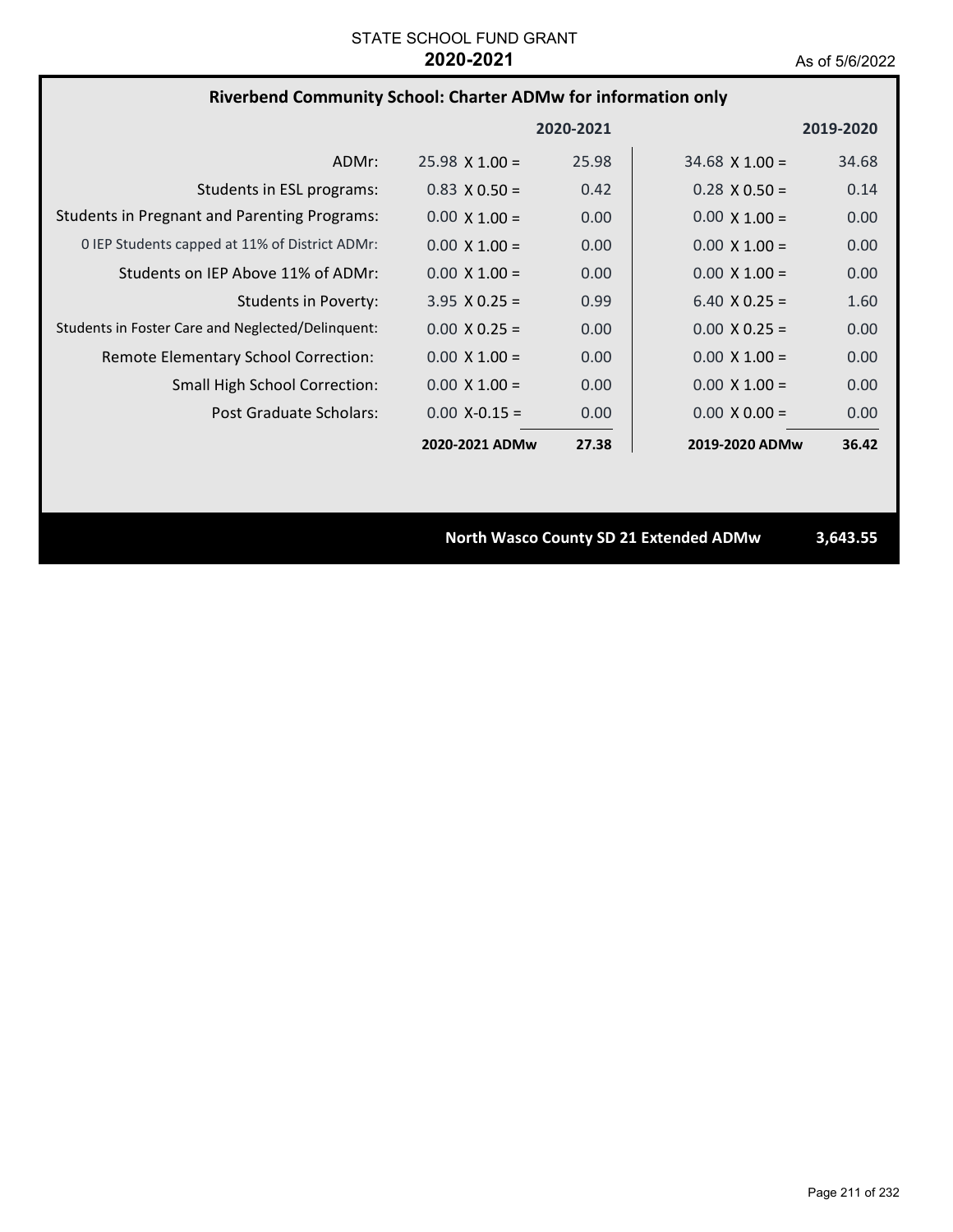# Wasco County, Dufur SD 29 District ID: 2229

# *2020-2021 Extended ADMw*

## **Dufur SD 29: District total extended ADMw for funding calculations**

|                                                     |                       | 2020-2021 |                                  | 2019-2020 |
|-----------------------------------------------------|-----------------------|-----------|----------------------------------|-----------|
| ADMr:                                               | $344.26$ X 1.00 =     | 344.26    | $336.42$ X 1.00 =                | 336.42    |
| Students in ESL programs:                           | $0.00 \times 0.50 =$  | 0.00      | $0.00 \times 0.50 =$             | 0.00      |
| <b>Students in Pregnant and Parenting Programs:</b> | $0.00 \times 1.00 =$  | 0.00      | $0.00 \times 1.00 =$             | 0.00      |
| 56 IEP Students capped at 11% of District ADMr:     | $37.87 \times 1.00 =$ | 37.87     | $37.01 \times 1.00 =$            | 37.01     |
| Students on IEP Above 11% of ADMr:                  | $0.00 \times 1.00 =$  | 0.00      | $0.00 \times 1.00 =$             | 0.00      |
| Students in Poverty:                                | 48.00 $X$ 0.25 =      | 12.00     | $54.00 \times 0.25 =$            | 13.50     |
| Students in Foster Care and Neglected/Delinquent:   | $2.00 \times 0.25 =$  | 0.50      | $2.00 \times 0.25 =$             | 0.50      |
| Remote Elementary School Correction:                | $14.33 \times 1.00 =$ | 14.33     | $21.24 \times 1.00 =$            | 21.24     |
| <b>Small High School Correction:</b>                | 74.85 $\times$ 1.00 = | 74.85     | $74.54 \times 1.00 =$            | 74.54     |
| Post Graduate Scholars:                             | $0.00$ X-0.15 =       | 0.00      | $0.00 \times 0.00 =$             | 0.00      |
|                                                     | 2020-2021 ADMw        | 483.81    | 2019-2020 ADMw                   | 483.21    |
|                                                     |                       |           | Dufur SD 29 Extended ADMw        | 483.81    |
|                                                     |                       |           |                                  |           |
|                                                     |                       |           | <b>Dufur SD 29 Extended ADMw</b> | 483.81    |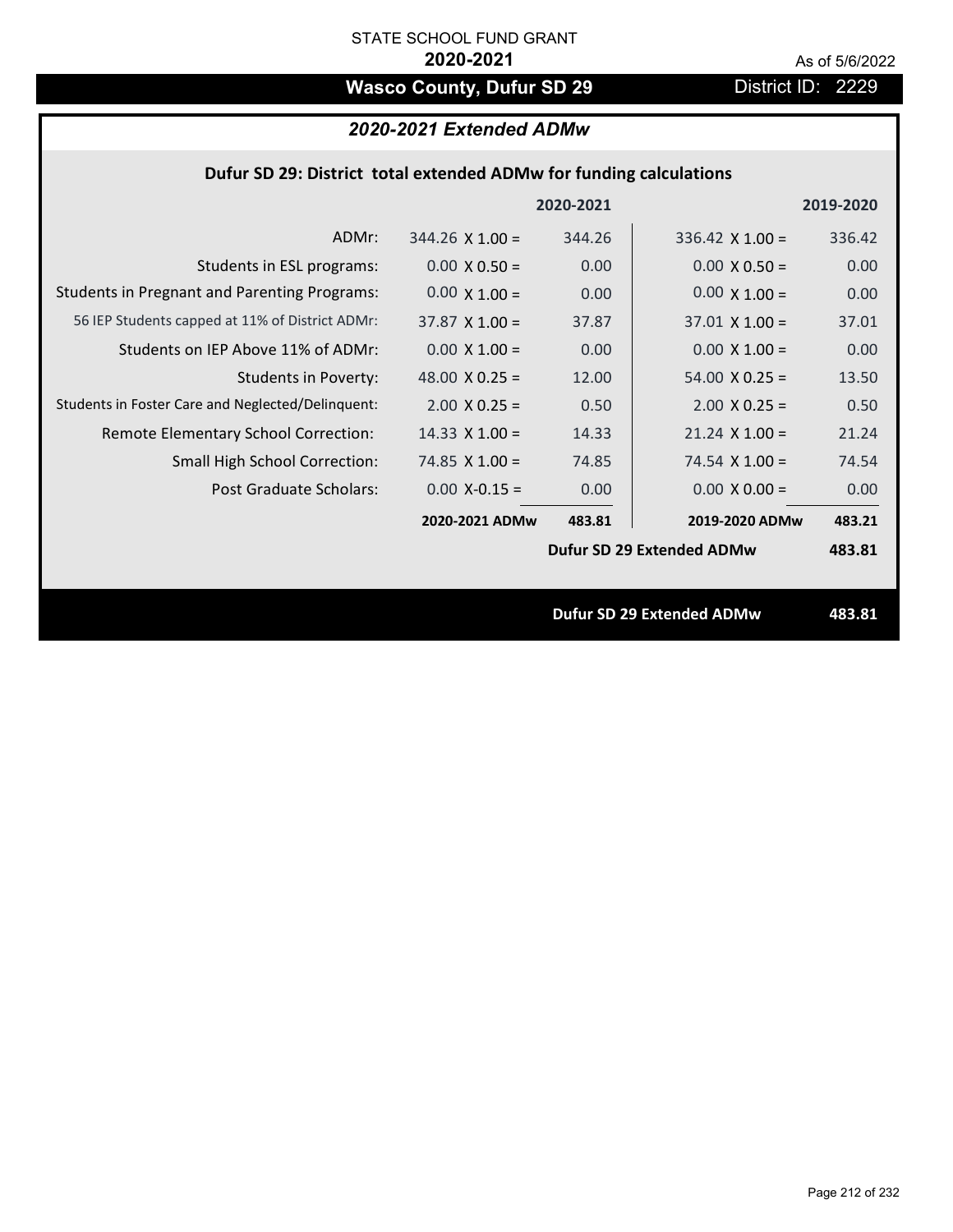# **Washington County, Hillsboro SD 1J** District ID: 2239

# *2020-2021 Extended ADMw*

### **Hillsboro SD 1J: District total extended ADMw for funding calculations**

|                                                     |                                 | 2020-2021 |                           | 2019-2020 |
|-----------------------------------------------------|---------------------------------|-----------|---------------------------|-----------|
|                                                     | ADMr: $18,950.09 \times 1.00 =$ | 18,950.09 | $19,802.21 \times 1.00 =$ | 19,802.21 |
| Students in ESL programs:                           | $3,436.47 \times 0.50 =$        | 1,718.24  | $3,336.86 \times 0.50 =$  | 1,668.43  |
| <b>Students in Pregnant and Parenting Programs:</b> | $0.91 \times 1.00 =$            | 0.91      | $5.15 \times 1.00 =$      | 5.15      |
| 3032 IEP Students capped at 11% of District ADMr:   | $2,111.31 \times 1.00 =$        | 2,111.31  | $2,202.90 \times 1.00 =$  | 2,202.90  |
| Students on IEP Above 11% of ADMr:                  | $275.10 \times 1.00 =$          | 275.10    | $352.10 \times 1.00 =$    | 352.10    |
| <b>Students in Poverty:</b>                         | $1,786.57 \times 0.25 =$        | 446.64    | $1,870.55 \times 0.25 =$  | 467.64    |
| Students in Foster Care and Neglected/Delinquent:   | $77.00 \times 0.25 =$           | 19.25     | $82.00 \times 0.25 =$     | 20.50     |
| Remote Elementary School Correction:                | $0.00 \times 1.00 =$            | 0.00      | $0.00 \times 1.00 =$      | 0.00      |
| <b>Small High School Correction:</b>                | $0.00 \times 1.00 =$            | 0.00      | $0.00 \times 1.00 =$      | 0.00      |
| Post Graduate Scholars:                             | $0.00$ X-0.15 =                 | 0.00      | $0.00 \times 0.00 =$      | 0.00      |
|                                                     | 2020-2021 ADMw                  | 23,521.53 | 2019-2020 ADMw            | 24,518.93 |

**Hillsboro SD 1J Extended ADMw**

**24,750.90**

# **City View Charter School: Charter ADMw for information only**

|                                                     |                        | 2020-2021 |                        | 2019-2020 |
|-----------------------------------------------------|------------------------|-----------|------------------------|-----------|
| ADMr:                                               | $243.61 \times 1.00 =$ | 243.61    | $224.15 \times 1.00 =$ | 224.15    |
| Students in ESL programs:                           | $6.15 \times 0.50 =$   | 3.08      | $5.00 \times 0.50 =$   | 2.50      |
| <b>Students in Pregnant and Parenting Programs:</b> | $0.00 \times 1.00 =$   | 0.00      | $0.00 \times 1.00 =$   | 0.00      |
| 0 IEP Students capped at 11% of District ADMr:      | $0.00 \times 1.00 =$   | 0.00      | $0.00 \times 1.00 =$   | 0.00      |
| Students on IEP Above 11% of ADMr:                  | $0.00 \times 1.00 =$   | 0.00      | $0.00 \times 1.00 =$   | 0.00      |
| Students in Poverty:                                | $22.97 \times 0.25 =$  | 5.74      | $21.31 \times 0.25 =$  | 5.33      |
| Students in Foster Care and Neglected/Delinquent:   | $0.00 \times 0.25 =$   | 0.00      | $0.00 \times 0.25 =$   | 0.00      |
| Remote Elementary School Correction:                | $0.00 \times 1.00 =$   | 0.00      | $0.00 \times 1.00 =$   | 0.00      |
| <b>Small High School Correction:</b>                | $0.00 \times 1.00 =$   | 0.00      | $0.00 \times 1.00 =$   | 0.00      |
| Post Graduate Scholars:                             | $0.00$ X-0.15 =        | 0.00      | $0.00 \times 0.00 =$   | 0.00      |
|                                                     | 2020-2021 ADMw         | 252.43    | 2019-2020 ADMw         | 231.98    |

**Hillsboro SD 1J Extended ADMw 24,750.90**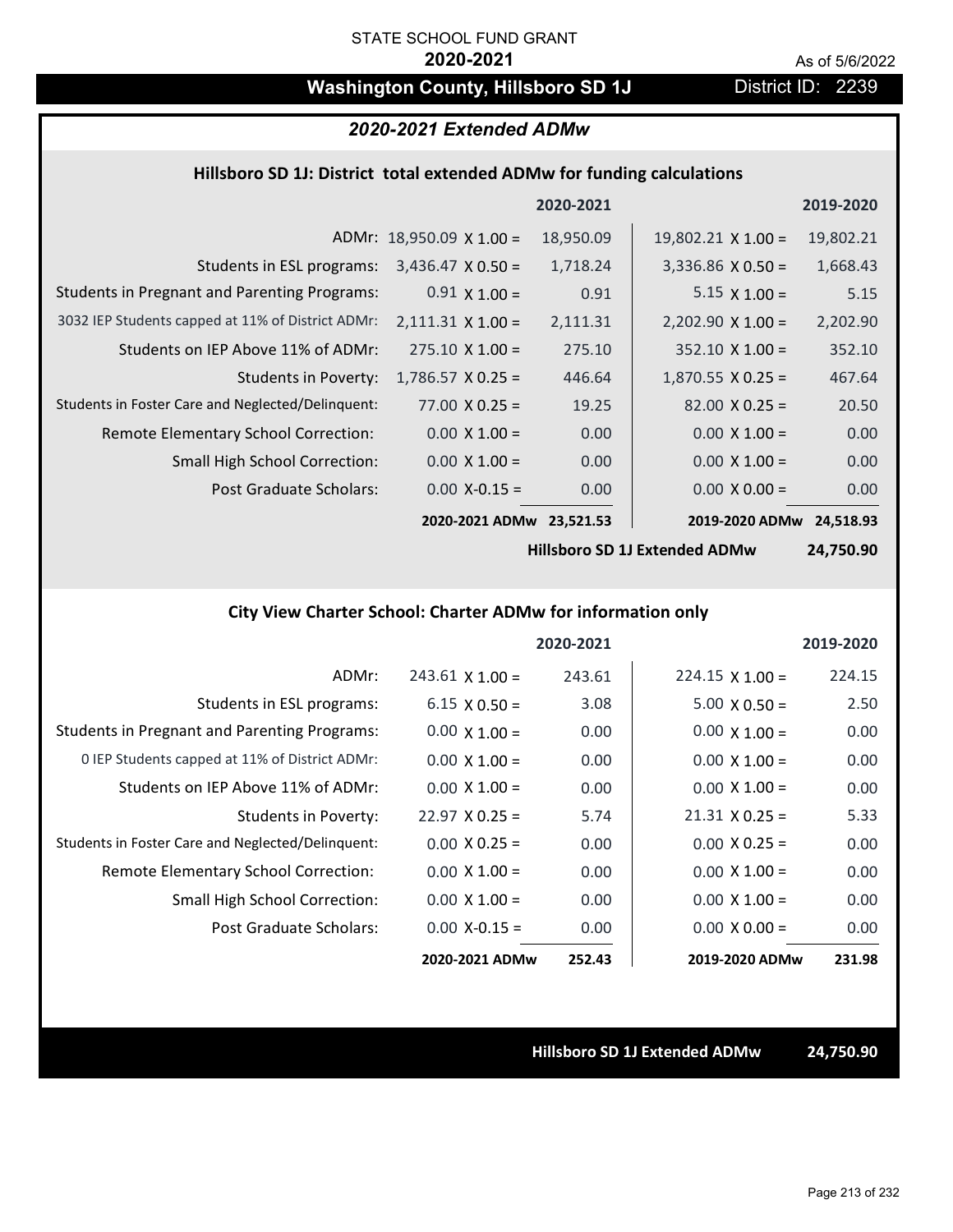# **Washington County, Banks SD 13** District ID: 2240

# *2020-2021 Extended ADMw*

## **Banks SD 13: District total extended ADMw for funding calculations**

|                                                     |                          | 2020-2021 |                                  | 2019-2020 |  |
|-----------------------------------------------------|--------------------------|-----------|----------------------------------|-----------|--|
| ADMr:                                               | $1,026.41 \times 1.00 =$ | 1,026.41  | $1,140.71 \times 1.00 =$         | 1,140.71  |  |
| Students in ESL programs:                           | $21.33 \times 0.50 =$    | 10.67     | $21.68 \times 0.50 =$            | 10.84     |  |
| <b>Students in Pregnant and Parenting Programs:</b> | $0.00 \times 1.00 =$     | 0.00      | $0.00 \times 1.00 =$             | 0.00      |  |
| 141 IEP Students capped at 11% of District ADMr:    | $112.91$ X $1.00 =$      | 112.91    | $125.48 \times 1.00 =$           | 125.48    |  |
| Students on IEP Above 11% of ADMr:                  | 4.90 $X$ 1.00 =          | 4.90      | 4.20 $X$ 1.00 =                  | 4.20      |  |
| <b>Students in Poverty:</b>                         | 53.04 $X$ 0.25 =         | 13.26     | $57.82 \times 0.25 =$            | 14.46     |  |
| Students in Foster Care and Neglected/Delinquent:   | $2.00 \times 0.25 =$     | 0.50      | $3.00 X 0.25 =$                  | 0.75      |  |
| Remote Elementary School Correction:                | $0.00 \times 1.00 =$     | 0.00      | $0.00 \times 1.00 =$             | 0.00      |  |
| <b>Small High School Correction:</b>                | $1.91$ X $1.00 =$        | 1.91      | $0.00 \times 1.00 =$             | 0.00      |  |
| Post Graduate Scholars:                             | $0.00$ X-0.15 =          | 0.00      | $0.00 \times 0.00 =$             | 0.00      |  |
|                                                     | 2020-2021 ADMw           | 1,170.55  | 2019-2020 ADMw                   | 1,296.43  |  |
|                                                     |                          |           | <b>Banks SD 13 Extended ADMw</b> | 1,296.43  |  |
|                                                     |                          |           |                                  |           |  |
|                                                     |                          |           | <b>Banks SD 13 Extended ADMw</b> | 1,296.43  |  |
|                                                     |                          |           |                                  |           |  |

Page 214 of 232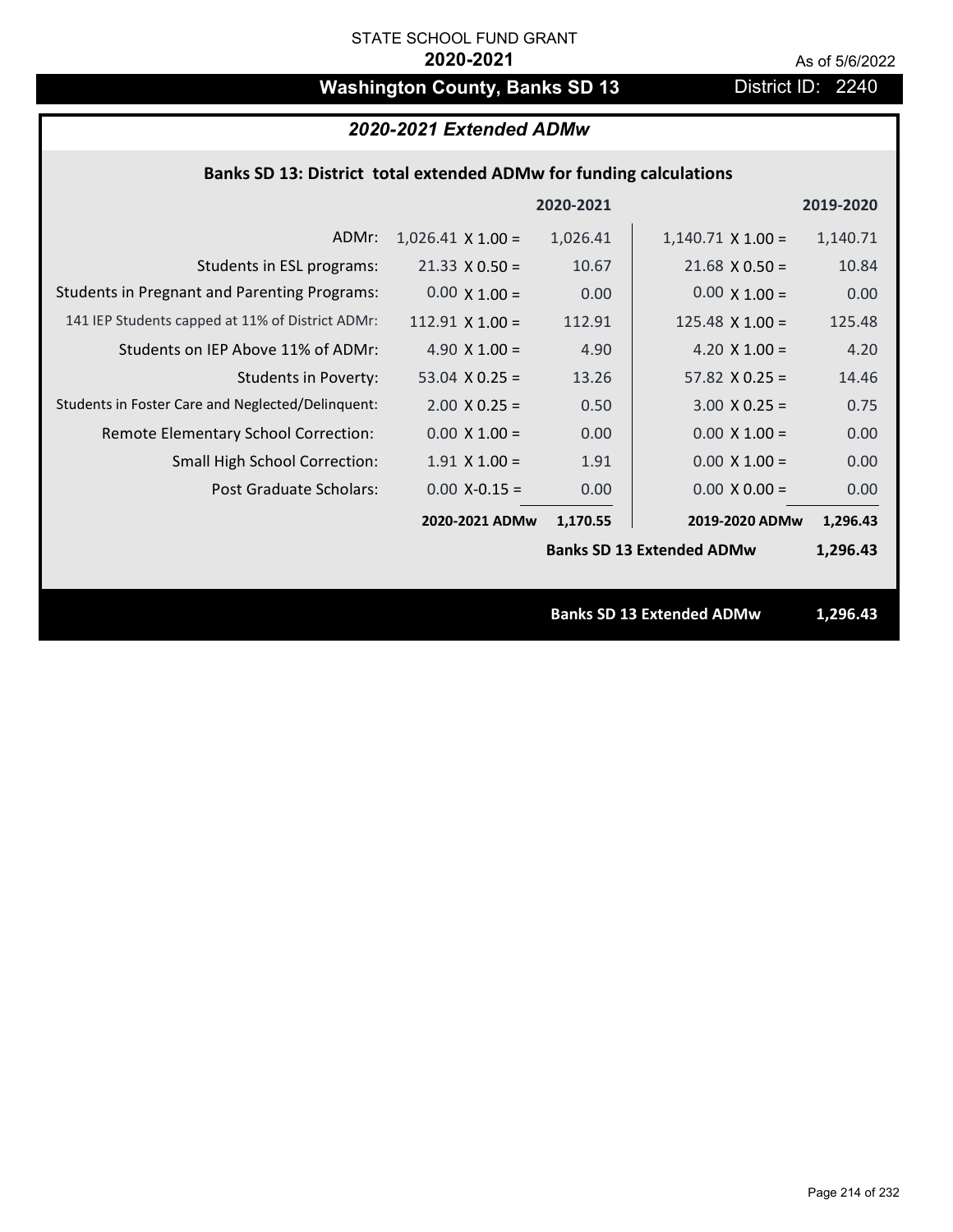# Washington County, Forest Grove SD 15 District ID: 2241

### *2020-2021 Extended ADMw*

### **Forest Grove SD 15: District total extended ADMw for funding calculations**

|                                                     |                          | 2020-2021 |                          | 2019-2020 |
|-----------------------------------------------------|--------------------------|-----------|--------------------------|-----------|
| ADMr:                                               | $5,523.05 \times 1.00 =$ | 5,523.05  | $5,820.02 \times 1.00 =$ | 5,820.02  |
| Students in ESL programs:                           | $962.50 \times 0.50 =$   | 481.25    | $981.97 \times 0.50 =$   | 490.99    |
| <b>Students in Pregnant and Parenting Programs:</b> | 7.47 $\times$ 1.00 =     | 7.47      | 12.30 $\times$ 1.00 =    | 12.30     |
| 858 IEP Students capped at 11% of District ADMr:    | 629.83 $\times$ 1.00 =   | 629.83    | $662.48 \times 1.00 =$   | 662.48    |
| Students on IEP Above 11% of ADMr:                  | $108.90 \times 1.00 =$   | 108.90    | $118.30 \times 1.00 =$   | 118.30    |
| <b>Students in Poverty:</b>                         | $620.21$ X 0.25 =        | 155.05    | $722.80 \times 0.25 =$   | 180.70    |
| Students in Foster Care and Neglected/Delinquent:   | $29.00 \times 0.25 =$    | 7.25      | $31.00 \times 0.25 =$    | 7.75      |
| Remote Elementary School Correction:                | $0.00 \times 1.00 =$     | 0.00      | $0.00 \times 1.00 =$     | 0.00      |
| <b>Small High School Correction:</b>                | $0.00 \times 1.00 =$     | 0.00      | $0.00 \times 1.00 =$     | 0.00      |
| Post Graduate Scholars:                             | $0.00$ X-0.15 =          | 0.00      | $0.00 \times 0.00 =$     | 0.00      |
|                                                     | 2020-2021 ADMw           | 6,912.80  | 2019-2020 ADMw           | 7,292.53  |

**Forest Grove SD 15 Extended ADMw**

**7,502.83**

## **Forest Grove Community School: Charter ADMw for information only**

|                                                     |                       | 2020-2021 |                        | 2019-2020 |
|-----------------------------------------------------|-----------------------|-----------|------------------------|-----------|
| ADMr:                                               | $202.64$ X 1.00 =     | 202.64    | $202.50 \times 1.00 =$ | 202.50    |
| Students in ESL programs:                           | $3.00 \times 0.50 =$  | 1.50      | $3.00 \times 0.50 =$   | 1.50      |
| <b>Students in Pregnant and Parenting Programs:</b> | $0.00 \times 1.00 =$  | 0.00      | $0.00 \times 1.00 =$   | 0.00      |
| 0 IEP Students capped at 11% of District ADMr:      | $0.00 \times 1.00 =$  | 0.00      | $0.00 \times 1.00 =$   | 0.00      |
| Students on IEP Above 11% of ADMr:                  | $0.00 \times 1.00 =$  | 0.00      | $0.00 \times 1.00 =$   | 0.00      |
| Students in Poverty:                                | $22.76 \times 0.25 =$ | 5.69      | $25.18 \times 0.25 =$  | 6.30      |
| Students in Foster Care and Neglected/Delinquent:   | $0.00 \times 0.25 =$  | 0.00      | $0.00 \times 0.25 =$   | 0.00      |
| Remote Elementary School Correction:                | $0.00 \times 1.00 =$  | 0.00      | $0.00 \times 1.00 =$   | 0.00      |
| <b>Small High School Correction:</b>                | $0.00 \times 1.00 =$  | 0.00      | $0.00 \times 1.00 =$   | 0.00      |
| Post Graduate Scholars:                             | $0.00$ X-0.15 =       | 0.00      | $0.00 \times 0.00 =$   | 0.00      |
|                                                     | 2020-2021 ADMw        | 209.83    | 2019-2020 ADMw         | 210.30    |

**Forest Grove SD 15 Extended ADMw 7,502.83**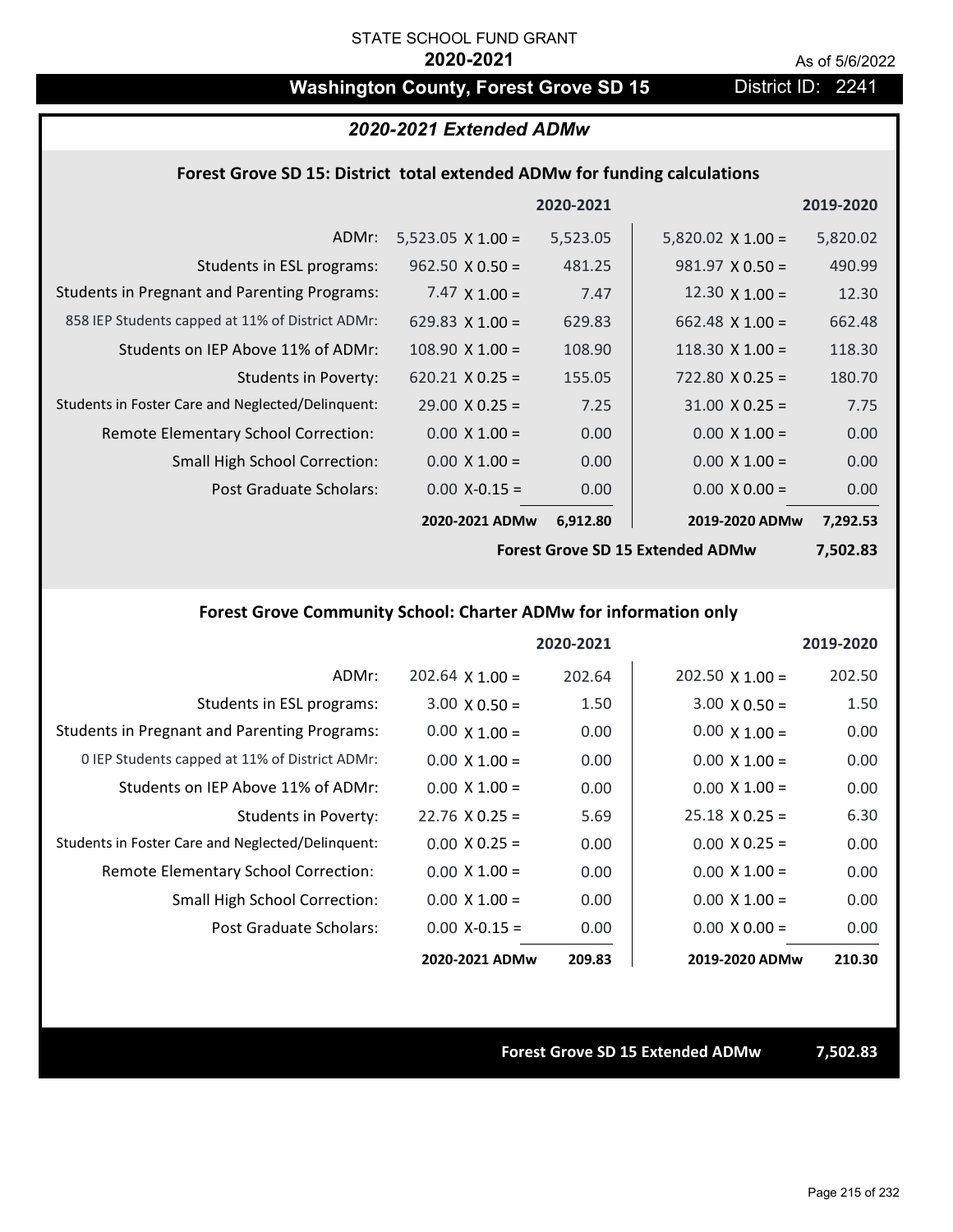# Washington County, Tigard-Tualatin SD 23J District ID: 2242

### *2020-2021 Extended ADMw*

### **Tigard‐Tualatin SD 23J: District total extended ADMw for funding calculations**

|                                                     |                          | 2020-2021 |                           | 2019-2020 |
|-----------------------------------------------------|--------------------------|-----------|---------------------------|-----------|
|                                                     | ADMr: 11,490.11 X 1.00 = | 11,490.11 | $12,236.44 \times 1.00 =$ | 12,236.44 |
| Students in ESL programs:                           | $1,190.38 \times 0.50 =$ | 595.19    | $1,127.23 \times 0.50 =$  | 563.62    |
| <b>Students in Pregnant and Parenting Programs:</b> | $6.01 \times 1.00 =$     | 6.01      | $8.29 \times 1.00 =$      | 8.29      |
| 1407 IEP Students capped at 11% of District ADMr:   | $1,288.16 \times 1.00 =$ | 1,288.16  | $1,370.72 \times 1.00 =$  | 1,370.72  |
| Students on IEP Above 11% of ADMr:                  | $16.90 \times 1.00 =$    | 16.90     | $1.80 \times 1.00 =$      | 1.80      |
| <b>Students in Poverty:</b>                         | $1,003.94$ X 0.25 =      | 250.99    | $1,122.82$ X 0.25 =       | 280.71    |
| Students in Foster Care and Neglected/Delinquent:   | $29.00 \times 0.25 =$    | 7.25      | $25.00 \times 0.25 =$     | 6.25      |
| Remote Elementary School Correction:                | $0.00 \times 1.00 =$     | 0.00      | $0.00 \times 1.00 =$      | 0.00      |
| <b>Small High School Correction:</b>                | $0.00 \times 1.00 =$     | 0.00      | $0.00 \times 1.00 =$      | 0.00      |
| Post Graduate Scholars:                             | $0.00$ X-0.15 =          | 0.00      | $0.00 \times 0.00 =$      | 0.00      |
|                                                     | 2020-2021 ADMw           | 13,654.60 | 2019-2020 ADMw            | 14,467.82 |
|                                                     |                          |           |                           |           |

**Tigard‐Tualatin SD 23J Extended ADMw**

**14,699.28**

# **Multi‐sensory Instruction Teaching Children Hands‐On (MITCH): Charter ADMw for information only**

|                                                     |                       | 2020-2021 |                       | 2019-2020 |
|-----------------------------------------------------|-----------------------|-----------|-----------------------|-----------|
| ADMr:                                               | $220.39$ X 1.00 =     | 220.39    | $224.65$ X 1.00 =     | 224.65    |
| Students in ESL programs:                           | $17.07 \times 0.50 =$ | 8.54      | $3.25 \times 0.50 =$  | 1.63      |
| <b>Students in Pregnant and Parenting Programs:</b> | $0.00 \times 1.00 =$  | 0.00      | $0.00 \times 1.00 =$  | 0.00      |
| 0 IEP Students capped at 11% of District ADMr:      | $0.00 \times 1.00 =$  | 0.00      | $0.00 \times 1.00 =$  | 0.00      |
| Students on IEP Above 11% of ADMr:                  | $0.00 \times 1.00 =$  | 0.00      | $0.00 \times 1.00 =$  | 0.00      |
| Students in Poverty:                                | $19.26 \times 0.25 =$ | 4.82      | $20.76 \times 0.25 =$ | 5.19      |
| Students in Foster Care and Neglected/Delinquent:   | $0.00 \times 0.25 =$  | 0.00      | $0.00 \times 0.25 =$  | 0.00      |
| <b>Remote Elementary School Correction:</b>         | $0.00 \times 1.00 =$  | 0.00      | $0.00 \times 1.00 =$  | 0.00      |
| <b>Small High School Correction:</b>                | $0.00 \times 1.00 =$  | 0.00      | $0.00 \times 1.00 =$  | 0.00      |
| Post Graduate Scholars:                             | $0.00$ X-0.15 =       | 0.00      | $0.00 \times 0.00 =$  | 0.00      |
|                                                     | 2020-2021 ADMw        | 233.74    | 2019-2020 ADMw        | 231.47    |

### **Tigard‐Tualatin SD 23J Extended ADMw 14,699.28**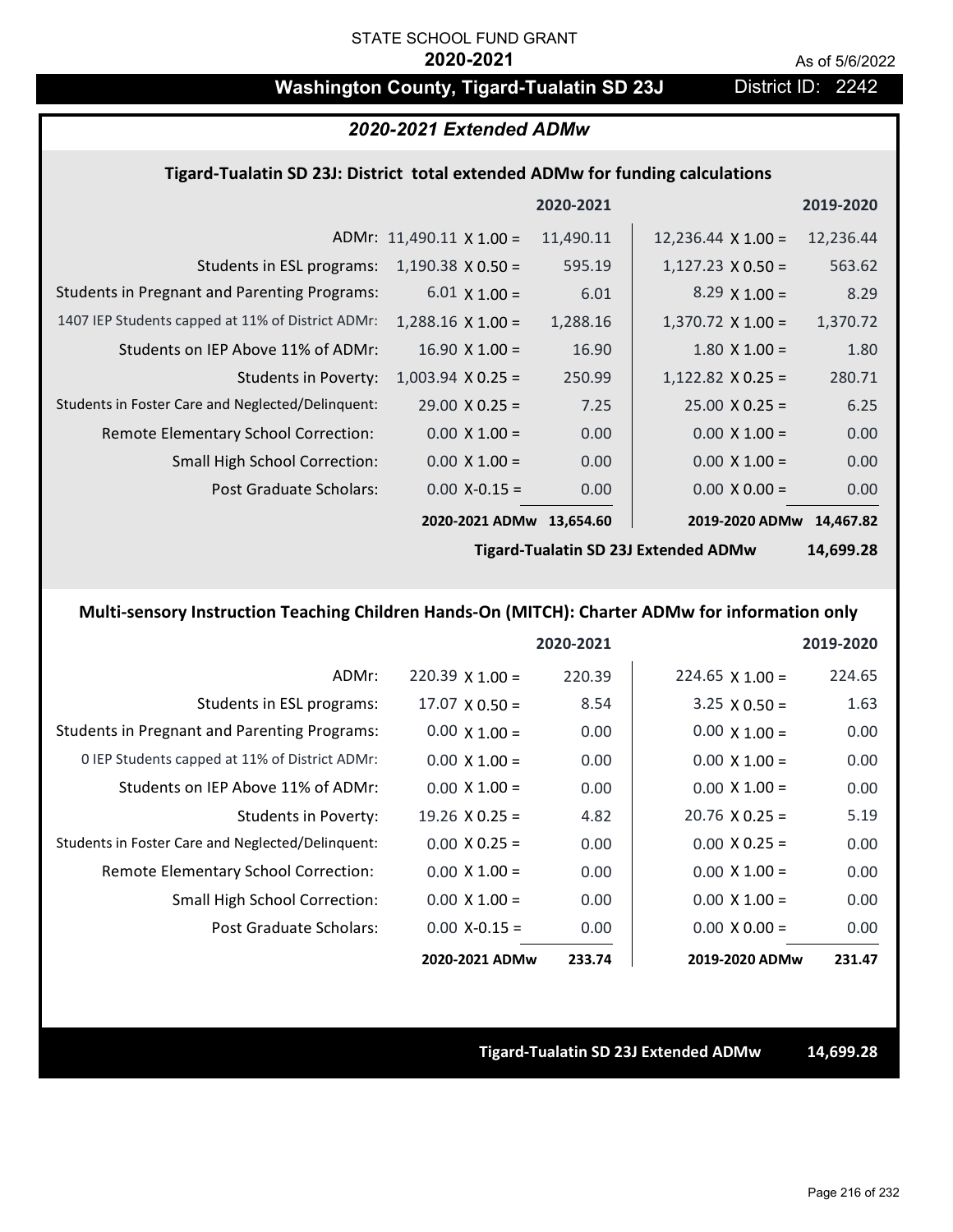# **Washington County, Beaverton SD 48J** District ID: 2243

# *2020-2021 Extended ADMw*

# **Beaverton SD 48J: District total extended ADMw for funding calculations**

|                                                     |                                 | 2020-2021 |                           | 2019-2020 |
|-----------------------------------------------------|---------------------------------|-----------|---------------------------|-----------|
|                                                     | ADMr: $38,579.25 \times 1.00 =$ | 38,579.25 | 40,159.68 $\times$ 1.00 = | 40,159.68 |
| Students in ESL programs:                           | $4,777.48 \times 0.50 =$        | 2,388.74  | $4,724.42 \times 0.50 =$  | 2,362.21  |
| <b>Students in Pregnant and Parenting Programs:</b> | 7.23 $\times$ 1.00 =            | 7.23      | 7.69 $\times$ 1.00 =      | 7.69      |
| 4841 IEP Students capped at 11% of District ADMr:   | $4,327.06 \times 1.00 =$        | 4,327.06  | 4,498.53 $\times$ 1.00 =  | 4,498.53  |
| Students on IEP Above 11% of ADMr:                  | $102.00 \times 1.00 =$          | 102.00    | $120.20 \times 1.00 =$    | 120.20    |
| <b>Students in Poverty:</b>                         | $3,075.32 \times 0.25 =$        | 768.83    | $3,569.46$ X 0.25 =       | 892.37    |
| Students in Foster Care and Neglected/Delinquent:   | $75.00 \times 0.25 =$           | 18.75     | $94.00 \times 0.25 =$     | 23.50     |
| Remote Elementary School Correction:                | $0.00 \times 1.00 =$            | 0.00      | $0.00 \times 1.00 =$      | 0.00      |
| <b>Small High School Correction:</b>                | $0.00 \times 1.00 =$            | 0.00      | $0.00 \times 1.00 =$      | 0.00      |
| Post Graduate Scholars:                             | $0.00$ X-0.15 =                 | 0.00      | $0.00 \times 0.00 =$      | 0.00      |
|                                                     | 2020-2021 ADMw                  | 46,191.86 | 2019-2020 ADMw            | 48,064.17 |

**Beaverton SD 48J Extended ADMw**

**48,839.58**

### **Arco Iris Spanish Immersion School: Charter ADMw for information only**

|                                                     |                        | 2020-2021 |                        | 2019-2020 |
|-----------------------------------------------------|------------------------|-----------|------------------------|-----------|
| ADMr:                                               | 428.43 $\times$ 1.00 = | 428.43    | $427.21 \times 1.00 =$ | 427.21    |
| Students in ESL programs:                           | 43.12 $\times$ 0.50 =  | 21.56     | $29.48 \times 0.50 =$  | 14.74     |
| <b>Students in Pregnant and Parenting Programs:</b> | $0.00 \times 1.00 =$   | 0.00      | $0.00 \times 1.00 =$   | 0.00      |
| 0 IEP Students capped at 11% of District ADMr:      | $0.00 \times 1.00 =$   | 0.00      | $0.00 \times 1.00 =$   | 0.00      |
| Students on IEP Above 11% of ADMr:                  | $0.00 \times 1.00 =$   | 0.00      | $0.00 \times 1.00 =$   | 0.00      |
| Students in Poverty:                                | $34.15 \times 0.25 =$  | 8.54      | $38.15 \times 0.25 =$  | 9.54      |
| Students in Foster Care and Neglected/Delinquent:   | $0.00 \times 0.25 =$   | 0.00      | $0.00 \times 0.25 =$   | 0.00      |
| Remote Elementary School Correction:                | $0.00 \times 1.00 =$   | 0.00      | $0.00 \times 1.00 =$   | 0.00      |
| <b>Small High School Correction:</b>                | $0.00 \times 1.00 =$   | 0.00      | $0.00 \times 1.00 =$   | 0.00      |
| Post Graduate Scholars:                             | $0.00$ X-0.15 =        | 0.00      | $0.00 \times 0.00 =$   | 0.00      |
|                                                     | 2020-2021 ADMw         | 458.53    | 2019-2020 ADMw         | 451.49    |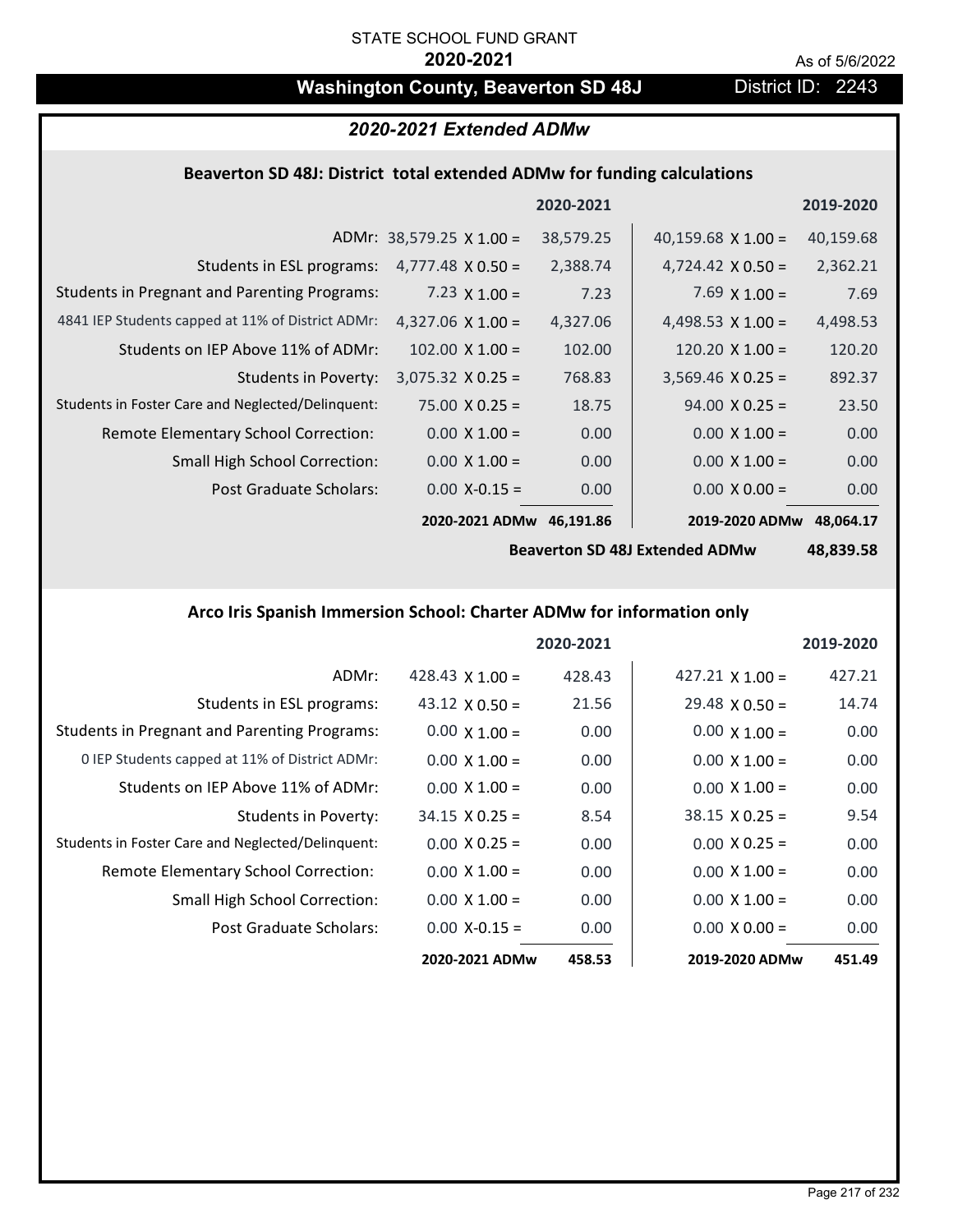# **Hope Chinese Charter School: Charter ADMw for information only**

|                                                     |                        | 2020-2021 |                        | 2019-2020 |
|-----------------------------------------------------|------------------------|-----------|------------------------|-----------|
| ADMr:                                               | $329.27 \times 1.00 =$ | 329.27    | $308.83 \times 1.00 =$ | 308.83    |
| Students in ESL programs:                           | $21.63 \times 0.50 =$  | 10.82     | $16.39 \times 0.50 =$  | 8.20      |
| <b>Students in Pregnant and Parenting Programs:</b> | $0.00 \times 1.00 =$   | 0.00      | $0.00 \times 1.00 =$   | 0.00      |
| 0 IEP Students capped at 11% of District ADMr:      | $0.00 \times 1.00 =$   | 0.00      | $0.00 \times 1.00 =$   | 0.00      |
| Students on IEP Above 11% of ADMr:                  | $0.00 \times 1.00 =$   | 0.00      | $0.00 \times 1.00 =$   | 0.00      |
| <b>Students in Poverty:</b>                         | $26.25 \times 0.25 =$  | 6.56      | $27.58 \times 0.25 =$  | 6.90      |
| Students in Foster Care and Neglected/Delinquent:   | $0.00 \times 0.25 =$   | 0.00      | $0.00 \times 0.25 =$   | 0.00      |
| Remote Elementary School Correction:                | $0.00 \times 1.00 =$   | 0.00      | $0.00 \times 1.00 =$   | 0.00      |
| <b>Small High School Correction:</b>                | $0.00 \times 1.00 =$   | 0.00      | $0.00 \times 1.00 =$   | 0.00      |
| Post Graduate Scholars:                             | $0.00 X - 0.15 =$      | 0.00      | $0.00 \times 0.00 =$   | 0.00      |
|                                                     | 2020-2021 ADMw         | 346.65    | 2019-2020 ADMw         | 323.92    |

**Beaverton SD 48J Extended ADMw 48,839.58**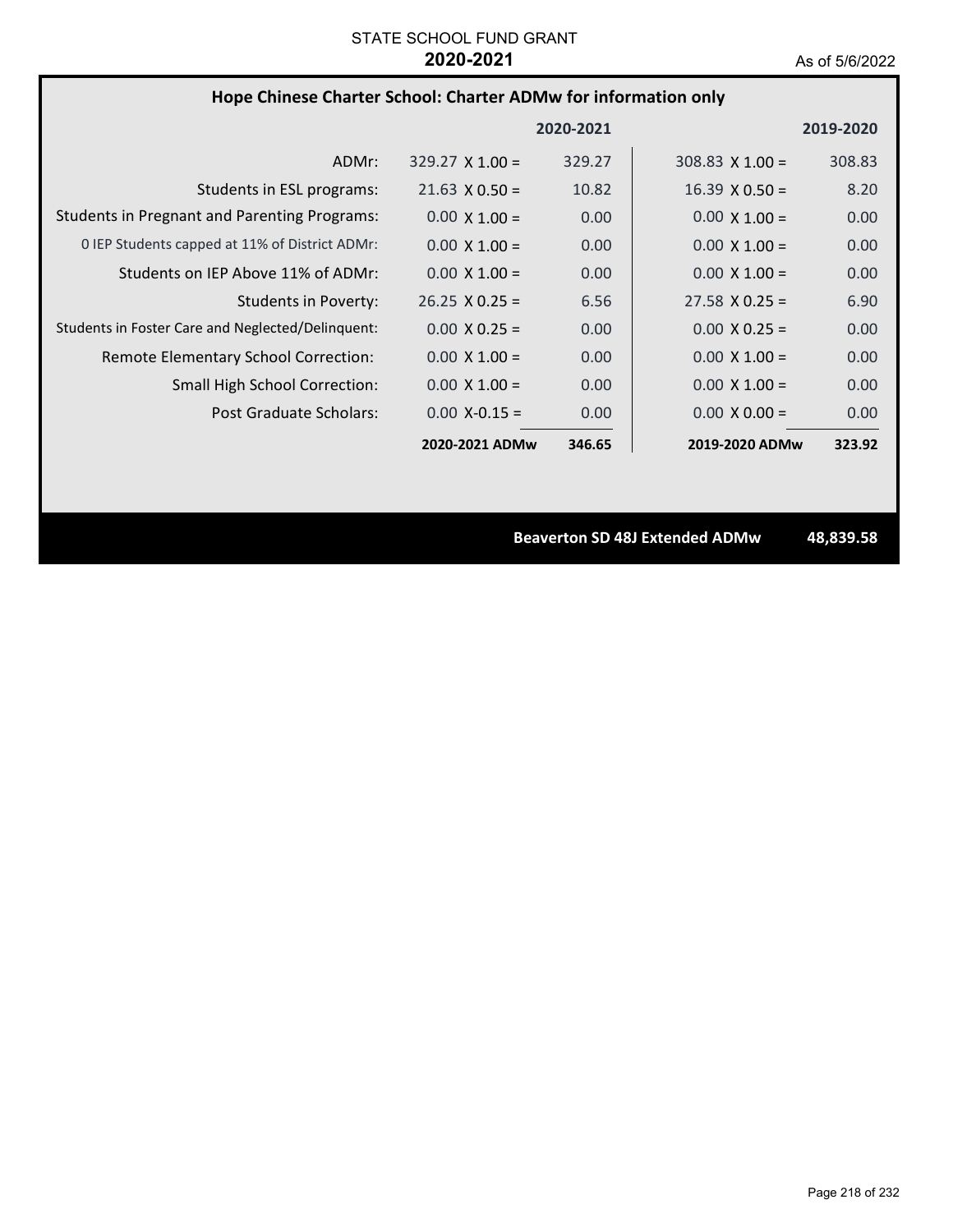# Washington County, Sherwood SD 88J District ID: 2244

### *2020-2021 Extended ADMw*

#### **Sherwood SD 88J: District total extended ADMw for funding calculations**

|                                                     |                          | 2020-2021 |                          | 2019-2020 |
|-----------------------------------------------------|--------------------------|-----------|--------------------------|-----------|
| ADMr:                                               | $4,633.17 \times 1.00 =$ | 4,633.17  | 5,035.49 $\times$ 1.00 = | 5,035.49  |
| Students in ESL programs:                           | $115.39 \times 0.50 =$   | 57.70     | $102.21 \times 0.50 =$   | 51.11     |
| <b>Students in Pregnant and Parenting Programs:</b> | $0.00 \times 1.00 =$     | 0.00      | $0.00 \times 1.00 =$     | 0.00      |
| 513 IEP Students capped at 11% of District ADMr:    | $513.00 \times 1.00 =$   | 513.00    | $578.00 \times 1.00 =$   | 578.00    |
| Students on IEP Above 11% of ADMr:                  | $0.00 \times 1.00 =$     | 0.00      | $0.00 \times 1.00 =$     | 0.00      |
| Students in Poverty:                                | $153.54 \times 0.25 =$   | 38.39     | $162.33 \times 0.25 =$   | 40.58     |
| Students in Foster Care and Neglected/Delinquent:   | 4.00 $X$ 0.25 =          | 1.00      | $3.00 \times 0.25 =$     | 0.75      |
| Remote Elementary School Correction:                | $0.00 \times 1.00 =$     | 0.00      | $0.00 \times 1.00 =$     | 0.00      |
| <b>Small High School Correction:</b>                | $0.00 \times 1.00 =$     | 0.00      | $0.00 \times 1.00 =$     | 0.00      |
| Post Graduate Scholars:                             | $0.00$ X-0.15 =          | 0.00      | $0.00 \times 0.00 =$     | 0.00      |
|                                                     | 2020-2021 ADMw           | 5,243.25  | 2019-2020 ADMw           | 5,705.93  |

**Sherwood SD 88J Extended ADMw**

**5,931.18**

### **Sherwood Charter School: Charter ADMw for information only**

|                                                     |                      | 2020-2021 |                        | 2019-2020 |
|-----------------------------------------------------|----------------------|-----------|------------------------|-----------|
| ADMr:                                               | $208.17$ X 1.00 =    | 208.17    | $223.17 \times 1.00 =$ | 223.17    |
| Students in ESL programs:                           | $2.00 \times 0.50 =$ | 1.00      | $0.56 \times 0.50 =$   | 0.28      |
| <b>Students in Pregnant and Parenting Programs:</b> | $0.00 \times 1.00 =$ | 0.00      | $0.00 \times 1.00 =$   | 0.00      |
| 0 IEP Students capped at 11% of District ADMr:      | $0.00 \times 1.00 =$ | 0.00      | $0.00 \times 1.00 =$   | 0.00      |
| Students on IEP Above 11% of ADMr:                  | $0.00 \times 1.00 =$ | 0.00      | $0.00 \times 1.00 =$   | 0.00      |
| Students in Poverty:                                | $6.90 \times 0.25 =$ | 1.73      | $7.20 \times 0.25 =$   | 1.80      |
| Students in Foster Care and Neglected/Delinquent:   | $0.00 \times 0.25 =$ | 0.00      | $0.00 \times 0.25 =$   | 0.00      |
| Remote Elementary School Correction:                | $0.00 \times 1.00 =$ | 0.00      | $0.00 \times 1.00 =$   | 0.00      |
| <b>Small High School Correction:</b>                | $0.00 \times 1.00 =$ | 0.00      | $0.00 \times 1.00 =$   | 0.00      |
| Post Graduate Scholars:                             | $0.00 X - 0.15 =$    | 0.00      | $0.00 \times 0.00 =$   | 0.00      |
|                                                     | 2020-2021 ADMw       | 210.90    | 2019-2020 ADMw         | 225.25    |

#### **Sherwood SD 88J Extended ADMw 5,931.18**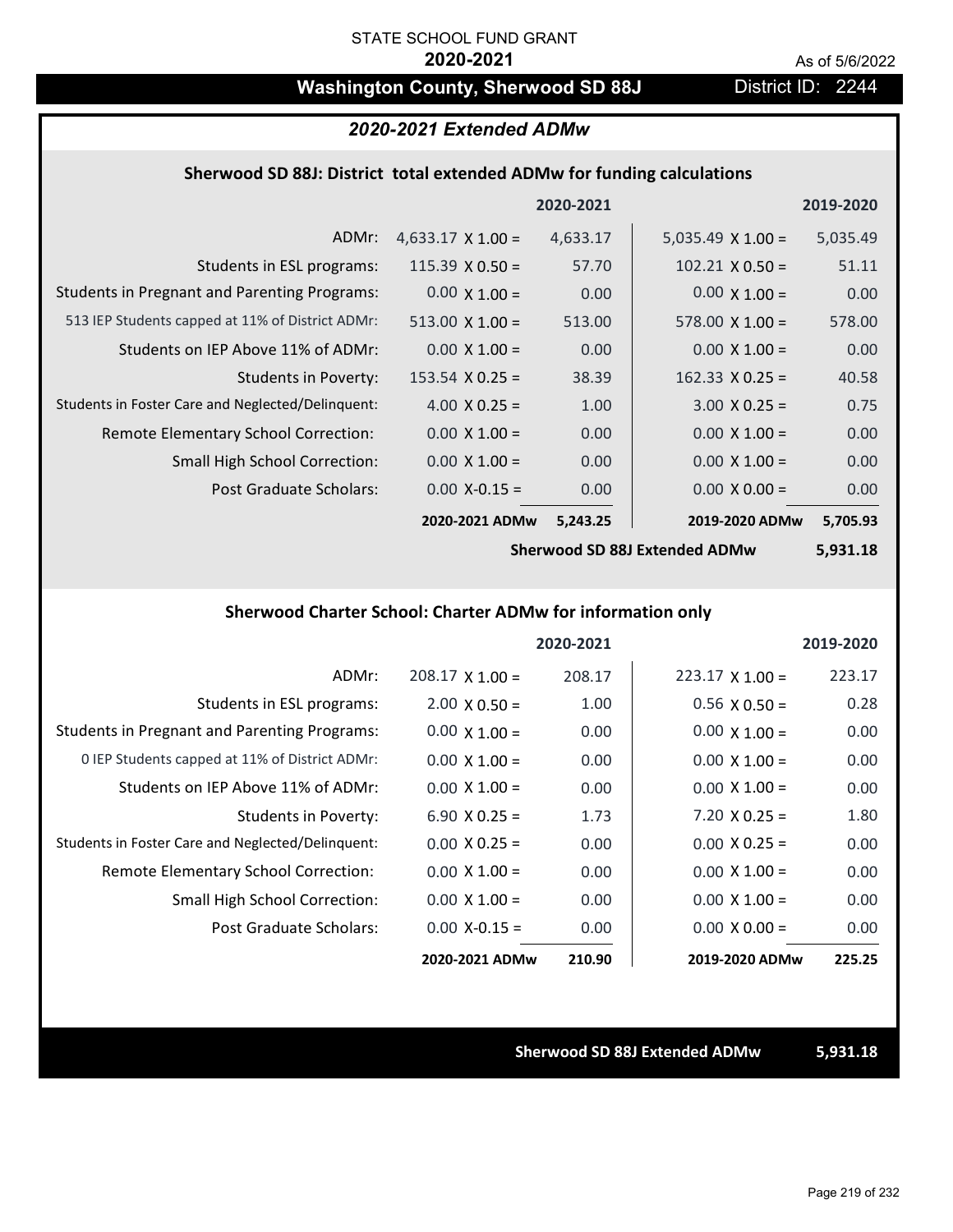# Washington County, Gaston SD 511J District ID: 2245

# *2020-2021 Extended ADMw*

### **Gaston SD 511J: District total extended ADMw for funding calculations**

|                                                     |                       | 2020-2021 |                                     | 2019-2020 |
|-----------------------------------------------------|-----------------------|-----------|-------------------------------------|-----------|
| ADMr:                                               | 495.77 $X$ 1.00 =     | 495.77    | 539.43 $\times$ 1.00 =              | 539.43    |
| Students in ESL programs:                           | 6.36 $\times$ 0.50 =  | 3.18      | $9.90 \times 0.50 =$                | 4.95      |
| <b>Students in Pregnant and Parenting Programs:</b> | $0.00 \times 1.00 =$  | 0.00      | $0.00 \times 1.00 =$                | 0.00      |
| 79 IEP Students capped at 11% of District ADMr:     | 54.53 $X$ 1.00 =      | 54.53     | 59.34 $X$ 1.00 =                    | 59.34     |
| Students on IEP Above 11% of ADMr:                  | $8.70 \times 1.00 =$  | 8.70      | 4.40 $\times$ 1.00 =                | 4.40      |
| <b>Students in Poverty:</b>                         | 48.46 $X$ 0.25 =      | 12.12     | 48.00 $X$ 0.25 =                    | 12.00     |
| Students in Foster Care and Neglected/Delinquent:   | $2.00 \times 0.25 =$  | 0.50      | $2.00 \times 0.25 =$                | 0.50      |
| Remote Elementary School Correction:                | $0.00 \times 1.00 =$  | 0.00      | $0.00 \times 1.00 =$                | 0.00      |
| <b>Small High School Correction:</b>                | $88.66 \times 1.00 =$ | 88.66     | $88.20 \times 1.00 =$               | 88.20     |
| Post Graduate Scholars:                             | $0.00$ X-0.15 =       | 0.00      | $0.00 \times 0.00 =$                | 0.00      |
|                                                     | 2020-2021 ADMw        | 663.46    | 2019-2020 ADMw                      | 708.82    |
|                                                     |                       |           | <b>Gaston SD 511J Extended ADMw</b> | 708.82    |
|                                                     |                       |           |                                     |           |
|                                                     |                       |           | <b>Gaston SD 511J Extended ADMw</b> | 708.82    |
|                                                     |                       |           |                                     |           |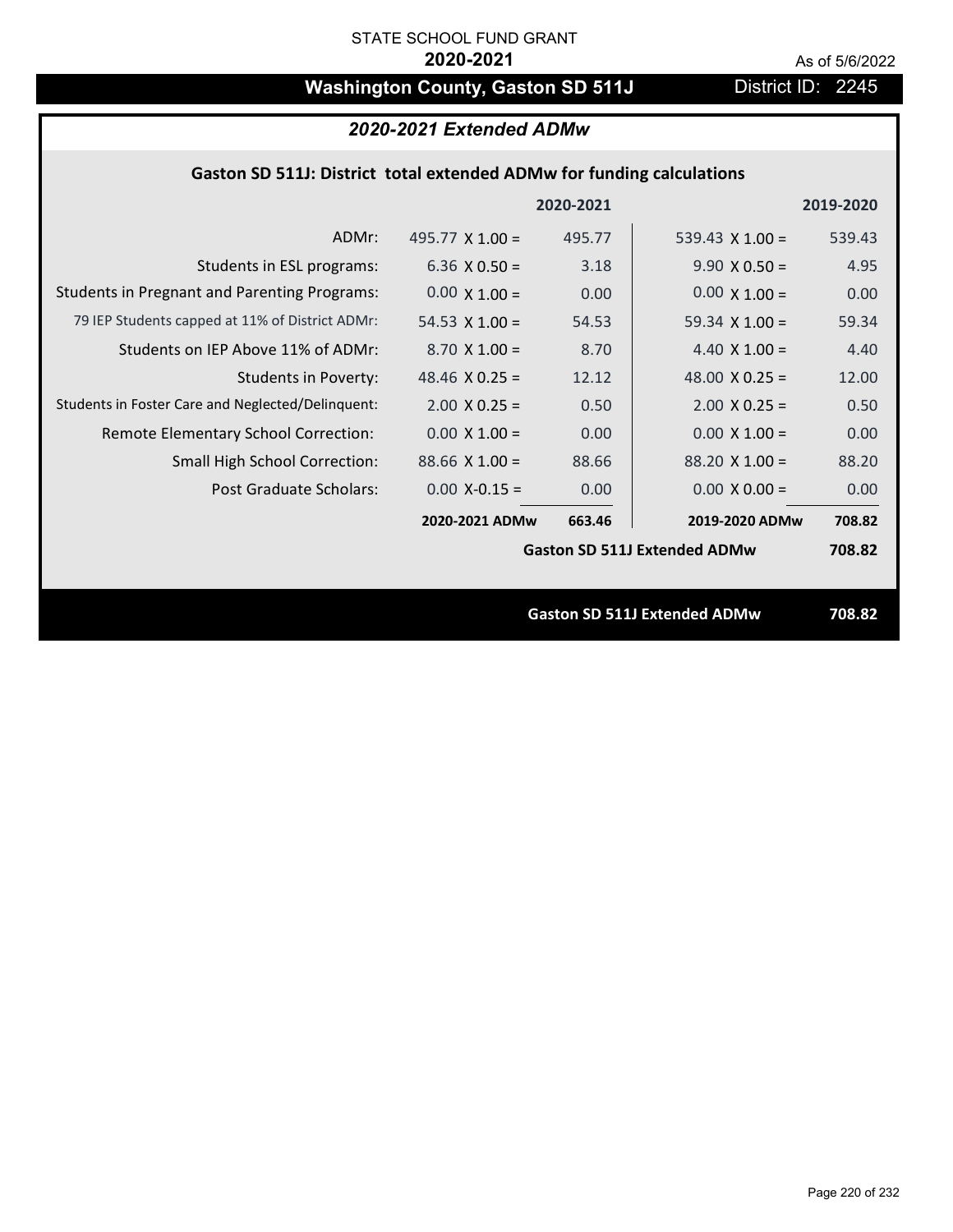# **Wheeler County, Spray SD 1** District ID: 2247

# *2020-2021 Extended ADMw*

|  | Spray SD 1: District total extended ADMw for funding calculations |  |
|--|-------------------------------------------------------------------|--|
|--|-------------------------------------------------------------------|--|

|                                                     |                       | 2020-2021 |                                 | 2019-2020 |
|-----------------------------------------------------|-----------------------|-----------|---------------------------------|-----------|
| ADMr:                                               | $54.14 \times 1.00 =$ | 54.14     | 55.38 $\times$ 1.00 =           | 55.38     |
| Students in ESL programs:                           | $0.00 \times 0.50 =$  | 0.00      | $0.00 \times 0.50 =$            | 0.00      |
| <b>Students in Pregnant and Parenting Programs:</b> | $0.00 \times 1.00 =$  | 0.00      | $0.00 \times 1.00 =$            | 0.00      |
| 6 IEP Students capped at 11% of District ADMr:      | 5.96 $\times$ 1.00 =  | 5.96      | $5.00 \times 1.00 =$            | 5.00      |
| Students on IEP Above 11% of ADMr:                  | $0.00 \times 1.00 =$  | 0.00      | $0.00 \times 1.00 =$            | 0.00      |
| <b>Students in Poverty:</b>                         | $9.00 \times 0.25 =$  | 2.25      | $15.00 \times 0.25 =$           | 3.75      |
| Students in Foster Care and Neglected/Delinquent:   | $0.00 \times 0.25 =$  | 0.00      | $0.00 \times 0.25 =$            | 0.00      |
| Remote Elementary School Correction:                | $29.04$ X 1.00 =      | 29.04     | $34.52$ X 1.00 =                | 34.52     |
| <b>Small High School Correction:</b>                | $50.46$ X $1.00 =$    | 50.46     | $50.46$ X 1.00 =                | 50.46     |
| Post Graduate Scholars:                             | $0.00$ X-0.15 =       | 0.00      | $0.00 \times 0.00 =$            | 0.00      |
|                                                     | 2020-2021 ADMw        | 141.85    | 2019-2020 ADMw                  | 149.11    |
|                                                     |                       |           | <b>Spray SD 1 Extended ADMw</b> | 149.11    |
|                                                     |                       |           |                                 |           |
|                                                     |                       |           | <b>Spray SD 1 Extended ADMw</b> | 149.11    |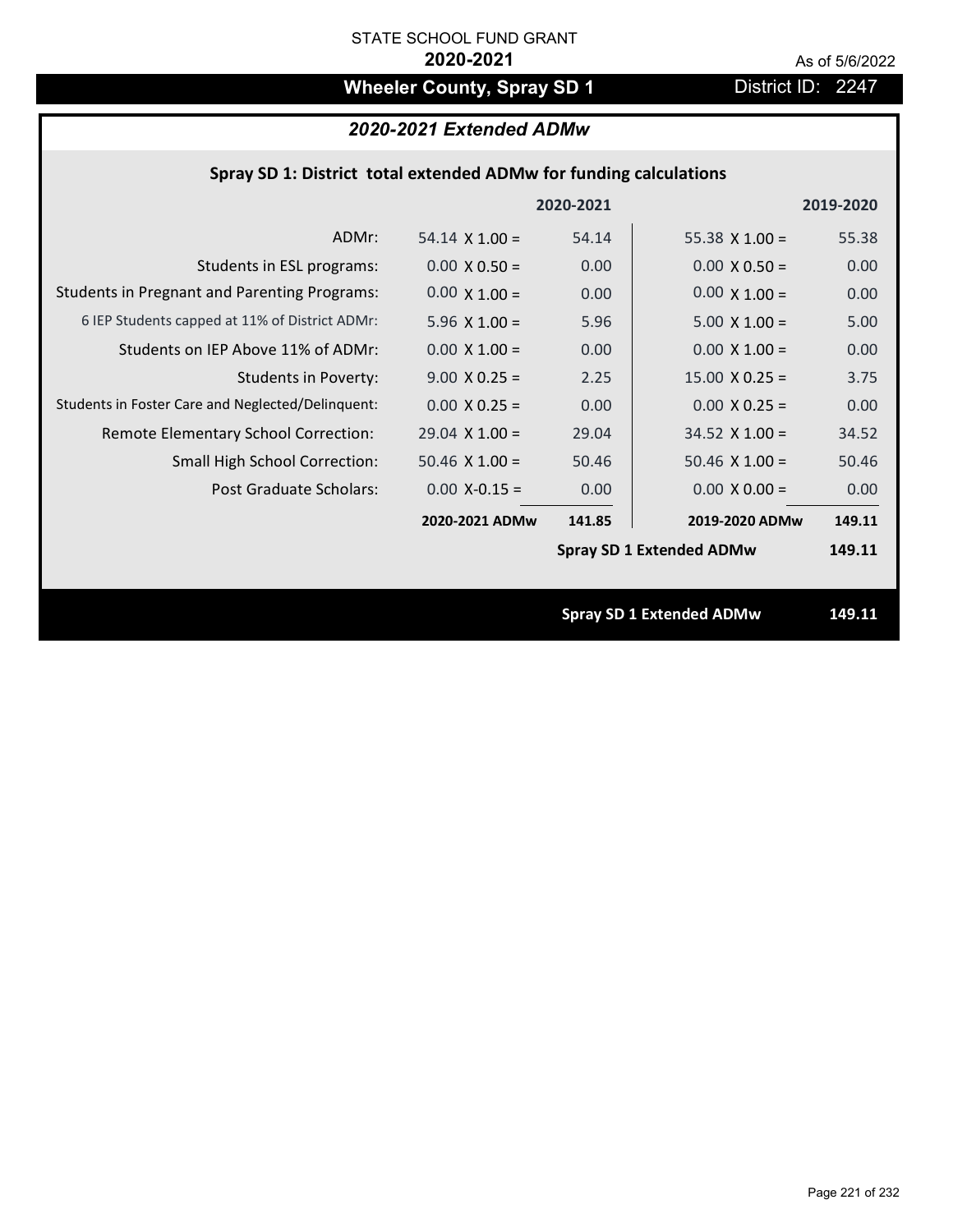# Wheeler County, Fossil SD 21J **District ID: 2248**

#### *2020-2021 Extended ADMw*

#### **Fossil SD 21J: District total extended ADMw for funding calculations**

|                                                     |                       | 2020-2021 |                       | 2019-2020 |
|-----------------------------------------------------|-----------------------|-----------|-----------------------|-----------|
| ADMr:                                               | $0.00 \times 1.00 =$  | 0.00      | $0.00 \times 1.00 =$  | 0.00      |
| Students in ESL programs:                           | $0.00 \times 0.50 =$  | 0.00      | $0.00 \times 0.50 =$  | 0.00      |
| <b>Students in Pregnant and Parenting Programs:</b> | $0.00 \times 1.00 =$  | 0.00      | $0.00 \times 1.00 =$  | 0.00      |
| 96 IEP Students capped at 11% of District ADMr:     | $96.00 \times 1.00 =$ | 96.00     | 63.00 $\times$ 1.00 = | 63.00     |
| Students on IEP Above 11% of ADMr:                  | $0.00 \times 1.00 =$  | 0.00      | $0.00 \times 1.00 =$  | 0.00      |
| <b>Students in Poverty:</b>                         | $-0.10 \times 0.25 =$ | $-0.03$   | $0.00 \times 0.25 =$  | 0.00      |
| Students in Foster Care and Neglected/Delinquent:   | $1.00 \times 0.25 =$  | 0.25      | $1.00 \times 0.25 =$  | 0.25      |
| Remote Elementary School Correction:                | $0.00 \times 1.00 =$  | 0.00      | $0.00 \times 1.00 =$  | 0.00      |
| <b>Small High School Correction:</b>                | $0.00 \times 1.00 =$  | 0.00      | $0.00 \times 1.00 =$  | 0.00      |
| Post Graduate Scholars:                             | $0.00$ X-0.15 =       | 0.00      | $0.00 \times 0.00 =$  | 0.00      |
|                                                     | 2020-2021 ADMw        | 96.23     | 2019-2020 ADMw        | 63.25     |
|                                                     |                       |           |                       |           |

**Fossil SD 21J Extended ADMw**

**1,495.91**

# **Fossil Charter School: Charter ADMw for information only**

|                                                     |                          | 2020-2021 |                          | 2019-2020 |
|-----------------------------------------------------|--------------------------|-----------|--------------------------|-----------|
| ADMr:                                               | $1,342.95 \times 1.00 =$ | 1,342.95  | $1,016.24 \times 1.00 =$ | 1,016.24  |
| Students in ESL programs:                           | $0.00 \times 0.50 =$     | 0.00      | $0.00 \times 0.50 =$     | 0.00      |
| <b>Students in Pregnant and Parenting Programs:</b> | $0.00 \times 1.00 =$     | 0.00      | $0.00 \times 1.00 =$     | 0.00      |
| 0 IEP Students capped at 11% of District ADMr:      | $0.00 \times 1.00 =$     | 0.00      | $0.00 \times 1.00 =$     | 0.00      |
| Students on IEP Above 11% of ADMr:                  | $0.00 \times 1.00 =$     | 0.00      | $0.00 \times 1.00 =$     | 0.00      |
| Students in Poverty:                                | $25.10 \times 0.25 =$    | 6.28      | $23.00 \times 0.25 =$    | 5.75      |
| Students in Foster Care and Neglected/Delinquent:   | $0.00 \times 0.25 =$     | 0.00      | $0.00 \times 0.25 =$     | 0.00      |
| Remote Elementary School Correction:                | $0.00 \times 1.00 =$     | 0.00      | $0.00 \times 1.00 =$     | 0.00      |
| <b>Small High School Correction:</b>                | $50.46 \times 1.00 =$    | 50.46     | $50.46 \times 1.00 =$    | 50.46     |
| Post Graduate Scholars:                             | $0.00$ X-0.15 =          | 0.00      | $0.00 \times 0.00 =$     | 0.00      |
|                                                     | 2020-2021 ADMw           | 1,399.69  | 2019-2020 ADMw           | 1,072.45  |

#### **Fossil SD 21J Extended ADMw 1,495.91**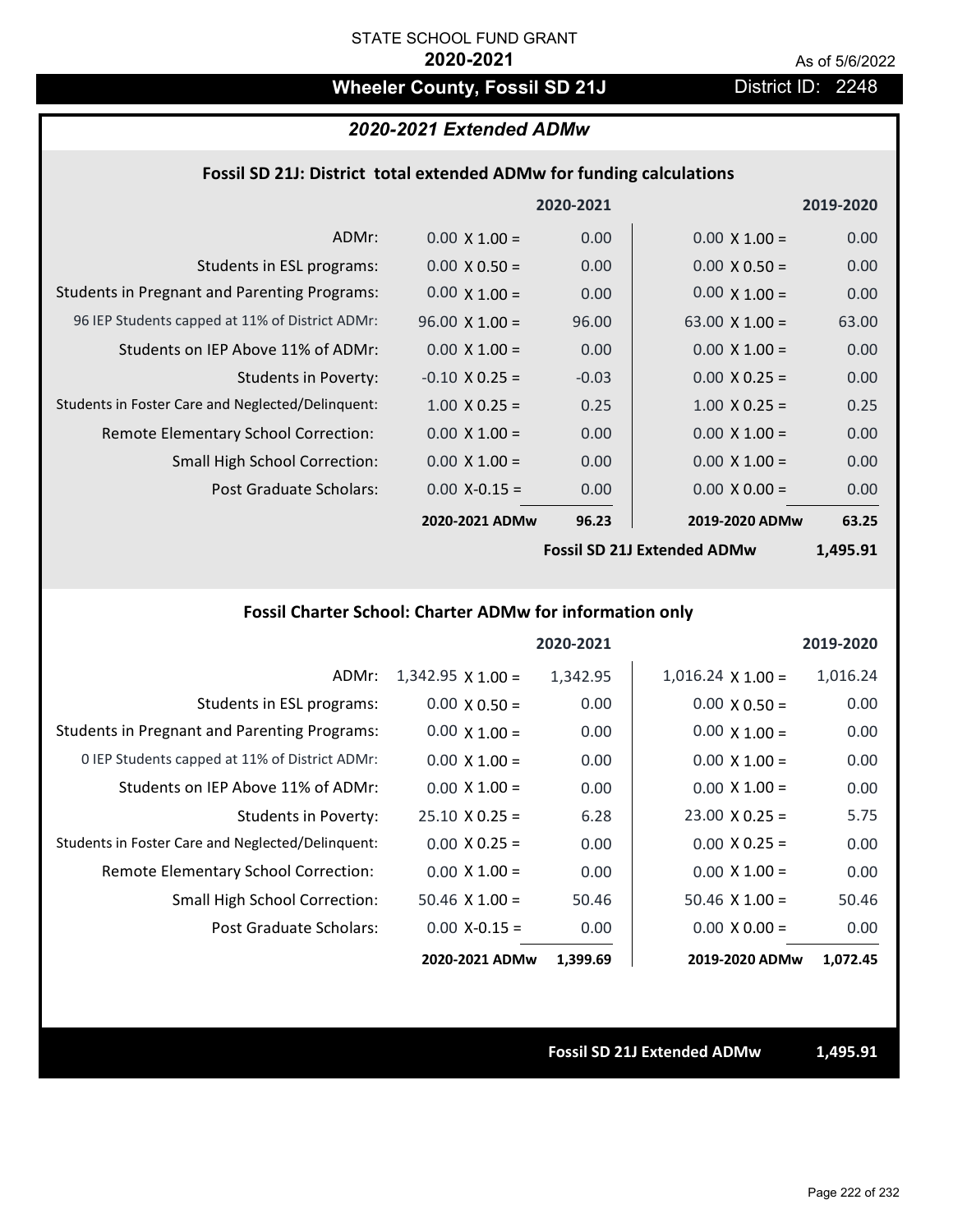# Wheeler County, Mitchell SD 55 **District ID: 2249**

# *2020-2021 Extended ADMw*

# **Mitchell SD 55: District total extended ADMw for funding calculations**

|                        |         |                             | 2019-2020      |
|------------------------|---------|-----------------------------|----------------|
| $39.16 \times 1.00 =$  | 39.16   | 46.94 $\times$ 1.00 =       | 46.94          |
| $5.00 \times 0.50 =$   | 2.50    | $5.37 \times 0.50 =$        | 2.69           |
| $0.00 \times 1.00 =$   | 0.00    | $0.00 \times 1.00 =$        | 0.00           |
| $172.11 \times 1.00 =$ | 172.11  | 58.90 $\times$ 1.00 =       | 58.90          |
| $0.00 \times 1.00 =$   | 0.00    | $0.00 \times 1.00 =$        | 0.00           |
| $-0.43$ X 0.25 =       | $-0.11$ | $0.88$ X 0.25 =             | 0.22           |
| $0.00 \times 0.25 =$   | 0.00    | $0.00 \times 0.25 =$        | 0.00           |
| $27.99 \times 1.00 =$  | 27.99   | $26.21 \times 1.00 =$       | 26.21          |
| $50.46 \times 1.00 =$  | 50.46   | $50.46 \times 1.00 =$       | 50.46          |
| $0.00 X - 0.15 =$      | 0.00    | $0.00 \times 0.00 =$        | 0.00           |
|                        | 292.11  |                             | 185.41         |
|                        |         | 2020-2021<br>2020-2021 ADMw | 2019-2020 ADMw |

**Mitchell SD 55 Extended ADMw**

**1,841.97**

# **Insight School of Oregon Painted Hills: Charter ADMw for information only**

|                                                     |                        | 2020-2021 |                        | 2019-2020         |
|-----------------------------------------------------|------------------------|-----------|------------------------|-------------------|
| ADMr:                                               | 440.44 $\times$ 1.00 = | 440.44    | $289.92 \times 1.00 =$ | 289.92            |
| Students in ESL programs:                           | $6.12 \times 0.50 =$   | 3.06      | $0.00 \times 0.50 =$   | 0.00              |
| <b>Students in Pregnant and Parenting Programs:</b> | $3.62 \times 1.00 =$   | 3.62      | $3.00 \times 1.00 =$   | 3.00 <sub>1</sub> |
| 0 IEP Students capped at 11% of District ADMr:      | $0.00 \times 1.00 =$   | 0.00      | $0.00 \times 1.00 =$   | 0.00              |
| Students on IEP Above 11% of ADMr:                  | $0.00 \times 1.00 =$   | 0.00      | $0.00 \times 1.00 =$   | 0.00              |
| Students in Poverty:                                | $1.86$ X 0.25 =        | 0.47      | $5.41 \times 0.25 =$   | 1.35              |
| Students in Foster Care and Neglected/Delinquent:   | $0.00 \times 0.25 =$   | 0.00      | $0.00 \times 0.25 =$   | 0.00              |
| Remote Elementary School Correction:                | $0.00 \times 1.00 =$   | 0.00      | $0.00 \times 1.00 =$   | 0.00              |
| <b>Small High School Correction:</b>                | $0.00 \times 1.00 =$   | 0.00      | $0.00 \times 1.00 =$   | 0.00              |
| Post Graduate Scholars:                             | $0.00$ X-0.15 =        | 0.00      | $0.00 \times 0.00 =$   | 0.00              |
|                                                     | 2020-2021 ADMw         | 447.59    | 2019-2020 ADMw         | 294.27            |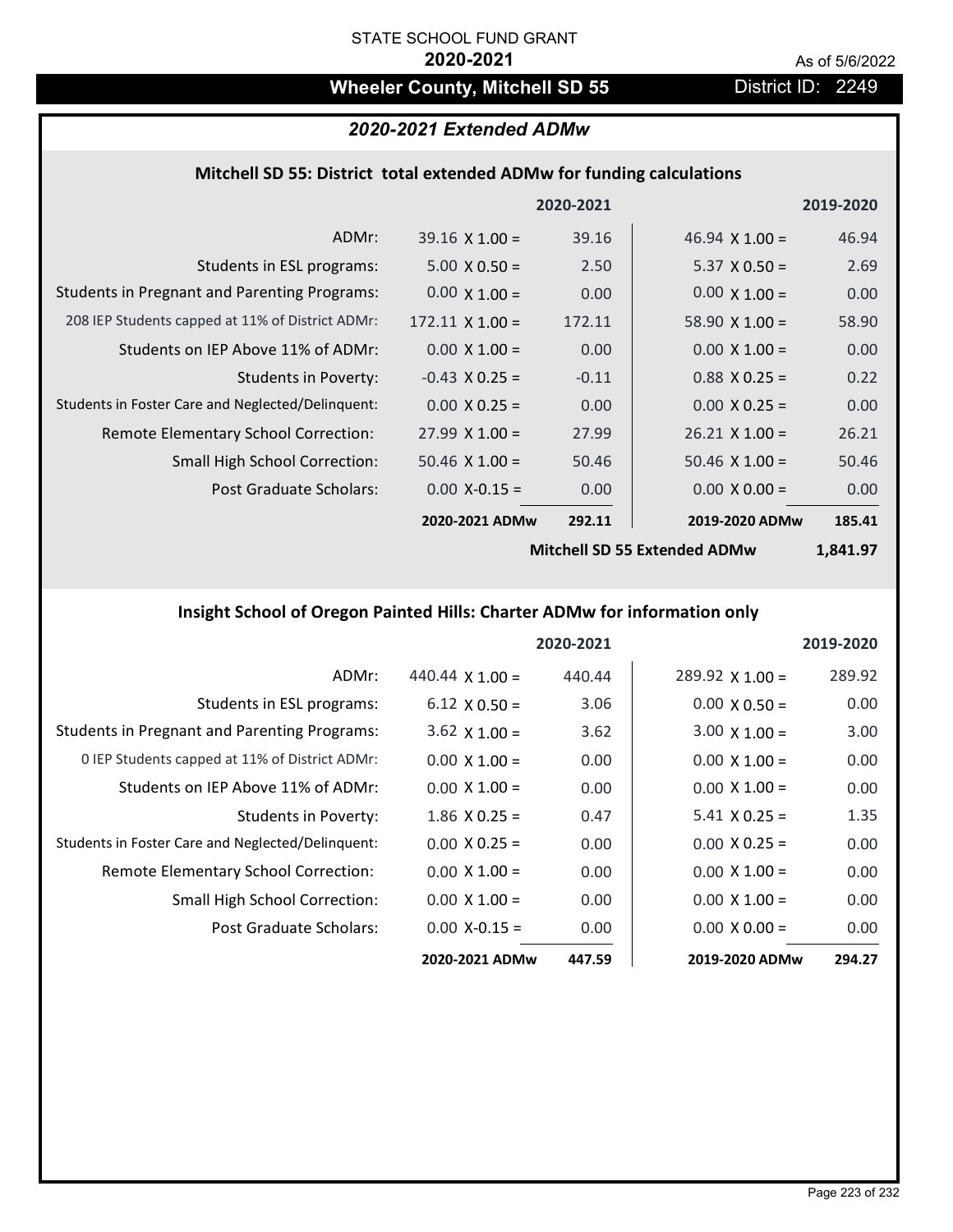#### **Cascade Virtual Academy: Charter ADMw for information only**

|                                                     |                        | 2020-2021 |                        | 2019-2020         |
|-----------------------------------------------------|------------------------|-----------|------------------------|-------------------|
| ADMr:                                               | $887.49 \times 1.00 =$ | 887.49    | $120.76 \times 1.00 =$ | 120.76            |
| Students in ESL programs:                           | $29.32 \times 0.50 =$  | 14.66     | $0.00 \times 0.50 =$   | 0.00              |
| <b>Students in Pregnant and Parenting Programs:</b> | $0.00 \times 1.00 =$   | 0.00      | $0.00 \times 1.00 =$   | 0.00              |
| 0 IEP Students capped at 11% of District ADMr:      | $0.00 \times 1.00 =$   | 0.00      | $0.00 \times 1.00 =$   | 0.00 <sub>1</sub> |
| Students on IEP Above 11% of ADMr:                  | $0.00 \times 1.00 =$   | 0.00      | $0.00 \times 1.00 =$   | 0.00 <sub>1</sub> |
| <b>Students in Poverty:</b>                         | $3.74 \times 0.25 =$   | 0.94      | $2.26 \times 0.25 =$   | 0.57              |
| Students in Foster Care and Neglected/Delinquent:   | $0.00 \times 0.25 =$   | 0.00      | $0.00 \times 0.25 =$   | 0.00              |
| Remote Elementary School Correction:                | $0.00 \times 1.00 =$   | 0.00      | $0.00 \times 1.00 =$   | 0.00              |
| <b>Small High School Correction:</b>                | $0.00 \times 1.00 =$   | 0.00      | $0.00 \times 1.00 =$   | 0.00              |
| Post Graduate Scholars:                             | $0.00 X - 0.15 =$      | 0.00      | $0.00 \times 0.00 =$   | 0.00              |
|                                                     | 2020-2021 ADMw         | 903.09    | 2019-2020 ADMw         | 121.33            |

#### **Destinations Career Academy of Oregon: Charter ADMw for information only**

|                                                     |                        | 2020-2021 |                       | 2019-2020 |
|-----------------------------------------------------|------------------------|-----------|-----------------------|-----------|
| ADMr:                                               | $197.51 \times 1.00 =$ | 197.51    | $77.82 \times 1.00 =$ | 77.82     |
| Students in ESL programs:                           | $2.60 \times 0.50 =$   | 1.30      | $0.00 \times 0.50 =$  | 0.00      |
| <b>Students in Pregnant and Parenting Programs:</b> | $0.17 \times 1.00 =$   | 0.17      | $1.00 \times 1.00 =$  | 1.00      |
| 0 IEP Students capped at 11% of District ADMr:      | $0.00 \times 1.00 =$   | 0.00      | $0.00 \times 1.00 =$  | 0.00      |
| Students on IEP Above 11% of ADMr:                  | $0.00 \times 1.00 =$   | 0.00      | $0.00 \times 1.00 =$  | 0.00      |
| Students in Poverty:                                | $0.83 \times 0.25 =$   | 0.21      | $1.45 \times 0.25 =$  | 0.36      |
| Students in Foster Care and Neglected/Delinquent:   | $0.00 \times 0.25 =$   | 0.00      | $0.00 \times 0.25 =$  | 0.00      |
| Remote Elementary School Correction:                | $0.00 \times 1.00 =$   | 0.00      | $0.00 \times 1.00 =$  | 0.00      |
| <b>Small High School Correction:</b>                | $0.00 \times 1.00 =$   | 0.00      | $0.00 \times 1.00 =$  | 0.00      |
| Post Graduate Scholars:                             | $0.00$ X-0.15 =        | 0.00      | $0.00 \times 0.00 =$  | 0.00      |
|                                                     | 2020-2021 ADMw         | 199.19    | 2019-2020 ADMw        | 79.18     |

**Mitchell SD 55 Extended ADMw 1,841.97**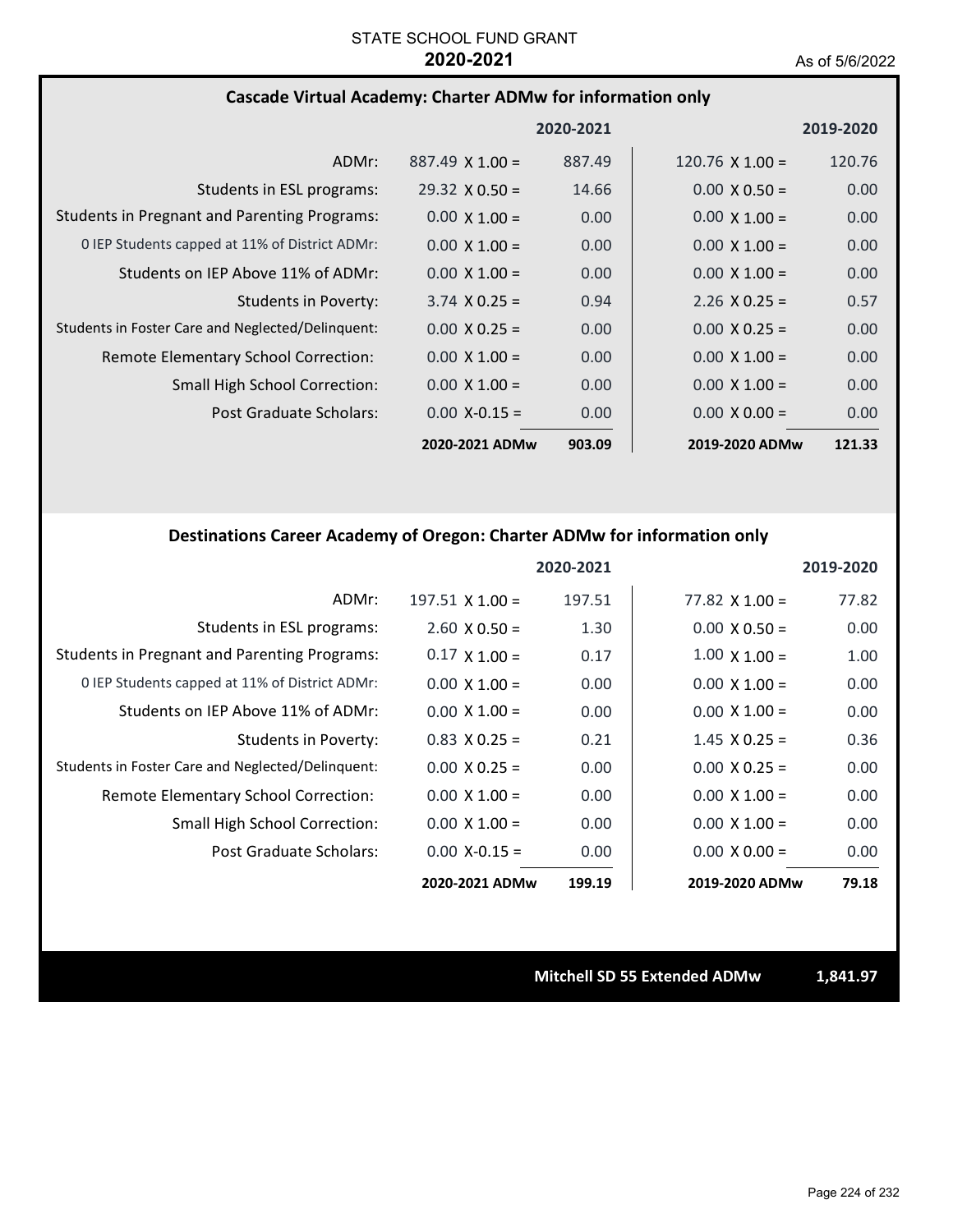# Yamhill County, Yamhill Carlton SD 1 District ID: 2251

| 2020-2021 Extended ADMw                                                     |                        |           |                                           |           |  |  |
|-----------------------------------------------------------------------------|------------------------|-----------|-------------------------------------------|-----------|--|--|
| Yamhill Carlton SD 1: District total extended ADMw for funding calculations |                        |           |                                           |           |  |  |
|                                                                             |                        | 2020-2021 |                                           | 2019-2020 |  |  |
| ADMr:                                                                       | $1,001.79$ X $1.00 =$  | 1,001.79  | $1,032.58 \times 1.00 =$                  | 1,032.58  |  |  |
| Students in ESL programs:                                                   | $14.92 \times 0.50 =$  | 7.46      | 11.83 $\times$ 0.50 =                     | 5.92      |  |  |
| <b>Students in Pregnant and Parenting Programs:</b>                         | $0.00 \times 1.00 =$   | 0.00      | $0.00 \times 1.00 =$                      | 0.00      |  |  |
| 114 IEP Students capped at 11% of District ADMr:                            | 110.20 $\times$ 1.00 = | 110.20    | 113.58 $X$ 1.00 =                         | 113.58    |  |  |
| Students on IEP Above 11% of ADMr:                                          | $0.80$ X 1.00 =        | 0.80      | $2.50 \times 1.00 =$                      | 2.50      |  |  |
| <b>Students in Poverty:</b>                                                 | 68.86 $X$ 0.25 =       | 17.22     | $80.40 \times 0.25 =$                     | 20.10     |  |  |
| Students in Foster Care and Neglected/Delinquent:                           | $2.00 \times 0.25 =$   | 0.50      | $1.00 \times 0.25 =$                      | 0.25      |  |  |
| Remote Elementary School Correction:                                        | $0.00 \times 1.00 =$   | 0.00      | $0.00 \times 1.00 =$                      | 0.00      |  |  |
| Small High School Correction:                                               | $0.00 \times 1.00 =$   | 0.00      | $0.00 \times 1.00 =$                      | 0.00      |  |  |
| Post Graduate Scholars:                                                     | $0.00$ X-0.15 =        | 0.00      | $0.00 \times 0.00 =$                      | 0.00      |  |  |
|                                                                             | 2020-2021 ADMw         | 1,137.96  | 2019-2020 ADMw                            | 1,174.93  |  |  |
|                                                                             |                        |           | Yamhill Carlton SD 1 Extended ADMw        | 1,174.93  |  |  |
|                                                                             |                        |           |                                           |           |  |  |
|                                                                             |                        |           | <b>Yamhill Carlton SD 1 Extended ADMw</b> | 1,174.93  |  |  |
|                                                                             |                        |           |                                           |           |  |  |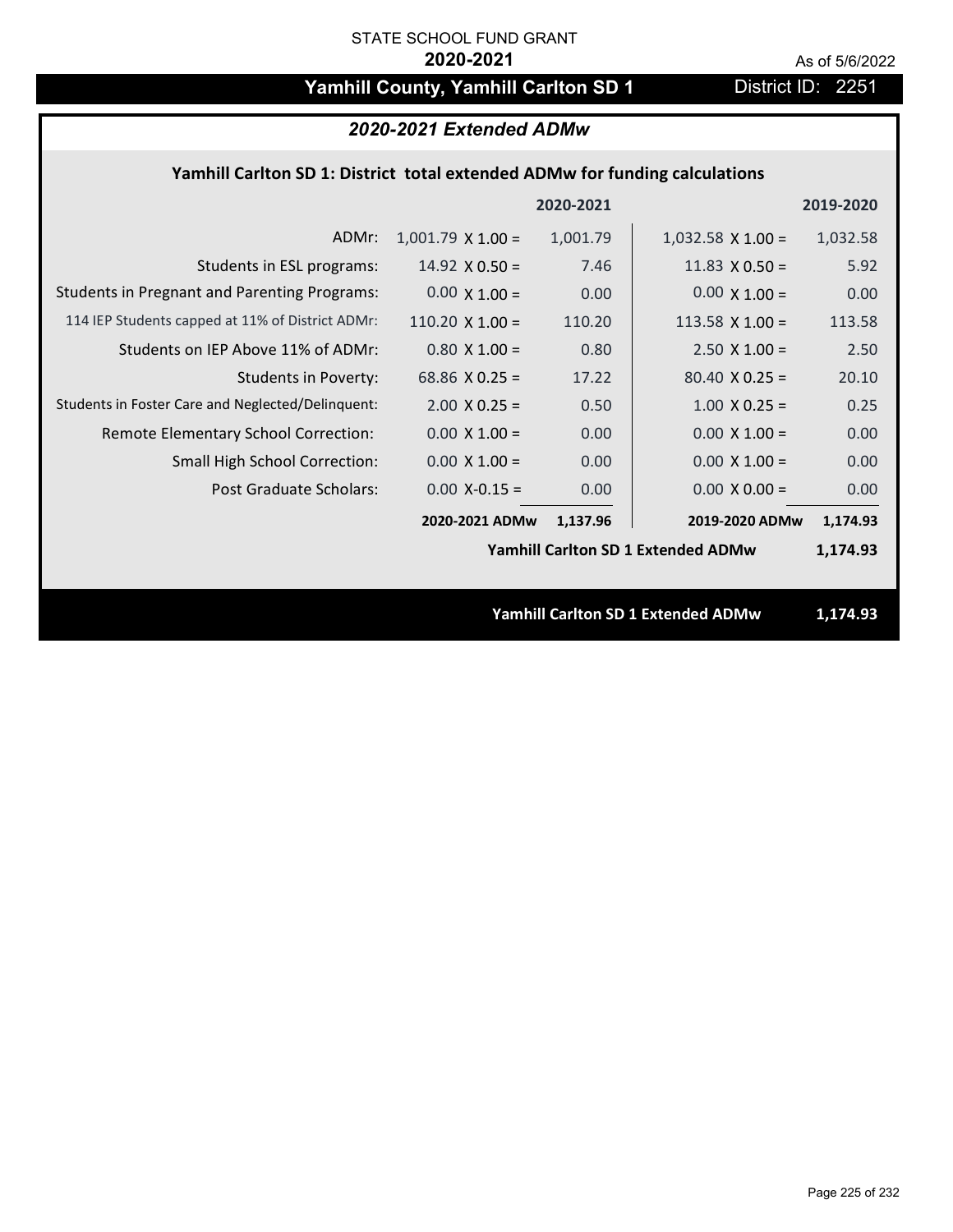# Yamhill County, Amity SD 4J District ID: 2252

# *2020-2021 Extended ADMw*

#### **Amity SD 4J: District total extended ADMw for funding calculations**

|                                                     |                        | 2020-2021 |                        | 2019-2020 |
|-----------------------------------------------------|------------------------|-----------|------------------------|-----------|
| ADMr:                                               | $723.35 \times 1.00 =$ | 723.35    | 787.54 $\times$ 1.00 = | 787.54    |
| Students in ESL programs:                           | $28.28 \times 0.50 =$  | 14.14     | $22.96 \times 0.50 =$  | 11.48     |
| <b>Students in Pregnant and Parenting Programs:</b> | $0.00 \times 1.00 =$   | 0.00      | $0.00 \times 1.00 =$   | 0.00      |
| 125 IEP Students capped at 11% of District ADMr:    | $82.36 \times 1.00 =$  | 82.36     | $90.20 \times 1.00 =$  | 90.20     |
| Students on IEP Above 11% of ADMr:                  | $10.00$ X $1.00 =$     | 10.00     | $7.30 \times 1.00 =$   | 7.30      |
| <b>Students in Poverty:</b>                         | $89.87 \times 0.25 =$  | 22.47     | $100.78 \times 0.25 =$ | 25.20     |
| Students in Foster Care and Neglected/Delinquent:   | $2.00 \times 0.25 =$   | 0.50      | $4.00 \times 0.25 =$   | 1.00      |
| Remote Elementary School Correction:                | $0.00 \times 1.00 =$   | 0.00      | $0.00 \times 1.00 =$   | 0.00      |
| <b>Small High School Correction:</b>                | $79.31 \times 1.00 =$  | 79.31     | $72.23 \times 1.00 =$  | 72.23     |
| Post Graduate Scholars:                             | $0.00$ X-0.15 =        | 0.00      | $0.00 \times 0.00 =$   | 0.00      |
|                                                     | 2020-2021 ADMw         | 932.13    | 2019-2020 ADMw         | 994.95    |
|                                                     |                        |           |                        |           |

**Amity SD 4J Extended ADMw**

**1,028.50**

# **Eola Hills Charter School: Charter ADMw for information only**

|                                                     |                       | 2020-2021 |                       | 2019-2020 |
|-----------------------------------------------------|-----------------------|-----------|-----------------------|-----------|
| ADMr:                                               | $25.36 \times 1.00 =$ | 25.36     | $32.50 \times 1.00 =$ | 32.50     |
| Students in ESL programs:                           | $0.00 \times 0.50 =$  | 0.00      | $0.00 \times 0.50 =$  | 0.00      |
| <b>Students in Pregnant and Parenting Programs:</b> | $0.00 \times 1.00 =$  | 0.00      | $0.00 \times 1.00 =$  | 0.00      |
| 0 IEP Students capped at 11% of District ADMr:      | $0.00 \times 1.00 =$  | 0.00      | $0.00 \times 1.00 =$  | 0.00      |
| Students on IEP Above 11% of ADMr:                  | $0.00 \times 1.00 =$  | 0.00      | $0.00 \times 1.00 =$  | 0.00      |
| Students in Poverty:                                | $3.15 \times 0.25 =$  | 0.79      | 4.20 $X$ 0.25 =       | 1.05      |
| Students in Foster Care and Neglected/Delinquent:   | $0.00 \times 0.25 =$  | 0.00      | $0.00 \times 0.25 =$  | 0.00      |
| Remote Elementary School Correction:                | $0.00 \times 1.00 =$  | 0.00      | $0.00 \times 1.00 =$  | 0.00      |
| <b>Small High School Correction:</b>                | $0.00 \times 1.00 =$  | 0.00      | $0.00 \times 1.00 =$  | 0.00      |
| Post Graduate Scholars:                             | $0.00$ X-0.15 =       | 0.00      | $0.00 \times 0.00 =$  | 0.00      |
|                                                     | 2020-2021 ADMw        | 26.15     | 2019-2020 ADMw        | 33.55     |

**Amity SD 4J Extended ADMw 1,028.50**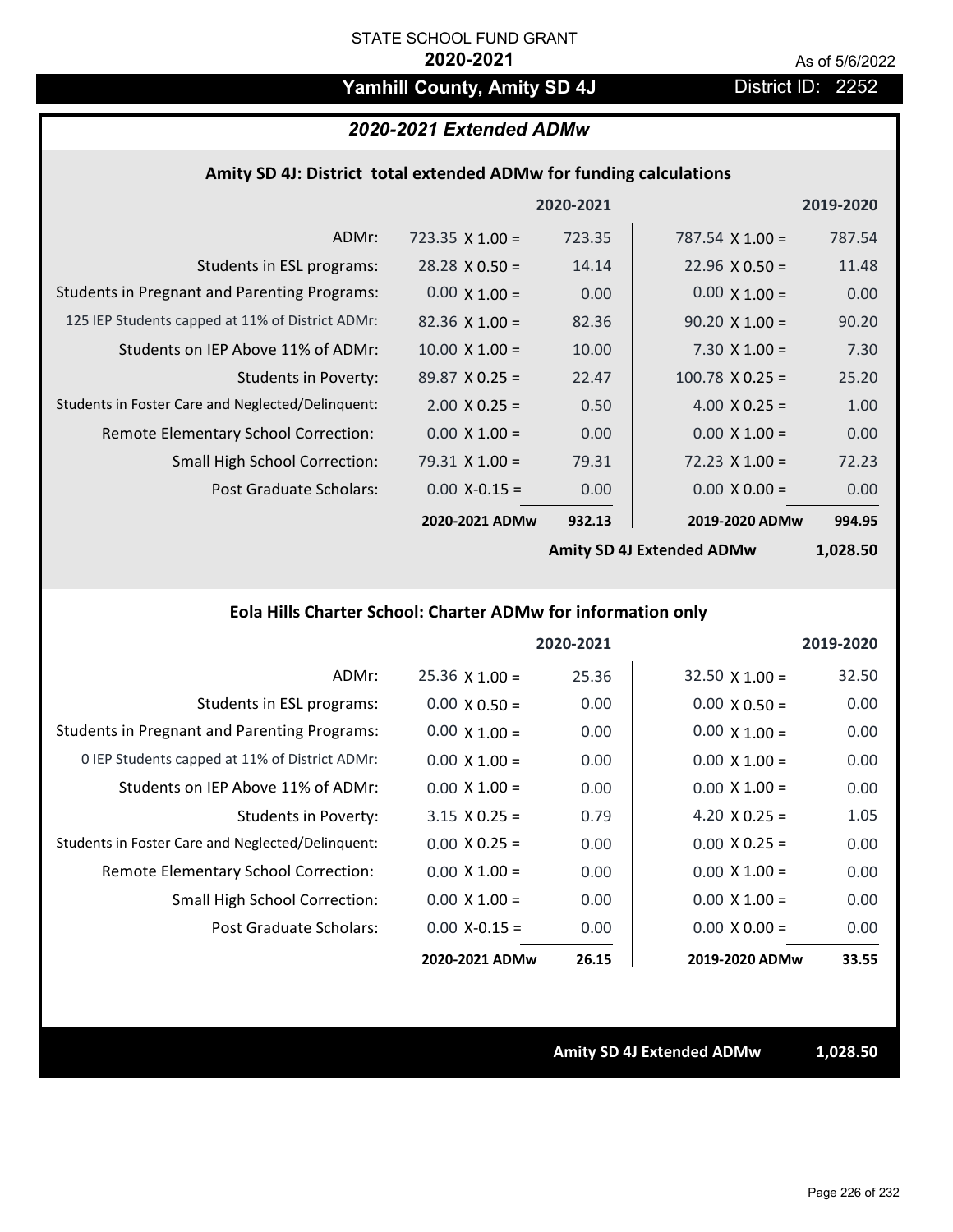# Yamhill County, Dayton SD 8 **District ID: 2253**

# *2020-2021 Extended ADMw*

## **Dayton SD 8: District total extended ADMw for funding calculations**

|                                                     |                        | 2020-2021 |                                  | 2019-2020 |
|-----------------------------------------------------|------------------------|-----------|----------------------------------|-----------|
| ADMr:                                               | $940.28 \times 1.00 =$ | 940.28    | $1,006.68$ X $1.00 =$            | 1,006.68  |
| Students in ESL programs:                           | $126.71 \times 0.50 =$ | 63.36     | $111.25 \times 0.50 =$           | 55.63     |
| <b>Students in Pregnant and Parenting Programs:</b> | $0.00 \times 1.00 =$   | 0.00      | $0.00 \times 1.00 =$             | 0.00      |
| 122 IEP Students capped at 11% of District ADMr:    | $103.43 \times 1.00 =$ | 103.43    | $110.73 \times 1.00 =$           | 110.73    |
| Students on IEP Above 11% of ADMr:                  | $2.30 \times 1.00 =$   | 2.30      | $1.30 \times 1.00 =$             | 1.30      |
| <b>Students in Poverty:</b>                         | 69.45 $X$ 0.25 =       | 17.36     | $100.29$ X 0.25 =                | 25.07     |
| Students in Foster Care and Neglected/Delinquent:   | $3.00 \times 0.25 =$   | 0.75      | $7.00 \times 0.25 =$             | 1.75      |
| Remote Elementary School Correction:                | $0.00 \times 1.00 =$   | 0.00      | $0.00 \times 1.00 =$             | 0.00      |
| <b>Small High School Correction:</b>                | $23.87$ X 1.00 =       | 23.87     | $26.02$ X 1.00 =                 | 26.02     |
| Post Graduate Scholars:                             | $0.00$ X-0.15 =        | 0.00      | $0.00 \times 0.00 =$             | 0.00      |
|                                                     | 2020-2021 ADMw         | 1,151.35  | 2019-2020 ADMw                   | 1,227.18  |
|                                                     |                        |           | <b>Dayton SD 8 Extended ADMw</b> | 1,227.18  |
|                                                     |                        |           |                                  |           |
|                                                     |                        |           | <b>Dayton SD 8 Extended ADMw</b> | 1,227.18  |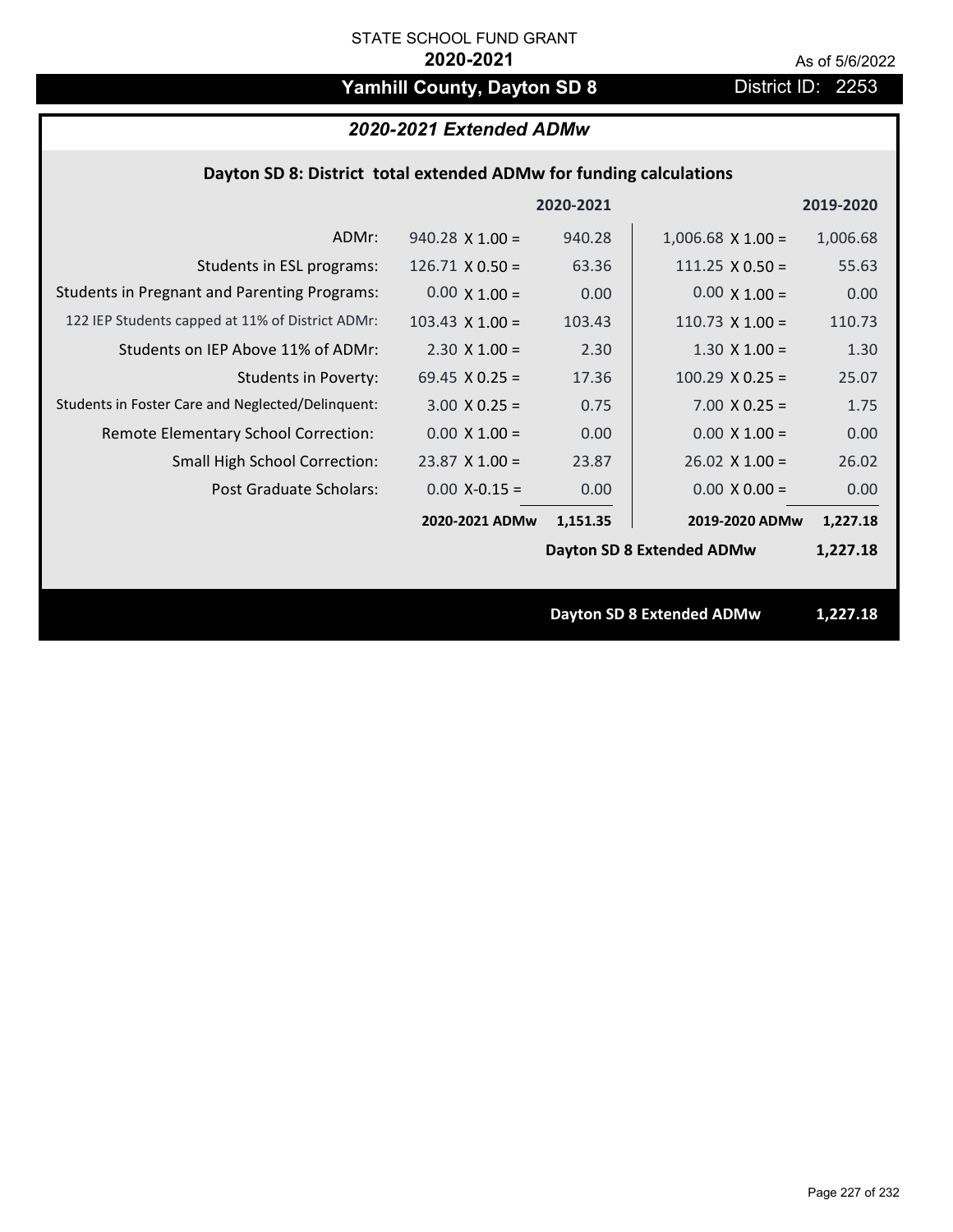# Yamhill County, Newberg SD 29J District ID: 2254

## *2020-2021 Extended ADMw*

### **Newberg SD 29J: District total extended ADMw for funding calculations**

|                                                     |                          | 2020-2021 |                                     | 2019-2020 |
|-----------------------------------------------------|--------------------------|-----------|-------------------------------------|-----------|
| ADMr:                                               | 4,429.72 $\times$ 1.00 = | 4,429.72  | 4,798.44 $\times$ 1.00 =            | 4,798.44  |
| Students in ESL programs:                           | $273.88 \times 0.50 =$   | 136.94    | $274.02 \times 0.50 =$              | 137.01    |
| <b>Students in Pregnant and Parenting Programs:</b> | $1.00 \times 1.00 =$     | 1.00      | $1.54 \times 1.00 =$                | 1.54      |
| 652 IEP Students capped at 11% of District ADMr:    | $487.27 \times 1.00 =$   | 487.27    | 527.83 $\times$ 1.00 =              | 527.83    |
| Students on IEP Above 11% of ADMr:                  | $38.30 \times 1.00 =$    | 38.30     | $25.30 \times 1.00 =$               | 25.30     |
| Students in Poverty:                                | 437.22 $X$ 0.25 =        | 109.31    | $514.76$ X 0.25 =                   | 128.69    |
| Students in Foster Care and Neglected/Delinquent:   | 4.00 $X$ 0.25 =          | 1.00      | $12.00 \times 0.25 =$               | 3.00      |
| Remote Elementary School Correction:                | $0.00 \times 1.00 =$     | 0.00      | $0.00 \times 1.00 =$                | 0.00      |
| <b>Small High School Correction:</b>                | $0.00 \times 1.00 =$     | 0.00      | $0.00 \times 1.00 =$                | 0.00      |
| Post Graduate Scholars:                             | $0.00$ X-0.15 =          | 0.00      | $0.00 \times 0.00 =$                | 0.00      |
|                                                     | 2020-2021 ADMw           | 5,203.53  | 2019-2020 ADMw                      | 5,621.81  |
|                                                     |                          |           | <b>Newberg SD 29J Extended ADMw</b> | 5,621.81  |
|                                                     |                          |           |                                     |           |
|                                                     |                          |           | <b>Newberg SD 29J Extended ADMw</b> | 5,621.81  |
|                                                     |                          |           |                                     |           |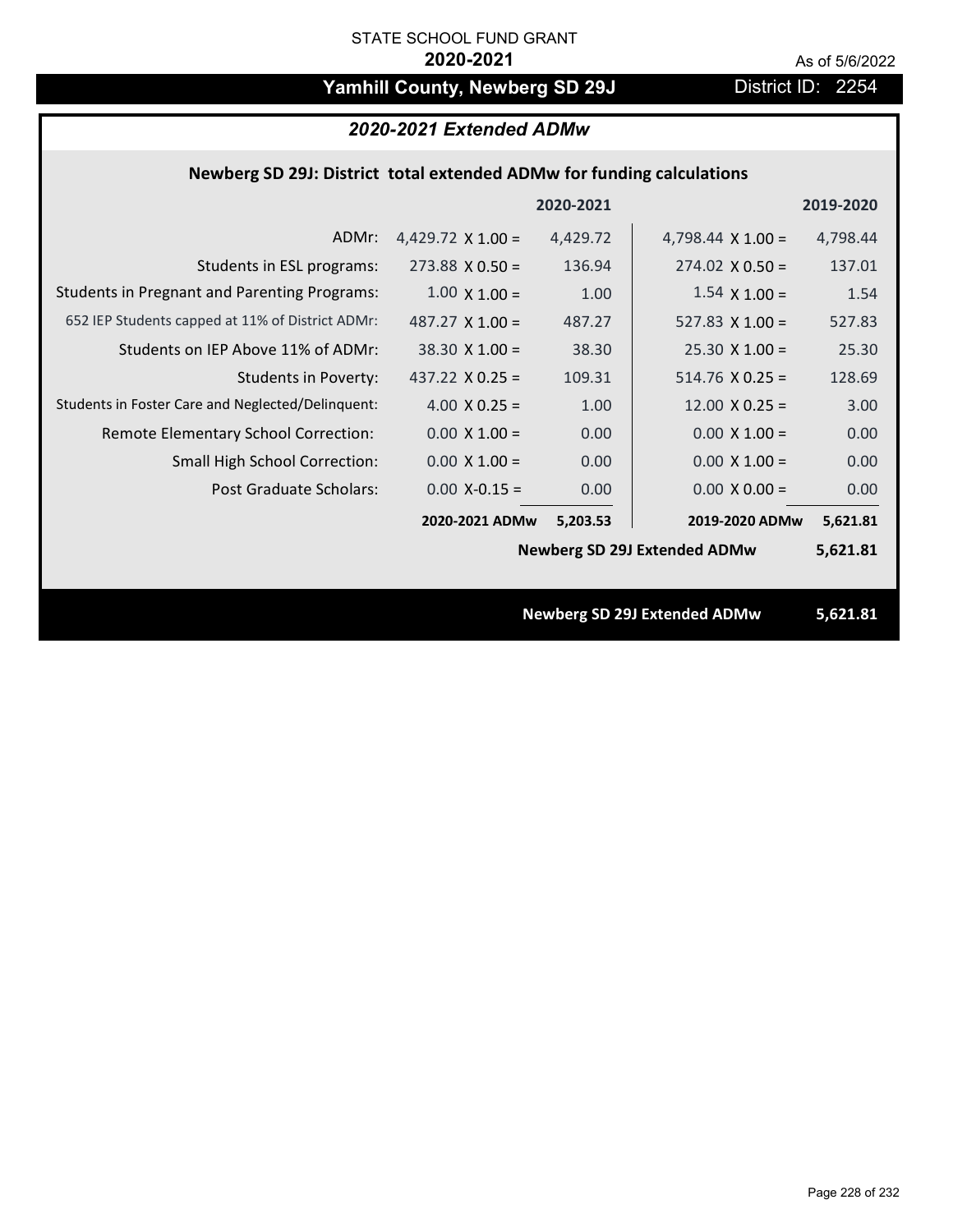# Yamhill County, Willamina SD 30J District ID: 2255

# *2020-2021 Extended ADMw*

#### **Willamina SD 30J: District total extended ADMw for funding calculations**

|                                                     |                        | 2020-2021 |                                | 2019-2020 |
|-----------------------------------------------------|------------------------|-----------|--------------------------------|-----------|
| ADMr:                                               | $841.90 \times 1.00 =$ | 841.90    | $870.64 \times 1.00 =$         | 870.64    |
| Students in ESL programs:                           | $1.00 \times 0.50 =$   | 0.50      | $0.00 \times 0.50 =$           | 0.00      |
| <b>Students in Pregnant and Parenting Programs:</b> | $0.00 \times 1.00 =$   | 0.00      | $0.00 \times 1.00 =$           | 0.00      |
| 139 IEP Students capped at 11% of District ADMr:    | $92.61$ X 1.00 =       | 92.61     | $95.77 \times 1.00 =$          | 95.77     |
| Students on IEP Above 11% of ADMr:                  | $7.50 \times 1.00 =$   | 7.50      | 12.90 $X$ 1.00 =               | 12.90     |
| <b>Students in Poverty:</b>                         | 128.40 $\times$ 0.25 = | 32.10     | $120.09$ X 0.25 =              | 30.02     |
| Students in Foster Care and Neglected/Delinquent:   | $6.00 \times 0.25 =$   | 1.50      | $8.00 \times 0.25 =$           | 2.00      |
| Remote Elementary School Correction:                | $0.00 \times 1.00 =$   | 0.00      | $0.00 \times 1.00 =$           | 0.00      |
| <b>Small High School Correction:</b>                | 67.86 $X$ 1.00 =       | 67.86     | $66.83 \times 1.00 =$          | 66.83     |
| Post Graduate Scholars:                             | $0.00$ X-0.15 =        | 0.00      | $0.00 \times 0.00 =$           | 0.00      |
|                                                     | 2020-2021 ADMw         | 1,043.97  | 2019-2020 ADMw                 | 1,078.16  |
|                                                     |                        |           | Willamina SD 30J Extended ADMw | 1,078.16  |
|                                                     |                        |           |                                |           |
|                                                     |                        |           | Willamina SD 30J Extended ADMw | 1,078.16  |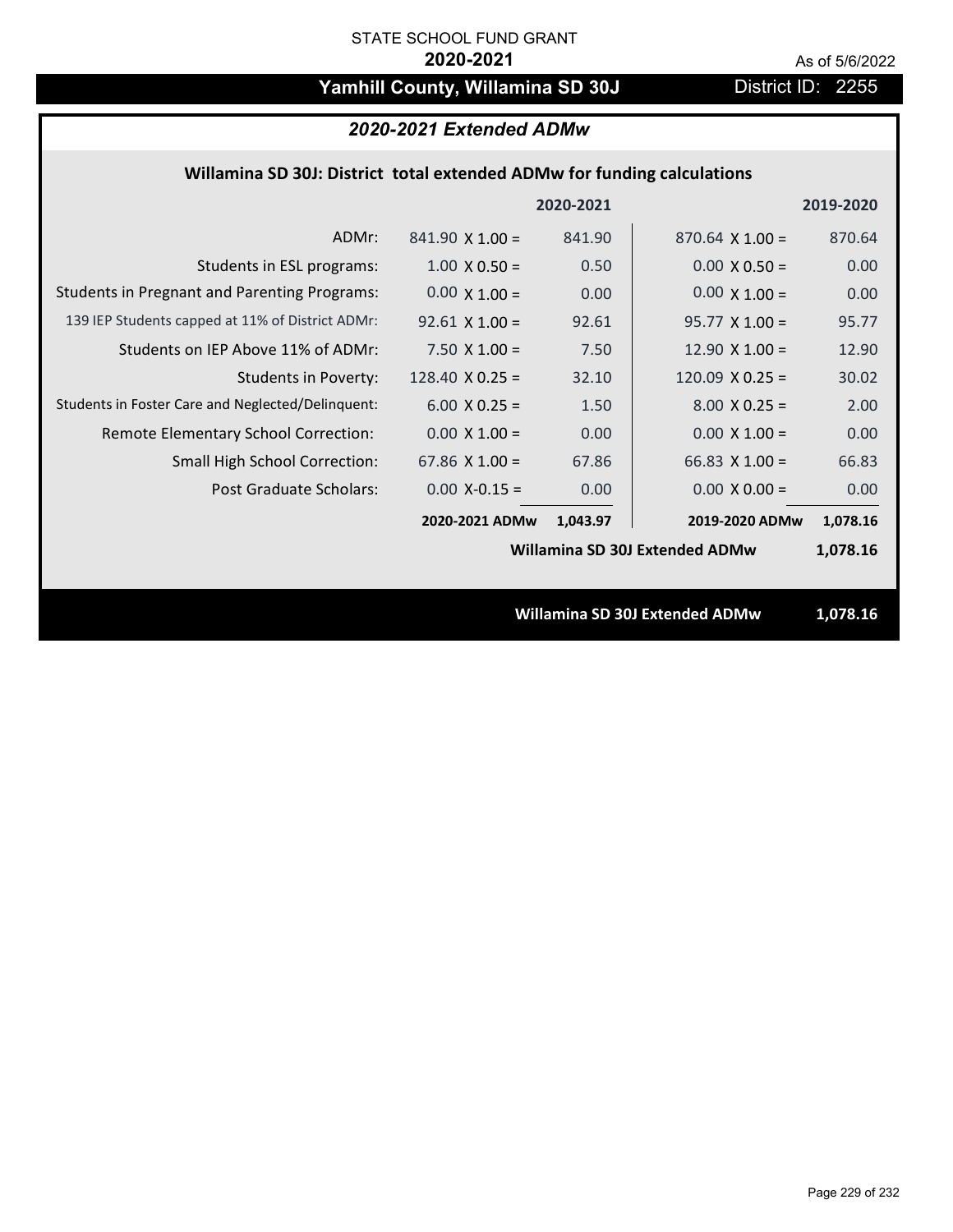# Yamhill County, McMinnville SD 40 District ID: 2256

| 2020-2021 Extended ADMw                                                  |                          |           |                                        |           |  |
|--------------------------------------------------------------------------|--------------------------|-----------|----------------------------------------|-----------|--|
| McMinnville SD 40: District total extended ADMw for funding calculations |                          |           |                                        |           |  |
|                                                                          |                          | 2020-2021 |                                        | 2019-2020 |  |
| ADMr:                                                                    | 6,350.86 $\times$ 1.00 = | 6,350.86  | 6,580.66 $\times$ 1.00 =               | 6,580.66  |  |
| Students in ESL programs:                                                | $681.37 \times 0.50 =$   | 340.69    | $672.99 \times 0.50 =$                 | 336.50    |  |
| <b>Students in Pregnant and Parenting Programs:</b>                      | $2.56 \times 1.00 =$     | 2.56      | $5.00 \times 1.00 =$                   | 5.00      |  |
| 848 IEP Students capped at 11% of District ADMr:                         | 698.59 $X$ 1.00 =        | 698.59    | $723.87 \times 1.00 =$                 | 723.87    |  |
| Students on IEP Above 11% of ADMr:                                       | 13.70 $X$ 1.00 =         | 13.70     | 13.80 $X$ 1.00 =                       | 13.80     |  |
| <b>Students in Poverty:</b>                                              | $714.26$ X 0.25 =        | 178.57    | $805.05 \times 0.25 =$                 | 201.26    |  |
| Students in Foster Care and Neglected/Delinquent:                        | $22.00 \times 0.25 =$    | 5.50      | $26.00 \times 0.25 =$                  | 6.50      |  |
| Remote Elementary School Correction:                                     | $0.00 \times 1.00 =$     | 0.00      | $0.00 \times 1.00 =$                   | 0.00      |  |
| <b>Small High School Correction:</b>                                     | $0.00 \times 1.00 =$     | 0.00      | $0.00 \times 1.00 =$                   | 0.00      |  |
| Post Graduate Scholars:                                                  | $0.00$ X-0.15 =          | 0.00      | $0.00 \times 0.00 =$                   | 0.00      |  |
|                                                                          | 2020-2021 ADMw           | 7,590.46  | 2019-2020 ADMw                         | 7,867.59  |  |
|                                                                          |                          |           | <b>McMinnville SD 40 Extended ADMw</b> | 7,867.59  |  |
|                                                                          |                          |           |                                        |           |  |
| McMinnville SD 40 Extended ADMw                                          |                          |           |                                        | 7,867.59  |  |
|                                                                          |                          |           |                                        |           |  |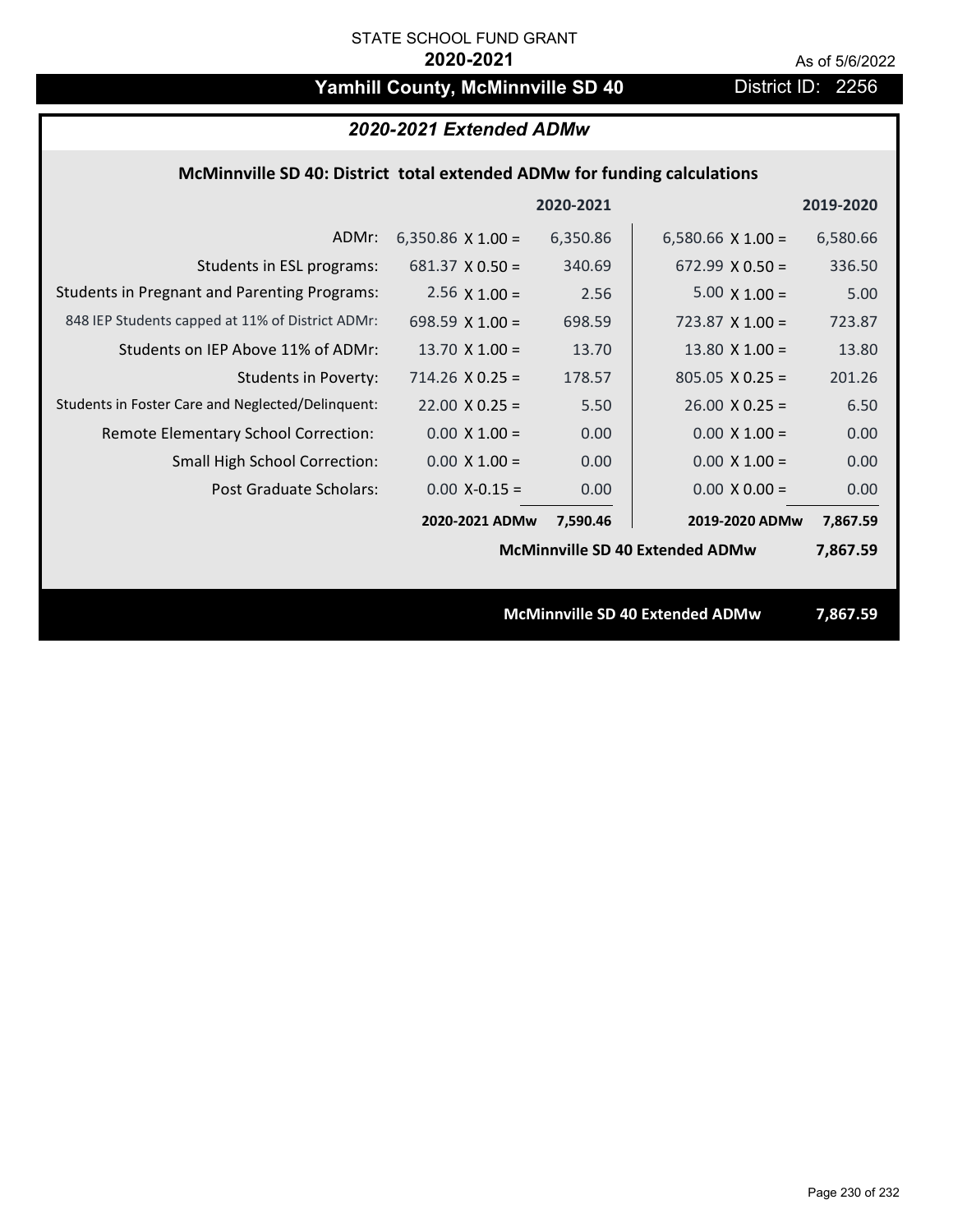# Yamhill County, Sheridan SD 48J District ID: 2257

# *2020-2021 Extended ADMw*

# **Sheridan SD 48J: District total extended ADMw for funding calculations**

|                                                     |                        | 2020-2021 |                        | 2019-2020 |
|-----------------------------------------------------|------------------------|-----------|------------------------|-----------|
| ADMr:                                               | 662.09 $\times$ 1.00 = | 662.09    | 690.79 $X$ 1.00 =      | 690.79    |
| Students in ESL programs:                           | $15.88 \times 0.50 =$  | 7.94      | 13.52 $\times$ 0.50 =  | 6.76      |
| <b>Students in Pregnant and Parenting Programs:</b> | $0.47 \times 1.00 =$   | 0.47      | $0.00 \times 1.00 =$   | 0.00      |
| 128 IEP Students capped at 11% of District ADMr:    | $101.67$ X $1.00 =$    | 101.67    | $98.90 \times 1.00 =$  | 98.90     |
| Students on IEP Above 11% of ADMr:                  | $5.10 \times 1.00 =$   | 5.10      | $3.60 \times 1.00 =$   | 3.60      |
| Students in Poverty:                                | $87.44 \times 0.25 =$  | 21.86     | $109.12 \times 0.25 =$ | 27.28     |
| Students in Foster Care and Neglected/Delinquent:   | $2.00 \times 0.25 =$   | 0.50      | $0.00 \times 0.25 =$   | 0.00      |
| Remote Elementary School Correction:                | $0.00 \times 1.00 =$   | 0.00      | $0.00 \times 1.00 =$   | 0.00      |
| <b>Small High School Correction:</b>                | $86.90 \times 1.00 =$  | 86.90     | $83.12 \times 1.00 =$  | 83.12     |
| Post Graduate Scholars:                             | $0.00$ X-0.15 =        | 0.00      | $0.00 \times 0.00 =$   | 0.00      |
|                                                     | 2020-2021 ADMw         | 886.53    | 2019-2020 ADMw         | 910.45    |

**Sheridan SD 48J Extended ADMw**

**1,158.07**

# **Sheridan Japanese School: Charter ADMw for information only**

|                                                     |                       | 2020-2021 |                       | 2019-2020 |
|-----------------------------------------------------|-----------------------|-----------|-----------------------|-----------|
| ADMr:                                               | $70.03 \times 1.00 =$ | 70.03     | $84.46 \times 1.00 =$ | 84.46     |
| Students in ESL programs:                           | $0.00 \times 0.50 =$  | 0.00      | $1.00 \times 0.50 =$  | 0.50      |
| <b>Students in Pregnant and Parenting Programs:</b> | $0.00 \times 1.00 =$  | 0.00      | $0.00 \times 1.00 =$  | 0.00      |
| 0 IEP Students capped at 11% of District ADMr:      | $0.00 \times 1.00 =$  | 0.00      | $0.00 \times 1.00 =$  | 0.00      |
| Students on IEP Above 11% of ADMr:                  | $0.00 \times 1.00 =$  | 0.00      | $0.00 \times 1.00 =$  | 0.00      |
| Students in Poverty:                                | $9.25 \times 0.25 =$  | 2.31      | $13.57 \times 0.25 =$ | 3.39      |
| Students in Foster Care and Neglected/Delinquent:   | $0.00 \times 0.25 =$  | 0.00      | $0.00 \times 0.25 =$  | 0.00      |
| Remote Elementary School Correction:                | $0.00 \times 1.00 =$  | 0.00      | $0.00 \times 1.00 =$  | 0.00      |
| <b>Small High School Correction:</b>                | $0.00 \times 1.00 =$  | 0.00      | $0.00 \times 1.00 =$  | 0.00      |
| Post Graduate Scholars:                             | $0.00 X - 0.15 =$     | 0.00      | $0.00 \times 0.00 =$  | 0.00      |
|                                                     | 2020-2021 ADMw        | 72.34     | 2019-2020 ADMw        | 88.35     |